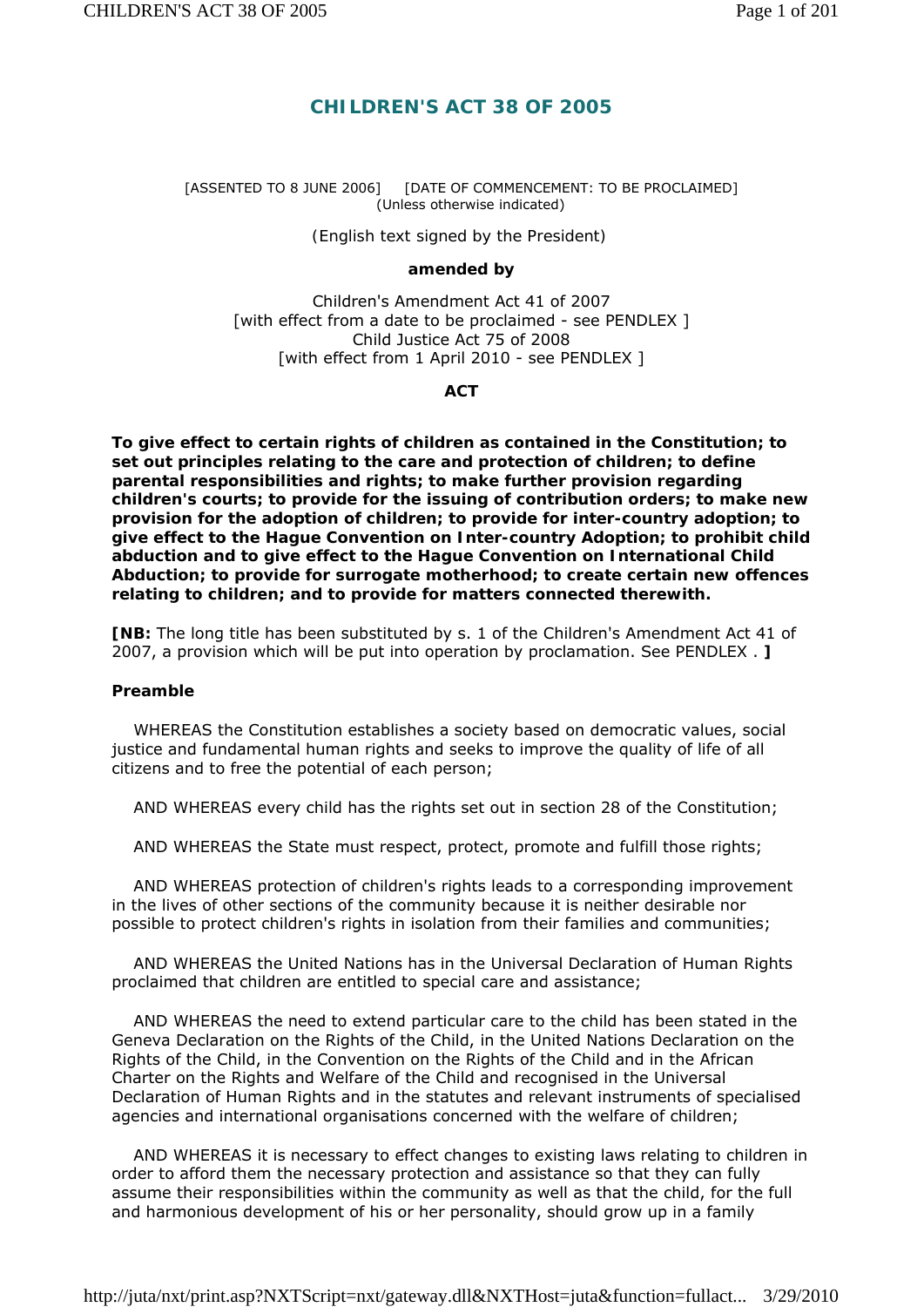environment and in an atmosphere of happiness, love and understanding,

 BE IT THEREFORE ENACTED by the Parliament of the Republic of South Africa, as follows:-

## TABLE OF CONTENTS

**[NB:** The Table of Contents has been amended by s. 2 of the Children's Amendment Act 41 of 2007, a provision which will be put into operation by proclamation. See PENDLEX . **]** 

#### CHAPTER 1

### INTERPRETATION, OBJECTS, APPLICATION AND IMPLEMENTATION OF ACT

- 1 Interpretation
- 2 Objects of Act
- 3 Conflicts with other legislation
- 4 Implementation of Act
- 5 Inter-sectoral implementation of Act

### CHAPTER 2 GENERAL PRINCIPLES

- 6 General principles
- 7 Best interests of child standard
- 8 Application
- 9 Best interests of child paramount
- 10 Child participation
- 11 Children with disability or chronic illness
- 12 Social, cultural and religious practices
- 13 Information on health care
- 14 Access to court
- 15 Enforcement of rights
- 16 Responsibilities of children
- 17 Age of majority

### CHAPTER 3 PARENTAL RESPONSIBILITIES AND RIGHTS

#### *Part 1 Acquisition and loss of parental responsibilities and rights*

- 18 Parental responsibilities and rights
- 19 Parental responsibilities and rights of mothers
- 20 Parental responsibilities and rights of married fathers
- 21 Parental responsibilities and rights of unmarried fathers
- 22 Parental responsibilities and rights agreements
- 23 Assignment of contact and care to interested person by order of court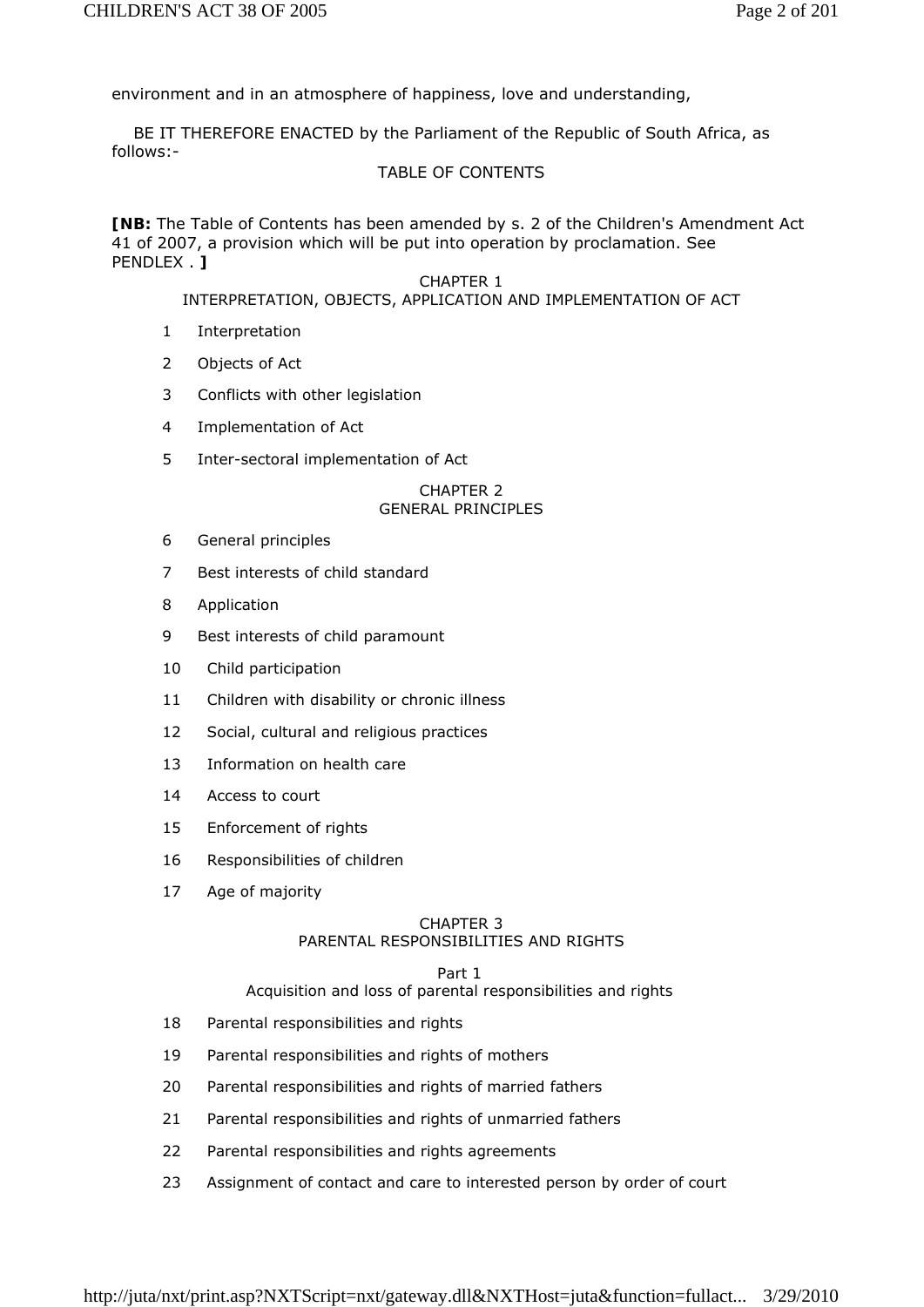- 24 Assignment of guardianship by order of court
- 25 Certain applications regarded as inter-country adoption
- 26 Person claiming paternity
- 27 Assignment of guardianship and care
- 28 Termination, extension, suspension or restriction of parental responsibilities and rights
- 29 Court proceedings

#### *Part 2 Co-exercise of parental responsibilities and rights*

- 30 Co-holders of parental responsibilities and rights
- 31 Major decisions involving child
- 32 Care of child by person not holding parental responsibilities and rights

#### *Part 3 Parenting plans*

- 33 Contents of parenting plans
- 34 Formalities
- 35 Refusal of access or refusal to exercise parental responsibilities and rights

### *Part 4 Miscellaneous*

- 36 Presumption of paternity in respect of child born out of wedlock
- 37 Refusal to submit to taking of blood samples
- 38 Effect of subsequent marriage of parents on child
- 39 Rights of child born of voidable marriage
- 40 Rights of child conceived by artificial fertilisation
- 41 Access to biographical and medical information concerning genetic parents

#### CHAPTER 4 CHILDREN'S COURTS

#### *Part 1 Establishment, status and jurisdiction*

- 42 Children's courts and presiding officers
- 43 Status
- 44 Geographical area of jurisdiction of children's court
- 45 Matters children's court may adjudicate
- 46 Orders children's court may make
- 47 Referral of children by other court for investigation
- 48 Additional powers
- 49 Lay-forum hearings
- 50 Investigations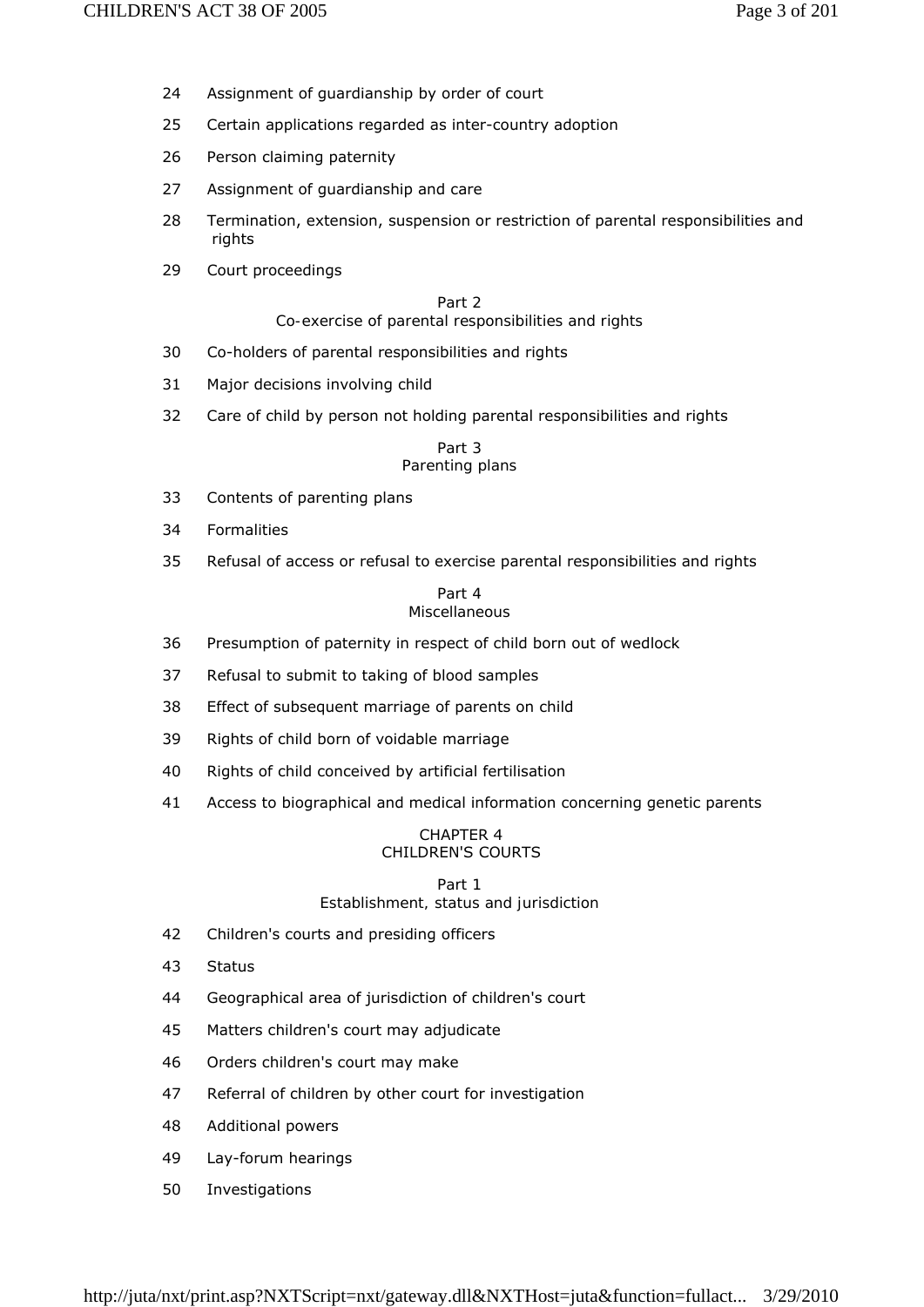51 Appeals

#### *Part 2 Court Proceedings*

- 52 Rules and court proceedings
- 53 Who may approach court
- 54 Legal representation
- 55 Legal representation of children
- 56 Attendance at proceedings
- 57 Compulsory attendance of persons involved in proceedings
- 58 Rights of persons to adduce evidence, question witnesses and produce argument
- 59 Witnesses
- 60 Conduct of proceedings
- 61 Participation of children
- 62 Professional reports ordered by court
- 63 Evidence
- 64 Adjournments
- 65 Monitoring of court orders
- 66 Protection of court case records
- 67 Clerk of court
- 68 Referral of matters by clerk of children's court

### *Part 3*

*Pre-hearing conferences, family group conferences, other lay forums and settling of matters out of court* 

- 69 Pre-hearing conferences
- 70 Family group conferences
- 71 Other lay-forums
- 72 Settling of matters out of court
- 73 Other functions

#### *Part 4 Miscellaneous matters*

- 74 Publication of information relating to proceedings
- 75 Regulations

**\*\*\*\*\***

#### CHAPTER 7 PROTECTION OF CHILDREN

**\*\*\*\*\***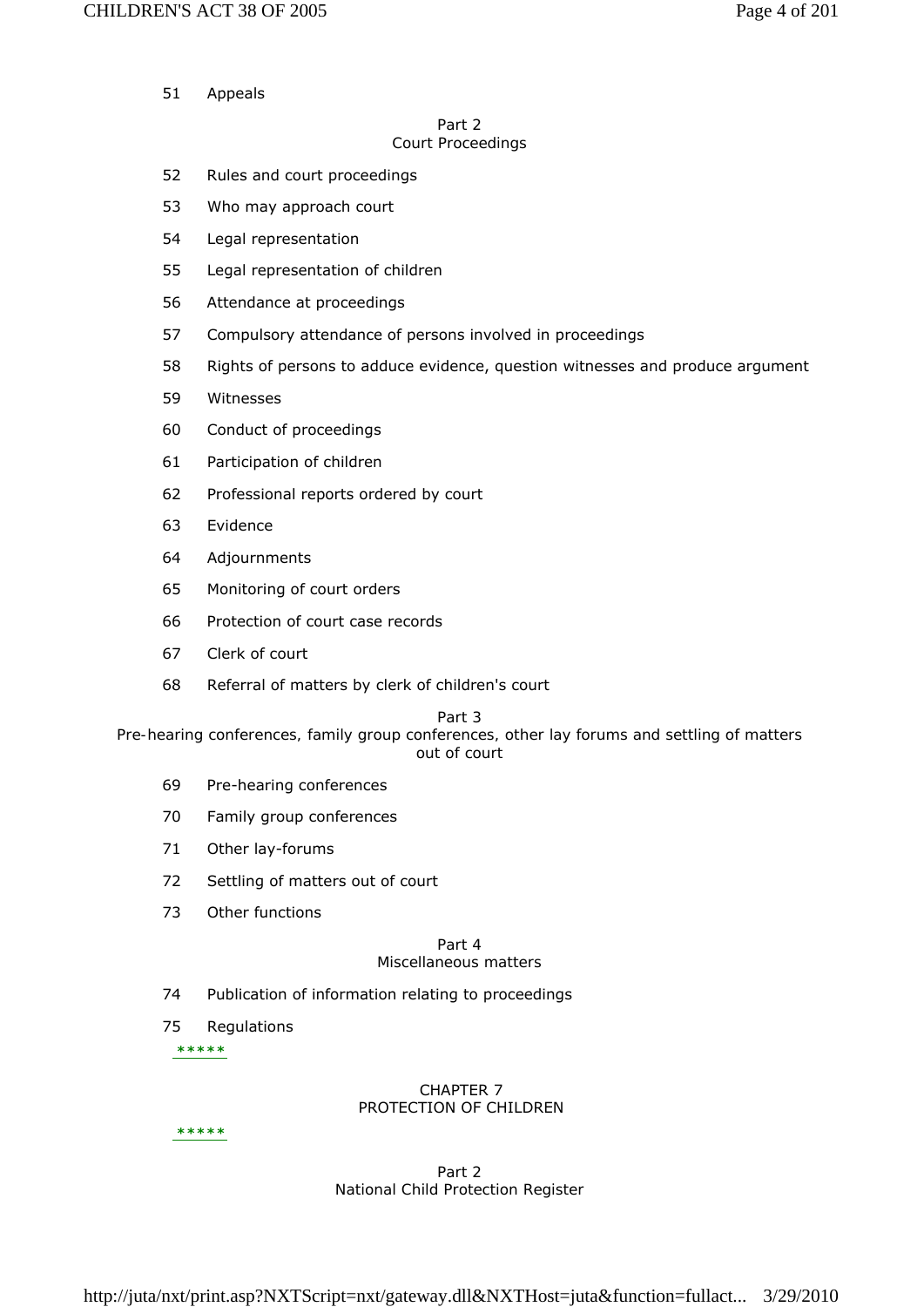- 111 Keeping of National Child Protection Register
- 112 Confidentiality of National Child Protection Register

*Part A of Register* 

- 113 Purpose of Part A of Register
- 114 Contents of Part A of Register
- 115 Access to Part A of Register
- 116 Disclosure of information in Part A of Register
- 117 Inquiries on information in Part A of Register

*Part B of Register* 

- 118 Purpose of Part B of Register
- 119 Contents of Part B of Register
- 120 Finding persons unsuitable to work with children
- 121 Disputes concerning findings
- 122 Findings to be reported to Director-General
- 123 Consequences of entry of name in Part B of Register
- 124 Disclosure of entry of name in Part B of Register
- 125 Access to Part B of Register
- 126 Establishment of information in Part B of Register
- 127 Disclosure of names in Part B of Register prohibited
- 128 Removal of name from Register

#### *Part 3*

## *Protective measures relating to health of children*

- 129 Consent to medical treatment and surgical operation
- 130 HIV-testing
- 131 HIV-testing for foster care or adoption purposes
- 132 Counselling before and after HIV-testing
- 133 Confidentiality of information on HIV/AIDS status of children
- 134 Access to contraceptives

**\*\*\*\*\***

## 142 Regulations

**\*\*\*\*\***

## CHAPTER 9 CHILD IN NEED OF CARE AND PROTECTION

## *Part 1 Identification of child in need of care and protection*

- 150 Child in need of care and protection
- 151 Removal of child to temporary safe care by court order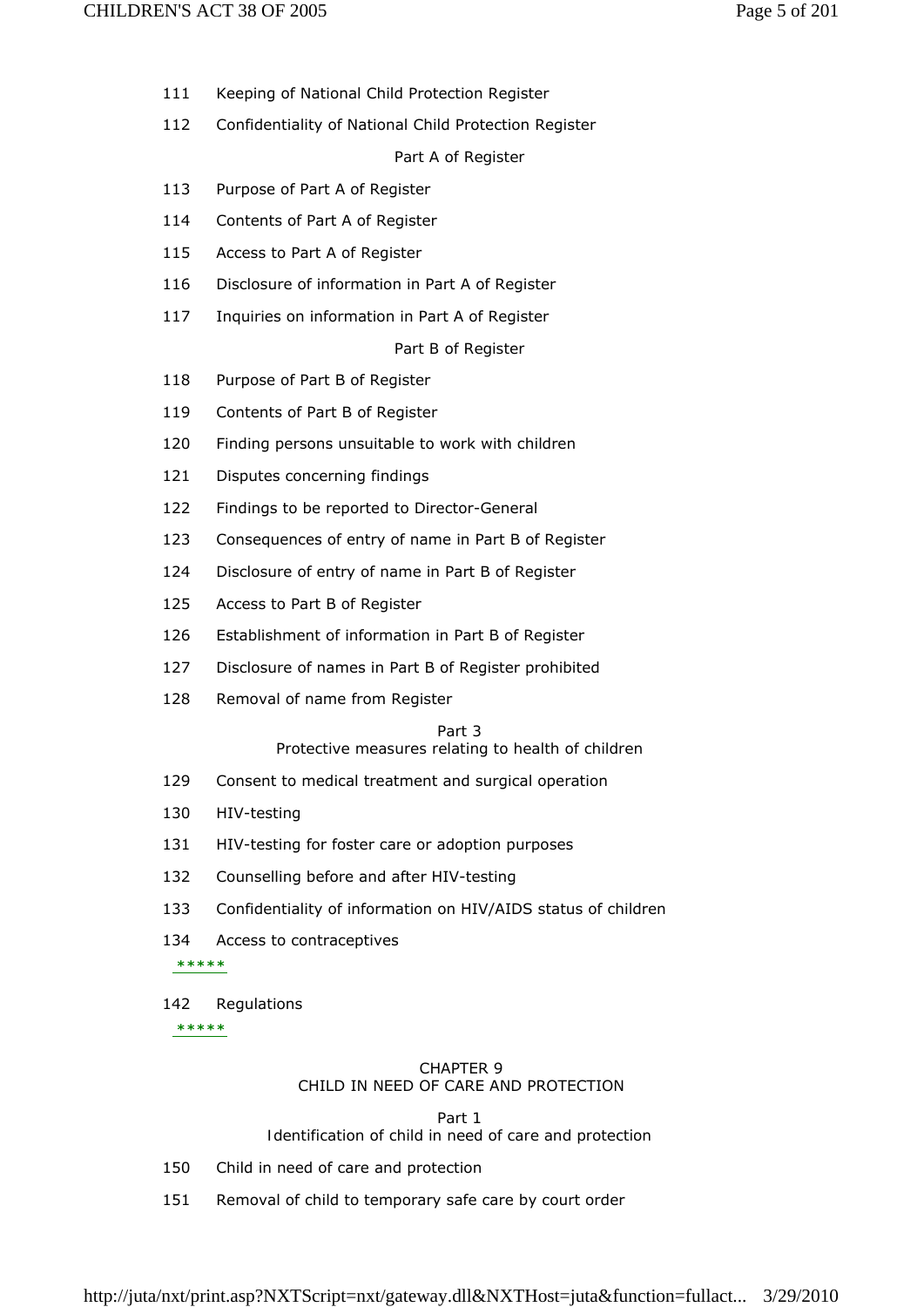- 152 Removal of child to temporary safe care without court order
- 153 Written notice to alleged offender
- 154 Other children in need of care and protection

#### *Part 2 Children's court processes*

- 155 Decision of question whether child is in need of care and protection
- 156 Orders when child is found to be in need of care and protection
- 157 Court orders to be aimed at securing stability in child's life
- 158 Placement of child in child and youth care centre
- 159 Duration and extension of orders
- 160 Regulations

#### CHAPTER 10 CONTRIBUTION ORDER

- 161 Issue of contribution order
- 162 Jurisdiction
- 163 Effect of contribution order
- 164 Payments to be made to person determined by court
- 165 Attachment of wages of respondent
- 166 Change of residence or work by respondent

**\*\*\*\*\***

#### CHAPTER 15 ADOPTION

- 228 Adoption
- 229 Purposes of adoption
- 230 Child who may be adopted
- 231 Persons who may adopt child
- 232 Register on Adoptable Children and Prospective Adoptive Parents
- 233 Consent to adoption
- 234 Post adoption agreements
- 235 Freeing orders
- 236 When consent not required
- 237 Gathering of information for proposed adoption
- 238 Notice to be given of proposed adoption
- 239 Application for adoption order
- 240 Consideration of adoption application
- 241 Unreasonable withholding of consent
- 242 Effect of adoption order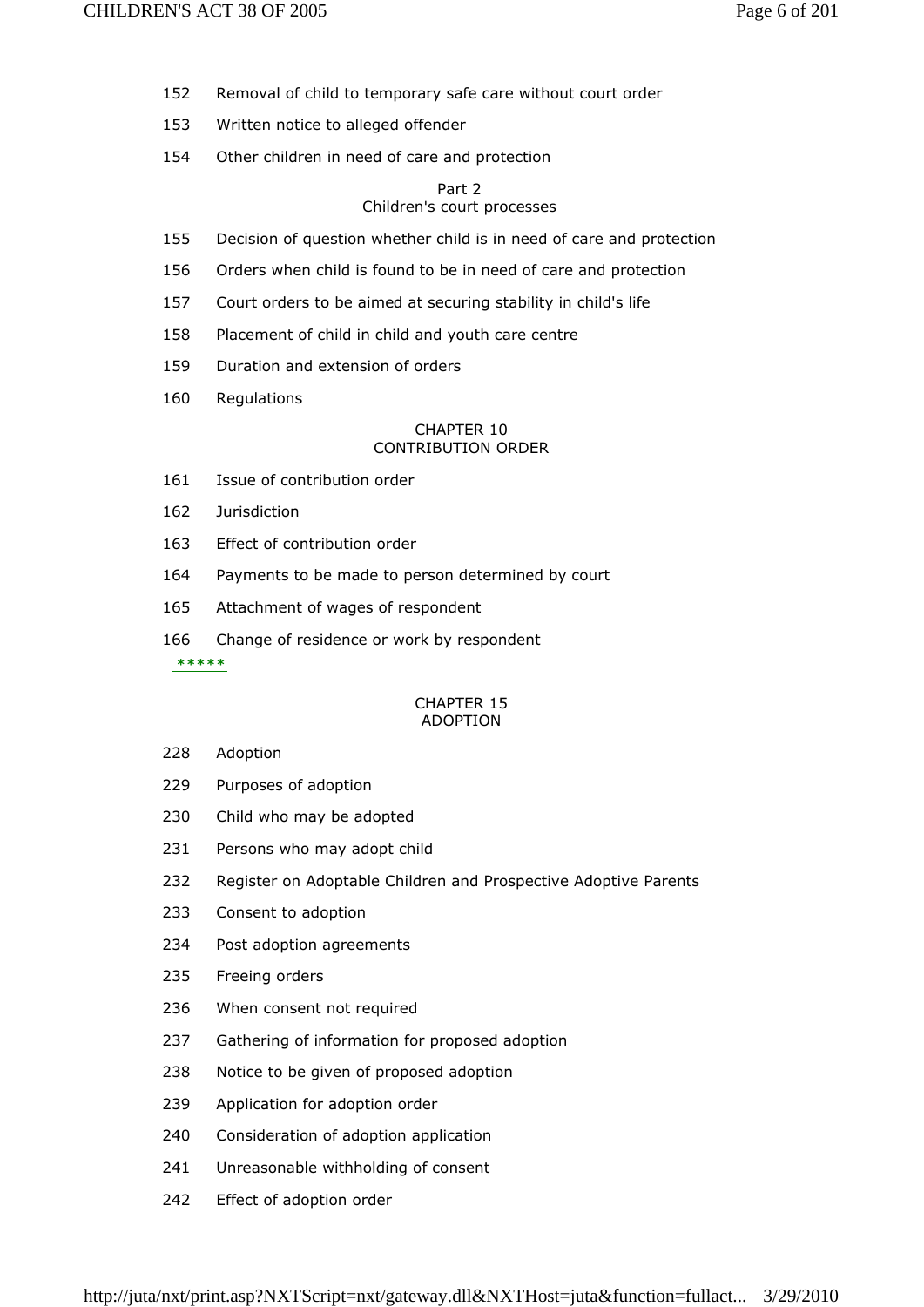- 243 Rescission of adoption order
- 244 Effect of rescission
- 245 Recording of adoption in births register
- 246 Registration of birth and recording of adoption of child born outside Republic
- 247 Adoption register
- 248 Access to adoption register
- 249 No consideration in respect of adoption
- 250 Only certain persons allowed to provide adoption services
- 251 Accreditation to provide adoption service
- 252 Advertising
- 253 Regulations

### CHAPTER 16 INTER-COUNTRY ADOPTION

- 254 Purposes of Chapter
- 255 International co-operation
- 256 Hague Convention on Inter-country Adoption to have force of law
- 257 Central Authority
- 258 Performance of functions
- 259 Accreditation to provide inter-country adoption services
- 260 Entering into adoption working agreement
- 261 Adoption of child from Republic by person in convention country
- 262 Adoption of child from Republic by person in non-convention country
- 263 Issue of adoption compliance certificate
- 264 Adoption of child from convention country by person in Republic
- 265 Adoption of child from non-convention country by person in Republic
- 266 Recognition of inter-country adoption of child from convention country
- 267 Evidentiary value of adoption compliance certificate of convention country
- 268 Recognition of inter-country adoption of child from non-convention country
- 269 Effect of recognition of inter-country adoption
- 270 Refusal to recognise inter-country adoption or Article 27 decision
- 271 Application to children's court for inter-country adoption of child
- 272 Access to information
- 273 Processing or facilitating inter-country adoption

### CHAPTER 17 CHILD ABDUCTION

- 274 Purposes of Chapter
- 275 Hague Convention on International Child Abduction to have force of law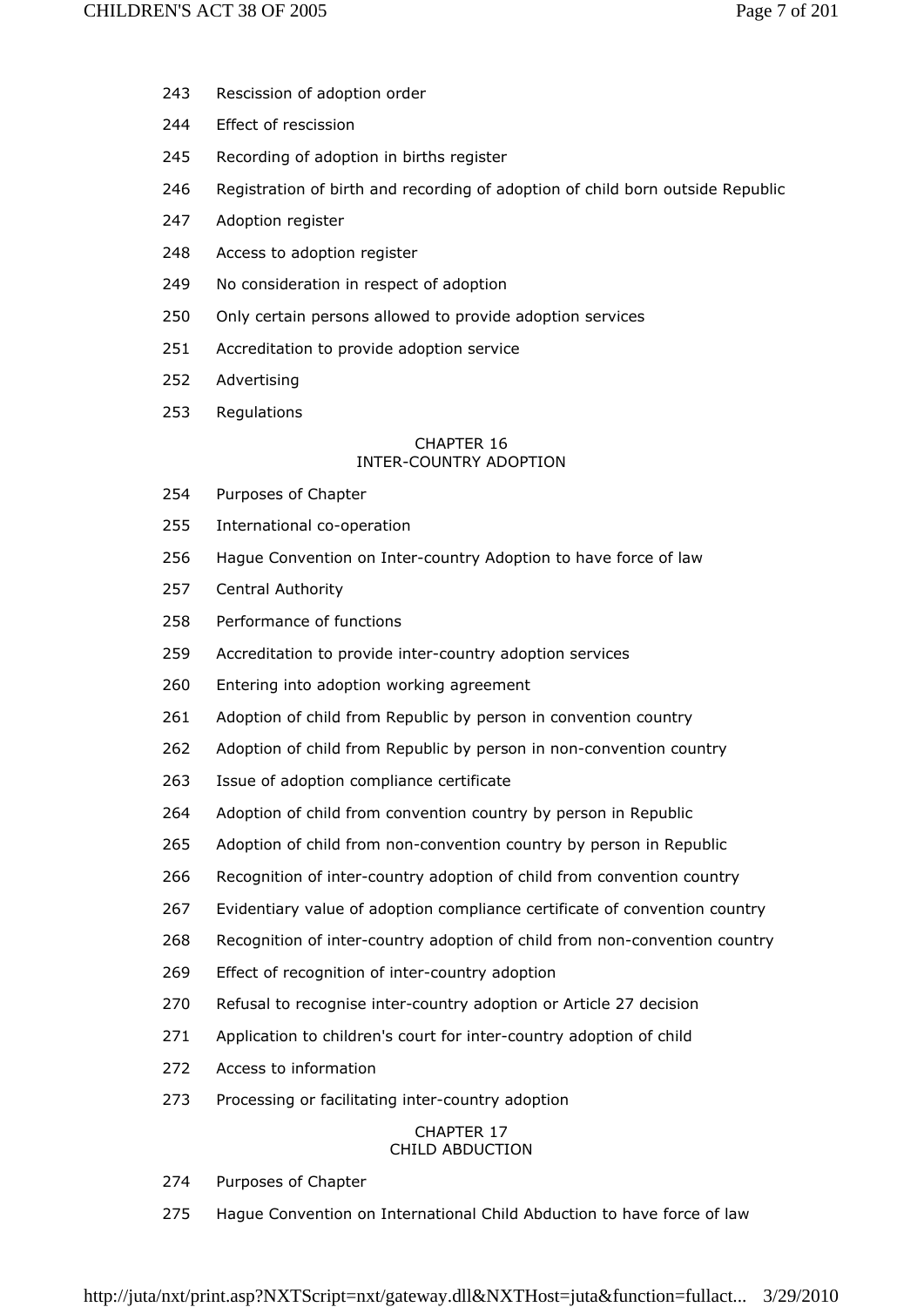- 276 Central Authority
- 277 Delegation of powers and duties
- 278 Powers of court
- 279 Legal representation
- 280 Regulations

#### CHAPTER 18 TRAFFICKING IN CHILDREN

- 281 Purposes of Chapter
- 282 UN Protocol to Prevent Trafficking in Persons to have force of law
- 283 International co-operation
- 284 Trafficking in children prohibited
- 285 Behaviour facilitating trafficking in children prohibited
- 286 Assistance to child who is victim of trafficking
- 287 Trafficking of child by parent, guardian or other person who has parental responsibilities and rights in respect of child
- 288 Reporting of child who is victim of trafficking
- 289 Child who is victim of trafficking found in Republic
- 290 Repatriation of child who is victim of trafficking
- 291 Extra-territorial jurisdiction

### CHAPTER 19 SURROGATE MOTHERHOOD

- 292 Surrogate motherhood agreement must be in writing and confirmed by High Court
- 293 Consent of husband, wife or partner
- 294 Genetic origin of child
- 295 Confirmation by court
- 296 Artificial fertilisation of surrogate mother
- 297 Effect of surrogate motherhood agreement on status of child
- 298 Termination of surrogate motherhood agreement
- 299 Effect of termination of surrogate motherhood agreement
- 300 Termination of pregnancy
- 301 Payments in respect of surrogacy prohibited
- 302 Identity of parties
- 303 Prohibition of certain acts

### CHAPTER 20 ENFORCEMENT OF ACT

 304 Inspection of child and youth care centre, partial care facility, shelter and dropin centre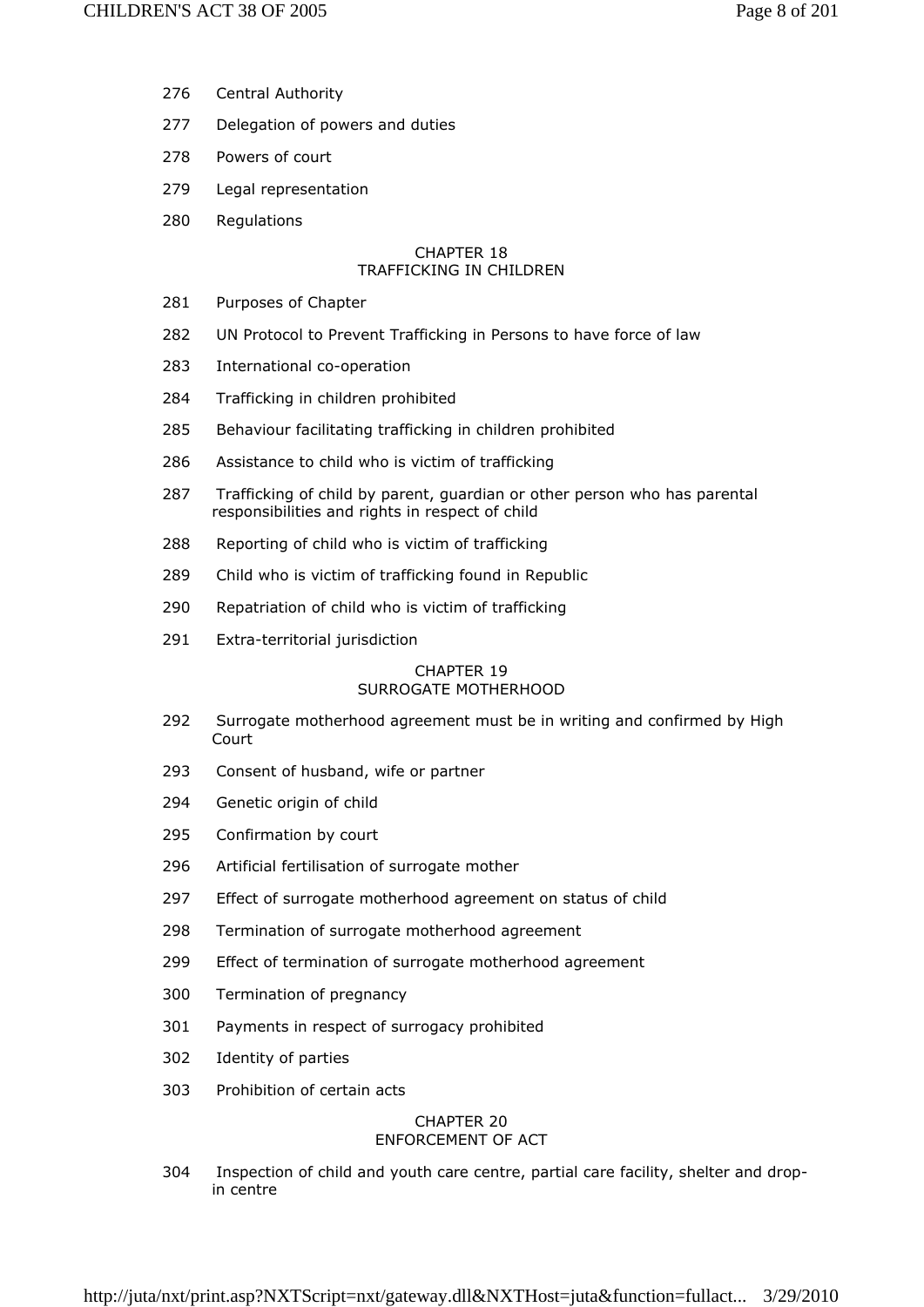305 Offences

#### CHAPTER 21 ADMINISTRATION OF ACT

- 306 Regulations
- 307 Delegation of powers and duties by Minister
- 308 Assignment of powers and duties by Minister
- 309 Delegation of powers and duties by MECs for social development
- 310 Delegation of powers and duties by Director-General
- 311 Delegation of powers and duties by provincial heads of social development
- 312 Agency agreements

#### CHAPTER 22 MISCELLANEOUS MATTERS

- 313 Amendment of laws
- 314 Transitional matters
- 315 Short title and commencement
	- Schedule 1
	- Schedule 2
	- Schedule 3

Schedule 4

# **CHAPTER 1 INTERPRETATION, OBJECTS, APPLICATION AND IMPLEMENTATION OF ACT (ss 1-5)**

### **1 Interpretation**

**[NB:** Definitions of **'after-care'** , **'alternative care'** , **'area'** , **'assessment of a child'** , **'assessment of a programme'** , **'child and youth care centre'** , **'childheaded household'** , **'cluster foster care'** , **'cluster foster care scheme'** , **'designated child protection organisation'** , **'designated child protection service'** , **'drop-in centre'** , **'early childhood development programme'** , **'early childhood development services'** , **'early intervention programme'** , **'foster care'** , **'foster parent'** , **'midwife'** , **'municipality'** , **'nurse'** , **'partial care'** , **'permanency plan'** , **'prevention programme'** , **'quality assurance process'** , **'residential care programme'** and **'secure care'** have been inserted by s. 3 of the Children's Amendment Act 41 of 2007, a provision which will be put into operation by proclamation. See PENDLEX . **]** 

(1) In this Act, unless the context indicates otherwise-

 **'abandoned'** , in relation to a child, means a child who-

- *(a)* has obviously been deserted by the parent, guardian or care-giver; or
- *(b)* has, for no apparent reason, had no contact with the parent, guardian, or care-giver for a period of at least three months;

 **'abuse'** , in relation to a child, means any form of harm or ill-treatment deliberately inflicted on a child, and includes-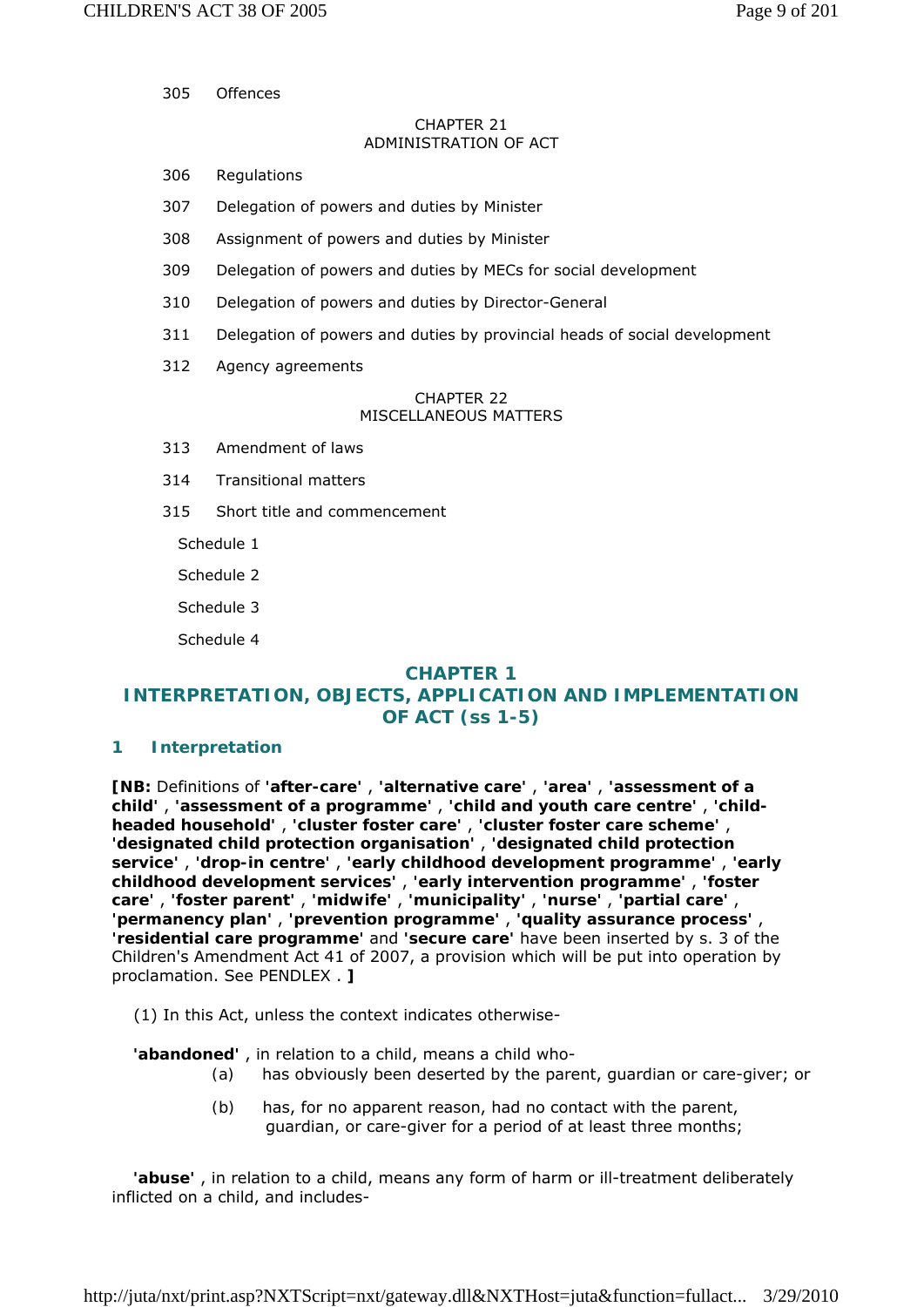- *(a)* assaulting a child or inflicting any other form of deliberate injury to a child;
- *(b)* sexually abusing a child or allowing a child to be sexually abused;
- *(c)* bullying by another child;
- *(d)* a labour practice that exploits a child; or
- *(e)* exposing or subjecting a child to behaviour that may harm the child psychologically or emotionally;

 **'adopted child'** means a child adopted by a person in terms of any law;

### **'adoption compliance certificate'** -

- *(a)* in relation to a convention country, means a certificate issued in terms of Article 23 of the Hague Convention on Inter-country Adoption; or
- *(b)* in relation to a non-convention country, means a similar certificate prescribed in the relevant agreement;

 **'adoption registrar'** means the person designated by the Director-General in terms of section 247 (1);

#### **'adoption service'** includes-

- *(a)* counselling of the parent of the child and, where applicable, the child;
- *(b)* an assessment of a child by an adoption social worker in terms of section 230 (2);
- *(c)* an assessment of a prospective adoptive parent by an adoption social worker in terms of section 231 (2);
- *(d)* the gathering of information for proposed adoptions as contemplated in section 237; and
- *(e)* a report contemplated in section 239 (1) *(b)* ;

#### **'adoption social worker'** means-

- *(a)* a social worker in private practice-
	- (i) who has a speciality in adoption services and is registered in terms of the Social Service Professions Act, 1978 ( Act 110 of 1978 ); and
	- (ii) who is accredited in terms of section 251 to provide adoption services; or
- *(b)* a social worker in the employ of a child protection organisation which is accredited in terms of section 251 to provide adoption services;

 **'adoption working agreement'** , for the purpose of Chapter 16, means a written agreement entered into by a child protection organisation accredited in terms of section 259 in the Republic with an equivalent organisation in another country to facilitate intercountry adoptions between the Republic and the country concerned;

 **'adoptive parent'** means a person who has adopted a child in terms of any law;

**\*\*\*\*\***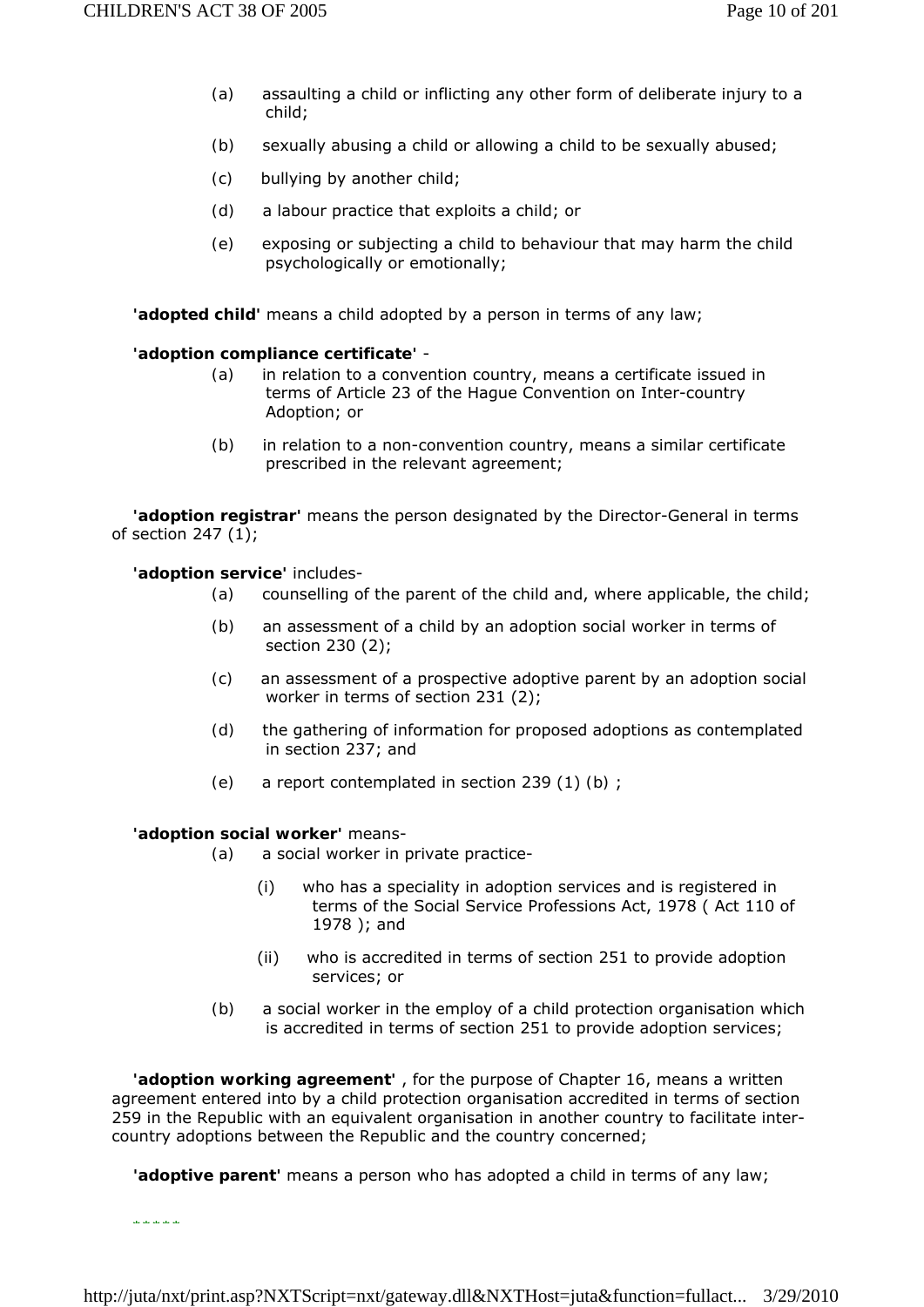**'artificial fertilisation'** means the introduction, by means other than natural means, of a male gamete into the internal reproductive organs of a female person for the purpose of human reproduction, including-

- *(a)* the bringing together of a male and female gamete outside the human body with a view to placing the product of a union of such gametes in the womb of a female person; or
- *(b)* the placing of the product of a union of male and female gametes which have been brought together outside the human body, in the womb of a female person;

 **'authorised officer'** , in relation to any specific act, means a person who is authorised in writing by the presiding officer of the children's court to perform that act;

 **'Bill of Rights'** means the Bill of Rights contained in Chapter 2 of the Constitution;

 **'care'** , in relation to a child, includes, where appropriate-

*(a)* within available means, providing the child with-

- (i) a suitable place to live;
- (ii) living conditions that are conducive to the child's health, wellbeing and development; and
- (iii) the necessary financial support;
- *(b)* safeguarding and promoting the well-being of the child;
- *(c)* protecting the child from maltreatment, abuse, neglect, degradation, discrimination, exploitation and any other physical, emotional or moral harm or hazards;
- *(d)* respecting, protecting, promoting and securing the fulfilment of, and guarding against any infringement of, the child's rights set out in the Bill of Rights and the principles set out in Chapter 2 of this Act;
- *(e)* guiding, directing and securing the child's education and upbringing, including religious and cultural education and upbringing, in a manner appropriate to the child's age, maturity and stage of development;
- *(f)* guiding, advising and assisting the child in decisions to be taken by the child in a manner appropriate to the child's age, maturity and stage of development;
- *(g)* guiding the behaviour of the child in a humane manner;
- *(h)* maintaining a sound relationship with the child;
- *(i)* accommodating any special needs that the child may have; and
- *(j)* generally, ensuring that the best interests of the child is the paramount concern in all matters affecting the child;

 **'care-giver'** means any person other than a parent or guardian, who factually cares for a child and includes-

- *(a)* a foster parent;
- *(b)* a person who cares for a child with the implied or express consent of a parent or guardian of the child;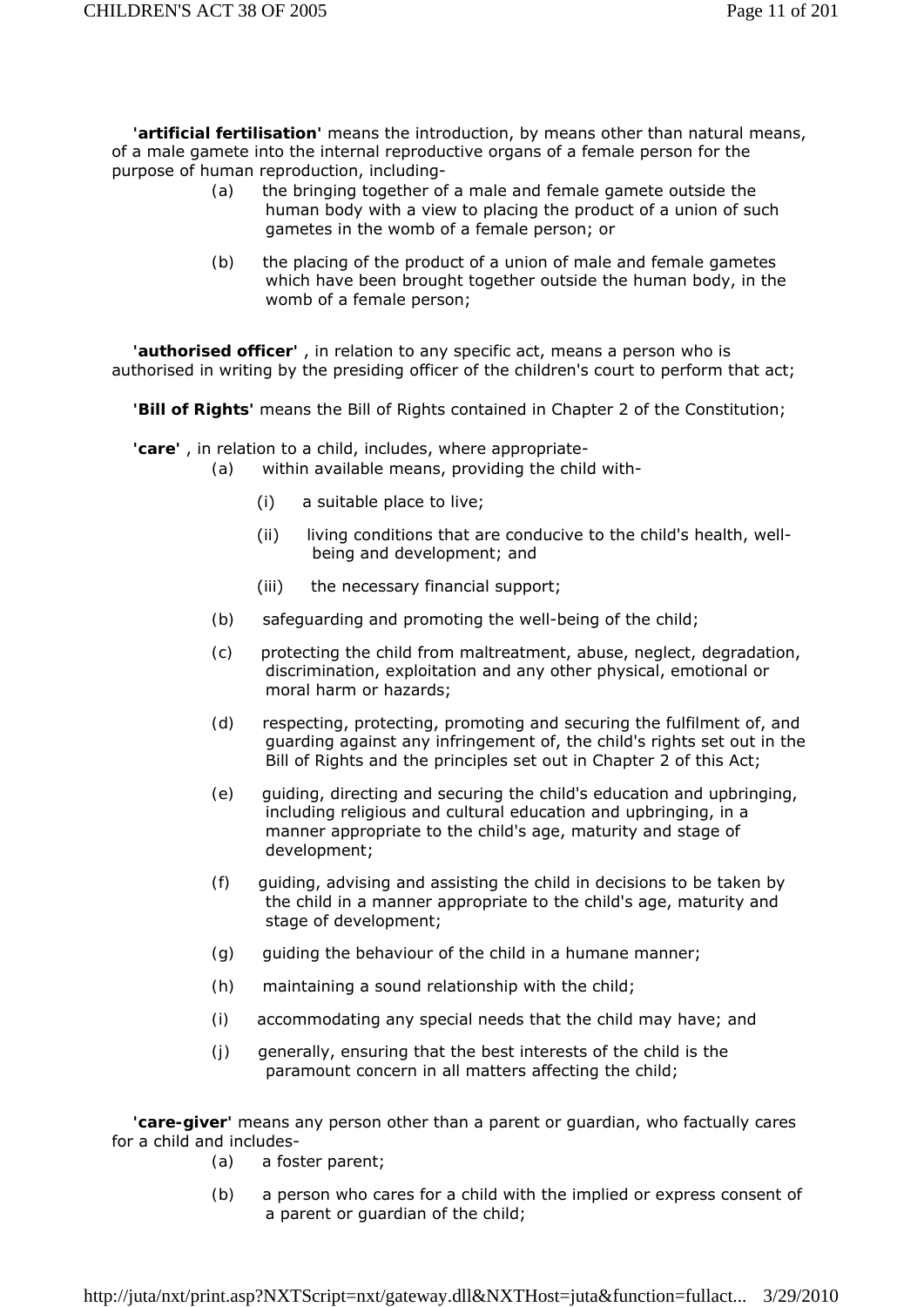- *(c)* a person who cares for a child whilst the child is in temporary safe care;
- *(d)* the person at the head of a child and youth care centre where a child has been placed;
- *(e)* the person at the head of a shelter;
- *(f)* a child and youth care worker who cares for a child who is without appropriate family care in the community; and
- *(g)* the child at the head of a child-headed household;

 **'child'** means a person under the age of 18 years;

 **'children's court'** means a children's court referred to in section 42;

**\*\*\*\*\***

 **'Child Care Act'** means the Child Care Act, 1983 ( Act 74 of 1983 );

**\*\*\*\*\***

 **'child labour'** means work by a child which-

- *(a)* is exploitative, hazardous or otherwise inappropriate for a person of that age; and
- *(b)* places at risk the child's well-being, education, physical or mental health, or spiritual, moral, emotional or social development;

 **'circumcision'** , in relation to a female child, means the removal of the clitoris by any means;

 **'clerk of the court'** means clerk of the court of the relevant magistrate's court; means the person appointed by the Director-General: Justice and Constitutional Development as the clerk of the children's court of the relevant magistrate's court;

**\*\*\*\*\***

 **'commercial sexual exploitation'** , in relation to a child, means-

- *(a)* the procurement of a child to perform sexual activities for financial or other reward, including acts of prostitution or pornography, irrespective of whether that reward is claimed by, payable to or shared with the procurer, the child, the parent or care-giver of the child, or any other person; or
- *(b)* trafficking in a child for use in sexual activities, including prostitution or pornography;

 **'commissioning parent'** means a person who enters into a surrogate motherhood agreement with a surrogate mother;

 **'contact'** , in relation to a child, means-

- *(a)* maintaining a personal relationship with the child; and
- *(b)* if the child lives with someone else-
	- (i) communication on a regular basis with the child in person, including-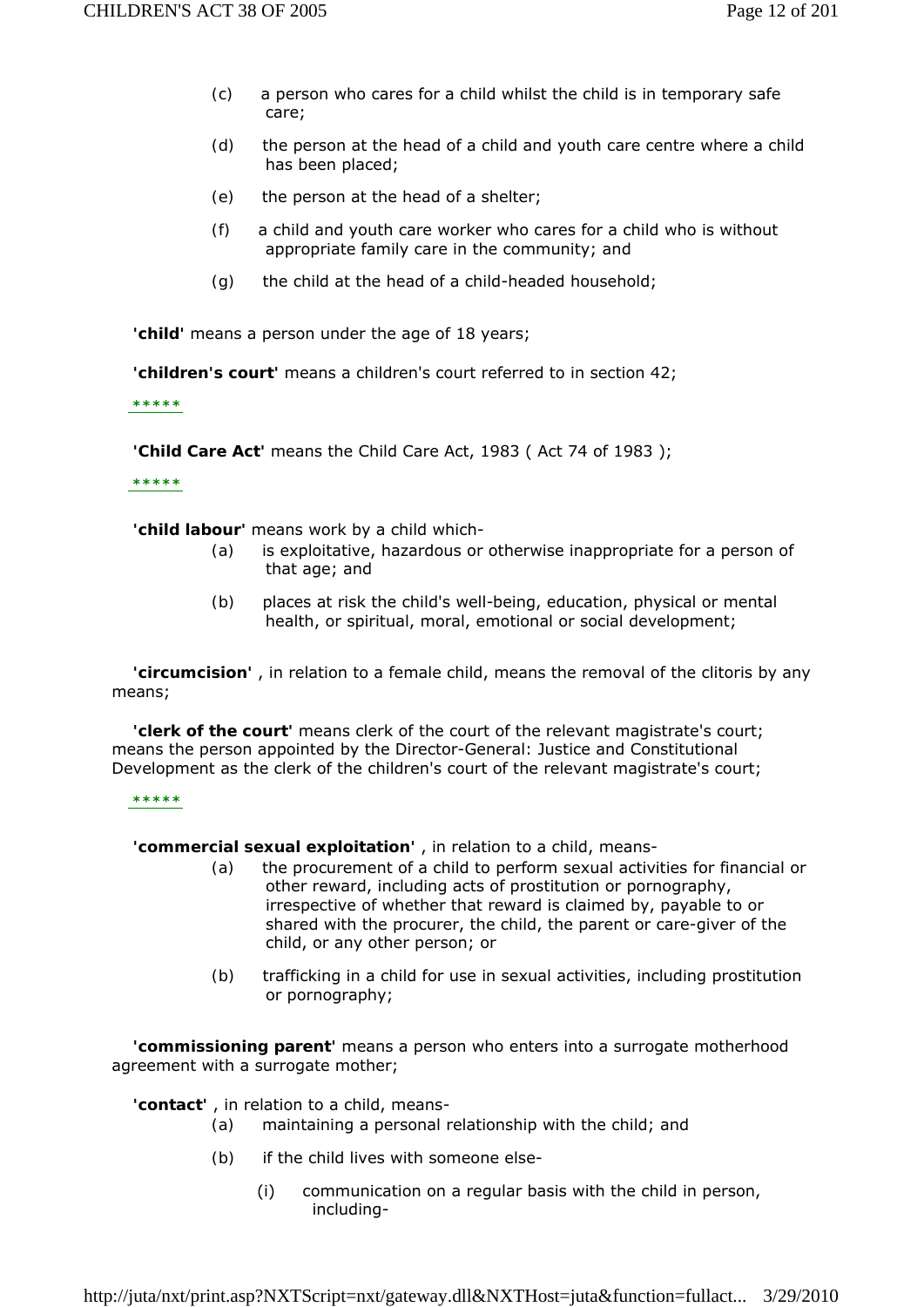- *(aa)* visiting the child; or
- *(bb)* being visited by the child; or
- (ii) communication on a regular basis with the child in any other manner, including-
	- *(aa)* through the post; or
	- *(bb)* by telephone or any other form of electronic communication;

 **'contribution order'** means an order referred to in section 161, and includes a provisional contribution order referred to in section 162 (2);

 **'convention country'** means, in accordance with the wording of Article 45 of the Hague Convention on Inter-country Adoption, any country in which the Convention has entered into force, except for a country against whose accession the Republic has raised an objection under Article 44 of the Convention;

 **'delegation'** , in relation to a duty, includes an instruction to perform the duty;

 **'Department'** means the national department responsible for the provision of social development services;

**\*\*\*\*\***

 **'designated social worker'** means a social worker in the service of-

- *(a)* the Department or a provincial department of social development;
- *(b)* a designated child protection organisation; or
- *(c)* a municipality;

 **'Director-General'** means the Director-General of the Department, or where the context indicates the Director-General of another department, that Director-General;

 **'Divorce Act'** means the Divorce Act, 1979 ( Act 70 of 1979 );

 **'divorce court'** means the divorce court established in terms of section 10 of the Administration Amendment Act, 1929 ( Act 9 of 1929 );

#### **\*\*\*\*\***

 **'exploitation'** , in relation to a child, includes-

- *(a)* all forms of slavery or practices similar to slavery, including debt bondage or forced marriage;
- *(b)* sexual exploitation;
- *(c)* servitude;
- *(d)* forced labour or services;
- *(e)* child labour prohibited in terms of section 141; and
- *(f)* the removal of body parts;

 **'family advocate'** means a family advocate appointed in terms of the Mediation in Certain Divorce Matters Act;

 **'family member'** , in relation to a child, means-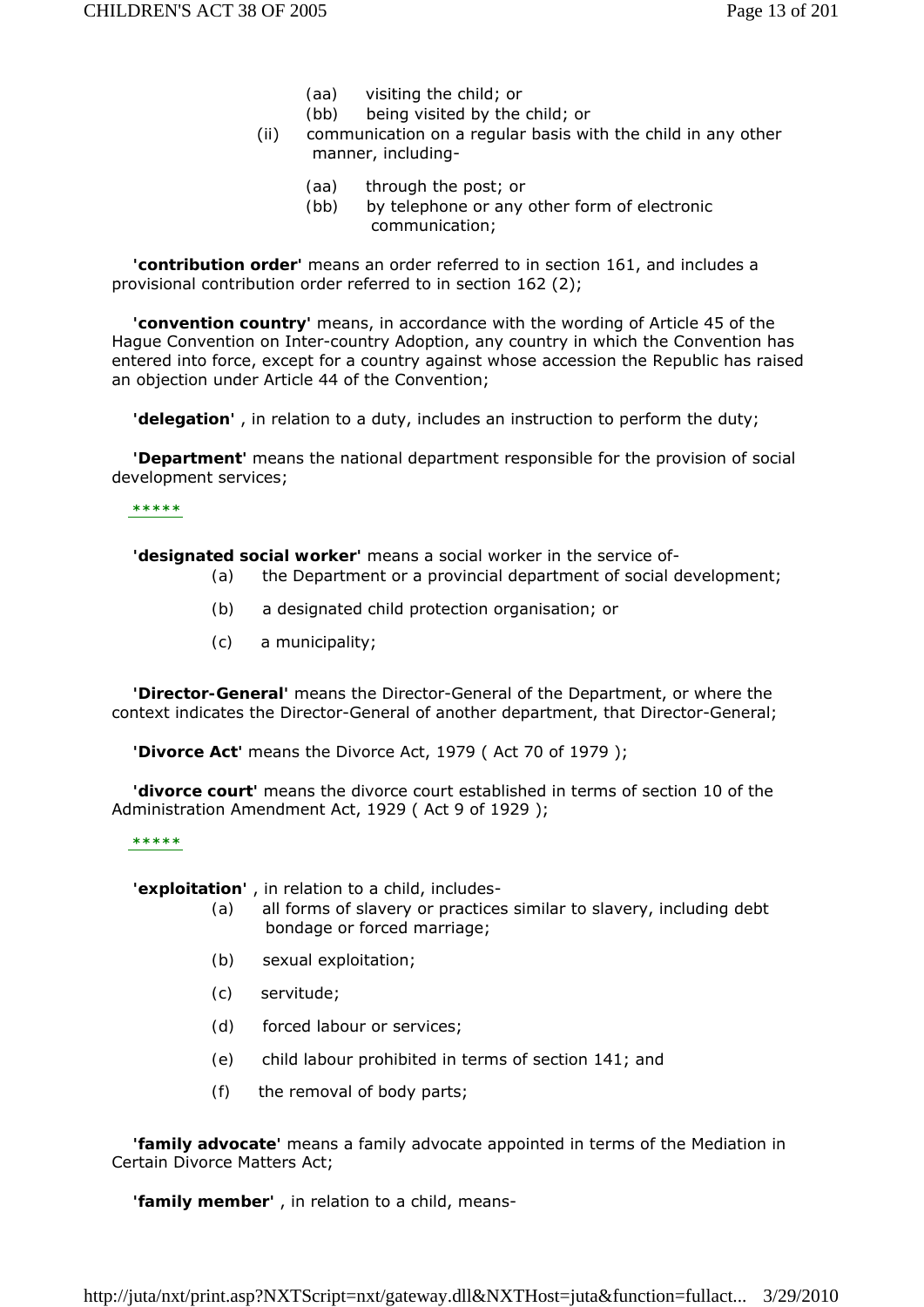- *(a)* a parent of the child;
- *(b)* any other person who has parental responsibilities and rights in respect of the child;
- *(c)* a grandparent, brother, sister, uncle, aunt or cousin of the child; or
- *(d)* any other person with whom the child has developed a significant relationship, based on psychological or emotional attachment, which resembles a family relationship;

**\*\*\*\*\***

 **'gamete'** means either of the two generative cells essential for human reproduction;

 **'genital mutilation'** , in relation to a female child, means the partial or complete removal of any part of the genitals, and includes circumcision of female children;

 **'guardian'** means a parent or other person who has guardianship of a child;

 **'guardianship'** , in relation to a child, means guardianship as contemplated in section 18;

 **'Hague Convention on Inter-country Adoption'** means the Hague Convention on Protection of Children and Co-operation in Respect of Inter-country Adoption signed at the Hague on 29 May 1993, a copy of the English text of which is set out in Schedule 1 to this Act;

 **'Hague Convention on International Child Abduction'** means the Hague Convention on the Civil Aspects of International Child Abduction signed at the Hague on 25 October 1980, a copy of the English text of which is set out in Schedule 2 to this Act;

 **'High Court'** means the High Court contemplated in section 166 of the Constitution;

 **'in need of care and protection'** , in relation to a child, means a child who is in a situation contemplated in section 150 (1);

 **'labour inspector'** means a labour inspector appointed under section 63 of the Basic Conditions of Employment Act, 1997 ( Act 75 of 1997 );

 **'Maintenance Act'** means the Maintenance Act, 1998 ( Act 99 of 1998 );

 **'marriage'** means a marriage-

- *(a)* recognised in terms of South African law or customary law; or
- *(b)* concluded in accordance with a system of religious law subject to specified procedures,

and any reference to a husband, wife, widower, widow, divorced person, married person or spouse must be construed accordingly;

 **'MEC for social development'** means the member of the Executive Council of a province who is responsible for social development in the province;

 **'Mediation in Certain Divorce Matters Act'** means the Mediation in Certain Divorce Matters Act, 1987 ( Act 24 of 1987 );

 **'medical practitioner'** means a person registered or deemed to be registered as a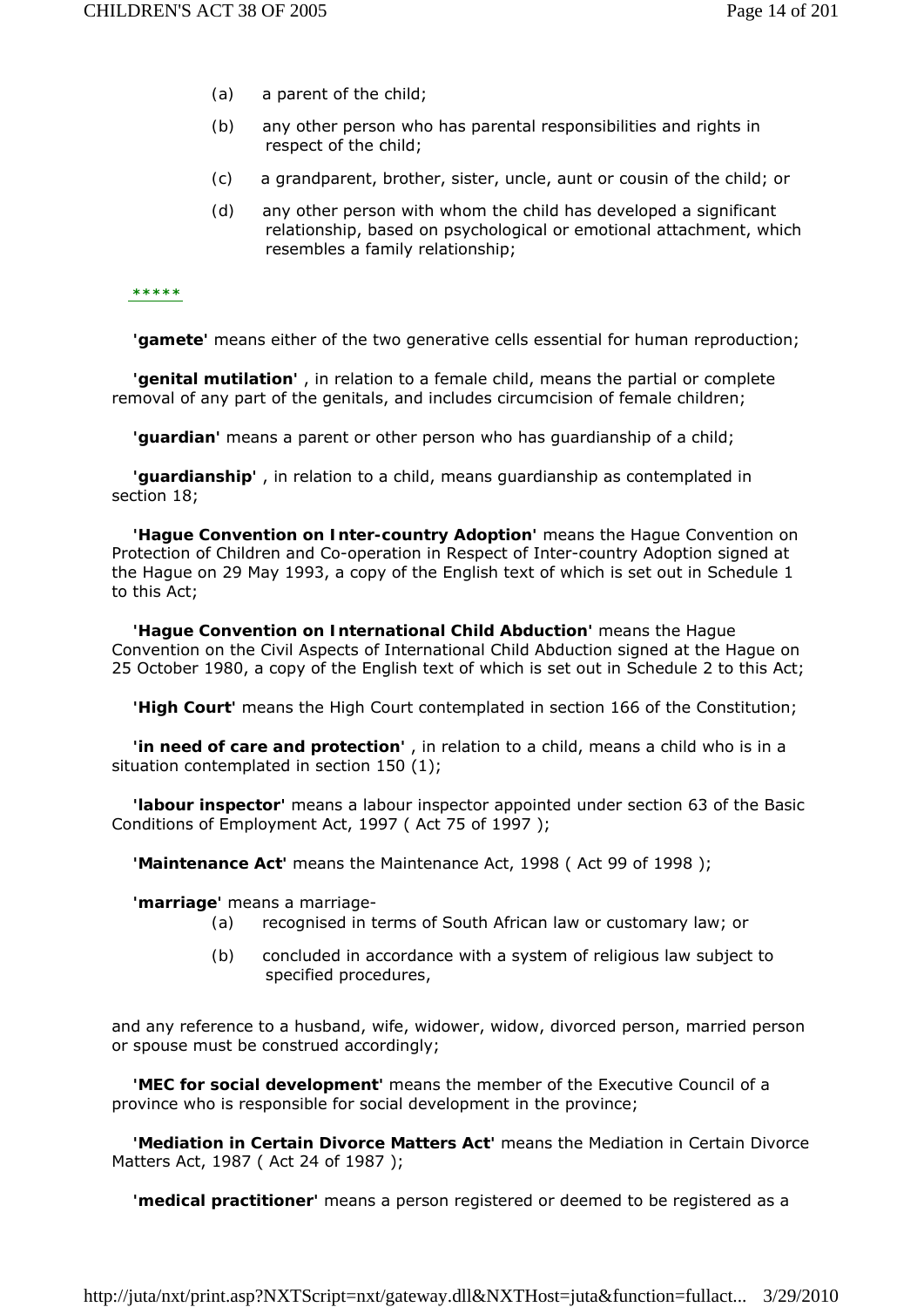medical practitioner under the Health Professions Act, 1974 ( Act 56 of 1974 ) and includes a dentist so registered or deemed to be registered;

 **'mental illness'** means mental illness as defined in the Mental Health Care Act, 2002 ( Act 17 of 2002 );

 **'Minister'** means the Cabinet member responsible for social development, or where the context indicates another Minister, that Minister;

**\*\*\*\*\***

 **'Municipal Systems Act'** means the Local Government: Municipal Systems Act, 2000 ( Act 32 of 2000 );

 **'National Child Protection Register'** means the register referred to in section 111;

 **'neglect'** , in relation to a child, means a failure in the exercise of parental responsibilities to provide for the child's basic physical, intellectual, emotional or social needs;

 **'organ of state'** means an organ of state as defined in section 239 of the Constitution;

 **'orphan'** means a child who has no surviving parent caring for him or her;

- **'parent'** , in relation to a child, includes the adoptive parent of a child, but excludes-
	- *(a)* the biological father of a child conceived through the rape of or incest with the child's mother;
		- *(b)* any person who is biologically related to a child by reason only of being a gamete donor for purposes of artificial fertilisation; and
	- *(c)* a parent whose parental responsibilities and rights in respect of a child have been terminated;

 **'parental responsibilities and rights'** , in relation to a child, means the responsibilities and the rights referred to in section 18;

 **'party'** , in relation to a matter before a children's court, means-

- *(a)* a child involved in the matter;
- *(b)* a parent;
- *(c)* a person who has parental responsibilities and rights in respect of the child;
- *(d)* a prospective adoptive or foster parent of the child;
- *(e)* the department or the designated child protection organisation managing the case of the child; or
- *(f)* any other person admitted or recognised by the court as a party;

**\*\*\*\*\***

 **'person unsuitable to work with children'** means a person listed in Part B of the National Child Protection Register;

 **'police official'** means any member of the South African Police Service or a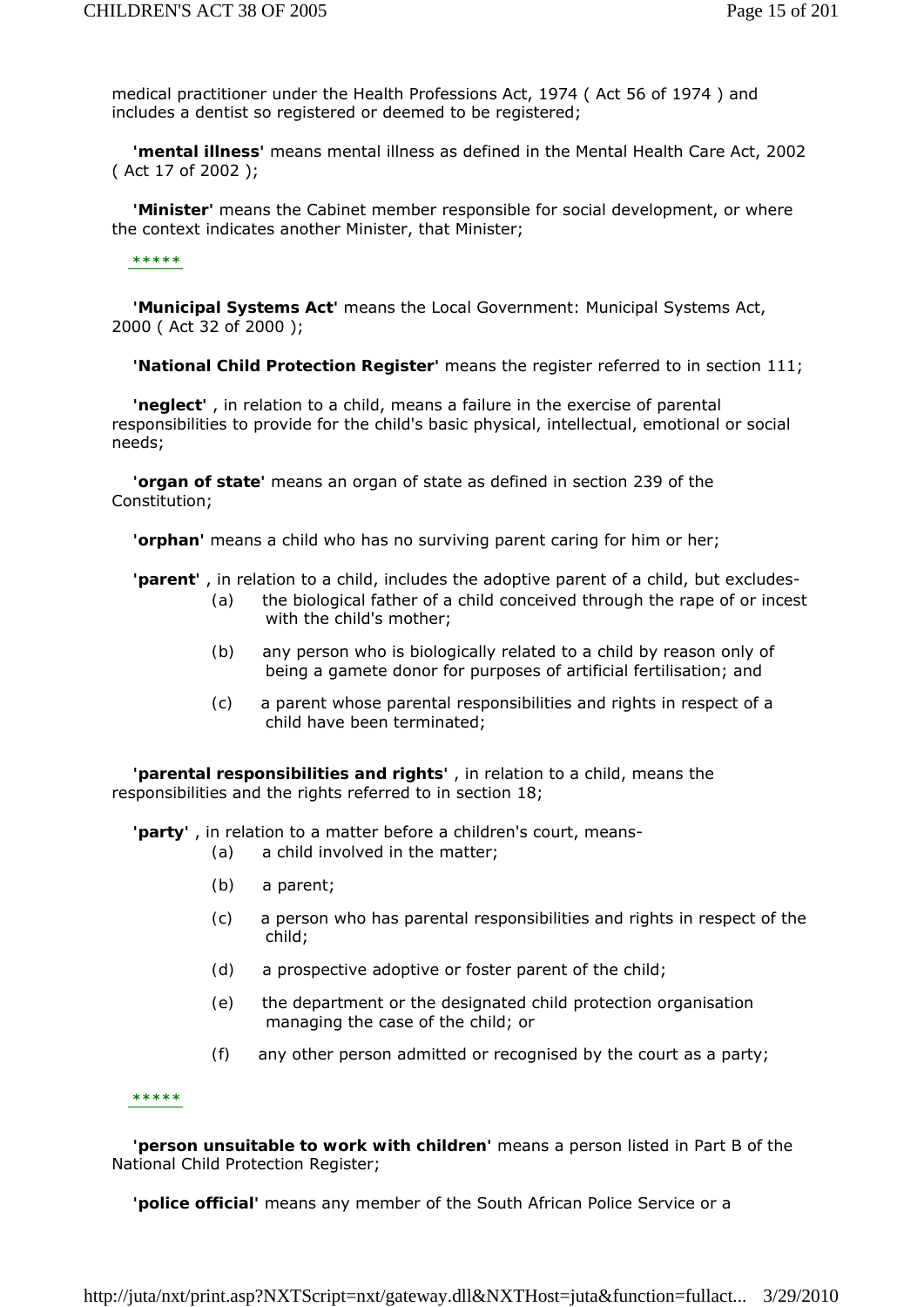municipal police service appointed in terms of the South African Police Service Act, 1995 ( Act 68 of 1995 );

 **'prescribed'** means prescribed by regulation;

 **'presiding officer'** means a presiding officer of a children's court designated in terms of section 42;

**\*\*\*\*\***

 **'provincial department of social development'** means the department within a provincial administration responsible for social development in the province;

 **'provincial head of social development'** means the head of the provincial department of social development;

 **'psychologist'** means a psychologist registered or deemed to be registered as such in terms of the Health Professions Act, 1974 ( Act 56 of 1974 );

**\*\*\*\*\***

 **'Public Service Act'** means the Public Service Act, 1994 ( Proclamation 103 of 1994 );

 **'RACAP'** means the Register on Adoptable Children and Prospective Adoptive Parents contemplated in section 232;

 **'regulation'** means a regulation made in terms of this Act;

 **'removal of body parts'** means the removal of any organ or other body part from a living person in contravention of the National Health Act, 2003 ( Act 61 of 2003 );

**\*\*\*\*\***

 **'respondent'** means any person legally liable to maintain or to contribute towards the maintenance of a child for whose maintenance, treatment or special needs a contribution order is sought or has been made in terms of Chapter 10;

 **'school'** means-

- *(a)* an independent school registered or deemed to be registered in terms of section 46 of the South African Schools Act, 1996 ( Act 84 of 1996 ); or
- *(b)* a public school contemplated in Chapter 3 of the South African Schools Act, 1996 ( Act 84 of 1996 );

#### **\*\*\*\*\***

 **'serve'** , in relation to any notice, document or other process in terms of this Act, means to serve such notice, document or other process in accordance with the procedure provided for the serving of process in terms of the Magistrates' Courts Act, 1944 ( Act 32 of 1944 ), and the rules applying to the proceedings of magistrates' courts;

 **'sexual abuse'** , in relation to a child, means-

 *(a)* sexually molesting or assaulting a child or allowing a child to be sexually molested or assaulted;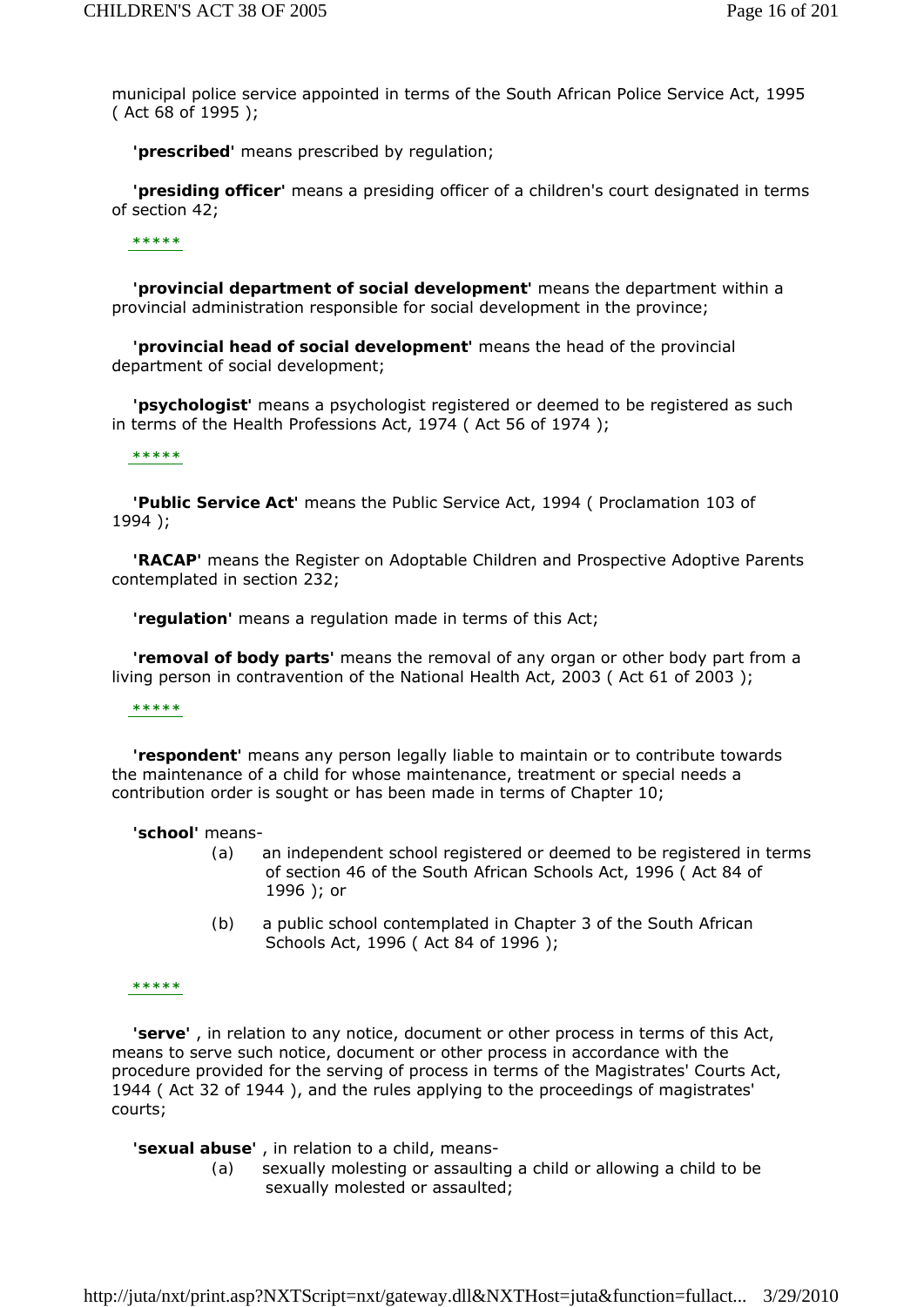- *(b)* encouraging, inducing or forcing a child to be used for the sexual gratification of another person;
- *(c)* using a child in or deliberately exposing a child to sexual activities or pornography; or
- *(d)* procuring or allowing a child to be procured for commercial sexual exploitation or in any way participating or assisting in the commercial sexual exploitation of a child;

#### **\*\*\*\*\***

 **'social service professional'** includes a probation officer, development worker, child and youth care worker, youth worker, social auxiliary worker and social security worker who are registered as such in terms of the Social Service Professions Act, 1978 ( Act 110 of 1978 );

 **'social worker'** means a person who is registered or deemed to be registered as a social worker in terms of the Social Service Professions Act, 1978 ( Act 110 of 1978 );

 **'street child'** means a child who-

- *(a)* because of abuse, neglect, poverty, community upheaval or any other reason, has left his or her home, family or community and lives, begs or works on the streets; or
- *(b)* because of inadequate care, begs or works on the streets but returns home at night;

 **'surrogate mother'** means an adult woman who enters into a surrogate motherhood agreement with the commissioning parent;

 **'surrogate motherhood agreement'** means an agreement between a surrogate mother and a commissioning parent in which it is agreed that the surrogate mother will be artificially fertilised for the purpose of bearing a child for the commissioning parent and in which the surrogate mother undertakes to hand over such a child to the commissioning parent upon its birth, or within a reasonable time thereafter, with the intention that the child concerned becomes the legitimate child of the commissioning parent;

 **'temporary safe care'** , in relation to a child, means care of a child in an approved child and youth care centre, shelter or private home or any other place, where the child can safely be accommodated pending a decision or court order concerning the placement of the child, but excludes care of a child in a prison or police cell;

 **'traditional authority'** means any authority which in terms of indigenous law or any other law administers the affairs of any group of indigenous people or any other persons resident within an area under the control of a traditional leader;

 **'this Act'** includes-

- *(a)* any regulation made in terms of this Act;
- *(b)* the rules regulating the proceedings of the children's courts in terms of section 52;

 **'trafficking'** , in relation to a child-

 *(a)* means the recruitment, sale, supply, transportation, transfer, harbouring or receipt of children, within or across the borders of the Republic-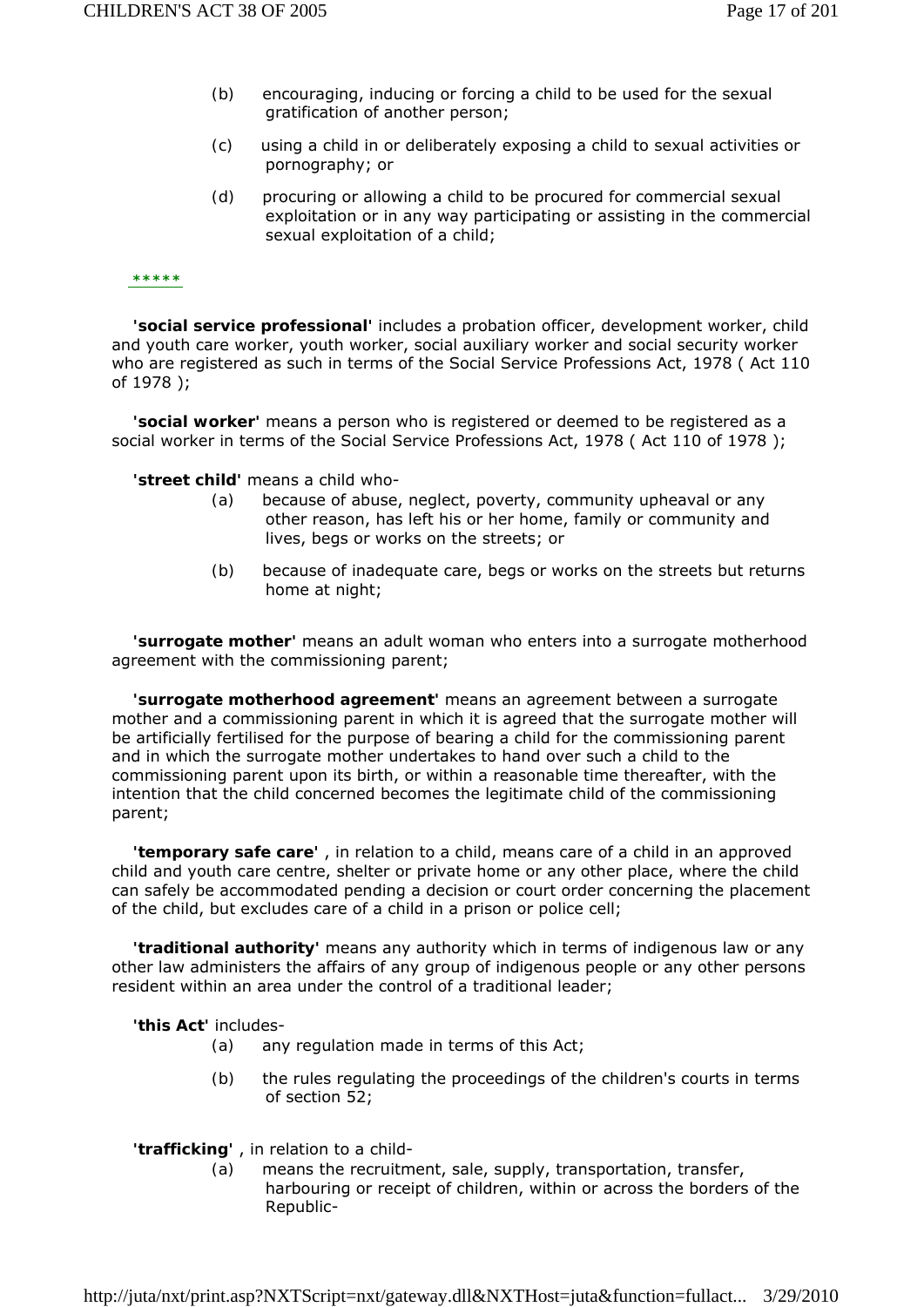- (i) by any means, including the use of threat, force or other forms of coercion, abduction, fraud, deception, abuse of power or the giving or receiving of payments or benefits to achieve the consent of a person having control of a child; or
- (ii) due to a position of vulnerability,

for the purpose of exploitation; and

 *(b)* includes the adoption of a child facilitated or secured through illegal means;

 **'UN Protocol to Prevent Trafficking in Persons'** means the United Nations Protocol to Prevent, Suppress and Punish Trafficking in Persons, Especially Women and Children, Supplementing the UN Convention against Transnational Organised Crime, 2000, a copy of the English text of which is set out in Schedule 3.

 (2) In addition to the meaning assigned to the terms **'custody'** and **'access'** in any law, and the common law, the terms **'custody'** and **'access'** in any law must be construed to also mean **'care'** and **'contact'** as defined in this Act.

 (3) In this Act, a word or expression derived from a word or expression defined in subsection (1) has a corresponding meaning unless the context indicates that another meaning is intended.

 (4) Any proceedings arising out of the application of the Administration Amendment Act, 1929 ( Act 9 of 1929 ), the Divorce Act, the Maintenance Act, the Domestic Violence Act, 1998 ( Act 116 of 1998 ), and the Recognition of Customary Marriages Act, 1998 ( Act 120 of 1998 ), in so far as these Acts relate to children, may not be dealt with in a children's court.

[Date of commencement of s. 1: 1 July 2007.]

### **2 Objects of Act**

The objects of this Act are-

- *(a)* to promote the preservation and strengthening of families;
- *(b)* to give effect to the following constitutional rights of children, namely-
	- (i) family care or parental care or appropriate alternative care when removed from the family environment;
	- (ii) social services;
	- (iii) protection from maltreatment, neglect, abuse or degradation; and
	- (iv) that the best interests of a child are of paramount importance in every matter concerning the child;
- *(c)* to give effect to the Republic's obligations concerning the well-being of children in terms of international instruments binding on the Republic;
- *(d)* to make provision for structures, services and means for promoting and monitoring the sound physical, psychological, intellectual, emotional and social development of children;
- *(e)* to strengthen and develop community structures which can assist in providing care and protection for children;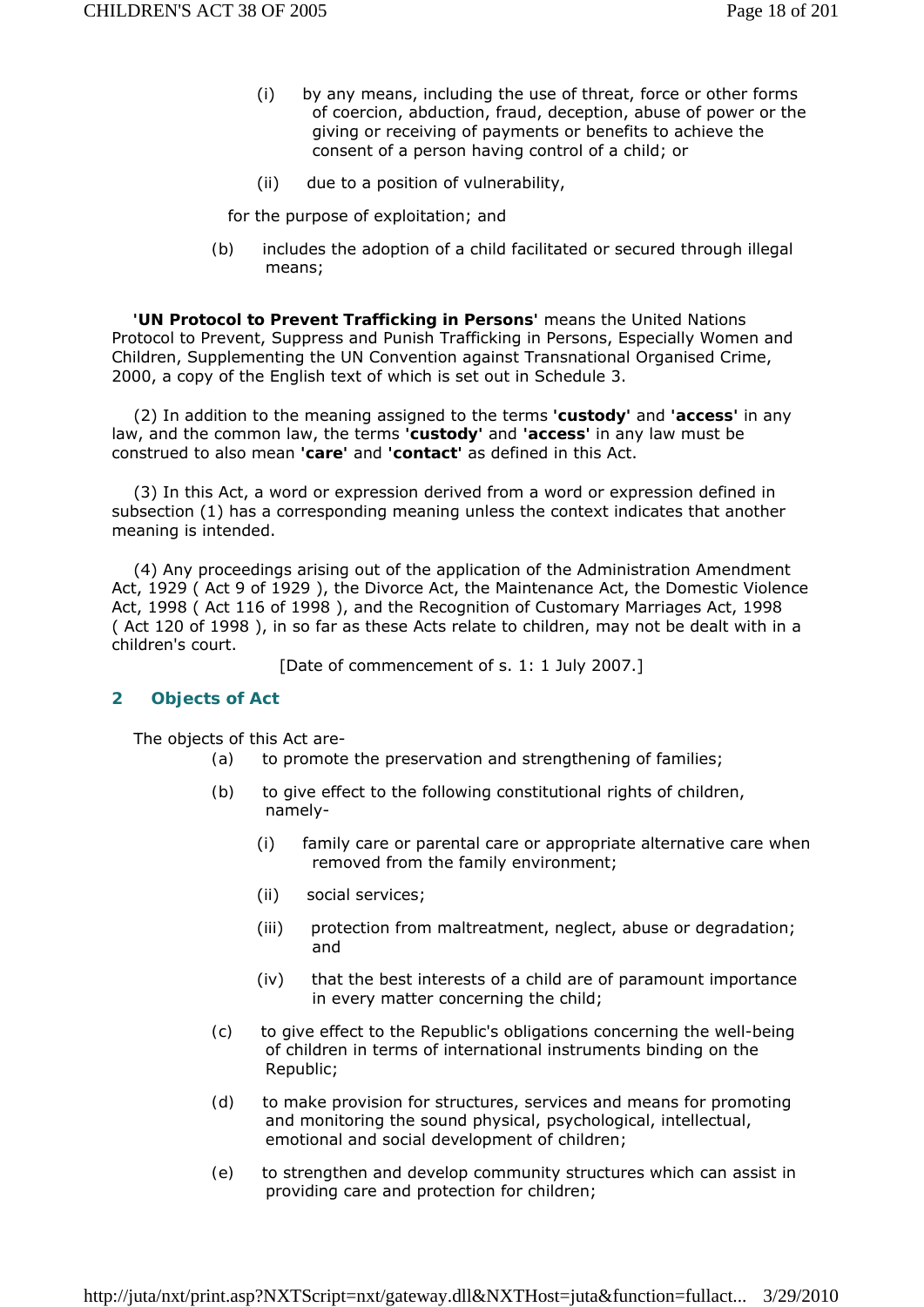- *(f)* to protect children from discrimination, exploitation and any other physical, emotional or moral harm or hazards;
- *(g)* to provide care and protection to children who are in need of care and protection;
- *(h)* to recognise the special needs that children with disabilities may have; and
- *(i)* generally, to promote the protection, development and well-being of children.

[Date of commencement of s. 2: 1 July 2007.]

## **3 Conflicts with other legislation**

(1) In the event of a conflict between a section of this Act and-

- *(a)* provincial legislation relating to the protection and well-being of children, the conflict must be resolved in terms of section 146 of the Constitution; and
- *(b)* a municipal by-law relating to the protection and well-being of children, the conflict must be resolved in terms of section 156 of the Constitution.

(2) In the event of a conflict between a regulation made in terms of this Act and-

- *(a)* an Act of Parliament, the Act of Parliament prevails;
- *(b)* provincial legislation, the conflict must be resolved in terms of section 146 of the Constitution; and
- *(c)* a municipal by-law, the conflict must be resolved in terms of section 156 of the Constitution.

 (3) For the proper application of subsection (2) *(b)* the Minister must in terms of section 146 (6) of the Constitution submit all regulations made in terms of this Act and which affect a province, to the National Council of Provinces for approval.

(4) In this section **'regulation'** means-

- *(a)* a regulation made in terms of this Act; and
- *(b)* a rule regulating the proceedings of children's courts in terms of section 52.

[Date of commencement of s. 3: 1 July 2007.]

## **4 Implementation of Act**

 (1) This Act must be implemented by organs of state in the national, provincial and, where applicable, local spheres of government subject to any specific section of this Act and regulations allocating roles and responsibilities, in an integrated, co-ordinated and uniform manner.

 (2) Recognising that competing social and economic needs exist, organs of state in the national, provincial and where applicable, local spheres of government must, in the implementation of this Act, take reasonable measures to the maximum extent of their available resources to achieve the realisation of the objects of this Act.

[Date of commencement of s. 4: 1 July 2007.]

## **5 Inter-sectoral implementation of Act**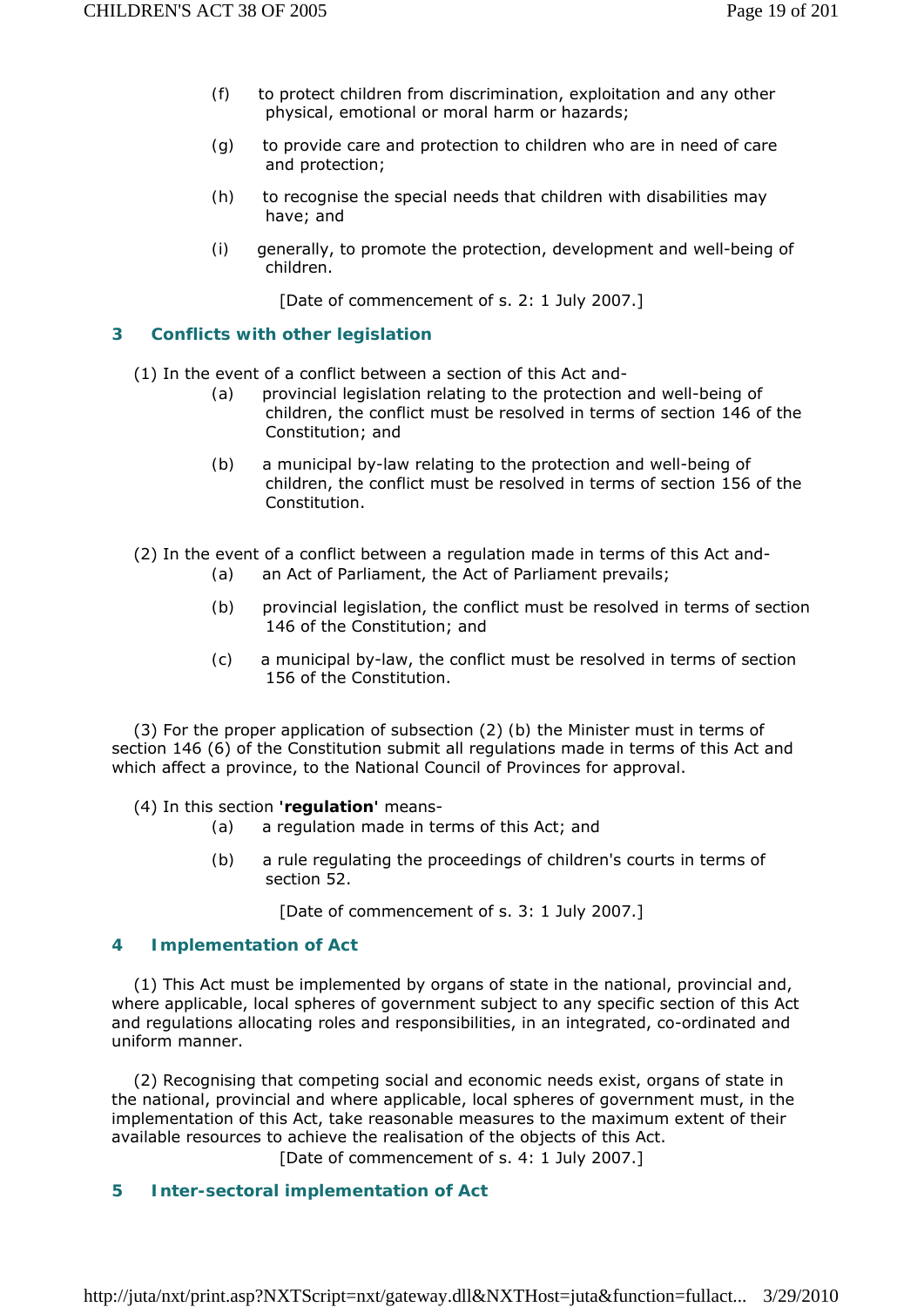To achieve the implementation of this Act in the manner referred to in section 4, all organs of state in the national, provincial and, where applicable, local spheres of government involved with the care, protection and well-being of children must cooperate in the development of a uniform approach aimed at co-ordinating and integrating the services delivered to children.

[Date of commencement of s. 5: 1 July 2007.]

## **CHAPTER 2 GENERAL PRINCIPLES (ss 6-17)**

### **6 General principles**

- (1) The general principles set out in this section guide-
	- *(a)* the implementation of all legislation applicable to children, including this Act; and
	- *(b)* all proceedings, actions and decisions by any organ of state in any matter concerning a child or children in general.
- (2) All proceedings, actions or decisions in a matter concerning a child must-
	- *(a)* respect, protect, promote and fulfil the child's rights set out in the Bill of Rights, the best interests of the child standard set out in section 7 and the rights and principles set out in this Act, subject to any lawful limitation;
	- *(b)* respect the child's inherent dignity;
	- *(c)* treat the child fairly and equitably;
	- *(d)* protect the child from unfair discrimination on any ground, including on the grounds of the health status or disability of the child or a family member of the child;
	- *(e)* recognise a child's need for development and to engage in play and other recreational activities appropriate to the child's age; and
	- *(f)* recognise a child's disability and create an enabling environment to respond to the special needs that the child has.

 (3) If it is in the best interests of the child, the child's family must be given the opportunity to express their views in any matter concerning the child.

- (4) In any matter concerning a child-
	- *(a)* an approach which is conducive to conciliation and problem-solving should be followed and a confrontational approach should be avoided; and
	- *(b)* a delay in any action or decision to be taken must be avoided as far as possible.

 (5) A child, having regard to his or her age, maturity and stage of development, and a person who has parental responsibilities and rights in respect of that child, where appropriate, must be informed of any action or decision taken in a matter concerning the child which significantly affects the child.

[Date of commencement of s. 6: 1 July 2007.]

## **7 Best interests of child standard**

(1) Whenever a provision of this Act requires the best interests of the child standard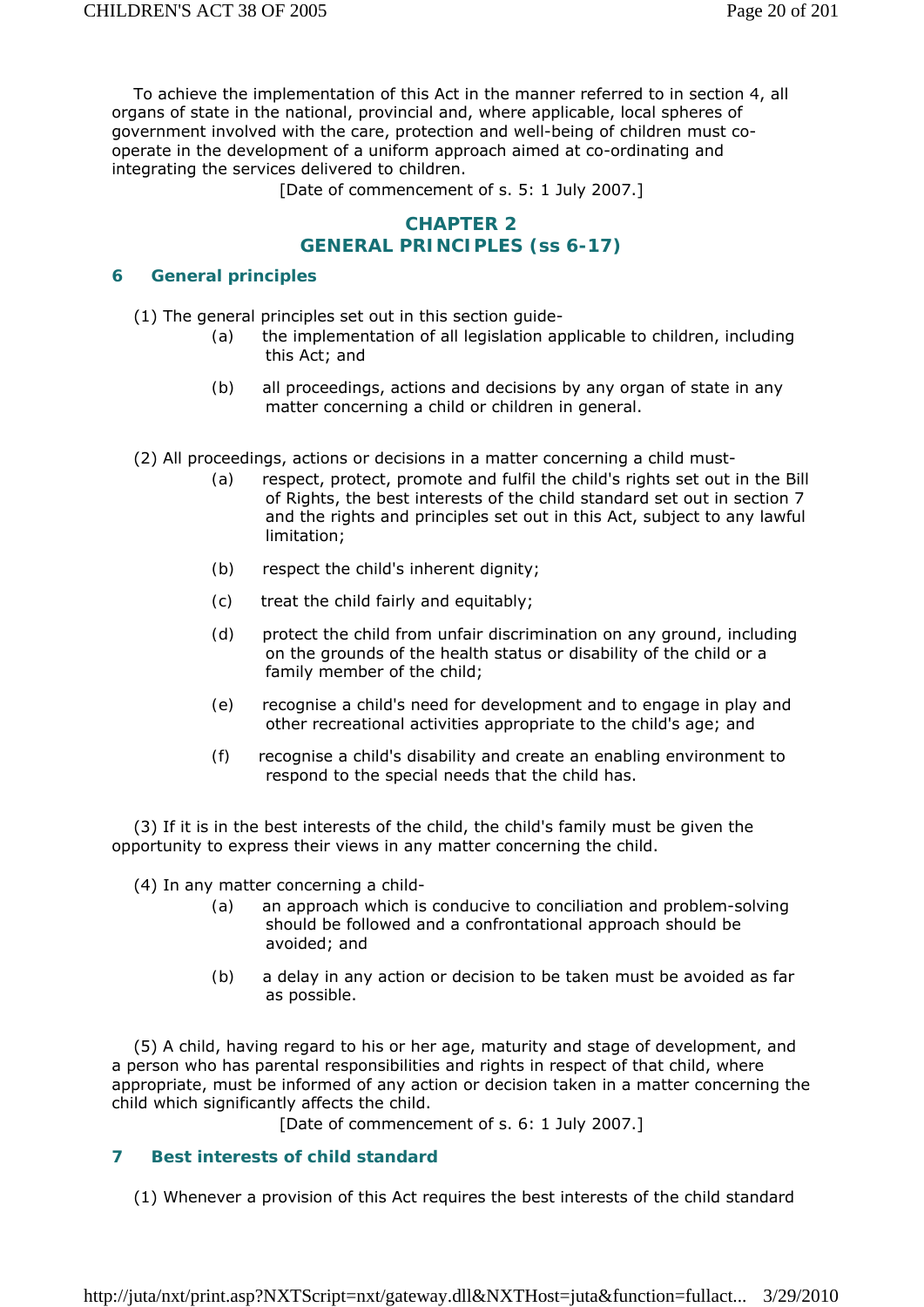to be applied, the following factors must be taken into consideration where relevant, namely-

- *(a)* the nature of the personal relationship between-
	- (i) the child and the parents, or any specific parent; and
	- (ii) the child and any other care-giver or person relevant in those circumstances;
- *(b)* the attitude of the parents, or any specific parent, towards-
	- (i) the child; and
	- (ii) the exercise of parental responsibilities and rights in respect of the child;
- *(c)* the capacity of the parents, or any specific parent, or of any other care-giver or person, to provide for the needs of the child, including emotional and intellectual needs;
- *(d)* the likely effect on the child of any change in the child's circumstances, including the likely effect on the child of any separation from-
	- (i) both or either of the parents; or
	- (ii) any brother or sister or other child, or any other care-giver or person, with whom the child has been living;
- *(e)* the practical difficulty and expense of a child having contact with the parents, or any specific parent, and whether that difficulty or expense will substantially affect the child's right to maintain personal relations and direct contact with the parents, or any specific parent, on a regular basis;
- *(f)* the need for the child-
	- (i) to remain in the care of his or her parent, family and extended family; and
	- (ii) to maintain a connection with his or her family, extended family, culture or tradition;
- *(g)* the child's-
	- (i) age, maturity and stage of development;
	- (ii) gender;
	- (iii) background; and
	- (iv) any other relevant characteristics of the child;
- *(h)* the child's physical and emotional security and his or her intellectual, emotional, social and cultural development;
- *(i)* any disability that a child may have;
- *(j)* any chronic illness from which a child may suffer;
- *(k)* the need for a child to be brought up within a stable family environment and, where this is not possible, in an environment resembling as closely as possible a caring family environment;
- *(l)* the need to protect the child from any physical or psychological harm that may be caused by-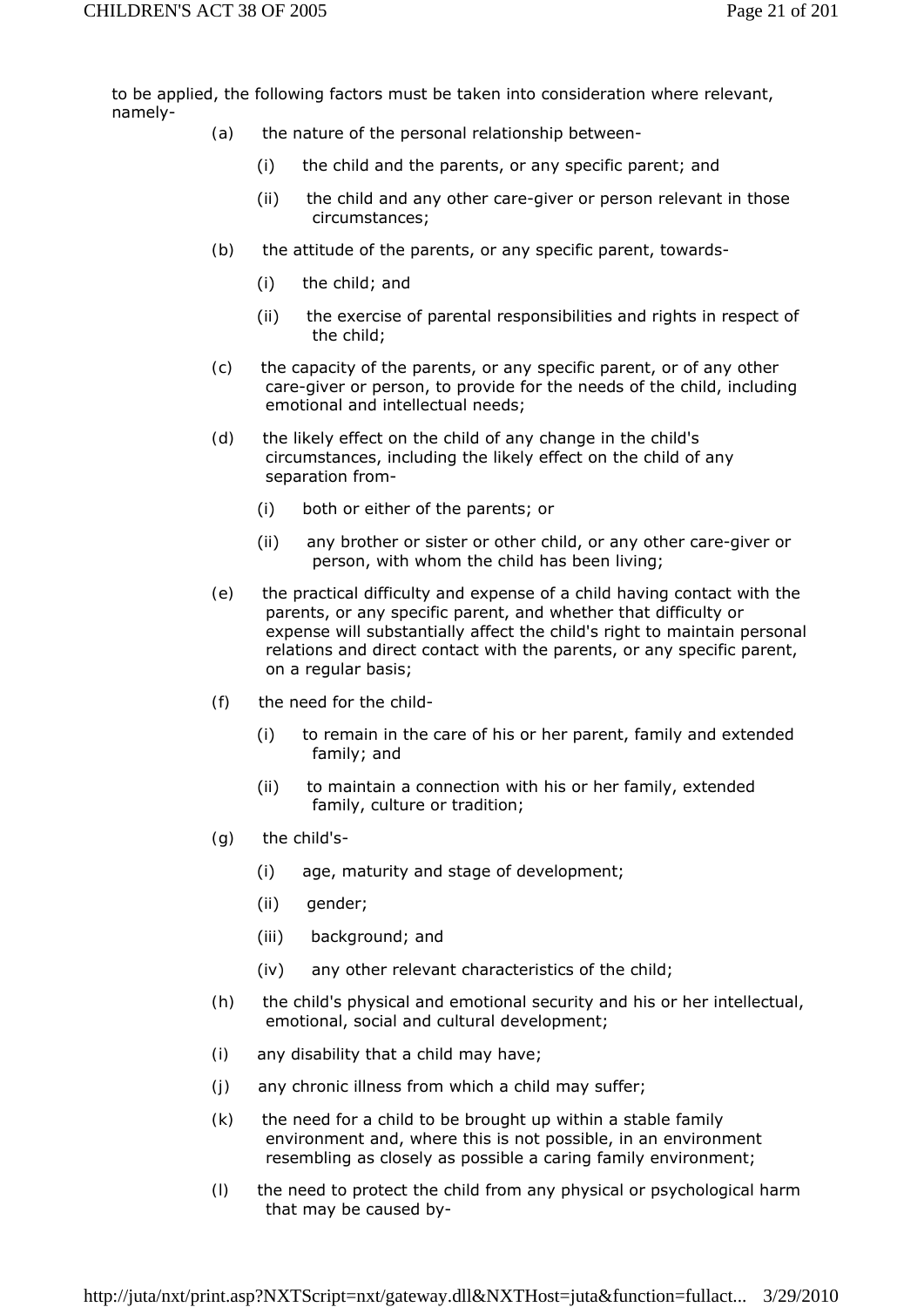- (i) subjecting the child to maltreatment, abuse, neglect, exploitation or degradation or exposing the child to violence or exploitation or other harmful behaviour; or
- (ii) exposing the child to maltreatment, abuse, degradation, illtreatment, violence or harmful behaviour towards another person;
- *(m)* any family violence involving the child or a family member of the child; and
- *(n)* which action or decision would avoid or minimise further legal or administrative proceedings in relation to the child.

 (2) In this section **'parent'** includes any person who has parental responsibilities and rights in respect of a child.

[Date of commencement of s. 7: 1 July 2007.]

## **8 Application**

 (1) The rights which a child has in terms of this Act supplement the rights which a child has in terms of the Bill of Rights.

 (2) All organs of state in any sphere of government and all officials, employees and representatives of an organ of state must respect, protect and promote the rights of children contained in this Act.

 (3) A provision of this Act binds both natural or juristic persons, to the extent that it is applicable, taking into account the nature of the right and the nature of any duty imposed by the right.

[Date of commencement of s. 8: 1 July 2007.]

### **9 Best interests of child paramount**

 In all matters concerning the care, protection and well-being of a child the standard that the child's best interest is of paramount importance, must be applied.

[Date of commencement of s. 9: 1 July 2007.]

## **10 Child participation**

 Every child that is of such an age, maturity and stage of development as to be able to participate in any matter concerning that child has the right to participate in an appropriate way and views expressed by the child must be given due consideration. [Date of commencement of s. 10: 1 July 2007.]

## **11 Children with disability or chronic illness**

 (1) In any matter concerning a child with a disability due consideration must be given to-

- *(a)* providing the child with parental care, family care or special care as and when appropriate;
- *(b)* making it possible for the child to participate in social, cultural, religious and educational activities, recognising the special needs that the child may have;
- *(c)* providing the child with conditions that ensure dignity, promote selfreliance and facilitate active participation in the community; and
- *(d)* providing the child and the child's care-giver with the necessary support services.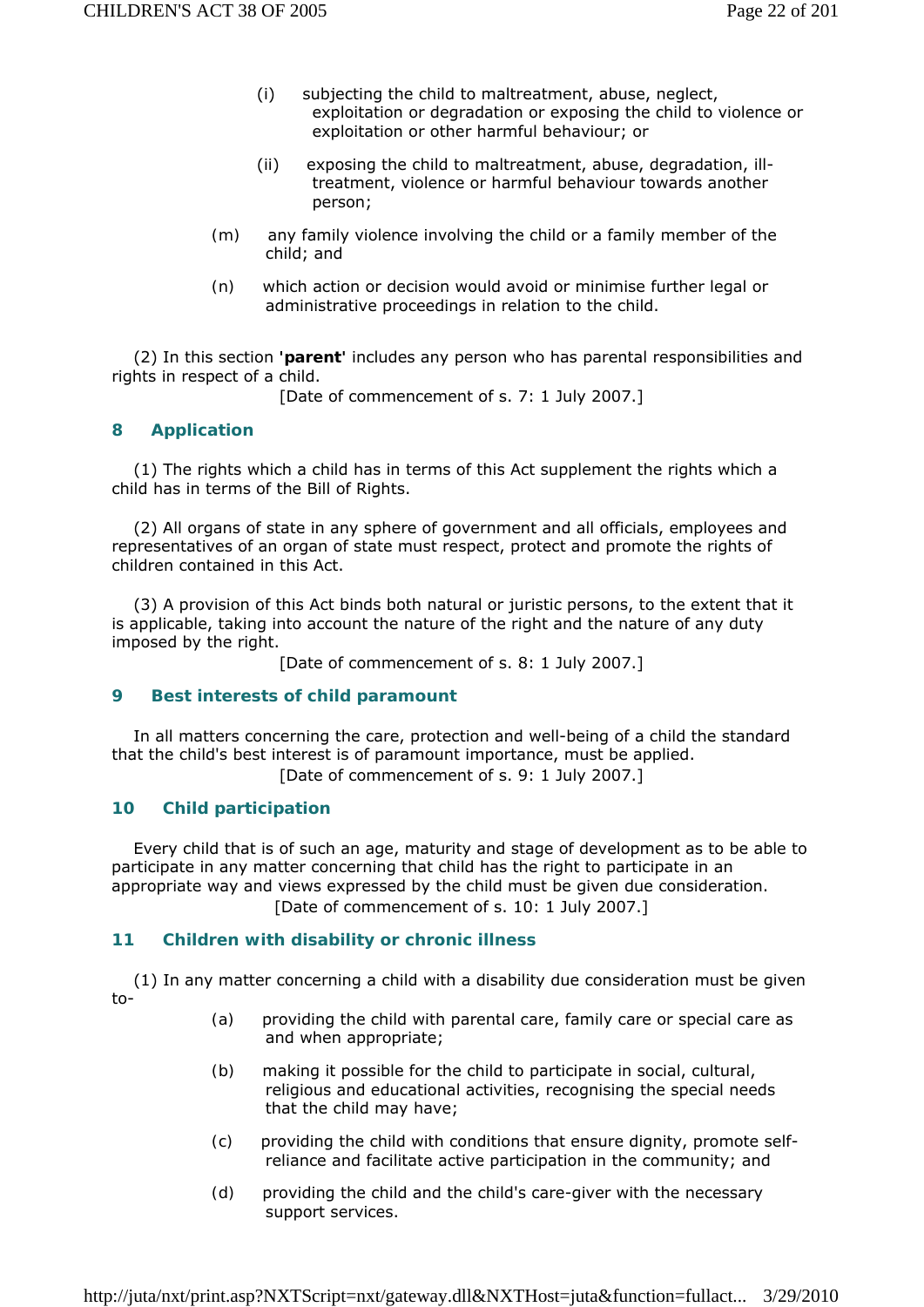(2) In any matter concerning a child with chronic illness due consideration must be given to-

- *(a)* providing the child with parental care, family care or special care as and when appropriate;
- *(b)* providing the child with conditions that ensure dignity, promote selfreliance and facilitate active participation in the community; and
- *(c)* providing the child with the necessary support services.

 (3) A child with a disability or chronic illness has the right not to be subjected to medical, social, cultural or religious practices that are detrimental to his or her health, well-being or dignity.

[Date of commencement of s. 11: 1 July 2007.]

## **12 Social, cultural and religious practices**

 (1) Every child has the right not to be subjected to social, cultural and religious practices which are detrimental to his or her well-being.

(2) A child-

- *(a)* below the minimum age set by law for a valid marriage may not be given out in marriage or engagement; and
- *(b)* above that minimum age may not be given out in marriage or engagement without his or her consent.

(3) Genital mutilation or the circumcision of female children is prohibited.

- (4) Virginity testing of children under the age of 16 is prohibited.
- (5) Virginity testing of children older than 16 may only be performed-
	- *(a)* if the child has given consent to the testing in the prescribed manner;
		- *(b)* after proper counselling of the child; and
		- *(c)* in the manner prescribed.

 (6) The results of a virginity test may not be disclosed without the consent of the child.

- (7) The body of a child who has undergone virginity testing may not be marked.
- (8) Circumcision of male children under the age of 16 is prohibited, except when-
	- *(a)* circumcision is performed for religious purposes in accordance with the practices of the religion concerned and in the manner prescribed; or
		- *(b)* circumcision is performed for medical reasons on the recommendation of a medical practitioner.
- (9) Circumcision of male children older than 16 may only be performed-
	- *(a)* if the child has given consent to the circumcision in the prescribed manner;
	- *(b)* after proper counselling of the child; and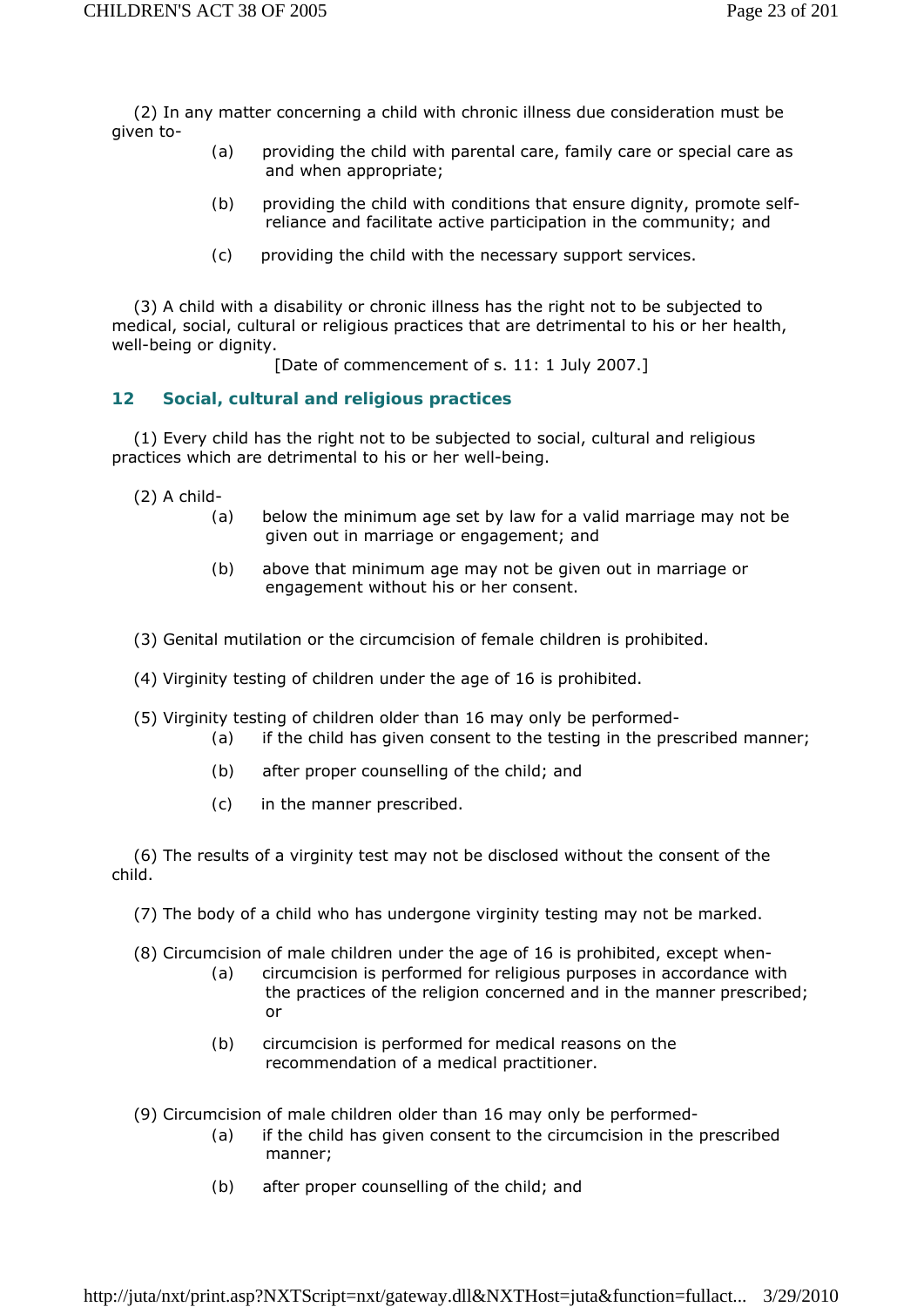*(c)* in the manner prescribed.

 (10) Taking into consideration the child's age, maturity and stage of development, every male child has the right to refuse circumcision.

### **13 Information on health care**

- (1) Every child has the right to-
	- *(a)* have access to information on health promotion and the prevention and treatment of ill-health and disease, sexuality and reproduction;
	- *(b)* have access to information regarding his or her health status;
	- *(c)* have access to information regarding the causes and treatment of his or her health status; and
	- *(d)* confidentiality regarding his or her health status and the health status of a parent, care-giver or family member, except when maintaining such confidentiality is not in the best interests of the child.

 (2) Information provided to children in terms of this subsection must be relevant and must be in a format accessible to children, giving due consideration to the needs of disabled children.

[Date of commencement of s. 13: 1 July 2007.]

### **14 Access to court**

 Every child has the right to bring, and to be assisted in bringing, a matter to a court, provided that matter falls within the jurisdiction of that court.

[Date of commencement of s. 14: 1 July 2007.]

### **15 Enforcement of rights**

 (1) Anyone listed in this section has the right to approach a competent court, alleging that a right in the Bill of Rights or this Act has been infringed or threatened, and the court may grant appropriate relief, including a declaration of rights.

(2) The persons who may approach a court, are:

- *(a)* A child who is affected by or involved in the matter to be adjudicated;
- *(b)* anyone acting in the interest of the child or on behalf of another person who cannot act in their own name;
- *(c)* anyone acting as a member of, or in the interest of, a group or class of persons; and
- *(d)* anyone acting in the public interest.

[Date of commencement of s. 15: 1 July 2007.]

#### **16 Responsibilities of children**

 Every child has responsibilities appropriate to the child's age and ability towards his or her family, community and the state.

[Date of commencement of s. 16: 1 July 2007.]

#### **17 Age of majority**

A child, whether male or female, becomes a major upon reaching the age of 18 years.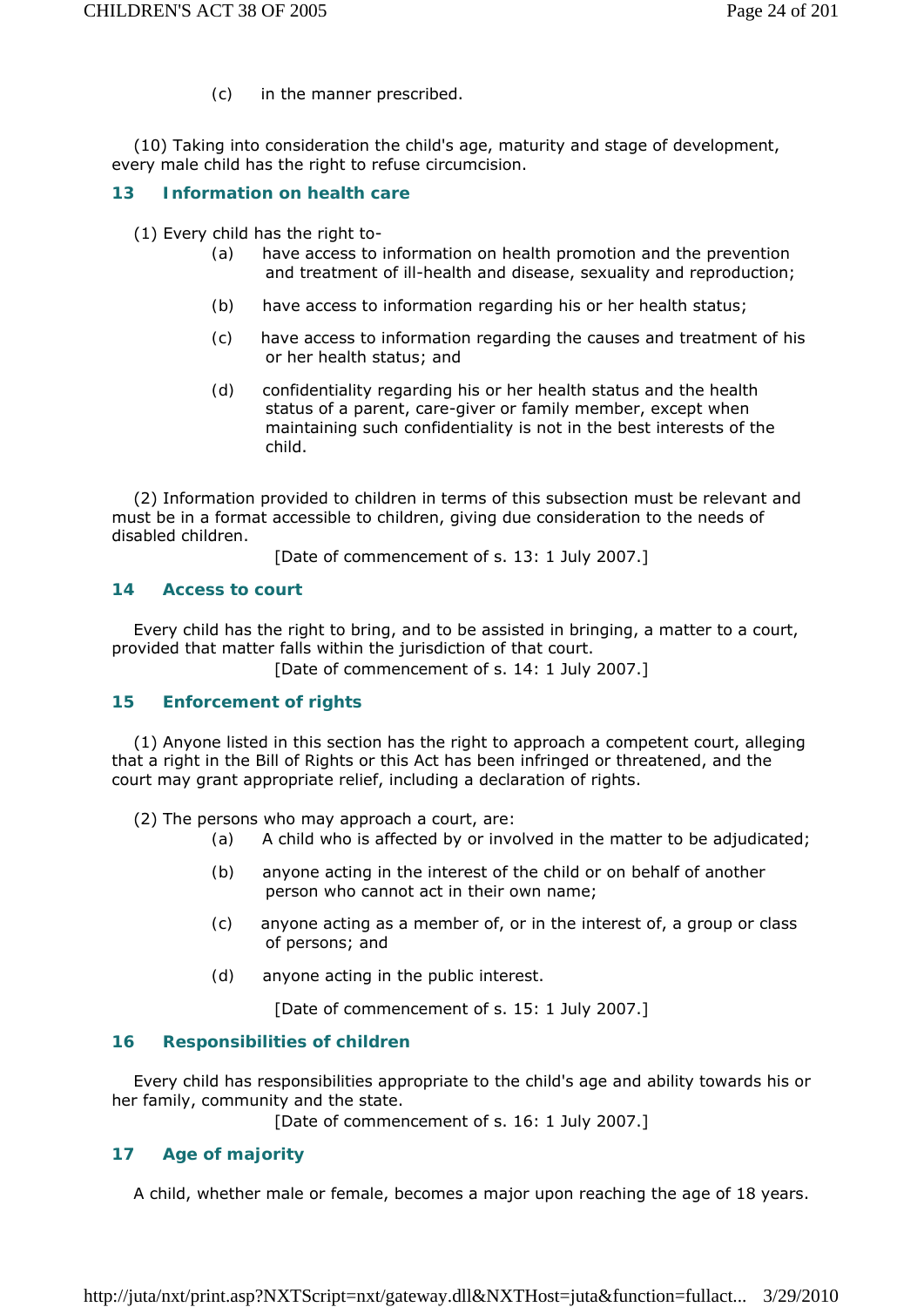[Date of commencement of s. 17: 1 July 2007.]

# **CHAPTER 3 PARENTAL RESPONSIBILITIES AND RIGHTS (ss 18-41)**

*Part 1 Acquisition and loss of parental responsibilities and rights* **(ss 18-29)** 

## **18 Parental responsibilities and rights**

 (1) A person may have either full or specific parental responsibilities and rights in respect of a child.

 (2) The parental responsibilities and rights that a person may have in respect of a child, include the responsibility and the right-

- *(a)* to care for the child;
- *(b)* to maintain contact with the child;
- *(c)* to act as guardian of the child; and
- *(d)* to contribute to the maintenance of the child.

 (3) Subject to subsections (4) and (5), a parent or other person who acts as guardian of a child must-

- *(a)* administer and safeguard the child's property and property interests;
- *(b)* assist or represent the child in administrative, contractual and other legal matters; or
- *(c)* give or refuse any consent required by law in respect of the child, including-
	- (i) consent to the child's marriage;
	- (ii) consent to the child's adoption;
	- (iii) consent to the child's departure or removal from the Republic;
	- (iv) consent to the child's application for a passport; and
	- (v) consent to the alienation or encumbrance of any immovable property of the child.

 (4) Whenever more than one person has guardianship of a child, each one of them is competent, subject to subsection (5), any other law or any order of a competent court to the contrary, to exercise independently and without the consent of the other any right or responsibility arising from such guardianship.

 (5) Unless a competent court orders otherwise, the consent of all the persons that have guardianship of a child is necessary in respect of matters set out in subsection (3) *(c)* .

[Date of commencement of s. 18: 1 July 2007.]

## **19 Parental responsibilities and rights of mothers**

 (1) The biological mother of a child, whether married or unmarried, has full parental responsibilities and rights in respect of the child.

(2) If-

*(a)* the biological mother of a child is an unmarried child who does not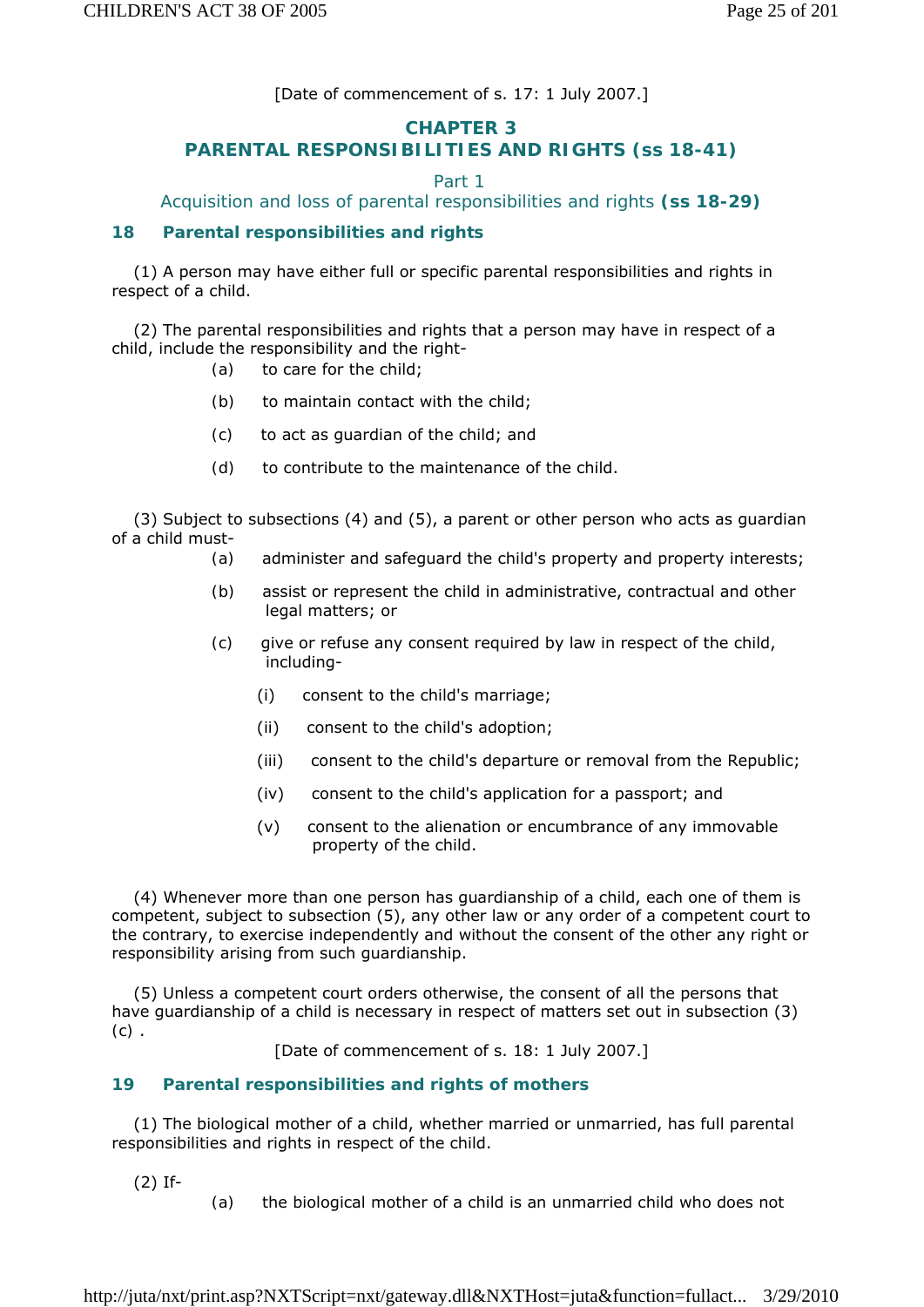have guardianship in respect of the child; and

 *(b)* the biological father of the child does not have guardianship in respect of the child,

the guardian of the child's biological mother is also the guardian of the child.

 (3) This section does not apply in respect of a child who is the subject of a surrogacy agreement.

[Date of commencement of s. 19: 1 July 2007.]

### **20 Parental responsibilities and rights of married fathers**

 The biological father of a child has full parental responsibilities and rights in respect of the child-

- *(a)* if he is married to the child's mother; or
- *(b)* if he was married to the child's mother at-
	- (i) the time of the child's conception;
	- (ii) the time of the child's birth; or
	- (iii) any time between the child's conception and birth.

[Date of commencement of s. 20: 1 July 2007.]

#### **21 Parental responsibilities and rights of unmarried fathers**

 (1) The biological father of a child who does not have parental responsibilities and rights in respect of the child in terms of section 20, acquires full parental responsibilities and rights in respect of the child-

- *(a)* if at the time of the child's birth he is living with the mother in a permanent life-partnership; or
- *(b)* if he, regardless of whether he has lived or is living with the mother-
	- (i) consents to be identified or successfully applies in terms of section 26 to be identified as the child's father or pays damages in terms of customary law;
	- (ii) contributes or has attempted in good faith to contribute to the child's upbringing for a reasonable period; and
	- (iii) contributes or has attempted in good faith to contribute towards expenses in connection with the maintenance of the child for a reasonable period.

 (2) This section does not affect the duty of a father to contribute towards the maintenance of the child.

 (3) *(a)* If there is a dispute between the biological father referred to in subsection (1) and the biological mother of a child with regard to the fulfilment by that father of the conditions set out in subsection (1) *(a)* or *(b)* , the matter must be referred for mediation to a family advocate, social worker, social service professional or other suitably qualified person.

 *(b)* Any party to the mediation may have the outcome of the mediation reviewed by a court.

(4) This section applies regardless of whether the child was born before or after the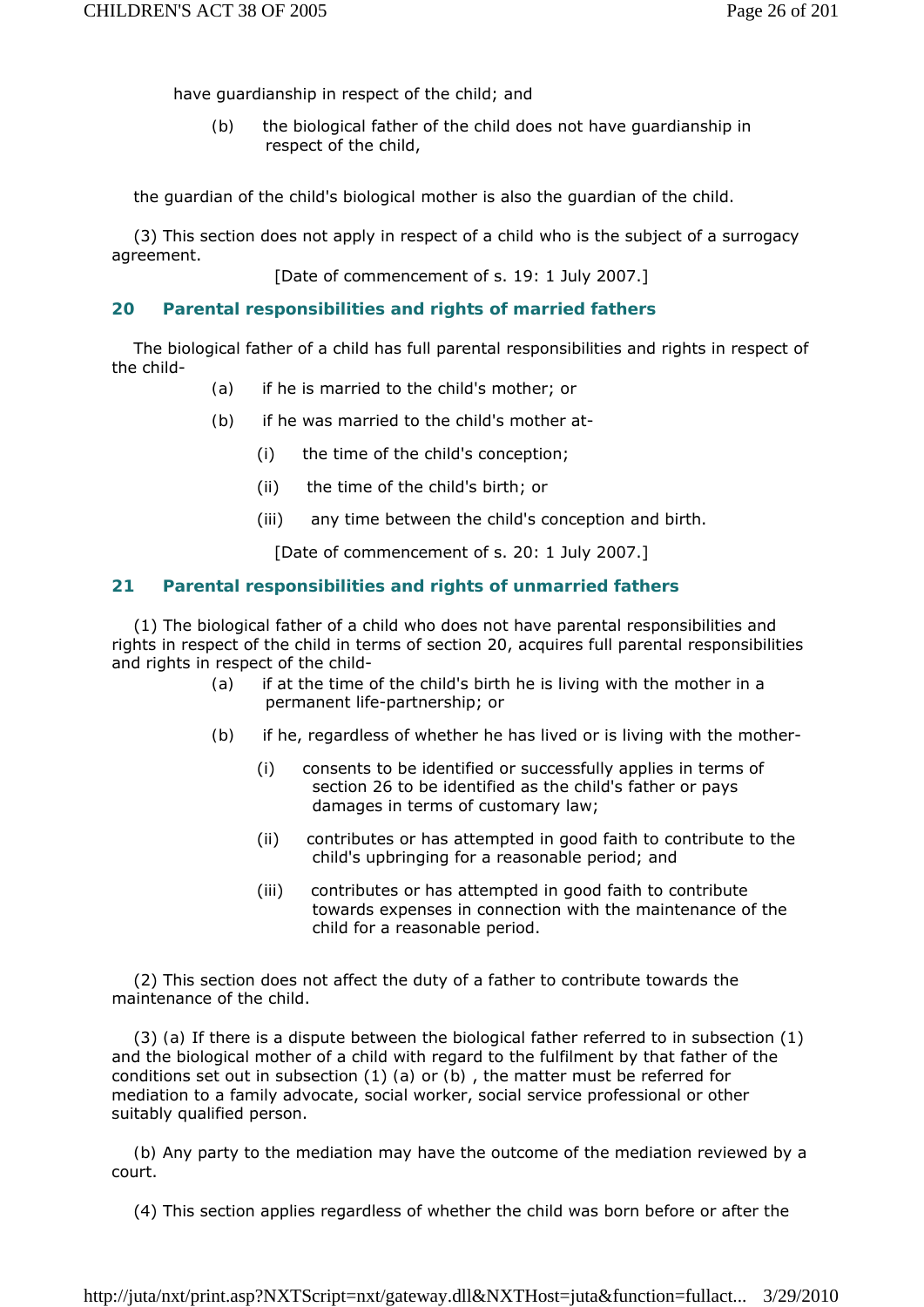commencement of this Act.

[Date of commencement of s. 21: 1 July 2007.]

## **22 Parental responsibilities and rights agreements**

 (1) Subject to subsection (2), the mother of a child or other person who has parental responsibilities and rights in respect of a child may enter into an agreement providing for the acquisition of such parental responsibilities and rights in respect of the child as are set out in the agreement, with-

- *(a)* the biological father of a child who does not have parental responsibilities and rights in respect of the child in terms of either section 20 or 21 or by court order; or
- *(b)* any other person having an interest in the care, well-being and development of the child.

 (2) The mother or other person who has parental responsibilities and rights in respect of a child may only confer by agreement upon a person contemplated in subsection (1) those parental responsibilities and rights which she or that other person has in respect of the child at the time of the conclusion of such an agreement.

 (3) A parental responsibilities and rights agreement must be in the prescribed format and contain the prescribed particulars.

 (4) Subject to subsection (6), a parental responsibilities and rights agreement takes effect only if-

- *(a)* registered with the family advocate; or
- *(b)* made an order of the High Court, a divorce court in a divorce matter or the children's court on application by the parties to the agreement.

 (5) Before registering a parental responsibilities and rights agreement or before making a parental responsibilities and rights agreement an order of court, the family advocate or the court concerned must be satisfied that the parental responsibilities and rights agreement is in the best interests of the child.

 (6) *(a)* A parental responsibilities and rights agreement registered by the family advocate may be amended or terminated by the family advocate on application-

- (i) by a person having parental responsibilities and rights in respect of the child;
- (ii) by the child, acting with leave of the court; or
- (iii) in the child's interest by any other person, acting with leave of the court.

 *(b)* A parental responsibilities and rights agreement that was made an order of court may only be amended or terminated on application-

- (i) by a person having parental responsibilities and rights in respect of the child;
- (ii) by the child, acting with leave of the court; or
- (iii) in the child's interest by any other person, acting with leave of the court.

 (7) Only the High Court may confirm, amend or terminate a parental responsibilities and rights agreement that relates to the guardianship of a child.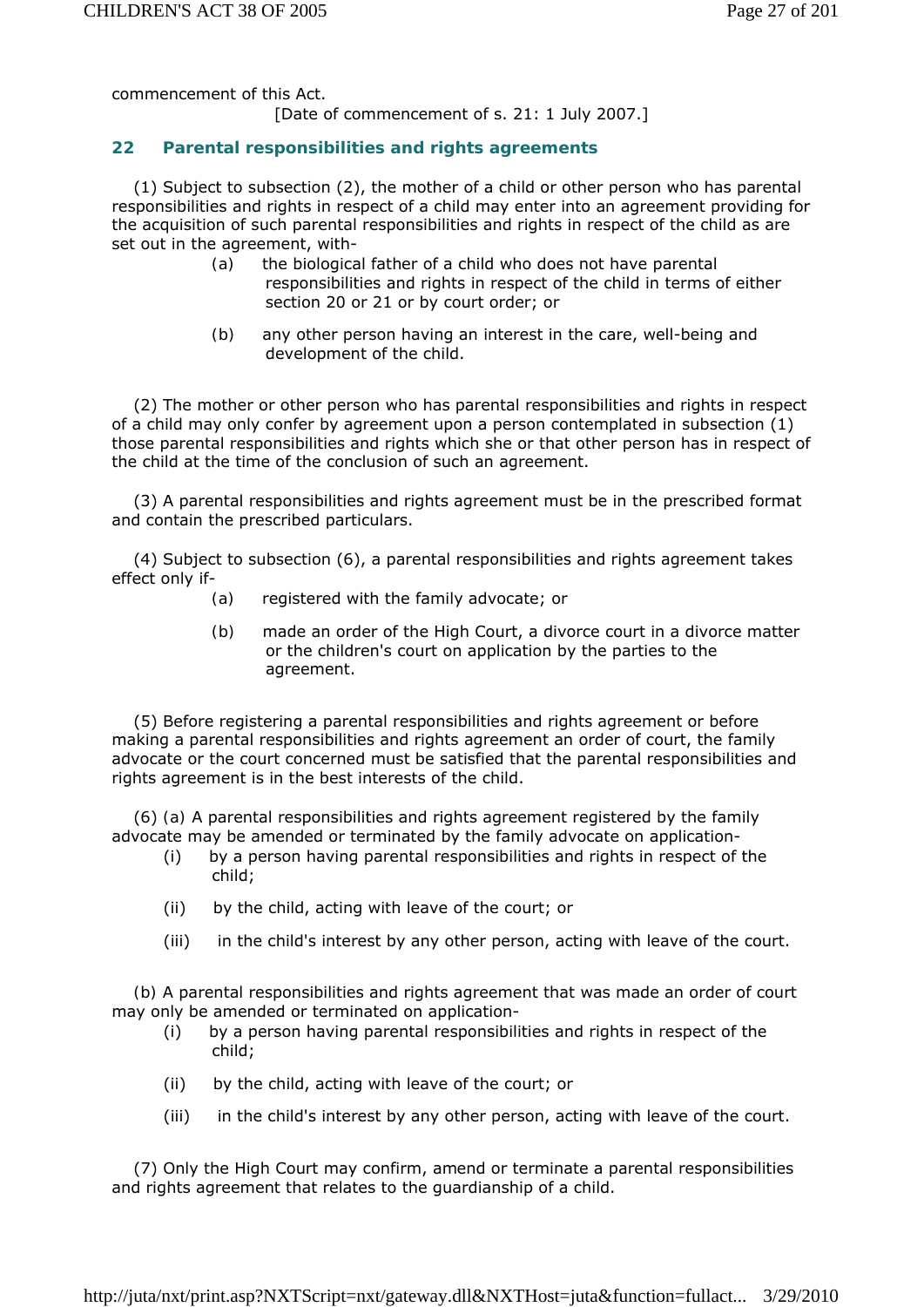## **23 Assignment of contact and care to interested person by order of court**

 (1) Any person having an interest in the care, well-being or development of a child may apply to the High Court, a divorce court in divorce matters or the children's court for an order granting to the applicant, on such conditions as the court may deem necessary-

- *(a)* contact with the child; or
- *(b)* care of the child.

 (2) When considering an application contemplated in subsection (1), the court must take into account-

- *(a)* the best interests of the child;
- *(b)* the relationship between the applicant and the child, and any other relevant person and the child;
- *(c)* the degree of commitment that the applicant has shown towards the child;
- *(d)* the extent to which the applicant has contributed towards expenses in connection with the birth and maintenance of the child; and
- *(e)* any other fact that should, in the opinion of the court, be taken into account.

 (3) If in the course of the court proceedings it is brought to the attention of the court that an application for the adoption of the child has been made by another applicant, the court-

- *(a)* must request a family advocate, social worker or psychologist to furnish it with a report and recommendations as to what is in the best interests of the child; and
- *(b)* may suspend the first-mentioned application on any conditions it may determine.

 (4) The granting of care or contact to a person in terms of this section does not affect the parental responsibilities and rights that any other person may have in respect of the same child.

## **24 Assignment of guardianship by order of court**

 (1) Any person having an interest in the care, well-being and development of a child may apply to the High Court for an order granting guardianship of the child to the applicant.

 (2) When considering an application contemplated in subsection (1), the court must take into account-

- *(a)* the best interests of the child;
- *(b)* the relationship between the applicant and the child, and any other relevant person and the child; and
- *(c)* any other fact that should, in the opinion of the court, be taken into account.

 (3) In the event of a person applying for guardianship of a child that already has a guardian, the applicant must submit reasons as to why the child's existing guardian is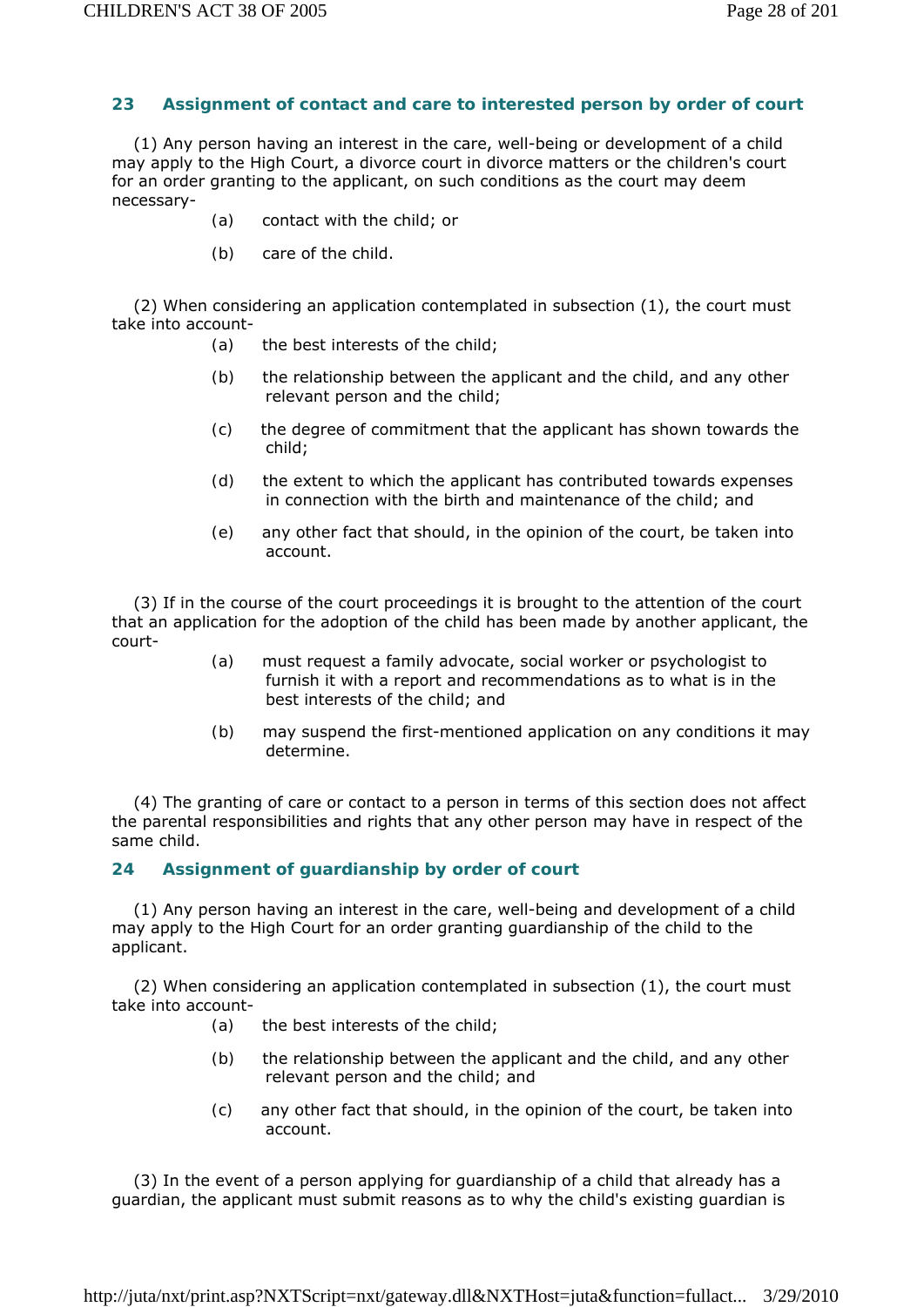not suitable to have guardianship in respect of the child.

# **25 Certain applications regarded as inter-country adoption**

 When application is made in terms of section 24 by a non-South African citizen for guardianship of a child, the application must be regarded as an inter-country adoption for the purposes of the Hague Convention on Inter-country Adoption and Chapter 16 of this Act.

# **26 Person claiming paternity**

 (1) A person who is not married to the mother of a child and who is or claims to be the biological father of the child may-

- *(a)* apply for an amendment to be effected to the registration of birth of the child in terms of section 11 (4) of the Births and Deaths Registration Act, 1992 ( Act 51 of 1992 ), identifying him as the father of the child, if the mother consents to such amendment; or
- *(b)* apply to a court for an order confirming his paternity of the child, if the mother-
	- (i) refuses to consent to such amendment;
	- (ii) is incompetent to give consent due to mental illness;
	- (iii) cannot be located; or
	- (iv) is deceased.

(2) This section does not apply to-

- *(a)* the biological father of a child conceived through the rape of or incest with the child's mother; or
- *(b)* any person who is biologically related to a child by reason only of being a gamete donor for purposes of artificial fertilisation.

## **27 Assignment of guardianship and care**

 (1) *(a)* A parent who is the sole guardian of a child may appoint a fit and proper person as guardian of the child in the event of the death of the parent.

 *(b)* A parent who has the sole care of a child may appoint a fit and proper person to be vested with care of the child in the event of the death of the parent.

 (2) An appointment in terms of subsection (1) must be contained in a will made by the parent.

 (3) A person appointed in terms of subsection (1) acquires guardianship or care, as the case may be, in respect of a child-

- *(a)* after the death of the parent; and
- *(b)* upon the person's express or implied acceptance of the appointment.

 (4) If two or more persons are appointed as guardians or to be vested with the care of the child, any one or more or all of them may accept the appointment except if the appointment provides otherwise.

[Date of commencement of s. 27: 1 July 2007.]

## **28 Termination, extension, suspension or restriction of parental responsibilities and rights**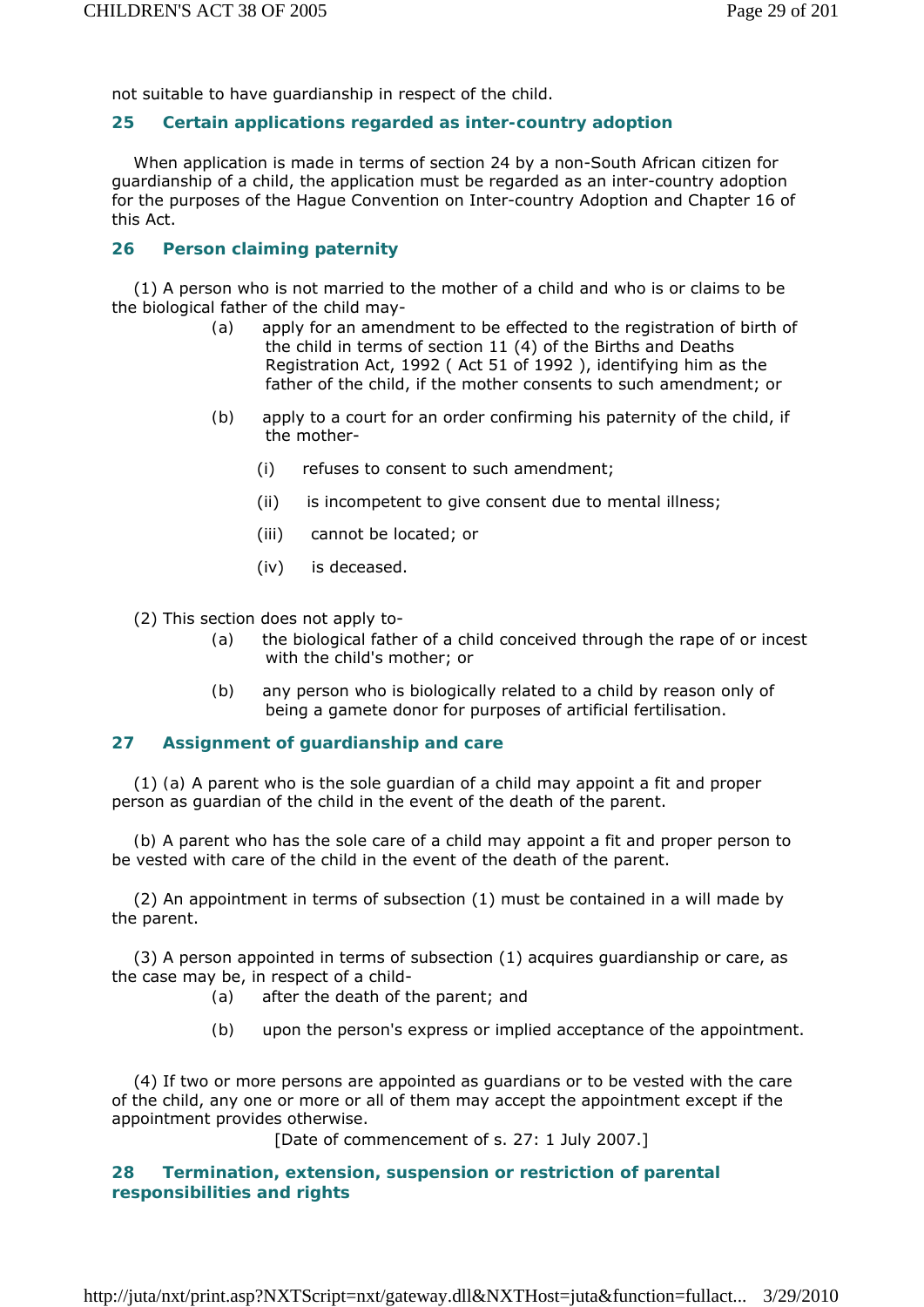(1) A person referred to in subsection (3) may apply to the High Court, a divorce court in a divorce matter or a children's court for an order-

- *(a)* suspending for a period, or terminating, any or all of the parental responsibilities and rights which a specific person has in respect of a child; or
- *(b)* extending or circumscribing the exercise by that person of any or all of the parental responsibilities and rights that person has in respect of a child.

 (2) An application in terms of subsection (1) may be combined with an application in terms of section 23 for the assignment of contact and care in respect of the child to the applicant in terms of that section.

(3) An application for an order referred to in subsection (1) may be brought-

- *(a)* by a co-holder of parental responsibilities and rights in respect of the child;
- *(b)* by any other person having a sufficient interest in the care, protection, well-being or development of the child;
- *(c)* by the child, acting with leave of the court;
- *(d)* in the child's interest by any other person, acting with leave of the court; or
- *(e)* by a family advocate or the representative of any interested organ of state.

(4) When considering such application the court must take into account-

- *(a)* the best interests of the child;
- *(b)* the relationship between the child and the person whose parental responsibilities and rights are being challenged;
- *(c)* the degree of commitment that the person has shown towards the child; and
- *(d)* any other fact that should, in the opinion of the court, be taken into account.

## **29 Court proceedings**

 (1) An application in terms of section 22 (4) *(b)* , 23, 24, 26 (1) *(b)* or 28 may be brought before the High Court, a divorce court in a divorce matter or a children's court, as the case may be, within whose area of jurisdiction the child concerned is ordinarily resident.

 (2) An application in terms of section 24 for guardianship of a child must contain the reasons why the applicant is not applying for the adoption of the child.

 (3) The court hearing an application contemplated in subsection (1) may grant the application unconditionally or on such conditions as it may determine, or may refuse the application, but an application may be granted only if it is in the best interests of the child.

 (4) When considering an application contemplated in subsection (1) the court must be guided by the principles set out in Chapter 2 to the extent that those principles are applicable to the matter before it.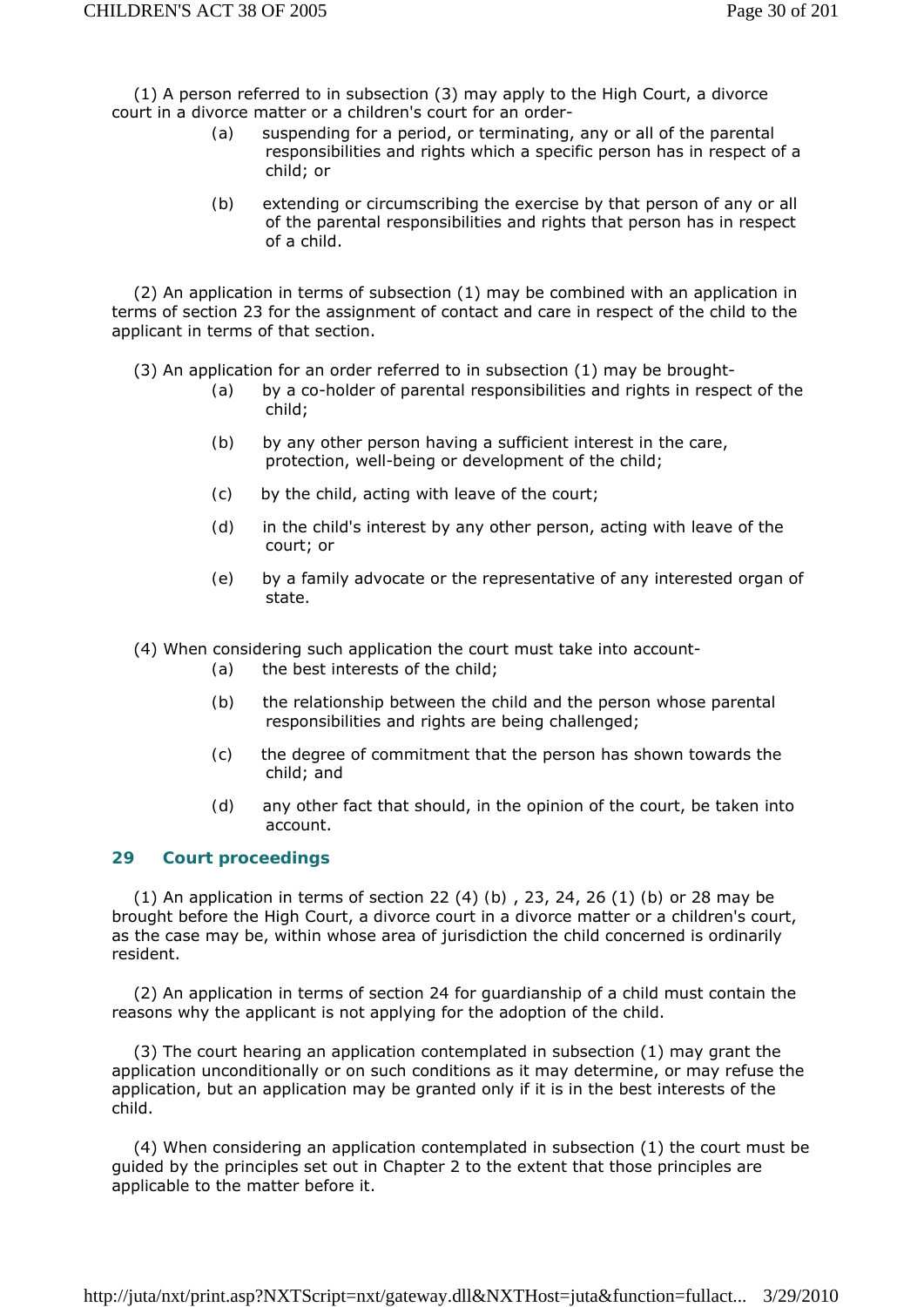(5) The court may for the purposes of the hearing order that-

- *(a)* a report and recommendations of a family advocate, a social worker or other suitably qualified person must be submitted to the court;
- *(b)* a matter specified by the court must be investigated by a person designated by the court;
- *(c)* a person specified by the court must appear before it to give or produce evidence; or
- *(d)* the applicant or any party opposing the application must pay the costs of any such investigation or appearance.

(6) The court may, subject to section 55-

- *(a)* appoint a legal practitioner to represent the child at the court proceedings; and
- *(b)* order the parties to the proceedings, or any one of them, or the state if substantial injustice would otherwise result, to pay the costs of such representation.

 (7) If it appears to a court in the course of any proceedings before it that a child involved in or affected by those proceedings is in need of care and protection, the court must order that the question whether the child is in need of care and protection be referred to a designated social worker for investigation in terms of section 155 (2).

> *Part 2 Co-exercise of parental responsibilities and rights* **(ss 30-32)**

### **30 Co-holders of parental responsibilities and rights**

 (1) More than one person may hold parental responsibilities and rights in respect of the same child.

 (2) When more than one person holds the same parental responsibilities and rights in respect of a child, each of the co-holders may act without the consent of the other coholder or holders when exercising those responsibilities and rights, except where this Act, any other law or an order of court provides otherwise.

 (3) A co-holder of parental responsibilities and rights may not surrender or transfer those responsibilities and rights to another co-holder or any other person, but may by agreement with that other co-holder or person allow the other co-holder or person to exercise any or all of those responsibilities and rights on his or her behalf.

 (4) An agreement in terms of subsection (3) does not divest a co-holder of his or her parental responsibilities and rights and that co-holder remains competent and liable to exercise those responsibilities and rights.

[Date of commencement of s. 30: 1 July 2007.]

## **31 Major decisions involving child**

 (1) *(a)* Before a person holding parental responsibilities and rights in respect of a child takes any decision contemplated in paragraph *(b)* involving the child, that person must give due consideration to any views and wishes expressed by the child, bearing in mind the child's age, maturity and stage of development.

- *(b)* A decision referred to in paragraph *(a)* is any decision-
	- (i) in connection with a matter listed in section 18 (3) *(c)* ;
	- (ii) affecting contact between the child and a co-holder of parental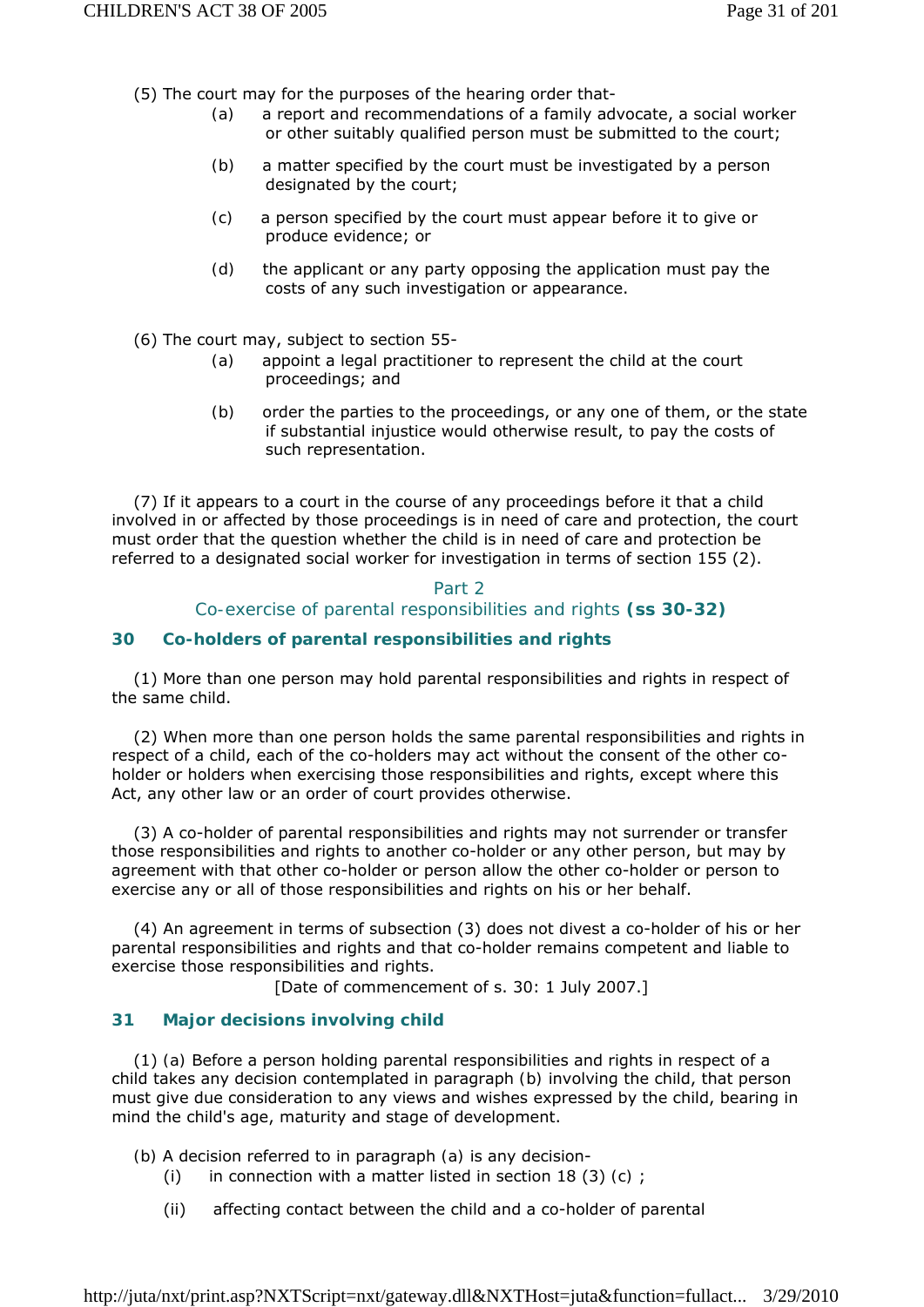responsibilities and rights;

- (iii) regarding the assignment of guardianship or care in respect of the child to another person in terms of section 27; or
- (iv) which is likely to significantly change, or to have an adverse effect on, the child's living conditions, education, health, personal relations with a parent or family member or, generally, the child's well-being.

 (2) *(a)* Before a person holding parental responsibilities and rights in respect of a child takes any decision contemplated in paragraph *(b)* , that person must give due consideration to any views and wishes expressed by any co-holder of parental responsibilities and rights in respect of the child.

 *(b)* A decision referred to in paragraph *(a)* is any decision which is likely to change significantly, or to have a significant adverse effect on, the co-holder's exercise of parental responsibilities and rights in respect of the child.

[Date of commencement of s. 31: 1 July 2007.]

### **32 Care of child by person not holding parental responsibilities and rights**

 (1) A person who has no parental responsibilities and rights in respect of a child but who voluntarily cares for the child either indefinitely, temporarily or partially, including a care-giver who otherwise has no parental responsibilities and rights in respect of a child, must, whilst the child is in that person's care-

- *(a)* safeguard the child's health, well-being and development; and
- *(b)* protect the child from maltreatment, abuse, neglect, degradation, discrimination, exploitation, and any other physical, emotional or mental harm or hazards.

 (2) Subject to section 129, a person referred to in subsection (1) may exercise any parental responsibilities and rights reasonably necessary to comply with subsection (1), including the right to consent to any medical examination or treatment of the child if such consent cannot reasonably be obtained from the parent or guardian of the child.

 (3) A court may limit or restrict the parental responsibilities and rights which a person may exercise in terms of subsection (2).

(4) A person referred to in subsection (1) may not-

- *(a)* hold himself or herself out as the biological or adoptive parent of the child; or
- *(b)* deceive the child or any other person into believing that that person is the biological or adoptive parent of the child.

## *Part 3 Parenting plans* **(ss 33-35)**

#### **33 Contents of parenting plans**

 (1) The co-holders of parental responsibilities and rights in respect of a child may agree on a parenting plan determining the exercise of their respective responsibilities and rights in respect of the child.

 (2) If the co-holders of parental responsibilities and rights in respect of a child are experiencing difficulties in exercising their responsibilities and rights, those persons, before seeking the intervention of a court, must first seek to agree on a parenting plan determining the exercise of their respective responsibilities and rights in respect of the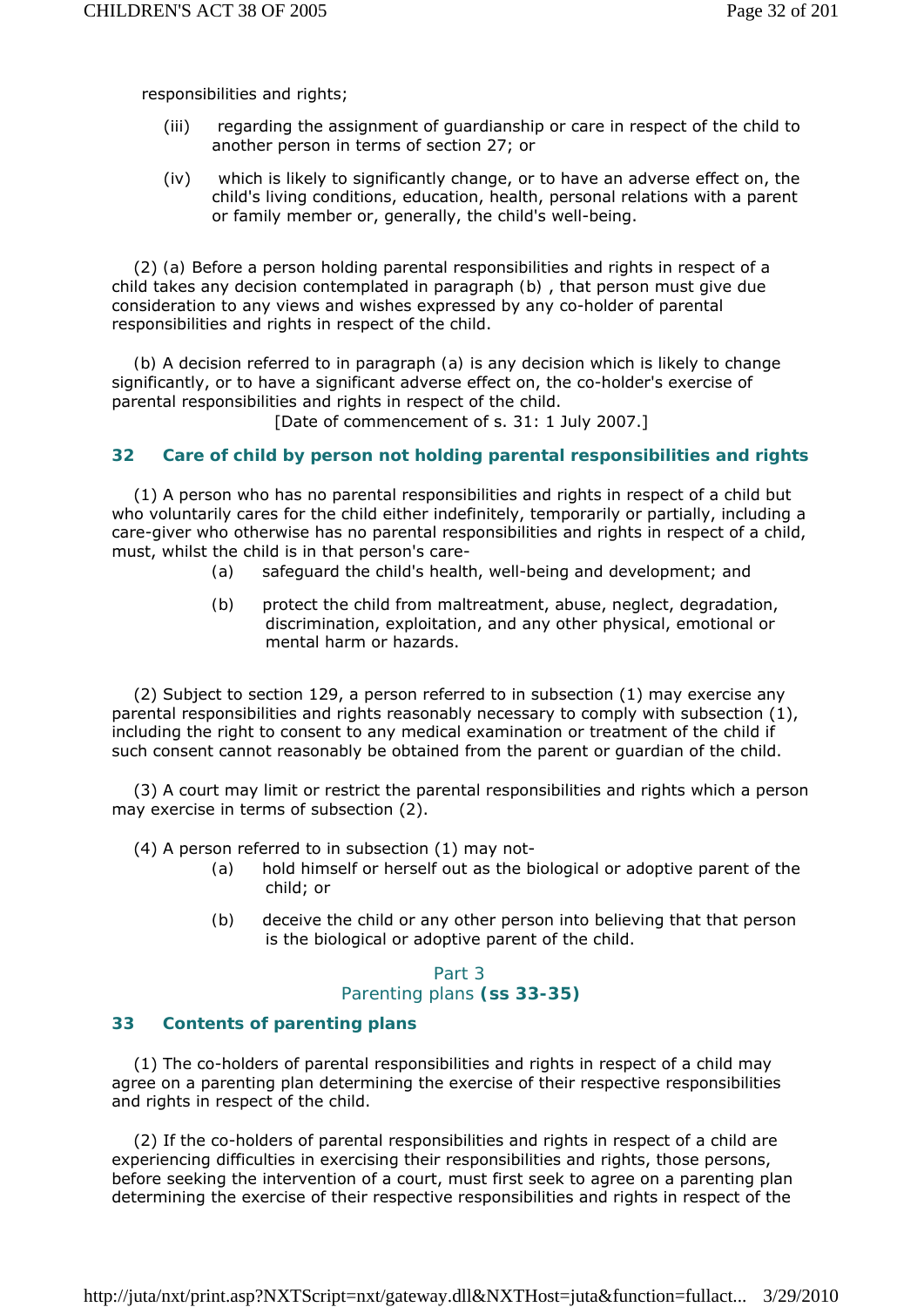child.

 (3) A parenting plan may determine any matter in connection with parental responsibilities and rights, including-

- *(a)* where and with whom the child is to live;
- *(b)* the maintenance of the child;
- *(c)* contact between the child and-
	- (i) any of the parties; and
	- (ii) any other person; and
- *(d)* the schooling and religious upbringing of the child.

 (4) A parenting plan must comply with the best interests of the child standard as set out in section 7.

 (5) In preparing a parenting plan as contemplated in subsection (2) the parties must seek-

- *(a)* the assistance of a family advocate, social worker or psychologist; or
- *(b)* mediation through a social worker or other suitably qualified person.

## **34 Formalities**

(1) A parenting plan-

- *(a)* must be in writing and signed by the parties to the agreement; and
- *(b)* subject to subsection (2), may be registered with a family advocate or made an order of court.

 (2) An application by co-holders contemplated in section 33 (1) for the registration of the parenting plan or for it to be made an order of court must-

- *(a)* be in the prescribed format and contain the prescribed particulars; and
- *(b)* be accompanied by a copy of the plan.

 (3) An application by co-holders contemplated in section 33 (2) for the registration of a parenting plan or for it to be made an order of court must-

- *(a)* be in the prescribed format and contain the prescribed particulars; and
- *(b)* be accompanied by-
	- (i) a copy of the plan; and
	- (ii) a statement by-
		- *(aa)* a family advocate, social worker or psychologist contemplated in section 33 (5) *(a)* to the effect that the plan was prepared after consultation with such family advocate, social worker or psychologist; or
		- *(bb)* a social worker or other appropriate person contemplated in section 33 (5) *(b)* to the effect that the plan was prepared after mediation by such social worker or such person.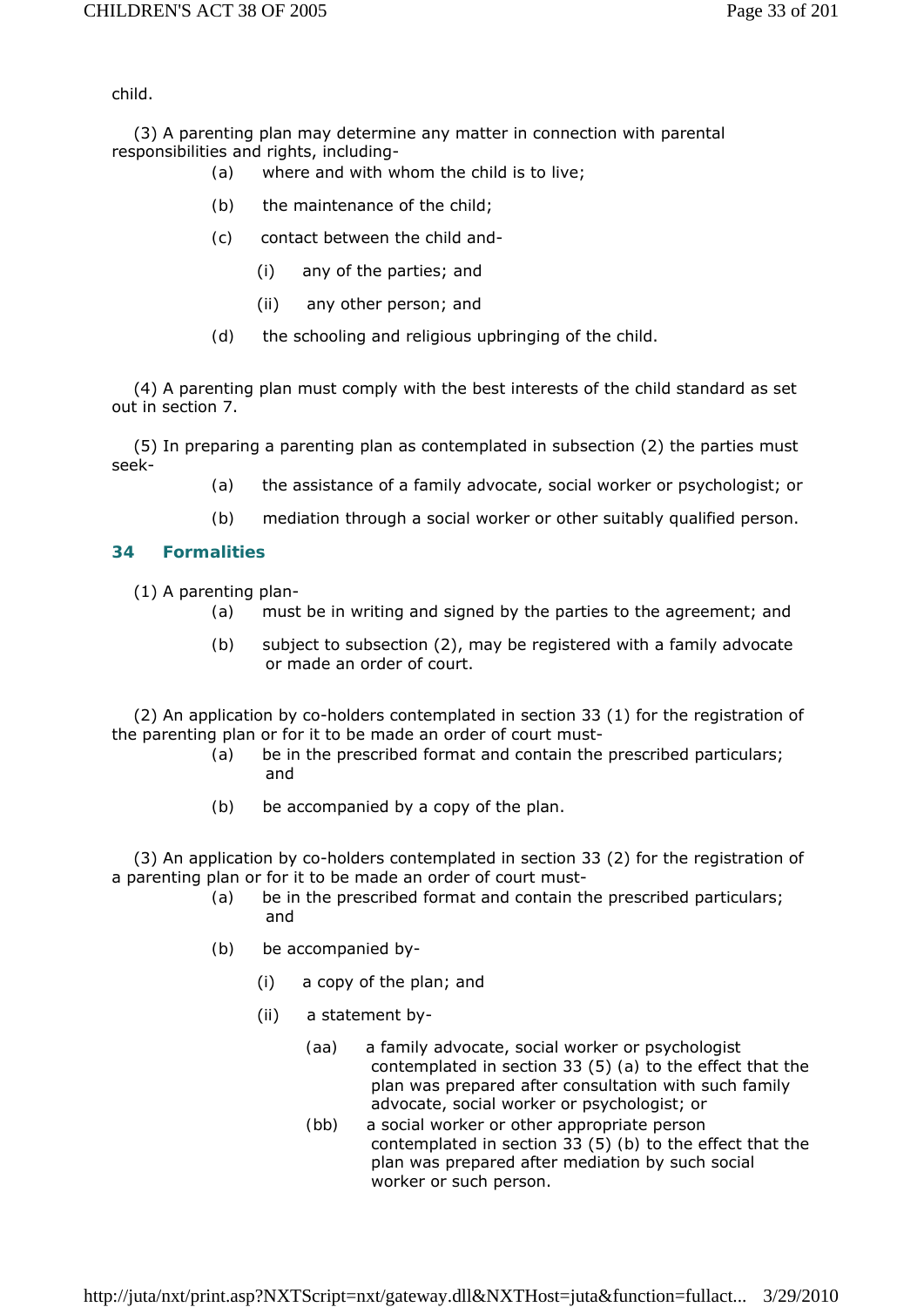(4) A parenting plan registered with a family advocate may be amended or terminated by the family advocate on application by the co-holders of parental responsibilities and rights who are parties to the plan.

 (5) A parenting plan that was made an order of court may be amended or terminated only by an order of court on application-

- *(a)* by the co-holders of parental responsibilities and rights who are parties to the plan;
- *(b)* by the child, acting with leave of the court; or
- *(c)* in the child's interest, by any other person acting with leave of the court.

(6) Section 29 applies to an application in terms of subsection (2).

## **35 Refusal of access or refusal to exercise parental responsibilities and rights**

 (1) Any person having care or custody of a child who, contrary to an order of any court or to a parental responsibilities and rights agreement that has taken effect as contemplated in section 22 (4), refuses another person who has access to that child or who holds parental responsibilities and rights in respect of that child in terms of that order or agreement to exercise such access or such responsibilities and rights or who prevents that person from exercising such access or such responsibilities and rights is guilty of an offence and liable on conviction to a fine or to imprisonment for a period not exceeding one year.

 (2) *(a)* A person having care or custody of a child whereby another person has access to that child or holds parental responsibilities and rights in respect of that child in terms of an order of any court or a parental responsibilities and rights agreement as contemplated in subsection (1) must upon any change in his or her residential address forthwith in writing notify such other person of such change.

 *(b)* A person who fails to comply with paragraph *(a)* is guilty of an offence and liable on conviction to a fine or to imprisonment for a period not exceeding one year. [Date of commencement of s. 35: 1 July 2007.]

> *Part 4 Miscellaneous* **(ss 36-41)**

### **36 Presumption of paternity in respect of child born out of wedlock**

 If in any legal proceedings in which it is necessary to prove that any particular person is the father of a child born out of wedlock it is proved that that person had sexual intercourse with the mother of the child at any time when that child could have been conceived, that person is, in the absence of evidence to the contrary which raises a reasonable doubt, presumed to be the biological father of the child.

[Date of commencement of s. 36: 1 July 2007.]

## **37 Refusal to submit to taking of blood samples**

 If a party to any legal proceedings in which the paternity of a child has been placed in issue has refused to submit himself or herself, or the child, to the taking of a blood sample in order to carry out scientific tests relating to the paternity of the child, the court must warn such party of the effect which such refusal might have on the credibility of that party.

[Date of commencement of s. 37: 1 July 2007.]

## **38 Effect of subsequent marriage of parents on child**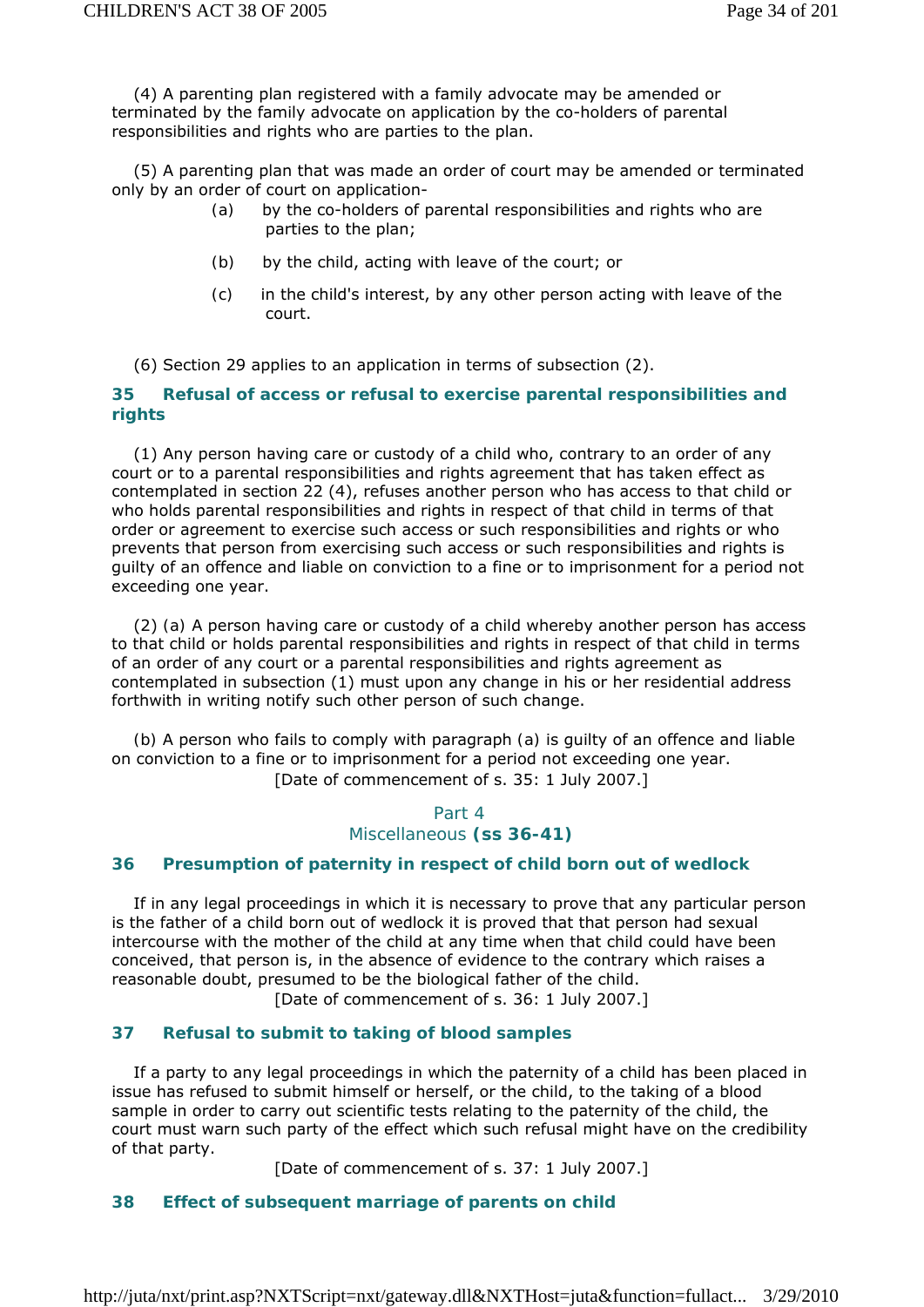(1) A child born of parents who marry each other at any time after the birth of the child must for all purposes be regarded as a child born of parents married at the time of his or her birth.

 (2) Subsection (1) applies despite the fact that the parents could not have legally married each other at the time of conception or birth of the child. [Date of commencement of s. 38: 1 July 2007.]

#### **39 Rights of child born of voidable marriage**

 (1) The rights of a child conceived or born of a voidable marriage shall not be affected by the annulment of that marriage.

 (2) No voidable marriage may be annulled until the relevant court has inquired into and considered the safeguarding of the rights and interests of a child of that marriage.

 (3) Section 6 of the Divorce Act and section 4 of the Mediation in Certain Divorce Matters Act apply, with the necessary changes required by the context, in respect of such a child as if the proceedings in question were proceedings in a divorce action and the annulment of the marriage were the granting of a decree of divorce.

 (4) Section 8 (1) and (2) of the Divorce Act apply, with the necessary changes as the context may require, to the rescission or variation of a maintenance order, or an order relating to the care or guardianship of, or contact with, a child, or the suspension of a maintenance order or an order relating to contact with a child, made by virtue of subsection (3).

(5) A reference in any law-

- *(a)* to a maintenance order or an order relating to the custody or guardianship of, or access to, a child in terms of the Divorce Act must be construed as a reference also to a maintenance order or an order relating to the custody or guardianship of, or access to, a child in terms of that Act as applied by subsection (3);
- *(b)* to the rescission, suspension or variation of such an order in terms of the Divorce Act must be construed as a reference also to the rescission, suspension or variation of such an order in terms of that Act as applied by subsection (4).

 (6) For purposes of this Act, the father of a child conceived of a voidable marriage where such marriage has been annulled is regarded to be in the same position as the father of a child who has divorced the mother of that child.

[Date of commencement of s. 39: 1 July 2007.]

#### **40 Rights of child conceived by artificial fertilisation**

 (1) *(a)* Whenever the gamete or gametes of any person other than a married person or his or her spouse have been used with the consent of both such spouses for the artificial fertilisation of one spouse, any child born of that spouse as a result of such artificial fertilisation must for all purposes be regarded to be the child of those spouses as if the gamete or gametes of those spouses had been used for such artificial fertilisation.

 *(b)* For the purpose of paragraph *(a)* it must be presumed, until the contrary is proved, that both spouses have granted the relevant consent.

 (2) Subject to section 296, whenever the gamete or gametes of any person have been used for the artificial fertilisation of a woman, any child born of that woman as a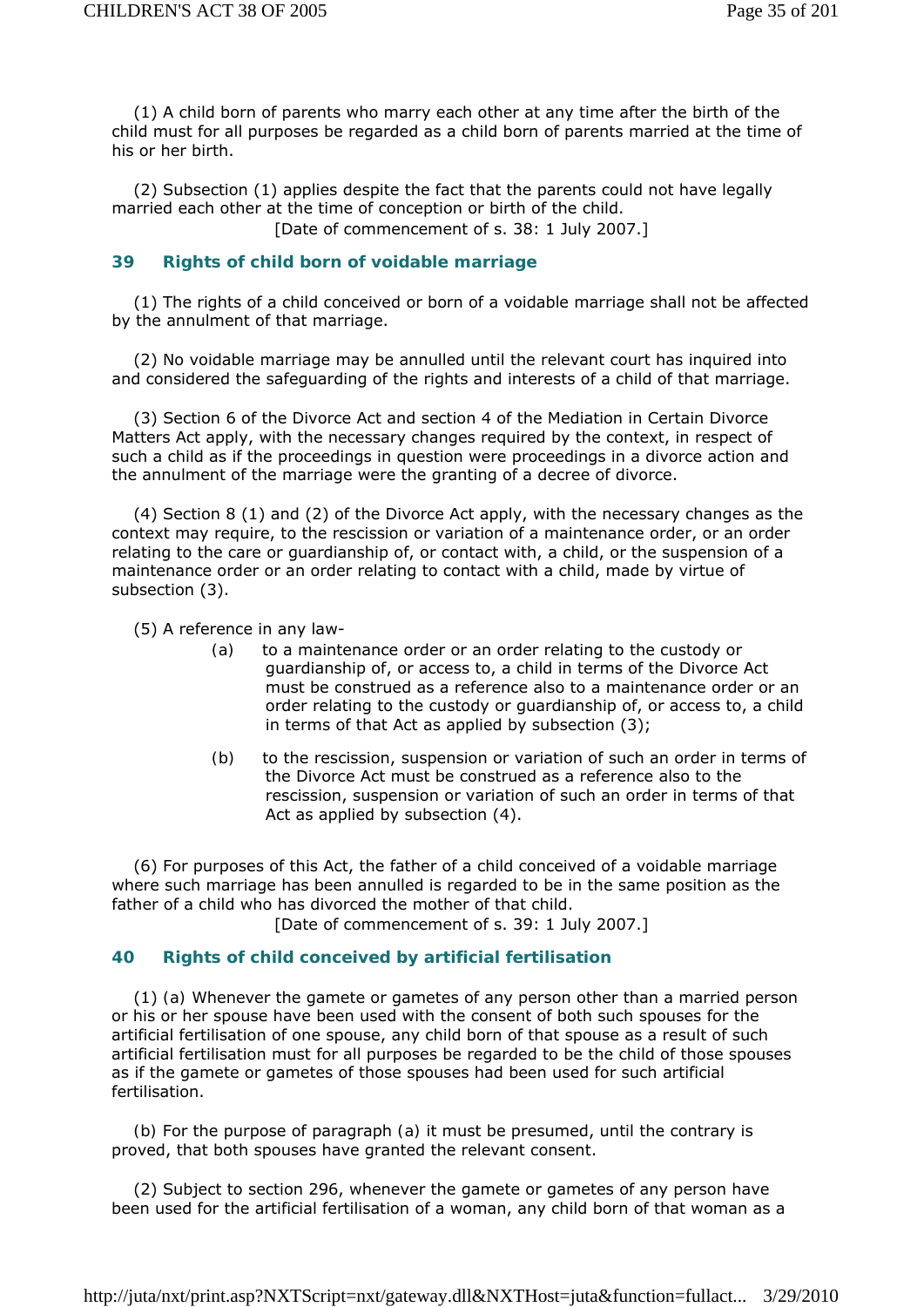result of such artificial fertilisation must for all purposes be regarded to be the child of that woman.

 (3) Subject to section 296, no right, responsibility, duty or obligation arises between a child born of a woman as a result of artificial fertilisation and any person whose gamete has or gametes have been used for such artificial fertilisation or the blood relations of that person, except when-

- *(a)* that person is the woman who gave birth to that child; or
- *(b)* that person was the husband of such woman at the time of such artificial fertilisation.

[Date of commencement of s. 40: 1 July 2007.]

### **41 Access to biographical and medical information concerning genetic parents**

 (1) A child born as a result of artificial fertilisation or surrogacy or the guardian of such child is entitled to have access to-

- *(a)* any medical information concerning that child's genetic parents; and
- *(b)* any other information concerning that child's genetic parents but not before the child reaches the age of 18 years.

 (2) Information disclosed in terms of subsection (1) may not reveal the identity of the person whose gamete was or gametes were used for such artificial fertilisation or the identity of the surrogate mother.

 (3) The Director-General: Health or any other person specified by regulation may require a person to receive counselling before any information is disclosed in terms of subsection (1).

## **CHAPTER 4 CHILDREN'S COURTS (ss 42-75)**

## *Part 1 Establishment, status and jurisdiction* **(ss 42-51)**

### **42 Children's courts and presiding officers**

 (1) For the purposes of this Act, every magistrate's court, as defined in the Magistrates' Courts Act, 1944 ( Act 32 of 1944 ), shall be a children's court and shall have jurisdiction on any matter arising from the application of this Act for the area of its jurisdiction.

 (2) Every magistrate shall be a presiding officer of a children's court and every additional magistrate shall be an assistant presiding officer of a children's court for the district of which he is magistrate, additional magistrate or assistant magistrate.

 (3) For the purposes of this Act, the Minister for Justice and Constitutional Development may, after consultation with the head of an administrative region defined in section 1 of the Magistrates' Courts Act, 1944 ( Act 32 of 1944 ), appoint a magistrate or an additional magistrate as a dedicated presiding officer of the children's court, within existing resources.

 (4) The presiding officer of the children's court is subject to the administrative control of the head of an administrative region, defined in section 1 of the Magistrates' Courts Act, 1944 ( Act 32 of 1944 ).

(5) The presiding officer of the children's court must perform such functions as may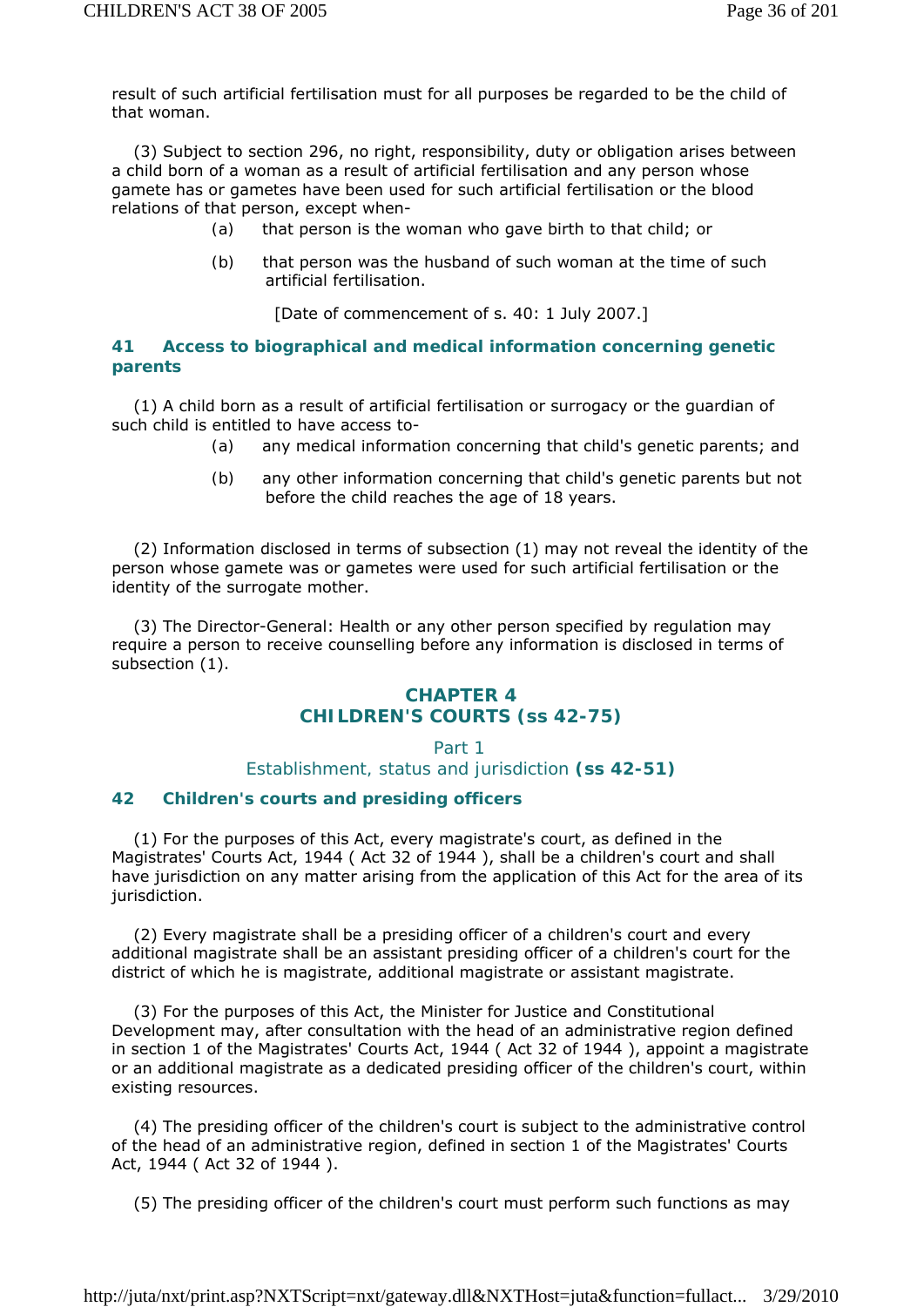be assigned to him or her under this Act or any other law.

 (6) For purposes of giving full effect to this Act, magistrates or additional magistrates may be designated as presiding officers for one or more children's courts.

 (7) The Minister for Justice and Constitutional Development may, after consultation with the head of an administrative region, by notice in the *Gazette* define the area of jurisdiction of each children's court and increase or reduce the area of jurisdiction of each children's court in the relevant administrative region.

 (8) The children's court hearings must, as far as is practicable, be held in a room which-

- *(a)* is furnished and designed in a manner aimed at putting children at ease;
- *(b)* is conducive to the informality of the proceedings and the active participation of all persons involved in the proceedings without compromising the prestige of the court;
- *(c)* is not ordinarily used for the adjudication of criminal trials; and
- *(d)* is accessible to disabled persons and persons with special needs.

 (9) A children's court sits at a place within the district or province designated by the Minister for Justice and Constitutional Development as a magistrate's court.

 (10) The publication of a notice referred to in subsection (7) does not affect proceedings which have been instituted but not yet completed at the time of such publication.

#### **43 Status**

 A children's court is a court of record and has a similar status to that of a magistrate's court at district level.

#### **44 Geographical area of jurisdiction of children's court**

- (1) The children's court that has jurisdiction in a particular matter is-
	- *(a)* the court of the area in which the child involved in the matter is ordinarily resident; or
	- *(b)* if more than one child is involved in the matter, the court of the area in which any of those children is ordinarily resident.

 (2) Where it is unclear which court has jurisdiction in a particular matter, the children's court before which the child is brought has jurisdiction in that matter.

# **45 Matters children's court may adjudicate**

- (1) Subject to section 1 (4), a children's court may adjudicate any matter, involving- *(a)* the protection and well-being of a child;
	- *(b)* the care of, or contact with, a child;
	- *(c)* paternity of a child;
	- *(d)* support of a child;
	- *(e)* the provision of-
		- (i) early childhood development services; or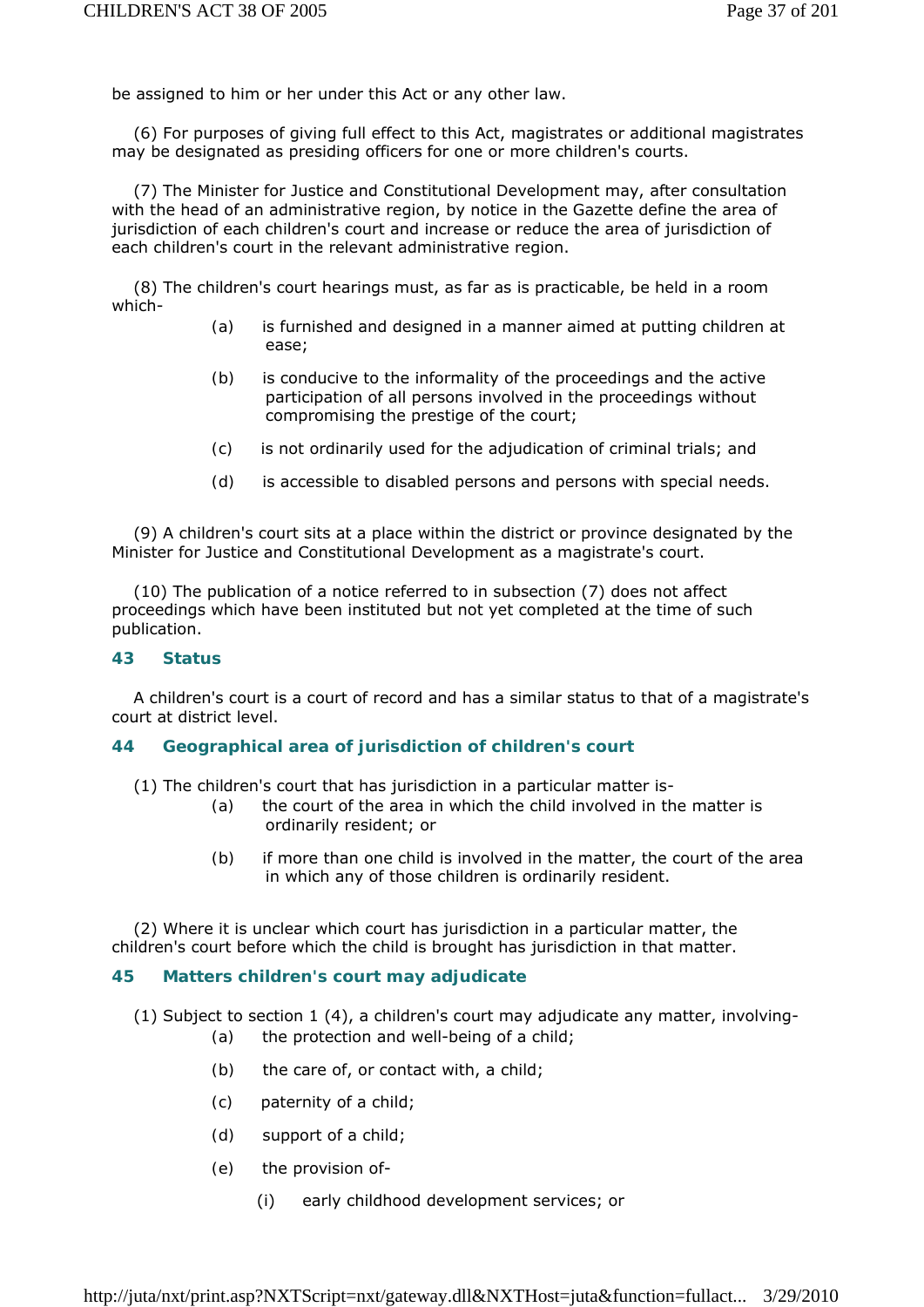- (ii) prevention or early intervention services;
- *(f)* maltreatment, abuse, neglect, degradation or exploitation of a child, except criminal prosecutions in this regard;
- *(g)* the temporary safe care of a child;
- *(h)* alternative care of a child;
- *(i)* the adoption of a child, including an inter-country adoption;
- *(j)* a child and youth care centre, a partial care facility or a shelter or drop-in centre, or any other facility purporting to be a care facility for children; or
- *(k)* any other matter relating to the care, protection or well-being of a child provided for in this Act.
- (2) A children's court-
	- *(a)* may try or convict a person for non-compliance with an order of a children's court or contempt of such a court;
	- *(b)* may not try or convict a person in respect of a criminal charge other than in terms of paragraph *(a)* ; and
	- *(c)* is bound by the law as applicable to magistrate's courts when exercising criminal jurisdiction in terms of paragraph *(a)* .

 (3) Pending the establishment of family courts by an Act of Parliament, the High Courts and Divorce Courts have exclusive jurisdiction over the following matters contemplated in this Act:

- *(a)* The guardianship of a child;
- *(b)* the assignment, exercise, extension, restriction, suspension or termination of guardianship in respect of a child;
- *(c)* artificial fertilisation;
- *(d)* the departure, removal or abduction of a child from the Republic;
- *(e)* applications requiring the return of a child to the Republic from abroad;
- *(f)* the age of majority or the contractual or legal capacity of a child;
- *(g)* the safeguarding of a child's interest in property; and
- *(h)* surrogate motherhood.

 (4) Nothing in this Act shall be construed as limiting the inherent jurisdiction of the High Court as upper guardian of all children.

#### **46 Orders children's court may make**

(1) A children's court may make the following orders:

- *(a)* An alternative care order, which includes an order placing a child-
	- (i) in the care of a person designated by the court to be the foster parent of the child;
	- (ii) in the care of a child and youth care centre; or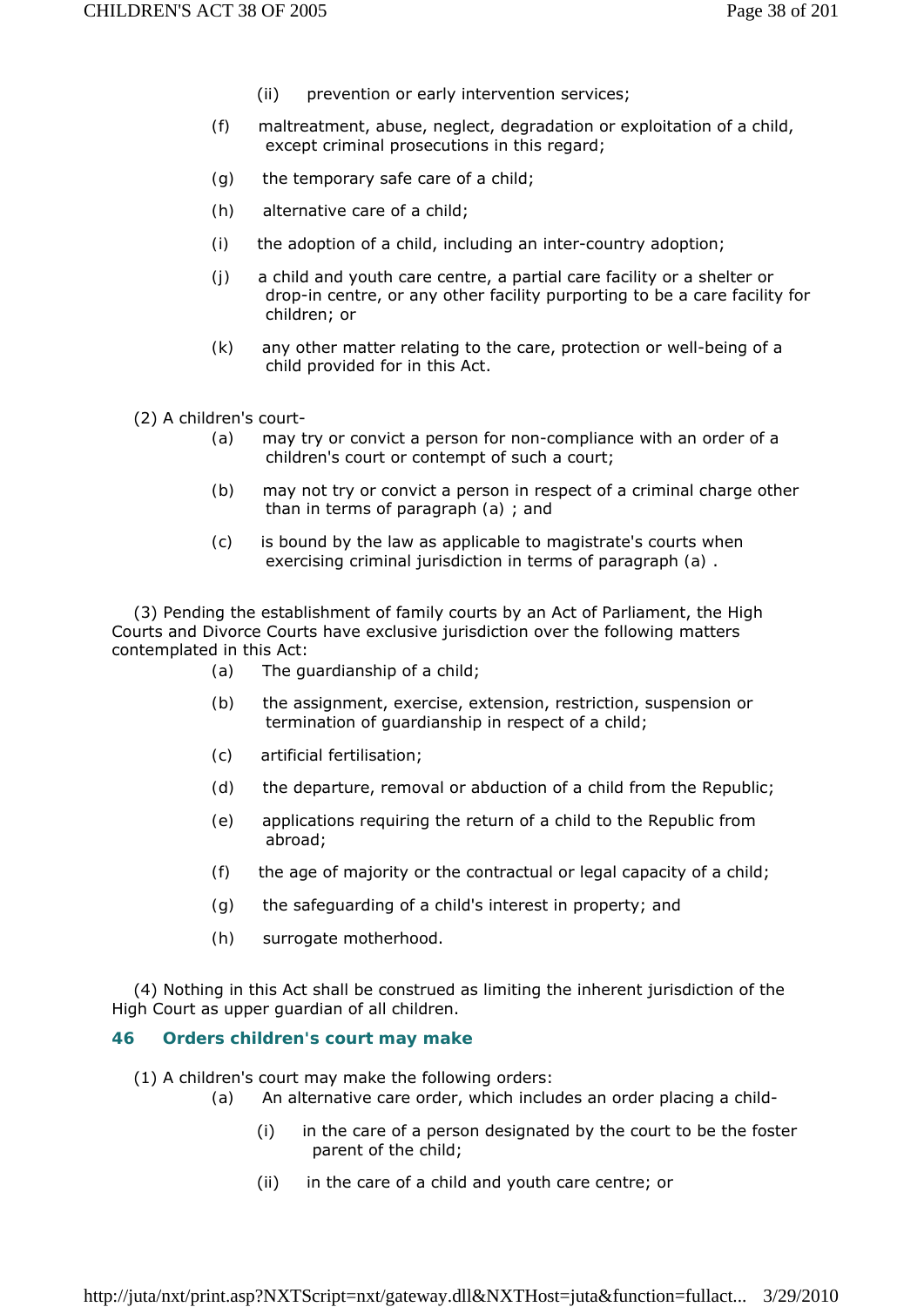- (iii) in temporary safe care;
- *(b)* an order placing a child in a child-headed household in the care of the child heading the household under the supervision of an adult person designated by the court;
- *(c)* an adoption order, which includes an inter-country adoption order;
- *(d)* a partial care order instructing the parent or care-giver of the child to make arrangements with a partial care facility to take care of the child during specific hours of the day or night or for a specific period;
- *(e)* a shared care order instructing different care-givers or child and youth care centres to take responsibility for the care of the child at different times or periods;
- *(f)* a supervision order, placing a child, or the parent or care-giver of a child, or both the child and the parent or care-giver, under the supervision of a social worker or other person designated by the court;
- *(g)* an order subjecting a child, a parent or care-giver of a child, or any person holding parental responsibilities and rights in respect of a child, to-
	- (i) early intervention services;
	- (ii) a family preservation programme; or
	- (iii) both early intervention services and a family preservation programme;
- *(h)* a child protection order, which includes an order-
	- (i) that a child remains in, be released from, or returned to the care of a person, subject to conditions imposed by the court;
	- (ii) giving consent to medical treatment of, or to an operation to be performed on, a child;
	- (iii) instructing a parent or care-giver of a child to undergo professional counselling, or to participate in mediation, a family group conference, or other appropriate problem-solving forum;
	- (iv) instructing a child or other person involved in the matter concerning the child to participate in a professional assessment;
	- (v) instructing a hospital to retain a child who on reasonable grounds is suspected of having been subjected to abuse or deliberate neglect, pending further inquiry;
	- (vi) instructing a person to undergo a specified skills development, training, treatment or rehabilitation programme where this is necessary for the protection or well-being of a child;
	- (vii) instructing a person who has failed to fulfil a statutory duty towards a child to appear before the court and to give reasons for the failure;
	- (viii) instructing an organ of state to assist a child in obtaining access to a public service to which the child is entitled, failing which, to appear through its representative before the court and to give reasons for the failure;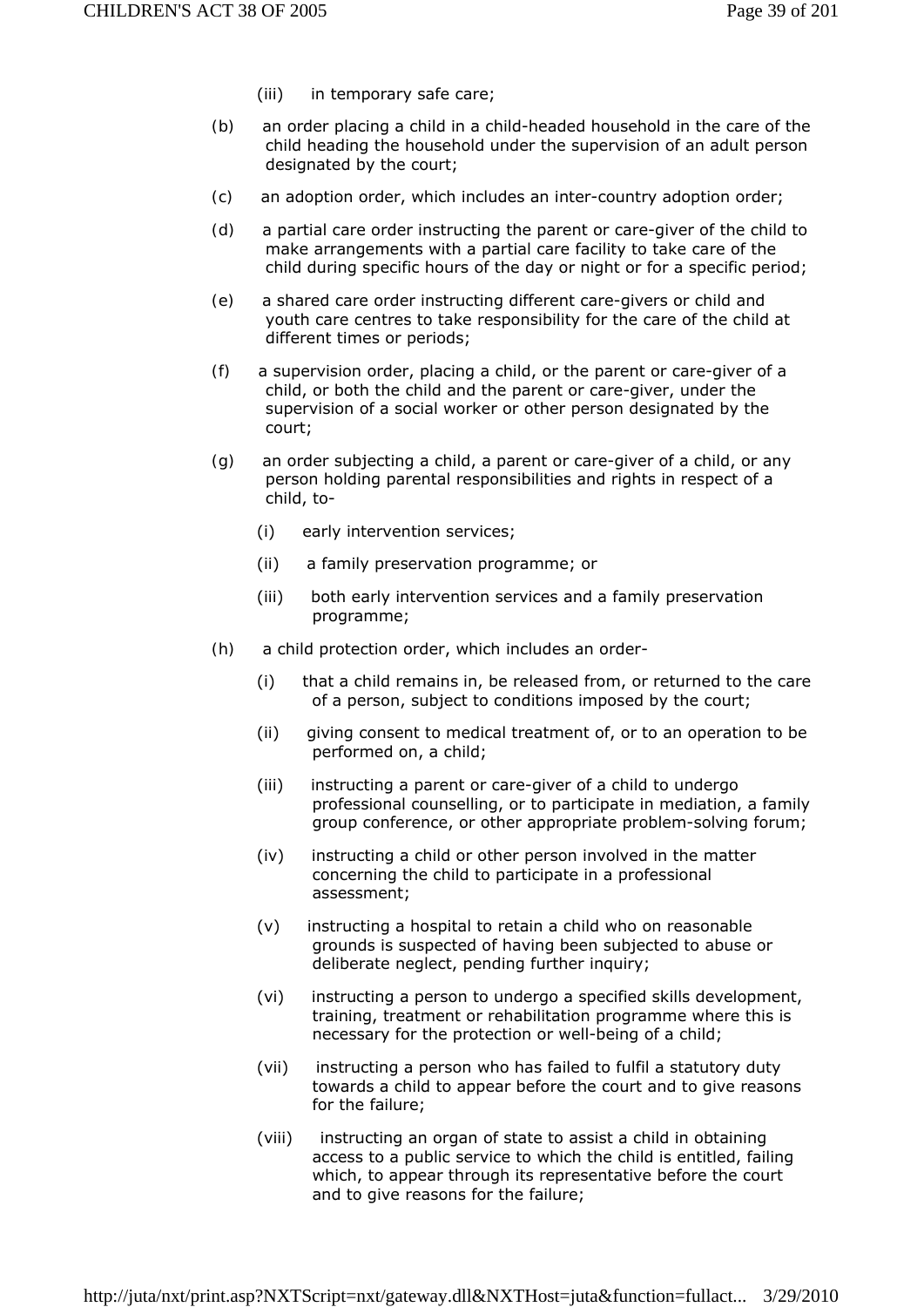- (ix) instructing that a person be removed from a child's home;
- (x) limiting access of a person to a child or prohibiting a person from contacting a child; or
- (xi) allowing a person to contact a child on the conditions specified in the court order;
- *(i)* a contribution order in terms of this Act;
- *(j)* an order instructing a person to carry out an investigation in terms of section 50; and
- *(k)* any other order which a children's court may make in terms of any other provision of this Act.

 (2) A children's court may withdraw, suspend or amend an order made in terms of subsection (1), or replace such an order with a new order.

## **47 Referral of children by other court for investigation**

 (1) If it appears to any court in the course of proceedings that a child involved in or affected by those proceedings is in need of care and protection as is contemplated in section 150, the court must order that the question whether the child is in need of care and protection be referred to a designated social worker for an investigation contemplated in section 155 (2).

 (2) If, in the course of any proceedings in terms of the Administration Amendment Act, 1929 ( Act 9 of 1929 ), the Matrimonial Affairs Act, 1953 ( Act 37 of 1953 ), the Divorce Act, the Maintenance Act, the Domestic Violence Act, 1998 ( Act 116 of 1998 ) or the Recognition of Customary Marriages Act, 1998 ( Act 120 of 1998 ), the court forms the opinion that a child of any of the parties to the proceedings has been abused or neglected, the court-

- *(a)* may suspend the proceedings pending an investigation contemplated in section 155 (2) into the question whether the child is in need of care and protection; and
- *(b)* must request the Director for Public Prosecutions to attend to the allegations of abuse or neglect.

 (3) A court issuing an order in terms of subsection (1) or (2) may also order that the child be placed in temporary safe care if it appears to the court that this is necessary for the safety and well-being of the child.

#### **48 Additional powers**

 (1) A children's court may, in addition to the orders it is empowered to make in terms of this Act-

- *(a)* grant interdicts and auxiliary relief in respect of any matter contemplated in section 45 (1);
- *(b)* extend, withdraw, suspend, vary or monitor any of its orders;
- *(c)* impose or vary time deadlines with respect to any of its orders;
- *(d)* make appropriate orders as to costs in matters before the court; and
- *(e)* order the removal of a person from the court after noting the reason for the removal on the court record.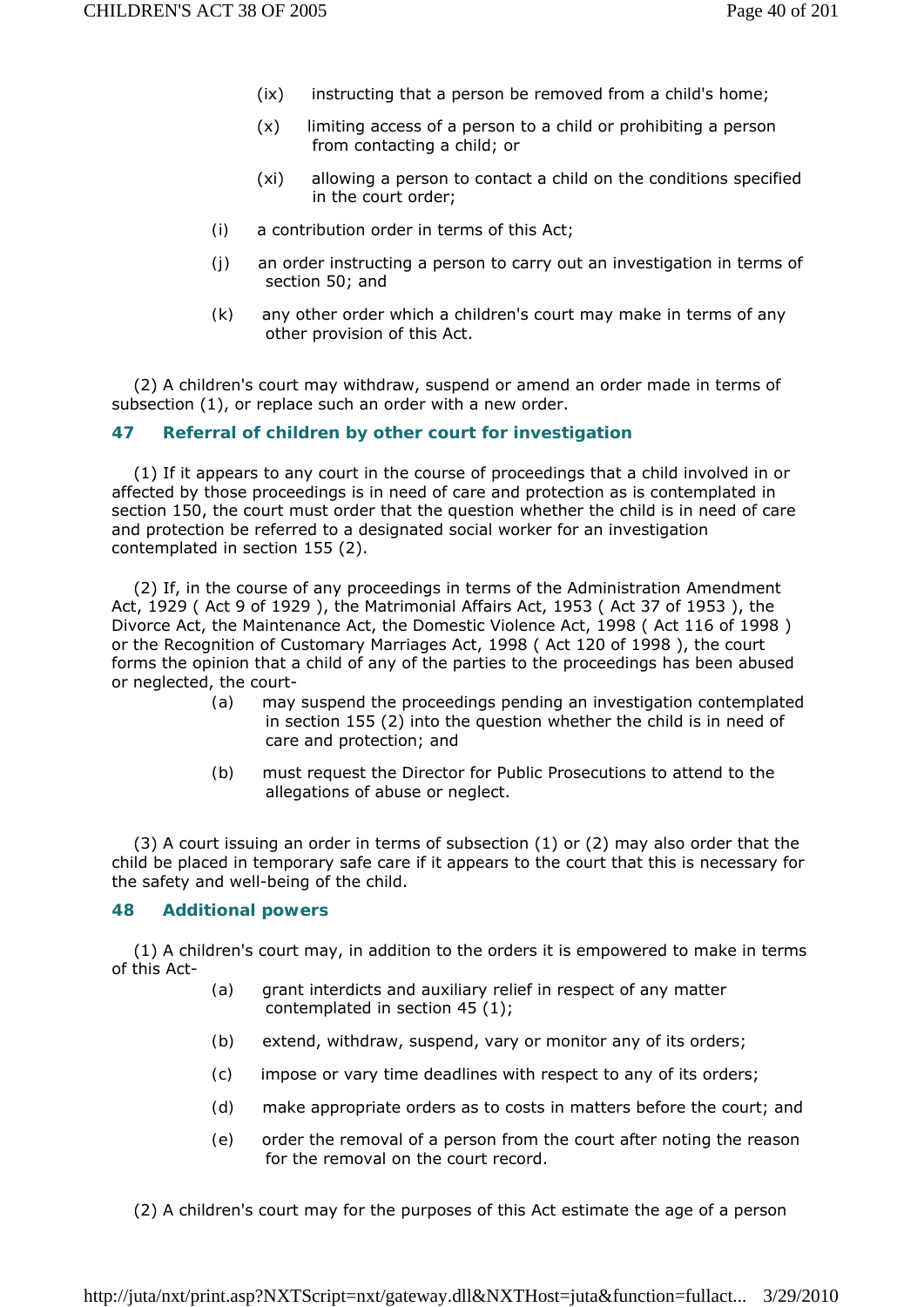who appears to be a child in the prescribed manner.

## **49 Lay-forum hearings**

 (1) A children's court may, before it decides a matter or an issue in a matter, order a lay forum hearing in an attempt to settle the matter or issue out of court, which may include-

- *(a)* mediation by a family advocate, social worker, social service professional or other suitably qualified person;
- *(b)* a family group conference contemplated in section 70; or
- *(c)* mediation contemplated in section 71.

 (2) Before ordering a lay forum hearing, the court must take into account all relevant factors, including-

- *(a)* the vulnerability of the child;
- *(b)* the ability of the child to participate in the proceedings;
- *(c)* the power relationships within the family; and
- *(d)* the nature of any allegations made by parties in the matter.

### **50 Investigations**

 (1) A children's court may, subject to section 155 (9), before it decides a matter, order any person-

- *(a)* to carry out an investigation or further investigation that may assist the court in deciding the matter; and
- *(b)* to furnish the court with a report and recommendation thereon.
- (2) An investigation or further investigation must be carried out-
	- *(a)* in accordance with any prescribed procedures; and
	- *(b)* subject to any directions and conditions determined in the court order.

 (3) The court order may authorise a designated social worker or any other person authorised by the court to conduct the investigation or further investigation to enter any premises mentioned in the court order, either alone or in the presence of a police official, and on those premises-

- *(a)* remove a child in terms of sections 47 and 151;
- *(b)* investigate the circumstances of the child;
- *(c)* record any information; and
- *(d)* carry out any specific instruction of the court.

 (4) In addition to the powers a police official has in terms of the South African Police Service Act, 1995 ( Act 68 of 1995 ), the police official accompanying the designated social worker or other person authorised to conduct the investigation or further investigation may-

- *(a)* enter the premises mentioned in the court order and conduct any search;
- *(b)* question any person;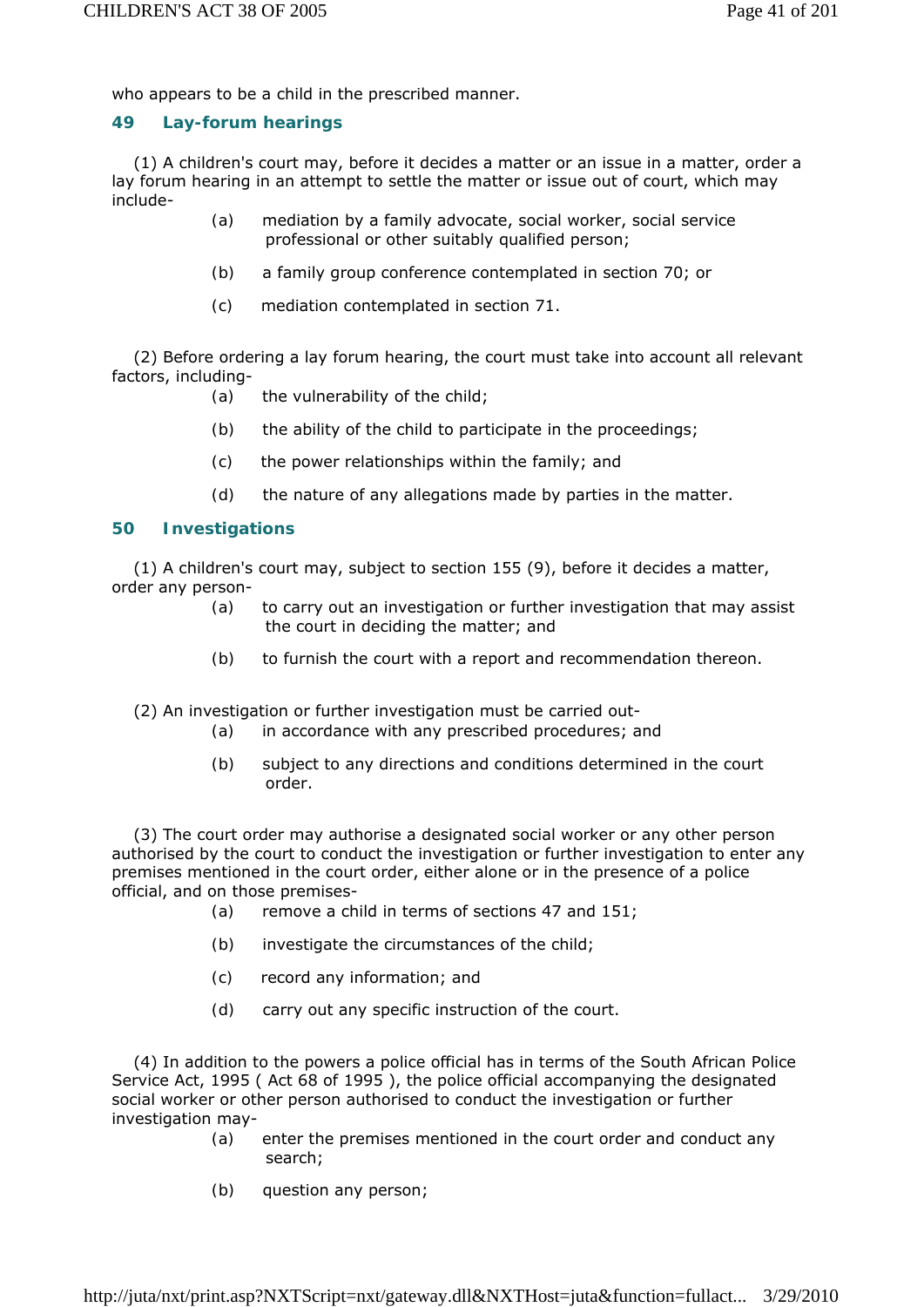- *(c)* request the name, address and identification details of any person on or residing or suspected to be residing on those premises;
- *(d)* remove any person, from the child's home or place of normal residence in the manner contemplated in section 153 if the police official has a reasonable suspicion that the person-
	- (i) has caused the child harm; or
	- (ii) is likely to cause the child harm if the person is not so removed.
- *(e)* record any information; and
- *(f)* carry out any specific instruction of the court.

 (5) A police official referred to in subsection (4) may use such force as may be reasonably necessary to overcome any resistance against the entry or search of the premises contemplated in subsection (4) *(a)* , including the breaking of any door or window of such premises: Provided that such police official must first audibly demand admission to the premises and notify the purpose for which he or she seeks to enter such premises.

### **51 Appeals**

 (1) Any party involved in a matter before a children's court may appeal against any order made or any refusal to make an order, or against the variation, suspension or rescission of such order of the court to the High Court having jurisdiction.

 (2) An appeal in terms of subsection (1) must be noted and prosecuted as if it were an appeal against a civil judgment of a magistrate's court, subject to section 45 (2) *(c)* .

# *Part 2 Court proceedings* **(ss 52-68)**

### **52 Rules and court proceedings**

 (1) Except as is otherwise provided in this Act, the provisions of the Magistrates' Courts Act, 1944 ( Act 32 of 1944 ), and of the rules made in terms thereof as well as the rules made under the Rules Board for Courts of Law Act, 1985 ( Act 107 of 1985 ), apply, with the necessary changes required by the context, to the children's court in so far as these provisions relate to-

- *(a)* the issue and service of process;
- *(b)* the appearance in court of advocates and attorneys;
- *(c)* the execution of court orders;
- *(d)* contempt of court; and
- *(e)* penalties for-
	- (i) non-compliance with court orders;
	- (ii) obstruction of the execution of judgements; and
	- (iii) contempt of court.

 (2) Rules made in terms of subsection (1) must be designed to avoid adversarial procedures and include rules concerning-

- *(a)* appropriate questioning techniques for-
	- (i) children in general;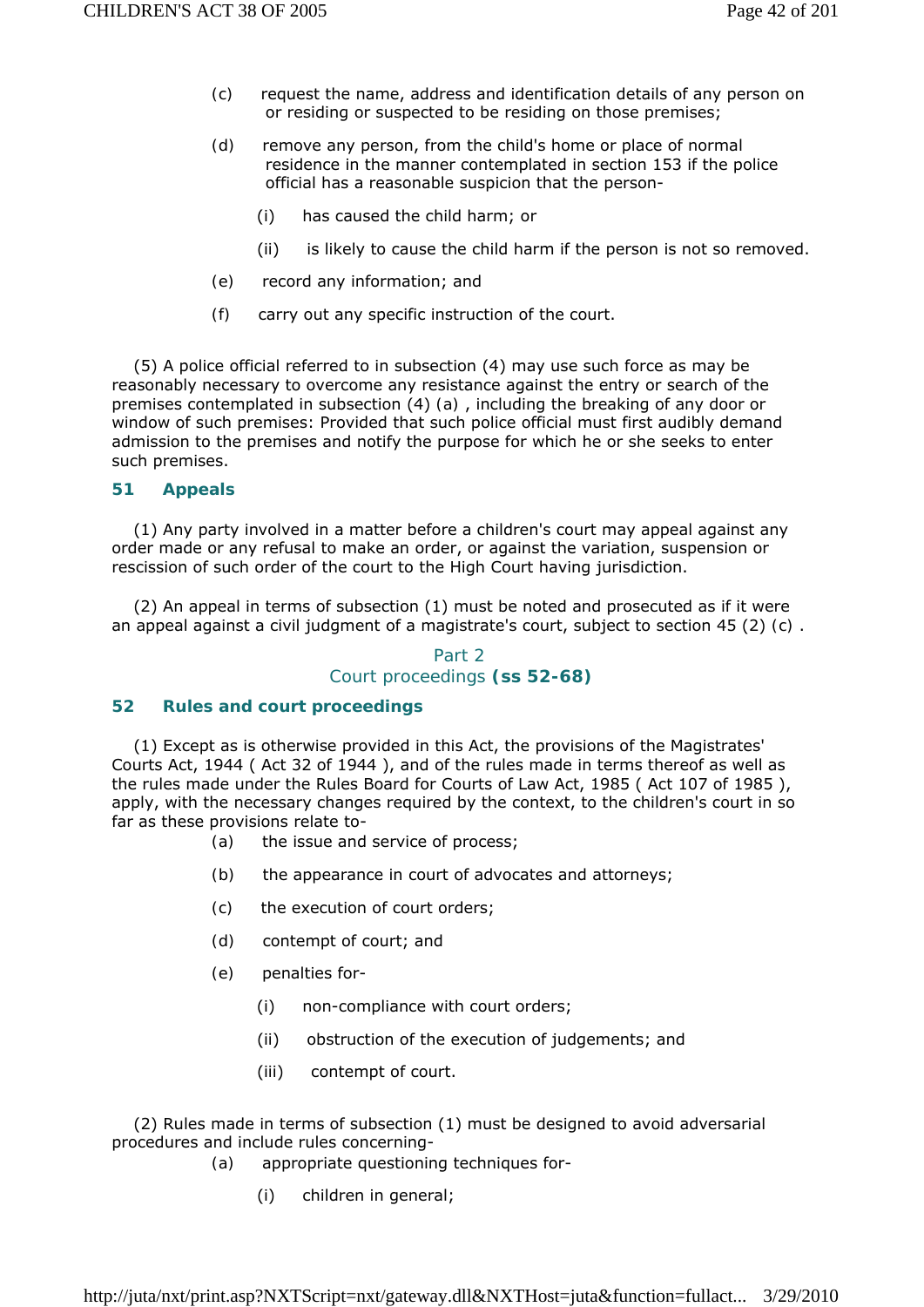- (ii) children with intellectual or psychiatric difficulties or with hearing or other physical disabilities which complicate communication;
- (iii) traumatised children; and
- (iv) very young children; and
- *(b)* the use of suitably qualified or trained interpreters.

#### **53 Who may approach court**

 (1) Except where otherwise provided in this Act, any person listed in this section may bring a matter which falls within the jurisdiction of a children's court, to a clerk of the children's court for referral to a children's court.

(2) The persons who may approach a court, are:

- *(a)* A child who is affected by or involved in the matter to be adjudicated;
- *(b)* anyone acting in the interest of the child;
- *(c)* anyone acting on behalf of a child who cannot act in his or her own name;
- *(d)* anyone acting as a member of, or in the interest of, a group or class of children; and
- *(e)* anyone acting in the public interest.

### **54 Legal representation**

 A person who is a party in a matter before a children's court is entitled to appoint a legal practitioner of his or her own choice and at his or her own expense.

## **55 Legal representation of children**

 (1) Where a child involved in a matter before the children's court is not represented by a legal representative, and the court is of the opinion that it would be in the best interests of the child to have legal representation, the court must refer the matter to the Legal Aid Board referred to in section 2 of the Legal Aid Act, 1969 ( Act 22 of 1969 ).

 (2) The Board must deal with a matter referred to in subsection (1) in accordance with section 3B of that Act, read with the changes required by the context.

### **56 Attendance at proceedings**

Proceedings of a children's court are closed and may be attended only by-

- *(a)* a person performing official duties in connection with the work of the court or whose presence is otherwise necessary for the purpose of the proceedings;
- *(b)* the child involved in the matter before the court and any other party in the matter;
- *(c)* a person who has been instructed in terms of section 57 by the clerk of the children's court to attend those proceedings;
- *(d)* the legal representative of a person who is entitled to legal representation;
- *(e)* a person who obtained permission to be present from the presiding officer of the children's court; and
- *(f)* the designated social worker managing the case.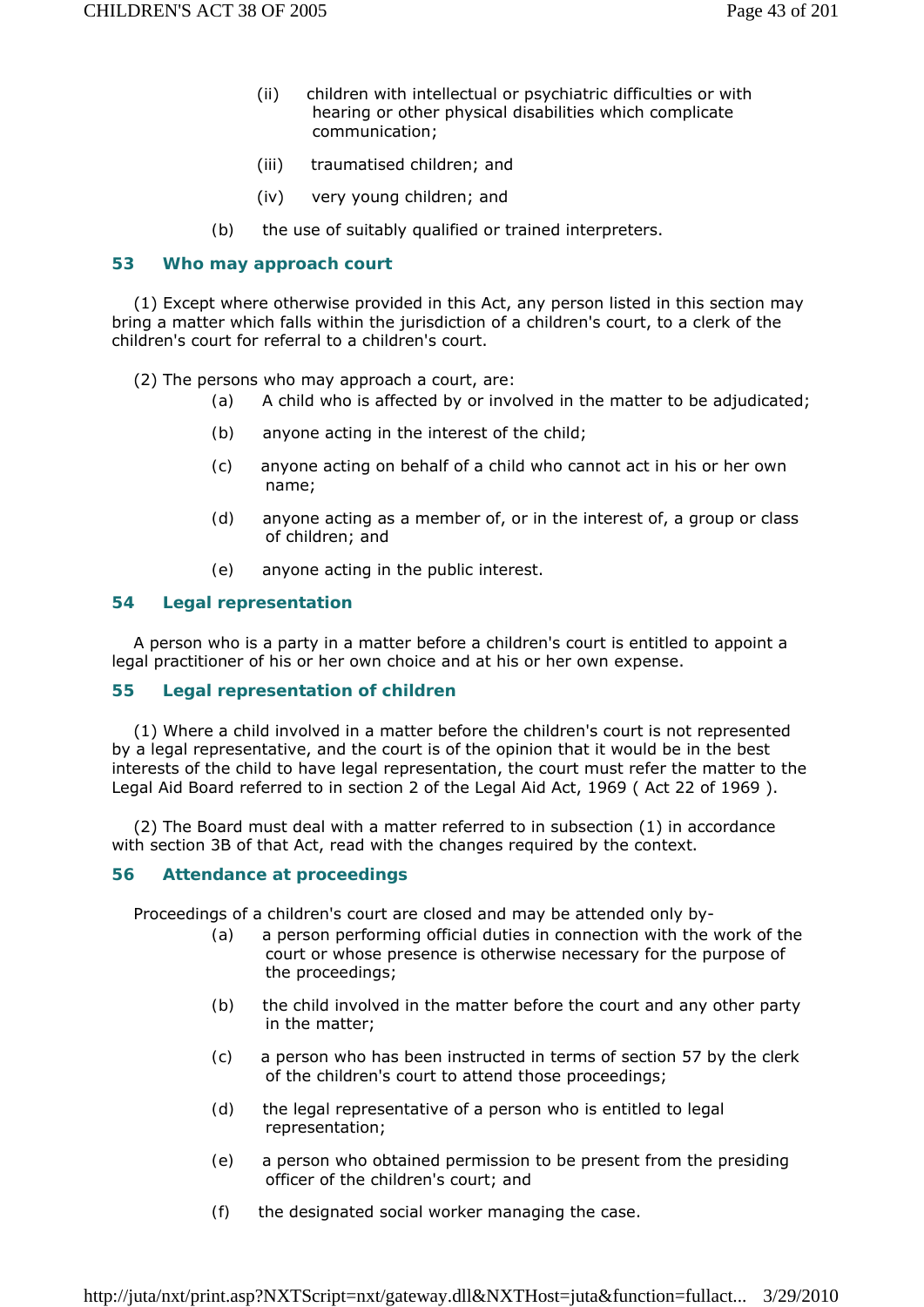# **57 Compulsory attendance of persons involved in proceedings**

 (1) The clerk of the children's court may, by written notice in the prescribed manner, request a party in a matter before a children's court, a family member of a child involved in the matter or a person who has another interest in the matter, to attend the proceedings of the children's court.

 (2) The person in whose physical control the child is must ensure that the child attends those proceedings except if the clerk of the children's court or the court directs otherwise.

### **58 Rights of persons to adduce evidence, question witnesses and produce argument**

 The following persons have the right to adduce evidence in a matter before a children's court and, with the permission of the presiding officer of the children's court, to question or cross-examine a witness or to address the court in argument:

- *(a)* A child involved in the matter;
- *(b)* a parent of the child;
- *(c)* a person who has parental responsibilities and rights in respect of the child;
- *(d)* a care-giver of the child;
- *(e)* a person whose rights may be affected by an order that may be made by the court in those proceedings; and
- *(f)* a person who the court decides has a sufficient interest in the matter.

#### **59 Witnesses**

 (1) The clerk of the children's court must, in the prescribed manner, summons a person to appear as a witness in a matter before the court to give evidence or to produce a book, document or other written instrument on request by-

- *(a)* the presiding officer in the matter;
- *(b)* the child or a person whose rights may be affected by an order that may be made by the court in those proceedings; or
- *(c)* the legal representative of a person referred to in paragraph *(b)* .

 (2) A summons referred to in subsection (1) must be served on the witness as if it were a summons to give evidence or to produce a book, document or other written instrument at a criminal trial in a magistrate's court.

 (3) Sections 188 and 189 of the Criminal Procedure Act, 1977 ( Act 51 of 1977 ), read with such changes as the context may require, apply to a person who has been summonsed in terms of subsection (1) or required by the presiding officer to give evidence.

 (4) A person summonsed in terms of subsection (1) *(a)* and who complied with the summons, is entitled to an allowance from state funds equal to that determined for witnesses summonsed to appear in criminal trials in a magistrate's court.

 (5) A person summonsed in terms of subsection (1) *(b)* or *(c)* is not entitled to an allowance from state funds except if the presiding officer so orders.

### **60 Conduct of proceedings**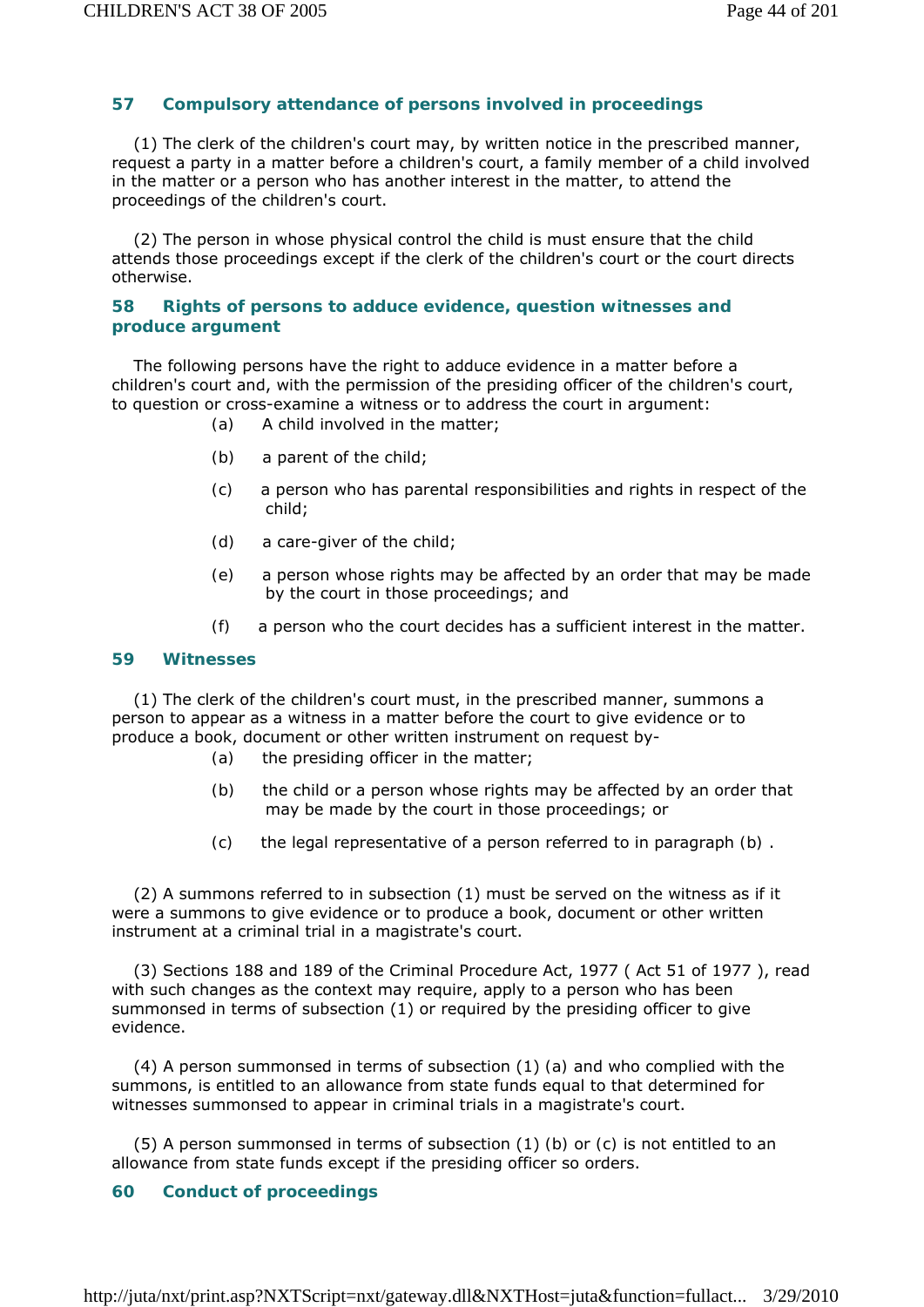(1) The presiding officer in a matter before a children's court controls the conduct of the proceedings, and may-

- *(a)* call any person to give evidence or to produce a book, document or other written instrument;
- *(b)* question or cross-examine that person; or
- *(c)* to the extent necessary to resolve any factual dispute which is directly relevant in the matter, allow that person to be questioned or cross-examined by-
	- (i) the child involved in the matter;
	- (ii) the parent of the child;
	- (iii) a person who has parental responsibilities and rights in respect of the child;
	- (iv) a care-giver of the child;
	- (v) a person whose rights may be affected by an order that may be made by the court in those proceedings; or
	- (vi) the legal representative of a person who is entitled to a legal representative in those proceedings.

 (2) If a child is present at the proceedings, the court may order any person present in the room where the proceedings take place to leave the room if such order would be in the best interests of that child.

 (3) Children's court proceedings must be conducted in an informal manner and, as far as possible, in a relaxed and non-adversarial atmosphere which is conducive to attaining the co-operation of everyone involved in the proceedings.

#### **61 Participation of children**

- (1) The presiding officer in a matter before a children's court must-
	- *(a)* allow a child involved in the matter to express a view and preference in the matter if the court finds that the child, given the child's age, maturity and stage of development and any special needs that the child may have, is able to participate in the proceedings and the child chooses to do so;
	- *(b)* record the reasons if the court finds that the child is unable to participate in the proceedings or is unwilling to express a view or preference in the matter; and
	- *(c)* intervene in the questioning or cross-examination of a child if the court finds that this would be in the best interests of the child.

 (2) A child who is a party or a witness in a matter before a children's court must be questioned through an intermediary as provided for in section 170A of the Criminal Procedure Act, 1977 ( Act 51 of 1977 ) if the court finds that this would be in the best interests of that child.

(3) The court-

 *(a)* may, at the outset or at any time during the proceedings, order that the matter, or any issue in the matter, be disposed of separately and in the absence of the child, if it is in the best interests of the child; and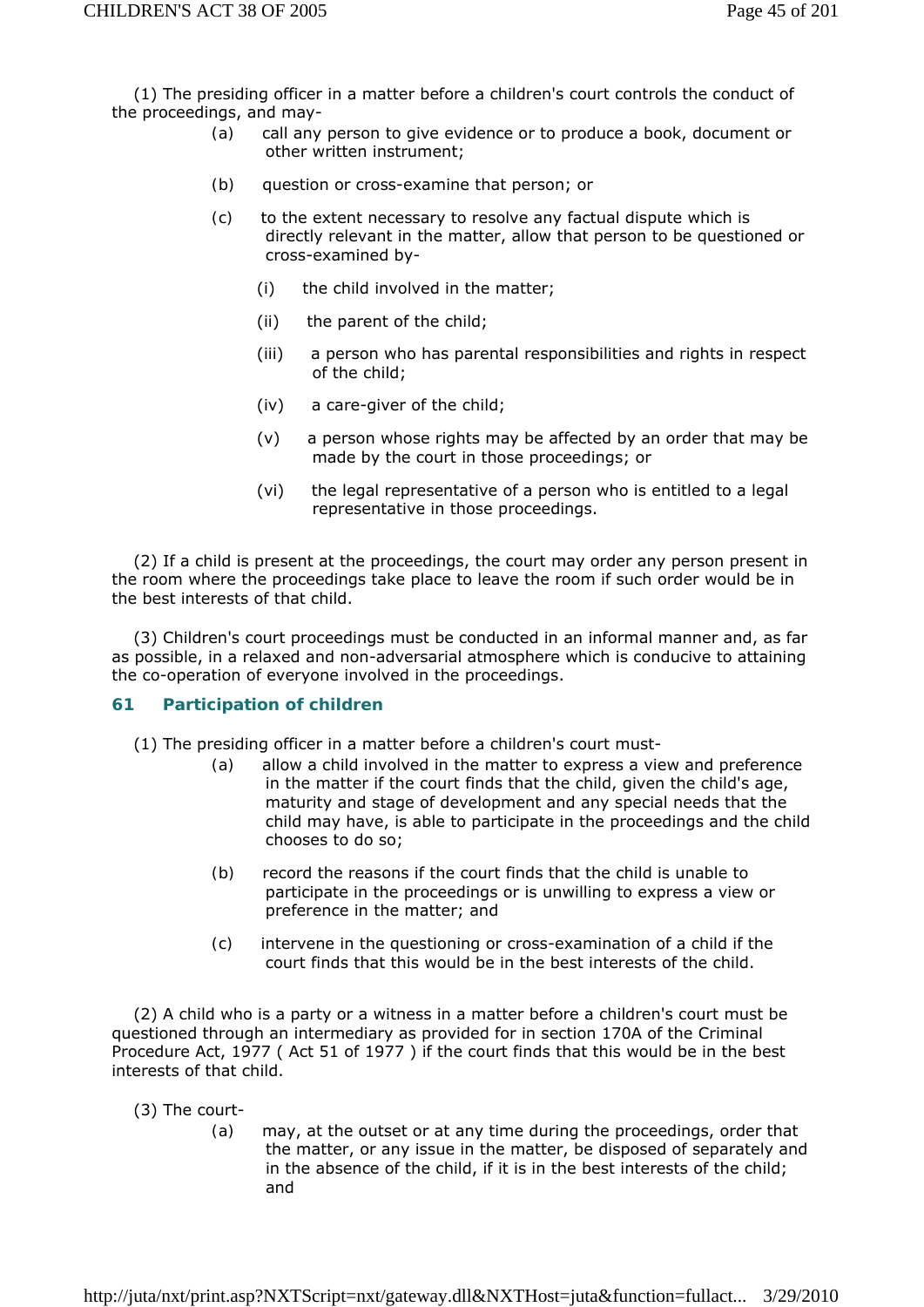*(b)* must record the reasons for any order in terms of paragraph *(a)* .

## **62 Professional reports ordered by court**

 (1) A children's court, for the purposes of deciding a matter before it or any issue in the matter, may order, if necessary, that a designated social worker, family advocate, psychologist, medical practitioner or other suitably qualified person carry out an investigation to establish the circumstances of-

- *(a)* the child;
- *(b)* the parents or a parent of the child;
- *(c)* a person who has parental responsibilities and rights in respect of the child;
- *(d)* a care-giver of the child;
- *(e)* the person under whose control the child is; or
- *(f)* any other relevant person.
- (2) A person referred to in subsection (1) may, subject to section 63 (1) and (2)-
	- *(a)* obtain supplementary evidence or reports from other suitably qualified persons;
	- *(b)* be required by the court to present the findings of the investigation to the court by-
		- (i) testifying before the court; or
		- (ii) submitting a written report to the court.

### **63 Evidence**

 (1) A written report, purported to be compiled and signed by a medical practitioner, psychologist, family advocate, designated social worker or other suitably qualified person who on the face of the report formed an authoritative opinion in respect of a child or the circumstances of a child involved in a matter before a children's court, or in respect of another person involved in the matter or the circumstances of such other person, is, subject to the decision of the presiding officer, on its mere production to the children's court hearing the matter admissible as evidence of the facts stated in the report.

 (2) The written report contemplated in subsection (1) must be submitted to the children's court within the prescribed period prior to the date of the hearing of the matter.

 (3) If a person's rights are prejudiced by a report referred to in subsection (1) the court must-

- *(a)* disclose the relevant parts of the report to that person within the prescribed period prior to the date of the hearing of the matter if that person is a party to the proceedings; and
- *(b)* give that person the opportunity-
	- (i) to question or cross-examine the author of the report in regard to a matter arising from the report; or
	- (ii) to refute any statement contained in the report.

### **64 Adjournments**

(1) The proceedings of a children's court may be adjourned only-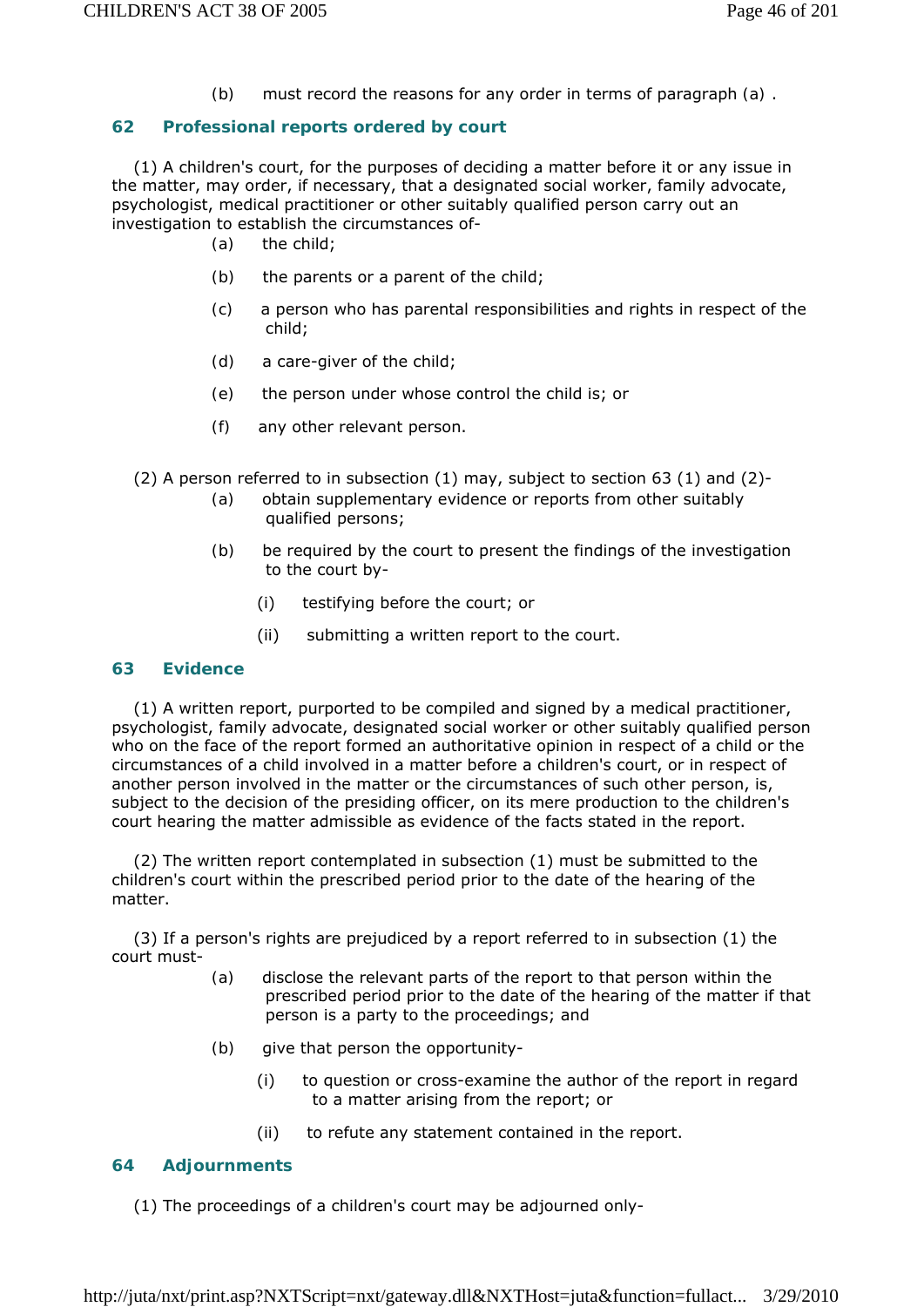- *(a)* on good cause shown, taking into account the best interests of the child;
- *(b)* for a period of not more than 30 days at a time.

 (2) A presiding officer of a children's court may excuse any person from appearing at adjournment proceedings.

## **65 Monitoring of court orders**

- (1) A children's court may monitor-
	- *(a)* compliance with an order made by it in a matter; or
	- *(b)* the circumstances of a child following an order made by it.

 (2) For purposes of monitoring compliance with an order made by a children's court or the circumstances of a child following an order, the court-

- *(a)* when making that order, may order-
	- *(i)* any person involved in the matter to appear before it at any future date; or
	- (ii) that reports by a designated social worker be submitted to the court within a specified period or from time to time as specified in the order;
- *(b)* at any time after making an order or when a report of noncompliance mentioned in subsection (4) is referred to it, may call or recall any person involved in the matter to appear before it.
- (3) When a person appears before the court in terms of subsection (2) the court may-
	- *(a)* inquire whether the order has been or is being complied with, and if not, why the order has not been complied with or is not being complied with;
	- *(b)* confirm, vary or withdraw the order; or
	- *(c)* enforce compliance with the order, if necessary through a criminal prosecution in a magistrate's court or in terms of section 45 (2).

 (4) Any person may report any alleged non-compliance with an order of a children's court, or any alleged worsening of the circumstances of a child following a court order, to the clerk of the children's court, who must refer the matter to a presiding officer for a decision on possible further action.

# **66 Protection of court case records**

 Subject to the Promotion of Access to Information Act, 2000 ( Act 2 of 2000 ), no person has access to children's court case records, except-

- *(a)* for the purpose of performing official duties in terms of this Act;
- *(b)* in terms of an order of court if the court finds that such access would not compromise the best interests of the child;
- *(c)* for the purpose of a review or appeal; or
- *(d)* for the purpose of *bona fide* research or the reporting of cases in law reports, provided the provisions of section 74 are complied with.

# **67 Appointment or designation of clerks of children's courts**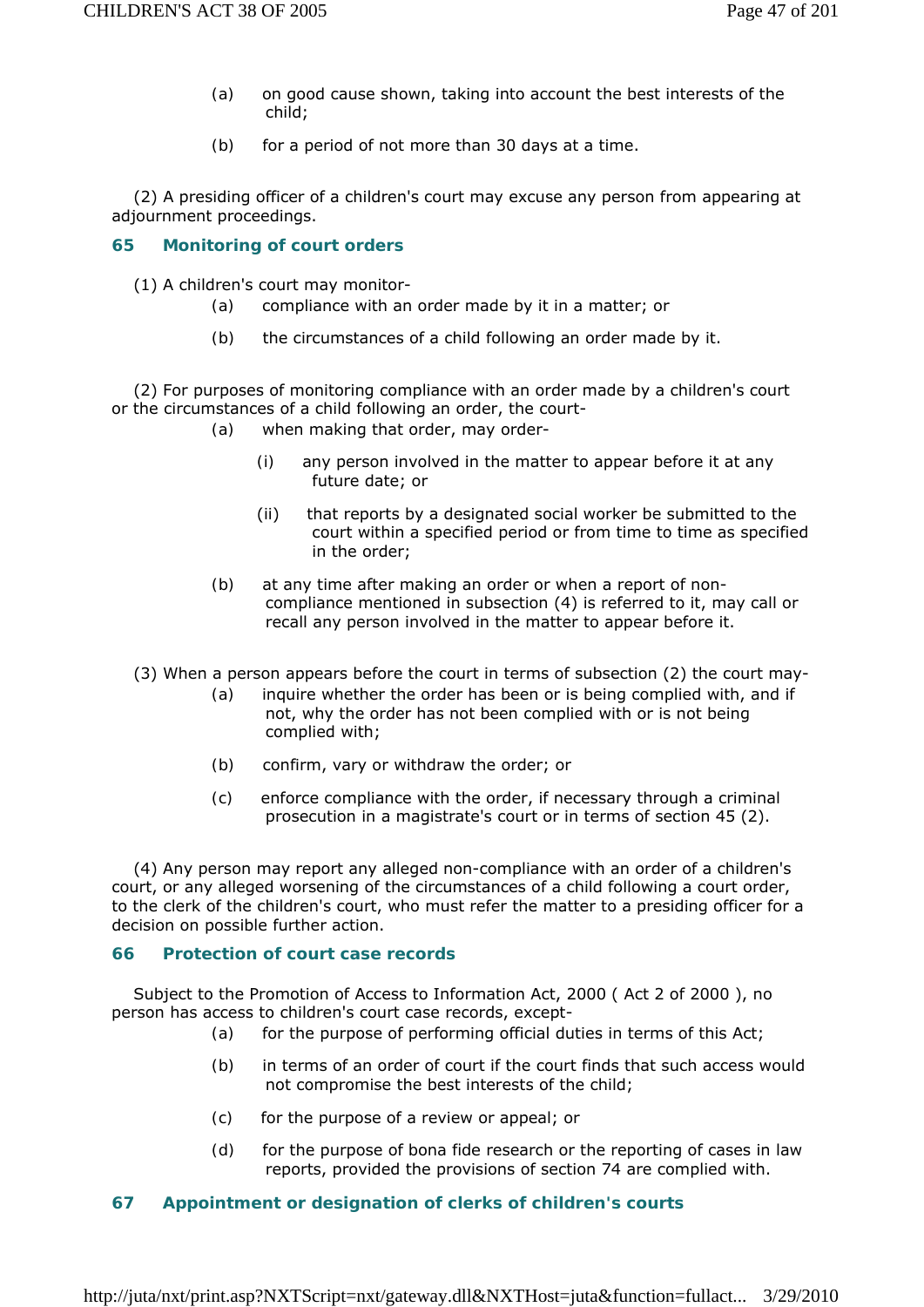(1) Subject to the laws governing the public service, the Director-General: Justice and Constitutional Development may, for every children's court, appoint or designate one or more officials in the Department, or may appoint one or more persons in the prescribed manner and on the prescribed conditions, as clerks of the children's court, who must generally assist the court to which they are attached in performing its functions and who must perform the functions as may be prescribed in this Act or by way of regulation or in any other law.

 (2) If a clerk of the children's court is for any reason unable to act as such or if no clerk of the children's court has been appointed or designated for any children's court under subsection (1), the presiding officer of the children's court may designate any competent official in the Department to act as a clerk of the children's court for as long as the said clerk of the children's court is unable to act or until a clerk of the children's court is appointed or designated under subsection (1), as the case may be.

 (3) For purposes of giving full effect to this Act persons may be appointed or designated as clerk of the children's court for one or more children's courts.

#### **68 Referral of matters by clerk of children's court**

 If it comes to the attention of the clerk of the children's court that a child may be in need of care and protection, the clerk must refer the matter to a designated social worker for investigation in terms of section 155 (2).

# *Part 3 Pre-hearing conferences, family group conferences, other lay-forums and settling matters out of court* **(ss 69-73)**

#### **69 Pre-hearing conferences**

 (1) If a matter brought to or referred to a children's court is contested, the court may order that a pre-hearing conference be held with the parties involved in the matter in order to-

- *(a)* mediate between the parties;
- *(b)* settle disputes between the parties to the extent possible; and
- *(c)* define the issues to be heard by the court.

 (2) Pre-hearing conferences may not be held in the event of a matter involving the alleged abuse or sexual abuse of a child.

 (3) The child involved in the matter may attend and may participate in the conference unless the children's court decides otherwise.

(4) The court may-

- *(a)* prescribe how and by whom the conference should be set up, conducted and by whom it should be attended;
- *(b)* prescribe the manner in which a record is kept of any agreement or settlement reached between the parties and any fact emerging from such conference which ought to be brought to the notice of the court; and
- *(c)* consider the report on the conference when the matter is heard.

#### **70 Family group conferences**

 (1) The children's court may cause a family group conference to be set up with the parties involved in a matter brought to or referred to a children's court, including any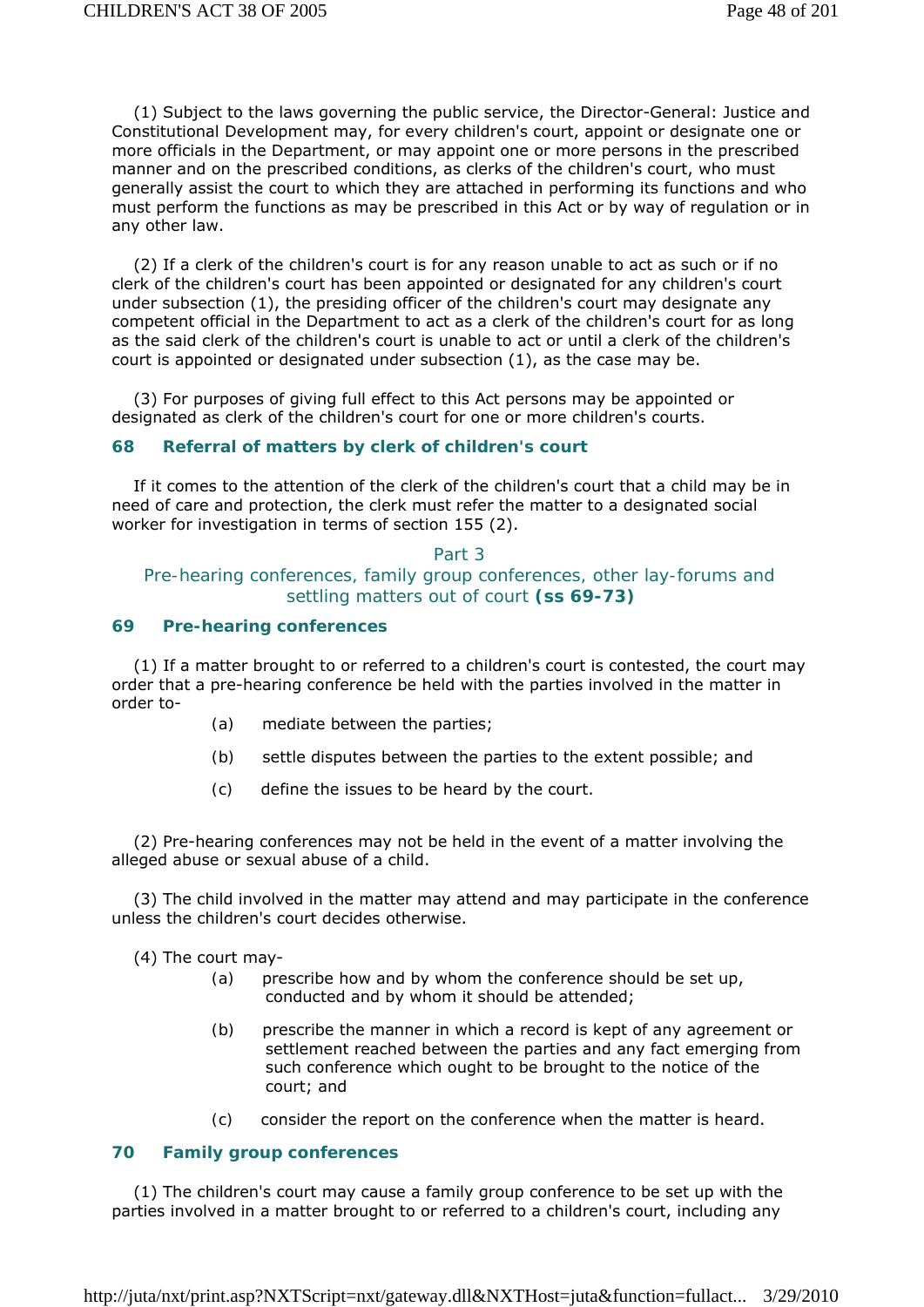other family members of the child, in order to find solutions for any problem involving the child.

(2) The children's court must-

- *(a)* appoint a suitably qualified person or organisation to facilitate at the family group conference;
- *(b)* prescribe the manner in which a record is kept of any agreement or settlement reached between the parties and any fact emerging from such conference which ought to be brought to the notice of the court; and
- *(c)* consider the report on the conference when the matter is heard.

## **71 Other lay-forums**

 (1) The children's court may, where circumstances permit, refer a matter brought or referred to a children's court to any appropriate lay-forum, including a traditional authority, in an attempt to settle the matter by way of mediation out of court.

 (2) Lay-forums may not be held in the event of a matter involving the alleged abuse or sexual abuse of a child.

(3) The children's court may-

- *(a)* prescribe the manner in which a record is kept of any agreement or settlement reached between the parties and any fact emerging from such conference which ought to be brought to the notice of the court; and
- *(b)* consider a report on the proceedings before the lay-forum to the court when the matter is heard.

### **72 Settling of matters out of court**

 (1) If a matter is settled out of court and the settlement is accepted by all parties involved in the matter, the clerk of the children's court must submit the settlement to the children's court for confirmation or rejection.

 (2) The court must consider the settlement and, if it is in the best interests of the child, may-

- *(a)* confirm the settlement and make it an order of court;
- *(b)* before deciding the matter, refer the settlement back to the parties for reconsideration of any specific issues; or
- *(c)* reject the settlement.

### **73 Other functions**

The clerk of the children's court may attend every children's court hearing.

# *Part 4 Miscellaneous matters* **(ss 74-75)**

# **74 Publication of information relating to proceedings**

 No person may, without the permission of a court, in any manner publish any information relating to the proceedings of a children's court which reveals or may reveal the name or identity of a child who is a party or a witness in the proceedings.

### **75 Regulations**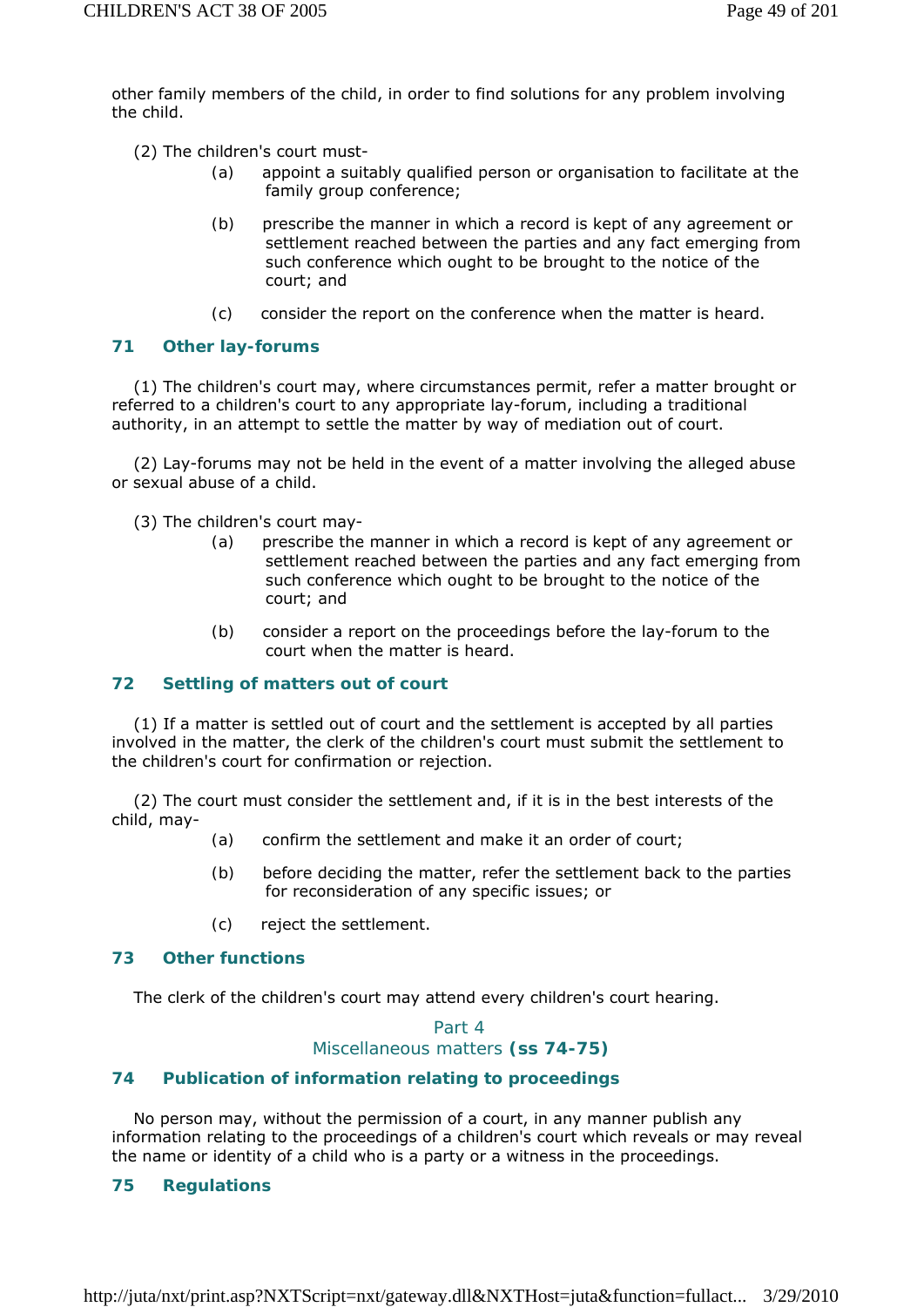(1) The Minister for Justice and Constitutional Development, after consultation with the Minister, may make regulations concerning-

- *(a)* the procedures to be followed at or in connection with the proceedings of children's courts and the powers, duties and functions of clerks of the children's court in as far as they relate to the proceedings of children's courts;
- *(b)* the form of any application, authority, certificate, consent, notice, order, process, register or subpoena to be made, given, issued or kept;
- *(c)* the carrying out and monitoring of investigations in terms of section 50 (2), procedures regulating such investigations and the gathering of evidence;
- *(d)* the holding of pre-hearing conferences in terms of section 69, procedures regulating such conferences and information that must be submitted to a children's court;
- *(e)* the holding and monitoring of family group conferences or other layforums in terms of sections 70 and 71, procedures regulating such conferences and other lay-forums and information that must be submitted to a children's court;
- *(f)* the qualifications and experience of persons facilitating family group conferences, including special requirements that apply to persons facilitating in matters involving the alleged abuse of children;
- *(g)* documents in connection with matters brought to a children's court and records of the proceedings of children's courts, including regulations determining-
	- (i) the person by whom, the period for which and the manner in which those documents and records must be kept; and
	- (ii) access to those documents and records;
- *(h)* the keeping of records with regard to matters brought to and dealt with by the children's court;
- *(i)* the submission of court statistics and progress reports on those matters to the Magistrates' Commission established by section 2 of the Magistrates Act, 1993 ( Act 90 of 1993 );
- *(j)* the payment of remuneration to persons who are not in the employ of the state as contemplated in sections 49, 50, 62, 69, 70 and 71; and
- *(k)* any other matter required or permitted to be prescribed under this Act.

 (2) Section 306 (2) and (3), read with such changes as the context may require, applies to the making of regulations in terms of subsection (1).

**[NB:** Chapters 5 (ss. 76-90) and 6 (ss. 91-103) have been inserted by s. 4 of the Children's Amendment Act 41 of 2007, a provision which will be put into operation by proclamation. See PENDLEX . **]** 

# **CHAPTER 7 PROTECTION OF CHILDREN (ss 111-142)**

**[NB:** A Part 1 (ss. 104-110) has been inserted by s. 5 *(a)* of the Children's Amendment Act 41 of 2007, a provision which will be put into operation by proclamation. See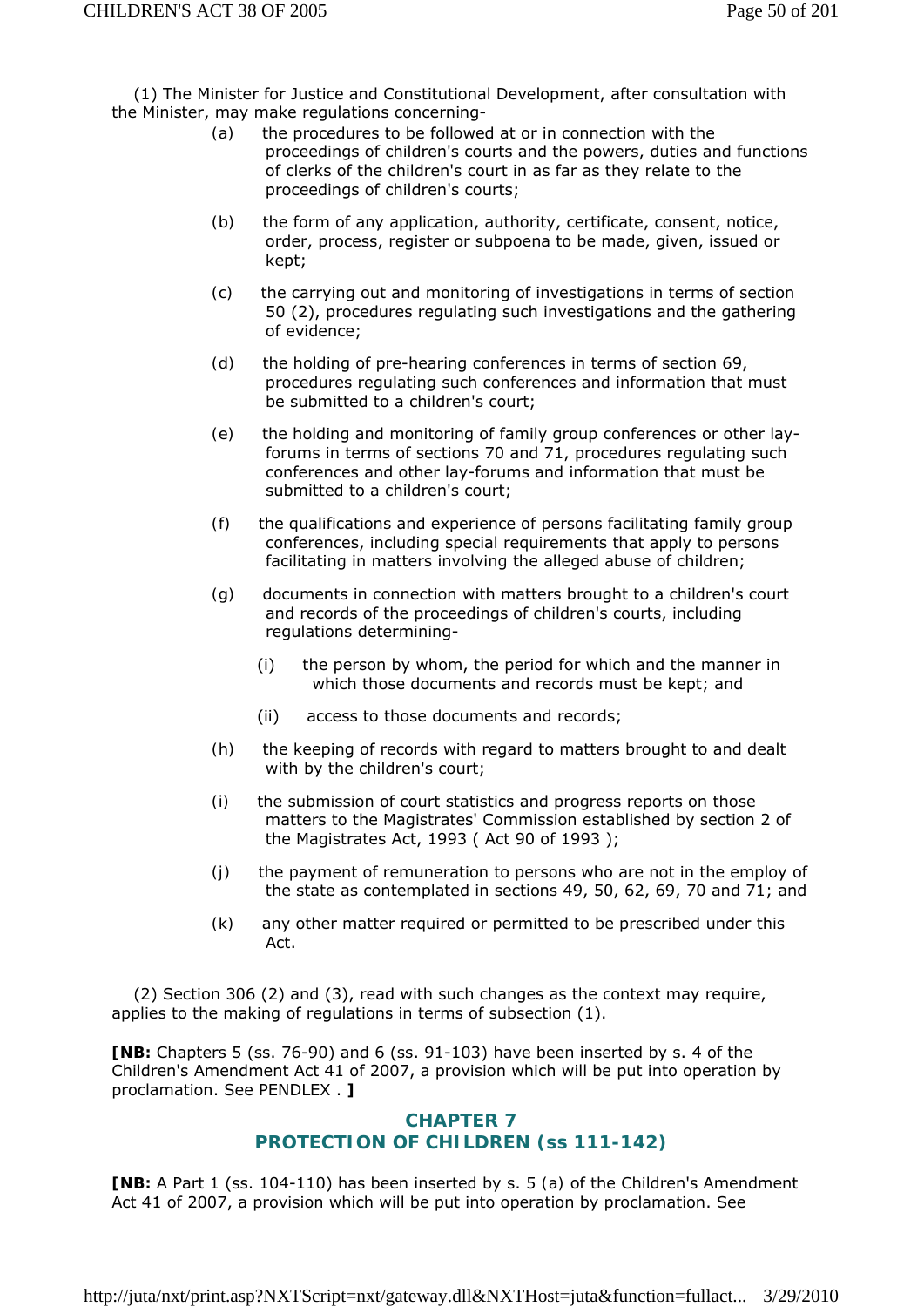PENDLEX . **]** 

# *Part 2 National Child Protection Register* **(ss 111-128)**

# **111 Keeping of National Child Protection Register**

 (1) The Director-General must keep and maintain a register to be called the National Child Protection Register.

(2) The National Child Protection Register consists of a Part A and a Part B.

# **112 Confidentiality of National Child Protection Register**

 (1) All Parts of the Register must be kept confidential and information in the Register may be accessed and disclosed only as provided for in this Act.

- (2) The Director-General must take adequate steps-
	- *(a)* to protect the information in the Register; and
	- *(b)* if the Register is kept in electronic format, to secure the Register from unauthorised intrusion.

### *Part A of Register*

## **113 Purpose of Part A of Register**

The purpose of Part A of the Register is-

- *(a)* to have a record of abuse or deliberate neglect inflicted on specific children;
- *(b)* to have a record of the circumstances surrounding the abuse or deliberate neglect inflicted on the children referred to in paragraph *(a)* ;
- *(c)* to use the information in the Register in order to protect these children from further abuse or neglect;
- *(d)* to monitor cases and services to such children;
- *(e)* to share information between professionals that are part of the child protection team;
- *(f)* to determine patterns and trends of abuse or deliberate neglect of children; and
- *(g)* to use the information in the Register for planning and budgetary purposes to prevent the abuse and deliberate neglect of children and protect children on a national, provincial and municipal level.

## **114 Contents of Part A of Register**

(1) Part A of the Register must be a record of-

- *(a)* all reports of abuse or deliberate neglect of a child made to the Director-General in terms of this Act;
- *(b)* all convictions of all persons on charges involving the abuse or deliberate neglect of a child; and
- *(c)* all findings by a children's court that a child is in need of care and protection because of abuse or deliberate neglect of the child.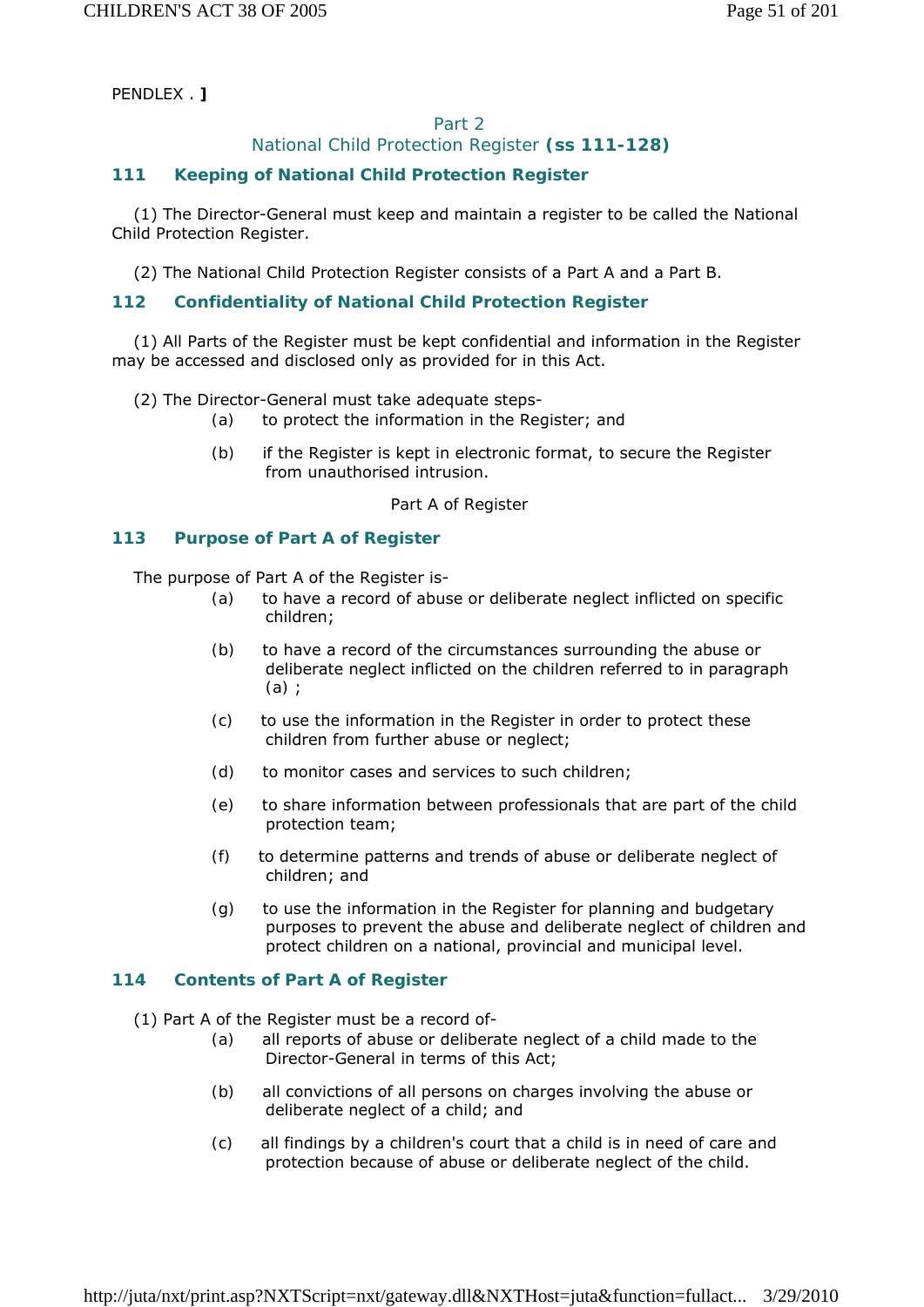(2) Part A of the Register must reflect-

- *(a)* in the case of reported incidents referred to in subsection (1) *(a)* 
	- (i) the full names, surname, physical address and identification number of the child;
	- (ii) the age and gender of the child;
	- (iii) whether the child has a disability and if so, the nature of the disability;
	- (iv) whether the child has a chronic illness and if so, the nature of the chronic illness;
	- (v) the nature and a brief account of the incident, including the place and date of the incident;
	- (vi) the full names, surname, physical address and identification number of the parents or care-giver of the child; and
	- (vii) the name and physical address of the institution, child and youth care centre, partial care facility or shelter or drop-in centre, if the incident occurred at such a place;
- *(b)* in the case of a conviction referred to in subsection (1) *(b)* 
	- (i) the full names, surname, physical address and identification number of the child;
	- (ii) the age and gender of the child;
	- (iii) whether the child has a disability and if so, the nature of the disability;
	- (iv) whether the child has a chronic illness and if so, the nature of the chronic illness;
	- (v) the full names, surname, physical address, identification number and occupation of the convicted person;
	- (vi) the nature and a brief account of the charge and conviction, including the place and date of the incident of which the person was charged; and
	- (vii) details of the relationship between the convicted person and the child;
- *(c)* in the case of a finding by a children's court referred to in subsection (1) *(c)* -
	- (i) the full names, surname, physical address and identification number of the child;
	- (ii) the age and gender of the child;
	- (iii) whether the child has a disability and if so, the nature of the disability;
	- (iv) whether the child has a chronic illness and if so, the nature of the chronic illness;
	- (v) a brief summary of the court's reasons for finding the child to be in need of care and protection;
	- (vi) information on the outcome of the court's finding on the child;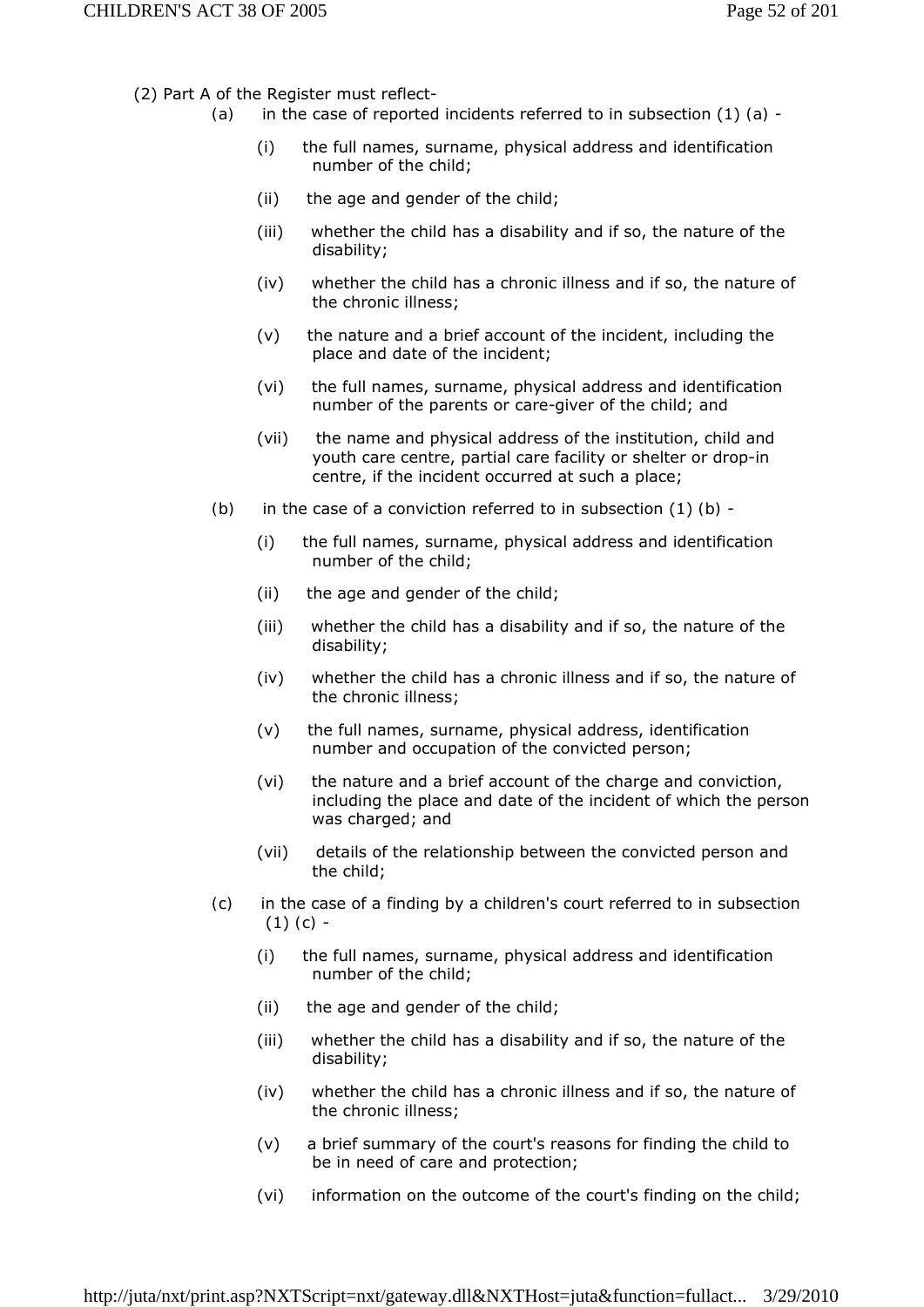- (vii) the full names, surname, physical address and identification number of the parents or care-giver of the child; and
- (viii) a brief summary of the services rendered to the child found to be in need of care; and
- *(d)* any other prescribed information.

### **115 Access to Part A of Register**

 Only the Director-General and officials of the Department designated by the Director-General have access to Part A of the Register, but the Director-General may, on such conditions as the Director-General may determine, allow access to-

- *(a)* a provincial head of social development, or an official of a provincial department of social development designated by the head of that department, for the purpose of performing his or her functions in terms of this Act;
- *(b)* designated child protection organisations;
- *(c)* a member of the unit of the South African Police Service tasked with child protection; or
- *(d)* any other person for the purpose of conducting research on child abuse or deliberate neglect or related issues on condition that the full names, surname, physical address and identification number of the child must be excluded.

# **116 Disclosure of information in Part A of Register**

(1) No person may disclose any information in Part A of the Register except-

- *(a)* for the purpose of protecting the interests, safety or well-being of a specific child;
- *(b)* within the scope of that person's powers and duties in terms of this Act or any other legislation;
- *(c)* for the purpose of facilitating an investigation by the South African Police Service following a criminal charge involving abuse or deliberate neglect of a specific child;
- *(d)* to a person referred to in section 117 on written request by such person; or
- *(e)* when ordered by a court to do so.

 (2) The general rule with regard to the disclosure of information in Part A of the Register is that it must be in the best interests of the child, unless the information is disclosed following an inquiry in terms of section 117.

#### **117 Inquiries on information in Part A of Register**

 (1) Anyone has the right, upon presentation of sufficient proof of his or her identity, to establish whether or not his or her name appears in Part A of Register, and if so, the reasons why his or her name was entered in the Register.

 (2) Inquiries in terms of subsection (1) must be directed in the prescribed format to the Director-General on a confidential basis.

 (3) The Director-General must respond to such inquiries in writing within 21 working days and indicate whether the relevant person's name is in Part A of the Register. *Part B of Register*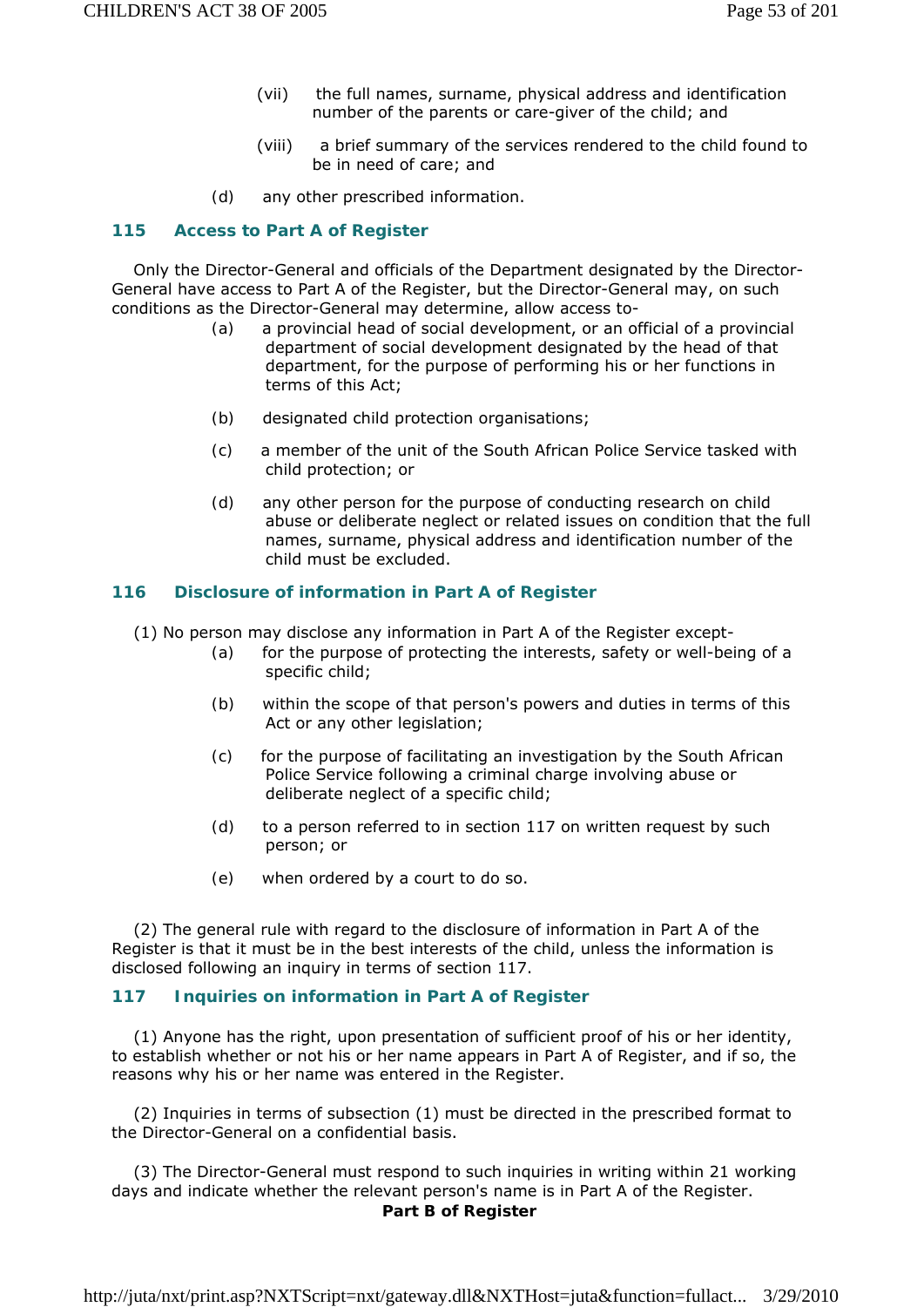# **118 Purpose of Part B of Register**

 The purpose of Part B of the Register is to have a record of persons who are unsuitable to work with children and to use the information in the Register in order to protect children in general against abuse from these persons.

### **119 Contents of Part B of Register**

 Part B of the Register must be a record of persons found in terms of section 120 to be unsuitable to work with children, and must reflect-

- *(a)* the full names, surname, last known physical address and identification number of the person;
- *(b)* the fingerprints of the person, if available;
- *(c)* a photograph of the person, if available;
- *(d)* a brief summary of the reasons why the person was found to be unsuitable to work with children;
- *(e)* in the case of a person convicted of an offence against a child, particulars of the offence of which he or she has been convicted, the sentence imposed, the date of conviction and the case number; and
- *(f)* such other prescribed information.

#### **120 Finding persons unsuitable to work with children**

- (1) A finding that a person is unsuitable to work with children may be made by-
	- *(a)* a children's court;
	- *(b)* any other court in any criminal or civil proceedings in which that person is involved; or
	- *(c)* any forum established or recognised by law in any disciplinary proceedings concerning the conduct of that person relating to a child.

 (2) A finding in terms of subsection (1) may be made by a court or a forum contemplated in subsection (1) of its own volition or on application by-

- *(a)* an organ of state involved in the implementation of this Act;
- *(b)* a prosecutor, if the finding is sought in criminal proceedings; or
- *(c)* a person having a sufficient interest in the protection of children.

 (3) Evidence as to whether a person is unsuitable to work with children may be heard by the court or forum either in the course of or at the end of its proceedings.

(4) In criminal proceedings, a person must be found unsuitable to work with children-

- *(a)* on conviction of murder, attempted murder, rape, indecent assault or assault with the intent to do grievous bodily harm with regard to a child; or
- *(b)* if a court makes a finding and gives a direction in terms of section 77 (6) or 78 (6) of the Criminal Procedure Act, 1977 ( Act 51 of 1977 ) that the person is by reason of mental illness or mental defect not capable of understanding the proceedings so as to make a proper defence or was by reason of mental illness or mental defect not criminally responsible for the act which constituted murder, attempted murder, rape, indecent assault or assault with the intent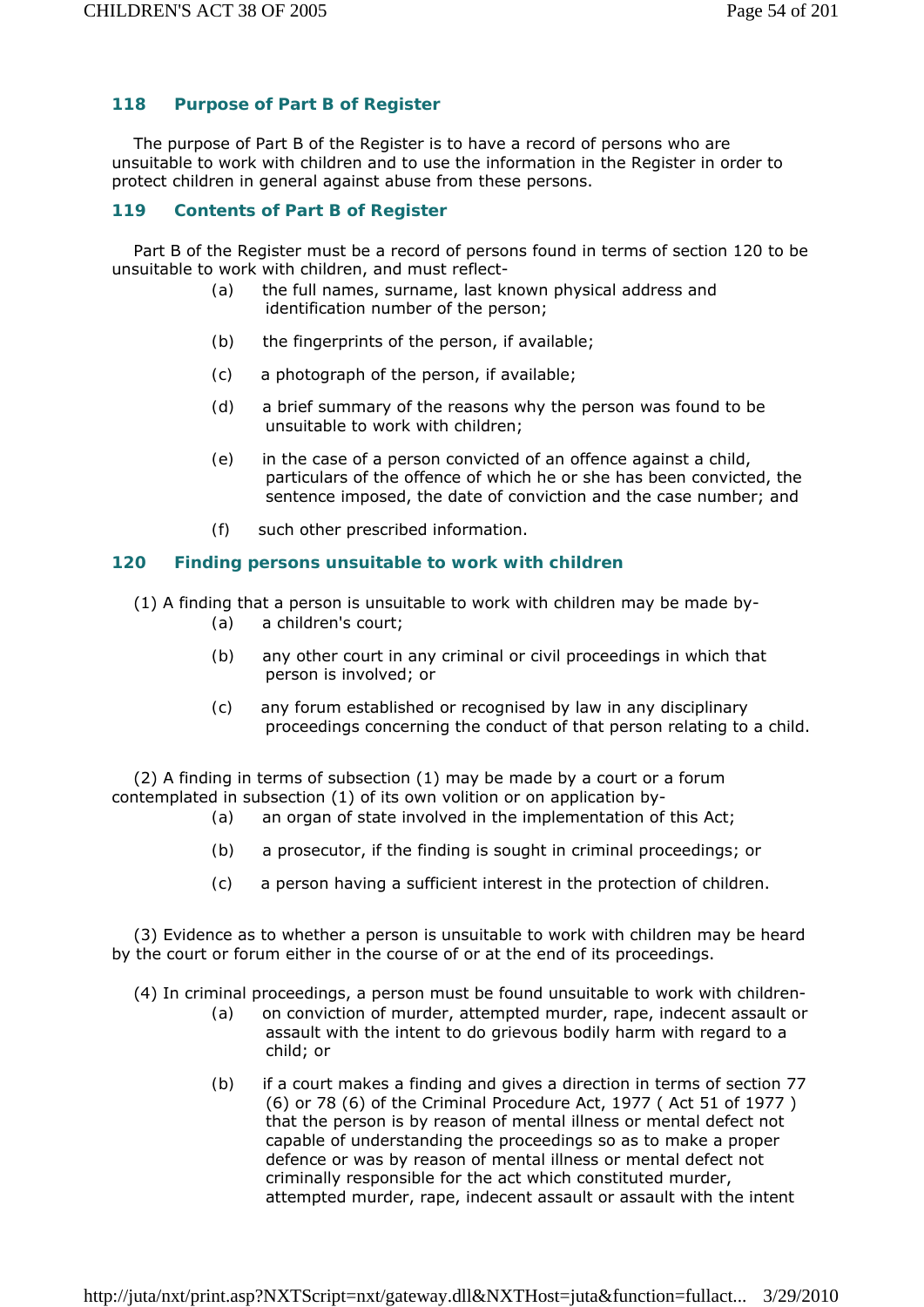to do grievous bodily harm with regard to a child.

 (5) Any person who has been convicted of murder, attempted murder, rape, indecent assault or assault with the intent to do grievous bodily harm with regard to a child during the five years preceding the commencement of this Chapter, is deemed to have been found unsuitable to work with children.

 (6) A finding in terms of subsection (1) *(b)* that a person is unsuitable to work with children is not dependent upon a finding of guilty or innocent in the criminal trial of that person.

## **121 Disputes concerning findings**

The person in respect of whom a finding in terms of section 120 has been made may-

- *(a)* appeal against the finding to a higher court, if the finding was made by a court, or
- *(b)* have the finding reviewed by a court, if the finding was made by a forum contemplated in section 120 (1) *(c)* .

### **122 Findings to be reported to Director-General**

 (1) The registrar of the relevant court, or the relevant administrative forum, or, if the finding was made on application in terms of section 120 (2), the person who brought the application, must notify the Director-General in writing-

- *(a)* of any finding in terms of section 120 that a person is unsuitable to work with children; and
- *(b)* of any appeal or review lodged by the affected person.

 (2) The Director-General must enter the name of a person found unsuitable to work with children as contemplated in section 120 in Part B of the Register regardless of whether appeal proceedings have been instituted or not.

 (3) If, after appeal or review proceedings have been concluded, a finding in terms of section 120 that a person is unsuitable to work with children is reversed, the Director-General must forthwith remove the name of the person from the Register.

# **123 Consequences of entry of name in Part B of Register**

(1) No person whose name appears in Part B of the Register may-

- *(a)* manage or operate, or participate or assist in managing or operating, an institution providing welfare services to children, including a child and youth care centre, a partial care facility, a shelter or drop-in centre, a cluster foster care scheme, a school, club or association providing services to children;
- *(b)* work with or have access to children at an institution providing welfare services to children, including a child and youth care centre, a partial care facility, a shelter or drop-in centre, a school, club or association providing services to children, or in implementing a cluster foster care scheme, either as an employee, volunteer or in any other capacity;
- *(c)* be permitted to become the foster parent or adoptive parent of a child;
- *(d)* work in any unit of the South African Police Service tasked with child protection;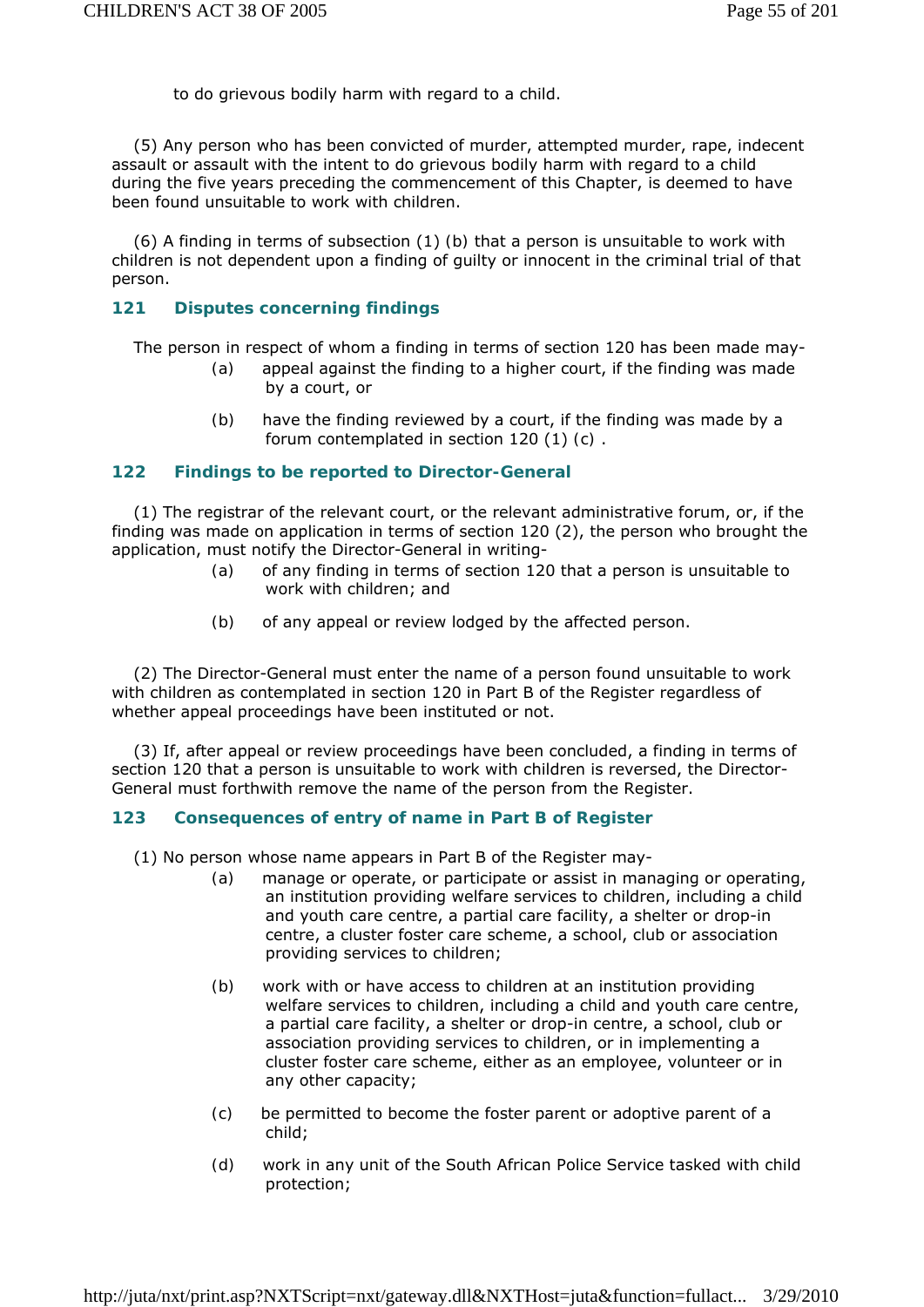- *(e)* be employed in terms of the Public Service Act in a position where that person works with or has access to children;
- *(f)* be employed in terms of the Municipal Systems Act in a position where that person works with or has access to children; or
- *(g)* work in any other form of employment or activity as may be prescribed.

 (2) No person managing or operating or who participates or assists in managing or operating an institution providing welfare services to children, including a child and youth care centre, a partial care facility, a shelter or drop-in centre or a school may allow a person whose name appears in Part B of the Register to work with or have access to children at the centre, facility, shelter or school, either as an employee, volunteer or in any other capacity.

 (3) No designated child protection organisation may allow a person whose name appears in Part B of the Register to work with or have access to children on its behalf, either as an employee, volunteer or in any other capacity.

 (4) The South African Police Service may not allow a person whose name appears in Part B of the Register to work in a unit of the Service tasked with child protection.

 (5) The head of a state department may not allow a person whose name appears in Part B of the Register to be employed in a position where that person works with or has access to children.

 (6) The municipal council of a municipality may not allow a person whose name appears in Part B of the Register to be employed in a position where that person works with or has access to children.

### **124 Disclosure of entry of name in Part B of Register**

- (1) If the name of a person is entered in Part B of the Register and that person-
	- *(a)* works with or has access to children at an institution providing welfare services to children, including a child and youth care centre, a partial care facility, a shelter or drop-in centre or a school either as an employee, volunteer or in any other capacity, that person must disclose that fact to the person who manages or operates the institution, centre, facility, shelter or school;
	- *(b)* works with or has access to children on behalf of a designated child protection organisation either as an employee, volunteer or in any other capacity, that person must disclose that fact to the organisation;
	- *(c)* works in a unit of the South African Police Service tasked with child protection, that person must disclose that fact to the South African Police Service;
	- *(d)* is employed in terms of the Public Service Act in a position where he or she works with or has access to children, that person must disclose that fact to the head of the state department in which he or she is employed; or
	- *(e)* is employed in terms of the Municipal Systems Act in a position where he or she works with or has access to children, that person must disclose that fact to the municipal council of the municipality concerned.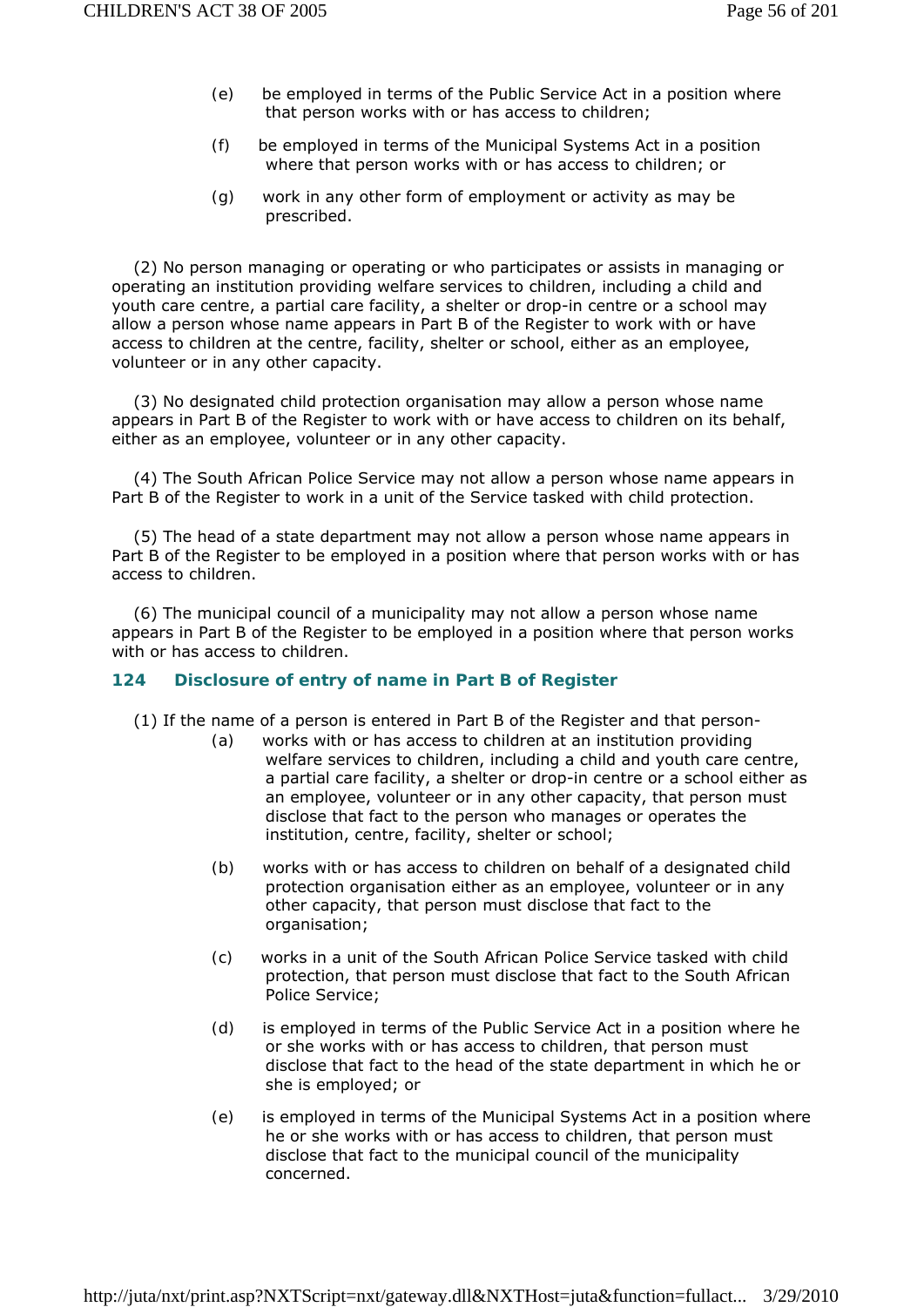(2) A person contemplated in subsection (1) who fails to disclose the fact that his or her name is entered in Part B of the Register is guilty of misconduct and his or her services may be terminated as a result thereof.

# **125 Access to Part B of Register**

(1) Only the following persons have access to Part B of the Register:

- *(a)* the Director-General;
- *(b)* officials in the Department designated by the Director-General;
- *(c)* a provincial head of social development;
- *(d)* officials in the provincial department of social development designated by the provincial head of social development; and
- *(e)* the manager or person in control of a designated child protection organisation dealing with foster care and adoption.

 (2) The Director-General may, on such conditions as the Director-General may determine, allow officials of a provincial education department designated by the head of that department access to Part B of the Register for the purpose of implementing section 123 in relation to schools under the jurisdiction of that department.

### **126 Establishment of information in Part B of Register**

- (1) Before a person is allowed-
	- *(a)* to work with or have access to children at an institution providing welfare services to children, including a child and youth care centre, a partial care facility, a shelter or drop-in centre or school, the person managing or operating the institution, centre, facility, shelter or school must establish whether or not that person's name appears in Part B of the Register;
	- *(b)* to work with or have access to children on behalf of a designated child protection organisation, the organisation must establish whether or not that person's name appears in Part B of the Register;
	- *(c)* to work in a unit of the South African Police Service tasked with child protection, the Service must establish whether or not that person's name appears in Part B of the Register;
	- *(d)* to be employed in terms of the Public Service Act in a position where he or she works with or has access to children, the head of the state department in which he or she is to be employed must establish whether or not that person's name appears in Part B of the Register; or
	- *(e)* to be employed in terms of the Municipal Systems Act in a position where he or she works with or has access to children, the municipal council of that municipality must establish whether or not that person's name appears in Part B of the Register.
- (2) Within 12 months of the commencement of this chapter-
	- *(a)* the person managing or operating an institution, centre, facility, shelter or school contemplated in subsection (1) *(a)* must establish whether the name of any person who works with or has access to children at the institution, centre, facility, shelter or school appears in Part B of the Register;
	- *(b)* a designated child protection organisation contemplated in subsection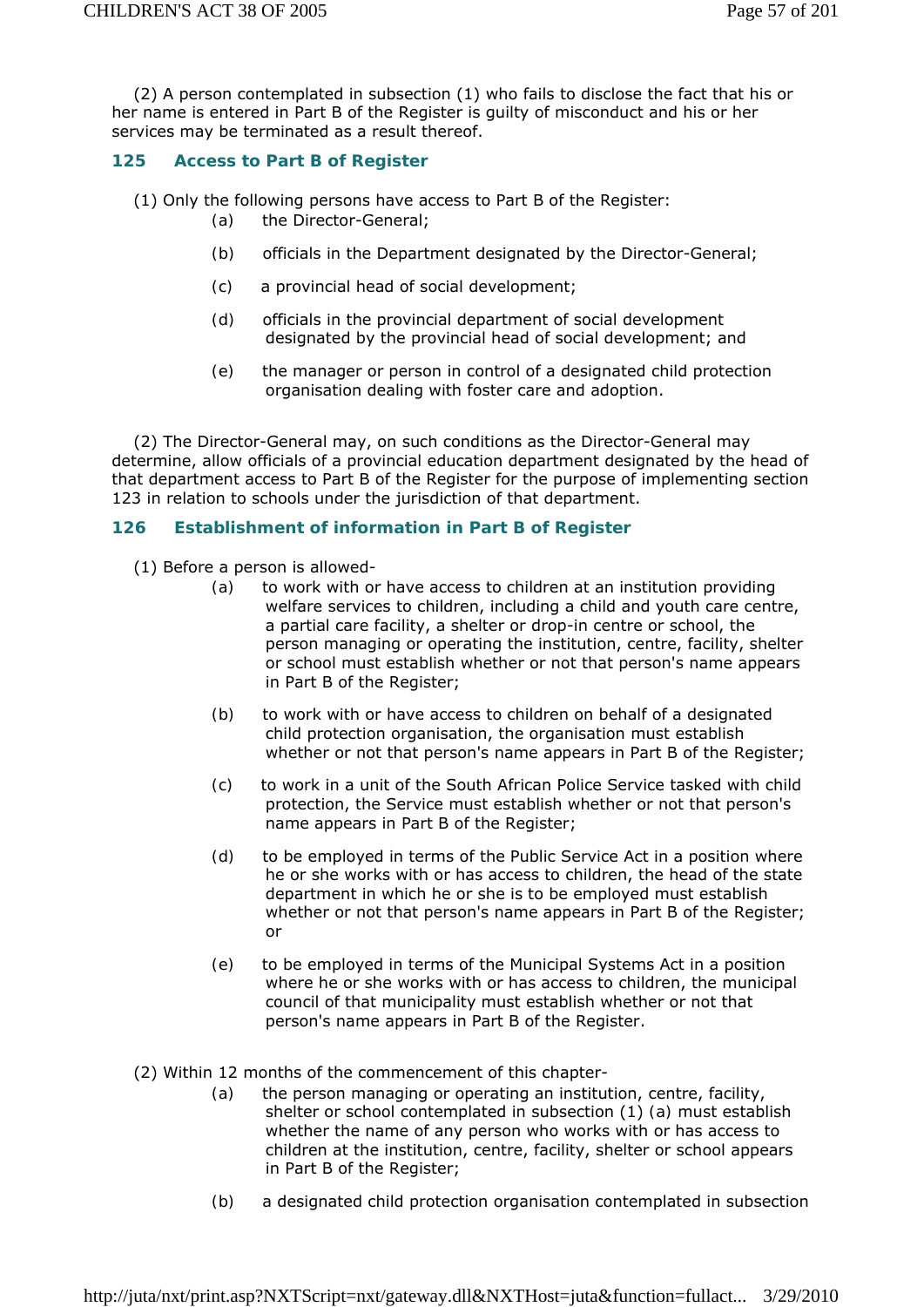- (1) *(b)* must establish whether the name of any person who works with or has access to children on behalf of the organisation appears in Part B of the Register;
	- *(c)* the South African Police Service must establish whether the name of any person who works in a unit of the South African Police Service tasked with child protection appears in Part B of the Register;
	- *(d)* the head of every state department must establish whether the name of any person employed in terms of the Public Service Act in a position where he or she works with or has access to children appears in Part B of the Register; and
	- *(e)* the municipal council of every municipality must establish whether the name of any person employed in terms of the Municipal Systems Act in a position where he or she works with or has access to children appears in Part B of the Register.

 (3) Anyone has the right, upon presentation of sufficient proof of his or her identity, to establish whether or not his or her name appears in Part B of the Register, and if so, the reasons why his or her name was entered in the Register.

(4) Inquiries in terms of subsection  $(1)$ ,  $(2)$  or  $(3)$  must be directed in writing to the Director-General on a confidential basis.

- (5) In the event of an inquiry made to the Director-General in terms of-
	- *(a)* subsection (1), the Director-General must respond in writing within 21 working days by indicating whether the person's name appears in Part B of the Register or not;
	- *(b)* subsection (2), the Director-General must respond in writing within six months by indicating whether the person's name appears in Part B of the Register or not; and
	- *(c)* subsection (3), the Director-General must respond in writing within 21 working days by indicating whether the person's name appears in Part B of the Register, and if so, the reasons why his or her name was entered in the Register.

### **127 Disclosure of names in Part B of Register prohibited**

 (1) No person may disclose the fact that the name of a particular person appears in Part B of the Register except-

- *(a)* within the scope of that person's powers and duties in terms of this Act or any other law;
- *(b)* to a body referred to in section 126 (1) or (2) on written request by such person or institution;
- *(c)* to a person referred to in section 126 (3); or
- *(d)* when ordered by a court to do so.

 (2) The general rule with regard to the disclosure of information in Part B of the Register is that it must be in the best interests of the child, unless the information is disclosed following an inquiry in terms of section 126.

 (3) The Director-General must inform a person found unsuitable to work with children when that person's name and particulars are entered in Part B of the Register.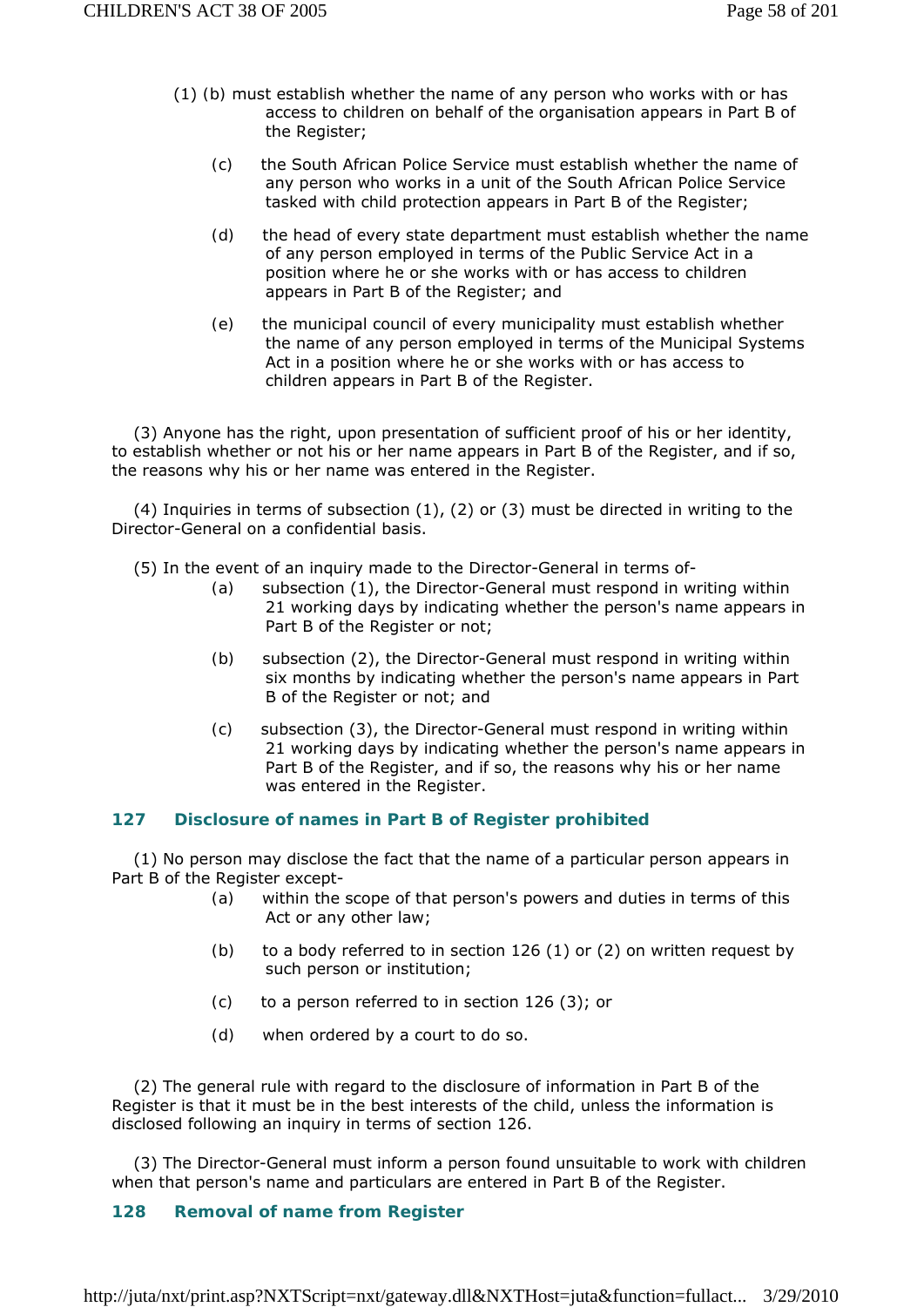(1) A person whose name appears in Part B of the Register may in terms of subsection (2) apply for the removal of his or her name and any information relating to that person from the Register.

 (2) Application for the removal of a name and particulars from the Register may be made-

- *(a)* to any court, including a children's court;
- *(b)* to the Director-General, if the entry was made in error; or
- *(c)* to the High Court if the Director-General refuses an application in terms of paragraph *(b)* .

 (3) An application in terms of subsection (1) to remove a person's name and particulars from Part B of the Register on the ground that the affected person has been rehabilitated, may only be made after at least five years have lapsed since the entry was made and after considering the prescribed criteria.

 (4) The name and particulars of a person convicted more than once of an offence with regard to a child may not be removed from Part B of the Register.

# *Part 3 Protective measures relating to health of children* **(ss 129-142)**

## **129 Consent to medical treatment and surgical operation**

 (1) Subject to section 5 (2) of the Choice on Termination of Pregnancy Act, 1996 ( Act 92 of 1996 ), a child may be subjected to medical treatment or a surgical operation only if consent for such treatment or operation has been given in terms of either subsection  $(2)$ ,  $(3)$ ,  $(4)$ ,  $(5)$ ,  $(6)$  or  $(7)$ .

 (2) A child may consent to his or her own medical treatment or to the medical treatment of his or her child if-

- *(a)* the child is over the age of 12 years; and
- *(b)* the child is of sufficient maturity and has the mental capacity to understand the benefits, risks, social and other implications of the treatment.

 (3) A child may consent to the performance of a surgical operation on him or her or his or her child if-

- *(a)* the child is over the age of 12 years; and
- *(b)* the child is of sufficient maturity and has the mental capacity to understand the benefits, risks, social and other implications of the surgical operation; and
- *(c)* the child is duly assisted by his or her parent or guardian.

 (4) The parent, guardian or care-giver of a child may, subject to section 31, consent to the medical treatment of the child if the child is-

- *(a)* under the age of 12 years; or
- *(b)* over that age but is of insufficient maturity or is unable to understand the benefits, risks and social implications of the treatment.
- (5) The parent or guardian of a child may, subject to section 31, consent to a surgical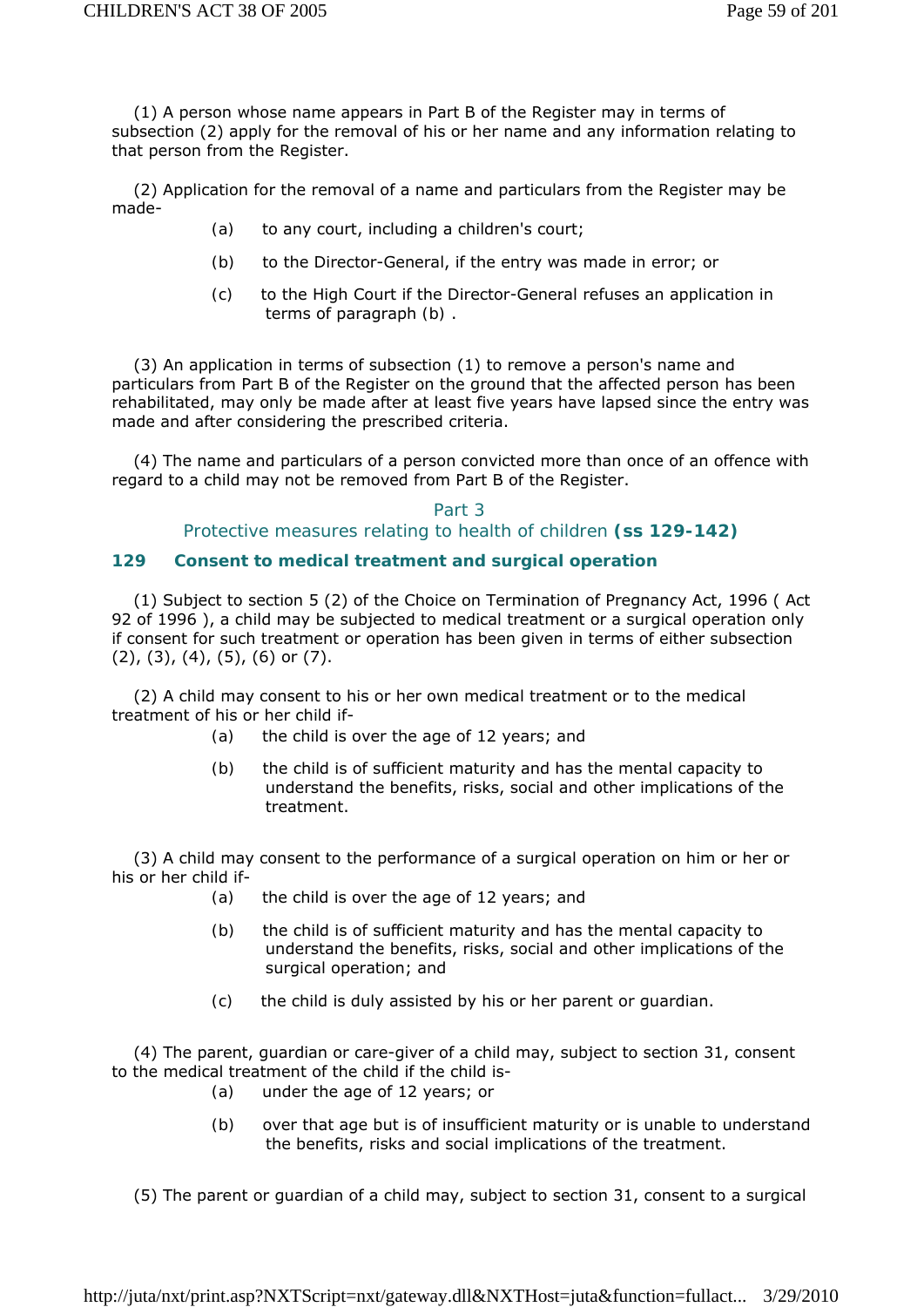operation on the child if the child is-

- *(a)* under the age of 12 years; or
- *(b)* over that age but is of insufficient maturity or is unable to understand the benefits, risks and social implications of the operation.

 (6) The superintendent of a hospital or the person in charge of the hospital in the absence of the superintendent may consent to the medical treatment of or a surgical operation on a child if-

- *(a)* the treatment or operation is necessary to preserve the life of the child or to save the child from serious or lasting physical injury or disability; and
- *(b)* the need for the treatment or operation is so urgent that it cannot be deferred for the purpose of obtaining consent that would otherwise have been required.

 (7) The Minister may consent to the medical treatment of or surgical operation on a child if the parent or guardian of the child-

- *(a)* unreasonably refuses to give consent or to assist the child in giving consent;
- *(b)* is incapable of giving consent or of assisting the child in giving consent;
- *(c)* cannot readily be traced; or
- *(d)* is deceased.

 (8) The Minister may consent to the medical treatment of or surgical operation on a child if the child unreasonably refuses to give consent.

 (9) A High Court or children's court may consent to the medical treatment of or a surgical operation on a child in all instances where another person that may give consent in terms of this section refuses or is unable to give such consent .

 (10) No parent, guardian or care-giver of a child may refuse to assist a child in terms of subsection (3) or withhold consent in terms of subsections (4) and (5) by reason only of religious or other beliefs, unless that parent or guardian can show that there is a medically accepted alternative choice to the medical treatment or surgical operation concerned.

# **130 HIV-testing**

(1) Subject to section 132, no child may be tested for HIV except when-

- *(a)* it is in the best interests of the child and consent has been given in terms of subsection (2); or
- *(b)* the test is necessary in order to establish whether-
	- (i) a health worker may have contracted HIV due to contact in the course of a medical procedure involving contact with any substance from the child's body that may transmit HIV; or
	- (ii) any other person may have contracted HIV due to contact with any substance from the child's body that may transmit HIV, provided the test has been authorised by a court.
- (2) Consent for a HIV-test on a child may be given by-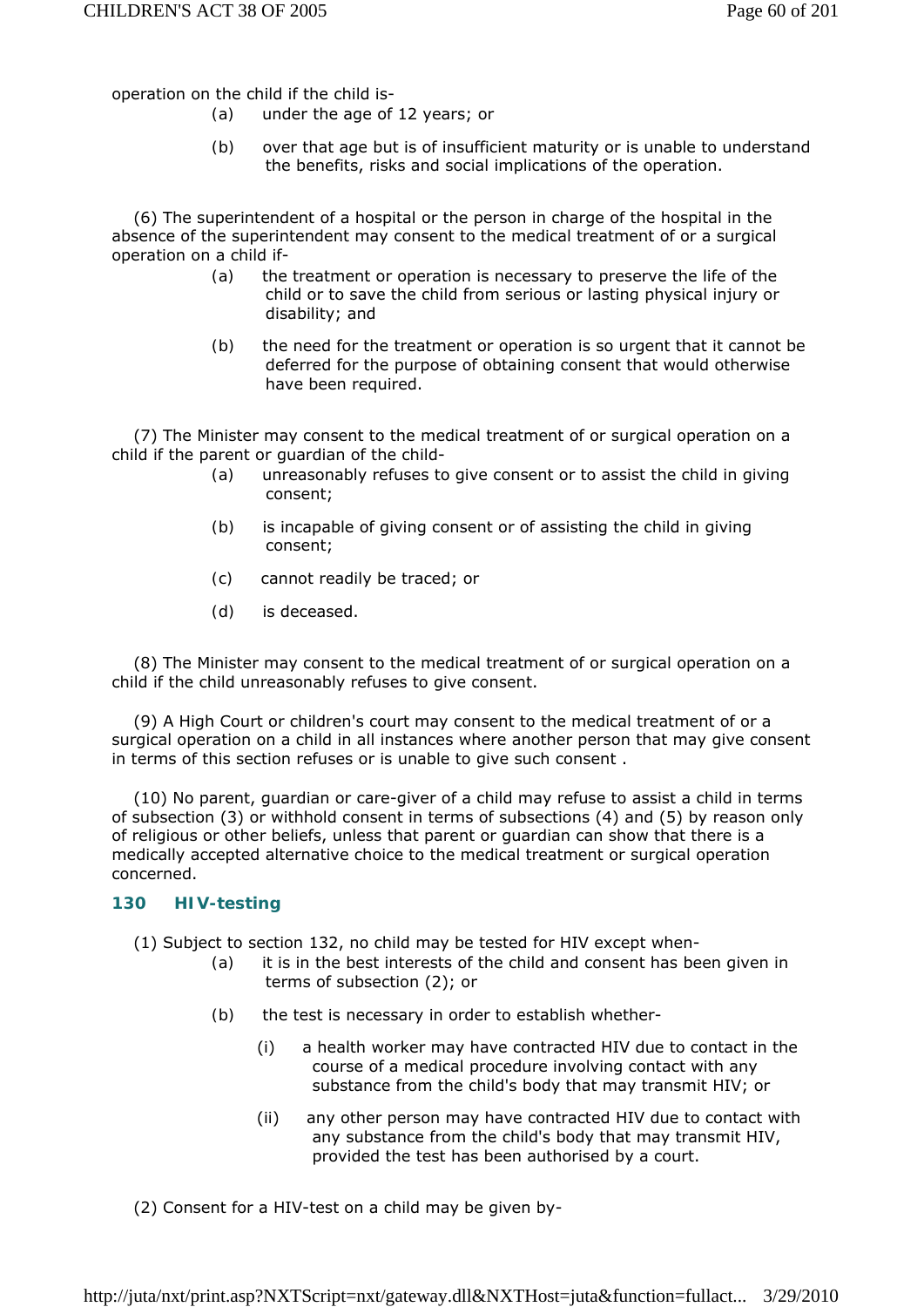- *(a)* the child, if the child is-
	- (i) 12 years of age or older; or
	- (ii) under the age of 12 years and is of sufficient maturity to understand the benefits, risks and social implications of such a test;
- *(b)* the parent or care-giver, if the child is under the age of 12 years and is not of sufficient maturity to understand the benefits, risks and social implications of such a test;
- *(c)* the provincial head of social development, if the child is under the age of 12 years and is not of sufficient maturity to understand the benefits, risks and social implications of such a test;
- *(d)* a designated child protection organisation arranging the placement of the child, if the child is under the age of 12 years and is not of sufficient maturity to understand the benefits, risks and social implications of such a test;
- *(e)* the superintendent or person in charge of a hospital, if-
	- (i) the child is under the age of 12 years and is not of sufficient maturity to understand the benefits, risks and social implications of such a test; and
	- (ii) the child has no parent or care-giver and there is no designated child protection organisation arranging the placement of the child; or
- *(f)* a children's court, if-
	- (i) consent in terms of paragraph *(a)* , *(b)* , *(c)* or *(d)* is unreasonably withheld; or
	- (ii) the child or the parent or care-giver of the child is incapable of giving consent.

[Date of commencement of s. 130: 1 July 2007.]

# **131 HIV-testing for foster care or adoption purposes**

 If HIV-testing of a child is done for foster care or adoption purposes, the state must pay the cost of such tests where circumstances permit.

[Date of commencement of s. 131: 1 July 2007.]

# **132 Counselling before and after HIV-testing**

 (1) A child may be tested for HIV only after proper counselling, by an appropriately trained person, of-

- *(a)* the child, if the child is of sufficient maturity to understand the benefits, risks and social implications of such a test; and
- *(b)* the child's parent or care-giver, if the parent or care-giver has knowledge of the test.
- (2) Post-test counselling must be provided by an appropriately trained person to-
	- *(a)* the child, if the child is of sufficient maturity to understand the implications of the result; and
	- *(b)* the child's parent or care-giver, if the parent or care-giver has knowledge of the test.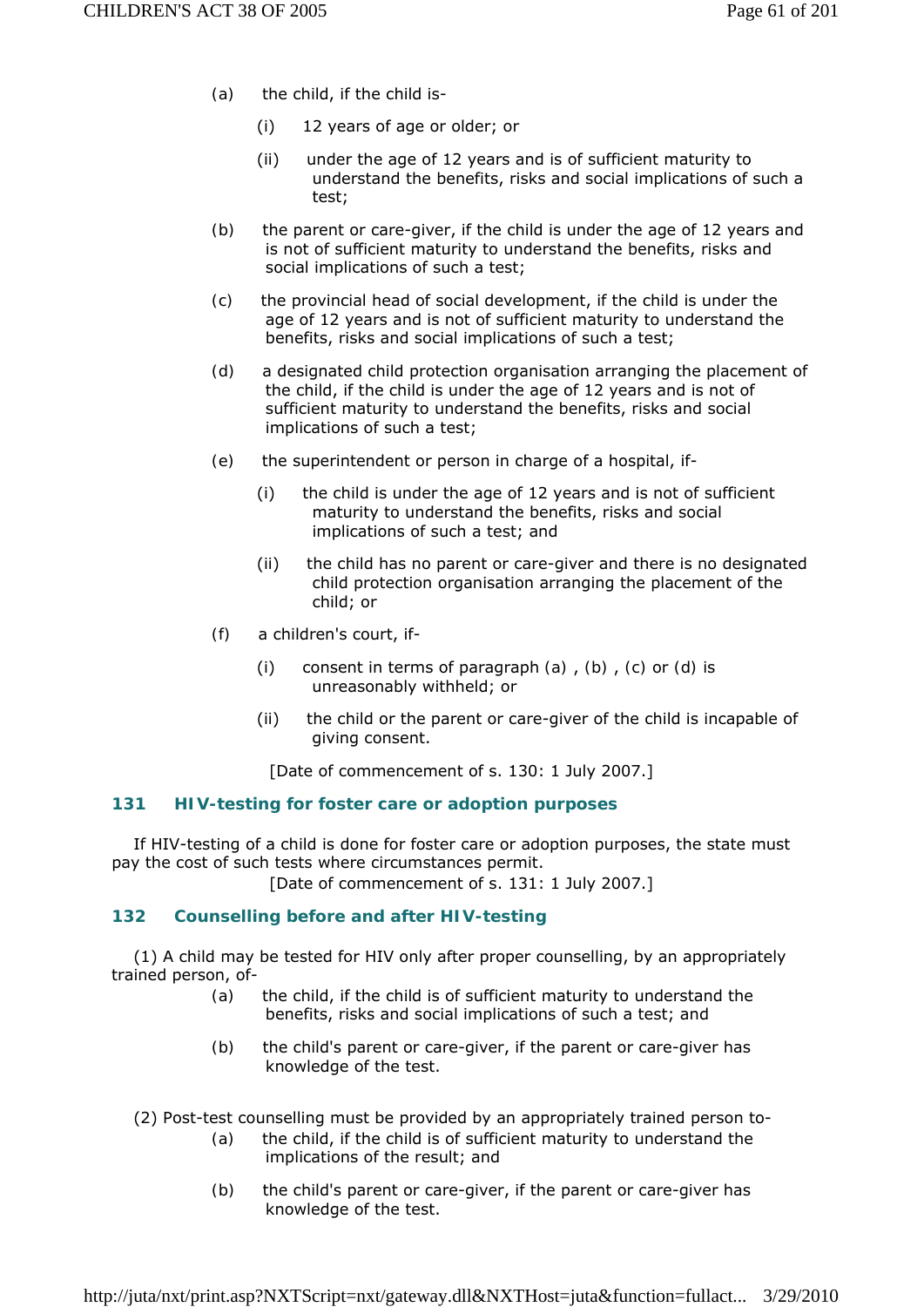[Date of commencement of s. 132: 1 July 2007.]

# **133 Confidentiality of information on HIV/AIDS status of children**

 (1) No person may disclose the fact that a child is HIV-positive without consent given in terms of subsection (2), except-

- *(a)* within the scope of that person's powers and duties in terms of this Act or any other law;
- *(b)* when necessary for the purpose of carrying out the provisions of this Act;
- *(c)* for the purpose of legal proceedings; or
- *(d)* in terms of an order of a court.
- (2) Consent to disclose the fact that a child is HIV-positive may be given by-
	- *(a)* the child, if the child is-
		- (i) 12 years of age or older; or
		- (ii) under the age of 12 years and is of sufficient maturity to understand the benefits, risks and social implications of such a disclosure;
	- *(b)* the parent or care-giver, if the child is under the age of 12 years and is not of sufficient maturity to understand the benefits, risks and social implications of such a disclosure;
	- *(c)* a designated child protection organisation arranging the placement of the child, if the child is under the age of 12 years and is not of sufficient maturity to understand the benefits, risks and social implications of such a disclosure;
	- *(d)* the superintendent or person in charge of a hospital, if-
		- (i) the child is under the age of 12 years and is not of sufficient maturity to understand the benefits, risks and social implications of such a disclosure; and
		- (ii) the child has no parent or care-giver and there is no designated child protection organisation arranging the placement of the child; or
	- *(e)* a children's court, if-
		- (i) consent in terms of paragraph *(a)* , *(b)* , *(c)* or *(d)* is unreasonably withheld and disclosure is in the best interests of the child; or
		- (ii) the child or the parent or care-giver of the child is incapable of giving consent.

[Date of commencement of s. 133: 1 July 2007.]

### **134 Access to contraceptives**

- (1) No person may refuse-
	- *(a)* to sell condoms to a child over the age of 12 years; or
	- *(b)* to provide a child over the age of 12 years with condoms on request where such condoms are provided or distributed free of charge.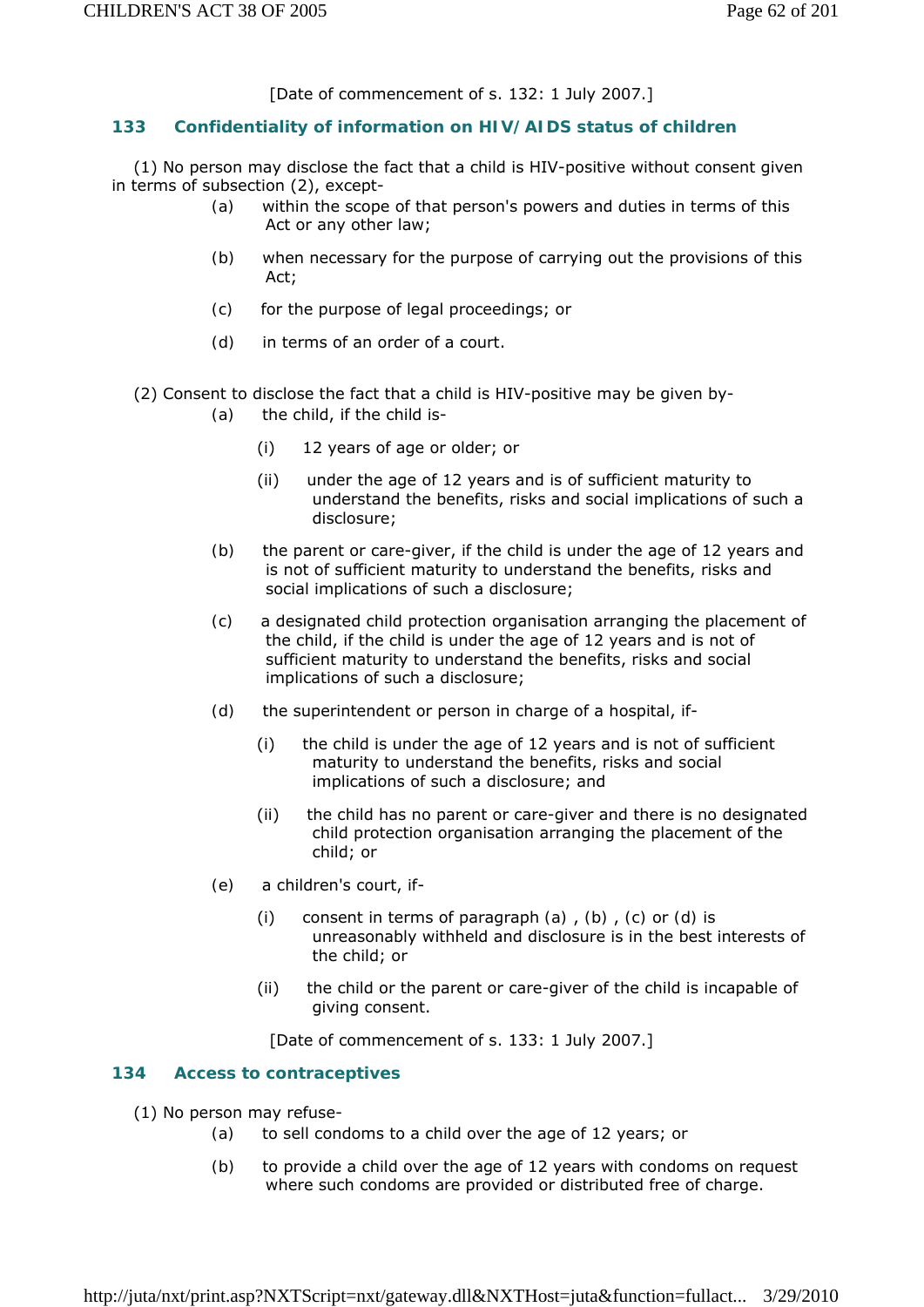(2) Contraceptives other than condoms may be provided to a child on request by the child and without the consent of the parent or care-giver of the child if-

- *(a)* the child is at least 12 years of age;
- *(b)* proper medical advice is given to the child; and
- *(c)* a medical examination is carried out on the child to determine whether there are any medical reasons why a specific contraceptive should not be provided to the child.

 (3) A child who obtains condoms, contraceptives or contraceptive advice in terms of this Act is entitled to confidentiality in this respect, subject to section 105. [Date of commencement of s. 134: 1 July 2007.]

**[NB:** Sub-s. (3) has been substituted and a Part 4 (ss 135-141) has been inserted by s. 5 *(b)* and *(c)* , respectively, of the Children's Amendment Act 41 of 2007, provisions which will be put into operation by proclamation. See PENDLEX . **]** 

## **142 Regulations**

The Minister may make regulations in terms of section 306-

**[NB:** Paras. *(a)* to *(f)* inclusive have been inserted by s. 6 of the Children's Amendment Act 41 of 2007, a provision which will be put into operation by proclamation. See PENDLEX . **]** 

- *(g)* prescribing the manner and format in which the National Child Protection Register must be established and maintained;
- *(h)* prescribing criteria for finding persons unsuitable to work with children;
- *(i)* prescribing the procedure to be followed and the time periods to be adhered to when reporting a finding that a person is unsuitable to work with children to the Director-General;
- *(j)* prescribing criteria for the assessment of applications for the removal of names of persons from Part B of the National Child Protection Register; and
- *(k)* prescribing any other matter necessary to facilitate the implementation of this Chapter.

**[NB:** A Chapter 8 (ss. 143-149) has been inserted by s. 7 of the Children's Amendment Act 41 of 2007, a provision which will be put into operation by proclamation. See PENDLEX . **]** 

# **CHAPTER 9 CHILD IN NEED OF CARE AND PROTECTION (ss 150-160)**

*Part 1* 

*Identification of child in need of care and protection* **(ss 150-154)** 

# **150 Child in need of care and protection**

(1) A child is in need of care and protection if, the child-

- *(a)* has been abandoned or orphaned and is without any visible means of support;
- *(b)* displays behaviour which cannot be controlled by the parent or care-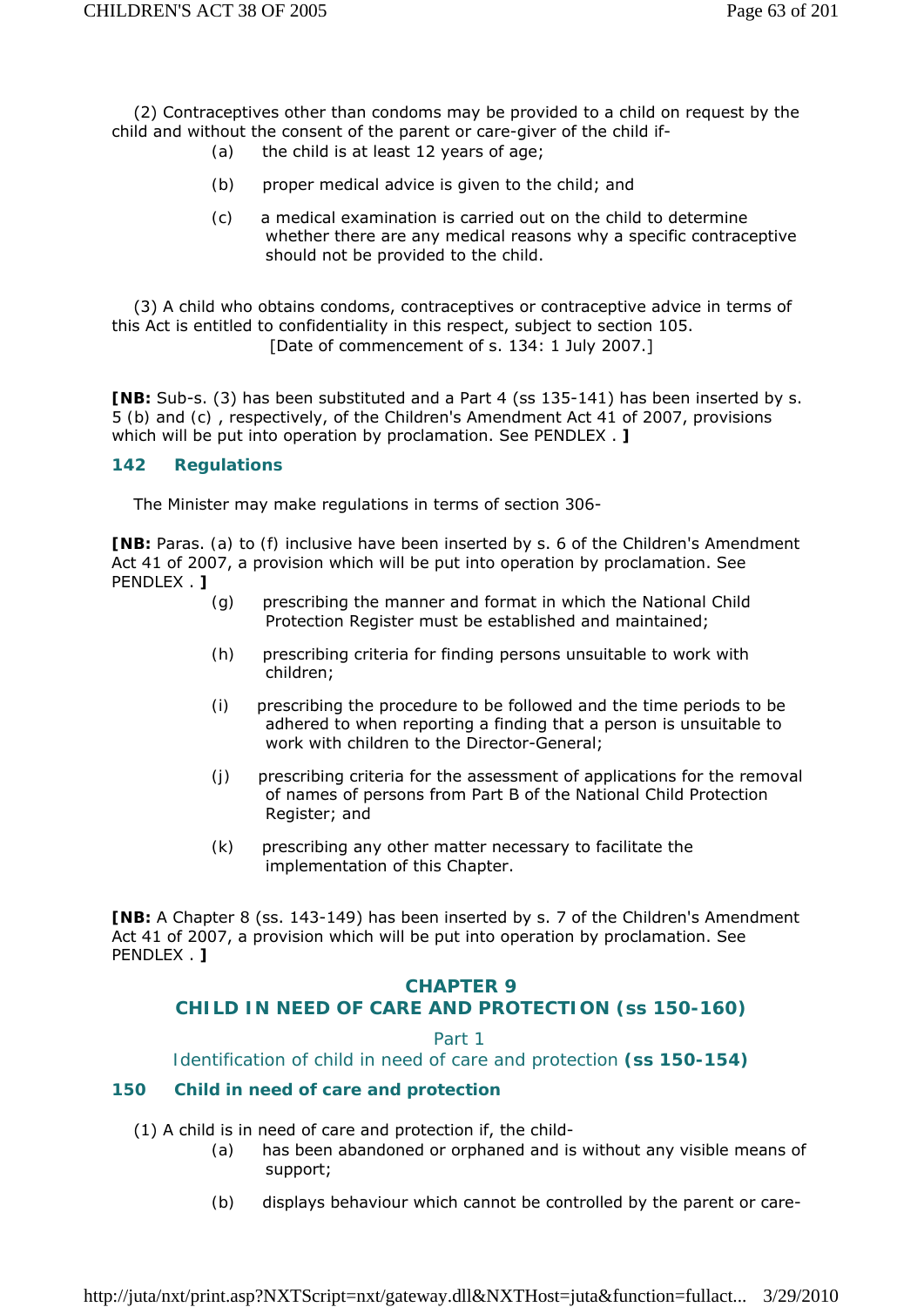giver;

- *(c)* lives or works on the streets or begs for a living;
- *(d)* is addicted to a dependence-producing substance and is without any support to obtain treatment for such dependency;
- *(e)* has been exploited or lives in circumstances that expose the child to exploitation;
- *(f)* lives in or is exposed to circumstances which may seriously harm that child's physical, mental or social well-being;
- *(g)* may be at risk if returned to the custody of the parent, guardian or care-giver of the child as there is reason to believe that he or she will live in or be exposed to circumstances which may seriously harm the physical, mental or social well-being of the child;
- *(h)* is in a state of physical or mental neglect; or
- *(i)* is being maltreated, abused, deliberately neglected or degraded by a parent, a care-giver, a person who has parental responsibilities and rights or a family member of the child or by a person under whose control the child is.

 (2) A child found in the following circumstances may be a child in need of care and protection and must be referred for investigation by a designated social worker:

- *(a)* a child who is a victim of child labour; and
- *(b)* a child in a child-headed household.

 (3) If after investigation a social worker finds that a child referred to in subsection (2) is not a child in need of care and protection as contemplated in subsection (1), the social worker must where necessary take measures to assist the child, including counselling, mediation, prevention and early intervention services, family reconstruction and rehabilitation, behaviour modification, problem solving and referral to another suitably qualified person or organisation.

# **151 Removal of child to temporary safe care by court order**

 (1) If, on evidence given by any person on oath or affirmation before a presiding officer it appears that a child who resides in the area of the children's court concerned is in need of care and protection, the presiding officer must order that the question of whether the child is in need of care and protection be referred to a designated social worker for an investigation contemplated in section 155 (2).

 (2) A presiding officer issuing an order in terms of subsection (1) may also order that the child be placed in temporary safe care if it appears that it is necessary for the safety and well-being of the child.

 (3) When referring the question whether the child is in need of care and protection in terms of subsection (1) or when making an order in terms of subsection (2), the children's court may exercise any of the functions assigned to it in terms of section 50 (1) to (3).

 (4) An order issued in terms of subsection (2) must identify the child in sufficient detail to execute the order.

 (5) A person authorised by a court order may, either alone or accompanied by a police official-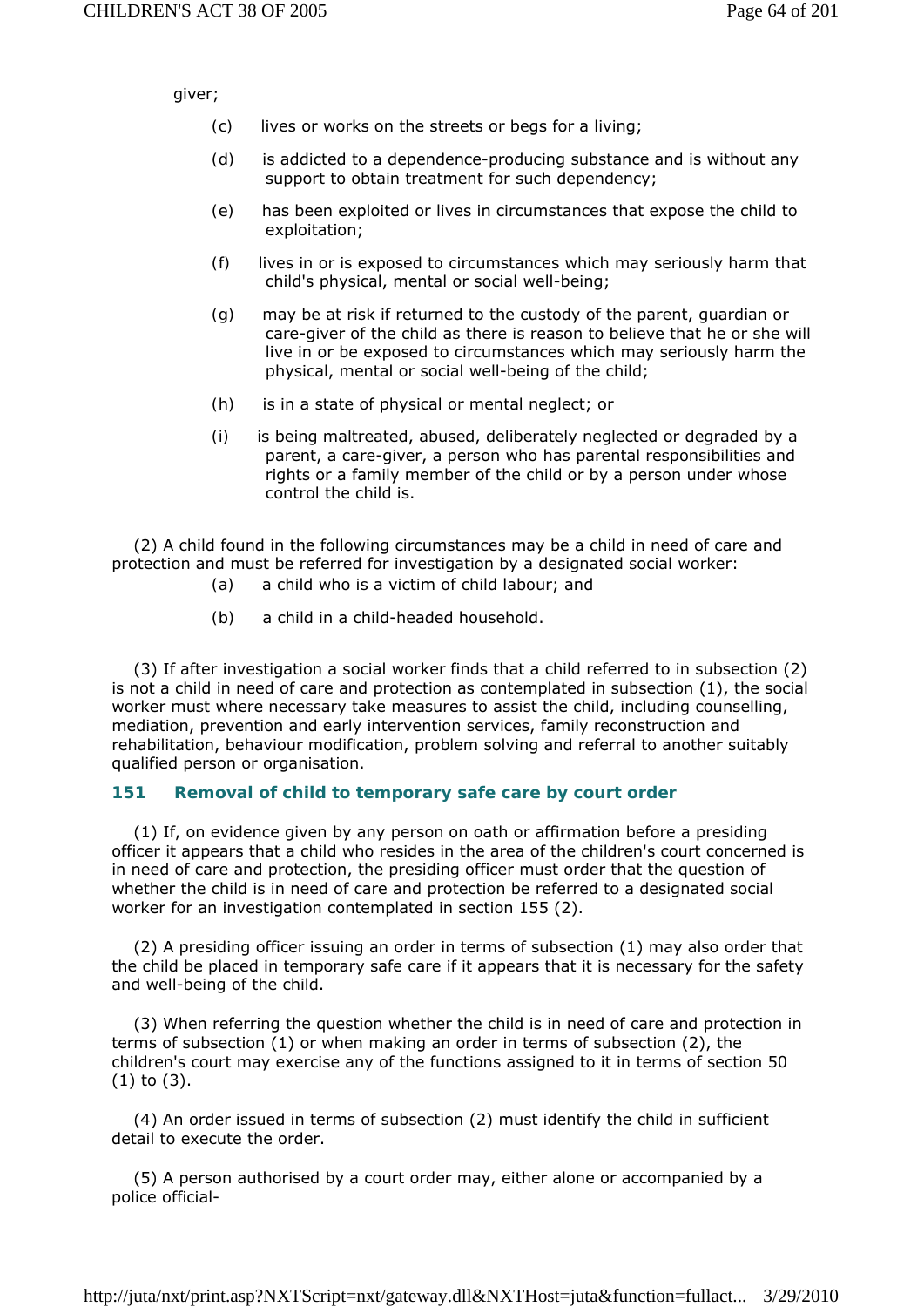- *(a)* enter any premises mentioned in the order;
- *(b)* remove the child from the premises; and
- *(c)* on those premises exercise any power mentioned in section 50 (3) *(a)* to *(d)* .

 (6) A police official referred to in subsection (5) may use such force as may be reasonably necessary to overcome any resistance against the entry of the premises contemplated in subsection (5) *(a)* , including the breaking of any door or window of such premises: Provided that the police official shall first audibly demand admission to the premises and notify the purpose for which he or she seeks to enter such premises.

- (7) The person who has removed a child in terms of the court order must-
	- *(a)* without delay but within 24 hours inform the parent, guardian or care-giver of the child of the removal of the child, if that person can readily be traced; and
	- *(b)* within 24 hours refer the matter to a designated social worker for investigation in terms of section 155 (2); and
	- *(c)* report the matter to the relevant provincial department of social development.

 (8) The best interests of the child must be the determining factor in any decision whether a child in need of care and protection should be removed and placed in temporary safe care, and all relevant facts must for this purpose be taken into account, including the safety and well-being of the child as the first priority.

# **152 Removal of child to temporary safe care without court order**

 (1) A designated social worker or a police official may remove a child and place the child in temporary safe care without a court order if there are reasonable grounds for believing-

- *(a)* that the child-
	- (i) is in need of care and protection; and
	- (ii) needs immediate emergency protection;
- *(b)* that the delay in obtaining a court order for the removal of the child and placing the child in temporary safe care may jeopardise the child's safety and well-being; and
- *(c)* that the removal of the child from his or her home environment is the best way to secure that child's safety and well-being.

 (2) If a designated social worker has removed a child and placed the child in temporary safe care as contemplated in subsection (1), the social worker must-

- *(a)* without delay but within 24 hours inform the parent, guardian or care-giver of the child of the removal of the child, if that person can readily be traced; and
- *(b)* not later than the next court day inform the relevant clerk of the children's court of the removal of the child; and
- *(c)* report the matter to the relevant provincial department of social development.

(3) If a police official has removed a child and placed the child in temporary safe care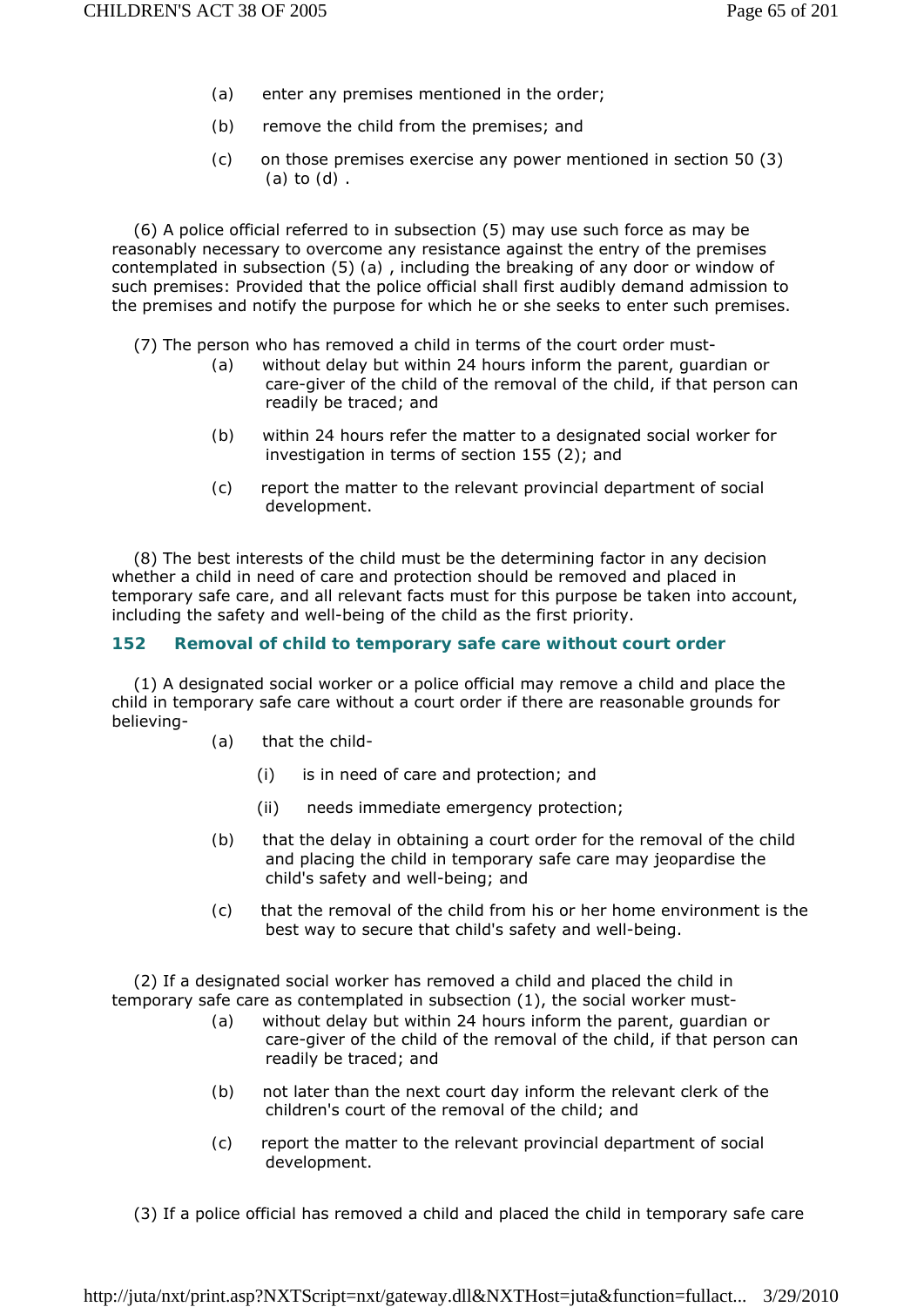as contemplated in subsection (1), the police official must-

- *(a)* without delay but within 24 hours inform the parent, guardian or care-giver of the child of the removal of the child, if that person can readily be traced; and
- *(b)* refer the matter to a designated social worker for investigation contemplated in section 155 (2); and
- *(c)* without delay but within 24 hours notify the provincial department of social development of the removal of the child and of the place where the child has been placed; and
- *(d)* not later than the next court day inform the relevant clerk of the children's court of the removal of the child.

 (4) The best interests of the child must be the determining factor in any decision whether a child in need of care and protection should be removed and placed in temporary safe care, and all relevant facts must for this purpose be taken into account, including the possible removal of the alleged offender in terms of section 153 from the home or place where the child resides, and the safety and well-being of the child as the first priority.

 (5) Misuse of a power referred to in subsection (1) by a designated social worker in the service of a designated child protection organisation-

- *(a)* constitutes unprofessional or improper conduct as contemplated in section 27 (1) *(b)* of the Social Service Professions Act, 1978 ( Act 110 of 1978 ) by that social worker; and
- *(b)* is a ground for an investigation into the possible withdrawal of that organisation's designation.

 (6) Misuse of a power referred to in subsection (1) by a designated social worker employed in terms of the Public Service Act or the Municipal Systems Act constitutes unprofessional or improper conduct as is contemplated in section 27 (1) *(b)* of the Social Service Professions Act, 1978 ( Act 110 of 1978 ) by that social worker.

 (7) Misuse of a power referred to in subsection (1) by a police official constitutes grounds for disciplinary proceedings against such police official as contemplated in section 40 of the South African Police Service Act, 1995 ( Act 68 of 1995 ).

(8) Any person who removes a child must comply with the prescribed procedure.

### **153 Written notice to alleged offender**

 (1) A police official to whom a report contemplated in section 105 (1) or (2) or a request contemplated in section 105 (7) has been made, may, if he or she is satisfied that it will be in the best interests of the child if the alleged offender is removed from the home or place where the child resides, issue a written notice which-

- *(a)* specifies the names, surname, residential address, occupation and status of the alleged offender;
- *(b)* calls upon the alleged offender to leave the home or place where the child resides and refrain from entering such home or place or having contact with the child until the court hearing specified in paragraph *(c)* ;
- *(c)* calls upon the alleged offender to appear at a children's court at a place and on a date and at a time specified in the written notice to advance reasons why he or she should not be permanently prohibited from entering the home or place where the child resides: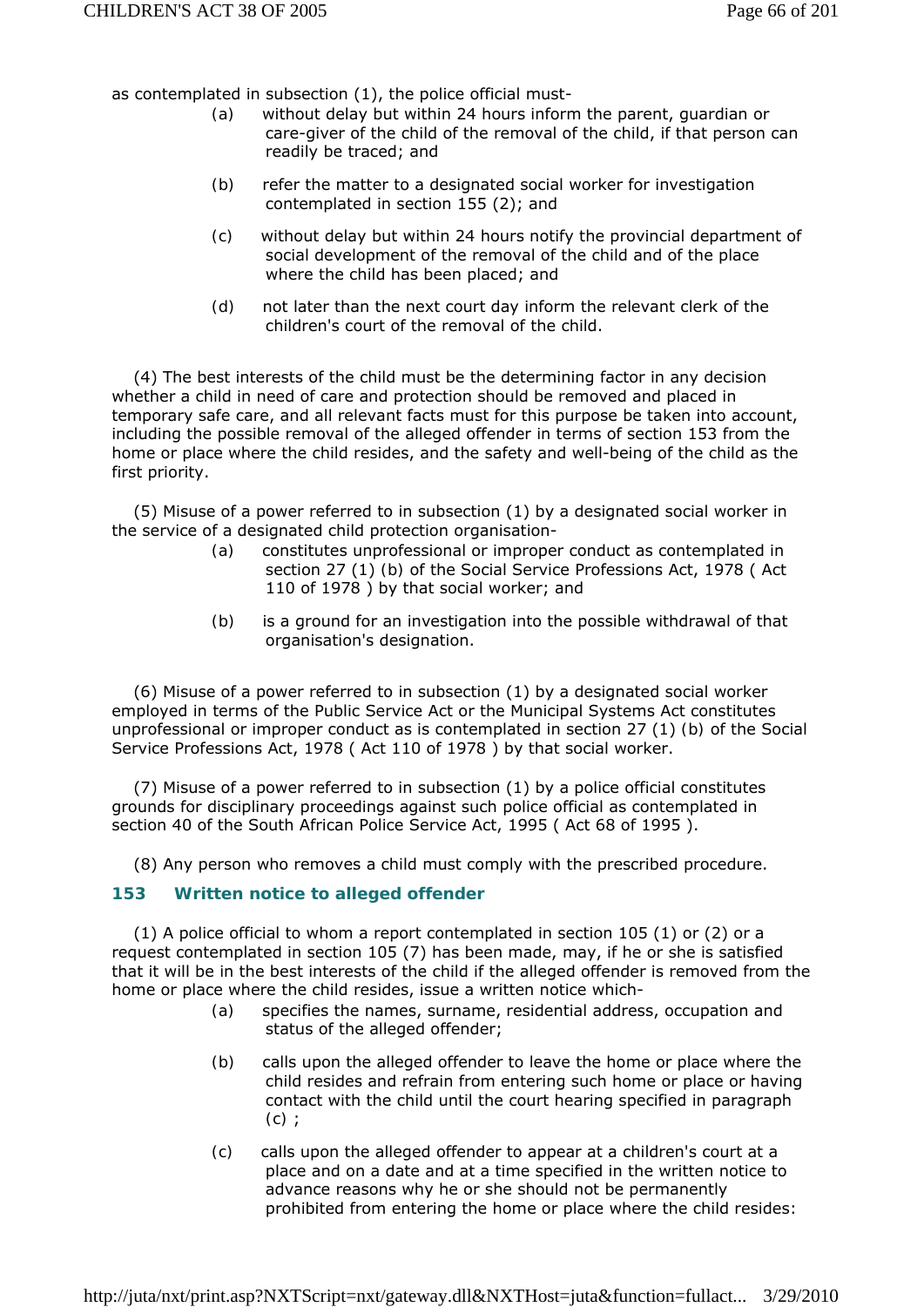- Provided that the date so specified shall be the first court day after the day upon which the notice is issued; and
	- *(d)* contains a certificate under the hand of the police official that he or she has handed the original of such written notice to the alleged offender and that he or she has explained to the alleged offender the importance thereof.

**[NB:** Sub-s. (1) has been amended by s. 8 of the Children's Amendment Act 41 of 2007, a provision which will be put into operation by proclamation. See PENDLEX . **]** 

 (2) The police official must forthwith forward a duplicate original of the written notice to the clerk of the children's court.

 (3) The mere production to the court of the duplicate original referred to in subsection (2) is *prima facie* proof of the issue of the original thereof to the alleged offender and that such original was handed to the offender.

 (4) The provisions of section 55 of the Criminal Procedure Act, 1977 ( Act 51 of 1977 ) apply, with the necessary changes, to a written notice handed to an alleged offender in terms of subsection (1).

 (5) A children's court before which an alleged offender to whom a written notice in terms of subsection (1) has been issued, appears, may summarily inquire into the circumstances which gave rise to the issuing of the notice.

 (6) The court may, after having considered the circumstances which gave rise to the issuing of the written notice and after having heard the alleged offender-

- *(a)* issue an order prohibiting the alleged offender from entering the home or place where the child resides or from having any contact with the child, or both from entering such home or place and having contact with the child, for such period of time as the court deems fit;
- *(b)* order that the alleged offender may enter the home or the place where the child resides or have contact with the child upon such conditions as would ensure that the best interests of the child are served;
- *(c)* order that the alleged offender will be responsible for the maintenance of his or her family during the period contemplated in paragraph *(a)* ;
- *(d)* refer the matter to a designated social worker for an investigation contemplated in section 155 (2); or
- *(e)* make such other order with regard to the matter as the court deems fit.

 (7) Misuse of a power referred to in subsection (1) by a police official constitutes grounds for disciplinary proceedings against such police official as contemplated in section 40 of the South African Police Service Act, 1995 ( Act 68 of 1995 ).

### **154 Other children in need of care and protection**

 If there are reasonable grounds for believing that a child at the same place or on the same premises as a child placed in temporary safe care in terms of section 47, 151 or 152 is in need of care and protection, the person under whose care the child placed in temporary safe care is or the provincial head of social development may refer that child to a designated social worker for investigation contemplated in section 155 (2).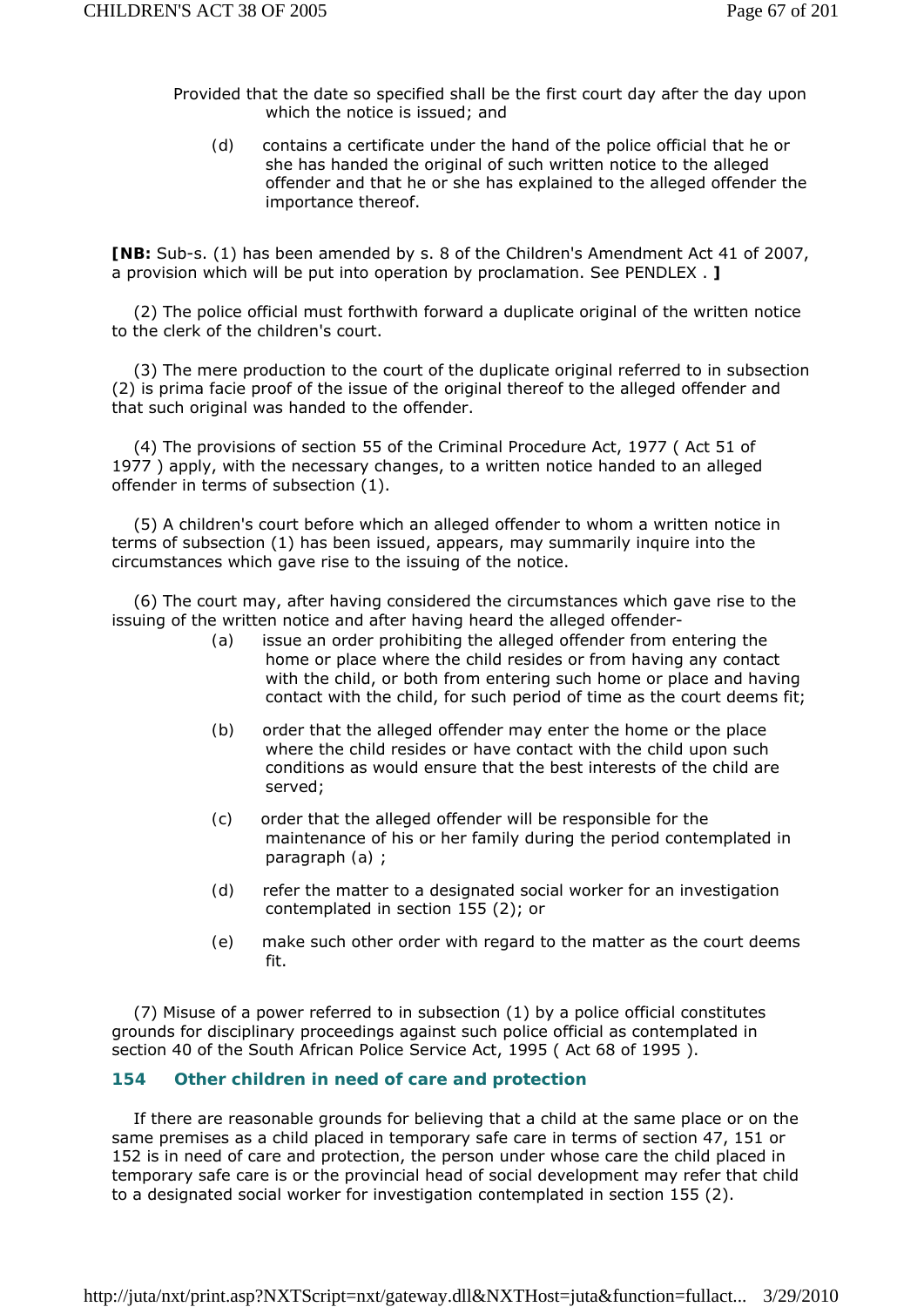#### *Part 2*

# *Children's court processes* **(ss 155-160)**

#### **155 Decision of question whether child is in need of care and protection**

 (1) A children's court must decide the question of whether a child who was the subject of proceedings in terms of section 47, 151, 152 or 154 is in need of care and protection.

 (2) Before the child is brought before the children's court, a designated social worker must investigate the matter and within 90 days compile a report in the prescribed manner on whether the child is in need of care and protection.

 (3) The designated social worker must report the matter to the relevant provincial department of social development.

 (4) *(a)* If, after an investigation contemplated in subsection (2), the designated social worker finds that the child is not in need of care and protection, he or she must indicate the reasons for the finding in the report, which must be submitted to the children's court for review.

 *(b)* The designated social worker must where necessary indicate in the report the measures recommended to assist the family, including counselling, mediation, prevention and early intervention services, family reconstruction and rehabilitation, behaviour modification, problem solving and referral to another suitably qualified person or organisation.

 (5) If, after an investigation contemplated in subsection (2), the designated social worker finds the child to be in need of care and protection, that child must be brought before the children's court.

(6) The children's court hearing the matter may-

- *(a)* adjourn the matter for a period not exceeding 14 days at a time; and
- *(b)* order that, pending decision of the matter, the child must-
	- (i) remain in temporary safe care at the place where the child is kept;
	- (ii) be transferred to another place in temporary safe care;
	- (iii) remain with the person under whose control the child is;
	- (iv) be put under the control of a family member or other relative of the child; or
	- (v) be placed in temporary safe care.

 (7) If the court finds that the child is in need of care and protection, the court may make an appropriate order in terms of section 156.

- (8) If the court finds that the child is not in need of care and protection, the court-
	- *(a)* must make an order that the child, if the child is in temporary safe care, be returned to the person in whose control the child was before the child was put in temporary safe care;
	- *(b)* may make an order for early intervention services in terms of this Act; or
	- *(c)* must decline to make an order, if the child is not in temporary safe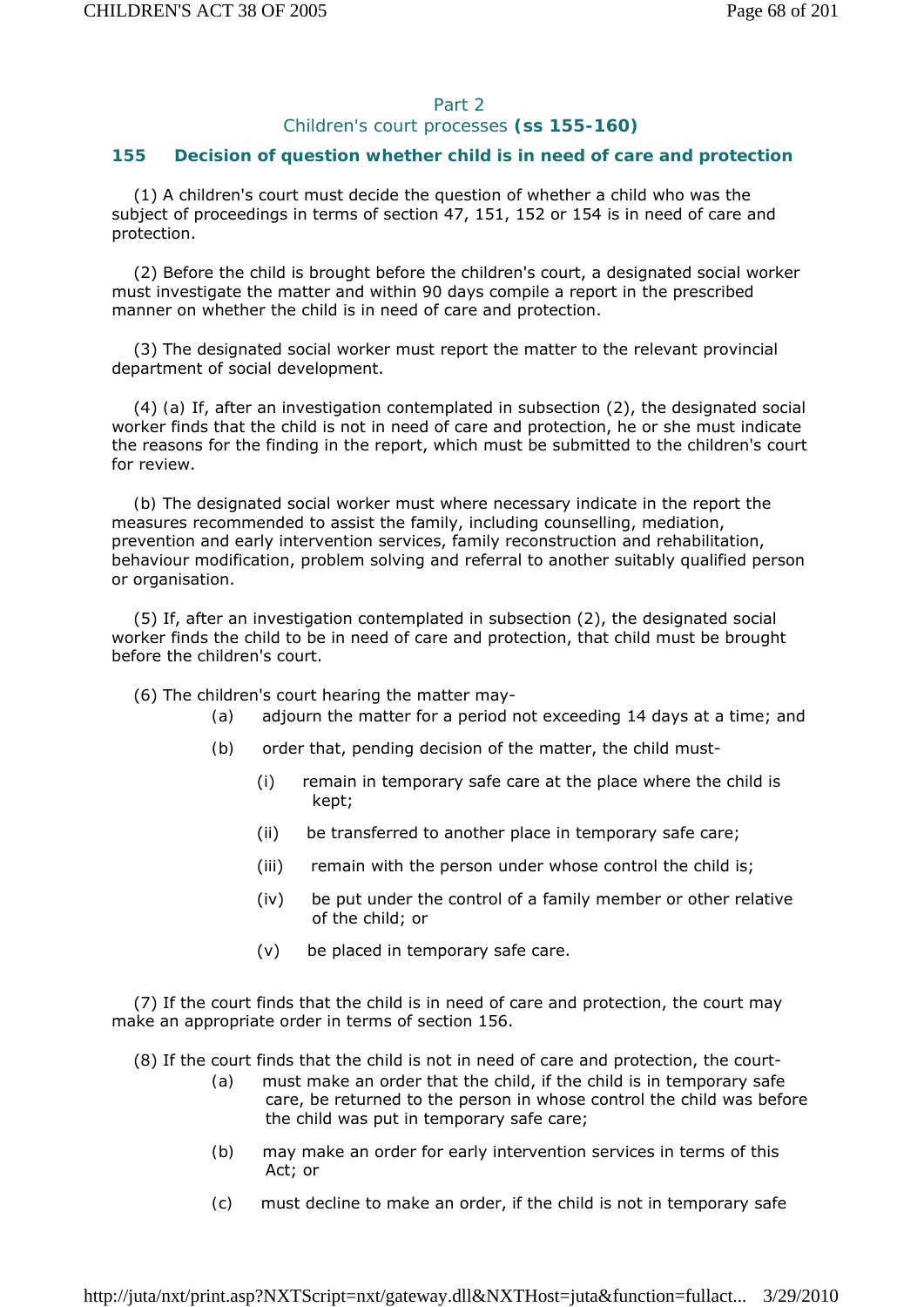care.

 (9) When deciding the question of whether a child is a child in need of care and protection in terms of subsection (1) the court must have regard to the report of the designated social worker referred to in subsection (2).

### **156 Orders when child is found to be in need of care and protection**

 (1) If a children's court finds that a child is in need of care and protection the court may make any order which is in the best interests of the child, which may be or include an order-

- *(a)* referred to in section 46;
- *(b)* confirming that the person under whose control the child is may retain control of the child, if the court finds that that person is a suitable person to provide for the safety and well-being of the child;
- *(c)* that the child be returned to the person under whose care the child was before the child was placed in temporary safe care, if the court finds that that person is a suitable person to provide for the safety and well-being of the child;
- *(d)* that the person under whose care the child was must make arrangements for the child to be taken care of in a partial care facility at the expense of such person, if the court finds that the child became in need of care and protection because the person under whose care the child was lacked the time to care for the child;
- *(e)* if the child has no parent or care-giver or has a parent or care-giver but that person is unable or unsuitable to care for the child, that the child be placed in-
	- (i) foster care with a suitable foster parent;
	- (ii) foster care with a group of persons or an organisation operating a cluster foster care scheme;
	- (iii) temporary safe care, pending an application for, and finalisation of, the adoption of the child;
	- (iv) shared care where different care-givers or centres alternate in taking responsibility for the care of the child at different times or periods; or
	- (v) a child and youth care centre designated in terms of section 158 that provides a residential care programme suited to the child's needs;

**[NB:** A para. *(f)* has been inserted by s. 9 of the Children's Amendment Act 41 of 2007, a provision which will be put into operation by proclamation. See PENDLEX . **]** 

- *(g)* that the child be placed in a facility designated by the court which is managed by an organ of state or registered, recognised or monitored in terms of any law, for the care of children with disabilities or chronic illnesses, if the court finds that-
	- (i) the child has a physical or mental disability or chronic illness; and
	- (ii) it is in the best interests of the child to be cared for in such facility;
- *(h)* that the child be placed in a child and youth care centre selected in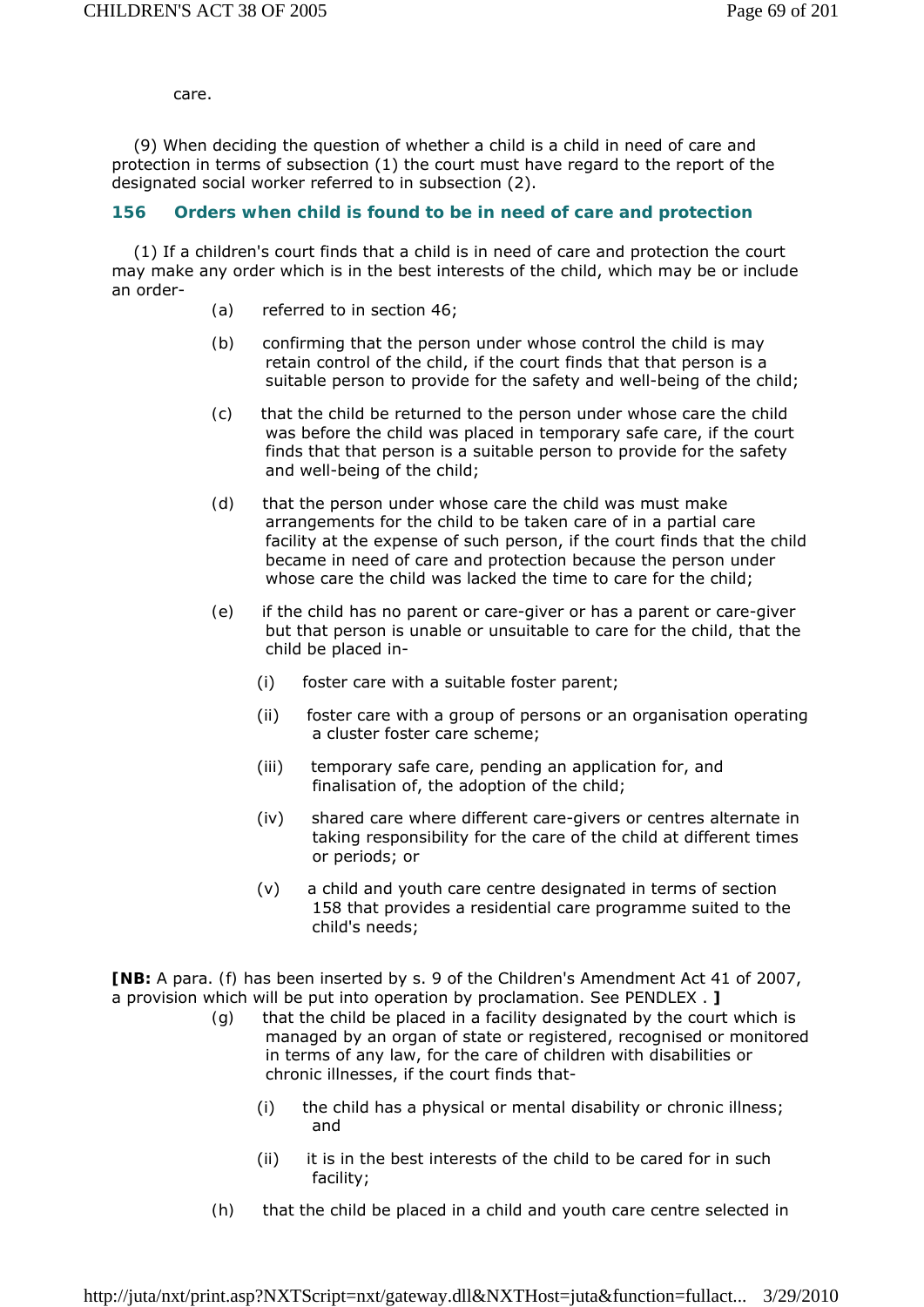terms of section 158 which provides a secure care programme suited to the needs of the child, if the court finds-

- (i) that the parent or care-giver cannot control the child; or
- (ii) that the child displays criminal behaviour;
- *(i)* that the child receive appropriate treatment or attendance, if needs be at state expense, if the court finds that the child is in need of medical, psychological or other treatment or attendance;
- *(j)* that the child be admitted as an inpatient or outpatient to an appropriate facility if the court finds that the child is in need of treatment for addiction to a dependence-producing substance; or
- *(k)* interdicting a person from maltreating, abusing, neglecting or degrading the child or from having any contact with the child, if the court finds that-
	- (i) the child has been or is being maltreated, abused, neglected or degraded by that person;
	- (ii) the relationship between the child and that person is detrimental to the well-being or safety of the child; or
	- (iii) the child is exposed to a substantial risk of imminent harm.

 (2) The court that makes an order contemplated in subsection (1) may order that the child concerned be kept in temporary safe care until such time as effect can be given to the court's order.

(3) An order made by the court in terms of subsection (1)-

- *(a)* is subject to such conditions as the court may determine which, in the case of the placement of a child in terms of subsection (1) *(e)*   $(i)$ ,  $(ii)$ ,  $(iii)$ ,  $(iv)$  or  $(v)$ , may include a condition-
	- (i) rendering the placement of the child subject to supervision services by a designated social worker or authorised officer;
	- (ii) rendering the placement of the child subject to reunification services being rendered to the child and the child's parents, care-giver or guardian, as the case may be, by a designated social worker or authorised officer; or
	- (iii) requiring the person in whose care the child has been placed, to co-operate with the supervising designated social worker or authorised officer or to comply with any requirement laid down by the court, failing which the court may reconsider the placement; and
- *(b)* may be reconsidered by a children's court at any time, and be confirmed, withdrawn or amended as may be appropriate.

 (4) If a court finds that a child is not in need of care and protection the court may nevertheless issue an order referred to in subsection (1) in respect of the child, excluding a placement order.

### **157 Court orders to be aimed at securing stability in child's life**

 (1) Before a children's court makes an order in terms of section 156 for the removal of the child from the care of the child's parent or care-giver, the court must-

*(a)* obtain and consider a report by a designated social worker on the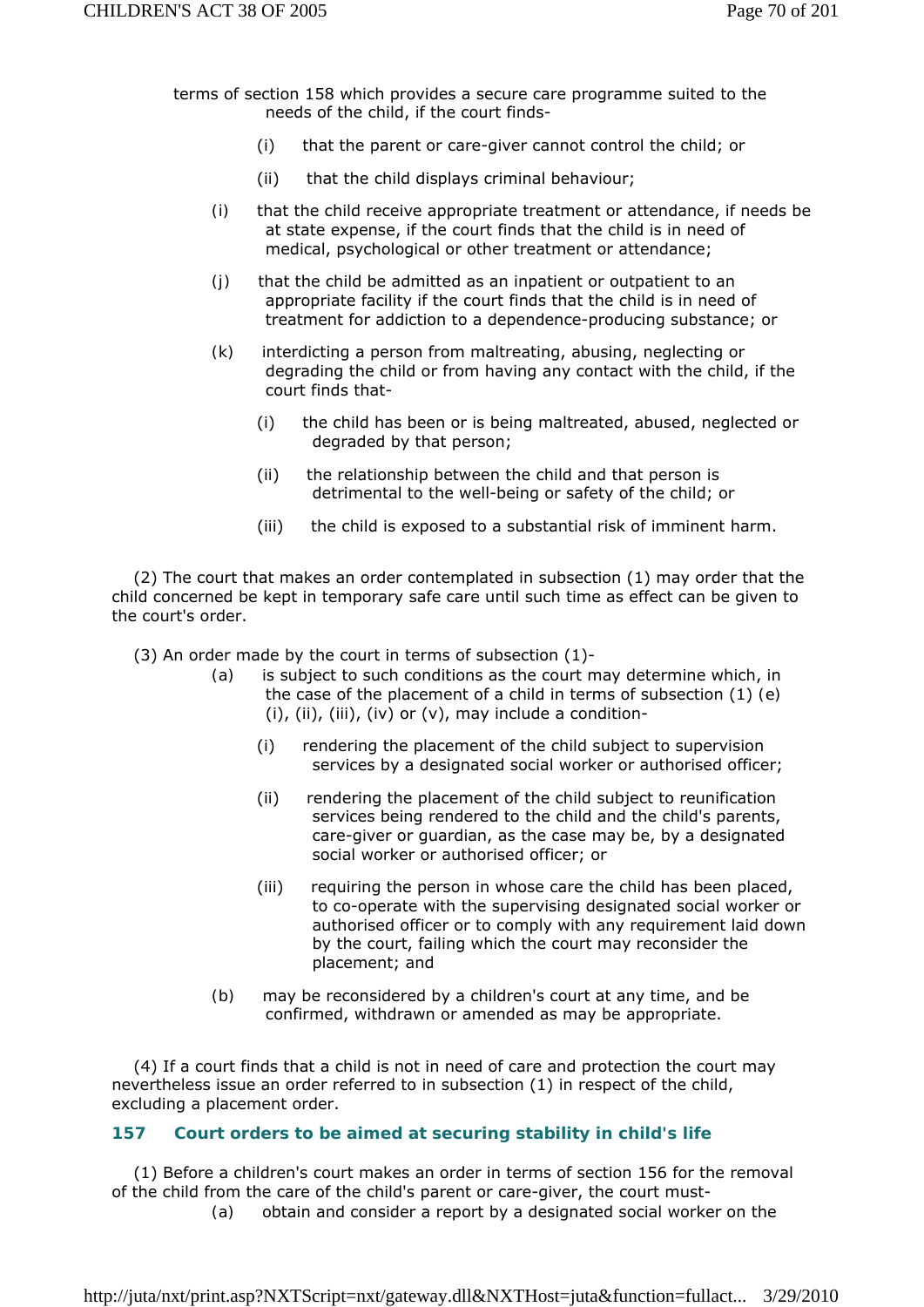conditions of the child's life, which must include-

- (i) an assessment of the developmental, therapeutic and other needs of the child;
- (ii) details of family preservation services that have been considered or attempted; and
- (iii) a documented permanency plan taking into account the child's age and developmental needs aimed at achieving stability in the child's life and containing the prescribed particulars; and
- *(b)* consider the best way of securing stability in the child's life, including whether such stability could be secured by-
	- (i) leaving the child in the care of the parent or care-giver under the supervision of a designated social worker, provided that the child's safety and well-being must receive first priority;
	- (ii) placing the child in alternative care for a limited period to allow for the reunification of the child and the parent or care-giver with the assistance of a designated social worker;
	- (iii) placing the child in alternative care with or without terminating parental responsibilities and rights of the parent or care-giver;
	- (iv) making the child available for adoption; or
	- (v) issuing instructions as to the evaluation of progress made with the implementation of the permanency plan at specified intervals.

 (2) A designated social worker facilitating the reunification of a child with the child's family in terms of subsection (1) *(b)* (ii) must-

- *(a)* investigate the causes why the child left the family home;
- *(b)* address those causes and take precautionary action to prevent a recurrence; and
- *(c)* provide counselling to both the child and the family before and after reunification.

 (3) A very young child who has been orphaned or abandoned by its parents must be made available for adoption in the prescribed manner and within the prescribed period except when this is not in the best interests of the child.

 (4) When issuing an order involving the removal of the child from the care of the child's parent or care-giver, the court may include in the court order instructions as to the implementation of the permanency plan for the child.

# **158 Placement of child in child and youth care centre**

 (1) A children's court may issue an order placing a child in the care of a child and youth care centre only if another option is not appropriate.

 (2) If a children's court decides that a child should be placed in the care of a child and youth care centre, the court must-

- *(a)* determine the residential care programme best suited for the child; and
- *(b)* order that the child be placed in a child and youth care centre offering that particular residential care programme.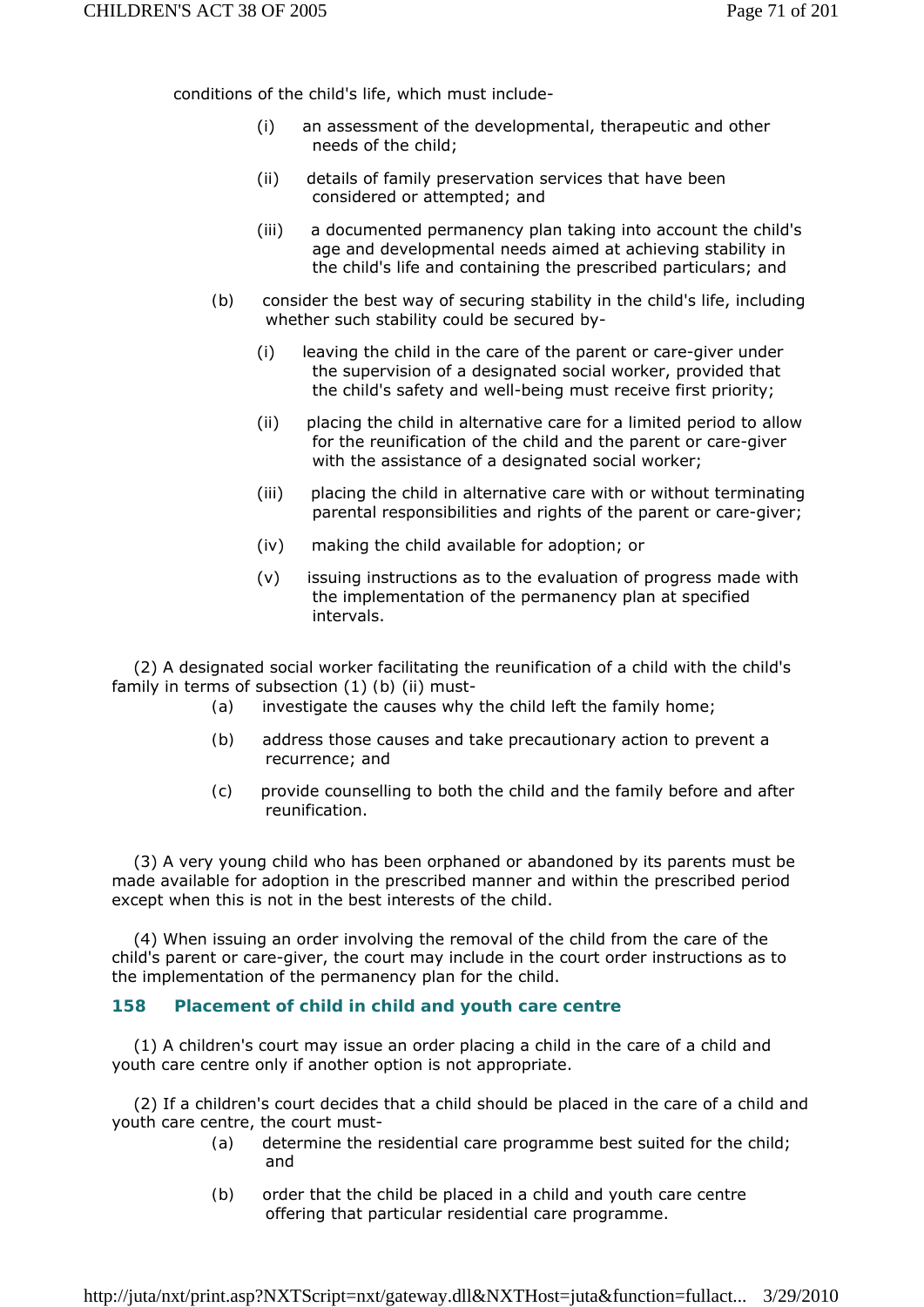(3) The provincial head of social development in the relevant province must place the child in a child and youth care centre offering the residential care programme which the court has determined for the child, taking into account-

- *(a)* the developmental, therapeutic, educational and other needs of the child;
- *(b)* the permanency plan for the child which was considered by the court, and any instructions issued by the court with regard to the implementation of the permanency plan;
- *(c)* any other instructions of the court;
- *(d)* the distance of the centre from the child's family or community;
- *(e)* the safety of the community and other children in the centre, in the case of a child in need of secure care; and
- *(f)* any other relevant factors.

 (4) The provincial head of social development must, as a general rule, select a centre offering the programme ordered by the court which is located as close as possible to the child's family or community.

## **159 Duration and extension of orders**

- (1) An order made by a children's court in terms of section 156-
	- *(a)* lapses on expiry of-
		- (i) two years from the date the order was made; or
		- (ii) such shorter period for which the order was made; and
	- *(b)* may be extended by a children's court for a period of not more than two years at a time.

 (2) When deciding on an extension of the period of a court order in terms of subsection (1), the court must take cognisance of the views of-

- *(a)* the child;
- *(b)* the parent and any other person who has parental responsibilities and rights in respect of the child;
- *(c)* where appropriate, the management of the centre where the child is placed; and
- *(d)* any alternative care-giver of that child.

 (3) No court order referred to in subsection (1) extends beyond the date on which the child in respect of whom it was made reaches the age of 18 years.

### **160 Regulations**

 The Minister, after consultation with the Minister for Justice and Constitutional Development in respect of court orders, may make regulations prescribing-

- *(a)* the particulars which permanency plans must contain;
- *(b)* the manner in, and intervals at which, permanency plans must be evaluated;
- *(c)* procedures for determining whether a child has been abandoned or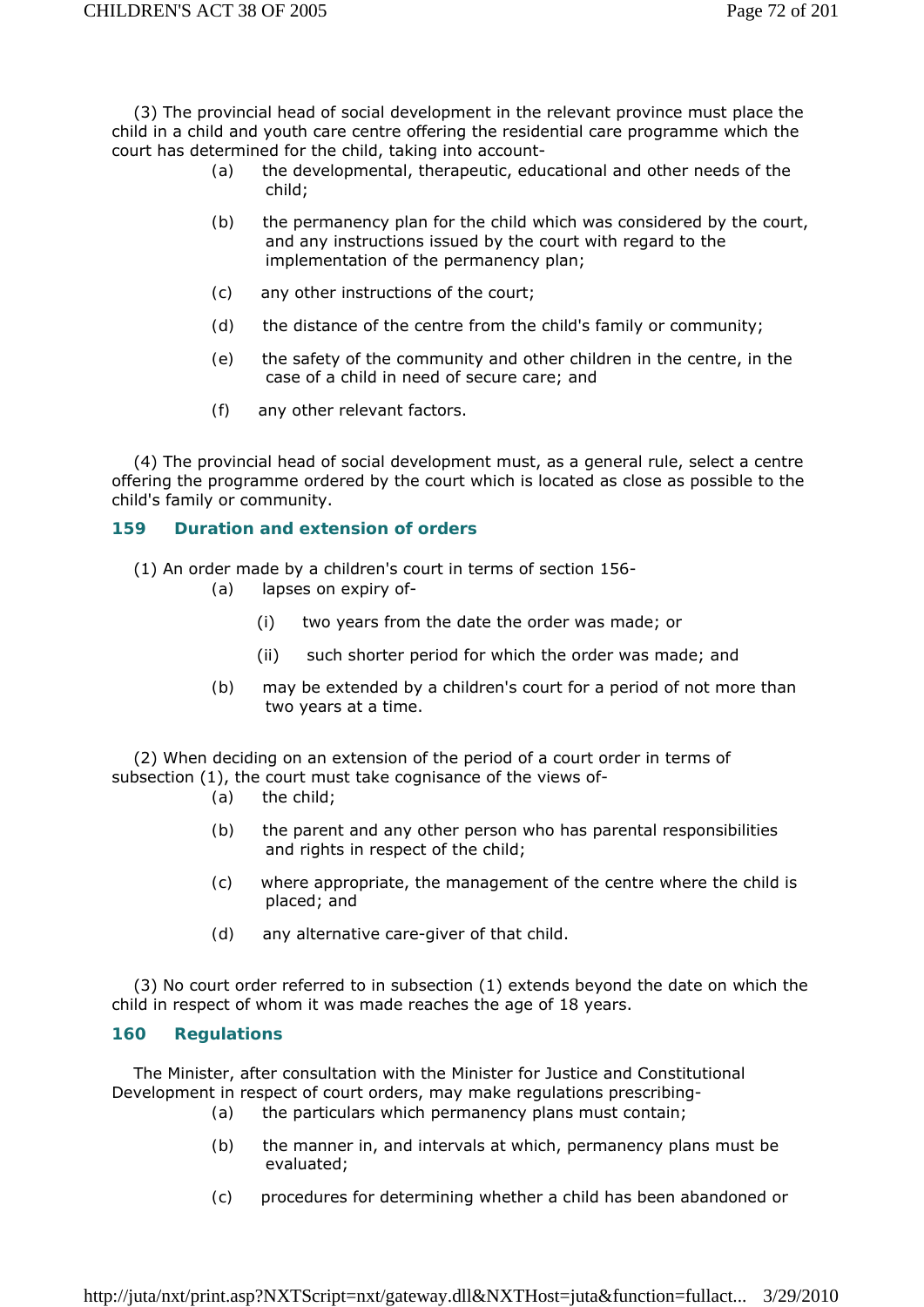orphaned; and

 *(d)* generally, any other ancillary or incidental administrative or procedural matter that may be necessary to prescribe in order to facilitate the implementation or administration of this Chapter.

# **CHAPTER 10 CONTRIBUTION ORDER (ss 161-166)**

### **161 Issue of contribution order**

 (1) A children's court may make an order instructing a respondent to pay a sum of money or a recurrent sum of money-

- *(a)* as a contribution towards the maintenance or treatment of, or the costs resulting from the other special needs of a child-
	- (i) placed in alternative care; or
	- (ii) temporarily removed by order of the court from the child's family for treatment, rehabilitation, counselling or another reason; or
- *(b)* as a short-term emergency contribution towards the maintenance or treatment of, or the costs resulting from, the other special needs of a child in urgent need.

 (2) A contribution order takes effect from the date on which it is made unless the court orders that it takes effect from an earlier or later date.

 (3) A children's court may vary, suspend or rescind a contribution order or revive the order after it has been rescinded.

 (4) If a court other than the court which made a contribution order varies, suspends, rescinds or revives the order in terms of subsection (3), the clerk of the first-mentioned court must immediately inform the clerk of the last mentioned court of such variation, suspension, rescission or revival.

### **162 Jurisdiction**

 (1) A contribution order may be made, varied, suspended, rescinded or revived by the children's court of the area in which-

- *(a)* the respondent is ordinarily resident, carries on business or is employed; or
- *(b)* the child involved in the matter is ordinarily resident.

 (2) A provisional contribution order may be made by a children's court having jurisdiction in terms of subsection (1) *(b)* against a respondent resident in any country which is a proclaimed country within the meaning of the Reciprocal Enforcement of Maintenance Orders Act, 1963 ( Act 80 of 1963 ), or a designated country within the meaning of the Reciprocal Enforcement of Maintenance Orders (Countries in Africa) Act, 1989 ( Act 6 of 1989 ).

# **163 Effect of contribution order**

 (1) A contribution order and a provisional contribution order have the effect of a maintenance order and a provisional maintenance order in terms of the Maintenance Act and the Reciprocal Enforcement of Maintenance Orders Act, 1963 ( Act 80 of 1963 ), as the case may be.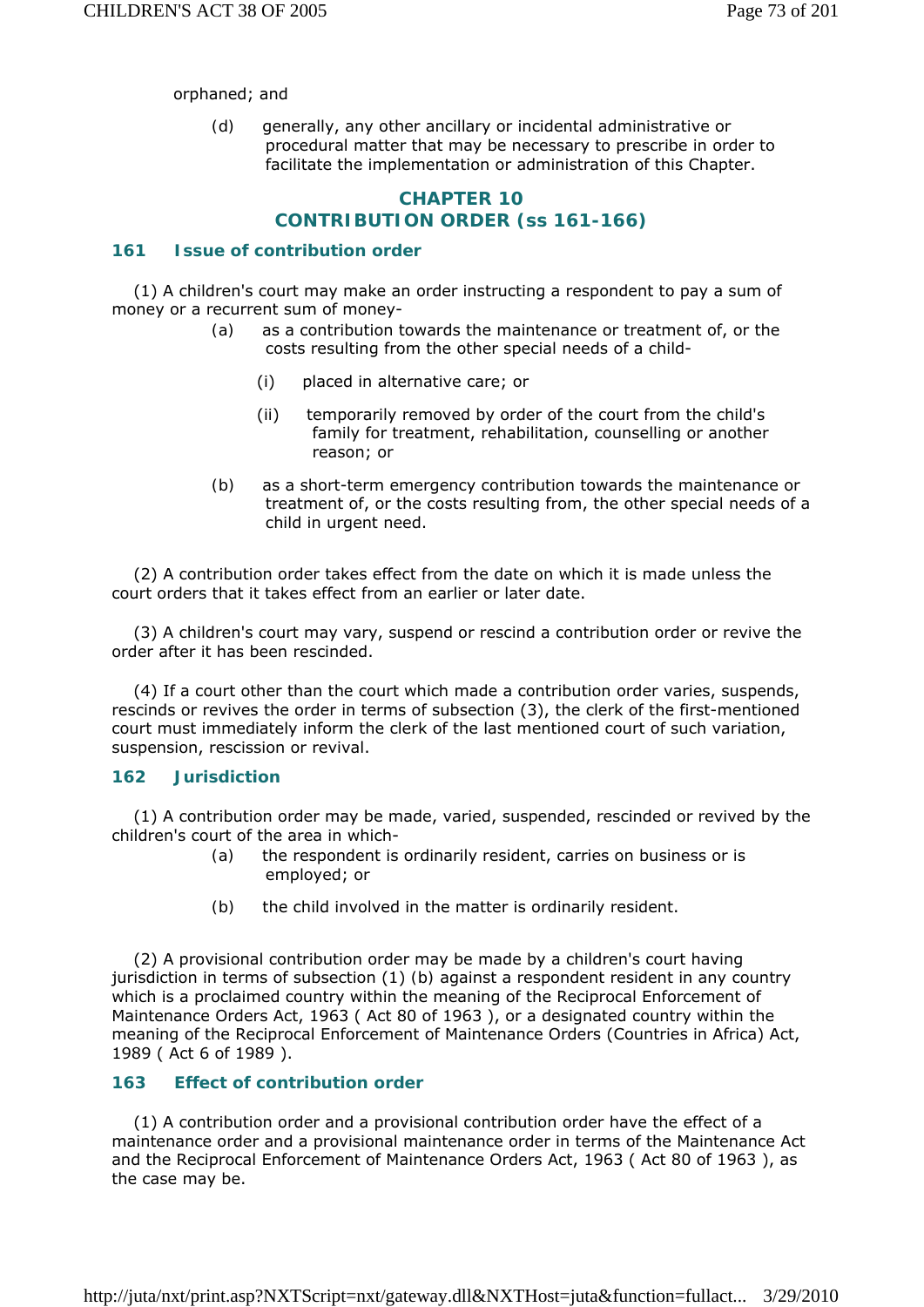(2) Sections 31 and 40 of the Maintenance Act, read with such changes as the context may require, apply to a person who refuses or fails to comply with a contribution order.

# **164 Payments to be made to person determined by court**

 A contribution order must instruct the respondent to pay the sum stated therein to such person or institution as the court may determine.

# **165 Attachment of wages of respondent**

- (1) A children's court which has made a contribution order against a respondent may- *(a)* order the employer of the respondent-
	- (i) to deduct the amount of the contribution which that respondent has been ordered to pay, from the respondent's wages, salary or remuneration; and
	- (ii) to such person or institution specified in the order; or
	- *(b)* vary, suspend or rescind such an order or revive the order after it has been rescinded.

 (2) The employer must promptly pay any amount deducted under an order in terms of subsection (1) to such person or institution as may be specified in the order.

### **166 Change of residence or work by respondent**

A respondent against whom a contribution order is in force must-

- *(a)* give notice, in writing, to the clerk of the children's court which made the order of any change in that person's residential address or place of work; and
- *(b)* state in that notice the new residential address or the name and address of the new employer, as the case may be.

**[NB:** Chapters 11 (ss. 167-179), 12 (ss. 180-190), 13 (ss. 191-212) and 14 (ss. 213- 227) have been inserted by s. 10 of the Children's Amendment Act 41 of 2007, a provision which will be put into operation by proclamation. See PENDLEX . Ss. 167 (1) *(b)* and 191 (2) *(j)* have subsequently been substituted by s. 99 (1) of the Child Justice Act 75 of 2008, a provision which will come into operation on 1 April 2010. See PENDLEX . **]** 

# **CHAPTER 15 ADOPTION (ss 228-253)**

### **228 Adoption**

 A child is adopted if the child has been placed in the permanent care of a person in terms of a court order that has the effects contemplated in section 242.

# **229 Purposes of adoption**

The purposes of adoption are to-

- *(a)* protect and nurture children by providing a safe, healthy environment with positive support; and
- *(b)* promote the goals of permanency planning by connecting children to other safe and nurturing family relationships intended to last a lifetime.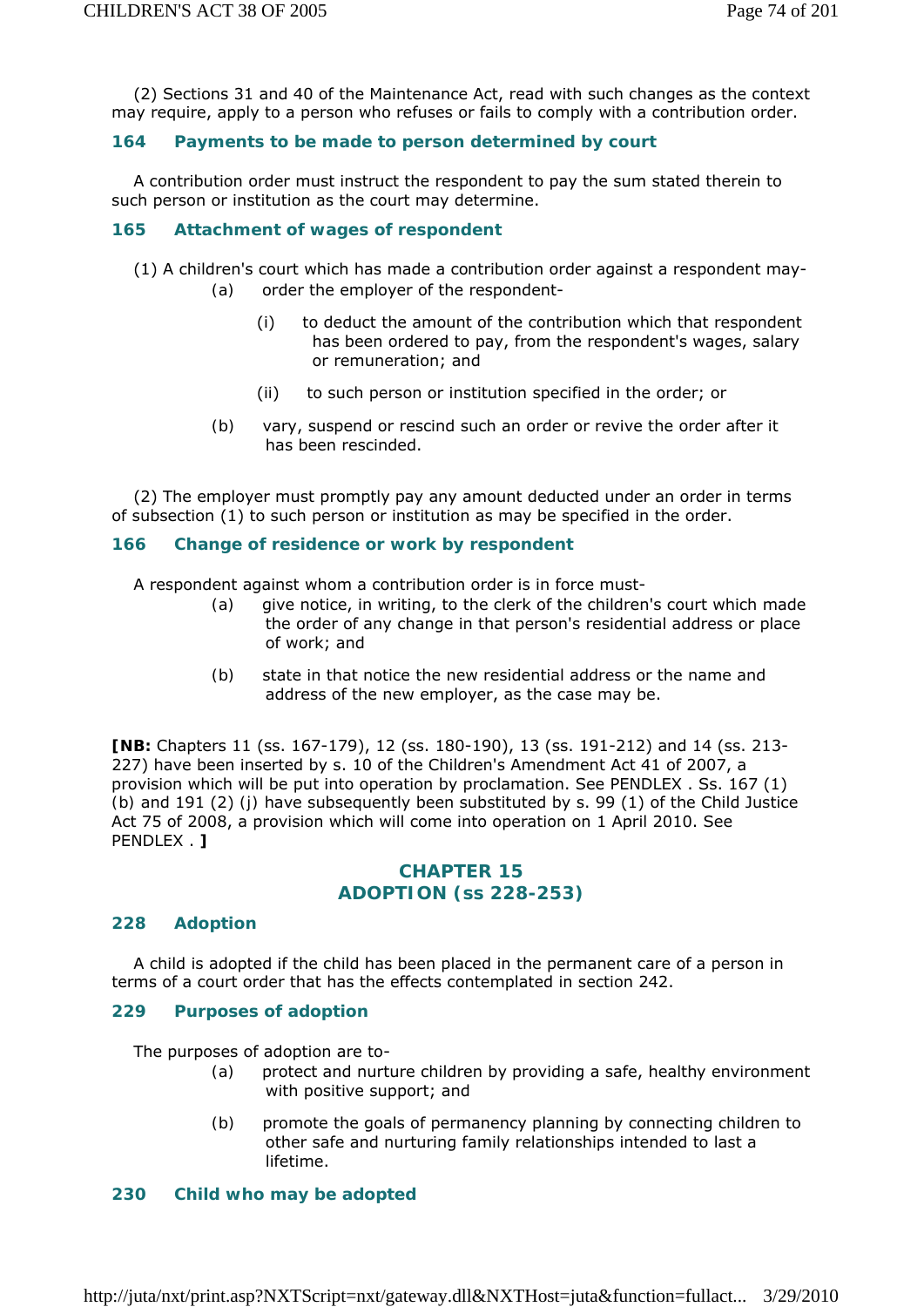(1) Any child may be adopted if-

- *(a)* the adoption is in the best interests of the child;
- *(b)* the child is adoptable; and
- *(c)* the provisions of this Chapter are complied with.

 (2) An adoption social worker must make an assessment to determine whether a child is adoptable.

(3) A child is adoptable if-

- *(a)* the child is an orphan and has no guardian or caregiver who is willing to adopt the child;
- *(b)* the whereabouts of the child's parent or guardian cannot be established;
- *(c)* the child has been abandoned;
- *(d)* the child's parent or guardian has abused or deliberately neglected the child, or has allowed the child to be abused or deliberately neglected; or
- *(e)* the child is in need of a permanent alternative placement.

### **231 Persons who may adopt child**

(1) A child may be adopted-

- *(a)* jointly by-
	- (i) a husband and wife;
	- (ii) partners in a permanent domestic life-partnership; or
	- (iii) other persons sharing a common household and forming a permanent family unit;
- *(b)* by a widower, widow, divorced or unmarried person;
- *(c)* by a married person whose spouse is the parent of the child or by a person whose permanent domestic life-partner is the parent of the child;
- *(d)* by the biological father of a child born out of wedlock; or
- *(e)* by the foster parent of the child.
- (2) A prospective adoptive parent must be-
	- *(a)* fit and proper to be entrusted with full parental responsibilities and rights in respect of the child;
	- *(b)* willing and able to undertake, exercise and maintain those responsibilities and rights;
	- *(c)* over the age of 18 years; and
	- *(d)* properly assessed by an adoption social worker for compliance with paragraphs *(a)* and *(b)* .

 (3) In the assessment of a prospective adoptive parent, an adoption social worker may take the cultural and community diversity of the adoptable child and prospective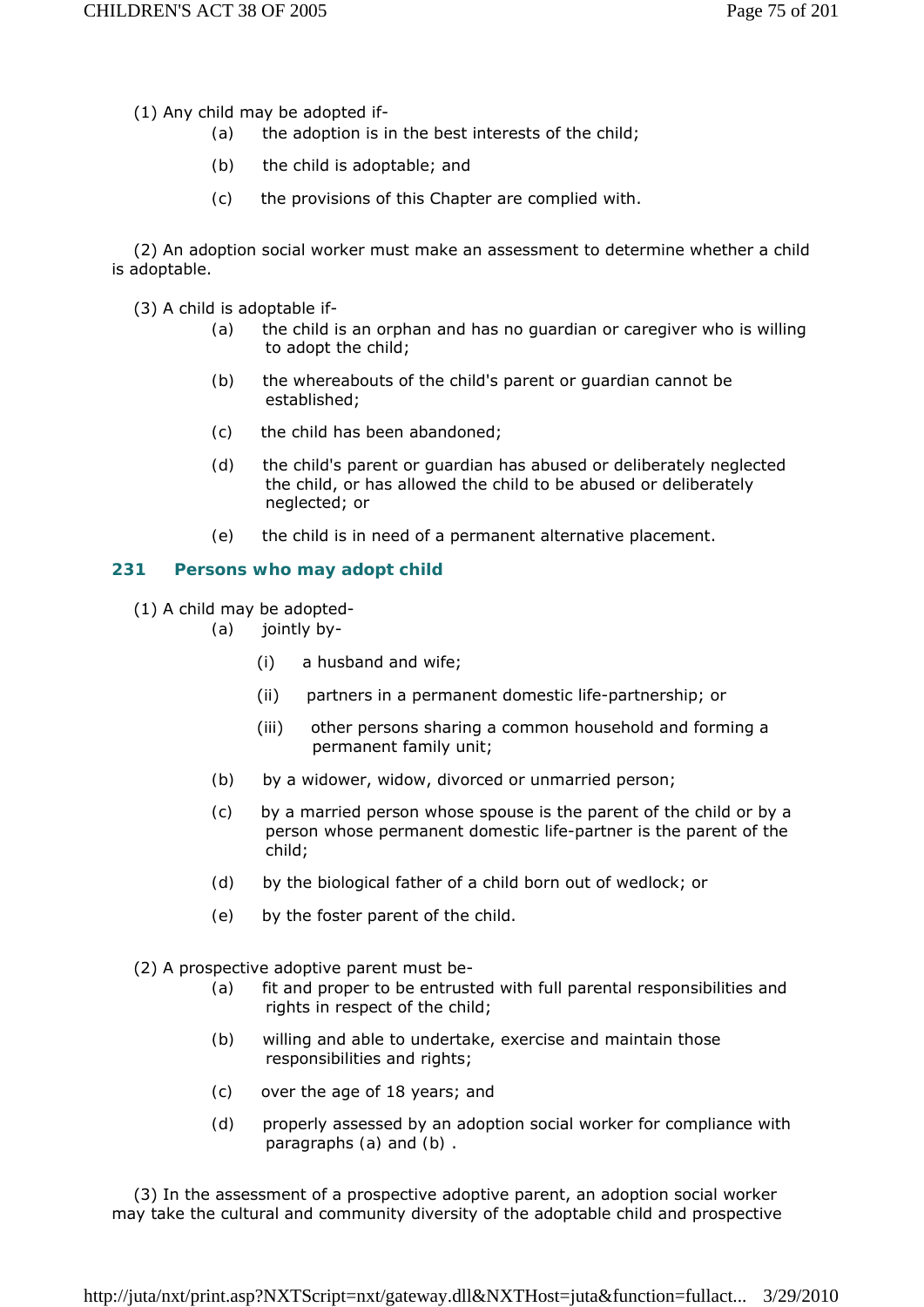adoptive parent into consideration.

 (4) A person may not be disqualified from adopting a child by virtue of his or her financial status.

 (5) Any person who adopts a child may apply for means-tested social assistance where applicable.

 (6) A person unsuitable to work with children is not a fit and proper person to adopt a child.

 (7) *(a)* The biological father of a child who does not have guardianship in respect of the child in terms of Chapter 3 or the foster parent of a child has the right to be considered as a prospective adoptive parent when the child becomes available for adoption.

 *(b)* A person referred to in paragraph *(a)* must be regarded as having elected not to apply for the adoption of the child if that person fails to apply for the adoption of the child within 30 days after a notice calling on that person to do so has been served on him or her by the sheriff.

 (8) A family member of a child who, prior to the adoption, has given notice to the clerk of the children's court that he or she is interested in adopting the child has the right to be considered as a prospective adoptive parent when the child becomes available for adoption.

### **232 Register on Adoptable Children and Prospective Adoptive Parents**

 (1) The Director-General must keep and maintain a register to be called the Register on Adoptable Children and Prospective Adoptive Parents for the purpose of-

- *(a)* keeping a record of adoptable children; and
- *(b)* keeping a record of fit and proper adoptive parents.

 (2) The name and other identifying information of a child may be entered into RACAP if the child is adoptable as contemplated in section 230 (3).

 (3) The name and other identifying information of a child must be removed from RACAP if the child has been adopted.

 (4) A person may be registered in the prescribed manner as a prospective adoptive parent if-

- *(a)* section 231 (2) has been complied with; and
- *(b)* the person is a citizen or permanent resident of the Republic.

(5) Registration of a person as a prospective adoptive parent-

- *(a)* is valid for a period of three years;
- *(b)* may be renewed as prescribed;
- *(c)* ceases-
	- (i) on written notice of withdrawal being given to the Director-General;
	- (ii) on the death of the registered person;
	- (iii) on cancellation by the Director-General if the registered person is no longer-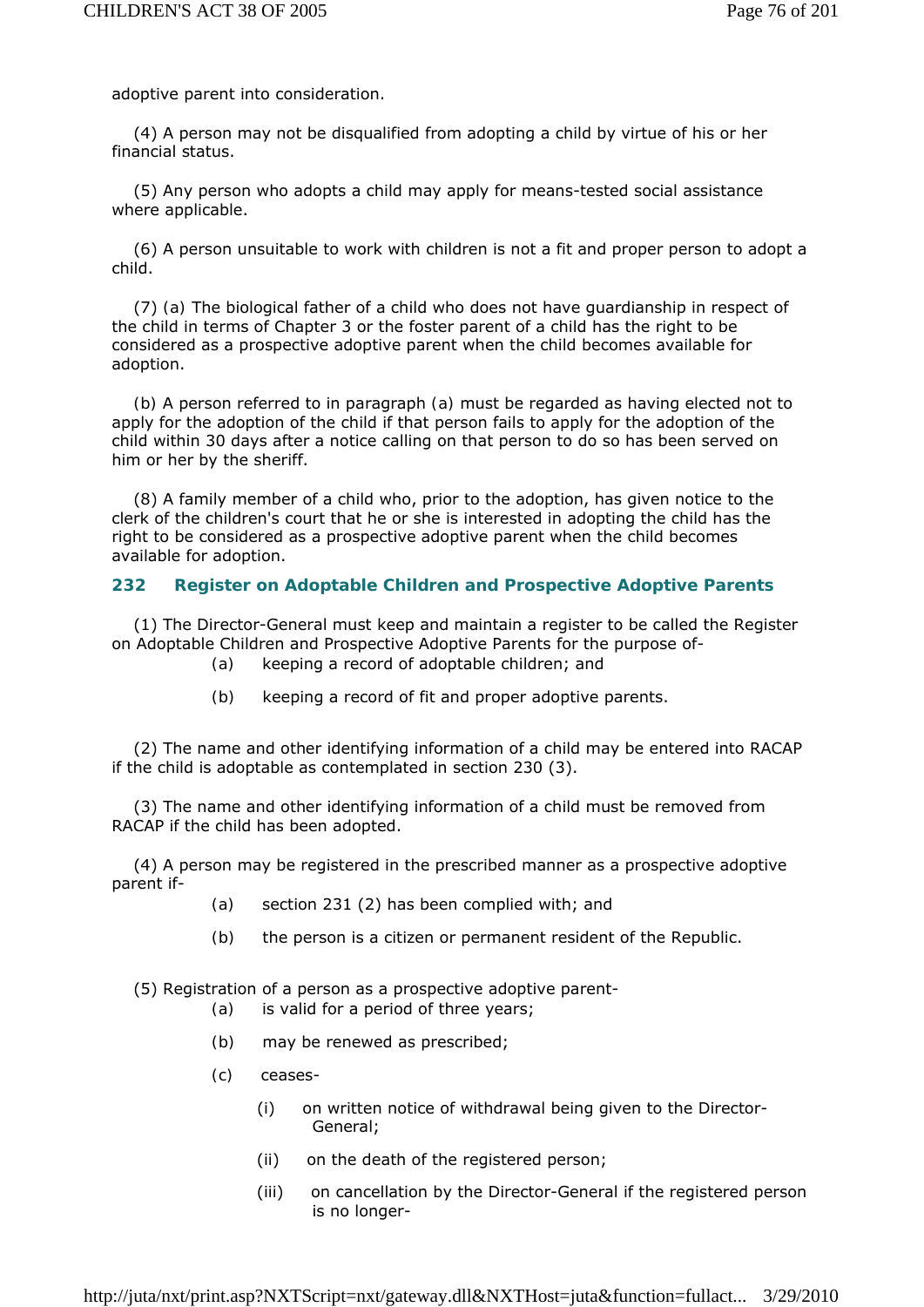- *(aa)* a fit and proper person to be entrusted with full parental responsibilities and rights in respect of a child; and
- *(bb)* willing and able to undertake, exercise and maintain those responsibilities and rights.
- (iv) if the registered person is no longer a citizen or permanent resident of the Republic;
- (v) if a child contemplated in section 150 is removed from the care of that registered person; or
- (vi) if the registered person is convicted of an offence involving violence.

 (6) Only the Director-General and officials in the Department designated by the Director-General have access to RACAP, but the Director-General may, on such conditions as the Director-General may determine, allow access to-

- *(a)* a provincial head of social development or an official of a provincial department of social development designated by the head of that department;
- *(b)* a child protection organisation accredited in terms of section 251 to provide adoption services; or
- *(c)* a child protection organisation accredited in terms of section 259 to provide inter-country adoption services.

### **233 Consent to adoption**

(1) A child may be adopted only if consent for the adoption has been given by-

- *(a)* each parent of the child, regardless of whether the parents are married or not: Provided that, if the parent is a child, that parent is assisted by his or her guardian;
- *(b)* any other person who holds guardianship in respect of the child; and
- *(c)* the child, if the child is-
	- (i) 10 years of age or older; or
	- (ii) under the age of 10 years, but is of an age, maturity and stage of development to understand the implications of such consent.

 (2) Subsection (1) excludes a parent or person referred to in section 236 and a child may be adopted without the consent of such parent or person.

 (3) If the parent of a child wishes the child to be adopted by a particular person the parent must state the name of that person in the consent.

 (4) Before consent for the adoption of the child is granted in terms of subsection (1), the adoption social worker facilitating the adoption of the child must counsel the parents of the child and, where applicable, the child on the decision to make the child available for adoption.

 (5) The eligibility of the person contemplated in subsection (3) as an adoptive parent must be determined by a children's court in terms of section 231 (2).

- (6) Consent referred to in subsection (1) and given-
	- *(a)* in the Republic, must be-
		- (i) signed by the person consenting in the presence of a presiding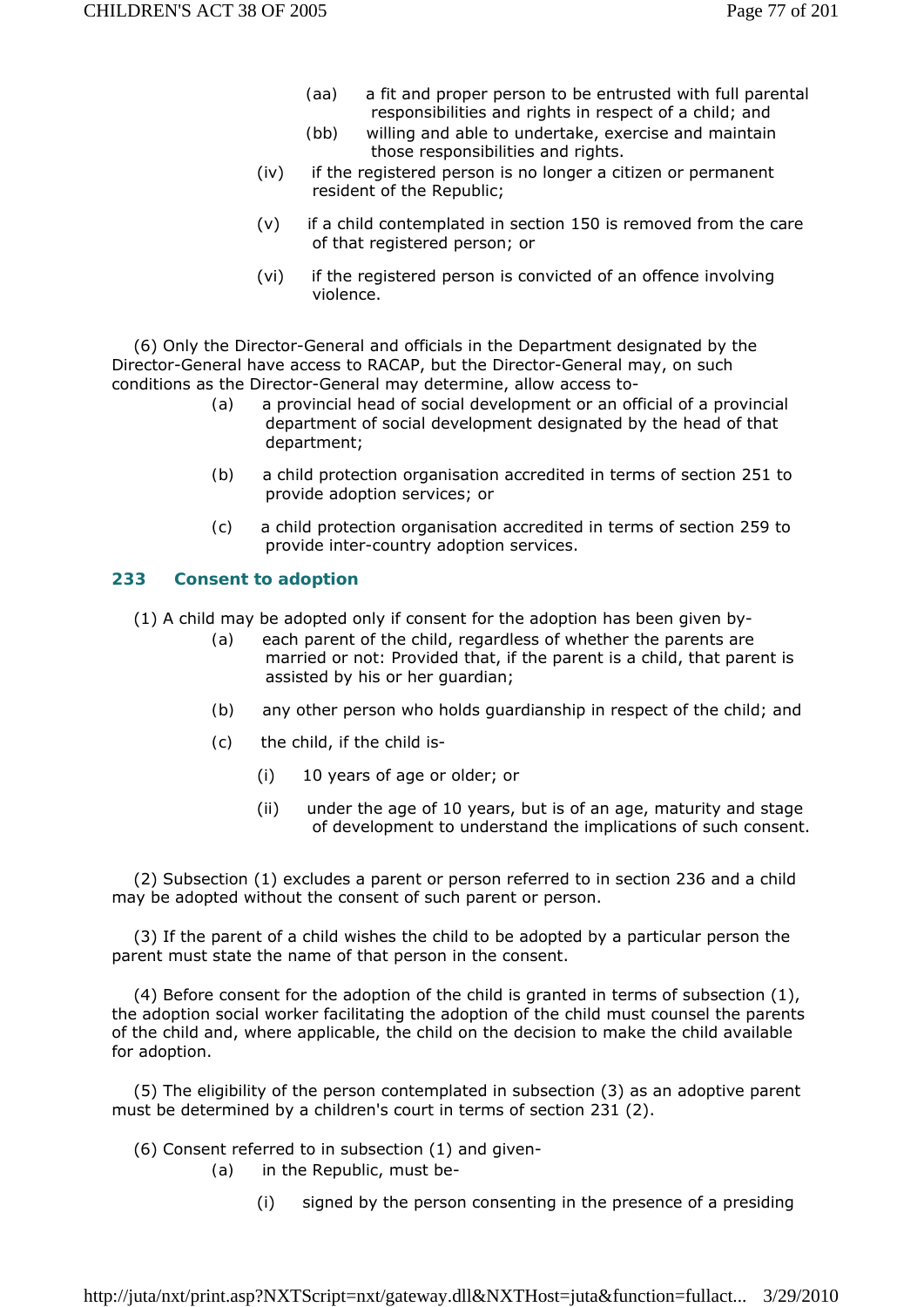officer of the children's court;

- (ii) signed by the child in the presence of a presiding officer of the children's court if the consent of the child is required in terms of subsection (1) *(c)* ;
- (iii) verified by the presiding officer of the children's court in the prescribed manner; and
- (iv) filed by the clerk of the children's court pending an application for the adoption of the child; or
- *(b)* outside the Republic, must be-
	- (i) signed by the person consenting in the presence of the prescribed person;
	- (ii) verified in the prescribed manner and by the prescribed person; and
	- (iii) submitted to and filed by a clerk of the children's court pending an application for the adoption of the child.

 (7) The court may on good cause shown condone any deficiency in the provision of a consent given outside the Republic in that the consent-

- *(a)* was not signed in the presence of the prescribed person; or
- *(b)* was not verified in the prescribed manner or by the prescribed person.

 (8) A person referred to in subsection (1) who has consented to the adoption of the child may withdraw the consent within 60 days after having signed the consent, after which the consent is final.

# **234 Post adoption agreements**

 (1) The parent or guardian of a child may, before an application for the adoption of a child is made in terms of section 239, enter into a post-adoption agreement with a prospective adoptive parent of that child to provide for-

- *(a)* communication, including visitation between the child and the parent or guardian concerned and such other person as may be stipulated in the agreement; and
- *(b)* the provision of information, including medical information, about the child, after the application for adoption is granted.

 (2) An agreement contemplated in subsection (1) may not be entered into without the consent of the child if the child is of an age, maturity and stage of development to understand the implications of such an agreement.

 (3) The adoption social worker facilitating the adoption of the child must assist the parties in preparing a post-adoption agreement and counsel them on the implications of such an agreement.

 (4) A court may, when granting an application in terms of section 239 for the adoption of the child, confirm a post-adoption agreement if it is in the best interests of the child.

(5) A post-adoption agreement must be in the prescribed format.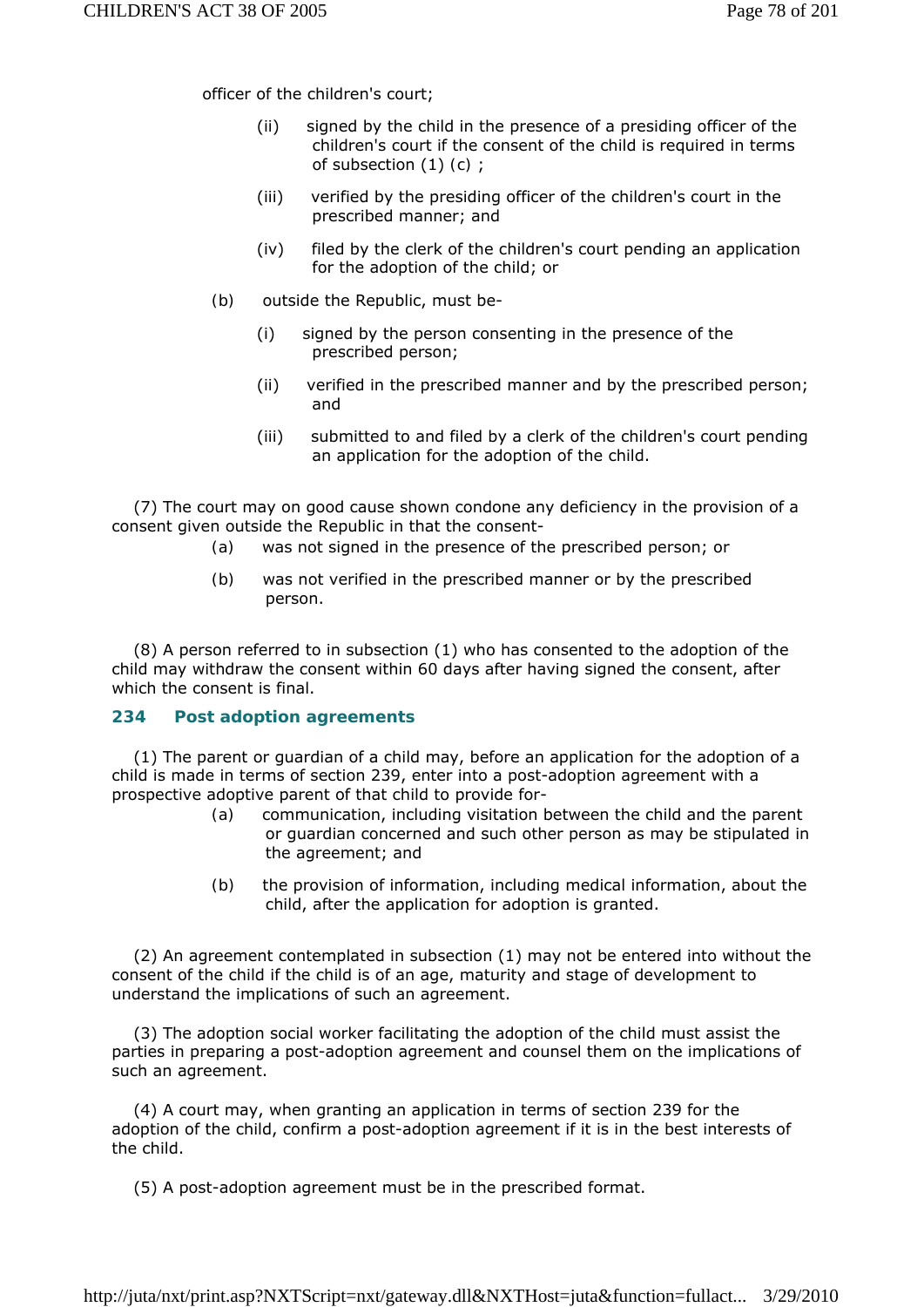(6) A post-adoption agreement-

- *(a)* takes effect only if made an order of court;
- *(b)* may be amended or terminated only by an order of court on application-
	- (i) by a party to the agreement; or
	- (ii) by the adopted child.

### **235 Freeing orders**

 (1) The court, on application by the Department, a provincial department of social development, a child protection organisation accredited in terms of section 251 to provide adoption services or an adoption social worker may issue an order freeing a parent or person whose consent to the adoption of the child is required in terms of section 233 from parental responsibilities and rights in respect of the child pending the adoption of the child.

 (2) The parent or person whose consent to the adoption of the child is required in terms of section 233 must support an application for a freeing order.

 (3) A freeing order must authorise a child protection organisation accredited in terms of section 251 to provide adoption services or a person to exercise parental responsibilities and rights in respect of the child pending the adoption of the child.

(4) A freeing order lapses if-

- *(a)* the child has not been adopted within a period of 12 months and there is no reasonable prospects that the child will be adopted;
- *(b)* the order is terminated by the court on the ground that it is no longer in the best interests of the child; or
- *(c)* the child, parent or person who consented to the adoption withdraws such consent in terms of section 233 (8).

 (5) A freeing order relieves a parent or person from the duty to contribute to the maintenance of the child pending the adoption, unless the court orders otherwise.

# **236 When consent not required**

 (1) The consent of a parent or guardian of the child to the adoption of the child, is not necessary if that parent or guardian-

- *(a)* is incompetent to give consent due to mental illness;
- *(b)* has abandoned the child, or if the whereabouts of that parent or guardian cannot be established, or if the identity of that parent or guardian is unknown;
- *(c)* has abused or deliberately neglected the child, or has allowed the child to be abused or deliberately neglected;
- *(d)* has consistently failed to fulfil his or her parental responsibilities towards the child during the last 12 months;
- *(e)* has been divested by an order of court of the right to consent to the adoption of the child; or
- *(f)* has failed to respond to a notice of the proposed adoption referred to in section 238 within 30 days of service of the notice.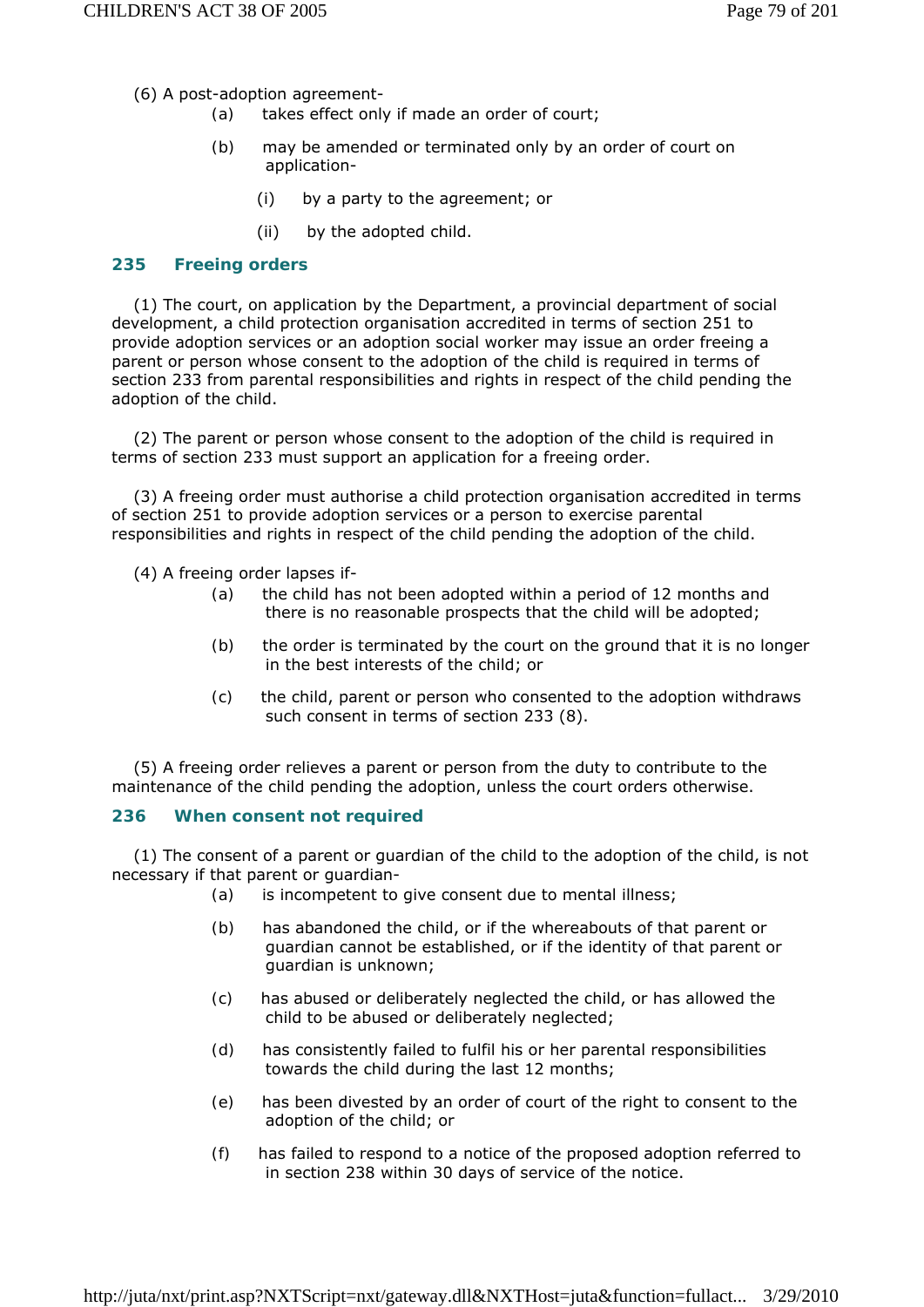(2) Consent to the adoption of a child is not required if-

- *(a)* the child is an orphan and has no guardian or caregiver who is willing and able to adopt the child; and
- *(b)* the court is provided with certified copies of the child's parent's or guardian's death certificate or such other documentation as may be required by the court.

 (3) If the parent referred to in subsection (1) is the biological father of the child, the consent of that parent to the adoption is not necessary if-

- *(a)* that biological father is not married to the child's mother or was not married to her at the time of conception or at any time thereafter, and has not acknowledged in a manner set out in subsection (4) that he is the biological father of the child;
- *(b)* the child was conceived from an incestuous relationship between that biological father and the mother; or
- *(c)* the court, following an allegation by the mother of the child, finds on a balance of probabilities that the child was conceived as a result of the rape of the mother: Provided that such a finding shall not constitute a conviction for the crime of rape.

 (4) A person referred to in subsection (3) *(a)* can for the purposes of that subsection acknowledge that he is the biological father of a child-

- *(a)* by giving a written acknowledgment that he is the biological father of the child either to the mother or the clerk of the children's court before the child reaches the age of six months;
- *(b)* by voluntarily paying maintenance in respect of the child;
- *(c)* by paying damages in terms of customary law; or
- *(d)* by causing particulars of himself to be entered in the registration of birth of the child in terms of section 10 (1) *(b)* or section 11 (4) of the Births and Deaths Registration Act, 1992 ( Act 51 of 1992 ).

 (5) A children's court may on a balance of probabilities make a finding as to the existence of a ground on which a parent or person is excluded in terms of this section from giving consent to the adoption of a child.

### **237 Gathering of information for proposed adoption**

 (1) When a child becomes available for adoption, the clerk of the children's court must take-

- *(a)* the prescribed steps to establish the name and address of each person whose consent for the adoption is required in terms of section 233; and
- *(b)* reasonable steps to establish the name of any person whose consent would have been necessary but for section 236, and the grounds on which such person's consent is not required.

 (2) A person who has consented to the adoption of a child in terms of section 233 and who wants the court to dispense with any other person's consent on a ground set out in section 236, must submit a statement to that effect to the clerk of the children's court.

 (3) A clerk of the children's court may request the Director-General: Home Affairs to disclose any information contained in the registration of birth of a child, including the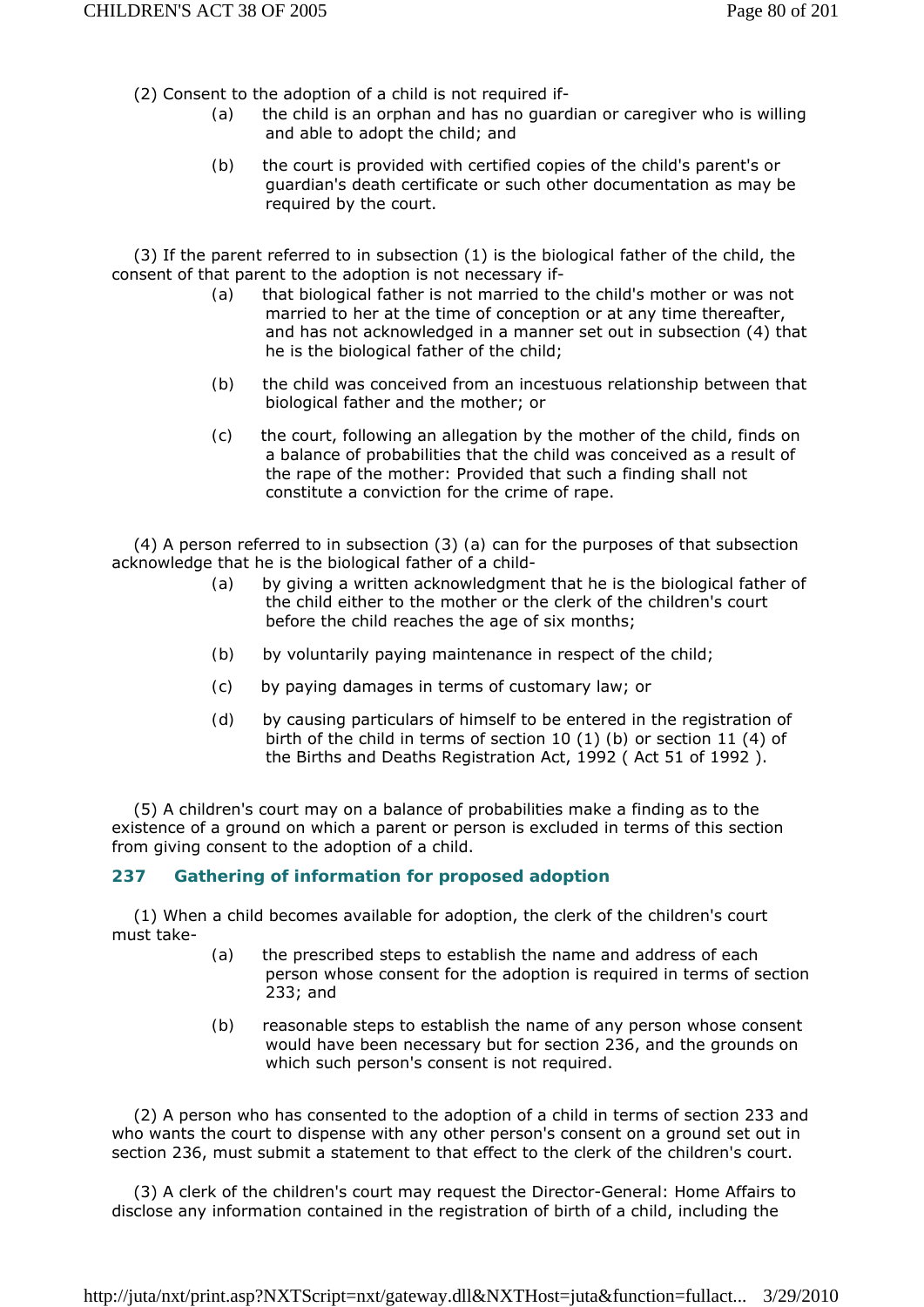identity and other particulars of a person who has acknowledged being the father or the mother of the child.

 (4) If a social worker involved in the proposed adoption of a child obtains information regarding the identity and whereabouts of a person contemplated in subsection (1), the social worker must without delay submit a report containing that information to the clerk of the children's court.

### **238 Notice to be given of proposed adoption**

 (1) When a child becomes available for adoption, the presiding officer must without delay cause the sheriff to serve a notice on each person whose consent to the adoption is required in terms of section 233.

(2) The notice must-

- *(a)* inform the person whose consent is sought of the proposed adoption of the child; and
- *(b)* request that person either to consent to or to withhold consent for the adoption, or, if that person is the biological father of the child to whom the mother is not married, request him to consent to or withhold consent for the adoption, or to apply in terms of section 239 for the adoption of the child.

 (3) If a person on whom a notice in terms of subsection (1) has been served fails to comply with a request contained in the notice within 30 days, that person must be regarded as having consented to the adoption.

### **239 Application for adoption order**

- (1) An application for the adoption of a child must-
	- *(a)* be made to a children's court in the prescribed manner;
	- *(b)* be accompanied by a report, in the prescribed format, by an adoption social worker containing-
		- (i) information on whether the child is adoptable as contemplated in section 230 (3);
		- (ii) information on whether the adoption is in the best interests of the child; and
		- (iii) prescribed medical information in relation to the child.
	- *(c)* be accompanied by an assessment referred to in section 231 (2) *(d)* ;
	- *(d)* be accompanied by a letter by the provincial head of social development recommending the adoption of the child; and
	- *(e)* contain such prescribed particulars.

 (2) When an application for the adoption of a child is brought before a children's court, the clerk of the children's court must submit to the court-

- *(a)* any consent for the adoption of the child filed with a clerk of the children's court in terms of section 233 (6);
- *(b)* any information established by a clerk of the children's court in terms of section 237 (2);
- *(c)* any written responses to requests in terms of section 237 (2);
- *(d)* a report on any failure to respond to those requests; and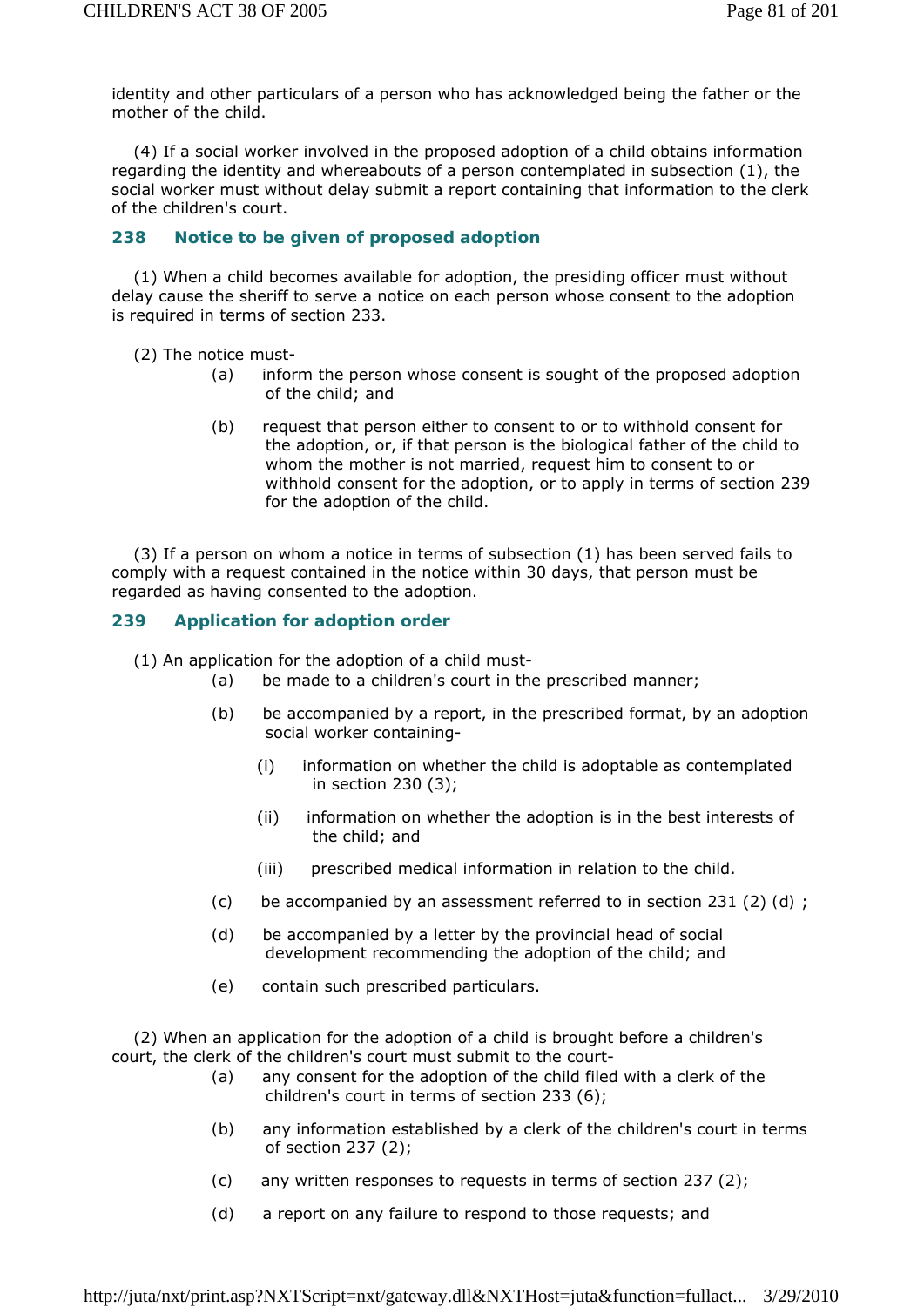*(e)* any other information that may assist the court or that may be prescribed.

 (3) An applicant has no access to any documents lodged with the court by other parties except with the permission of the court.

# **240 Consideration of adoption application**

 (1) When considering an application for the adoption of a child, the court must take into account all relevant factors, including-

- *(a)* the religious and cultural background of-
	- (i) the child;
	- (ii) the child's parent; and
	- (iii) the prospective adoptive parent;
- *(b)* all reasonable preferences expressed by a parent and stated in the consent; and
- *(c)* a report contemplated in section 239 (1) *(b)* .

 (2) A children's court considering an application may make an order for the adoption of a child only if-

- *(a)* the adoption is in the best interests of the child;
- *(b)* the prospective adoptive parent complies with section 231 (2);
- *(c)* subject to section 241, consent for the adoption has been given in terms of section 233;
- *(d)* consent has not been withdrawn in terms of section 233 (8); and
- *(e)* section 231 (7) has been complied with, in the case of an application for the adoption of a child in foster care by a person other than the child's foster parent.

### **241 Unreasonable withholding of consent**

 (1) If a parent or person referred to in section 233 (1) withholds consent for the adoption of a child a children's court may, despite the absence of such consent, grant an order for the adoption of the child if the court finds that-

- *(a)* consent has unreasonably been withheld; and
- *(b)* the adoption is in the best interests of the child.

 (2) In determining whether consent is being withheld unreasonably, the court must take into account all relevant factors, including-

- *(a)* the nature of the relationship during the last two years between the child and the person withholding consent and any findings by a court in this respect; and
- *(b)* the prospects of a sound relationship developing between the child and the person withholding consent in the immediate future.

### **242 Effect of adoption order**

 (1) Except when provided otherwise in the order or in a post-adoption agreement confirmed by the court an adoption order terminates-

*(a)* all parental responsibilities and rights any person, including a parent,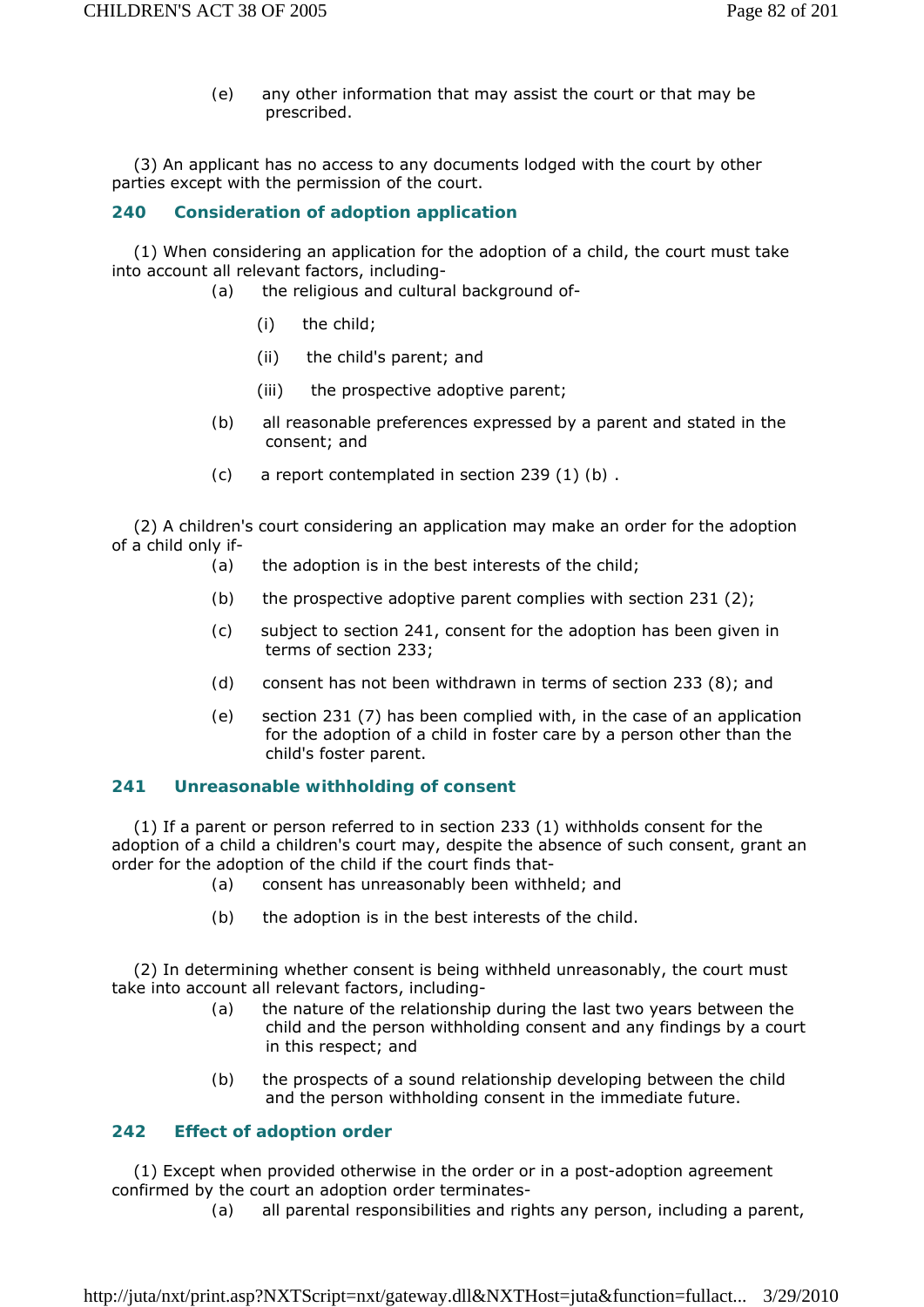- step-parent or partner in a domestic life partnership, had in respect of the child immediately before the adoption;
	- *(b)* all claims to contact with the child by any family member of a person referred to in paragraph *(a)* ;
	- *(c)* all rights and responsibilities the child had in respect of a person referred to in paragraph *(a)* or *(b)* immediately before the adoption; and
	- *(d)* any previous order made in respect of the placement of the child.
- (2) An adoption order-
	- *(a)* confers full parental responsibilities and rights in respect of the adopted child upon the adoptive parent;
	- *(b)* confers the surname of the adoptive parent on the adopted child, except when otherwise provided in the order;
	- *(c)* does not permit any marriage or sexual intercourse between the child and any other person which would have been prohibited had the child not been adopted; and
	- *(d)* does not affect any rights to property the child acquired before the adoption.

 (3) An adopted child must for all purposes be regarded as the child of the adoptive parent and an adoptive parent must for all purposes be regarded as the parent of the adopted child.

# **243 Rescission of adoption order**

- (1) A High Court or children's court may rescind an adoption order on application by- *(a)* the adopted child;
	- *(b)* a parent of the adopted child or other person who had guardianship in respect of the child immediately before the adoption; or
	- *(c)* the adoptive parent of the child.

 (2) An application in terms of subsection (1) must be lodged within a reasonable time but not exceeding two years from the date of the adoption.

(3) An adoption order may be rescinded only if-

- *(a)* rescission of the order is in the best interests of the child; and
- *(b)* the applicant is a parent of the child whose consent was required for the adoption order to be made, but whose consent was not obtained; or
- *(c)* at the time of making the adoption order the adoptive parent did not qualify as such in terms of section 231.
- (4) Notice of an application for rescission of an adoption order must be given to-
	- *(a)* the adoptive parent of that child, if any other person brings the application;
	- *(b)* all persons who have consented to the adoption in terms of section 233 or who have withheld consent to the adoption in terms of section 241, if the child or the adoptive parent brings the application;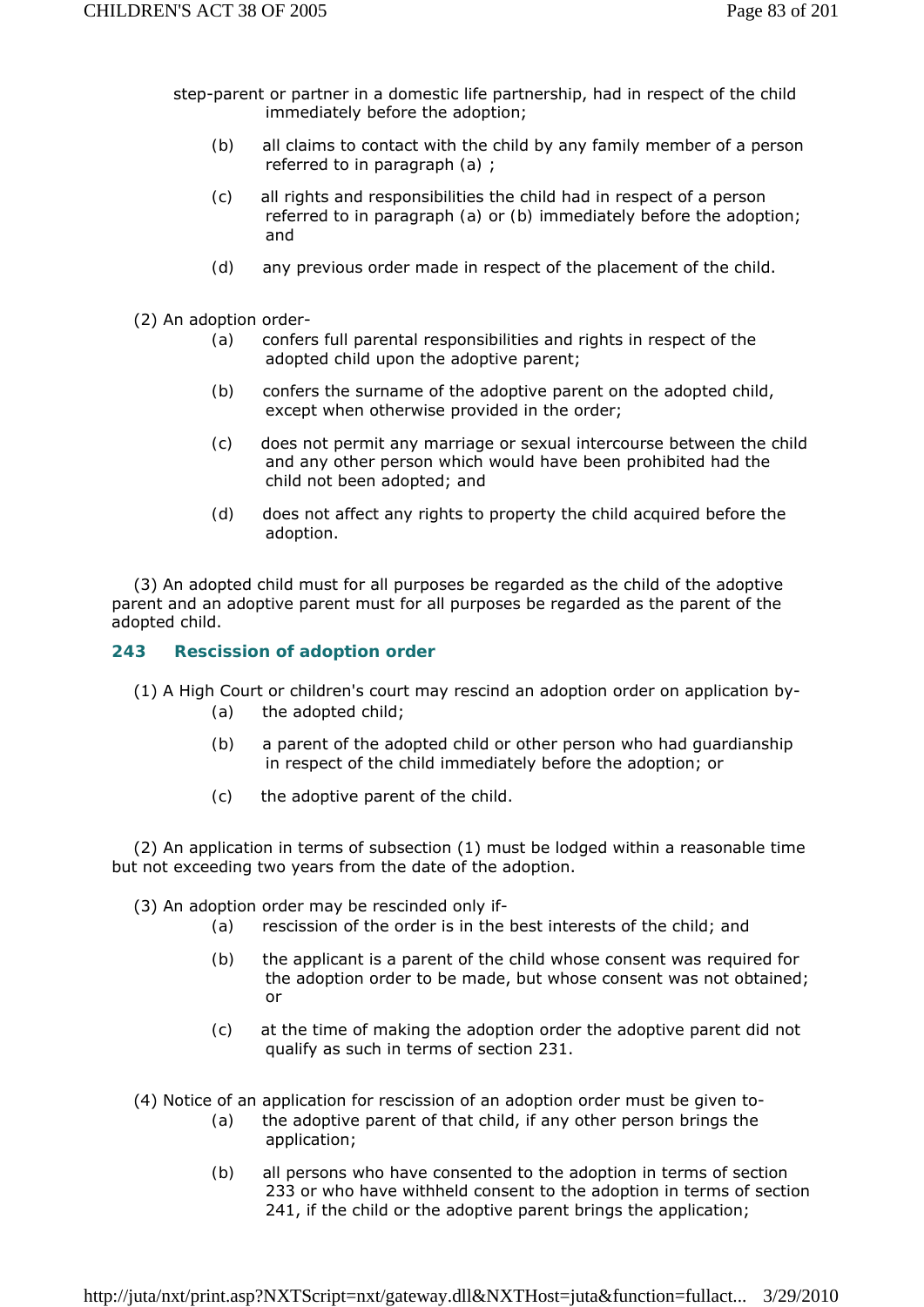- *(c)* the Central Authority in the case of an inter-country adoption; and
- *(d)* any other person whom the court finds has a sufficient interest in the matter.

# **244 Effect of rescission**

(1) As from the date on which the rescission of an adoption order takes effect-

- *(a)* the effects of the adoption order as set out in section 242 (2) and (3) no longer applies in respect of the child concerned; and
- *(b)* all responsibilities, rights and other matters terminated by section 242 (1) in respect of the child are restored.
- (2) When rescinding an adoption order the court may-
	- *(a)* make an appropriate placement order in respect of the child concerned; or
	- *(b)* order that the child be kept in temporary safe care until an appropriate placement order can be made.

# **245 Recording of adoption in births register**

 (1) After an adoption order has been made by a children's court in respect of a child whose birth has been registered in the Republic, the adoptive parent of the child must apply in terms of the applicable law to the Director-General: Home Affairs to record the adoption and any change of surname of the child in the births register.

(2) An application in terms of subsection (1) must be accompanied by-

- *(a)* the relevant adoption order as registered by the adoption registrar;
- *(b)* the birth certificate of the child;
- *(c)* the prescribed birth registration form; and
- *(d)* a fee prescribed in terms of any applicable law, if any.

### **246 Registration of birth and recording of adoption of child born outside Republic**

 (1) After an adoption order has been made by a children's court in respect of a child born outside the Republic, the adoptive parent of the child must apply in terms of any applicable law to the Director-General: Home Affairs to register the birth of the child and to record the adoption of the child in the birth register.

(2) An application in terms of subsection (1) must be accompanied by-

- *(a)* the relevant adoption order as registered by the adoption registrar;
- *(b)* the birth certificate of the adopted child or, if the birth certificate is not available-
	- (i) other documentary evidence relating to the date of birth of the child; or
	- (ii) a certificate signed by a presiding officer of a children's court specifying the age or estimated age of the child;
- *(c)* the prescribed birth registration form, completed as far as possible and signed by the adoptive parent; and
- *(d)* a fee prescribed in terms of any applicable law, if any.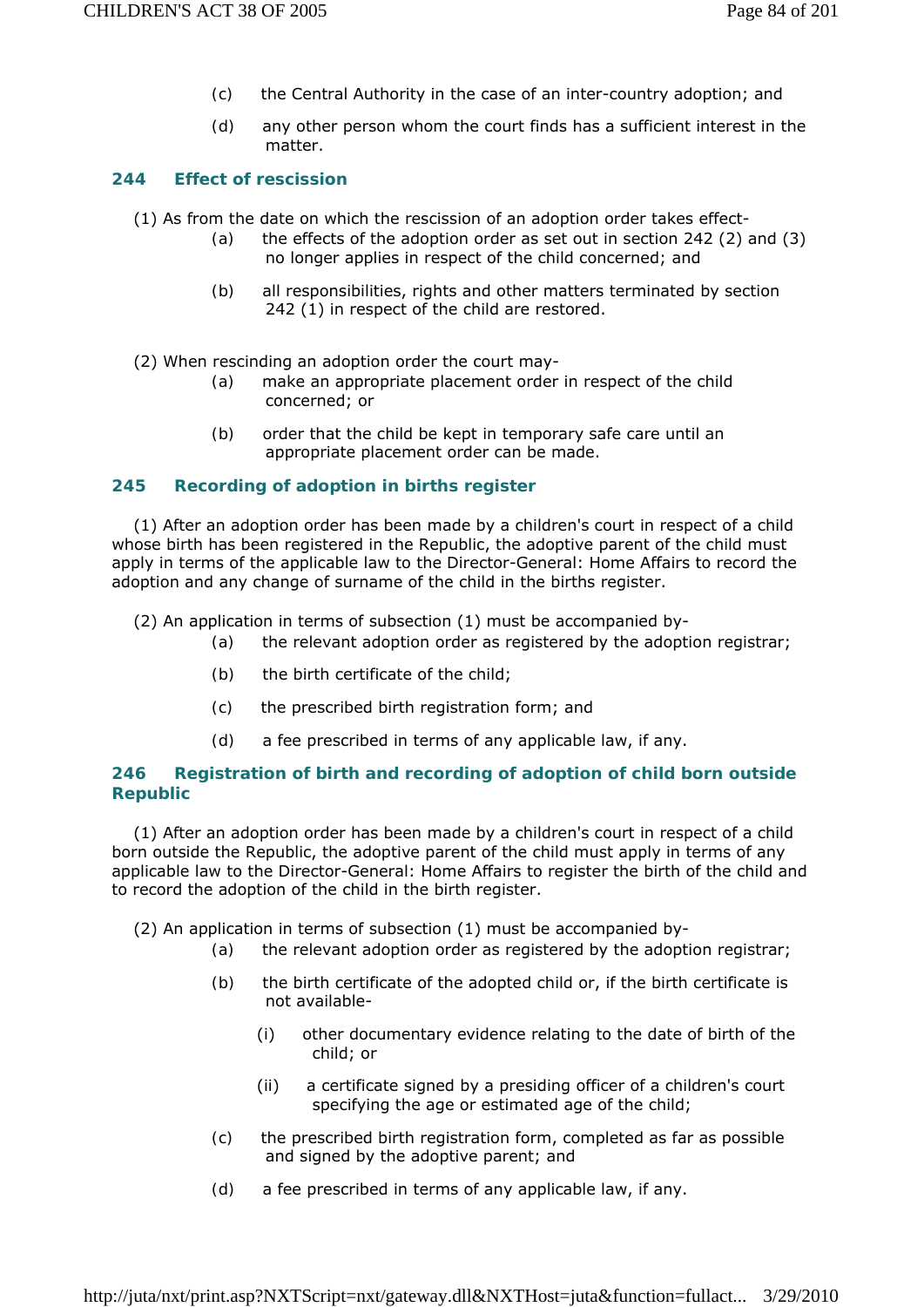# **247 Adoption register**

 (1) A person designated by the Director-General as the adoption registrar must, in the prescribed manner, record information pertaining to and keep a register of-

- *(a)* the registration numbers allocated to records of adoption cases;
- *(b)* the personal details of adopted children, of their biological parents and of their adoptive parents;
- *(c)* particulars of successful appeals against and rescissions of adoption orders; and
- *(d)* all other prescribed information in connection with adoptions.

(2) A clerk of the children's court must-

- *(a)* keep a record of all adoption cases by a children's court, including all adoption orders issued by the court, in the prescribed manner;
- *(b)* as soon as is practicable after an adoption order has been issued, forward the adoption order, a copy of the record of the adoption inquiry and other prescribed documents relating to the adoption to the adoption registrar; and
- *(c)* in the case of an inter-country adoption, forward copies of the documents referred to in paragraph *(b)* to the Central Authority.

#### **248 Access to adoption register**

 (1) The information contained in the adoption register may not be disclosed to any person, except-

- *(a)* to an adopted child after the child has reached the age of 18 years;
- *(b)* to the adoptive parent of an adopted child after the child has reached the age of 18 years;
- *(c)* to the biological parent or a previous adoptive parent of an adopted child after the child has reached the age of 18 years, but only if the adoptive parent and the adopted child give their consent in writing;
- *(d)* for any official purposes subject to conditions determined by the Director-General;
- *(e)* by an order of court, if the court finds that such disclosure is in the best interests of the adopted child; or
- *(f)* for purposes of research: Provided that no information that would reveal the identity of an adopted child or his or her adoptive or biological parent is revealed.

 (2) The Director-General may require a person to receive counselling before disclosing any information contained in the adoption register to that person in terms of subsection (1) *(a)* , *(b)* , *(c)* or *(e)* .

 (3) Notwithstanding subsection (1), an adopted child or an adoptive parent is entitled to have access to any medical information concerning-

- *(a)* the adopted child; or
- *(b)* the biological parents of the adopted child, if such information relates directly to the health of the adopted child.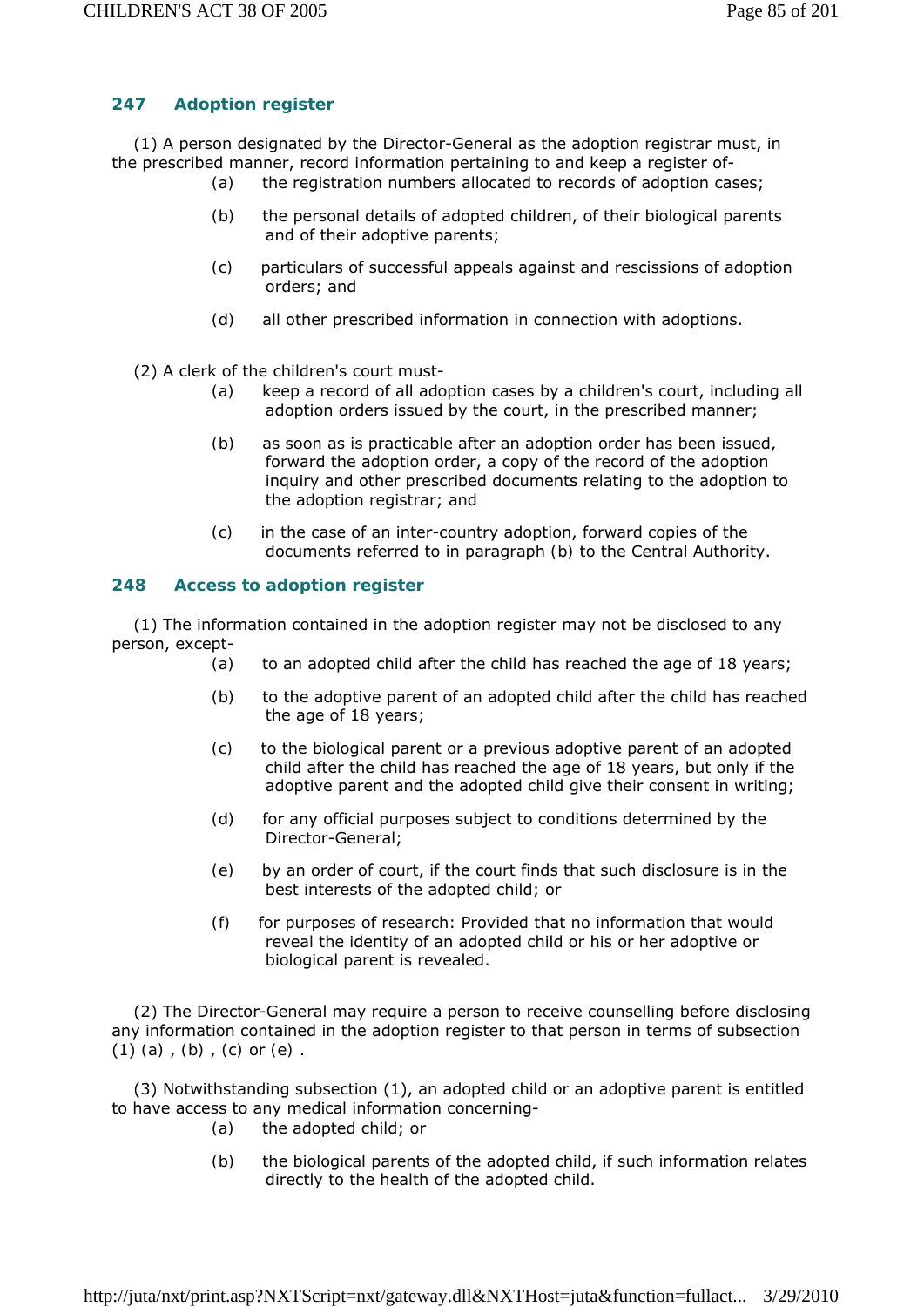(4) Notwithstanding subsection (1), parties to a post-adoption agreement as contemplated in section 234 are entitled to have access to such information about the child as has been stipulated in the agreement.

### **249 No consideration in respect of adoption**

- (1) No person may-
	- *(a)* give or receive, or agree to give or receive, any consideration, in cash or in kind, for the adoption of a child in terms of Chapter 15 or Chapter 16; or
	- *(b)* induce a person to give up a child for adoption in terms of Chapter 15 or Chapter 16.

(2) Subsection (1) does not apply to-

- *(a)* the biological mother of a child receiving compensation for-
	- (i) reasonable medical expenses incurred in connection with her pregnancy, birth of the child and follow-up treatment;
	- (ii) reasonable expenses incurred for counselling; or
	- (iii) any other prescribed expenses;
- *(b)* a lawyer, psychologist or other professional person receiving fees and expenses for services provided in connection with an adoption;
- *(c)* the Central Authority of the Republic contemplated in section 257 receiving prescribed fees;
- *(d)* a child protection organisation accredited in terms of section 251 to provide adoption services, receiving the prescribed fees;
- *(e)* a child protection organisation accredited to provide inter-country adoption services receiving the prescribed fees;
- *(f)* an organ of state; or
- *(g)* any other prescribed persons.

### **250 Only certain persons allowed to provide adoption service**

- (1) No person may provide adoption services except-
	- *(a)* a child protection organisation accredited in terms of section 251 to provide adoption services;
	- *(b)* an adoption social worker;
	- *(c)* the Central Authority in the case of inter-country adoptions; or
	- *(d)* a child protection organisation accredited in terms of section 259 to provide inter-country adoption services.

 (2) Subsection (1) does not prohibit the rendering of professional services in connection with the adoption of a child by a lawyer, psychologist or a member of any other profession.

**[NB:** A sub-s. (3) has been added by s. 11 of the Children's Amendment Act 41 of 2007, a provision which will be put into operation by proclamation. See PENDLEX . **]** 

### **251 Accreditation to provide adoption service**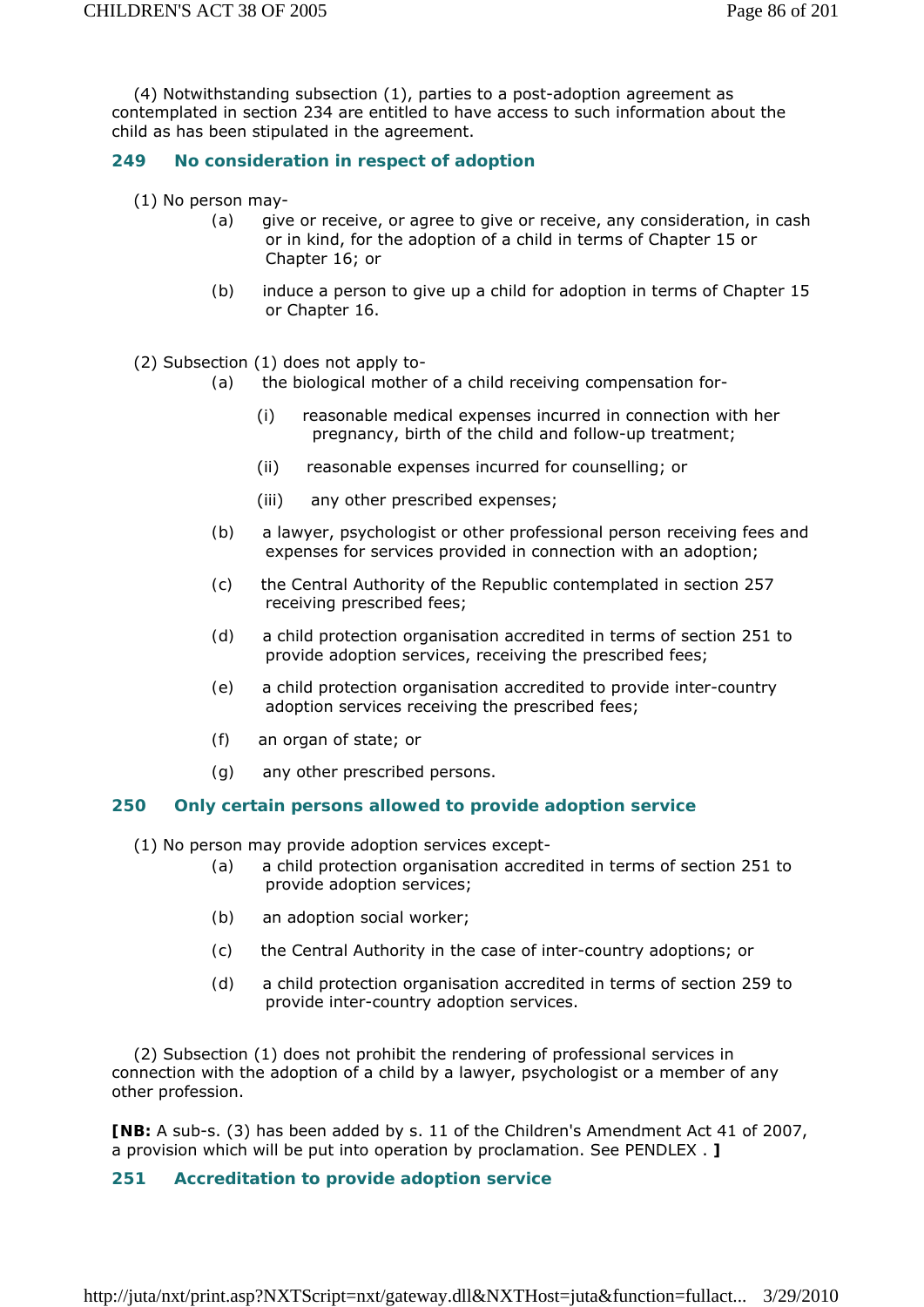(1) The Director-General may in terms of a prescribed process accredit-

- *(a)* a social worker in private practice as an adoption social worker to provide adoption services; and
- *(b)* a child protection organisation to provide adoption services.

 (2) The Director-General must keep a register of all adoption social workers and child protection organisations accredited to perform adoption services.

### **252 Advertising**

 (1) No person may publish or cause to be published in any form or by any means an advertisement dealing with the placement or adoption of a specific child.

- (2) Subsection (1) does not apply in respect of-
	- *(a)* the publication of a notice in terms of this Act or a court order;
	- *(b)* an advertisement by a child protection organisation accredited to provide adoption services for purposes of recruitment, according to prescribed guidelines; or
	- *(c)* other forms of advertisements specified by regulation.

### **253 Regulations**

 The Minister, after consultation with the Minister for Justice and Constitutional Development in respect of regulations dealing with court orders, may make regulations-

- *(a)* prescribing procedures for determining whether a child has been abandoned by a parent or other person who has parental responsibilities and rights in respect of the child;
- *(b)* determining procedures to be followed to locate persons whose whereabouts are unknown for obtaining their consent to adoptions;
- *(c)* prescribing procedures for determining the age of a child;
- *(d)* determining procedures for payment for adoption services undertaken by persons or organisations to prevent conflict of interests from arising;
- *(e)* prescribing the requirements that a child welfare organisation has to comply with for accreditation as contemplated in section 251 to provide adoption services;
- *(f)* prescribing the requirements that a child welfare organisation has to comply with for accreditation as contemplated in section 259 to provide inter-country adoption services;
- *(g)* prescribing advertising guidelines for recruitment purposes; and
- *(h)* regarding any other ancillary or incidental administrative or procedural matter that it may be necessary to prescribe to facilitate the proper implementation or administration of this Chapter.

# **CHAPTER 16 INTER-COUNTRY ADOPTION (ss 254-273)**

### **254 Purposes of Chapter**

The purposes of this Chapter are-

*(a)* to give effect to the Hague Convention on Inter-country Adoption;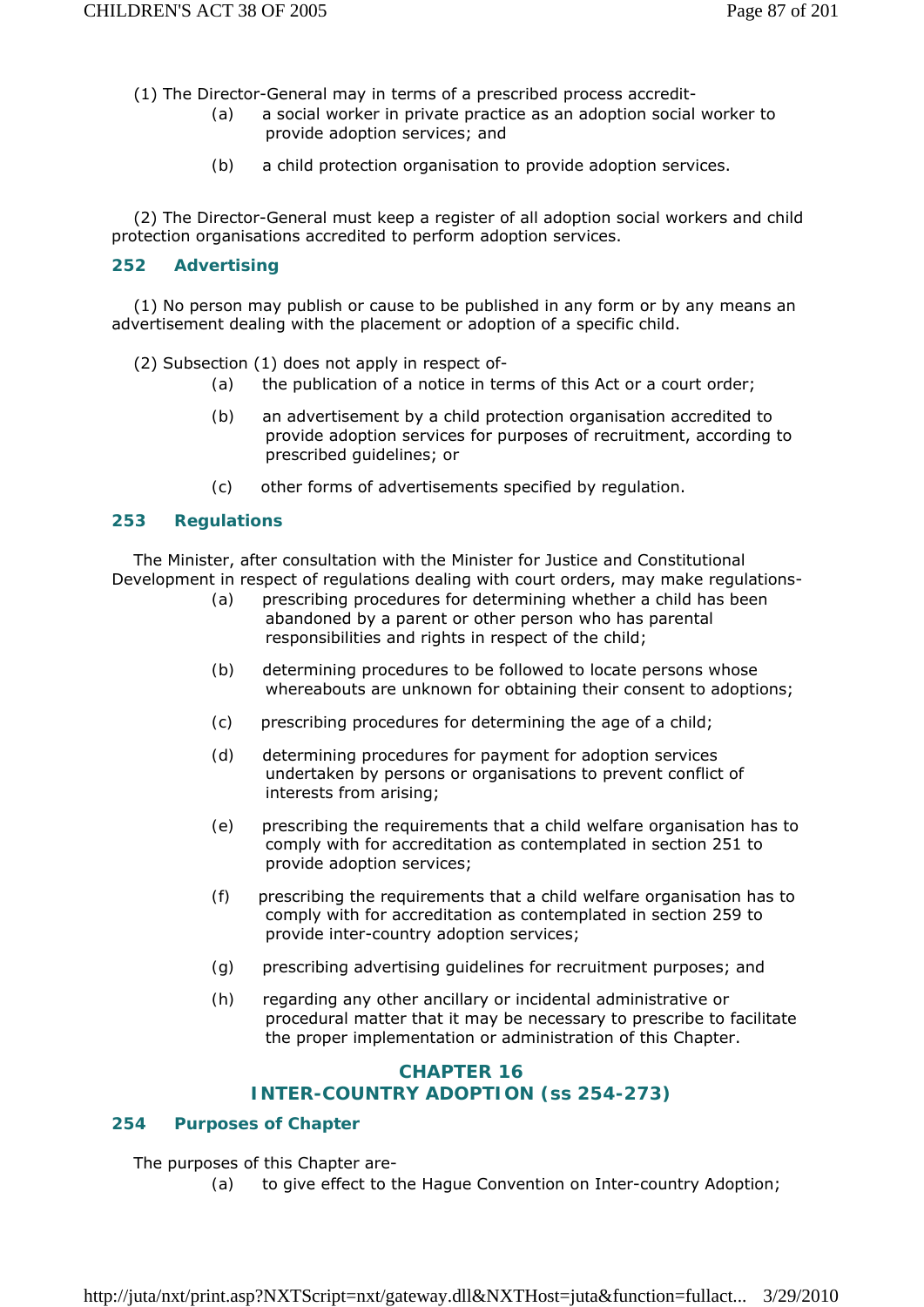- *(b)* to provide for the recognition of certain foreign adoptions;
- *(c)* to find fit and proper adoptive parents for an adoptable child; and
- *(d)* generally to regulate inter-country adoptions.

# **255 International co-operation**

(1) The President may on such conditions as he or she deems fit-

- *(a)* enter into an agreement with a foreign State that is not a State Party to the Hague Convention on Inter-country Adoption in respect of any matter pertaining to the inter-country adoption of children; and
- *(b)* enter into an agreement with a foreign State that is a State Party to the Hague Convention on Inter-country Adoption in respect of any matter pertaining to the inter-country adoption of children for the purpose of supplementing the provisions of the Convention or to facilitate the application of the principles contained therein.

 (2) An agreement contemplated in subsection (1) may not be in conflict with the provisions of the Hague Convention on Inter-country Adoption.

 (3) The President may agree to an amendment to or revocation of an agreement contemplated in subsection (1).

 (4) An agreement contemplated in subsection (1) or an amendment to or revocation thereof, shall not be of any force or effect until such agreement, amendment or revocation has been approved by Parliament.

### **256 Hague Convention on Inter-country Adoption to have force of law**

 (1) The Hague Convention on Inter-country Adoption is in force in the Republic and its provisions are law in the Republic.

 (2) The ordinary law of the Republic applies to an adoption to which the Convention applies but, where there is a conflict between the ordinary law of the Republic and the Convention, the Convention prevails.

### **257 Central Authority**

 (1) For the purposes of the Hague Convention on Inter-country Adoption, **'Central Authority'** -

- *(a)* in relation to the Republic, means the Director-General; or
- *(b)* in relation to a convention country, means a person or office designated by such convention country under Article 6 of the Hague Convention on Inter-country Adoption.

 (2) The Director-General, after consultation with the Director-General: Justice and Constitutional Development, must perform the functions assigned by the Convention to Central Authorities.

### **258 Performance of functions**

 (1) The Central Authority of the Republic may in terms of section 310 delegate any powers or duties of the Central Authority under the Hague Convention on Inter-country Adoption to an official in the Department.

 (2) Any powers or duties of the Central Authority in terms of Articles 15 to 21 of the Convention and sections 261 (3) and (4), 262 (3) and (4), 264 (2) and 265 (2) may, to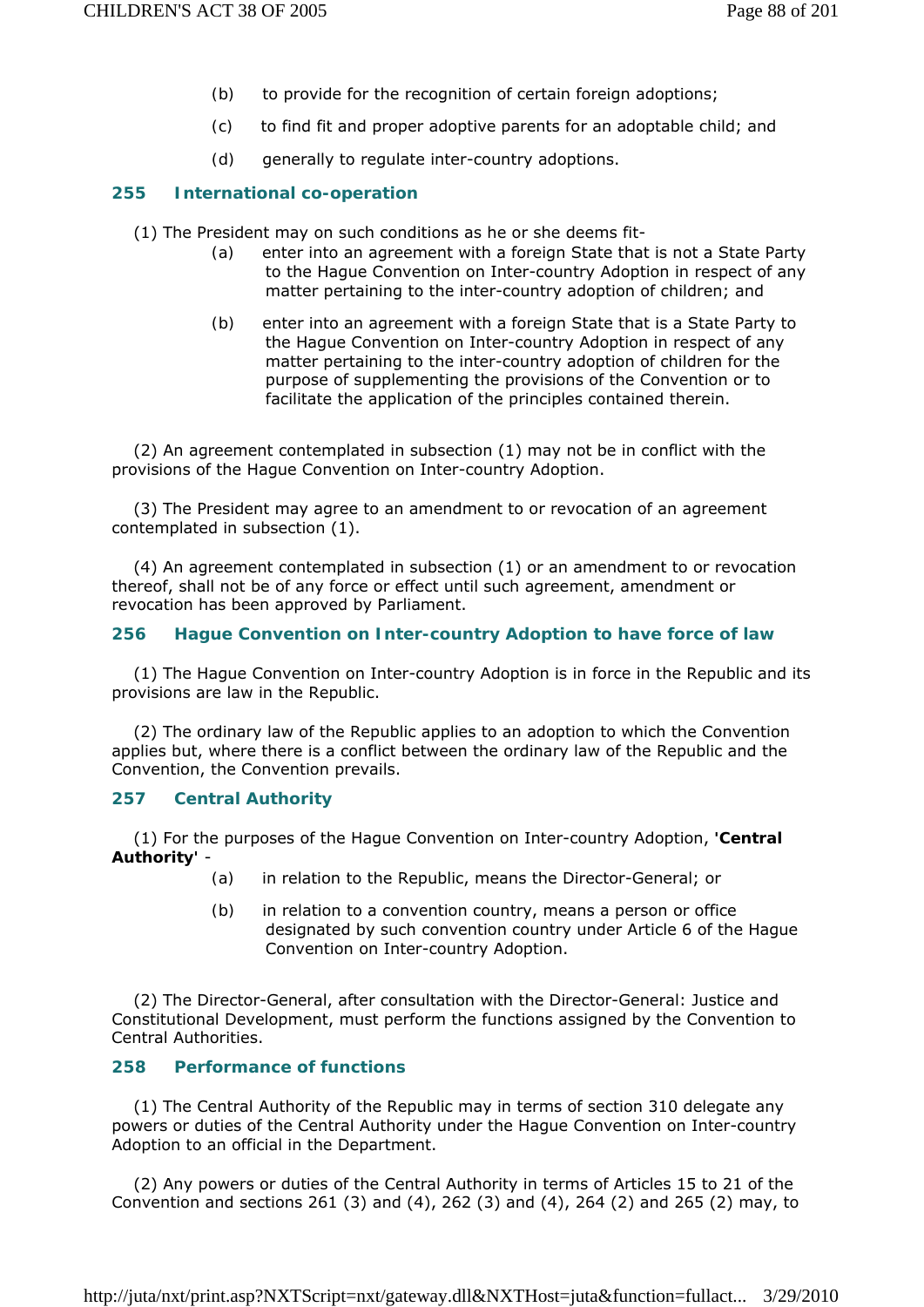the extent determined by the Central Authority, be performed by-

- *(a)* another organ of state; or
- *(b)* a child protection organisation accredited in terms of section 259 to provide inter-country adoption services.

#### **259 Accreditation to provide inter-country adoption services**

(1) The Central Authority may, on application by a child protection organisation-

- *(a)* accredit such organisation to provide inter-country adoption services; and
- *(b)* approve adoption working agreements contemplated in section 260, as long as the prescribed requirements are met.

 (2) The Central Authority may accredit a child protection organisation to provide inter-country adoption services for such period and on such conditions as may be prescribed.

 (3) A child protection organisation accredited in terms of this section to provide intercountry adoption services-

- *(a)* may receive the prescribed fees and make the necessary payments in respect of inter-country adoptions; and
- *(b)* must annually submit audited financial statements to the Central Authority of fees received and payments made.

 (4) Subsection (1) does not prohibit the rendering of professional services in connection with the adoption of a child by a lawyer, psychologist or a member of another profession.

#### **260 Entering into adoption working agreement**

 (1) A child protection organisation accredited in terms of section 259 to provide intercountry adoption services may enter into an adoption working agreement with an accredited adoption agency in another country.

(2) A child protection organisation referred to in subsection (1)-

- *(a)* must provide the Central Authority with certified copies of all adoption working agreements entered into by that child protection organisation for approval thereof; and
- *(b)* may not act in terms of any such adoption working agreements before it has been approved by the Central Authority.

### **261 Adoption of child from Republic by person in convention country**

 (1) A person habitually resident in a convention country who wishes to adopt a child habitually resident in the Republic must apply to the central authority of the convention country concerned.

 (2) If the central authority of the convention country concerned is satisfied that the applicant is fit and proper to adopt, it shall prepare a report on that person in accordance with the requirements of the Hague Convention on Inter-country Adoption and any prescribed requirements and transmit the report to the Central Authority of the Republic.

 (3) If an adoptable child is available for adoption, the Central Authority will prepare a report on the child in accordance with the requirements of the Hague Convention on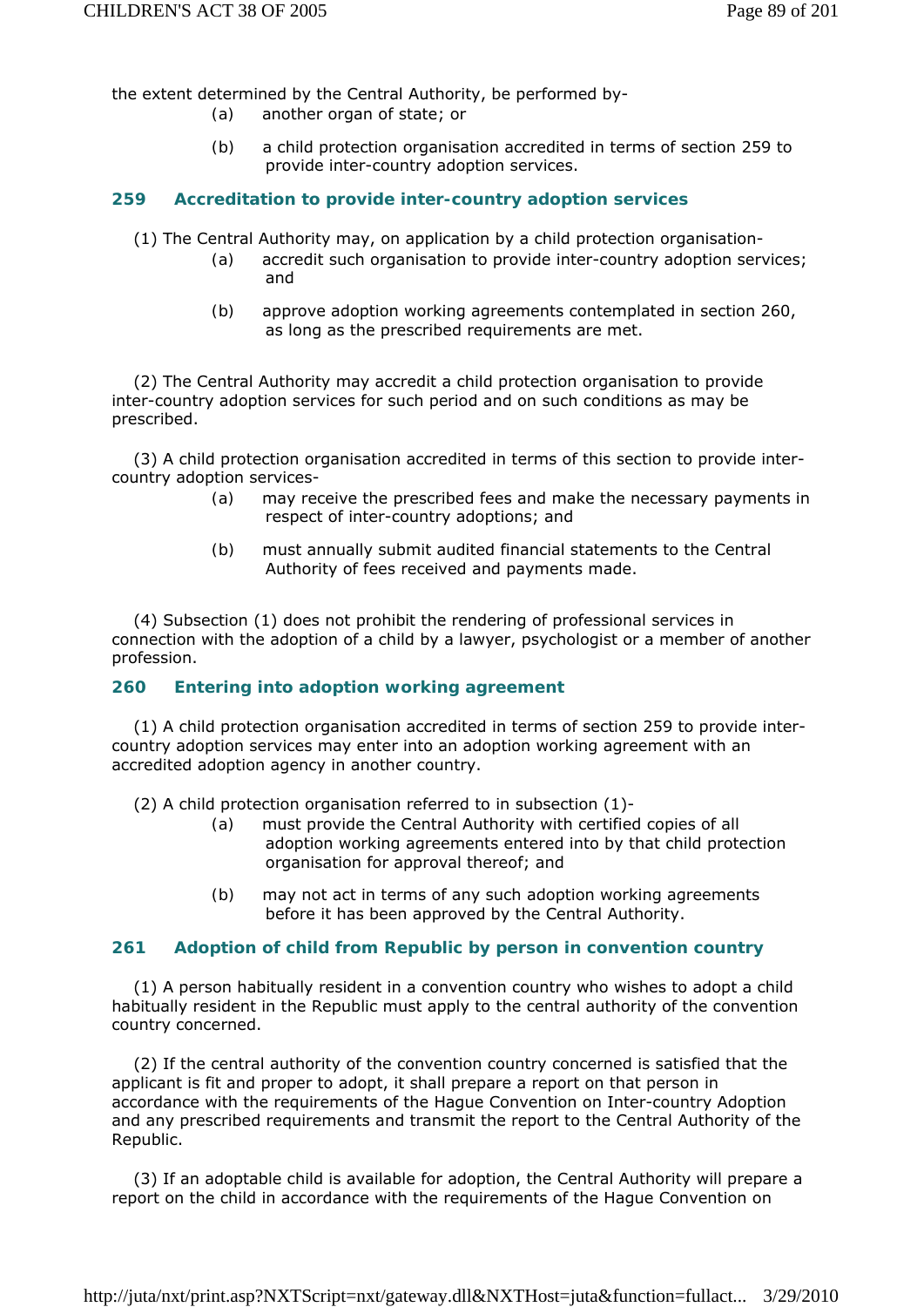Inter-country Adoption and any prescribed requirements and forward it to the central authority of the convention country concerned.

 (4) If the Central Authority and the central authority of the convention country concerned both agree on the adoption, the Central Authority will refer the application for adoption together with all relevant documents and the reports contemplated in subsections (2) and (3) to the children's court for consideration in terms of section 240.

 (5) The court may make an order for the adoption of the child if the requirements of section 231 regarding persons who may adopt a child are complied with, the application has been considered in terms of section 240 and the court is satisfied that-

- *(a)* the adoption is in the best interests of the child;
- *(b)* the child is in the Republic;
- *(c)* the child is not prevented from leaving the Republic-
	- (i) under a law of the Republic; or
	- (ii) because of an order of a court of the Republic;
- *(d)* the arrangements for the adoption of the child are in accordance with the requirements of the Hague Convention on Inter-country Adoption and any prescribed requirements;
- *(e)* the central authority of the convention country has agreed to the adoption of the child;
- *(f)* the Central Authority of the Republic has agreed to the adoption of the child; and
- *(g)* the name of the child has been in the RACAP for at least 60 days and no fit and proper adoptive parent for the child is available in the Republic.

 (6) *(a)* The Central Authority of the Republic may withdraw its consent to the adoption of the child within a period of 140 days from the date on which it has consented to the adoption, if it is in the best interests of the child to do so.

 *(b)* In the event of the Central Authority of the Republic withdrawing its consent, the child must be returned to the Republic forthwith in the prescribed manner.

 (7) An order of court contemplated in subsection (5) takes effect only after the period referred to in subsection (6) has lapsed and the Central Authority has not withdrawn its consent within the stated period.

 (8) This section does not apply to a child habitually resident in the Republic and who is to be placed for adoption outside the Republic with a family member of that child or with a person who will become an adoptive parent jointly with the child's biological parent.

 (9) The provisions of Chapter 15 apply to the adoption of a child referred to in subsection (8).

#### **262 Adoption of child from Republic by person in non-convention country**

 (1) A person habitually resident in a non-convention country who wishes to adopt a child habitually resident in the Republic must apply to the competent authority of the non-convention country concerned.

(2) If the competent authority of the non-convention country concerned is satisfied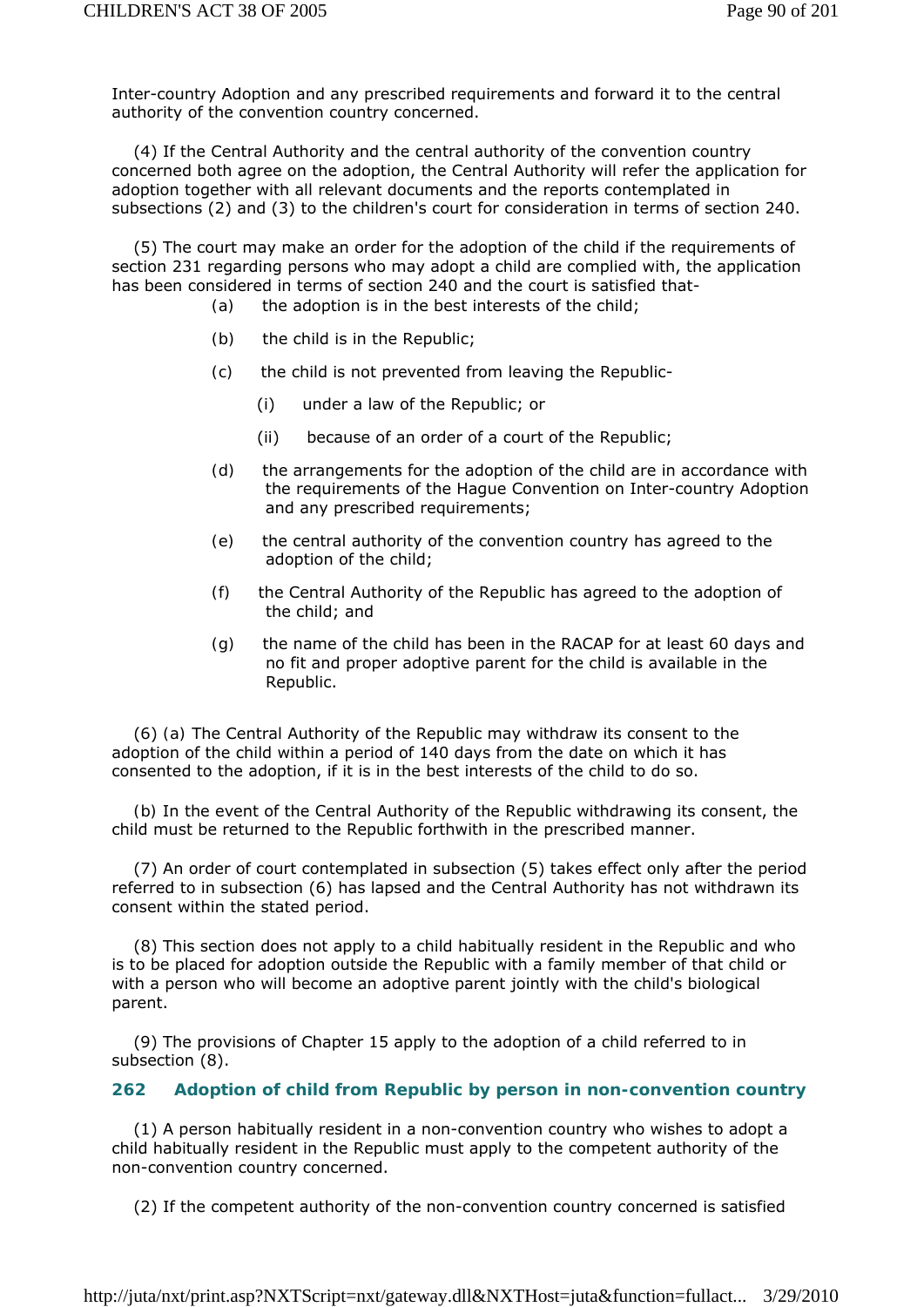that the applicant is fit and proper to adopt, it shall prepare a report on that person in accordance with the prescribed requirements and transmit the report to the Central Authority in the Republic.

 (3) If an adoptable child is available for adoption, the Central Authority will prepare a report on the child in accordance with the prescribed requirements and transmit it to the competent authority in the non-convention country concerned.

 (4) If the Central Authority and the competent authority in the non-convention country concerned both agree to the adoption, the Central Authority will refer the application for adoption together with all relevant documents and the reports contemplated in subsections (2) and (3) to the children's court for consideration in terms of section 240.

 (5) The court may make an order for the adoption of the child if the requirements of section 231 regarding persons who may adopt a child are complied with, the application has been considered in terms of section 240 and the court is satisfied that-

- *(a)* the adoption is in the best interests of the child;
- *(b)* the child is in the Republic;
- *(c)* the child is not prevented from leaving the Republic-
	- (i) under a law of the Republic; or
	- (ii) because of an order of a court of the Republic;
- *(d)* the arrangements for the adoption of the child are in accordance with the prescribed requirements;
- *(e)* the competent authority of the non-convention country concerned has agreed to the adoption of the child;
- *(f)* the Central Authority has agreed to the adoption of the child; and
- *(g)* the name of the child has been in the RACAP for at least 60 days and no fit and proper adoptive parent for the child is available in the Republic.

 (6) *(a)* The Central Authority of the Republic may withdraw its consent to the adoption of the child within a period of 140 days from the date on which it has consented to the adoption, if it is in the best interests of the child to do so.

 *(b)* In the event of the Central Authority of the Republic withdrawing its consent, the child must be returned to the Republic forthwith in the prescribed manner.

 (7) An order of court contemplated in subsection (5) takes effect only after the period referred to in subsection (6) has lapsed and the Central Authority has not withdrawn its consent within the stated period.

 (8) This section does not apply to a child habitually resident in the Republic and who is to be placed for adoption outside the Republic with a family member of that child or with a person who will become an adoptive parent jointly with the child's biological parent.

 (9) The provisions of Chapter 15 apply to the adoption of a child referred to in subsection (8).

#### **263 Issue of adoption compliance certificate**

If the children's court has approved the adoption of a child in terms of section 261 or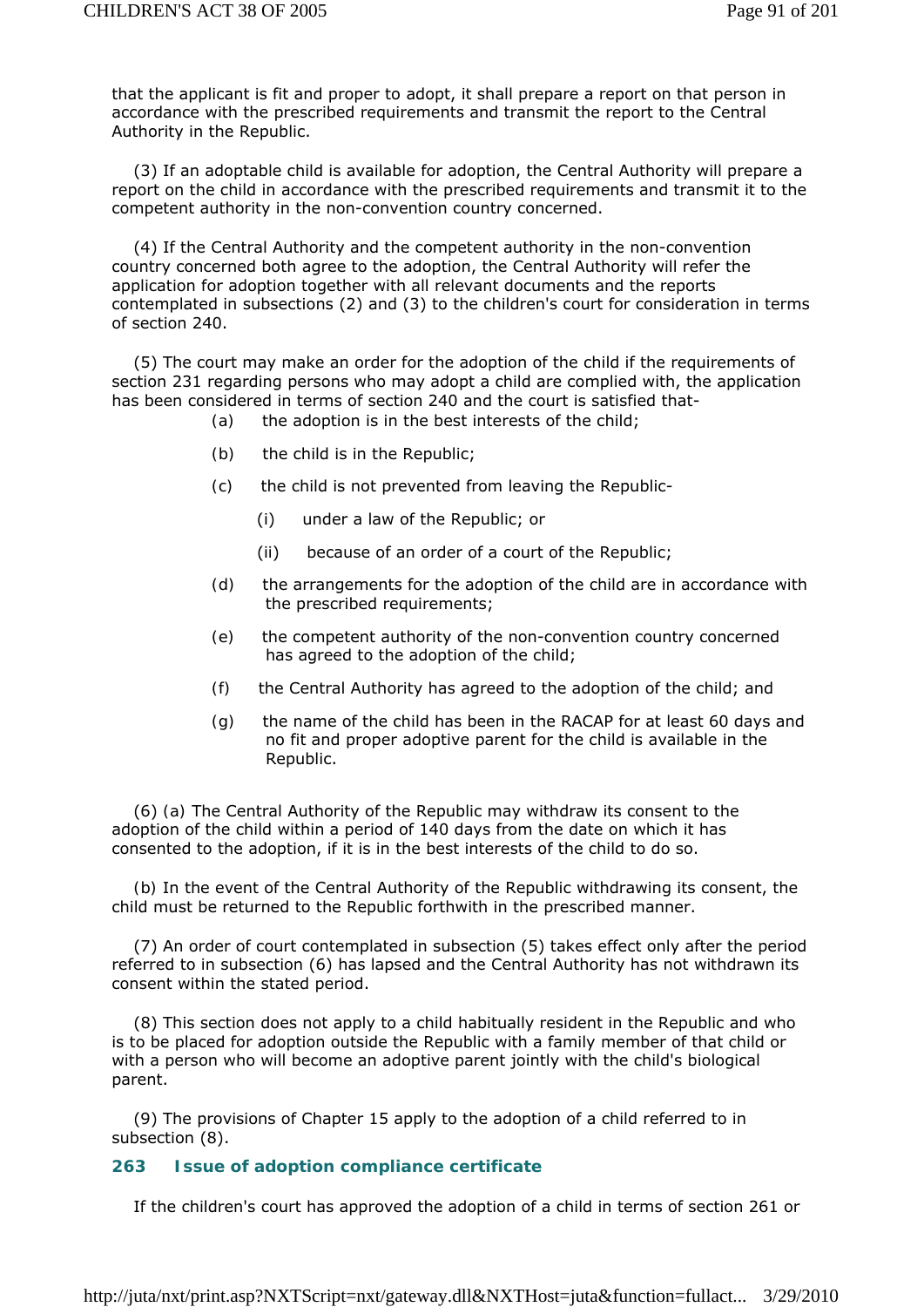262, the Central Authority may issue an adoption compliance certificate.

#### **264 Adoption of child from convention country by person in Republic**

 (1) A person habitually resident in the Republic who wishes to adopt a child habitually resident in a convention country must apply to the Central Authority.

 (2) If the Central Authority is satisfied that the applicant is fit and proper to adopt, it shall prepare a report on that person in accordance with the requirements of the Hague Convention on Inter-country Adoption and any prescribed requirements and transmit the report to the central authority of the convention country concerned.

 (3) If an adoptable child is available for adoption, the central authority of the convention country concerned shall prepare a report on the child in accordance with the requirements of the Hague Convention on Inter-country Adoption and transmit it to the Central Authority.

 (4) If the Central Authority and the central authority of the convention country concerned both agree to the adoption, the central authority in that country will refer the application for adoption for the necessary consent in that country.

### **265 Adoption of child from non-convention country by person in Republic**

 (1) A person habitually resident in the Republic who wishes to adopt a child habitually resident in a non-convention country must apply to the Central Authority.

 (2) If the Central Authority is satisfied that the applicant is fit and proper to adopt, it shall prepare a report on that person in accordance with the requirements of the nonconvention country concerned and transmit the report to the competent authority of that country.

 (3) If an adoptable child is available for adoption, the competent authority of the nonconvention country concerned shall prepare a report on the child in accordance with the prescribed requirements and transmit it to the Central Authority.

 (4) If the Central Authority and the competent authority of the non-convention country concerned both agree to the adoption, the competent authority of that country will refer the application for adoption for the necessary consent in that country.

### **266 Recognition of inter-country adoption of child from convention country**

 (1) The adoption in a convention country of a child habitually resident in that convention country by a person habitually resident in the Republic shall be recognised in the Republic if an adoption compliance certificate issued in that country is in force for the adoption.

 (2) The adoption in a convention country of a child habitually resident in that convention country by a person habitually resident in another convention country shall be recognised in the Republic if an adoption compliance certificate issued in the convention country where the adoption was granted is in force for the adoption.

 (3) If an adoption compliance certificate was not issued in the relevant convention country, the Central Authority may issue a declaration recognising the adoption.

 (4) A declaration in terms of subsection (3) is, upon production by any person in a court, admissible as evidence in any proceedings before the court.

 (5) The adoption of a child referred to in subsections (1) and (2) shall not be recognised if a declaration is made in terms of section 270 that an adoption or a decision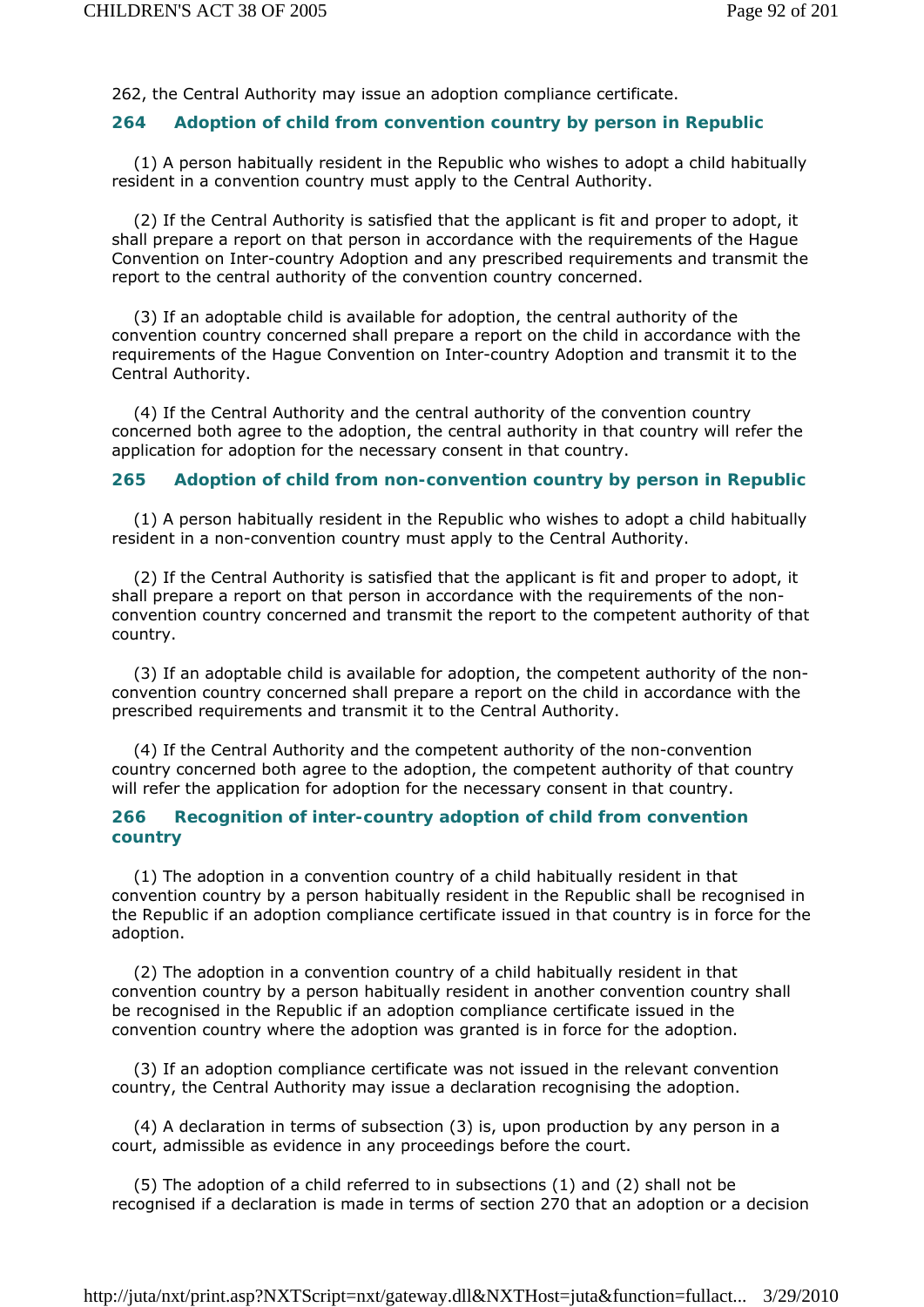in terms of article 27 of the Hague Convention on Inter-country Adoption has no effect in the Republic.

# **267 Evidentiary value of adoption compliance certificate of convention country**

 Subject to section 270, an adoption compliance certificate is evidence, for the purposes of the laws of the Republic, that the adoption to which the certificate relates-

- *(a)* was agreed to by the central authorities of the countries mentioned in the certificate; and
- *(b)* was carried out in accordance with the Hague Convention on Intercountry Adoption and the laws of the countries mentioned in the certificate.

# **268 Recognition of inter-country adoption of child from non-convention country**

 The Central Authority may issue a declaration recognising the adoption of a child in a non-convention country if-

- *(a)* the adoption is in accordance with and has not been rescinded under the law of the country in which the adoption order was made; and
- *(b)* the adoption in that country has the same effect it would have had if the order had been made in the Republic.

# **269 Effect of recognition of inter-country adoption**

 If the adoption of a child is recognised in terms of section 266 or 268, the adoption has in the Republic the effects set out in section 242.

### **270 Refusal to recognise inter-country adoption or Article 27 decision**

 (1) The Central Authority may declare that an adoption to which section 266 or 268 applies or a decision made in terms of article 27 of the Hague Convention on Intercountry Adoption may not be recognised in the Republic if the adoption or decision is manifestly contrary to public policy in the Republic, taking into account the best interests of the relevant child.

 (2) If the Central Authority declares that an adoption or decision referred to in subsection (1) may not be recognised, the adoption or decision has no effect in the Republic.

# **271 Application to children's court for inter-country adoption of child**

 (1) In the event of a refusal to recognise an inter-country adoption as contemplated in section 270, an application for the adoption of a child from a convention country or a non-convention country may be made to the children's court.

 (2) The provisions of Chapter 15, with the necessary changes which the context may require, apply to the adoption of a child referred to in subsection (1).

# **272 Access to information**

 Subject to the provisions of section 248 with regard to access to the adoption register, read with such changes as the context may require, the Central Authority may disclose to a person older than 18 years who, as a child, was adopted in accordance with the Hague Convention on Inter-country Adoption, any information in the records of the Central Authority concerning that person's origin.

# **273 Processing or facilitating inter-country adoption**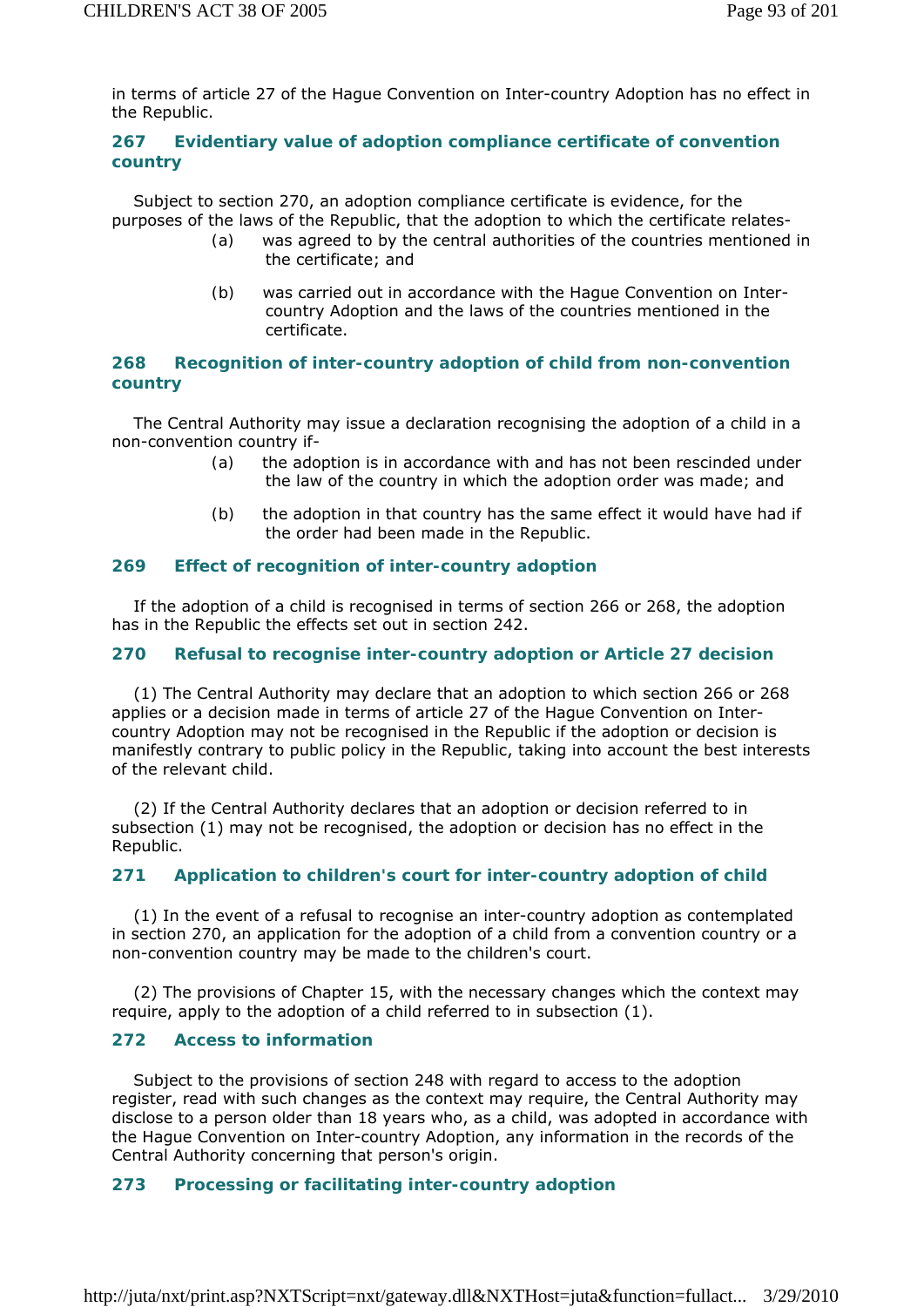No person may process or facilitate an inter-country adoption otherwise than in terms of this Chapter.

# **CHAPTER 17 CHILD ABDUCTION (ss 274-280)**

### **274 Purposes of Chapter**

The purposes of this Chapter are-

- *(a)* to give effect to the Hague Convention on International Child Abduction; and
- *(b)* to combat parental child abduction.

# **275 Hague Convention on International Child Abduction to have force of law**

 The Hague Convention on International Child Abduction is in force in the Republic and its provisions are law in the Republic, subject to the provisions of this Act.

### **276 Central Authority**

 (1) For the purposes of the Hague Convention on International Child Abduction, **'Central Authority'** -

- *(a)* in relation to the Republic, means the Chief Family Advocate appointed by the Minister for Justice and Constitutional Development in terms of the Mediation in Certain Divorce Matters Act; or
- *(b)* in relation to a convention country, means a person or office designated for such convention country under Article 6 of the Hague Convention on International Child Abduction.

 (2) The Chief Family Advocate must perform the functions assigned by the Convention to Central Authorities.

### **277 Delegation of powers and duties**

 (1) The Central Authority of the Republic may, subject to such conditions as he or she may impose, delegate or assign any powers or duties conferred or imposed upon him or her under the Hague Convention on International Child Abduction to any family advocate appointed in terms of the Mediation in Certain Divorce Matters Act.

(2) The delegation, assignment and conditions imposed must be in writing.

### **278 Powers of court**

 (1) In ascertaining whether there has been a wrongful removal or retention within the meaning of Article 3 of the Hague Convention on International Child Abduction, a High Court may, prior to the making of an order for the return of the child, request the Central Authority to provide a report on the domestic circumstances of the child prior to the alleged abduction.

 (2) The court may, prior to the making of an order for the return of the child, order interim protective relief for the child, the applicant or the defendant.

 (3) The court must, in considering an application in terms of this Chapter for the return of a child, afford that child the opportunity to raise an objection to being returned and in so doing must give due weight to that objection, taking into account the age and maturity of the child.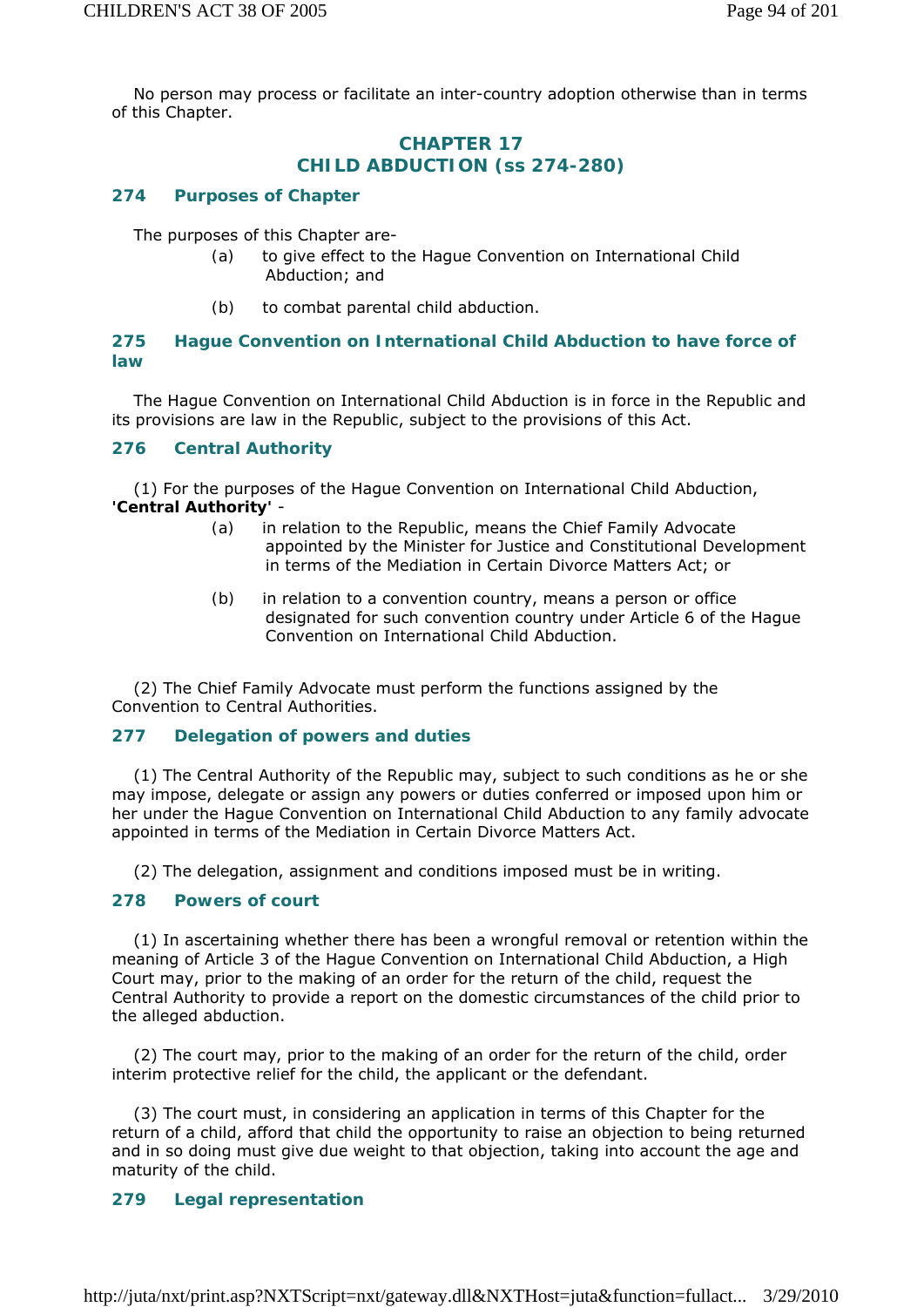A legal representative must represent the child, subject to section 55, in all applications in terms of the Hague Convention on International Child Abduction.

### **280 Regulations**

(1) The Minister for Justice and Constitutional Development may make regulations-

- *(a)* to give effect to any provisions of the Hague Convention on International Child Abduction; and
- *(b)* prescribing fees and providing for the recovery of any expenditure incurred in connection with the application of the Convention.

 (2) A regulation made under subsection (1) may prescribe a penalty of a fine or of imprisonment for a period not exceeding 12 months for any contravention thereof or failure to comply therewith.

# **CHAPTER 18 TRAFFICKING IN CHILDREN (ss 281-291)**

### **281 Purposes of Chapter**

The purposes of this Chapter are-

- *(a)* to give effect to the UN Protocol to Prevent Trafficking in Persons; and
- *(b)* generally to combat trafficking in children.

### **282 UN Protocol to Prevent Trafficking in Persons to have force of law**

 The UN Protocol to Prevent Trafficking in Persons is in force in the Republic and its provisions are law in the Republic, subject to the provisions of this Act.

### **283 International co-operation**

(1) The President may on such conditions as he or she deems fit-

- *(a)* enter into an agreement with a foreign State that is not a State Party to the UN Protocol to Prevent Trafficking in Persons in respect of any matter pertaining to trafficking in children; and
- *(b)* enter into an agreement with a foreign State that is a State Party to the UN Protocol to Prevent Trafficking in Persons in respect of any matter pertaining to trafficking in children for the purpose of supplementing the provisions of the Protocol or to facilitate the application of the principles contained therein.

 (2) An agreement contemplated in subsection (1) may not be in conflict with the provisions of the UN Protocol to Prevent Trafficking in Persons.

 (3) The President may agree to any amendment or revocation of an agreement contemplated in subsection (1).

 (4) An agreement contemplated in subsection (1) or any amendment to or revocation thereof, shall not be of any force or effect until such agreement, amendment or revocation has been approved by Parliament.

# **284 Trafficking in children prohibited**

 (1) No person, natural or juristic, or a partnership may traffic a child or allow a child to be trafficked.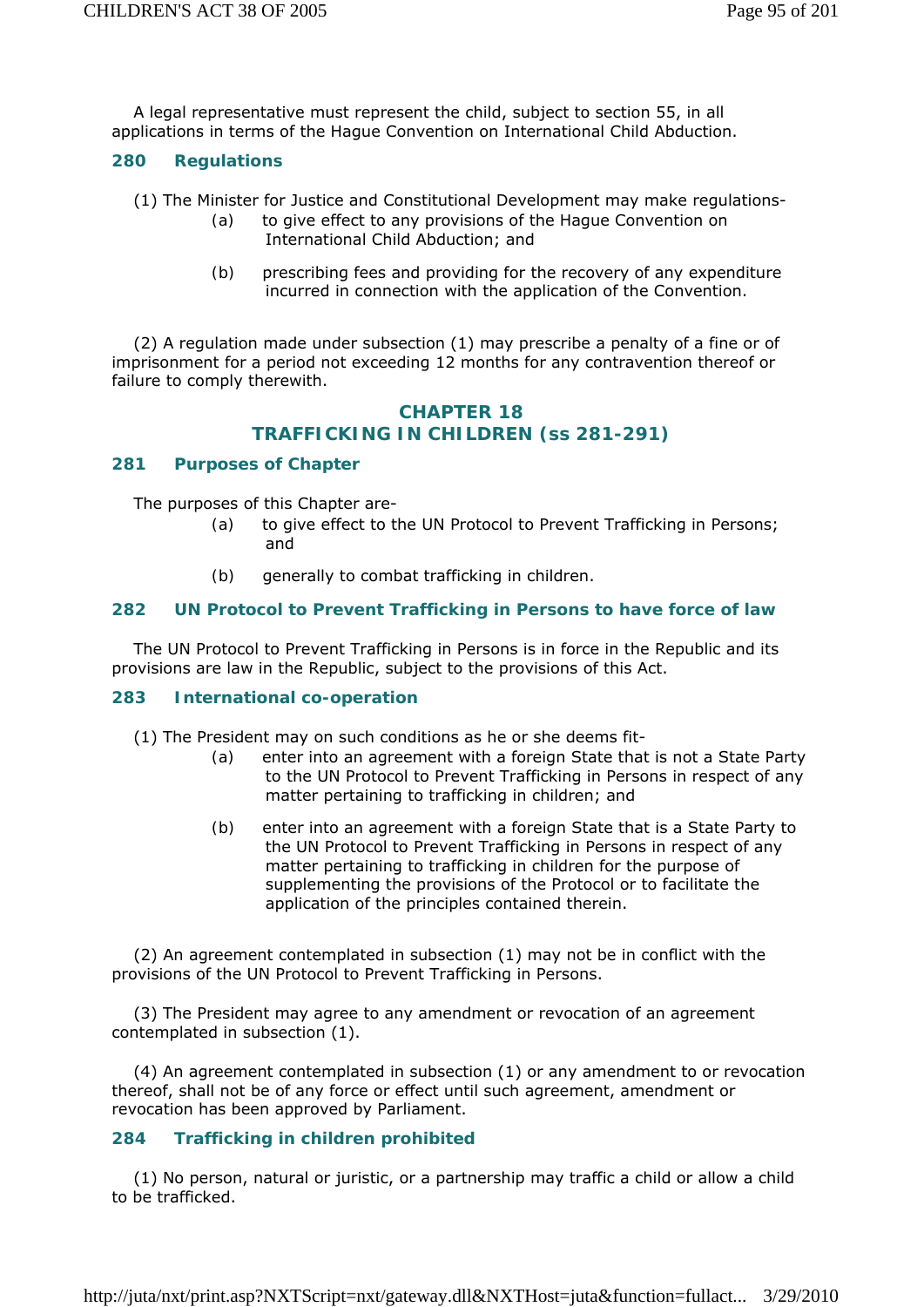(2) It is no defence to a charge of contravening subsection (1) that-

- *(a)* a child who is a victim of trafficking or a person having control over that child has consented to-
	- (i) the intended exploitation; or
	- (ii) the adoption of the child facilitated or secured through illegal means; or
- *(b)* the intended exploitation or adoption of a child referred to in paragraph *(a)* did not occur.

 (3) In order to establish the liability, in terms of subsection (1), of an employer or principal, the conduct of an employee or agent of or any other person acting on behalf of the employer or principal may be attributed to the employer or principal if that person is acting-

- *(a)* within the scope of his or her employment;
- *(b)* within the scope of his or her actual or apparent authority; or
- *(c)* with the express or implied consent of a director, member or partner of the employer or principal.

 (4) A finding by a court that an employer or principal has contravened subsection (1) serves as a ground for revoking the licence or registration of the employer or principal to operate.

### **285 Behaviour facilitating trafficking in children prohibited**

- (1) No person, natural or juristic, or a partnership, may-
	- *(a)* knowingly lease or sublease or allow any room, house, building or establishment to be used for the purpose of harbouring a child who is a victim of trafficking; and
	- *(b)* advertise, publish, print, broadcast, distribute or cause the advertisement, publication, printing, broadcast or distribution of information that suggests or alludes to trafficking by any means, including the use of the Internet or other information technology.

 (2) Every Internet service provider operating in the Republic must report to the South African Police Service any site on its server that contains information in contravention of subsection (1).

#### **286 Assistance to child who is victim of trafficking**

- (1) With due regard to the safety of a child and without delay-
	- *(a)* the Director-General: Foreign Affairs must facilitate the return to the Republic of a child who is a citizen or permanent resident of the Republic and who is a victim of trafficking; and
	- *(b)* the Director-General: Home Affairs must-
		- (i) facilitate and accept the return of a child contemplated in paragraph *(a)* ;
		- (ii) issue such travel documents or other authorisations as may be necessary to enable such a child to travel to and enter the Republic;
		- (iii) at the request of another state that is a party to the UN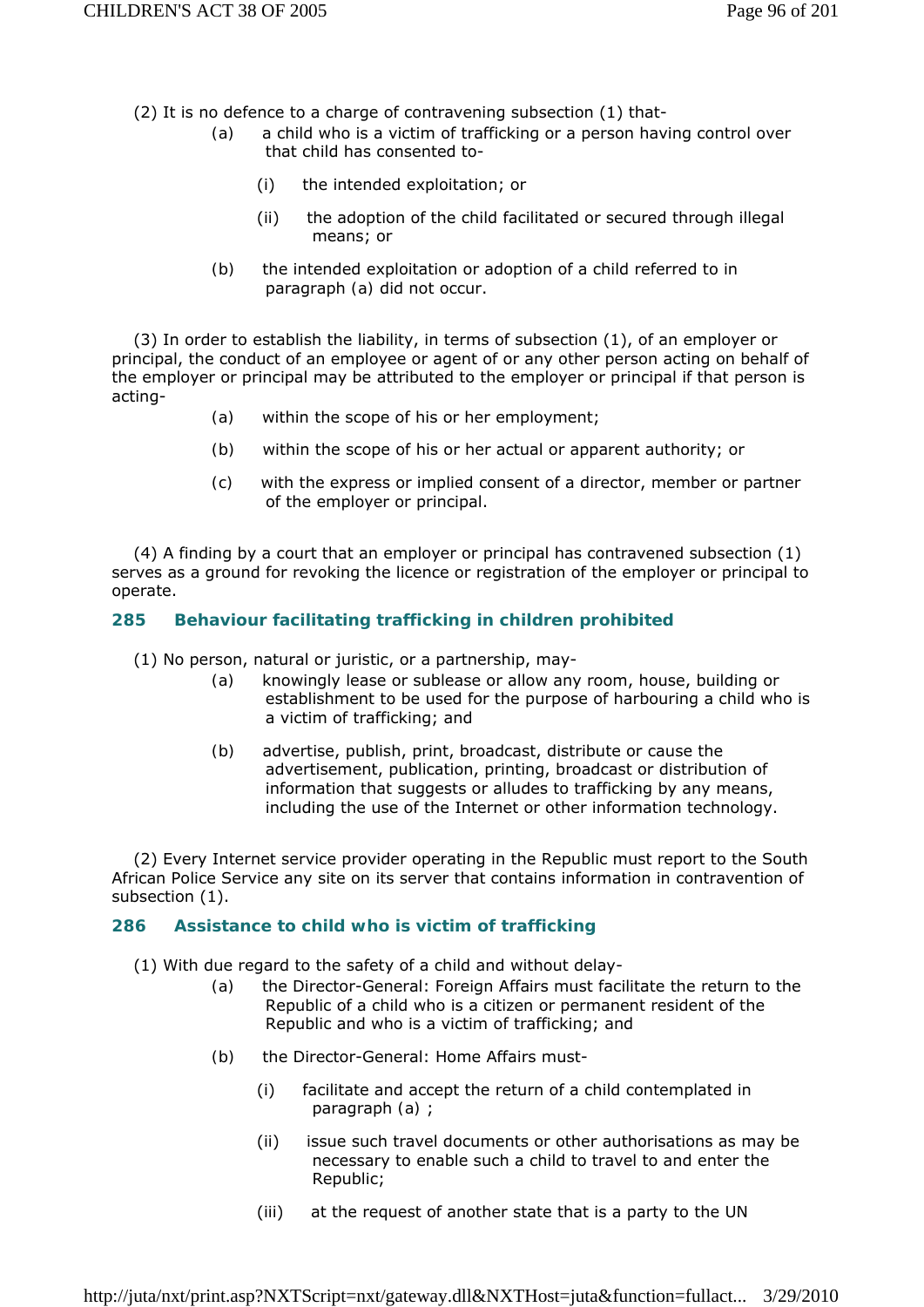- Protocol to Prevent Trafficking in Persons or to an agreement relating to trafficking in children, verify that the child who is a victim of trafficking is a citizen or permanent resident of the Republic; and
	- (iv) upon the child's entry into the Republic refer the child to a designated social worker for investigation in terms of section 155 (2).

 (2) *(a)* If it is essential in the best interests of a child who has been trafficked, the Director-General must authorise an adult at state expense to escort the child from the place where the child was found to the place from which the child was trafficked.

 *(b)* The Director-General may not act in terms of paragraph *(a)* unless he or she is satisfied that the parent, guardian, care-giver or other person who has parental responsibilities and rights in respect of the child does not have the financial means to travel to the place where the child is in order to escort the child back.

### **287 Trafficking of child by parent, guardian or other person who has parental responsibilities and rights in respect of child**

 If a court has reason to believe that the parent or guardian of a child or any other person who has parental responsibilities and rights in respect of a child, has trafficked the child or allowed the child to be trafficked, the court may-

- *(a)* suspend all parental responsibilities and rights of that parent, guardian, or other person; and
- *(b)* place that child in temporary safe care, pending an inquiry by a children's court.

# **288 Reporting of child who is victim of trafficking**

 An immigration official, police official, social worker, social service professional, medical practitioner or registered nurse who comes into contact with a child who is a victim of trafficking in the Republic must refer that child to a designated social worker for investigation in terms of section 289 (1).

# **289 Child who is victim of trafficking found in Republic**

(1) A child who is a victim of trafficking-

- *(a)* must be referred to a designated social worker for investigation in terms of section 155 (2); and
- *(b)* may, pending such investigation, be placed in temporary safe care.

 (2) If, after an investigation contemplated in subsection (1), an illegal foreign child is brought before the children's court, the court may order that the child be assisted in applying for asylum in terms of the Refugees Act, 1998 ( Act 130 of 1998 ).

 (3) A finding in terms of section 156 that an illegal foreign child who is a victim of trafficking is a child in need of care and protection serves as authorisation for allowing the child to remain in the Republic for the duration of the children's court order.

### **290 Repatriation of child who is victim of trafficking**

 (1) The Director-General may not return a child contemplated in section 289 (2) to his or her country of origin or the country from where the child has been trafficked without giving due consideration to-

> *(a)* the availability of care arrangements in the country to which the child is to be returned;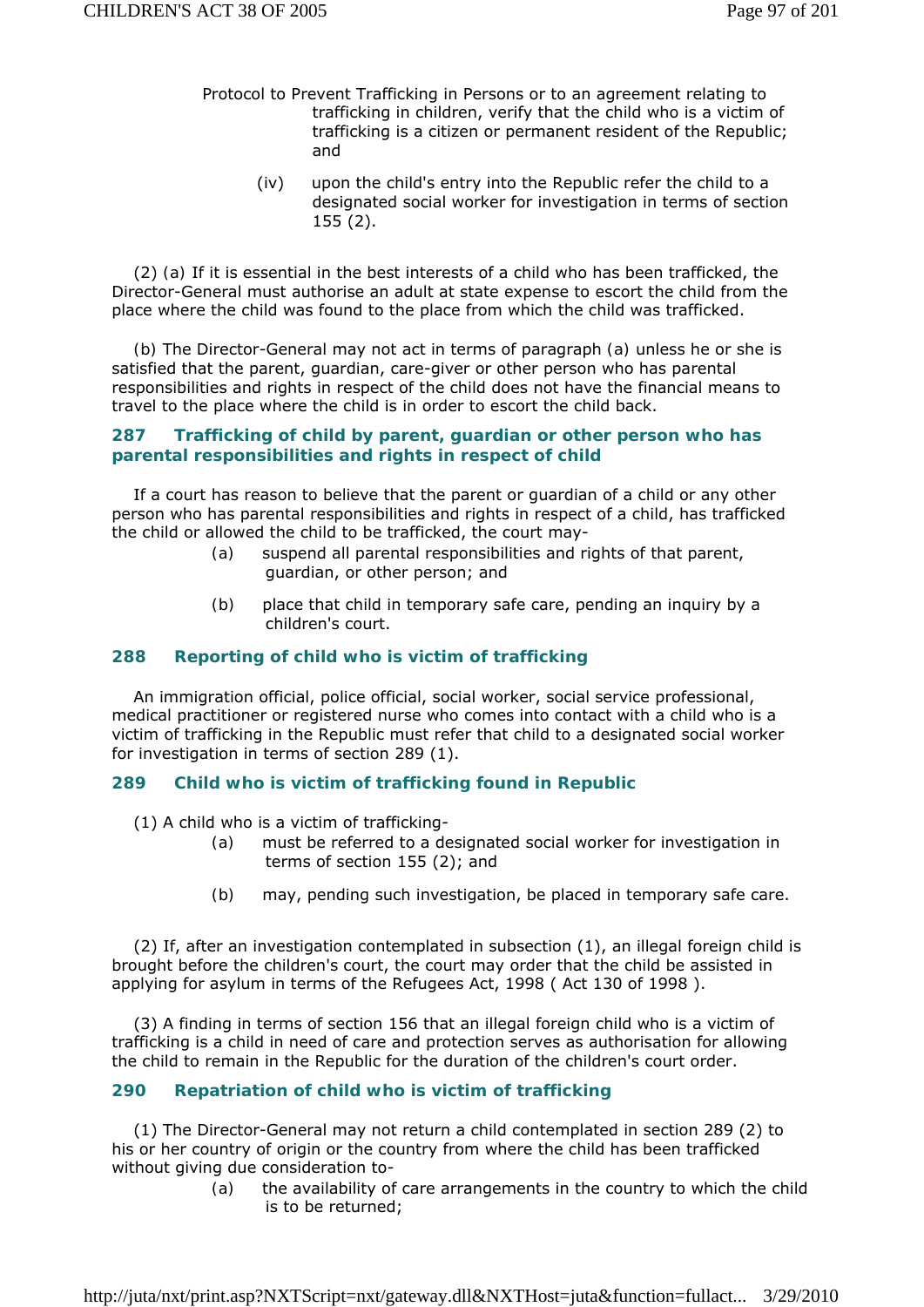- *(b)* the safety of the child in the country to which the child is to be returned; and
- *(c)* the possibility that the child might be trafficked again, harmed or killed.

 (2) *(a)* If it is essential in the best interests of a child who has been trafficked, the Director-General must authorise an adult at state expense to escort the child from the place where the child was found to the place from which the child was trafficked.

 *(b)* The Director-General may not act in terms of paragraph *(a)* unless he or she is satisfied that the parent, guardian, care-giver or other person who has parental responsibilities and rights in respect of the child does not have the financial means to travel to the place where the child is in order to escort the child back.

#### **291 Extra-territorial jurisdiction**

 A citizen or permanent resident of the Republic, a juristic person or a partnership registered in terms of any law in the Republic that commits an act outside the Republic which would have constituted an offence in terms of this Chapter had it been committed inside the Republic, is guilty of that offence as if the offence had been committed in the Republic and is liable on conviction to the penalty prescribed for that offence.

# **CHAPTER 19 SURROGATE MOTHERHOOD (ss 292-303)**

### **292 Surrogate motherhood agreement must be in writing and confirmed by High Court**

(1) No surrogate motherhood agreement is valid unless-

- *(a)* the agreement is in writing and is signed by all the parties thereto;
- *(b)* the agreement is entered into in the Republic;
- *(c)* at least one of the commissioning parents, or where the commissioning parent is a single person, that person, is at the time of entering into the agreement domiciled in the Republic;
- *(d)* the surrogate mother and her husband or partner, if any, are at the time of entering into the agreement domiciled in the Republic; and
- *(e)* the agreement is confirmed by the High Court within whose area of jurisdiction the commissioning parent or parents are domiciled or habitually resident.

 (2) A court may, on good cause shown, dispose with the requirement set out in subsection (1) *(d)* .

### **293 Consent of husband, wife or partner**

 (1) Where a commissioning parent is married or involved in a permanent relationship, the court may not confirm the agreement unless the husband, wife or partner of the commissioning parent has given his or her written consent to the agreement and has become a party to the agreement.

 (2) Where the surrogate mother is married or involved in a permanent relationship, the court may not confirm the agreement unless her husband or partner has given his or her written consent to the agreement and has become a party to the agreement.

(3) Where a husband or partner of a surrogate mother who is not the genetic parent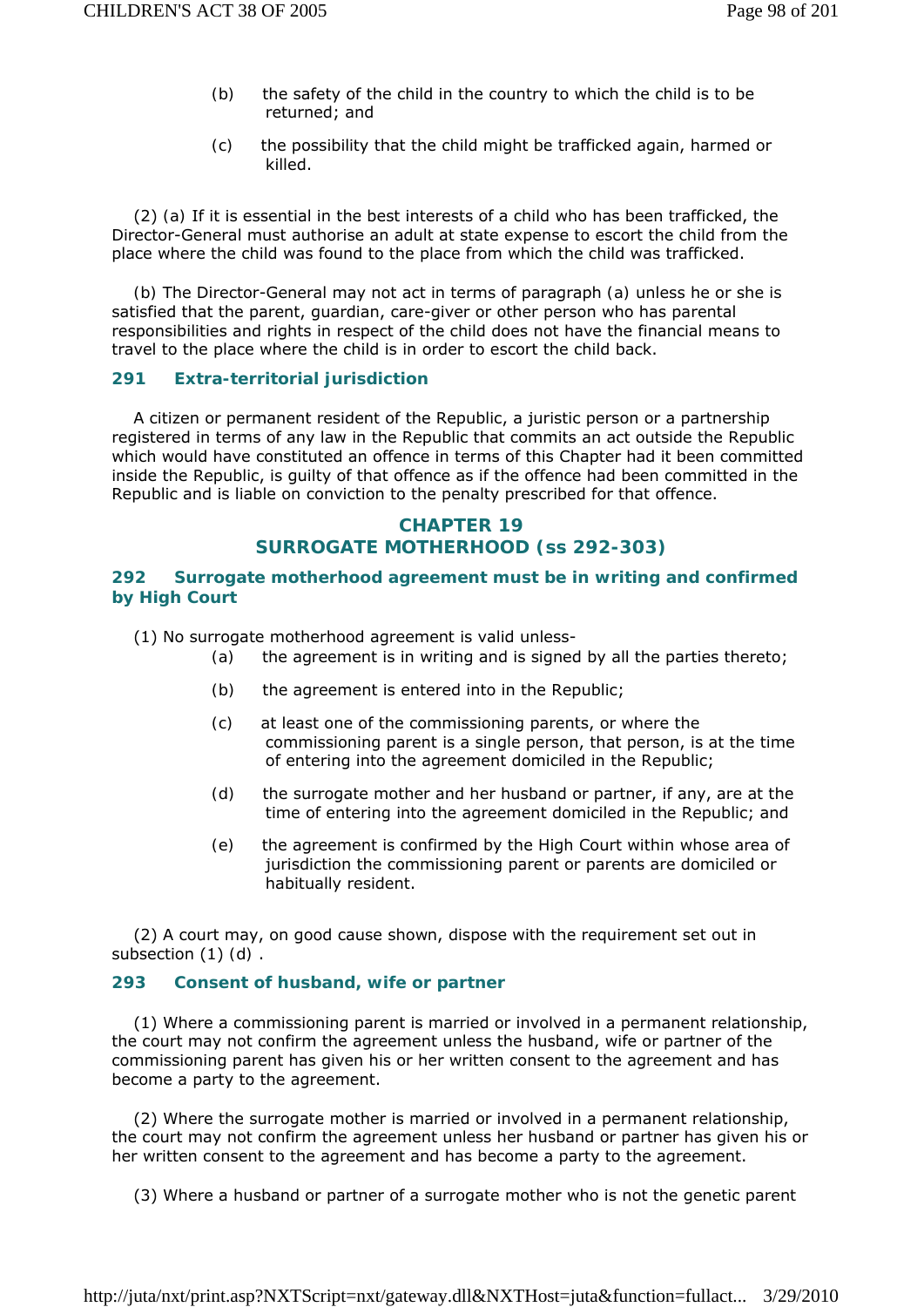of the child unreasonably withholds his or her consent, the court may confirm the agreement.

### **294 Genetic origin of child**

 No surrogate motherhood agreement is valid unless the conception of the child contemplated in the agreement is to be effected by the use of the gametes of both commissioning parents or, if that is not possible due to biological, medical or other valid reasons, the gamete of at least one of the commissioning parents or, where the commissioning parent is a single person, the gamete of that person.

#### **295 Confirmation by court**

A court may not confirm a surrogate motherhood agreement unless-

- *(a)* the commissioning parent or parents are not able to give birth to a child and that the condition is permanent and irreversible;
- *(b)* the commissioning parent or parents-
	- (i) are in terms of this Act competent to enter into the agreement;
	- (ii) are in all respects suitable persons to accept the parenthood of the child that is to be conceived; and
	- (iii) understand and accept the legal consequences of the agreement and this Act and their rights and obligations in terms thereof;
- *(c)* the surrogate mother-
	- (i) is in terms of this Act competent to enter into the agreement;
	- (ii) is in all respects a suitable person to act as surrogate mother;
	- (iii) understands and accepts the legal consequences of the agreement and this Act and her rights and obligations in terms thereof;
	- (iv) is not using surrogacy as a source of income;
	- (v) has entered into the agreement for altruistic reasons and not for commercial purposes;
	- (vi) has a documented history of at least one pregnancy and viable delivery; and
	- (vii) has a living child of her own;
- *(d)* the agreement includes adequate provisions for the contact, care, upbringing and general welfare of the child that is to be born in a stable home environment, including the child's position in the event of the death of the commissioning parents or one of them, or their divorce or separation before the birth of the child; and
- *(e)* in general, having regard to the personal circumstances and family situations of all the parties concerned, but above all the interests of the child that is to be born, the agreement should be confirmed.

### **296 Artificial fertilisation of surrogate mother**

- (1) No artificial fertilisation of the surrogate mother may take place-
	- *(a)* before the surrogate motherhood agreement is confirmed by the court;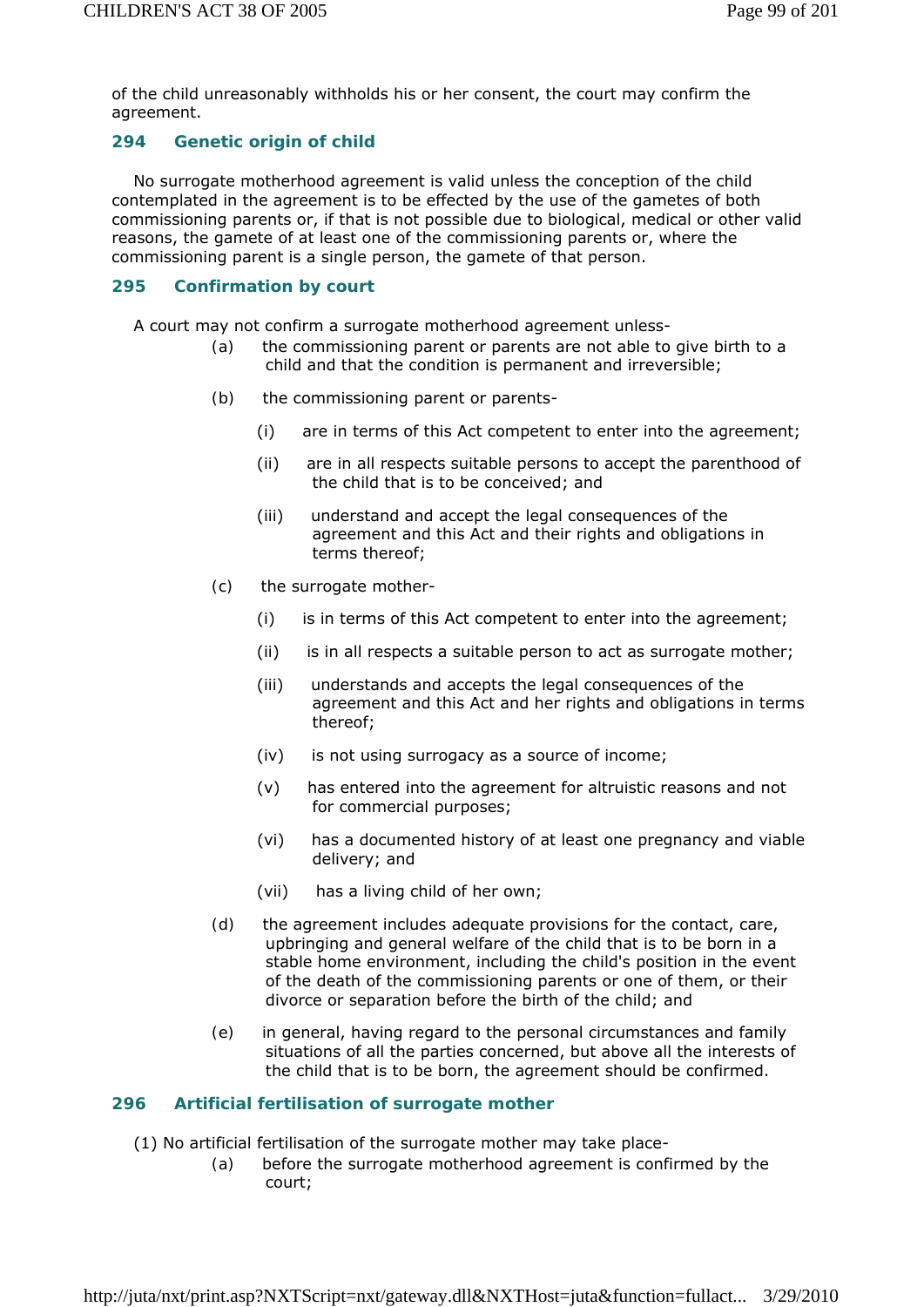*(b)* after the lapse of 18 months from the date of the confirmation of the agreement in question by the court.

 (2) Any artificial fertilisation of a surrogate mother in the execution of an agreement contemplated in this Act must be done in accordance with the provisions of the National Health Act, 2003 ( Act 61 of 2003 ).

### **297 Effect of surrogate motherhood agreement on status of child**

- (1) The effect of a valid surrogate motherhood agreement is that-
	- *(a)* any child born of a surrogate mother in accordance with the agreement is for all purposes the child of the commissioning parent or parents from the moment of the birth of the child concerned;
	- *(b)* the surrogate mother is obliged to hand the child over to the commissioning parent or parents as soon as is reasonably possible after the birth;
	- *(c)* the surrogate mother or her husband, partner or relatives has no rights of parenthood or care of the child;
	- *(d)* the surrogate mother or her husband, partner or relatives have no right of contact with the child unless provided for in the agreement between the parties;
	- *(e)* subject to sections 292 and 293, the surrogate motherhood agreement may not be terminated after the artificial fertilisation of the surrogate mother has taken place; and
	- *(f)* the child will have no claim for maintenance or of succession against the surrogate mother, her husband or partner or any of their relatives.

 (2) Any surrogate motherhood agreement that does not comply with the provisions of this Act is invalid and any child born as a result of any action taken in execution of such an arrangement is for all purposes deemed to be the child of the woman that gave birth to that child.

### **298 Termination of surrogate motherhood agreement**

 (1) A surrogate mother who is also a genetic parent of the child concerned may, at any time prior to the lapse of a period of sixty days after the birth of the child, terminate the surrogate motherhood agreement by filing written notice with the court.

 (2) The court must terminate the confirmation of the agreement in terms of section 295 upon finding, after notice to the parties to the agreement and a hearing, that the surrogate mother has voluntarily terminated the agreement and that she understands the effects of the termination, and the court may issue any other appropriate order if it is in the best interest of the child.

 (3) The surrogate mother incurs no liability to the commissioning parents for exercising her rights of termination in terms of this section, except for compensation for any payments made by the commissioning parents in terms of section 301.

# **299 Effect of termination of surrogate motherhood agreement**

 The effect of the termination of a surrogate motherhood agreement in terms of section 298 is that-

> *(a)* where the agreement is terminated after the child is born, any parental rights established in terms of section 297 are terminated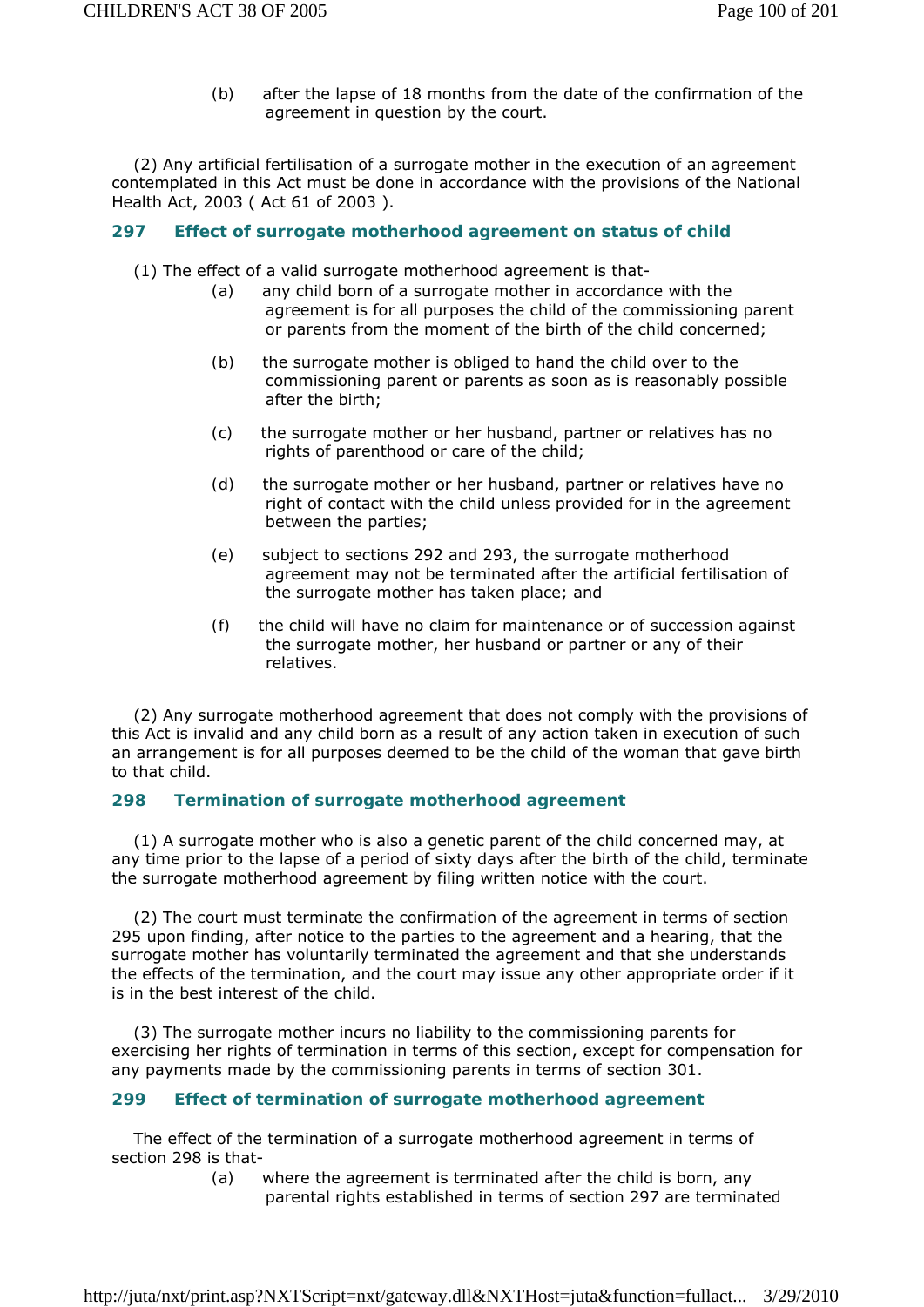- and vest in the surrogate mother, her husband or partner, if any, or if none, the commissioning father;
	- *(b)* where the agreement is terminated before the child is born, the child is the child of the surrogate mother, her husband or partner, if any, or if none, the commissioning father, from the moment of the child's birth;
	- *(c)* the surrogate mother and her husband or partner, if any, or if none, the commissioning father, is obliged to accept the obligation of parenthood;
	- *(d)* subject to paragraphs *(a)* and *(b)* , the commissioning parents have no rights of parenthood and can only obtain such rights through adoption; and
	- *(e)* subject to paragraphs *(a)* and *(b)* , the child has no claim for maintenance or of succession against the commissioning parents or any of their relatives.

### **300 Termination of pregnancy**

 (1) A surrogate motherhood agreement is terminated by a termination of pregnancy that may be carried out in terms of the Choice on Termination of Pregnancy Act, 1996 ( Act 92 of 1996 ).

 (2) For the purposes of the Choice on Termination of Pregnancy Act, 1996, the decision to terminate lies with the surrogate mother, but she must inform the commissioning parents of her decision prior to the termination and consult with the commissioning parents before the termination is carried out.

 (3) The surrogate mother incurs no liability to the commissioning parents for exercising her right to terminate a pregnancy pursuant to this section except for compensation for any payments made by the commissioning parents in terms of section 301 where the decision to terminate is taken for any reason other than on medical grounds.

# **301 Payments in respect of surrogacy prohibited**

 (1) Subject to subsections (2) and (3), no person may in connection with a surrogate motherhood agreement give or promise to give to any person, or receive from any person, a reward or compensation in cash or in kind.

 (2) No promise or agreement for the payment of any compensation to a surrogate mother or any other person in connection with a surrogate motherhood agreement or the execution of such an agreement is enforceable, except a claim for-

- *(a)* compensation for expenses that relate directly to the artificial fertilisation and pregnancy of the surrogate mother, the birth of the child and the confirmation of the surrogate motherhood agreement;
- *(b)* loss of earnings suffered by the surrogate mother as a result of the surrogate motherhood agreement; or
- *(c)* insurance to cover the surrogate mother for anything that may lead to death or disability brought about by the pregnancy.

 (3) Any person who renders a *bona fide* professional legal or medical service with a view to the confirmation of a surrogate motherhood agreement in terms of section 295 or in the execution of such an agreement, is entitled to reasonable compensation therefor.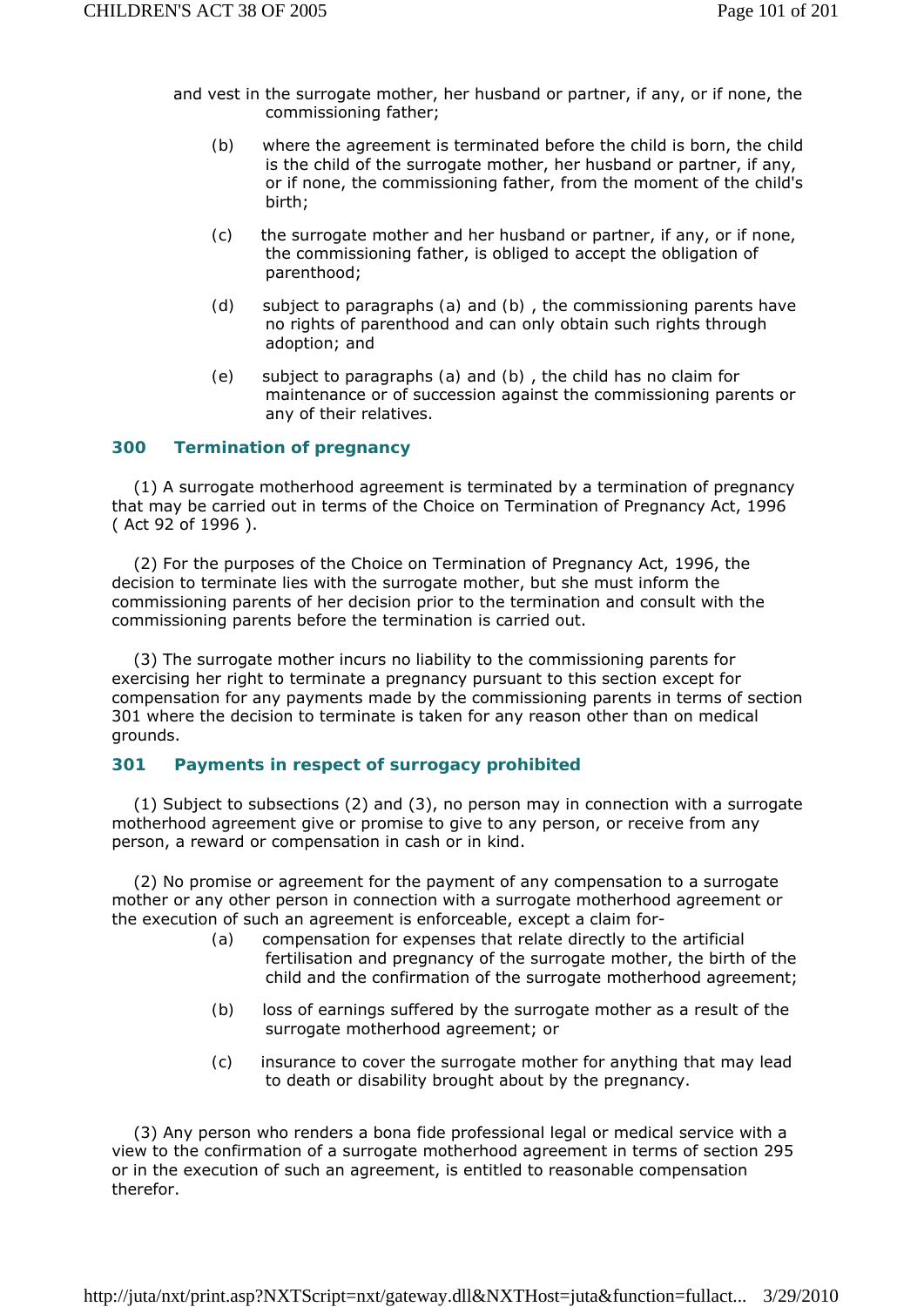### **302 Identity of parties**

 (1) The identity of the parties to court proceedings with regard to a surrogate motherhood agreement may not be published without the written consent of the parties concerned.

 (2) No person may publish any facts that reveal the identity of a person born as a result of a surrogate motherhood agreement.

### **303 Prohibition of certain acts**

 (1) No person may artificially fertilise a woman in the execution of a surrogate motherhood agreement or render assistance in such artificial fertilisation, unless that artificial fertilisation is authorised by a court in terms of the provisions of this Act.

 (2) No person may in any way for or with a view to compensation make known that any person is or might possibly be willing to enter into a surrogate motherhood agreement.

# **CHAPTER 20 ENFORCEMENT OF ACT (ss 304-305)**

### **304 Inspection of child and youth care centre, partial care facility, shelter and drop-in centre**

 (1) A person authorised by the Director-General, a provincial head of social development or a municipality may enter any child and youth care centre, partial care facility, shelter or drop-in centre or any place which on reasonable suspicion is being used as an unregistered child and youth care centre, partial care facility, shelter or dropin centre, in order-

- *(a)* to inspect that centre, facility, shelter or place and its management; or
- *(b)* to observe or interview any child, or cause a child to be examined or assessed by a medical officer, social worker, psychologist or psychiatrist.

 (2) *(a)* An identity card prescribed by regulation must be issued to each person authorised in terms of subsection (1).

 *(b)* When inspecting such a centre, facility, shelter or place, a person authorised in terms of subsection (1) must, on demand, produce such an identity card.

 (3) A person authorised in terms of subsection (1) may for the purposes of that subsection-

*(a)* determine whether the centre, facility, shelter or place complies with-

**[NB:** Sub-paras. (i) and (ii) have been inserted by s. 12 of the Children's Amendment Act 41 of 2007, a provision which will be put into operation by proclamation. See PENDLEX . **]** 

- (iii) any structural, safety, health and other requirements as may be required by any law; and
- (iv) the provisions of this Act;
- *(b)* require a person to disclose information, either orally or in writing, and either alone or in the presence of a witness, about any act or omission which, on reasonable suspicion, may constitute an offence in terms of this Act, or a breach of a provision of this Act or of a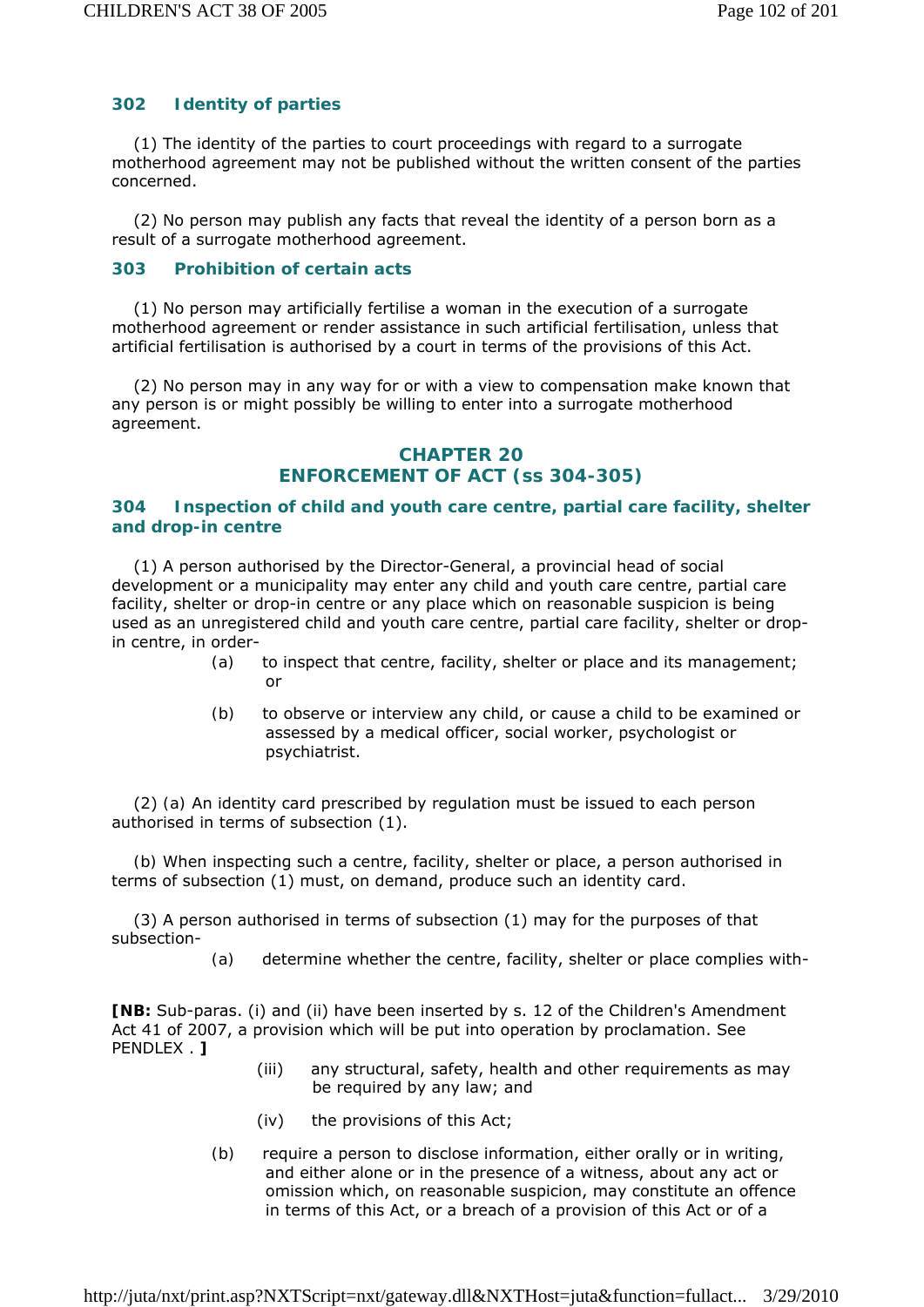condition of registration, and require that any disclosure be made under oath or affirmation;

- *(c)* inspect, or question a person about any record or document that may be relevant for the purpose of paragraph *(b)* ;
- *(d)* copy any record or document referred to in paragraph *(c)* , or remove such record or document to make copies or extracts;
- *(e)* require a person to produce or deliver to a place specified by the authorised person, any record or document referred to in paragraph *(c)* for inspection;
- *(f)* inspect, question a person about and if necessary remove, any article or substance which, on reasonable suspicion, may have been used in the commission of an offence in terms of this Act or in breaching a provision of this Act or of a condition of registration;
- *(g)* record information by any method, including by taking photographs or making videos; or
- *(h)* exercise any other power or carry out any other duty that may be prescribed.
- (4) A person authorised in terms of subsection (1) must-
	- *(a)* provide a receipt for any record, document, article or substance removed in terms of subsection (3) *(d)* or *(f)* ; and
	- *(b)* return anything removed within a reasonable period unless seized for the purpose of evidence.

 (5) A person authorised in terms of subsection (1) must submit a report to the Director-General, the provincial head of social development or a municipality, as may be appropriate, on any inspection carried out by that person in terms of this section.

### **305 Offences**

(1) A person is guilty of an offence if that person-

- *(a)* commits an act in contravention of the prohibition set out in section 12 (2), (3), (4), (6), (7), or (8);
- *(b)* contravenes a provision of section 32 (4), 74, 116 (1), 123 (1), (2) or (3), 127, 133 (1), 249, 250 (1), 252, 273, 301, 302 or 303;

[Date of commencement of para. *(b)* : 1 July 2007.]

 *(c)* fails to comply with section 12 (5), 12 (9), 57 (2), 124, 126 (1), 134 (1) or 232 (6);

[Date of commencement of para. *(c)* : 1 July 2007.]

**[NB:** Para *(c)* has been substituted by s. 13 *(a)* of the Children's Amendment Act 41 of 2007, a provision which will be put into operation by proclamation. See PENDLEX . **]**  *(d)* fails to comply with a request in terms of section 57 (1);

**[NB:** Paras. *(e)* to *(j)* inclusive have been inserted by s. 13 *(b)* of the Children's Amendment Act 41 of 2007, a provision which will be put into operation by proclamation. See PENDLEX . **]** 

> *(k)* knowing that a child in alternative care has absconded from or failed to return to that care, directly or indirectly counsels, induces or aids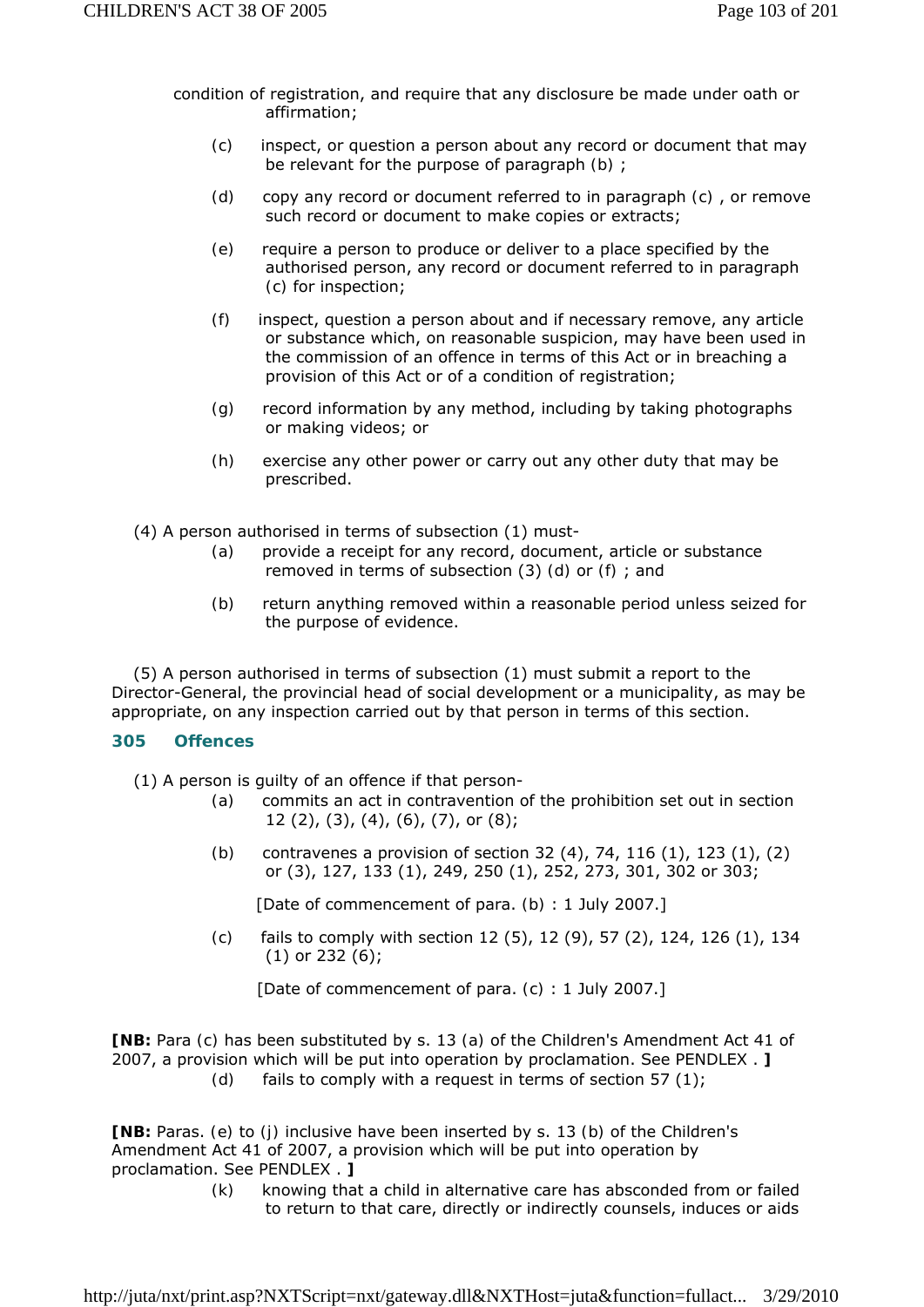that child not to return to such care, or harbours or prevents the child from returning to that care;

- *(l)* hinders or obstructs-
	- (i) a police official or designated social worker in the execution of a warrant issued in terms of section 151 (2);
	- (ii) a police official, social worker or authorised officer when removing a child to temporary safe care in terms of section  $152(1);$
- *(m)* hinders or interferes with a person in the execution of official duties in terms of section 304;
- *(n)* fails to comply with a request of a person in the execution of his or her official duties in terms of section 50 (4) or section 304 or furnishes false or misleading information to such a person when complying with such a request;
- *(o)* falsely professes to be a person authorised in terms of section 50 (4) or 304 or an assistant of such a person;
- *(p)* has been issued with a written notice as contemplated in section 153 (1) and-
	- (i) refuses to leave the home or the place where the child resides; or
	- (ii) has contact with the child in contravention of the written notice;
- *(q)* contravenes or fails to comply with an order of a High Court, Divorce Court in a divorce case and children's court issued in terms of this Act, including section 153 (6), or contravenes or fails to comply with any condition contained in such order;
- *(r)* commits an act in contravention of the prohibition set out in section 285 (1); or
- *(s)* commits an act in contravention of the prohibition set out in section 284 (1).
- (2) A person unfit to work with children is guilty of an offence if that person-
	- *(a)* operates or assists in any way in operating a partial care facility, child and youth care centre, shelter or drop-in centre;
	- *(b)* assumes the foster care or temporary safe care of a child; or
	- *(c)* applies for the foster care, temporary safe care or adoption of a child.

 (3) A parent, guardian, other person who has parental responsibilities and rights in respect of a child, care-giver or person who has no parental responsibilities and rights in respect of a child but who voluntarily cares for the child either indefinitely, temporarily or partially, is guilty of an offence if that parent or care-giver or other person-

- *(a)* abuses or deliberately neglects the child; or
- *(b)* abandons the child.

[Date of commencement of sub-s. (3): 1 July 2007.]

 (4) A person who is legally liable to maintain a child is guilty of an offence if that person, while able to do so, fails to provide the child with adequate food, clothing,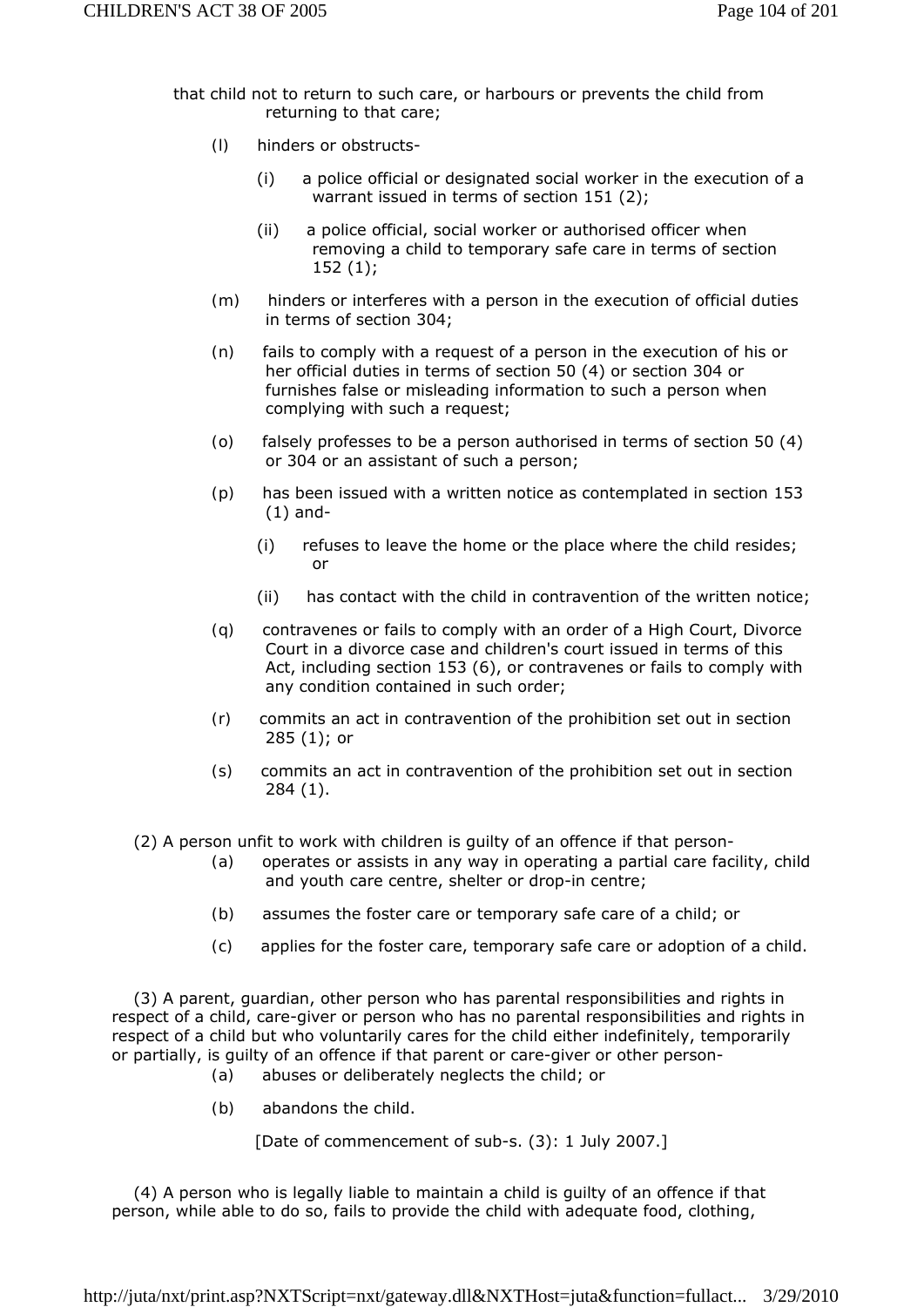lodging and medical assistance.

[Date of commencement of sub-s. (4): 1 July 2007.]

 (5) A person who is the owner, lessor, manager, tenant or occupier of any premises on which the commercial sexual exploitation of a child has occurred is guilty of an offence if that person, on gaining information of that occurrence, fails to promptly take reasonable steps to report the occurrence to the South African Police Service. [Date of commencement of sub-s. (5): 1 July 2007.]

 (6) Subject to subsection (8), a person convicted of an offence in terms of subsection  $(1)$ ,  $(2)$ ,  $(3)$ ,  $(4)$  or  $(5)$  is liable to a fine or to imprisonment for a period not exceeding ten years, or to both a fine and such imprisonment.

[Date of commencement of sub-s. (6): 1 July 2007.]

 $(7)$  A person convicted of an offence in terms of subsection  $(1)$ ,  $(2)$ ,  $(3)$ ,  $(4)$  or  $(5)$ more than once is liable to a fine or imprisonment for a period not exceeding 20 years or to both a fine and such imprisonment.

[Date of commencement of sub-s. (7): 1 July 2007.]

 (8) A person convicted of an offence in terms of subsection (1) *(s)* is, in addition to a sentence for any other offence of which he or she may be convicted, liable to a fine or imprisonment for a period not exceeding 20 years or to both a fine and such imprisonment.

# **CHAPTER 21 ADMINISTRATION OF ACT (ss 306-312)**

#### **306 Regulations**

(1) The Minister may make regulations regarding-

*(a)* any matter referred to in sections 160 and 253;

**[NB:** Para *(a)* has been substituted by s. 14 of the Children's Amendment Act 41 of 2007, a provision which will be put into operation by proclamation. See PENDLEX . **]** 

- *(b)* any matter that may be prescribed by the Minister in terms of this Act, after consultation with the Minister for Justice and Constitutional Development where courts, court orders and the review of decisions by the courts are regulated;
- *(c)* codes of ethical practice for persons operating and assisting in the operation of child and youth care centres, partial care facilities, shelters and drop-in centres;
- *(d)* procedures for the interview of persons to be employed or engaged in child and youth care centres, partial care facilities, shelters and dropin centres;
- *(e)* generally any other ancillary or incidental administrative or procedural matter that it is necessary to prescribe for the proper implementation or administration of this Act.

(2) Regulations made in terms of subsection (1) may-

- *(a)* apply-
	- (i) generally throughout the Republic or in a category of areas;
	- (ii) generally to all persons or to a category of persons; or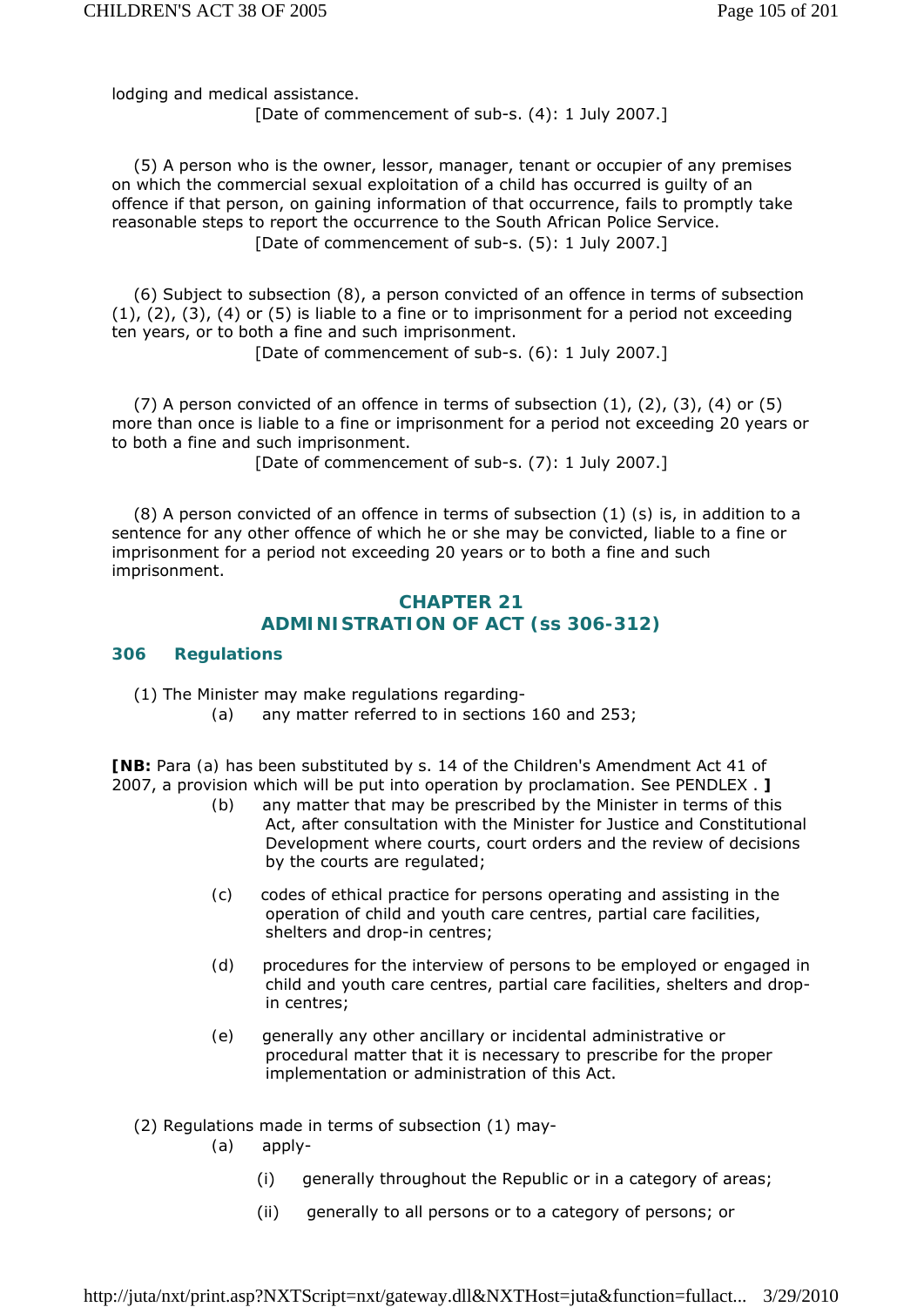- (iii) generally to all child and youth care centres, partial care facilities, shelters or drop-in centres or to a category of such centres, facilities, shelters or drop-in centres; or
- *(b)* differentiate between different-
	- (i) areas or categories of areas;
	- (ii) persons or categories of persons; or
	- (iii) child and youth care centres, partial care facilities, shelters or drop-in centres or categories of such centres, facilities, shelters or drop-in centres.

 (3) Regulations made in terms of subsection (1) may provide that any person who contravenes or fails to comply with a provision thereof is guilty of an offence and liable on conviction to-

- *(a)* imprisonment for a period not exceeding two years;
- *(b)* an appropriate fine; or
- *(c)* both a fine and imprisonment.

### **307 Delegation of powers and duties by Minister**

 (1) The Minister may delegate any power or duty assigned to the Minister in terms of this Act to-

- *(a)* the Director-General or an officer in the employ of the Department;
- *(b)* an MEC responsible for social development, by agreement with the MEC; or
- *(c)* any organ of state, by agreement with that organ of state.
- (2) A delegation in terms of subsection (1)-
	- *(a)* is subject to any limitations, conditions and directions which the Minister may impose;
	- *(b)* must be in writing;
	- *(c)* may include the power to sub-delegate; and
	- *(d)* does not divest the Minister of the responsibility concerning the exercise of the power or the performance of the duty.

 (3) The Minister may confirm, vary or revoke any decision taken in consequence of a delegation or sub-delegation in terms of this section, subject to any rights that may have accrued to a person as a result of the decision.

(4) The Minister may-

- *(a)* not delegate a power or duty-
	- (i) to make regulations; or
	- (ii) to publish notices in the *Gazette* ;
- *(b)* at any time withdraw a delegation.

[Date of commencement of s. 307: 1 July 2007.]

### **308 Assignment of powers and duties by Minister**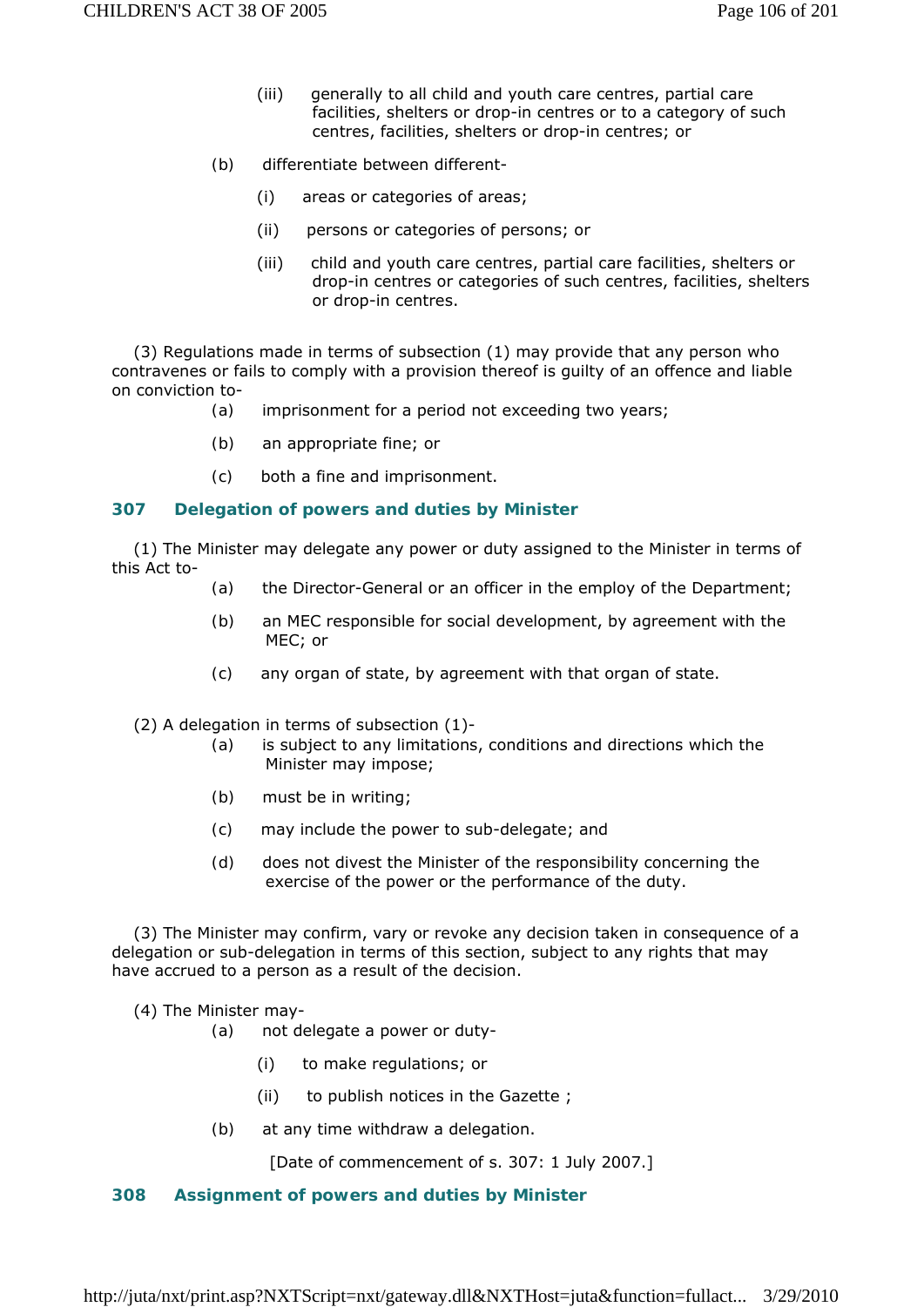(1) The Minister may assign any power or duty assigned to the Minister in terms of this Act to an MEC responsible for social development, by agreement with the MEC.

(2) An assignment in terms of subsection (1)-

- *(a)* is subject to any limitations, conditions and directions which the Minister may impose;
- *(b)* must be in writing;
- *(c)* may include the power to delegate; and
- *(d)* does not divest the Minister of the responsibility concerning the exercise of the power or the performance of the duty.

 (3) The Minister may confirm, vary or revoke any decision taken in consequence of an assignment in terms of this section, subject to any rights that may have accrued to a person as a result of the decision.

(4) The Minister may-

- *(a)* not assign a power or duty-
	- (i) to make regulations; or
	- (ii) to publish notices in the *Gazette* ;
- *(b)* at any time withdraw an assignment.

[Date of commencement of s. 308: 1 July 2007.]

#### **309 Delegation of powers and duties by MECs for social development**

 (1) An MEC for social development may delegate any power or duty assigned to the MEC in terms of this Act to-

- *(a)* the provincial head of social development or an officer in the employ of the province concerned; or
- *(b)* any organ of state, by agreement with that organ of state.

(2) A delegation in terms of subsection (1)-

- *(a)* is subject to any limitations, conditions and directions which the MEC may impose;
- *(b)* must be in writing;
- *(c)* may include the power to sub-delegate; and
- *(d)* does not divest the MEC of the responsibility concerning the exercise of the power or the performance of the duty.

 (3) The MEC may confirm, vary or revoke any decision taken in consequence of a delegation or sub-delegation in terms of this section, subject to any rights that may have accrued to a person as a result of the decision.

- (4) The MEC may-
	- *(a)* not delegate a power or duty to publish notices in the *Gazette* ; and
	- *(b)* at any time withdraw a delegation.

[Date of commencement of s. 309: 1 July 2007.]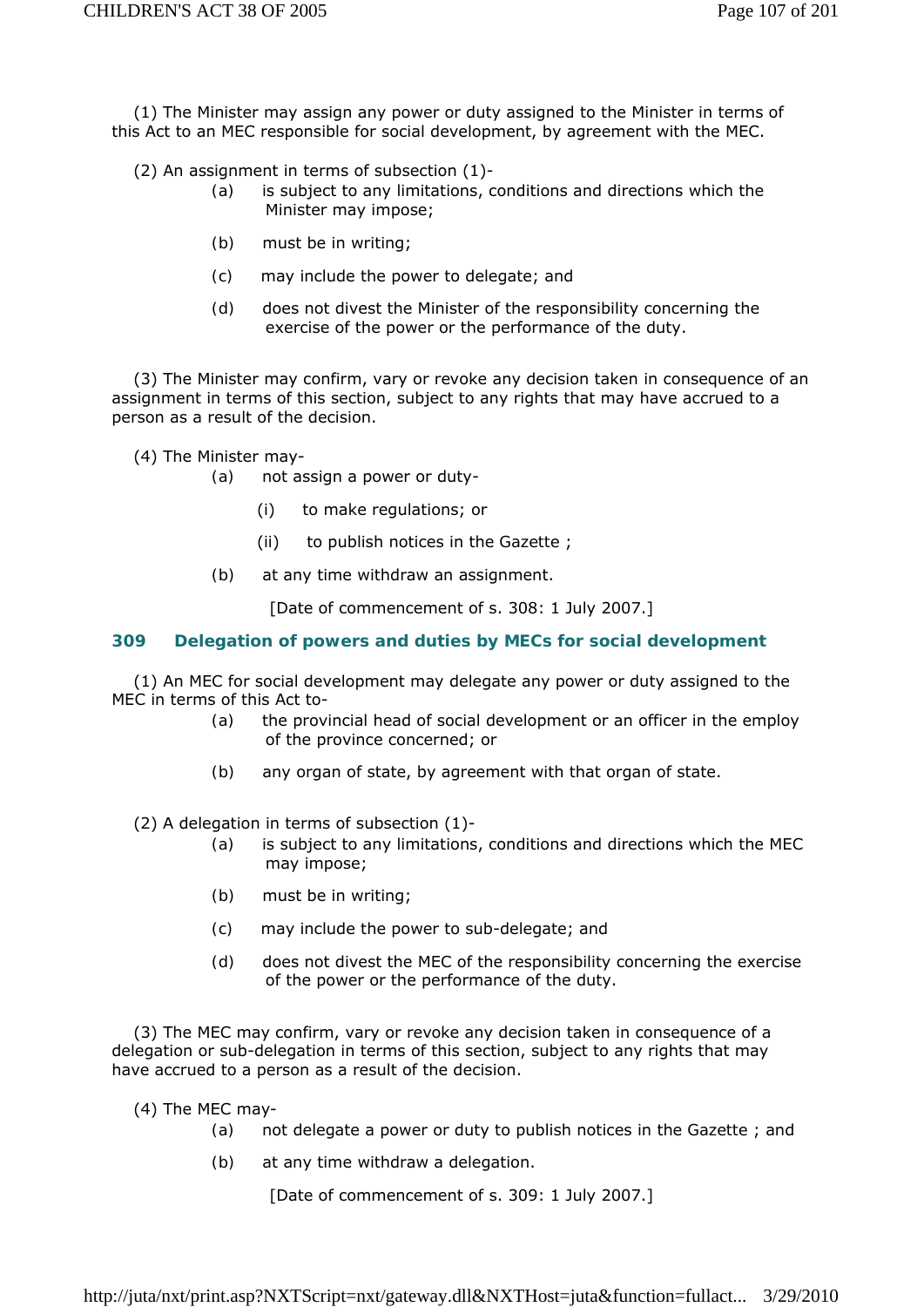# **310 Delegation of powers and duties by Director-General**

 (1) The Director-General may delegate any power or duty assigned to him or her in terms of this Act to-

- *(a)* an official in the employ of the Department;
- *(b)* any organ of state, by agreement with that organ of state.
- (2) A delegation in terms of subsection (1)-
	- *(a)* is subject to any limitations, conditions and directions which the Director-General may impose;
	- *(b)* must be in writing;
	- *(c)* may include the power to sub-delegate, in the case of a delegation in terms of subsection (1) *(b)* ; and
	- *(d)* does not divest the Director-General of the responsibility concerning the exercise of the power or the performance of the duty.
- (3) The Director-General may-
	- *(a)* confirm, vary or revoke any decision taken in consequence of a delegation or sub-delegation in terms of this section, subject to any rights that may have accrued to a person as a result of the decision; and
	- *(b)* at any time withdraw a delegation.

[Date of commencement of s. 310: 1 July 2007.]

# **311 Delegation of powers and duties by provincial heads of social development**

 (1) The provincial head of social development may delegate any power or duty assigned to him or her in terms of this Act to-

- *(a)* an officer in the employ of the province concerned;
- *(b)* any organ of state, by agreement with that organ of state.

(2) A delegation in terms of subsection (1)-

- *(a)* is subject to any limitations, conditions and directions which the provincial head may impose;
- *(b)* must be in writing;
- *(c)* may include the power to sub-delegate, in the case of a delegation in terms of subsection (1) *(b)* ; and
- *(d)* does not divest the provincial head of the responsibility concerning the exercise of the power or the performance of the duty.
- (3) The provincial head may-
	- *(a)* confirm, vary or revoke any decision taken in consequence of a delegation or sub-delegation in terms of this section, subject to any rights that may have accrued to a person as a result of the decision; and
	- *(b)* at any time withdraw a delegation.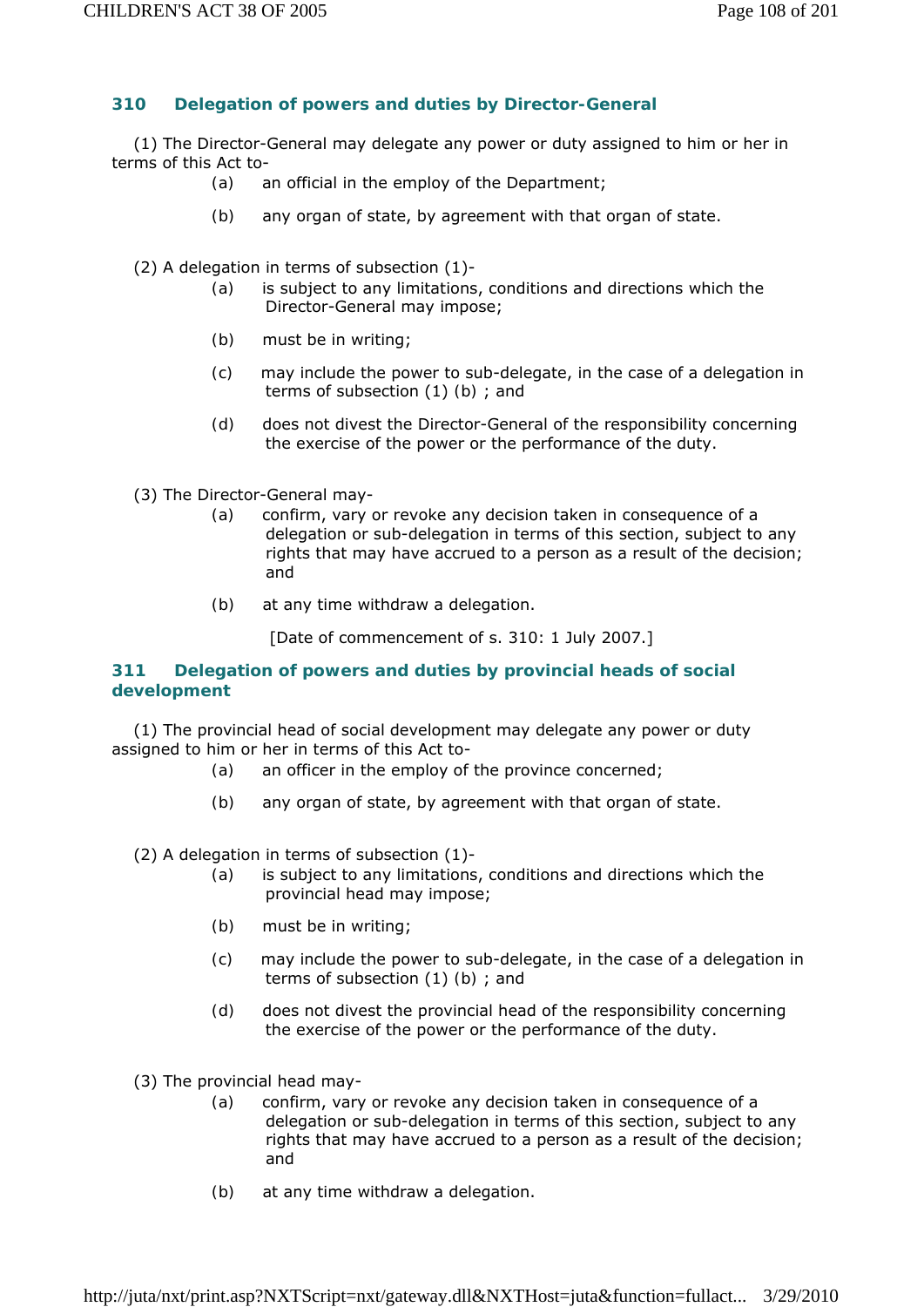[Date of commencement of s. 311: 1 July 2007.]

#### **312 Agency agreements**

 (1) The Minister may, subject to the departmental strategic plan, enter into an agreement with a designated child protection organisation or other appropriate person, for the provision of any service that may or must be provided in terms of this Act, by such organisation or person on an agency basis.

 (2) The Minister may delegate to such organisation or person such powers and duties in terms of this Act as may be required for the proper performance of the service.

 (3) Section 307 read with such changes as the context may require, applies in respect of any delegation in terms of subsection (2).

# **CHAPTER 22 MISCELLANEOUS MATTERS (ss 313-315)**

#### **313 Amendment of laws**

 The laws referred to in the second column of Schedule 4 are hereby amended to the extent indicated in the third column of the Schedule.

[Date of commencement of s. 313 in so far as it repeals Acts 93 of 1962, 57 of 1972, 82 of 1987, 192 of 1993 and 86 of 1997: 1 July 2007.]

#### **314 Transitional matters**

 Anything done in terms of a law repealed in terms of section 313 which can be done in terms of a provision of this Act, must be regarded as having been done in terms of that provision of this Act.

[Date of commencement of s. 314: 1 July 2007.]

#### **315 Short title and commencement**

 This Act is called the Children's Act, 2005, and takes effect on a date fixed by the President by proclamation in the *Gazette* .

[Date of commencement of s. 315: 1 July 2007.]

**Schedule 1 HAGUE CONVENTION ON PROTECTION OF CHILDREN AND CO-OPERATION IN RESPECT OF INTERCOUNTRY ADOPTION (29 May 93)**  (Table of Contents)

#### **Preamble**

CHAPTER I - SCOPE OF THE CONVENTION

CHAPTER II - REQUIREMENTS FOR INTERCOUNTRY ADOPTIONS

CHAPTER III - CENTRAL AUTHORITIES AND ACCREDITED BODIES

CHAPTER IV - PROCEDURAL REQUIREMENTS IN INTERCOUNTRY ADOPTION

CHAPTER V - RECOGNITION AND EFFECTS OF THE ADOPTION

CHAPTER VI - GENERAL PROVISIONS

CHAPTER VII - FINAL CLAUSES

The States signatory to the present Convention,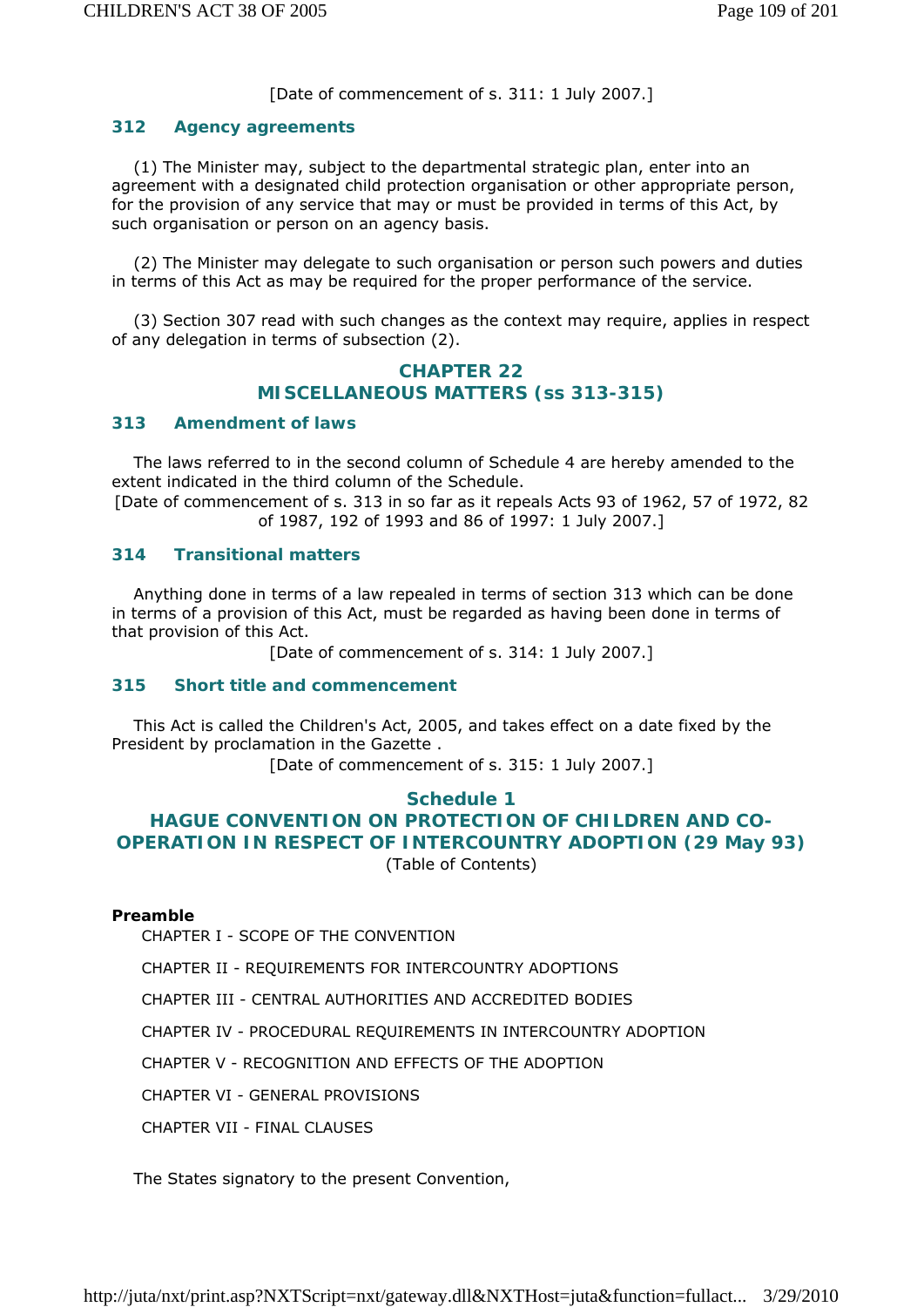Recognizing that the child, for the full and harmonious development of his or her personality, should grow up in a family environment, in an atmosphere of happiness, love and understanding,

 Recalling that each State should take, as a matter of priority, appropriate measures to enable the child to remain in the care of his or her family of origin,

 Recognizing that inter-country adoption may offer the advantage of a permanent family to a child for whom a suitable family cannot be found in his or her State of origin,

 Convinced of the necessity to take measures to ensure that inter-country adoptions are made in the best interests of the child and with respect for his or her fundamental rights, and to prevent the abduction, the sale of, or traffic in children,

 Desiring to establish common provisions to this effect, taking into account the principles set forth in international instruments, in particular the United Nations Convention on the Rights of the Child, of 20 November 1989, and the United Nations Declaration on Social and Legal Principles relating to the Protection and Welfare of Children, with Special Reference to Foster Placement and Adoption Nationally and Internationally (General Assembly Resolution 41/85, of 3 December 1986),

Have agreed upon the following provisions-

#### **CHAPTER I - SCOPE OF THE CONVENTION (Articles 1-3)**

#### **Article 1**

The objects of the present Convention are-

- *(a)* to establish safeguards to ensure that inter-country adoptions take place in the best interests of the child and with respect for his or her fundamental rights as recognized in international law;
- *(b)* to establish a system of co-operation amongst Contracting States to ensure that those safeguards are respected and thereby prevent the abduction, the sale of, or traffic in children;
- *(c)* to secure the recognition in Contracting States of adoptions made in accordance with the Convention.

#### **Article 2**

 (1) The Convention shall apply where a child habitually resident in one Contracting State ('the State of origin') has been, is being, or is to be moved to another Contracting State ('the receiving State') either after his or her adoption in the State of origin by spouses or a person habitually resident in the receiving State, or for the purposes of such an adoption in the receiving State or in the State of origin.

 (2) The Convention covers only adoptions which create a permanent parent-child relationship.

#### **Article 3**

 The Convention ceases to apply if the agreements mentioned in Article 17, subparagraph *(c)* , have not been given before the child attains the age of eighteen years.

#### **CHAPTER II - REQUIREMENTS FOR INTERCOUNTRY ADOPTIONS (Articles 4-5)**

#### **Article 4**

 An adoption within the scope of the Convention shall take place only if the competent authorities of the State of origin-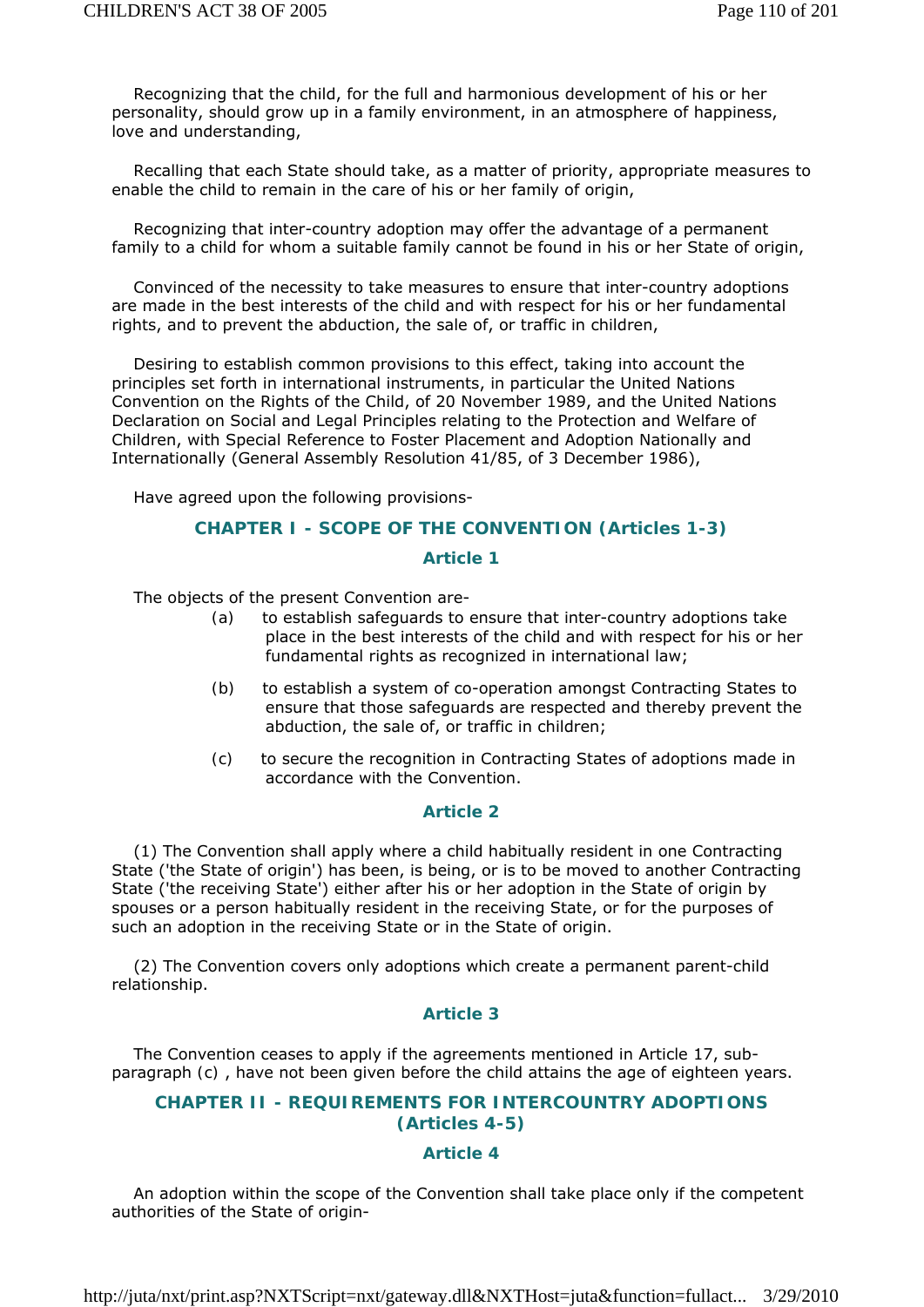- *(a)* have established that the child is adoptable;
- *(b)* have determined, after possibilities for placement of the child within the State of origin have been given due consideration, that an intercountry adoption is in the child's best interests; and
- *(c)* have ensured that-
	- (1) the persons, institutions and authorities whose consent is necessary for adoption, have been counselled as may be necessary and duly informed of the effects of their consent, in particular whether or not an adoption will result in the termination of the legal relationship between the child and his or her family of origin;
	- (2) such persons, institutions and authorities have given their consent freely, in the required legal form, and expressed or evidenced in writing;
	- (3) the consents have not been induced by payment or compensation of any kind and have not been withdrawn; and
	- (4) the consent of the mother, where required, has been given only after the birth of the child; and
- *(d)* have ensured, having regard to the age and degree of maturity of the child, that-
	- (1) he or she has been counselled and duly informed of the effects of the adoption and of his or her consent to the adoption, where such consent is required;
	- (2) consideration has been given to the child's wishes and opinions;
	- (3) the child's consent to the adoption, where such consent is required, has been given freely, in the required legal form, and expressed or evidenced in writing; and
	- (4) such consent has not been induced by payment or compensation of any kind.

#### **Article 5**

 An adoption within the scope of the Convention shall take place only if the competent authorities of the receiving State-

- *(a)* have determined that the prospective adoptive parents are eligible and suited to adopt;
- *(b)* have ensured that the prospective adoptive parents have been counselled as maybe necessary; and
- *(c)* have determined that the child is or will be authorized to enter and reside permanently in that State.

#### **CHAPTER III - CENTRAL AUTHORITIES AND ACCREDITED BODIES (Articles 6-13)**

#### **Article 6**

 (1) A Contracting State shall designate a Central Authority to discharge the duties which are imposed by the Convention upon such authorities.

 (2) Federal States, States with more than one system of law or States having autonomous territorial units shall be free to appoint more than one Central Authority and to specify the territorial or personal extent of their functions. Where a State has appointed more than one Central Authority, it shall designate the Central Authority to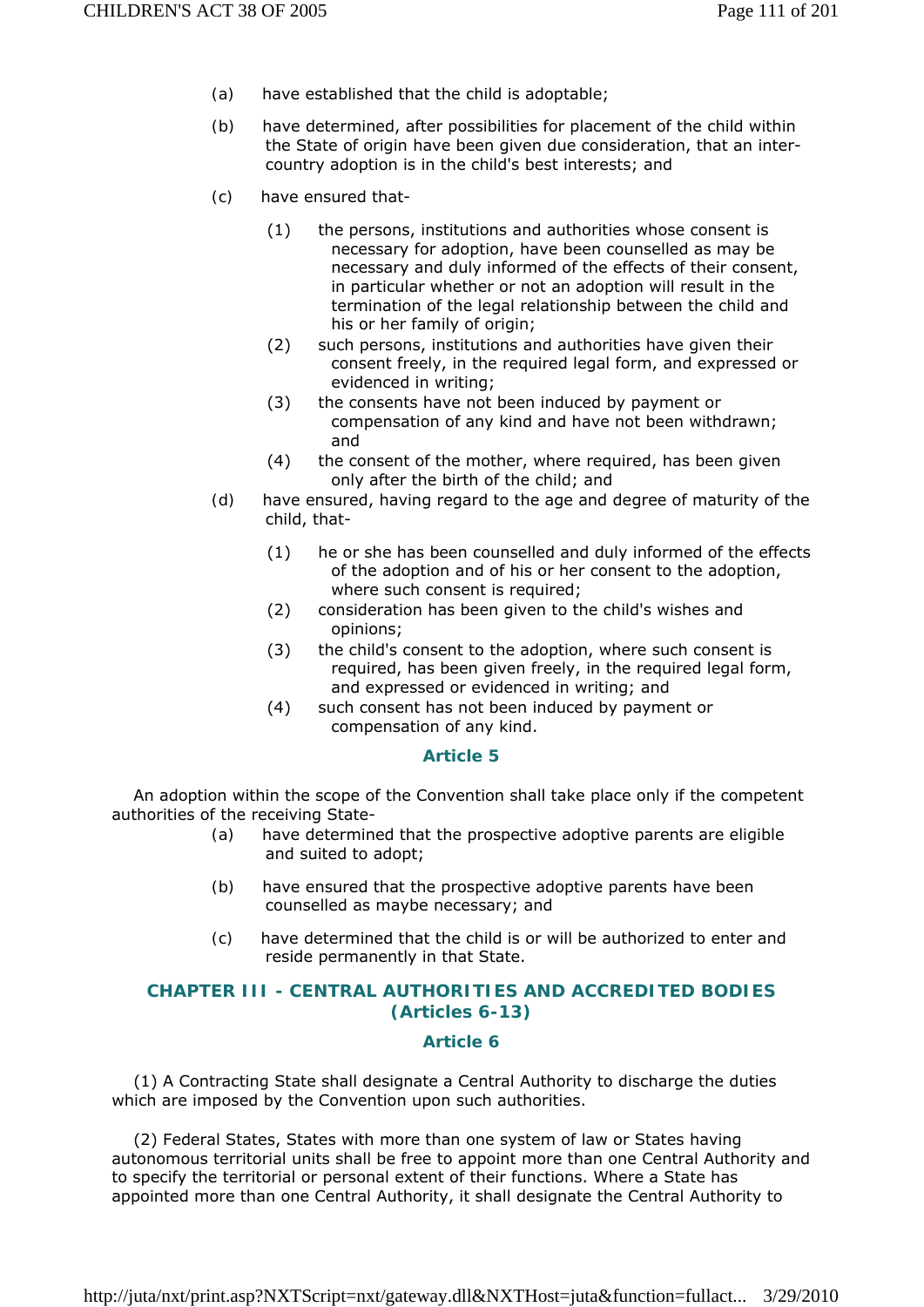which any communication may be addressed for transmission to the appropriate Central Authority within that State.

#### **Article 7**

 (1) Central Authorities shall co-operate with each other and promote co-operation amongst the competent authorities in their States to protect children and to achieve the other objects of the Convention.

(2) They shall take directly all appropriate measures to-

- *(a)* provide information as to the laws of their States concerning adoption and other general information, such as statistics and standard forms;
- *(b)* keep one another informed about the operation of the Convention and, as far as possible, eliminate any obstacles to its application.

#### **Article 8**

 Central Authorities shall take, directly or through public authorities, all appropriate measures to prevent improper financial or other gain in connection with an adoption and to deter all practices contrary to the objects of the Convention.

#### **Article 9**

 Central Authorities shall take, directly or through public authorities or other bodies duly accredited in their State, all appropriate measures, in particular to-

- *(a)* collect, preserve and exchange information about the situation of the child and the prospective adoptive parents, so far as is necessary to complete the adoption;
- *(b)* facilitate, follow and expedite proceedings with a view to obtaining the adoption;
- *(c)* promote the development of adoption counselling and post-adoption services in their States;
- *(d)* provide each other with general evaluation reports about experience with inter-country adoption;
- *(e)* reply, in so far as is permitted by the law of their State, to justified requests from other Central Authorities or public authorities for information about a particular adoption situation.

#### **Article 10**

 Accreditation shall only be granted to and maintained by bodies demonstrating their competence to carry out properly the tasks with which they may be entrusted.

#### **Article 11**

An accredited body shall-

- *(a)* pursue only non-profit objectives according to such conditions and within such limits as may be established by the competent authorities of the State of accreditation;
- *(b)* be directed and staffed by persons qualified by their ethical standards and by training or experience to work in the field of inter-country adoption; and
- *(c)* be subject to supervision by competent authorities of that State as to its composition, operation and financial situation.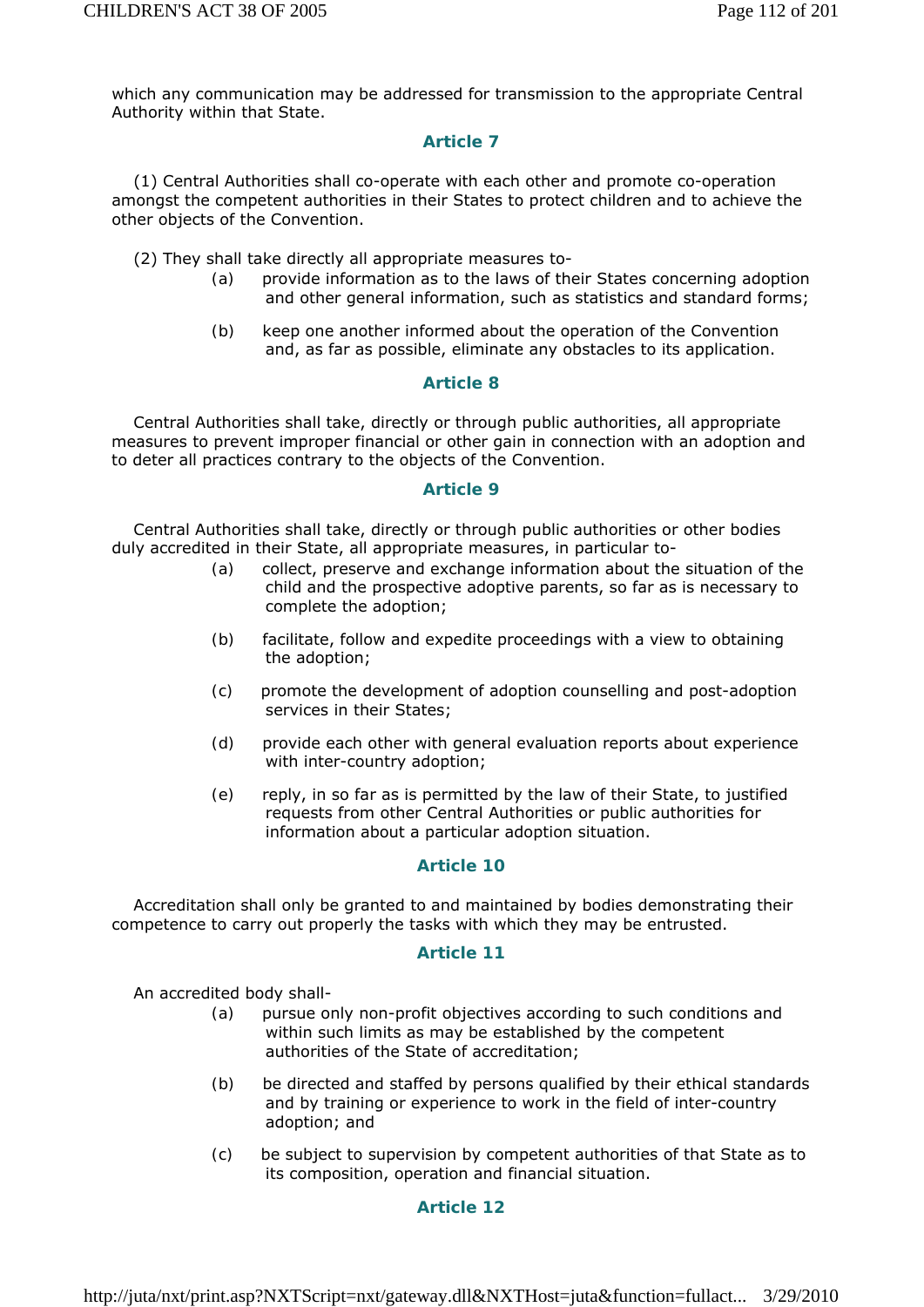A body accredited in one Contracting State may act in another Contracting State only if the competent authorities of both States have authorized it to do so.

#### **Article 13**

 The designation of the Central Authorities and, where appropriate, the extent of their functions, as well as the names and addresses of the accredited bodies shall be communicated by each Contracting State to the Permanent Bureau of the Hague Conference on Private International Law.

# **CHAPTER IV - PROCEDURAL REQUIREMENTS IN INTERCOUNTRY ADOPTION (Articles 14-22)**

#### **Article 14**

 Persons habitually resident in a Contracting State, who wish to adopt a child habitually resident in another Contracting State, shall apply to the Central Authority in the State of their habitual residence.

#### **Article 15**

 (1) If the Central Authority of the receiving State is satisfied that the applicants are eligible and suited to adopt, it shall prepare a report including information about their identity, eligibility and suitability to adopt, background, family and medical history, social environment reasons for adoption, ability to undertake an inter-country adoption, as well as the characteristics of the children for whom they would be qualified to care.

(2) It shall transmit the report to the Central Authority of the State of origin.

#### **Article 16**

 (1) If the Central Authority of the State of origin is satisfied that the child is adoptable, it shall-

- *(a)* prepare a report including information about his or her identity, adoptability, background, social environment, family history, medical history including that of the child's family, and any special needs of the child;
- *(b)* give due consideration to the child's upbringing and to his or her ethnic, religious and cultural background;
- *(c)* ensure that consents have been obtained in accordance with Article 4; and
- *(d)* determine, on the basis in particular of the reports relating to the child and the prospective adoptive parents, whether the envisaged placement is in the best interests of the child.

 (2) It shall transmit to the Central Authority of the receiving State its report on the child, proof that the necessary consents have been obtained and the reasons for its determination on the placement, taking care not to reveal the identity of the mother and the father if, in the State of origin, these identities may not be disclosed.

#### **Article 17**

 Any decision in the State of origin that a child should be entrusted to prospective adoptive parents may only be made if-

- *(a)* the Central Authority of that State has ensured that the prospective adoptive parents agree;
- *(b)* the Central Authority of the receiving State has approved such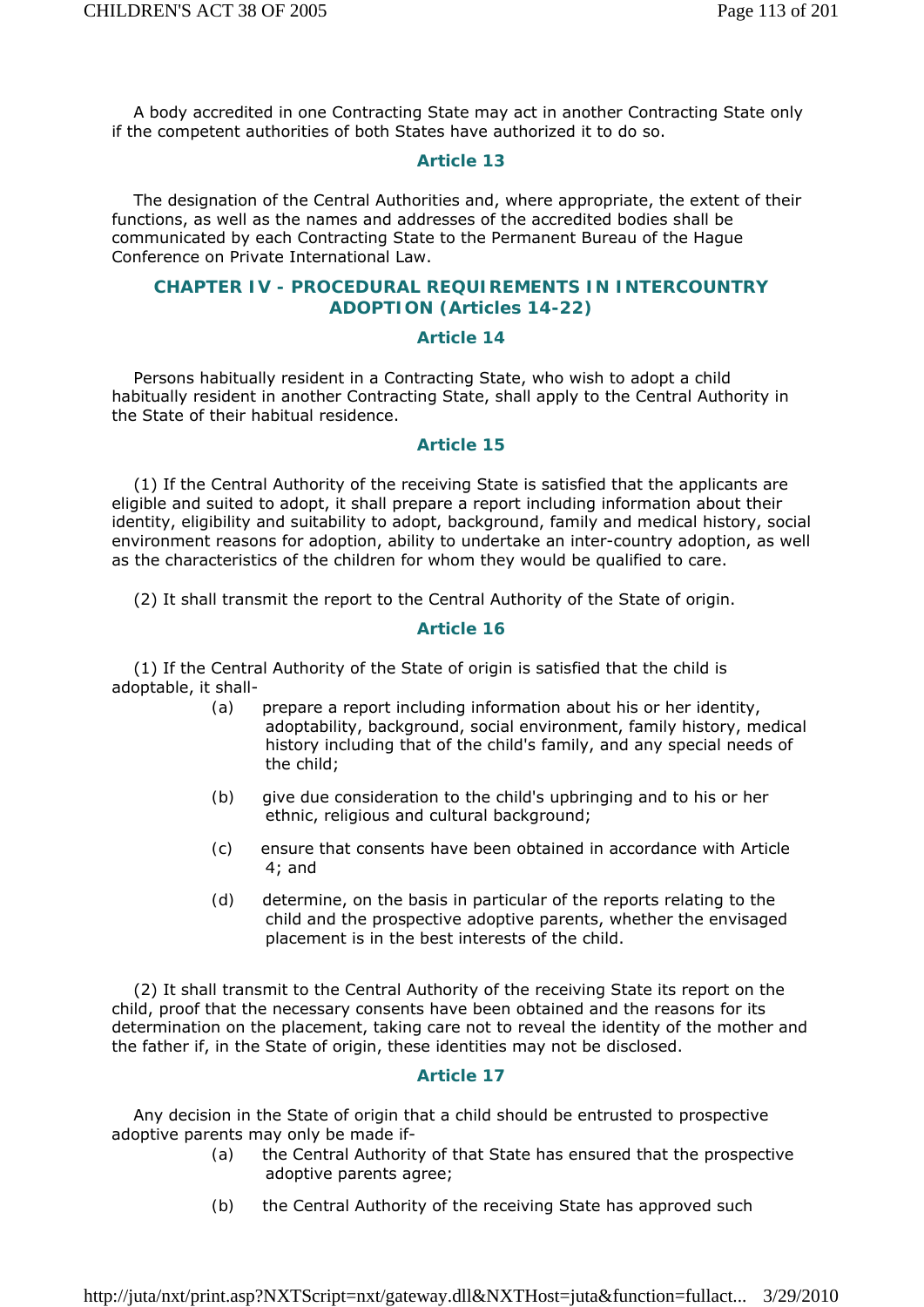decision, where such approval is required by the law of that State or by the Central Authority of the State of origin;

- *(c)* the Central Authorities of both States have agreed that the adoption may proceed; and
- *(d)* it has been determined, in accordance with Article 5, that the prospective adoptive parents are eligible and suited to adopt and that the child is or will be authorized to enter and reside permanently in the receiving State.

#### **Article 18**

 The Central Authorities of both States shall take all necessary steps to obtain permission for the child to leave the State of origin and to enter and reside permanently in the receiving State.

#### **Article 19**

 (1) The transfer of the child to the receiving State may only be carried out if the requirements of Article 17 have been satisfied.

 (2) The Central Authorities of both States shall ensure that this transfer takes place in secure and appropriate circumstances and, if possible, in the company of the adoptive or prospective adoptive parents.

 (3) If the transfer of the child does not take place, the reports referred to in Articles 15 and 16 are to be sent back to the authorities who forwarded them.

#### **Article 20**

 The Central Authorities shall keep each other informed about the adoption process and the measures taken to complete it, as well as about the progress of the placement if a probationary period is required.

#### **Article 21**

 (1) Where the adoption is to take place after the transfer of the child to the receiving State and it appears to the Central Authority of that State that the continued placement of the child with the prospective adoptive parents is not in the child's best interests, such Central Authority shall take the measures necessary to protect the child, in particular-

- *(a)* to cause the child to be withdrawn from the prospective adoptive parents and to arrange temporary care;
- *(b)* in consultation with the Central Authority of the State of origin, to arrange without delay a new placement of the child with a view to adoption or, if this is not appropriate, to arrange alternative longterm care; an adoption shall not take place until the Central Authority of the State of origin has been duly informed concerning the new prospective adoptive parents;
- *(c)* as a last resort, to arrange the return of the child, if his or her interests so require.

 (2) Having regard in particular to the age and degree of maturity of the child, he or she shall be consulted and, where appropriate, his or her consent obtained in relation to measures to be taken under this Article.

#### **Article 22**

(1) The functions of a Central Authority under this Chapter may be performed by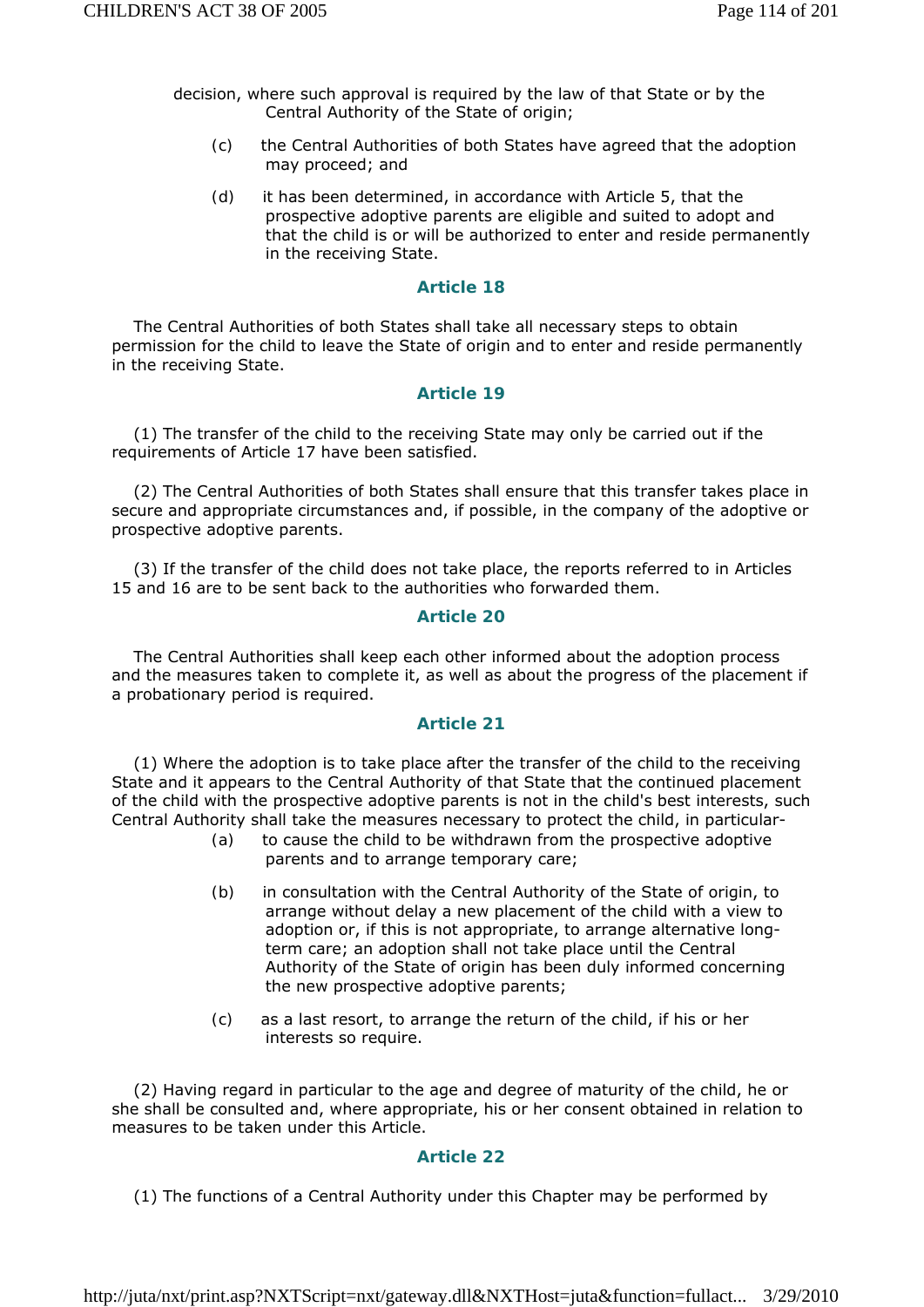public authorities or by bodies accredited under Chapter III, to the extent permitted by the law of its State.

 (2) Any Contracting State may declare to the depositary of the Convention that the functions of the Central Authority under Articles 15 to 21 may be performed in that State, to the extent permitted by the law and subject to the supervision of the competent authorities of that State, also by bodies or persons who-

- *(a)* meet the requirements of integrity, professional competence, experience and accountability of that State; and
- *(b)* are qualified by their ethical standards and by training or experience to work in the field of inter-country adoption.

 (3) A Contracting State which makes the declaration provided for in paragraph (2) shall keep the Permanent Bureau of the Hague Conference on Private International Law informed of the names and addresses of these bodies and persons.

 (4) Any Contracting State may declare to the depositary of the Convention that adoptions of children habitually resident in its territory may only take place if the functions of the Central Authorities are performed in accordance with paragraph (1).

 (5) Notwithstanding any declaration made under paragraph (2), the reports provided for in Articles 15 and 16 shall, in every case, be prepared under the responsibility of the Central Authority or other authorities or bodies in accordance with paragraph (1).

#### **CHAPTER V - RECOGNITION AND EFFECTS OF THE ADOPTION (Articles 23-27)**

#### **Article 23**

 (1) An adoption certified by the competent authority of the State of the adoption as having been made in accordance with the Convention shall be recognized by operation of law in the other Contracting States. The certificate shall specify when and by whom the agreements under Article 17, sub-paragraph *(c)* , were given.

 (2) Each Contracting State shall, at the time of signature, ratification, acceptance, approval or accession, notify the depositary of the Convention of the identity and the functions of the authority or the authorities which, in that State, are competent to make the certification. It shall also notify the depositary of any modification in the designation of these authorities.

#### **Article 24**

 The recognition of an adoption may be refused in a Contracting State only if the adoption is manifestly contrary to its public policy, taking into account the best interests of the child.

#### **Article 25**

 Any Contracting State may declare to the depositary of the Convention that it will not be bound under this Convention to recognize adoptions made in accordance with an agreement concluded by application of Article 39, paragraph (2).

#### **Article 26**

- (1) The recognition of an adoption includes recognition of-
	- *(a)* the legal parent-child relationship between the child and his or her adoptive parents;
	- *(b)* parental responsibility of the adoptive parents for the child;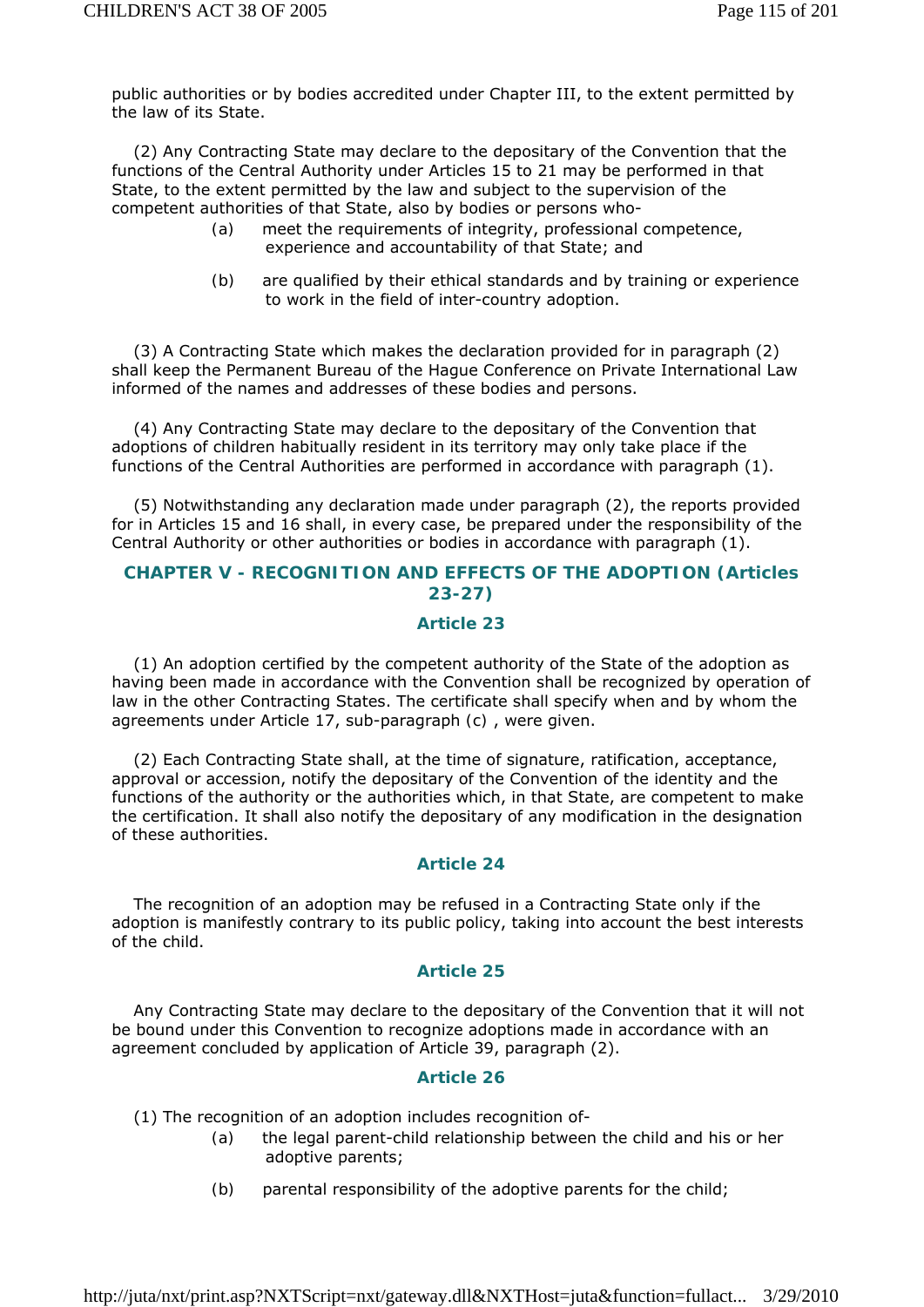*(c)* the termination of a pre-existing legal relationship between the child and his or her mother and father, if the adoption has this effect in the Contracting State where it was made.

 (2) In the case of an adoption having the effect of terminating a pre-existing legal parent-child relationship, the child shall enjoy in the receiving State, and in any other Contracting State where the adoption is recognized, rights equivalent to those resulting from adoptions having this effect in each such State.

 (3) The preceding paragraphs shall not prejudice the application of any provision more favourable for the child, in force in the Contracting State which recognizes the adoption.

#### **Article 27**

 (1) Where an adoption granted in the State of origin does not have the effect of terminating a pre-existing legal parent-child relationship, it may, in the receiving State which recognizes the adoption under the Convention, be converted into an adoption having such an effect-

- *(a)* if the law of the receiving State so permits; and
- *(b)* if the consents referred to in Article 4, sub-paragraphs *(c)* and *(d)* , have been or are given for the purpose of such an adoption.

(2) Article 23 applies to the decision converting the adoption.

# **CHAPTER VI - GENERAL PROVISIONS (Articles 28-42) Article 28**

 The Convention does not affect any law of a State of origin which requires that the adoption of a child habitually resident within that State take place in that State or which prohibits the child's placement in, or transfer to, the receiving State prior to adoption.

#### **Article 29**

 There shall be no contact between the prospective adoptive parents and the child's parents or any other person who has care of the child until the requirements of Article 4, sub-paragraphs *(a)* to *(c)* , and Article 5, sub-paragraph *(a)* , have been met, unless the adoption takes place within a family or unless the contact is in compliance with the conditions established by the competent authority of the State of origin.

#### **Article 30**

 (1) The competent authorities of a Contracting State shall ensure that information held by them concerning the child's origin, in particular information concerning the identity of his or her parents, as well as the medical history, is preserved.

 (2) They shall ensure that the child or his or her representative has access to such information, under appropriate guidance, in so far as is permitted by the law of that State.

#### **Article 31**

 Without prejudice to Article 30, personal data gathered or transmitted under the Convention, especially data referred to in Articles 15 and 16, shall be used only for the purposes for which they were gathered or transmitted.

#### **Article 32**

(1) No one shall derive improper financial or other gain from an activity related to an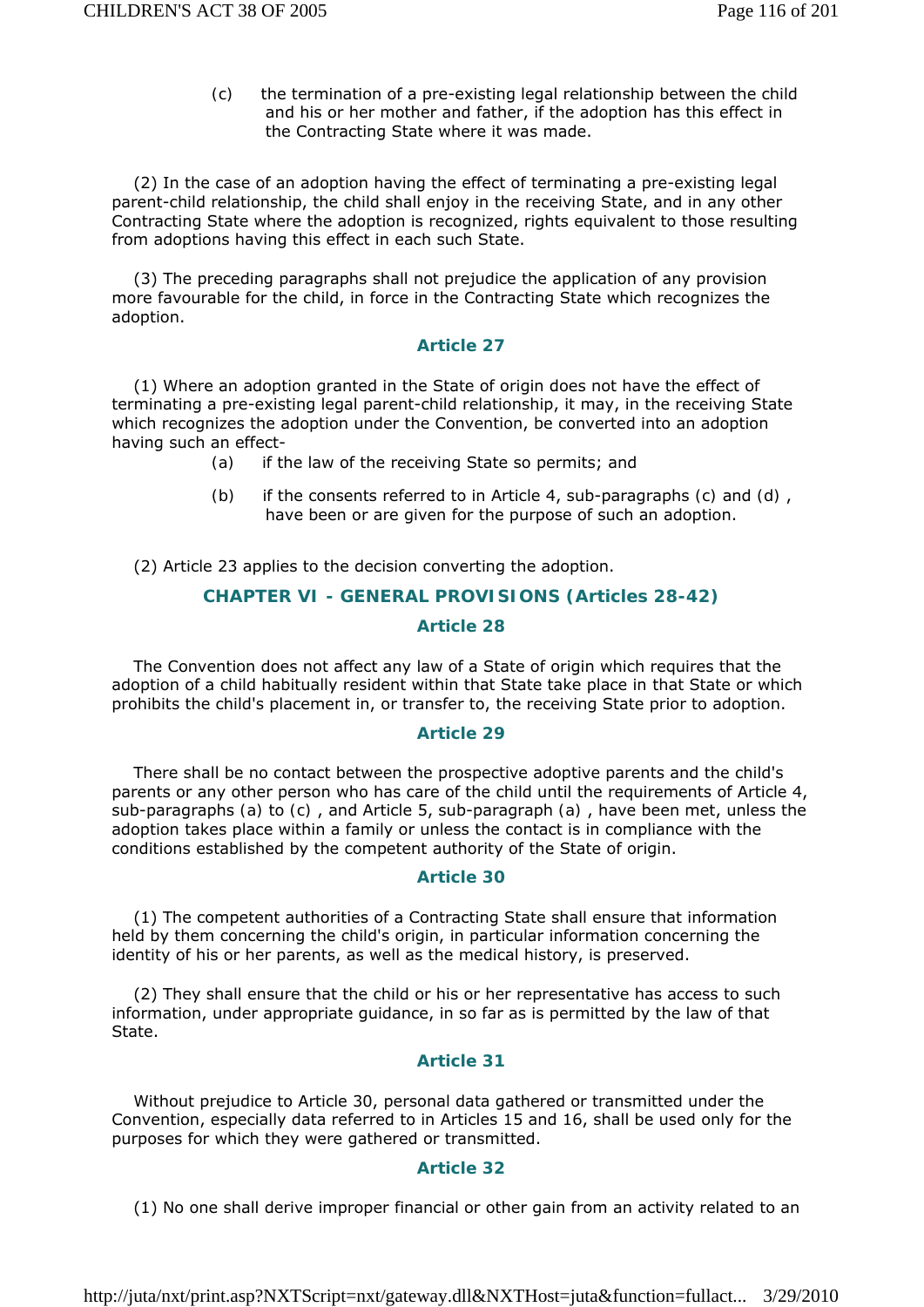inter-country adoption.

 (2) Only costs and expenses, including reasonable professional fees of persons involved in the adoption, may be charged or paid.

 (3) The directors, administrators and employees of bodies involved in an adoption shall not receive remuneration which is unreasonably high in relation to services rendered.

#### **Article 33**

 A competent authority which finds that any provision of the Convention has not been respected or that there is a serious risk that it may not be respected, shall immediately inform the Central Authority of its State. This Central Authority shall be responsible for ensuring that appropriate measures are taken.

#### **Article 34**

 If the competent authority of the State of destination of a document so requests, a translation certified as being in conformity with the original must be furnished. Unless otherwise provided, the costs of such translation are to be borne by the prospective adoptive parents.

#### **Article 35**

 The competent authorities of the Contracting States shall act expeditiously in the process of adoption.

### **Article 36**

 In relation to a State which has two or more systems of law with regard to adoption applicable in different territorial units-

- *(a)* any reference to habitual residence in that State shall be construed as referring to habitual residence in a territorial unit of that State;
- *(b)* any reference to the law of that State shall be construed as referring to the law in force in the relevant territorial unit;
- *(c)* any reference to the competent authorities or to the public authorities of that State shall be construed as referring to those authorized to act in the relevant territorial unit;
- *(d)* any reference to the accredited bodies of that State shall be construed as referring to bodies accredited in the relevant territorial unit.

#### **Article 37**

 In relation to a State which with regard to adoption has two or more systems of law applicable to different categories of persons, any reference to the law of that State shall be construed as referring to the legal system specified by the law of that State.

#### **Article 38**

 A State within which different territorial units have their own rules of law in respect of adoption shall not be bound to apply the Convention where a State with a unified system of law would not be bound to do so.

#### **Article 39**

 (1) The Convention does not affect any international instrument to which Contracting States are Parties and which contains provisions on matters governed by the Convention, unless a contrary declaration is made by the States Parties to such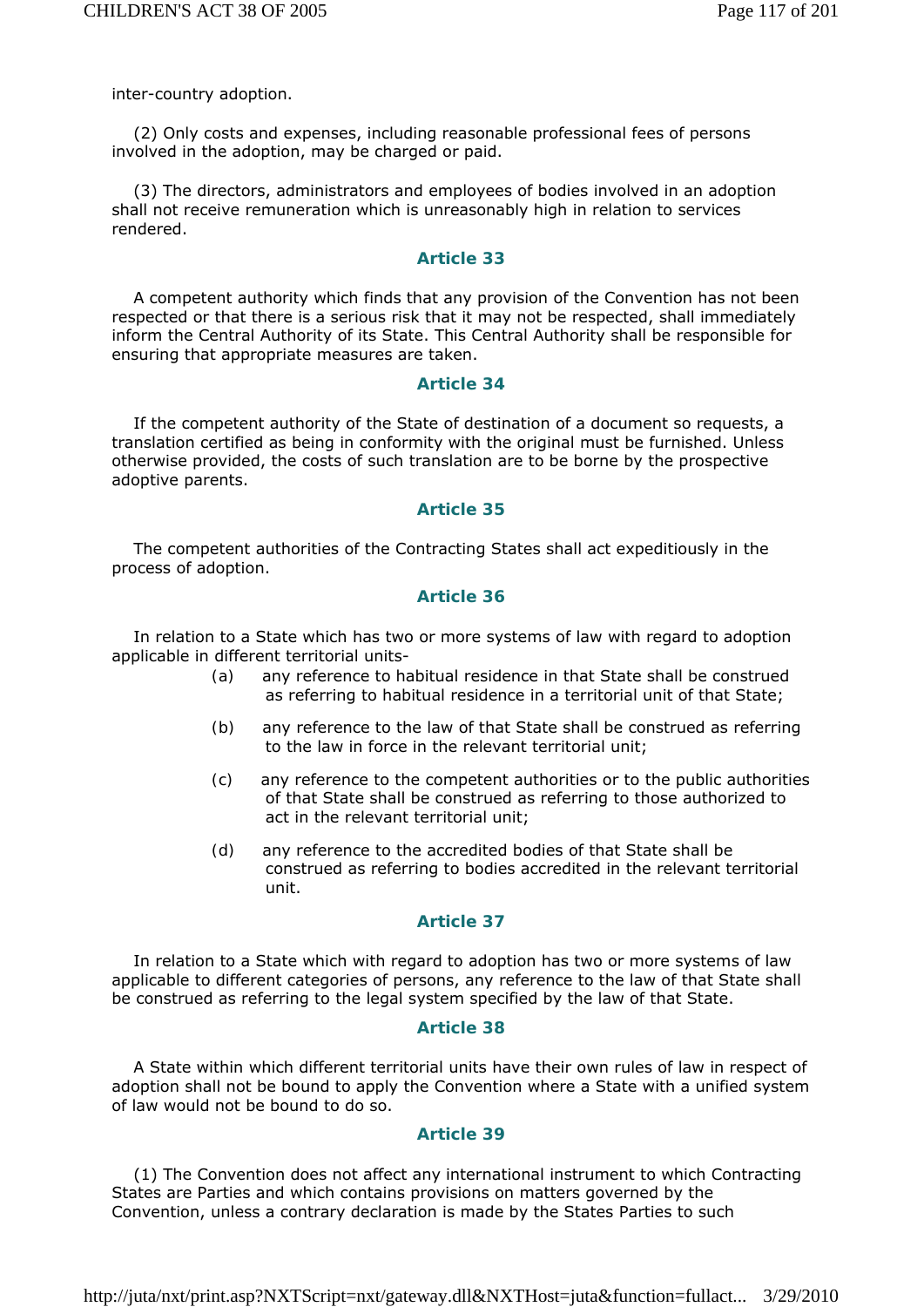#### instrument.

 (2) Any Contracting State may enter into agreements with one or more other Contracting States, with a view to improving the application of the Convention in their mutual relations. These agreements may derogate only from the provisions of Articles 14 to 16 and 18 to 21. The States which have concluded such an agreement shall transmit a copy to the depositary of the Convention.

#### **Article 40**

No reservation to the Convention shall be permitted.

#### **Article 41**

 The Convention shall apply in every case where an application pursuant to Article 14 has been received after the Convention has entered into force in the receiving State and the State of origin.

#### **Article 42**

 The Secretary General of the Hague Conference on Private International Law shall at regular intervals convene a Special Commission in order to review the practical operation of the Convention.

#### **CHAPTER VII - FINAL CLAUSES (Articles 43-48)**

#### **Article 43**

 (1) The Convention shall be open for signature by the States which were Members of the Hague Conference on Private International Law at the time of its Seventeenth Session and by the other States which participated in that Session.

 (2) It shall be ratified, accepted or approved and the instruments of ratification, acceptance or approval shall be deposited with the Ministry of Foreign Affairs of the Kingdom of the Netherlands, depositary of the Convention.

#### **Article 44**

 (1) Any other State may accede to the Convention after it has entered into force in accordance with Article 46, paragraph (1).

(2) The instrument of accession shall be deposited with the depositary.

 (3) Such accession shall have effect only as regards the relations between the acceding State and those Contracting States which have not raised an objection to its accession in the six months after the receipt of the notification referred to in subparagraph *(b)* of Article 48. Such an objection may also be raised by States at the time when they ratify, accept or approve the Convention after an accession. Any such objection shall be notified to the depositary.

#### **Article 45**

 (1) If a State has two or more territorial units in which different systems of law are applicable in relation to matters dealt with in the Convention, it may at the time of signature, ratification, acceptance, approval or accession declare that this Convention shall extend to all its territorial units or only to one or more of them and may modify this declaration by submitting another declaration at any time.

 (2) Any such declaration shall be notified to the depositary and shall state expressly the territorial units to which the Convention applies.

(3) If a State makes no declaration under this Article, the Convention is to extend to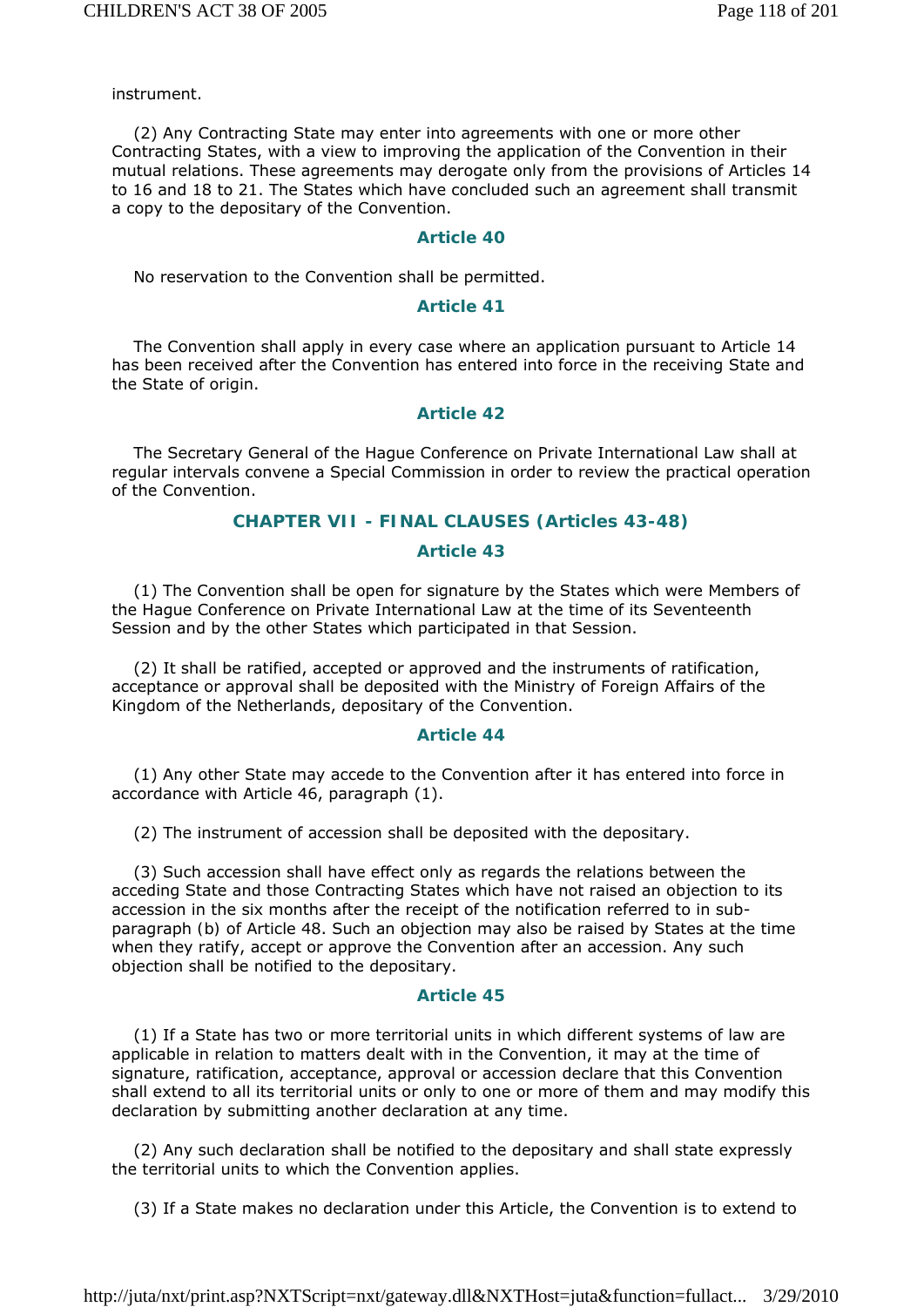all territorial units of that State.

#### **Article 46**

 (1) The Convention shall enter into force on the first day of the month following the expiration of three months after the deposit of the third instrument of ratification, acceptance or approval referred to in Article 43.

(2) Thereafter the Convention shall enter into force-

- *(a)* for each State ratifying, accepting or approving it subsequently, or acceding to it, on the first day of the month following the expiration of three months after the deposit of its instrument of ratification, acceptance, approval or accession;
- *(b)* for a territorial unit to which the Convention has been extended in conformity with Article 45, on the first day of the month following the expiration of three months after the notification referred to in that Article.

#### **Article 47**

 (1) A State Party to the Convention may denounce it by a notification in writing addressed to the depositary.

 (2) The denunciation takes effect on the first day of the month following the expiration of twelve months after the notification is received by the depositary. Where a longer period for the denunciation to take effect is specified in the notification, the denunciation takes effect upon the expiration of such longer period after the notification is received by the depositary.

#### **Article 48**

 The depositary shall notify the States Members of the Hague Conference on Private International Law, the other States which participated in the Seventeenth Session and the States which have acceded in accordance with Article 44, of the following-

- *(a)* the signatures, ratifications, acceptances and approvals referred to in Article 43;
- *(b)* the accessions and objections raised to accessions referred to in Article 44;
- *(c)* the date on which the Convention enters into force in accordance with Article 46;
- *(d)* the declarations and designations referred to in Articles 22, 23, 25 and 45;
- *(e)* the agreements referred to in Article 39;
- *(f)* the denunciations referred to in Article 47.

 In witness whereof the undersigned, being duly authorized thereto, have signed this Convention.

Done at The Hague, on the \_\_\_\_\_ day of \_\_\_\_\_ 19\_\_\_, in the English and French languages, both texts being equally authentic, in a single copy which shall be deposited in the archives of the Government of the Kingdom of the Netherlands, and of which a certified copy shall be sent, through diplomatic channels, to each of the States Members of the Hague Conference on Private International Law at the date of its Seventeenth Session and to each of the other States which participated in that Session.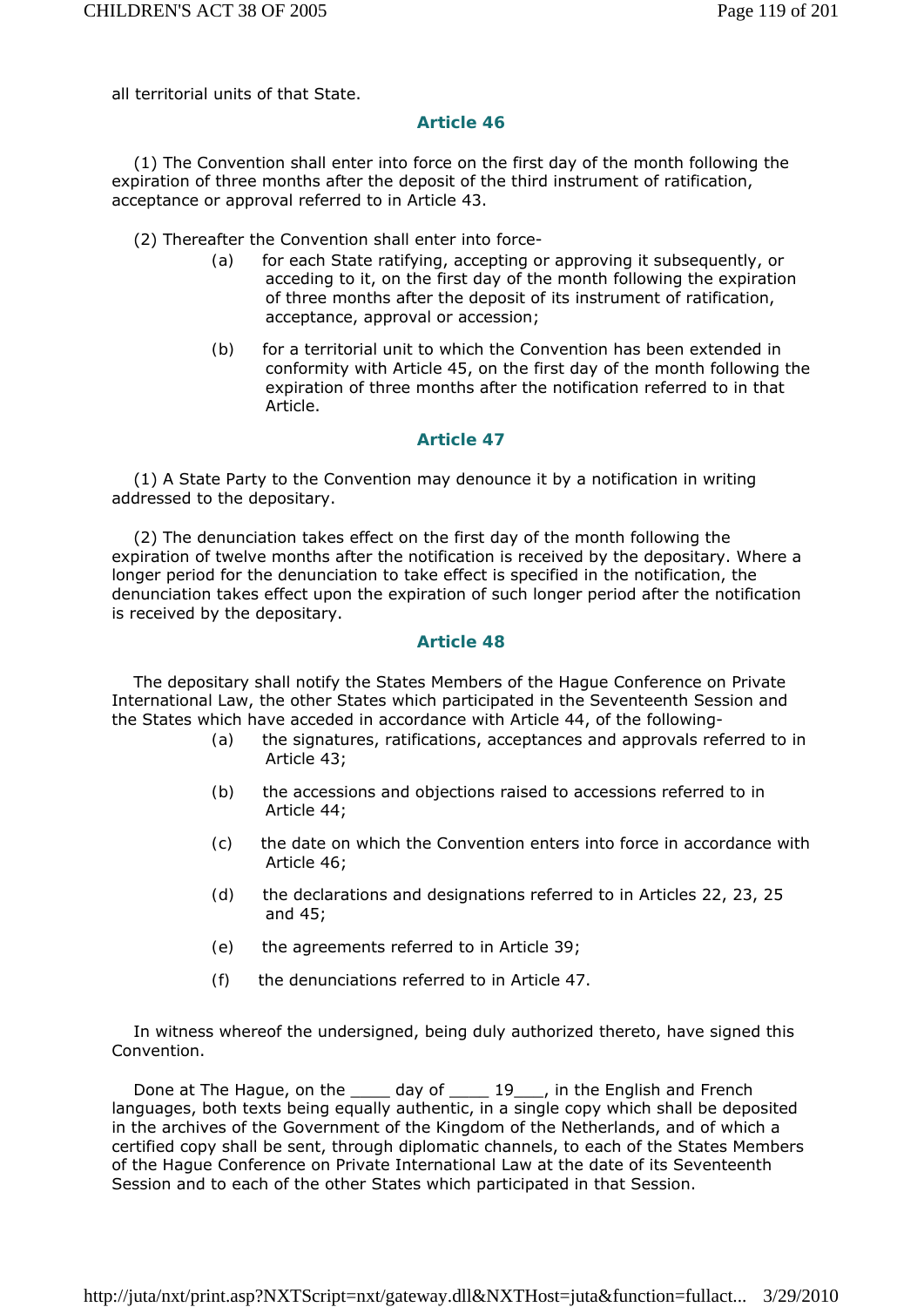# **Schedule 2 HAGUE CONVENTION ON THE CIVIL ASPECTS OF INTERNATIONAL CHILD ABDUCTION (Table of Contents)**

#### **Preamble**

CHAPTER I: SCOPE OF THE CONVENTION CHAPTER II: CENTRAL AUTHORITIES CHAPTER III: RETURN OF CHILDREN CHAPTER IV: RIGHTS OF ACCESS CHAPTER V: GENERAL PROVISIONS CHAPTER VI: FINAL CLAUSES

 The States signatory to the present Convention, Firmly convinced that the interests of children are of paramount importance in matters relating to their custody, Desiring to protect children internationally from the harmful effects of their wrongful removal or retention and to establish procedures to ensure their prompt return to the State of their habitual residence, as well as to secure protection for rights of access, Have resolved to conclude a Convention to this effect, and have agreed upon the following provisions-

### **CHAPTER I - SCOPE OF THE CONVENTION (Articles 1-5)**

#### **Article 1**

The objects of the present Convention are-

- *(a)* to secure the prompt return of children wrongfully removed to or retained in any Contracting State; and
- *(b)* to ensure that rights of custody and of access under the law of one Contracting State are effectively respected in other Contracting States.

#### **Article 2**

 Contracting States shall take all appropriate measures to secure within their territories the implementation of the objects of the Convention. For this purpose they shall use the most expeditious procedures available.

#### **Article 3**

The removal or the retention of a child is to be considered wrongful where-

- *(a)* it is in breach of rights of custody attributed to a person, an institution or any other body, either jointly or alone, under the law of the State in which the child was habitually resident immediately before the removal or retention; and
- *(b)* at the time of removal or retention those rights were actually exercised, either jointly or alone, or would have been so exercised but for the removal or retention. The rights of custody mentioned in sub-paragraph *(a)* above, may arise in particular by operation of law or by reason of a judicial or administrative decision, or by reason of an agreement having legal effect under the law of that State.

#### **Article 4**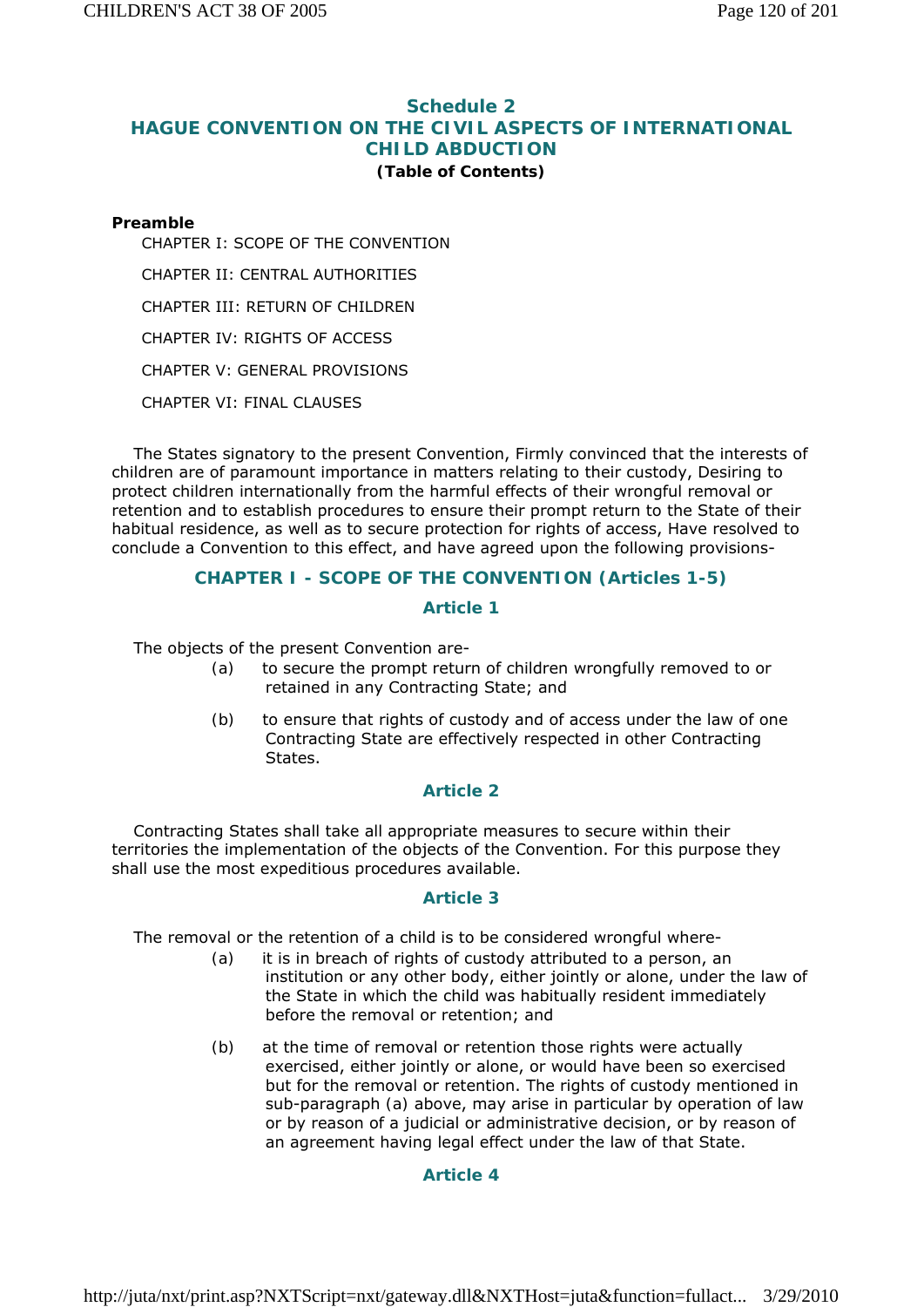The Convention shall apply to any child who was habitually resident in a Contracting State immediately before any breach of custody or access rights. The Convention shall cease to apply when the child attains the age of 16 years.

#### **Article 5**

For the purposes of this Convention-

- *(a)* **'rights of custody'** shall include rights relating to the care of the person of the child and, in particular, the right to determine the child's place of residence;
- *(b)* **'rights of access'** shall include the right to take a child for a limited period of time to a place other than the child's habitual residence.

#### **CHAPTER II - CENTRAL AUTHORITIES (Articles 6-7)**

#### **Article 6**

 A Contracting State shall designate a Central Authority to discharge the duties which are imposed by the Convention upon such authorities.

 Federal States, States with more than one system of law or States having autonomous territorial organisations shall be free to appoint more than one Central Authority and to specify the territorial extent of their powers. Where a State has appointed more than one Central Authority, it shall designate the Central Authority to which applications may be addressed for transmission to the appropriate Central Authority within that State.

#### **Article 7**

 Central Authorities shall co-operate with each other and promote co-operation amongst the competent authorities in their respective States to secure the prompt return of children and to achieve the other objects of this Convention.

 In particular, either directly or through any intermediary, they shall take all appropriate measures-

- *(a)* to discover the whereabouts of a child who has been wrongfully removed or retained;
- *(b)* to prevent further harm to the child or prejudice to interested parties by taking or causing to be taken provisional measures;
- *(c)* to secure the voluntary return of the child or to bring about an amicable resolution of the issues;
- *(d)* to exchange, where desirable, information relating to the social background of the child;
- *(e)* to provide information of a general character as to the law of their State in connection with the application of the Convention;
- *(f)* to initiate or facilitate the institution of judicial or administrative proceedings with a view to obtaining the return of the child and, in a proper case, to make arrangements for organizing or securing the effective exercise of rights of access;
- *(g)* where the circumstances so require, to provide or facilitate the provision of legal aid and advice, including the participation of legal counsel and advisers;
- *(h)* to provide such administrative arrangements as may be necessary and appropriate to secure the safe return of the child;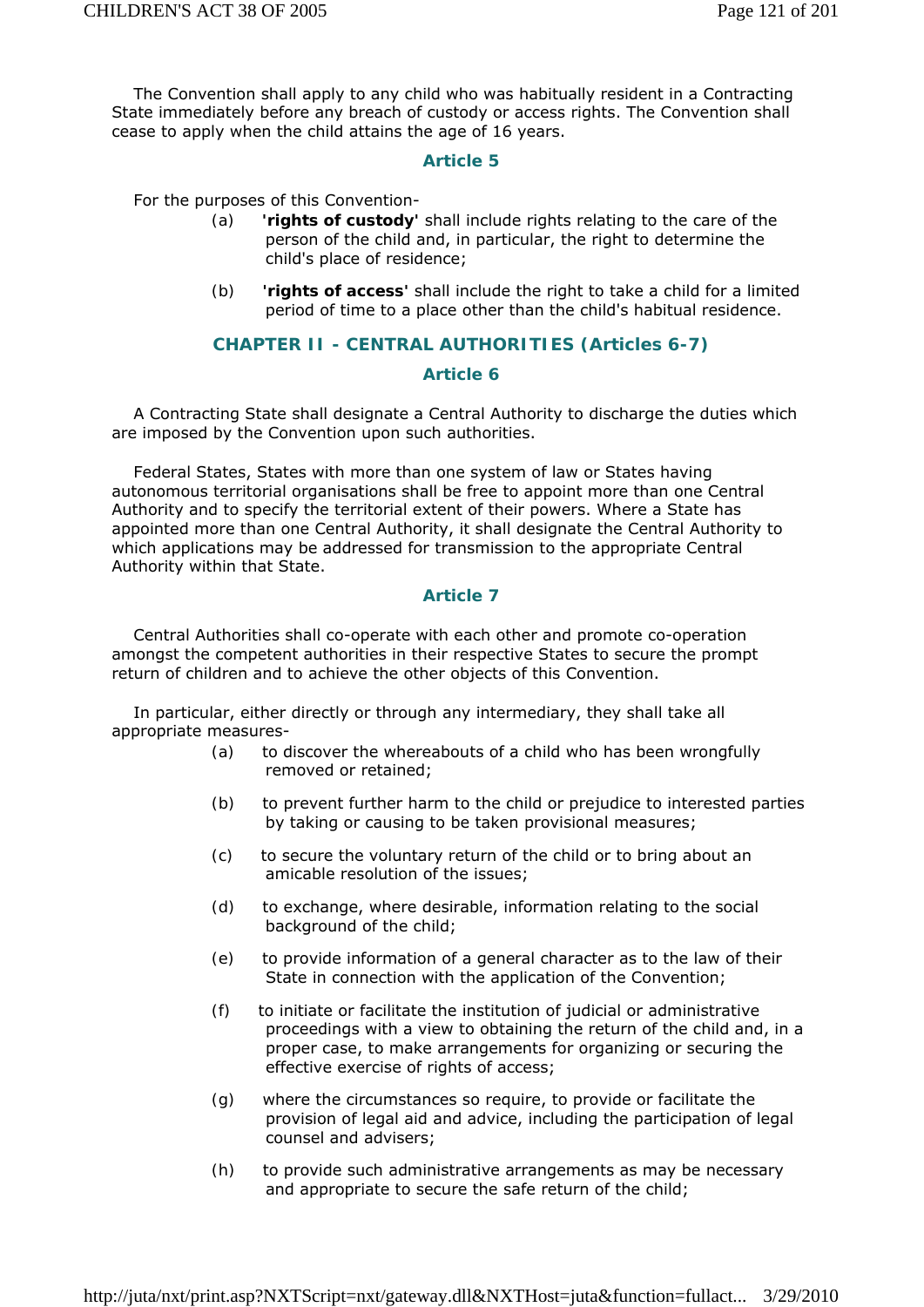*(i)* to keep other each other informed with respect to the operation of this Convention and, as far as possible, to eliminate any obstacles to its application.

# **CHAPTER III - RETURN OF CHILDREN (Articles 8-20) Article 8**

 Any person, institution or other body claiming that a child has been removed or retained in breach of custody rights may apply either to the Central Authority of the child's habitual residence or to the Central Authority of any other Contracting State for assistance in securing the return of the child.

The application shall contain-

- *(a)* information concerning the identity of the applicant, of the child and of the person alleged to have removed or retained the child;
- *(b)* where available, the date of birth of the child;
- *(c)* the grounds on which the applicant's claim for return of the child is based;
- *(d)* all available information relating to the whereabouts of the child and the identity of the person with whom the child is presumed to be.

The application may be accompanied or supplemented by-

- *(e)* an authenticated copy of any relevant decision or agreement;
- *(f)* a certificate or an affidavit emanating from a Central Authority, or other competent authority of the State of the child's habitual residence, or from a qualified person, concerning the relevant law of that State;
- *(g)* any other relevant document.

#### **Article 9**

 If the Central Authority which receives an application referred to in Article 8 has reason to believe that the child is in another Contracting State, it shall directly and without delay transmit the application to the Central Authority of that Contracting State and inform the requesting Central Authority, or the applicant, as the case may be.

#### **Article 10**

 The Central Authority of the State where the child is shall take or cause to be taken all appropriate measures in order to obtain the voluntary return of the child.

#### **Article 11**

 The judicial or administrative authorities of Contracting States shall act expeditiously in proceedings for the return of children.

 If the judicial or administrative authority concerned has not reached a decision within six weeks from the date of commencement of the proceedings, the applicant or the Central Authority of the requested State, on its own initiative or if asked by the Central Authority of the requesting State, shall have the right to request the Central Authority of the requested State, that Authority shall transmit the reply to the Central Authority of the requesting State, or to the applicant, as the case may be.

#### **Article 12**

Where a child has been wrongfully removed or retained in terms of Article 3 and, at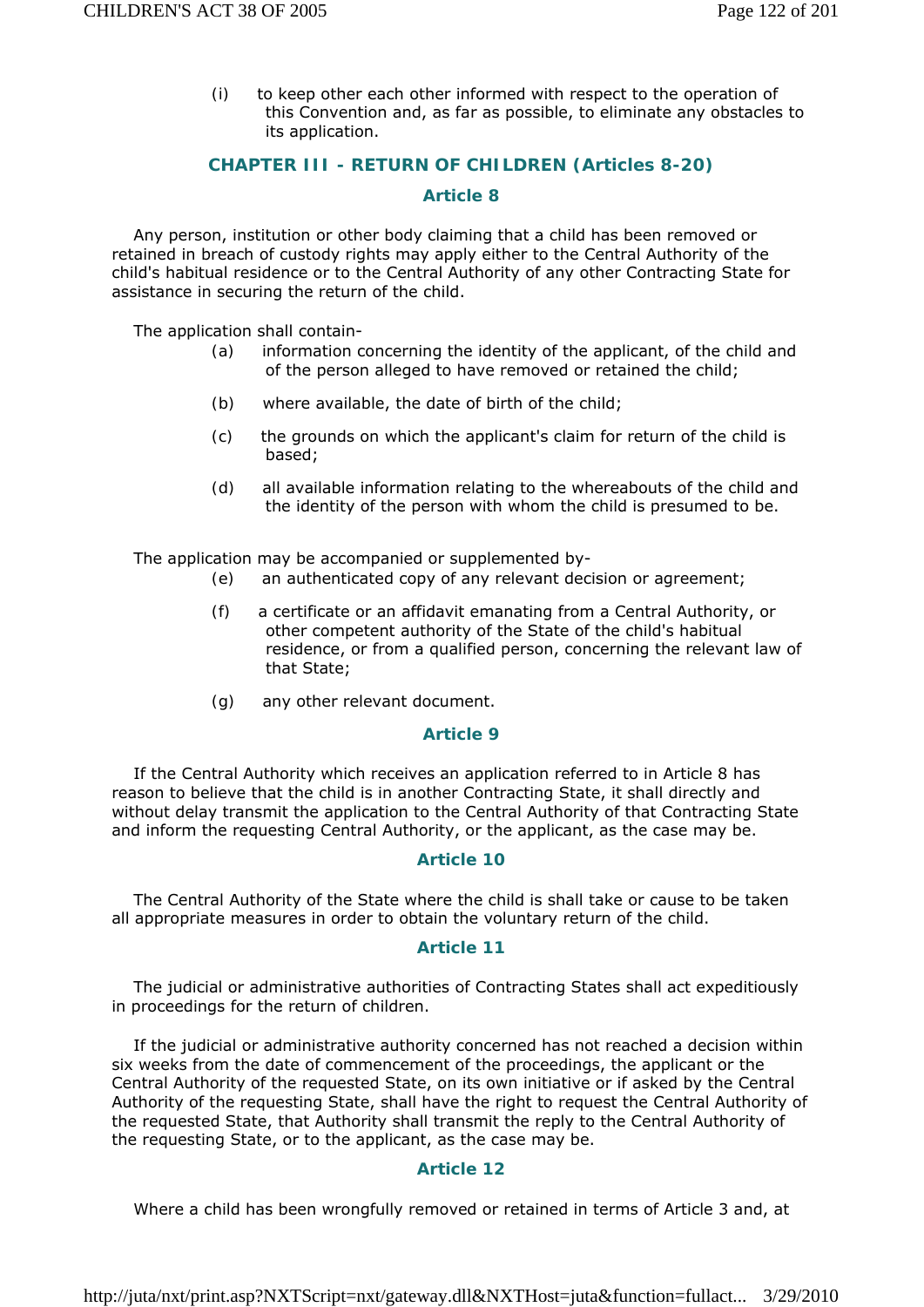the date of the commencement of the proceedings before the judicial or administrative authority of the Contracting State where the child is, a period of less than one year has elapsed from the date of the wrongful removal or retention, the authority concerned shall order the return of the child forthwith.

 The judicial or administrative authority, even where the proceedings have been commenced after the expiration of the period of one year referred to in the preceding paragraph, shall also order the return of the child, unless it is demonstrated that the child is now settled in its new environment.

 Where the judicial or administrative authority in the requested State has reason to believe that the child has been taken to another State, it may stay the proceedings or dismiss the application for the return of the child.

#### **Article 13**

 Notwithstanding the provisions of the preceding Article, the judicial or administrative authority of the requested State is not bound to order the return of the child if the person, institution or other body which opposes its return establishes that-

- *(a)* the person, institution or other body having the care of the person of the child was not actually exercising the custody rights at the time of removal or retention, or had consented to or subsequently acquiesced in the removal of retention; or
- *(b)* there is a grave risk that his or her return would expose the child to physical or psychological harm or otherwise place the child in an intolerable situation.

 The judicial or administrative authority may also refuse to order the return of the child if it finds that the child objects to being returned and has attained an age and degree of maturity at which it is appropriate to take account of its views.

 In considering the circumstances referred to in this Article, the judicial and administrative authorities shall take into account the information relating to the social background of the child provided by the Central Authority or other competent authority of the child's habitual residence.

#### **Article 14**

 In ascertaining whether there has been a wrongful removal of retention within the meaning of Article 3, the judicial or administrative authorities of the requested State may take notice directly of the law of, and of judicial or administrative decisions, formally recognized or not in the State of the habitual residence of the child, without recourse to the specific procedures for the proof of that law or for the recognition of foreign decisions which would otherwise be applicable.

#### **Article 15**

 The judicial or administrative authorities of a Contracting State may, prior to the making of an order for the return of the child, request that the applicant obtain from the authorities of the State of the habitual residence of the child a decision or other determination that the removal or retention was wrongful within the meaning of Article 3 of the Convention, where such a decision or determination may be obtained in that State. The Central Authorities of the Contracting States shall so far as practicable assist applicants to obtain such a decision or determination.

#### **Article 16**

 After receiving notice of a wrongful removal or retention of a child in the sense of Article 3, the judicial or administrative authorities of the Contracting State to which the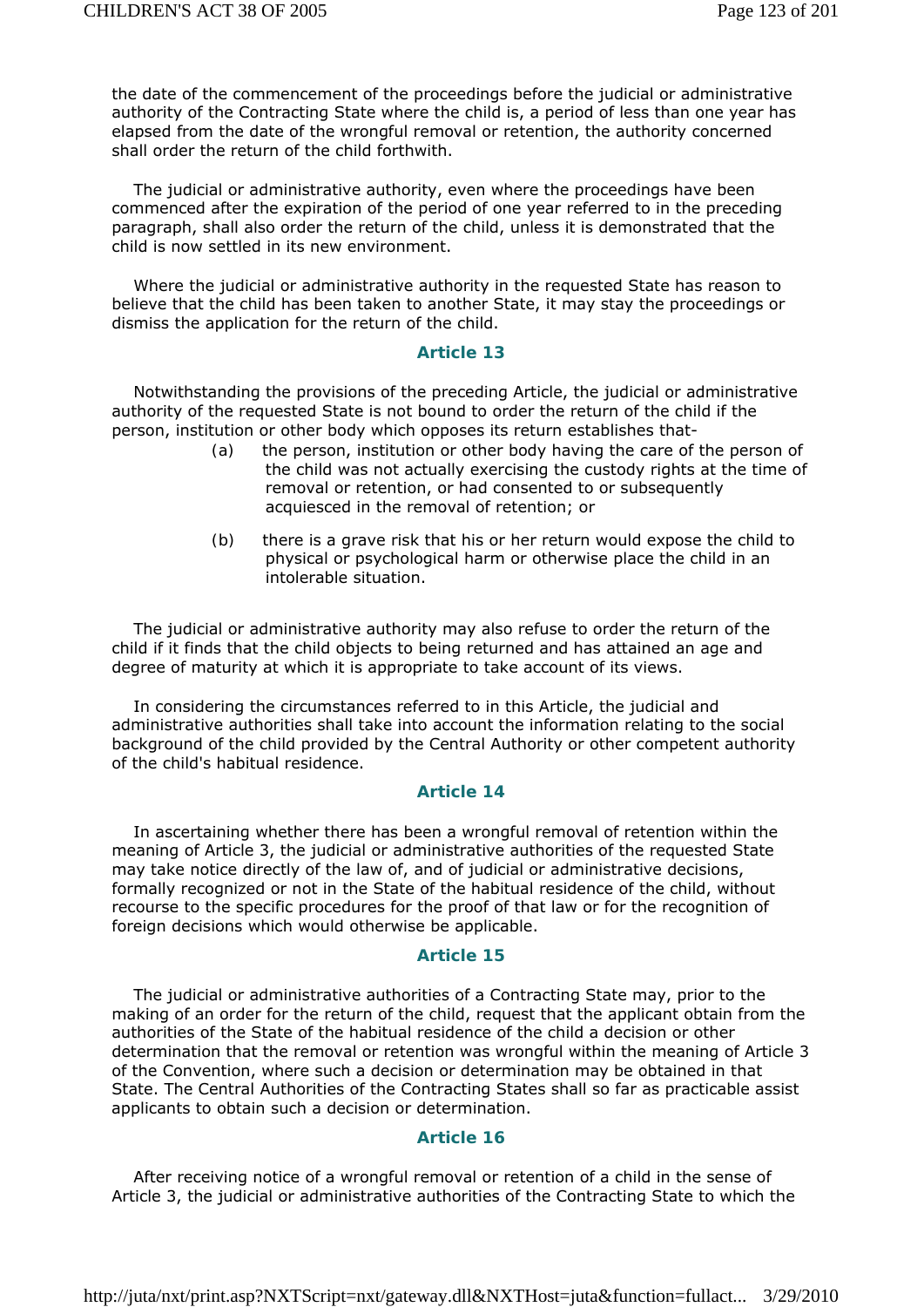child has been removed or in which it has been retained shall not decide on the merits of rights of custody until it has been determined that the child is not to be returned under this Convention or unless an application under the Convention is not lodged within a reasonable time following receipt of the notice.

#### **Article 17**

 The sole fact that a decision relating to custody has been given in or is entitled to recognition in the requested State shall not be a ground for refusing to return a child under this Convention, but the judicial or administrative authorities of the requested State may take account of the reasons for that decision in applying this Convention.

#### **Article 18**

 The provisions of this Chapter do not limit the power of a judicial or administrative authority to order the return of the child at any time.

#### **Article 19**

 A decision under this Convention concerning the return of the child shall not be taken to be determination on the merits of any custody issue.

#### **Article 20**

 The return of the child under the provision of Article 12 may be refused if this would not be permitted by the fundamental principles of the requested State relating to the protection of human rights and fundamental freedoms.

# **CHAPTER IV - RIGHTS OF ACCESS (Article 21)**

#### **Article 21**

 An application to make arrangements for organizing or securing the effective exercise of rights of access may be presented to the Central Authorities of the Contracting States in the same way as an application for the return of a child.

 The Central Authorities are bound by the obligations of co-operation which are set forth in Article 7 to promote the peaceful enjoyment of access rights and the fulfilment of any conditions to which the exercise of such rights may be subject. The Central Authorities shall take steps to remove, as far as possible, all obstacles to the exercise of such rights. The Central Authorities, either directly or through intermediaries, may initiate or assist in the institution of proceedings with a view to organizing or protecting these rights and securing respect for the conditions to which the exercise of these rights may be subject.

#### **CHAPTER V - GENERAL PROVISIONS (Articles 22-36)**

#### **Article 22**

 No security, bond or deposit, however described, shall be required to guarantee the payment of costs and expenses in the judicial or administrative proceedings falling within the scope of this Convention.

#### **Article 23**

No legalization or similar formality may be required in the context of this Convention.

#### **Article 24**

 Any application, communication or other document sent to the Central Authority of the requested State shall be in the original language, and shall be accompanied by a translation into the official language or one of the official languages of the requested State or, where that is not feasible, a translation into French or English.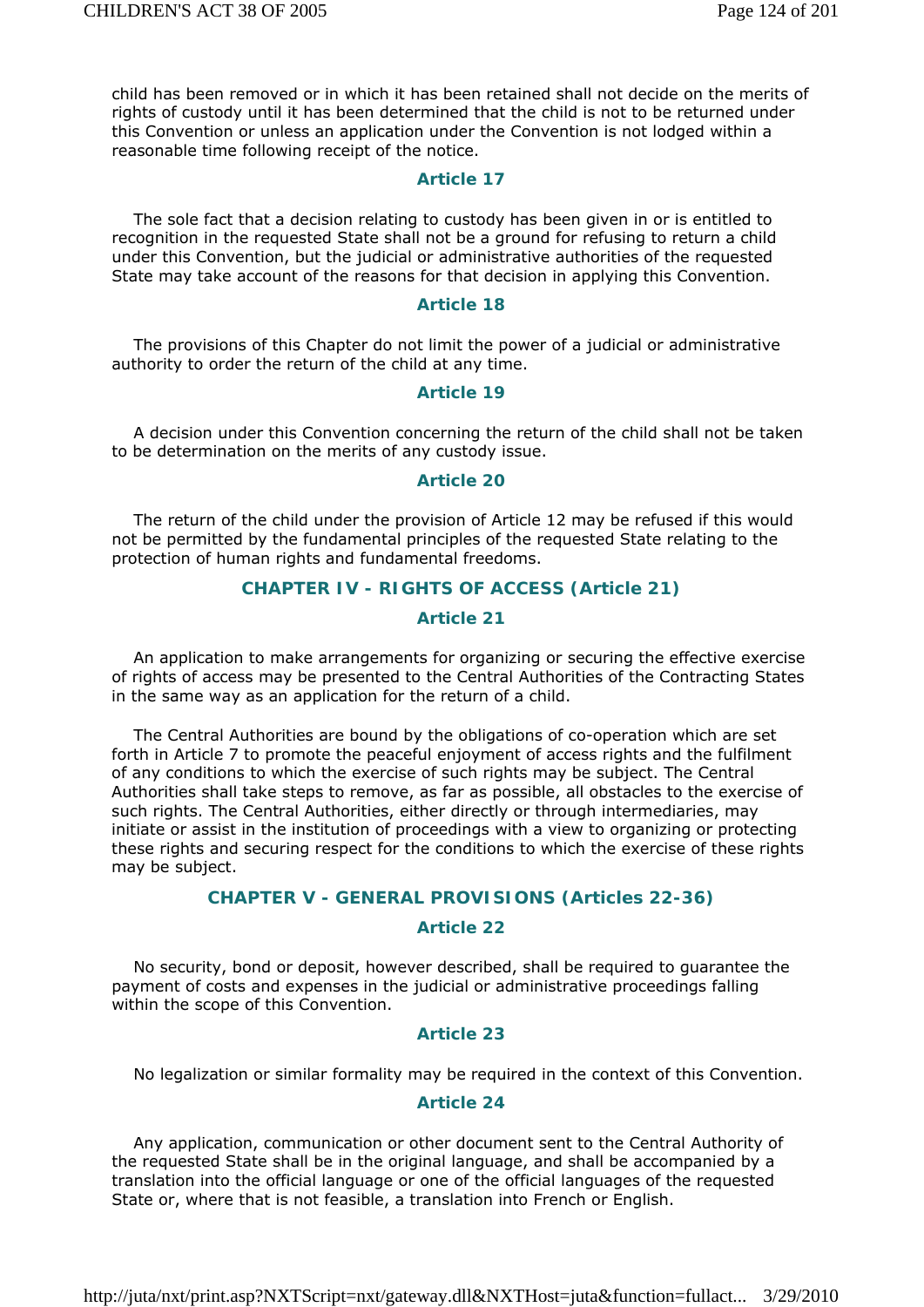However, a Contracting State may, by making a reservation in accordance with Article 42, object to the use of either French or English, but not both, in any application, communication or other document sent to its Central Authority.

#### **Article 25**

 Nationals of the Contracting States and persons who are habitually resident within those States shall be entitled in matters concerned with the application of this Convention to legal aid and advice in any other Contracting State on the same conditions as if they themselves were nationals of and habitually resident in that State.

#### **Article 26**

 Each Central Authority shall bear its own costs in applying this Convention. Central Authorities and other public services of Contracting States shall not impose any charges in relation to applications submitted under this Convention. In particular, they may not require any payment from the applicant towards the costs and expenses of the proceedings or, where applicable, those arising from the participation of legal counsel or advisers. However, they may require the payment of the expenses incurred or to be incurred in implementing the return of the child.

 However, a Contracting State may, by making a reservation in accordance with Article 42, declare that it shall not be bound to assume any costs referred to in the preceding paragraph resulting from the participation of legal counsel or advisers or from court proceedings, except insofar as those costs may be covered by its system of legal aid and advice.

 Upon ordering the return of a child or issuing an order concerning rights of access under this Convention, the judicial or administrative authorities may, where appropriate, direct the person who removed or retained the child, or who prevented the exercise of rights of access, to pay necessary expenses incurred by or on behalf of the applicant, including travel expenses, any costs incurred or payments made for locating the child, the costs of legal representation of the applicant, and those of returning the child.

#### **Article 27**

 When it is manifest that the requirements of this Convention are not fulfilled or that the application is otherwise not well founded, a Central Authority is not bound to accept the application. In that case, the Central Authority shall forthwith inform the applicant or the Central Authority through which the application was submitted, as the case may be, of its reasons.

#### **Article 28**

 A Central Authority may require that the application be accompanied by a written authorization empowering it to act on behalf of the applicant, or to designate a representative so to act.

#### **Article 29**

 This Convention shall not preclude any person, institution or body who claims that there has been a breach of custody or access rights within the meaning of Article 3 or 21 from applying directly to the judicial or administrative authorities of a Contracting State, whether or not under the provisions of this Convention.

#### **Article 30**

 Any application submitted to the Central Authorities or directly to the judicial or administrative authorities of a Contracting State in accordance with the terms of this Convention, together with documents and any other information appended thereto or provided by a Central Authority, shall be admissible in the courts or administrative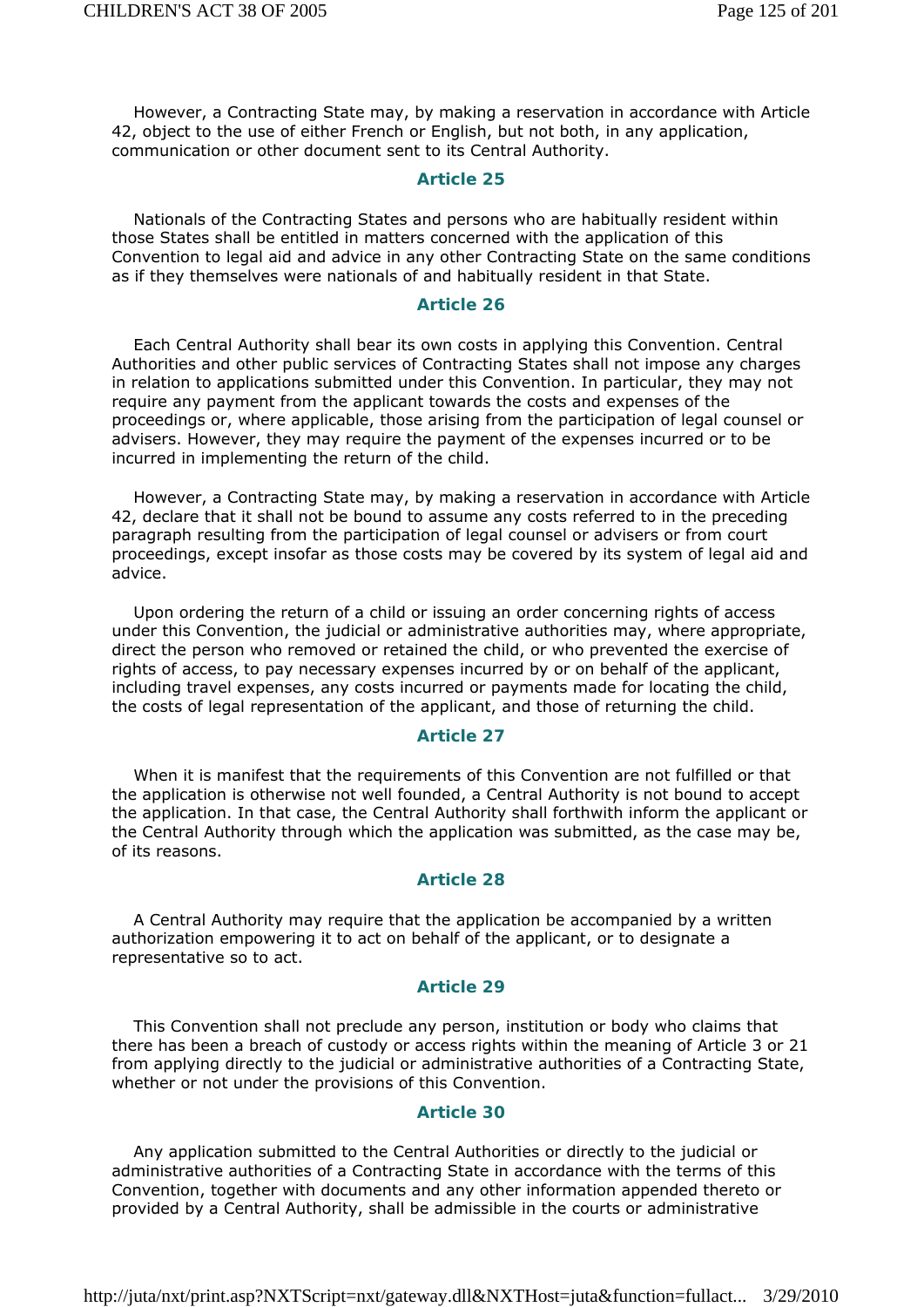authorities of the Contracting States.

#### **Article 31**

 In relation to a State which in matters of custody of children has two or more systems of law applicable in different territorial units-

- *(a)* any reference to habitual residence in that State shall be construed as referring to habitual residence in a territorial unit of that State;
- *(b)* any reference to the law of the State of habitual residence shall be construed as referring to the law of the territorial unit in that State where the child habitually resides.

#### **Article 32**

 In relation to a State which in matters of custody of children has two or more systems of law applicable to different categories of persons, any reference to the law of that State shall be construed as referring to the legal system specified by the law of that State.

#### **Article 33**

 A State within which different territorial units have their own rules of law in respect of custody of children shall not be bound to apply this Convention where a State with a unified system of law would not be bound to do so.

#### **Article 34**

 This Convention shall take priority in matters within its scope over the Convention of 5 October 1961 concerning the powers of authorities and the law applicable in respect of the protection of minors, as between Parties to both Conventions. Otherwise the present Convention shall not restrict the application of an international instrument in force between the State of origin and the State addressed or other law of the State addressed for the purposes of obtaining the return of a child who has been wrongfully removed or retained or of organizing access rights.

#### **Article 35**

 This Convention shall apply as between Contracting States only to wrongful removals or retentions occurring after its entry into force in those States.

 Where a declaration has been made under Article 39 or 40, the reference in the preceding paragraph to a Contracting State shall be taken to refer to the territorial unit or units in relation to which this Convention applies.

#### **Article 36**

 Nothing in this Convention shall prevent two or more Contracting States, in order to limit the restrictions to which the return of the child may be subject, from agreeing among themselves to derogate from any provision of this Convention which may imply such a restriction.

#### **CHAPTER VI - FINAL CLAUSES (Articles 37-45)**

#### **Article 37**

 The Convention shall be open for signature by the States which were Members of the Hague Conference on Private International Law at the time of its Fourteenth Session.

 It shall be ratified, accepted or approved and the instruments of ratification, acceptance or approval shall be deposited with the Ministry of Foreign Affairs of the Kingdom of the Netherlands.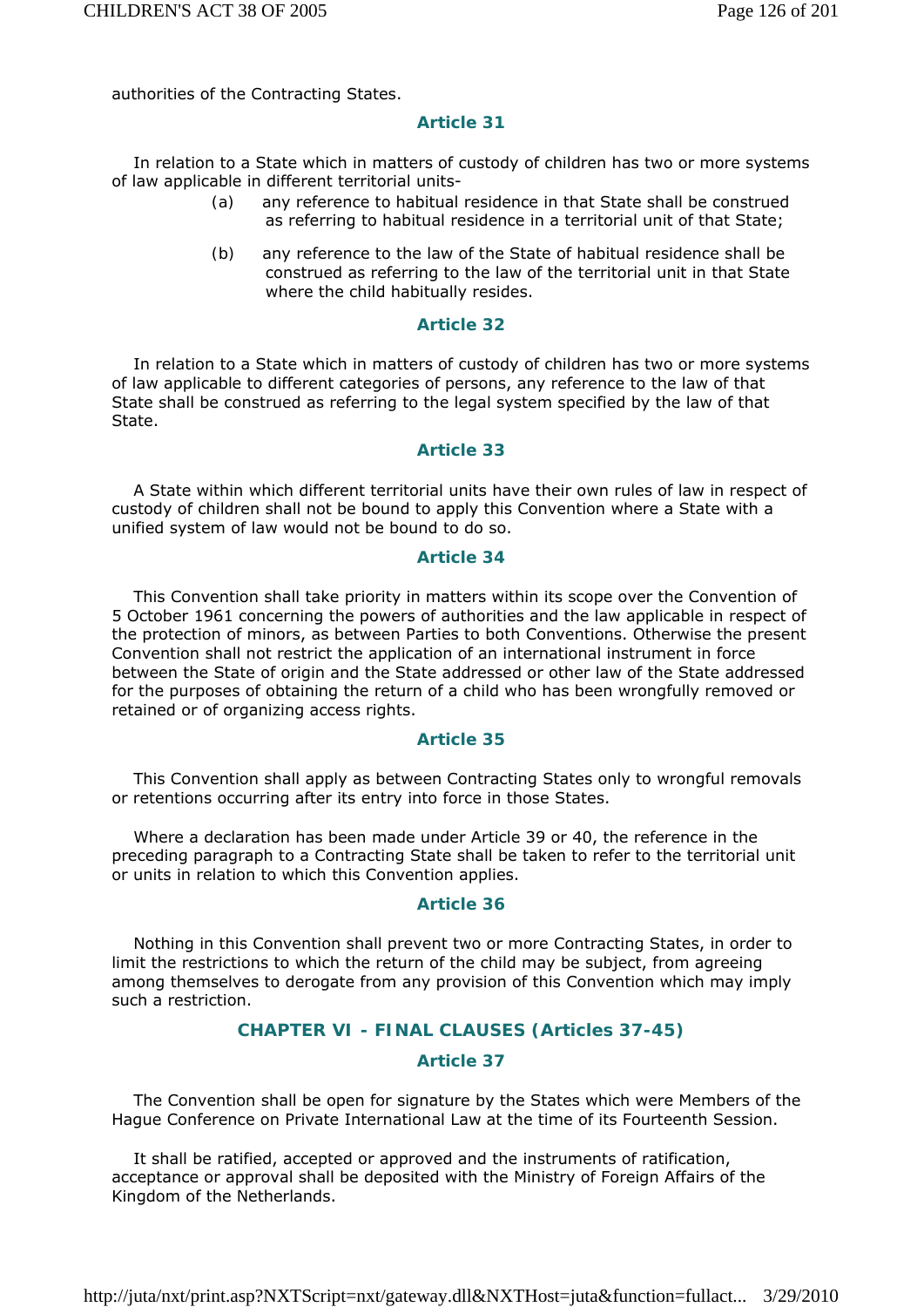#### **Article 38**

 Any other State may accede to the Convention. The instrument of accession shall be deposited with the Ministry of Foreign Affairs of the Kingdom of the Netherlands.

 The Convention shall enter into force for a State acceding to it on the first day of the third calendar month after the deposit of its instrument of accession.

 The accession will have effect only as regards the relations between the acceding State and such Contracting States as will have declared their acceptance of the accession. Such a declaration will also have to be made by any Member State ratifying, accepting or approving the Convention after an accession. Such declaration shall be deposited at the Ministry of Foreign Affairs of the Kingdom of the Netherlands; this Ministry shall forward, through diplomatic channels, a certified copy to each of the Contracting States.

 The Convention will enter into force as between the acceding State and the State that has declared its acceptance of the accession on the first day of the third calendar month after the deposit of the declaration of acceptance.

#### **Article 39**

 Any State may, at the time of signature, ratification, acceptance, approval or accession, declare that the Convention shall extend to all the territories for the international relations of which it is responsible, or to one or more of them. Such a declaration shall take effect at the time the Convention enters into force for that State.

 Such declaration, as well as any subsequent extension, shall be notified to the Ministry of Foreign Affairs of the Kingdom of the Netherlands.

#### **Article 40**

 If a Contracting State has two or more territorial units in which different systems of law are applicable in relation to matters dealt with in this Convention, it may at the time of signature, ratification, acceptance, approval or accession declare that this Convention shall extend to all its territorial units or only to one or more of them and may modify this declaration by submitting another declaration at any time.

 Any such declaration shall be notified to the Ministry of Foreign Affairs of the Kingdom of the Netherlands and shall state expressly the territorial units to which the Convention applies.

#### **Article 41**

 Where a Contracting State has a system of government under which executive, judicial and legislative powers are distributed between central and other authorities within that State, its signature or ratification, acceptance or approval of, or accession to this Convention, or its making of any declaration in terms of Article 40 shall carry no implication as to the internal distribution of powers within that State.

#### **Article 42**

 Any State may, not later than the time of ratification, acceptance, approval or accession, or at the time of making a declaration in terms of Article 39 or 40, make one or both of the reservations provided for in Article 24 and Article 26, third paragraph. No other reservations shall be permitted.

 Any State may at any time withdraw a reservation it has made. The withdrawal shall be notified to the Ministry of Foreign Affairs of the Kingdom of the Netherlands. The reservation shall cease to have effect on the first day of the third calendar month after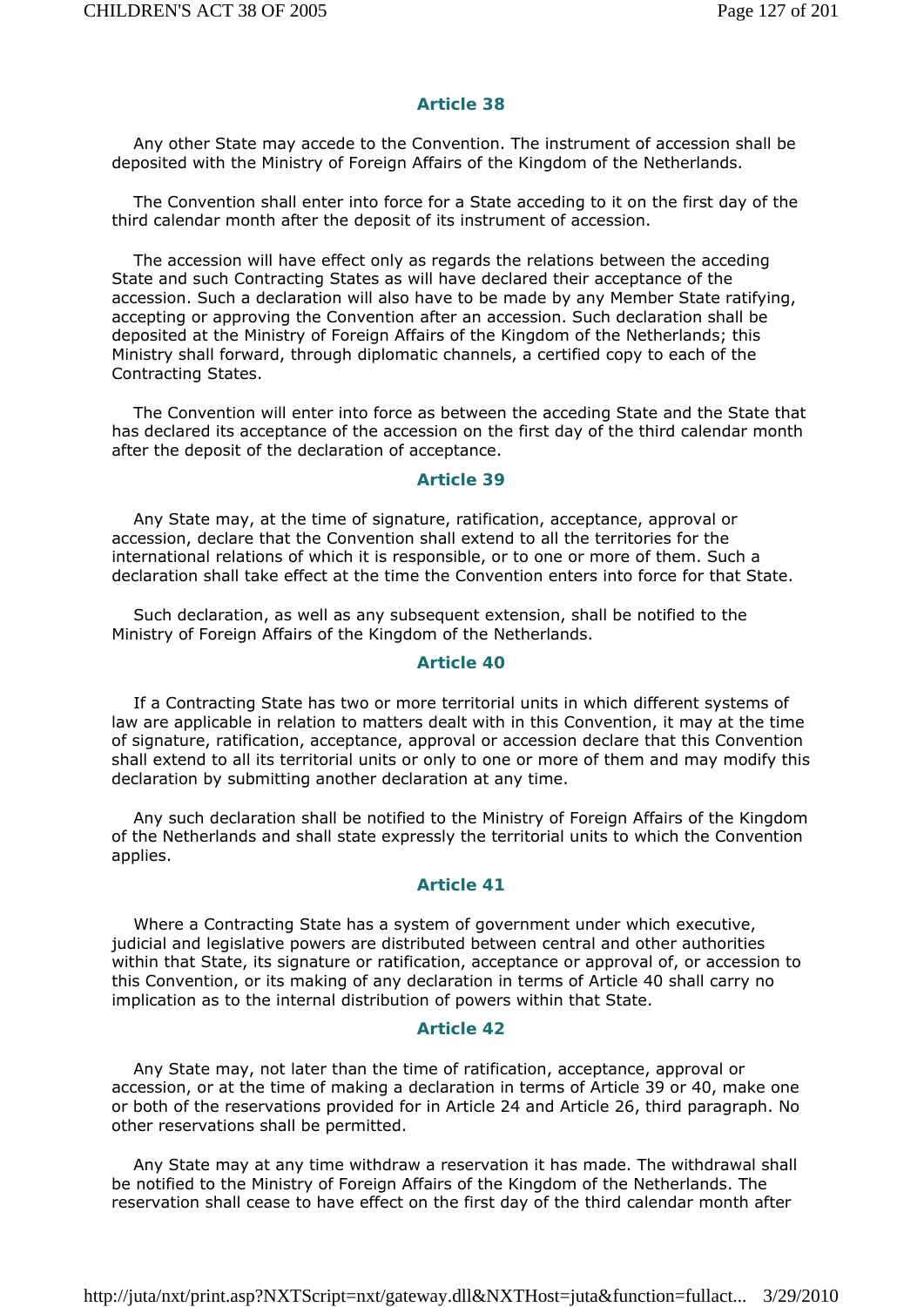the notification referred to in the preceding paragraph.

#### **Article 43**

 The Convention shall enter into force on the first day of the third calendar month after the deposit of the third instrument of ratification, acceptance, approval or accession referred to in Articles 37 and 38.

Thereafter the Convention shall enter into force-

- (1) for each State ratifying, accepting, approving or acceding to it subsequently, on the first day of the third calendar month after the deposit of its instrument of ratification, acceptance, approval or accession;
- (2) for any territory or territorial unit to which the Convention has been extended in conformity with Article 39 or 40, on the first day of the third calendar month after the notification referred to in that Article.

#### **Article 44**

 The Convention shall remain in force for five years from the date of its entry into force in accordance with the first paragraph of Article 43 even for States which subsequently have ratified, accepted, approved it or acceded to it.

If there has been no denunciation, it shall be renewed tacitly every five years.

 Any denunciation shall be notified to the Ministry of Foreign Affairs of the Kingdom of the Netherlands at least six months before the expiry of the five year period. It may be limited to certain of the territories or territorial units to which the Convention applies.

 The denunciation shall have effect only as regards the State which has notified it. The Convention shall remain in force for the other Contracting States.

#### **Article 45**

 The Ministry of Foreign Affairs of the Kingdom of the Netherlands shall notify the States Members of the Conference, and the States which have acceded in accordance with Article 38, of the following-

- (1) the signatures and ratifications, acceptances and approvals referred to in Article 37;
- (2) the accession referred to in Article 38;
- (3) the date on which the Convention enters into force in accordance with Article 43;
- (4) the extensions referred to in Article 39;
- (5) the declarations referred to in Articles 38 and 40;
- (6) the reservations referred to in Article 24 and Article 26, third paragraph, and the withdrawals referred to in Article 42;
- (7) the denunciation referred to in Article 44. In witness whereof the undersigned, being duly authorized thereto, have signed this Convention.

 Done at The Hague, on the 25th day of October, 1980, in the English and French languages, both texts being equally authentic, in a single copy which shall be deposited in the archives of the Government of the Kingdom of the Netherlands, and of which a certified copy shall be sent, through diplomatic channels, to each of the States Members of the Hague Conference on Private International Law at the date of its Fourteenth Session.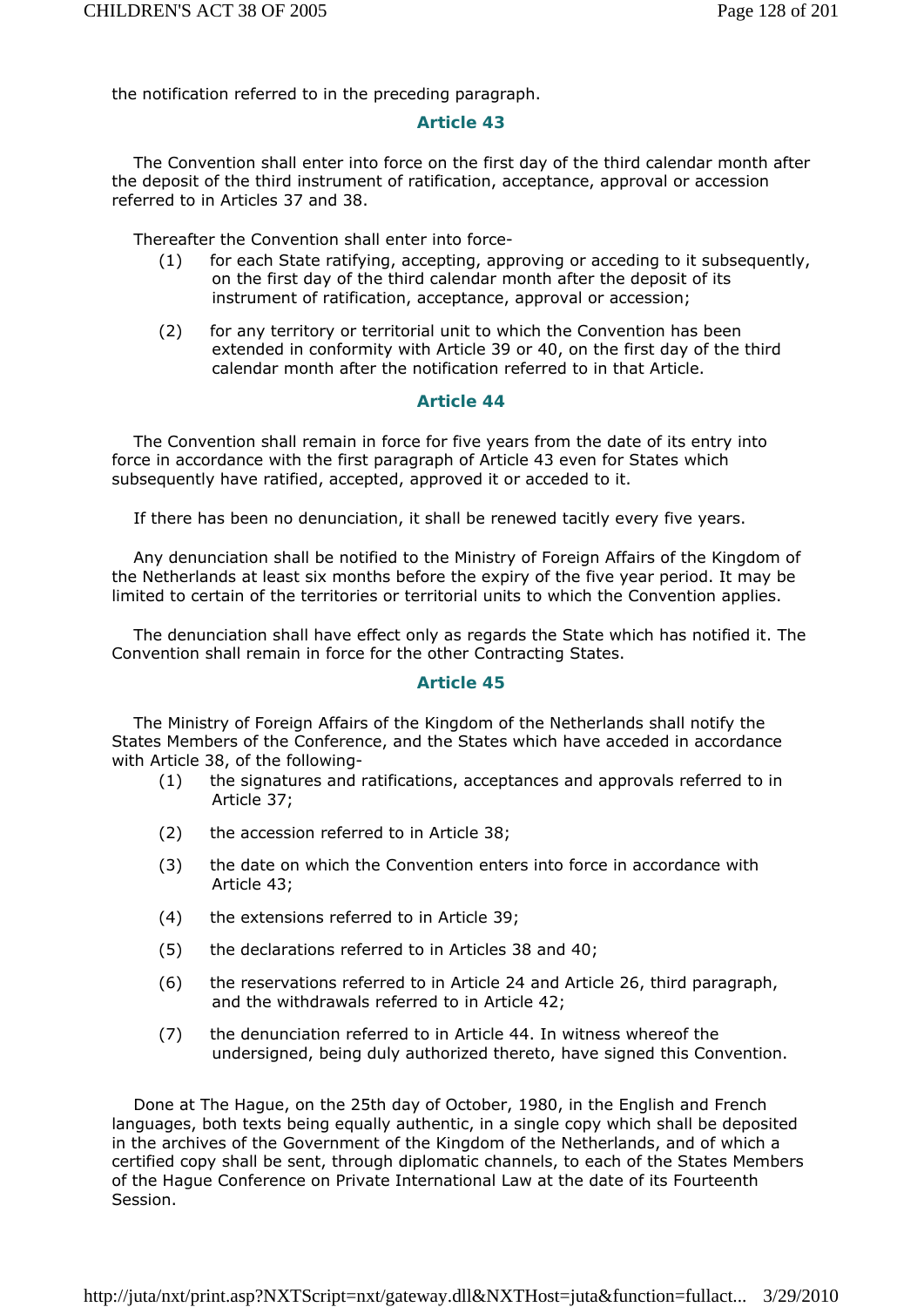# **Schedule 3 TEXT OF THE UN PROTOCOL TO PREVENT TRAFFICKING IN PERSONS**

**Protocol to Prevent, Suppress and Punish Trafficking in Persons, Especially Women and Children, Supplementing the United Nations Convention Against Transnational Organized Crime, G.A. res. 55/25, annex II, 55 U.N. GAOR Supp. (No. 49) at 60, U.N. Doc. A/45/49 (Vol. I) (2001).** 

#### **Preamble**

*The States Parties to this Protocol* ,

*Declaring* that effective action to prevent and combat trafficking in persons, especially women and children, requires a comprehensive international approach in the countries of origin, transit and destination that includes measures to prevent such trafficking, to punish the traffickers and to protect the victims of such trafficking, including by protecting their internationally recognized human rights,

*Taking into account* the fact that, despite the existence of a variety of international instruments containing rules and practical measures to combat the exploitation of persons, especially women and children, there is no universal instrument that addresses all aspects of trafficking in persons,

*Concerned that* , in the absence of such an instrument, persons who are vulnerable to trafficking will not be sufficiently protected,

*Recalling* General Assembly resolution 53/111 of 9 December 1998, in which the Assembly decided to establish an open-ended intergovernmental ad hoc committee for the purpose of elaborating a comprehensive international convention against transnational organized crime and of discussing the elaboration of, *inter alia* , an international instrument addressing trafficking in women and children,

*Convinced* that supplementing the United Nations Convention against Transnational Organized Crime with an international instrument for the prevention, suppression and punishment of trafficking in persons, especially women and children, will be useful in preventing and combating that crime,

*Have agreed as follows* :

# **I GENERAL PROVISIONS (Articles 1-5) Article 1**

*Relation with the United Nations Convention against Transnational Organized Crime* 

- (1) This Protocol supplements the United Nations Convention against Transnational Organized Crime. It shall be interpreted together with the Convention.
- (2) The provisions of the Convention shall apply, *mutatis mutandis* , to this Protocol unless otherwise provided herein.
- (3) The offences established in accordance with Article 5 of this Protocol shall be regarded as offences established in accordance with the Convention.

#### **Article 2**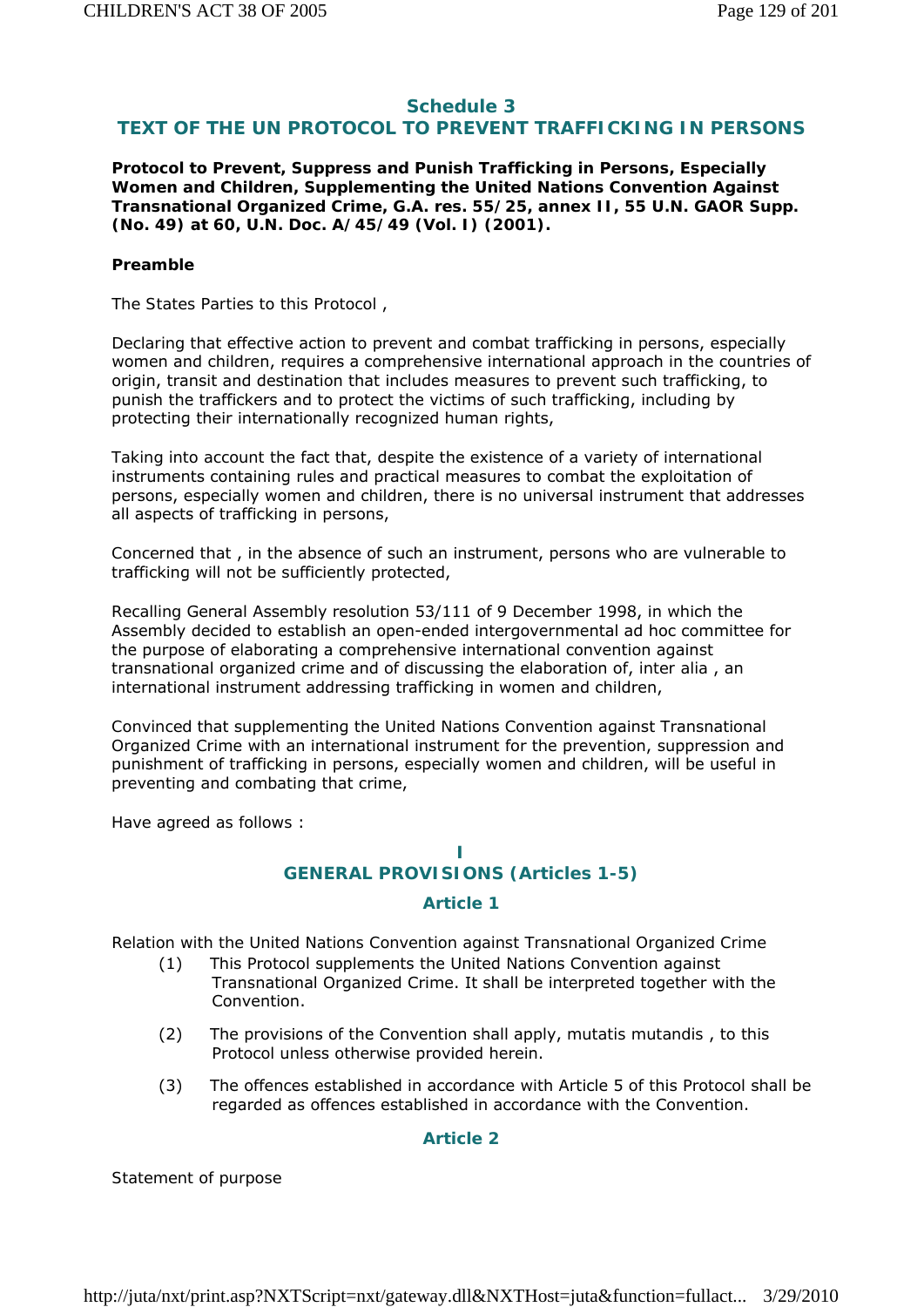The purposes of this Protocol are:

- *(a)* To prevent and combat trafficking in persons, paying particular attention to women and children;
- *(b)* to protect and assist the victims of such trafficking, with full respect for their human rights; and
- *(c)* to promote cooperation among States Parties in order to meet those objectives.

#### **Article 3**

#### *Use of terms*

For the purposes of this Protocol:

- *(a)* **'Trafficking in persons'** shall mean the recruitment, transportation, transfer, harbouring or receipt of persons, by means of the threat or use of force or other forms of coercion, of abduction, of fraud, of deception, of the abuse of power or of a position of vulnerability or of the giving or receiving of payments or benefits to achieve the consent of a person having control over another person, for the purpose of exploitation. Exploitation shall include, at a minimum, the exploitation of the prostitution of others or other forms of sexual exploitation, forced labour or services, slavery or practices similar to slavery, servitude or the removal of organs;
- *(b)* the consent of a victim of trafficking in persons to the intended exploitation set forth in subparagraph *(a)* of this article shall be irrelevant where any of the means set forth in subparagraph *(a)* have been used;
- *(c)* the recruitment, transportation, transfer, harbouring or receipt of a child for the purpose of exploitation shall be considered **'trafficking in persons'**  even if this does not involve any of the means set forth in subparagraph *(a)*  of this article;
- *(d)* **'child'** shall mean any person under eighteen years of age.

#### **Article 4**

#### *Scope of application*

 This Protocol shall apply, except as otherwise stated herein, to the prevention, investigation and prosecution of the offences established in accordance with Article 5 of this Protocol, where those offences are transnational in nature and involve an organized criminal group, as well as to the protection of victims of such offences.

#### **Article 5**

#### *Criminalization*

- (1) Each State Party shall adopt such legislative and other measures as may be necessary to establish as criminal offences the conduct set forth in Article 3 of this Protocol, when committed intentionally.
- (2) Each State Party shall also adopt such legislative and other measures as may be necessary to establish as criminal offences:
	- *(a)* Subject to the basic concepts of its legal system, attempting to commit an offence established in accordance with paragraph (1) of this article;
	- *(b)* participating as an accomplice in an offence established in accordance with paragraph (1) of this article; and
	- *(c)* organizing or directing other persons to commit an offence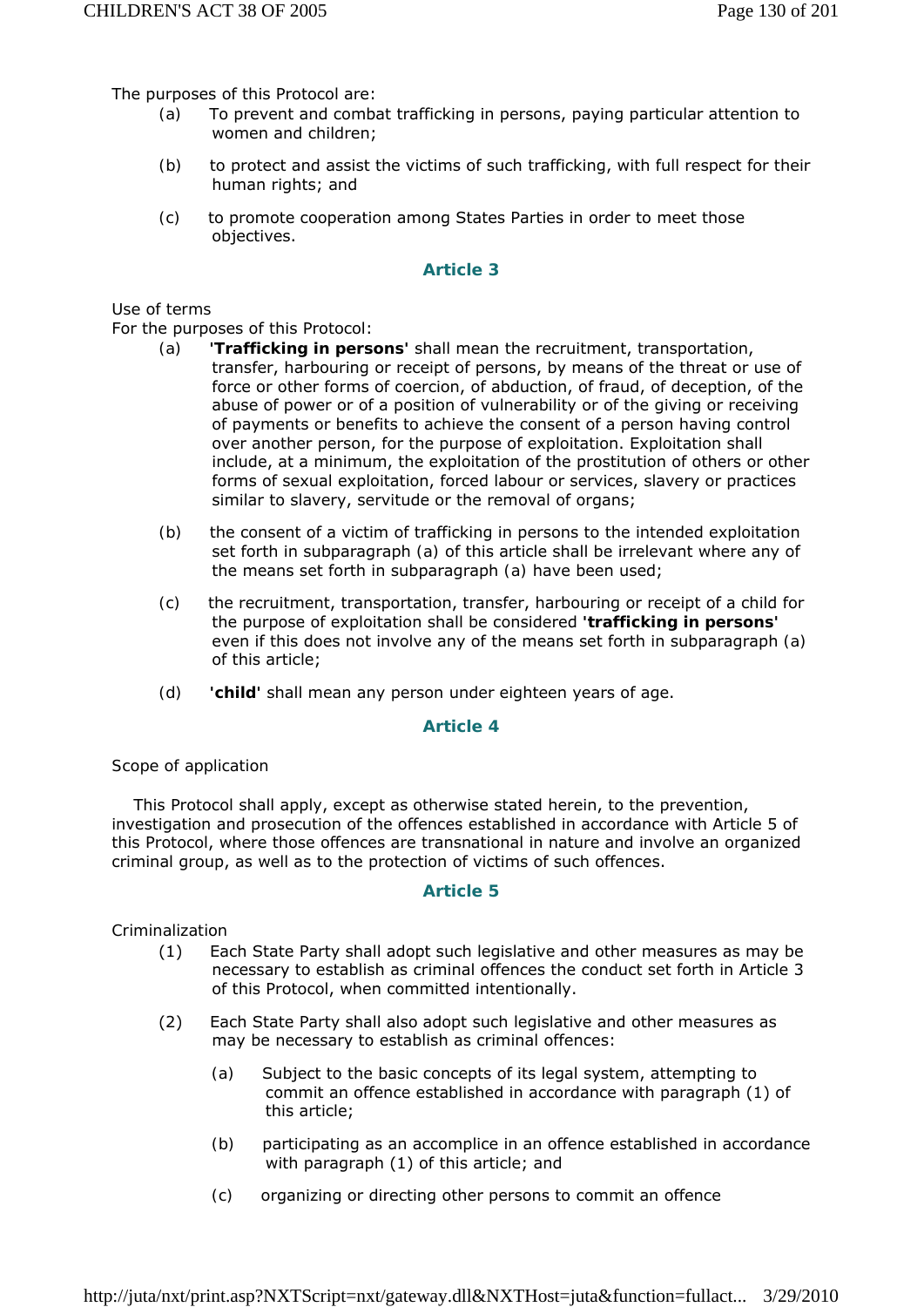established in accordance with paragraph (1) of this article.

#### **II**

# **PROTECTION OF VICTIMS OF TRAFFICKING IN PERSONS (Articles 6-8) Article 6**

*Assistance to and protection of victims of trafficking in persons* 

- (1) In appropriate cases and to the extent possible under its domestic law, each State Party shall protect the privacy and identity of victims of trafficking in persons, including, *inter alia* , by making legal proceedings relating to such trafficking confidential.
- (2) Each State Party shall ensure that its domestic legal or administrative system contains measures that provide to victims of trafficking in persons, in appropriate cases:
	- *(a)* Information on relevant court and administrative proceedings; and
	- *(b)* assistance to enable their views and concerns to be presented and considered at appropriate stages of criminal proceedings against offenders, in a manner not prejudicial to the rights of the defence.
- (3) Each State Party shall consider implementing measures to provide for the physical, psychological and social recovery of victims of trafficking in persons, including, in appropriate cases, in cooperation with nongovernmental organizations, other relevant organizations and other elements of civil society, and, in particular, the provision of:
	- *(a)* Appropriate housing;
	- *(b)* counselling and information, in particular as regards their legal rights, in a language that the victims of trafficking in persons can understand;
	- *(c)* medical, psychological and material assistance; and
	- *(d)* employment, educational and training opportunities.
- (4) Each State Party shall take into account, in applying the provisions of this article, the age, gender and special needs of victims of trafficking in persons, in particular the special needs of children, including appropriate housing, education and care.
- (5) Each State Party shall endeavour to provide for the physical safety of victims of trafficking in persons while they are within its territory.
- (6) Each State Party shall ensure that its domestic legal system contains measures that offer victims of trafficking in persons the possibility of obtaining compensation for damage suffered.

#### **Article 7**

*Status of victims of trafficking in persons in receiving States* 

- (1) In addition to taking measures pursuant to Article 6 of this Protocol, each State Party shall consider adopting legislative or other appropriate measures that permit victims of trafficking in persons to remain in its territory, temporarily or permanently, in appropriate cases.
- (2) In implementing the provision contained in paragraph (1) of this article, each State Party shall give appropriate consideration to humanitarian and compassionate factors.

#### **Article 8**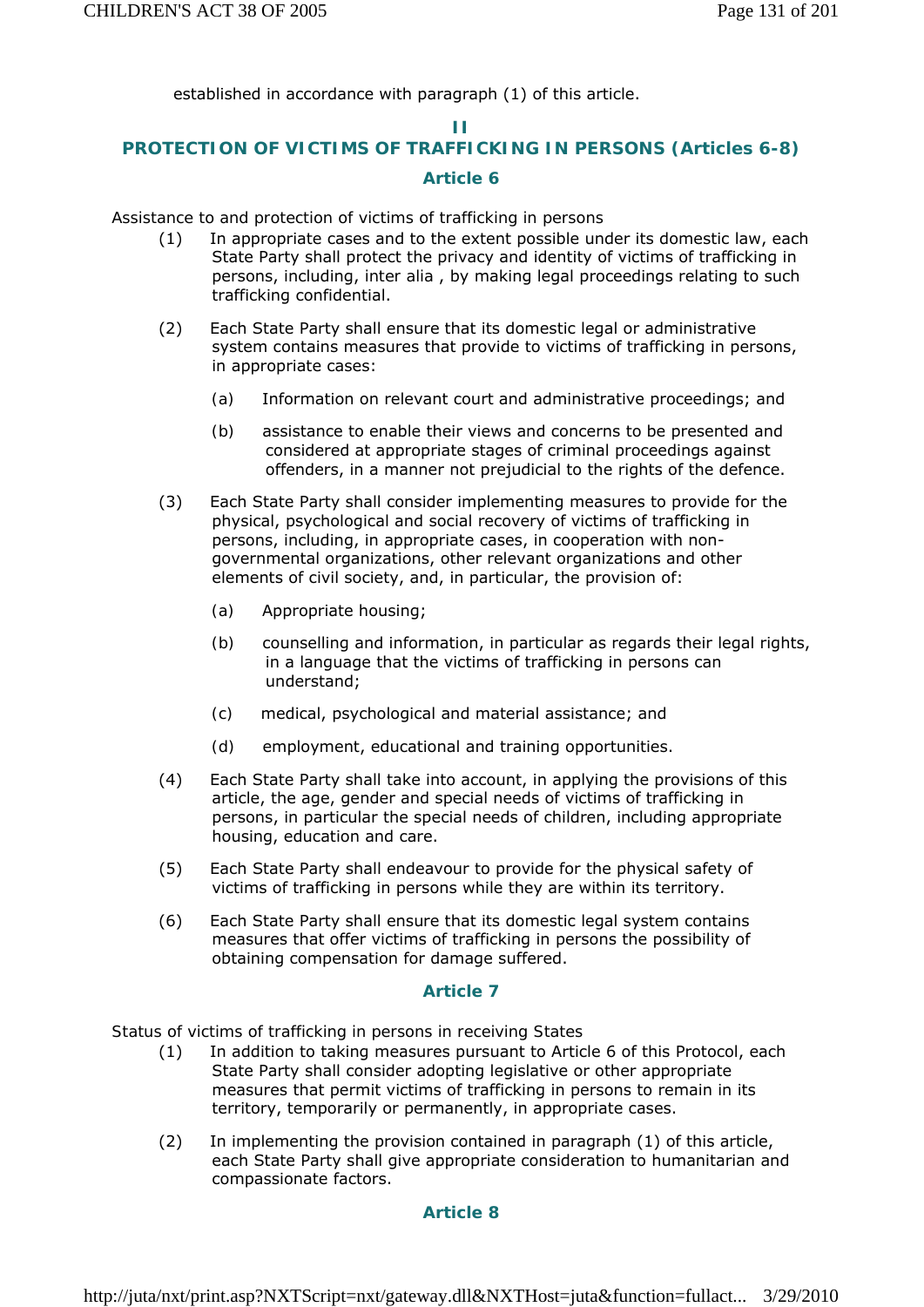#### *Repatriation of victims of trafficking in persons*

- (1) The State Party of which a victim of trafficking in persons is a national or in which the person had the right of permanent residence at the time of entry into the territory of the receiving State Party shall facilitate and accept, with due regard for the safety of that person, the return of that person without undue or unreasonable delay.
- (2) When a State Party returns a victim of trafficking in persons to a State Party of which that person is a national or in which he or she had, at the time of entry into the territory of the receiving State Party, the right of permanent residence, such return shall be with due regard for the safety of that person and for the status of any legal proceedings related to the fact that the person is a victim of trafficking and shall preferably be voluntary.
- (3) At the request of a receiving State Party, a requested State Party shall, without undue or unreasonable delay, verify whether a person who is a victim of trafficking in persons is its national or had the right of permanent residence in its territory at the time of entry into the territory of the receiving State Party.
- (4) In order to facilitate the return of a victim of trafficking in persons who is without proper documentation, the State Party of which that person is a national or in which he or she had the right of permanent residence at the time of entry into the territory of the receiving State Party shall agree to issue, at the request of the receiving State Party, such travel documents or other authorization as may be necessary to enable the person to travel to and re-enter its territory.
- (5) This article shall be without prejudice to any right afforded to victims of trafficking in persons by any domestic law of the receiving State Party.
- (6) This article shall be without prejudice to any applicable bilateral or multilateral agreement or arrangement that governs, in whole or in part, the return of victims of trafficking in persons.

#### **III**

# **PREVENTION, COOPERATION AND OTHER MEASURES (Articles 9-13)**

#### **Article 9**

#### *Prevention of trafficking in persons*

- (1) States Parties shall establish comprehensive policies, programmes and other measures:
	- *(a)* To prevent and combat trafficking in persons; and
	- *(b)* to protect victims of trafficking in persons, especially women and children, from revictimization.
- (2) States Parties shall endeavour to undertake measures such as research, information and mass media campaigns and social and economic initiatives to prevent and combat trafficking in persons.
- (3) Policies, programmes and other measures established in accordance with this article shall, as appropriate, include cooperation with non-governmental organizations, other relevant organizations and other elements of civil society.
- (4) States Parties shall take or strengthen measures, including through bilateral or multilateral cooperation, to alleviate the factors that make persons, especially women and children, vulnerable to trafficking, such as poverty, underdevelopment and lack of equal opportunity.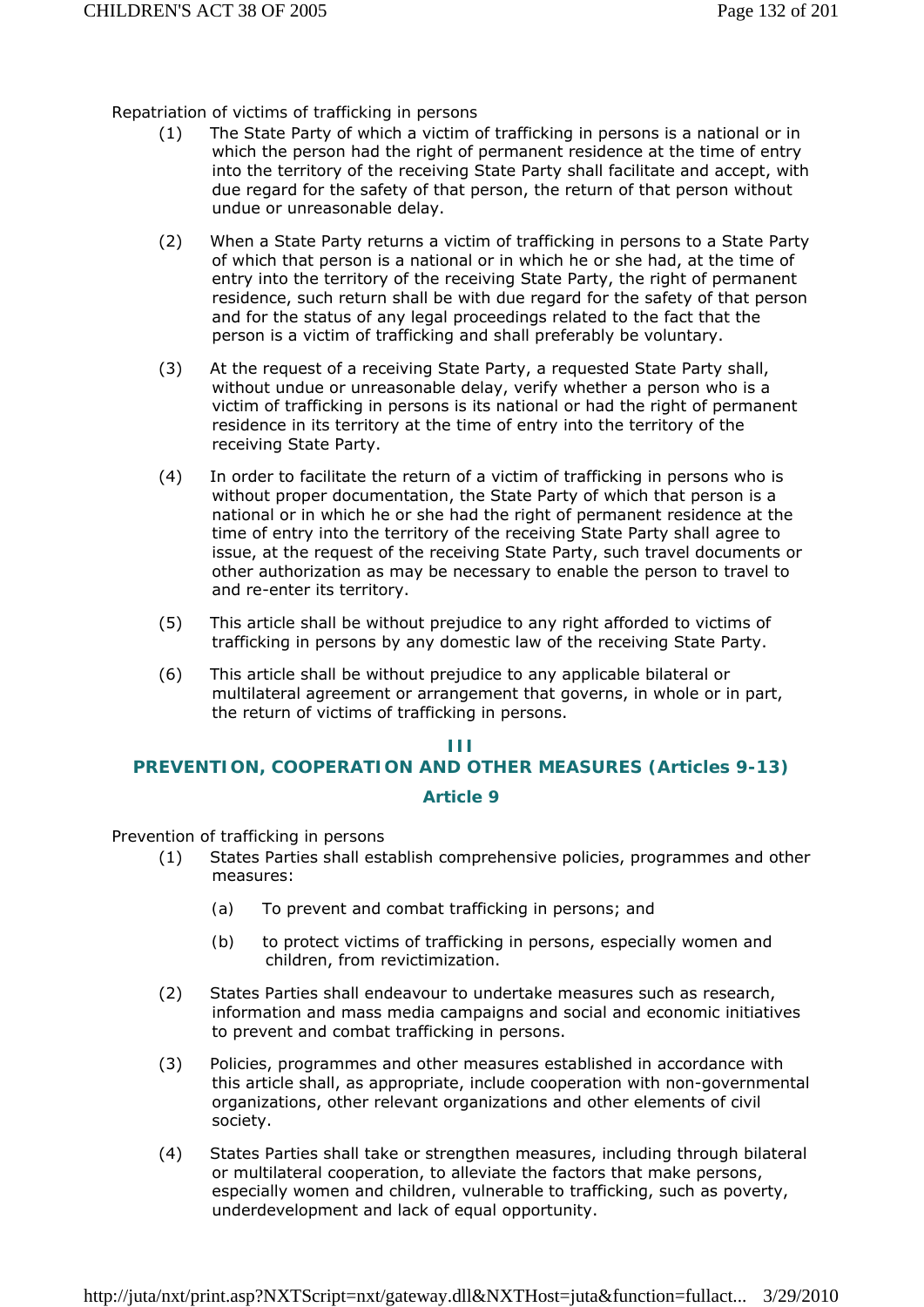(5) States Parties shall adopt or strengthen legislative or other measures, such as educational, social or cultural measures, including through bilateral and multilateral cooperation, to discourage the demand that fosters all forms of exploitation of persons, especially women and children, that leads to trafficking.

# **Article 10**

#### *Information exchange and training*

- (1) Law enforcement, immigration or other relevant authorities of States Parties shall, as appropriate, cooperate with one another by exchanging information, in accordance with their domestic law, to enable them to determine:
	- *(a)* Whether individuals crossing or attempting to cross an international border with travel documents belonging to other persons or without travel documents are perpetrators or victims of trafficking in persons;
	- *(b)* the types of travel document that individuals have used or attempted to use to cross an international border for the purpose of trafficking in persons; and
	- *(c)* the means and methods used by organized criminal groups for the purpose of trafficking in persons, including the recruitment and transportation of victims, routes and links between and among individuals and groups engaged in such trafficking, and possible measures for detecting them.
- (2) States Parties shall provide or strengthen training for law enforcement, immigration and other relevant officials in the prevention of trafficking in persons. The training should focus on methods used in preventing such trafficking, prosecuting the traffickers and protecting the rights of the victims, including protecting the victims from the traffickers. The training should also take into account the need to consider human rights and childand gender-sensitive issues and it should encourage cooperation with nongovernmental organizations, other relevant organizations and other elements of civil society.
- (3) A State Party that receives information shall comply with any request by the State Party that transmitted the information that places restrictions on its use.

#### **Article 11**

#### *Border measures*

- (1) Without prejudice to international commitments in relation to the free movement of people, States Parties shall strengthen, to the extent possible, such border controls as may be necessary to prevent and detect trafficking in persons.
- (2) Each State Party shall adopt legislative or other appropriate measures to prevent, to the extent possible, means of transport operated by commercial carriers from being used in the commission of offences established in accordance with Article 5 of this Protocol.
- (3) Where appropriate, and without prejudice to applicable international conventions, such measures shall include establishing the obligation of commercial carriers, including any transportation company or the owner or operator of any means of transport, to ascertain that all passengers are in possession of the travel documents required for entry into the receiving State.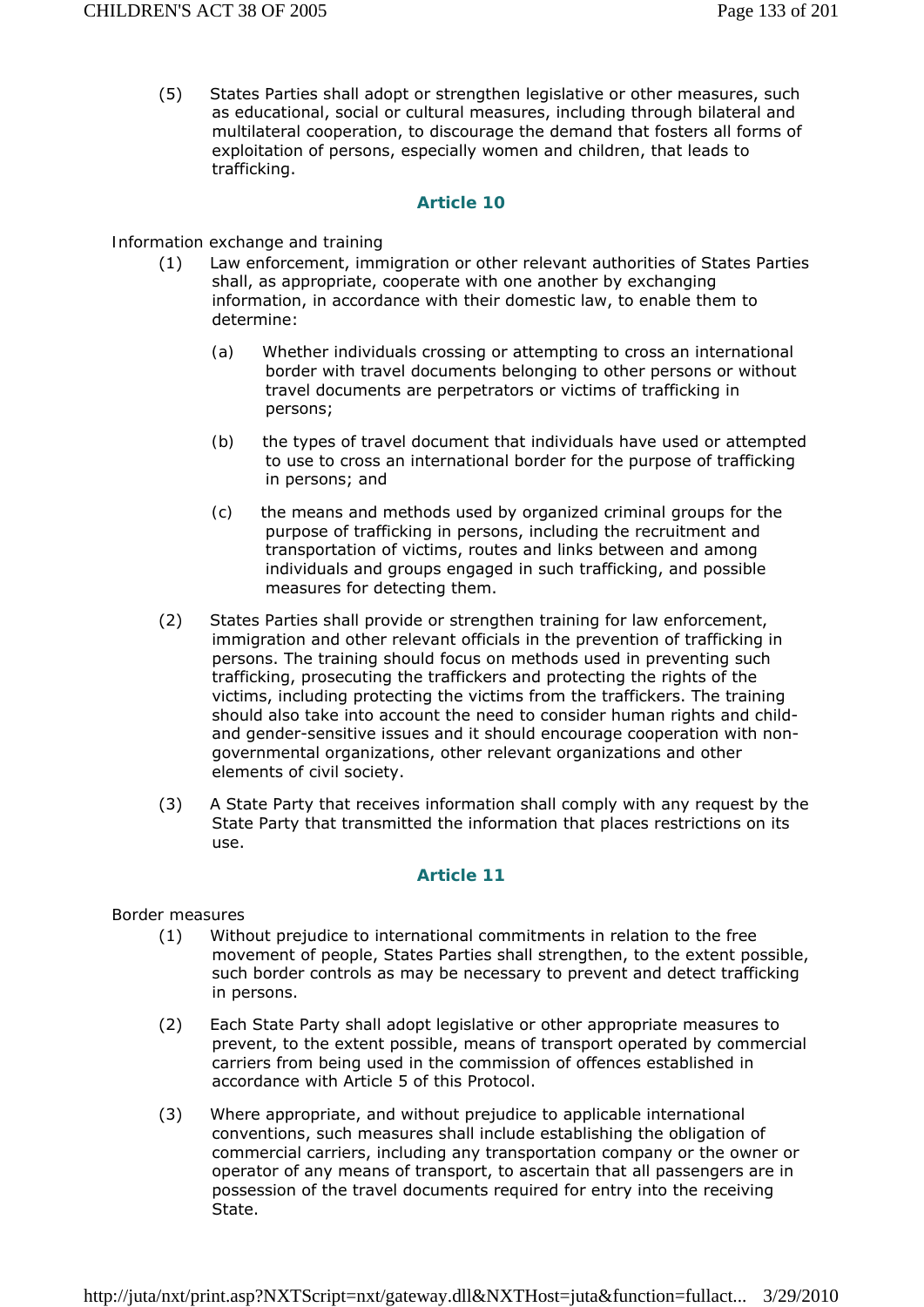- (4) Each State Party shall take the necessary measures, in accordance with its domestic law, to provide for sanctions in cases of violation of the obligation set forth in paragraph (3) of this article.
- (5) Each State Party shall consider taking measures that permit, in accordance with its domestic law, the denial of entry or revocation of visas of persons implicated in the commission of offences established in accordance with this Protocol.
- (6) Without prejudice to Article 27 of the Convention, States Parties shall consider strengthening cooperation among border control agencies by, *inter alia* , establishing and maintaining direct channels of communication.

#### **Article 12**

*Security and control of documents* 

 Each State Party shall take such measures as may be necessary, within available means:

- *(a)* To ensure that travel or identity documents issued by it are of such quality that they cannot easily be misused and cannot readily be falsified or unlawfully altered, replicated or issued; and
- *(b)* to ensure the integrity and security of travel or identity documents issued by or on behalf of the State Party and to prevent their unlawful creation, issuance and use.

#### **Article 13**

#### *Legitimacy and validity of documents*

 At the request of another State Party, a State Party shall, in accordance with its domestic law, verify within a reasonable time the legitimacy and validity of travel or identity documents issued or purported to have been issued in its name and suspected of being used for trafficking in persons.

# **IV FINAL PROVISIONS (Articles 14-20)**

#### **Article 14**

*Saving clause* 

- (1) Nothing in this Protocol shall affect the rights, obligations and responsibilities of States and individuals under international law, including international humanitarian law and international human rights law and, in particular, where applicable, the 1951 Convention and the 1967 Protocol relating to the Status of Refugees and the principle of non-refoulement as contained therein.
- (2) The measures set forth in this Protocol shall be interpreted and applied in a way that is not discriminatory to persons on the ground that they are victims of trafficking in persons. The interpretation and application of those measures shall be consistent with internationally recognized principles of non-discrimination.

### **Article 15**

#### *Settlement of disputes*

- (1) State Parties shall endeavour to settle disputes concerning the interpretation or application of this Protocol through negotiation.
- (2) Any dispute between two or more States Parties concerning the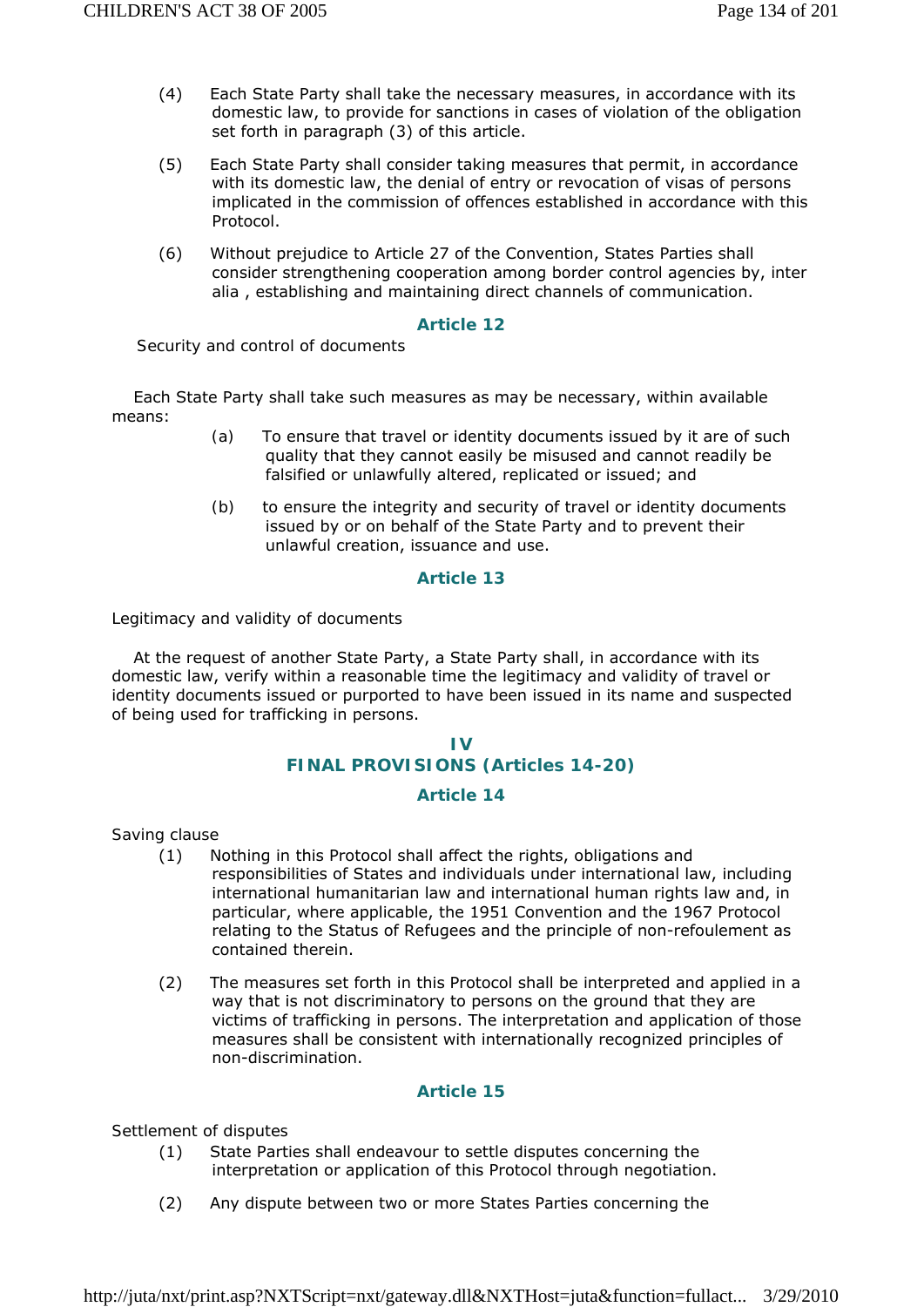- interpretation or application of this Protocol that cannot be settled through negotiation within a reasonable time shall, at the request of one of those States Parties, be submitted to arbitration. If, six months after the date of the request for arbitration, those States Parties are unable to agree on the organization of the arbitration, any one of those States Parties may refer the dispute to the International Court of Justice by request in accordance with the Statute of the Court.
	- (3) Each State Party may, at the time of signature, ratification, acceptance or approval of or accession to this Protocol, declare that it does not consider itself bound by paragraph (2) of this article. The other States Parties shall not be bound by paragraph (2) of this article with respect to any State Party that has made such a reservation.
	- (4) Any State Party that has made a reservation in accordance with paragraph (3) of this article may at any time withdraw that reservation by notification to the Secretary-General of the United Nations.

#### **Article 16**

*Signature, ratification, acceptance, approval and accession* 

- (1) This Protocol shall be open to all States for signature from 12 to 15 December 2000 in Palermo, Italy, and thereafter at United Nations Headquarters in New York until 12 December 2002.
- (2) This Protocol shall also be open for signature by regional economic integration organizations provided that at least one member State of such organization has signed this Protocol in accordance with paragraph (1) of this article.
- (3) This Protocol is subject to ratification, acceptance or approval. Instruments of ratification, acceptance or approval shall be deposited with the Secretary-General of the United Nations. A regional economic integration organization may deposit its instrument of ratification, acceptance or approval if at least one of its member States has done likewise. In that instrument of ratification, acceptance or approval, such organization shall declare the extent of its competence with respect to the matters governed by this Protocol. Such organization shall also inform the depositary of any relevant modification in the extent of its competence.
- (4) This Protocol is open for accession by any State or any regional economic integration organization of which at least one member State is a Party to this Protocol. Instruments of accession shall be deposited with the Secretary-General of the United Nations. At the time of its accession, a regional economic integration organization shall declare the extent of its competence with respect to matters governed by this Protocol. Such organization shall also inform the depositary of any relevant modification in the extent of its competence.

#### **Article 17**

#### *Entry into force*

- (1) This Protocol shall enter into force on the ninetieth day after the date of deposit of the fortieth instrument of ratification, acceptance, approval or accession, except that it shall not enter into force before the entry into force of the Convention. For the purpose of this paragraph, any instrument deposited by a regional economic integration organization shall not be counted as additional to those deposited by member States of such organization.
- (2) For each State or regional economic integration organization ratifying,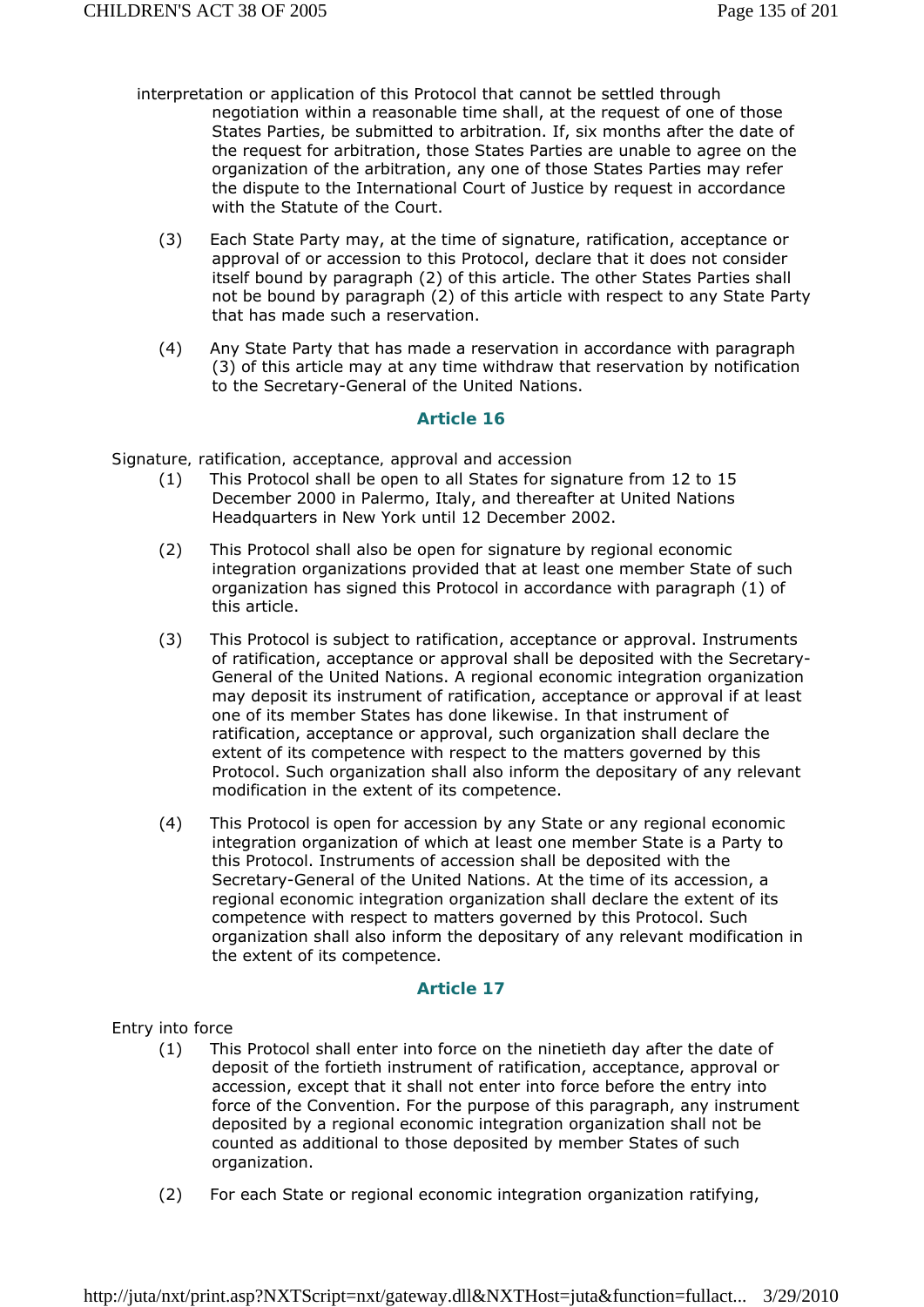accepting, approving or acceding to this Protocol after the deposit of the fortieth instrument of such action, this Protocol shall enter into force on the thirtieth day after the date of deposit by such State or organization of the relevant instrument or on the date this Protocol enters into force pursuant to paragraph (1) of this article, whichever is the later.

#### **Article 18**

#### *Amendment*

- (1) After the expiry of five years from the entry into force of this Protocol, a State Party to the Protocol may propose an amendment and file it with the Secretary-General of the United Nations, who shall thereupon communicate the proposed amendment to the States Parties and to the Conference of the Parties to the Convention for the purpose of considering and deciding on the proposal. The States Parties to this Protocol meeting at the Conference of the Parties shall make every effort to achieve consensus on each amendment. If all efforts at consensus have been exhausted and no agreement has been reached, the amendment shall, as a last resort, require for its adoption a two-thirds majority vote of the States Parties to this Protocol present and voting at the meeting of the Conference of the Parties.
- (2) Regional economic integration organizations, in matters within their competence, shall exercise their right to vote under this article with a number of votes equal to the number of their member States that are Parties to this Protocol. Such organizations shall not exercise their right to vote if their member States exercise theirs and *vice versa* .
- (3) An amendment adopted in accordance with paragraph (1) of this article is subject to ratification, acceptance or approval by States Parties.
- (4) An amendment adopted in accordance with paragraph (1) of this article shall enter into force in respect of a State Party ninety days after the date of the deposit with the Secretary-General of the United Nations of an instrument of ratification, acceptance or approval of such amendment.
- (5) When an amendment enters into force, it shall be binding on those States Parties which have expressed their consent to be bound by it. Other States Parties shall still be bound by the provisions of this Protocol and any earlier amendments that they have ratified, accepted or approved.

#### **Article 19**

*Denunciation* 

- (1) A State Party may denounce this Protocol by written notification to the Secretary-General of the United Nations. Such denunciation shall become effective one year after the date of receipt of the notification by the Secretary-General.
- (2) A regional economic integration organization shall cease to be a Party to this Protocol when all of its member States have denounced it.

#### **Article 20**

*Depositary and languages* 

- (1) The Secretary-General of the United Nations is designated depositary of this Protocol.
- (2) The original of this Protocol, of which the Arabic, Chinese, English, French, Russian and Spanish texts are equally authentic, shall be deposited with the Secretary-General of the United Nations.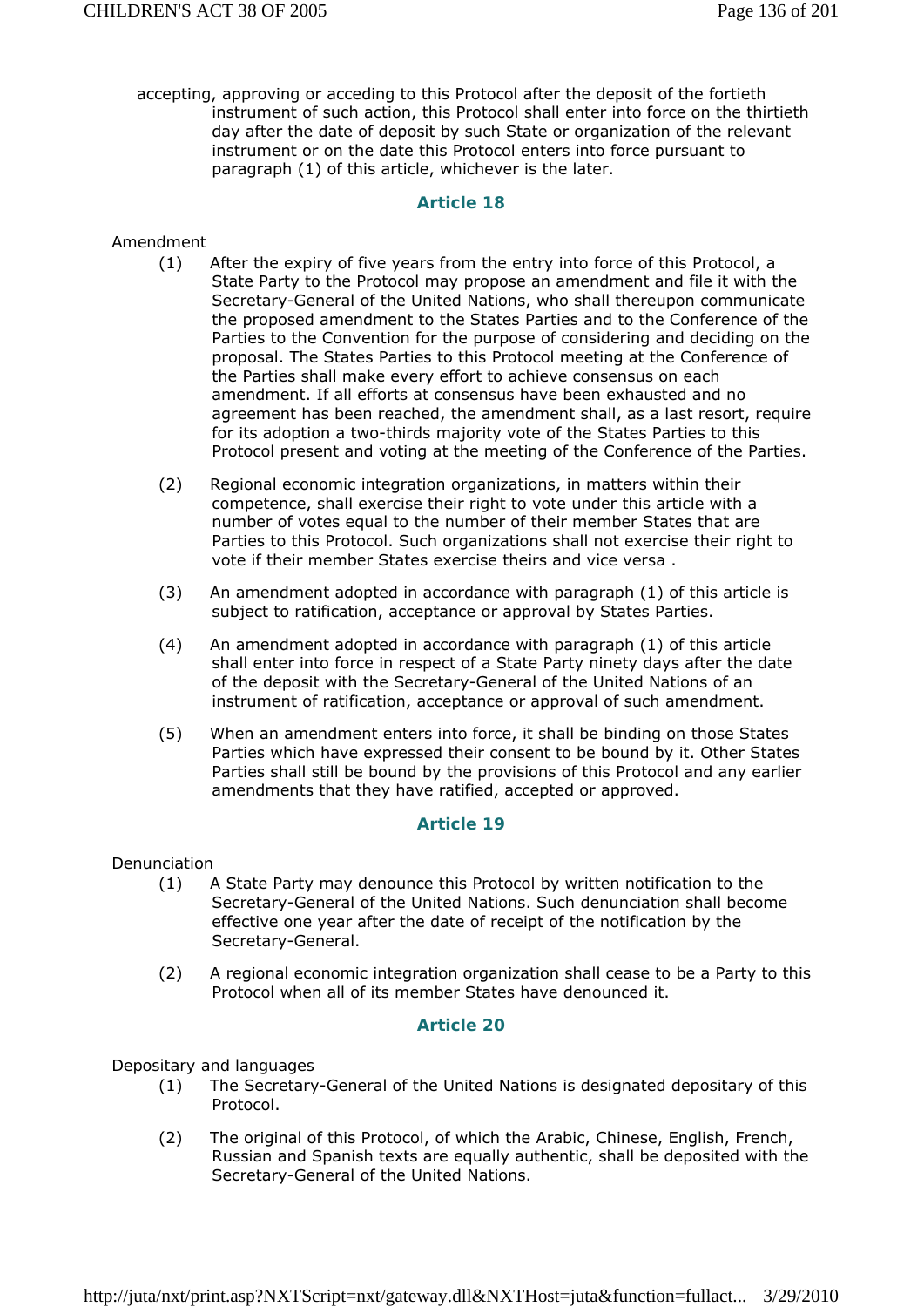IN WITNESS WHEREOF, the undersigned plenipotentiaries, being duly authorized thereto by their respective Governments, have signed this Protocol.

# **Schedule 4 LEGISLATION REPEALED**

| No. and year | <b>Title</b>                                                                                                                                   | <b>Extent of repeal</b> |
|--------------|------------------------------------------------------------------------------------------------------------------------------------------------|-------------------------|
| 33 of 1960   | Children's Act<br>[Date of commencement of this item: to be proclaimed.]                                                                       | The whole               |
| 93 of 1962   | General Law Further Amendment Act<br>[Date of commencement of this item: 1 July 2007.]                                                         | Section 1               |
| 57 of 1972   | Age of Majority Act<br>[Date of commencement of this item: 1 July 2007.]                                                                       | The whole               |
| 74 of 1983   | Child Care Act<br>[Date of commencement of this item: to be proclaimed.]                                                                       | The whole               |
| 82 of 1987   | Children's Status Act<br>[Date of commencement of this item: 1 July 2007.]                                                                     | The whole               |
| 133 of 1993  | Prevention of Family Violence Act<br>[Date of commencement of this item: to be proclaimed.]                                                    | Section 4               |
| 192 of 1993  | Guardianship Act<br>[Date of commencement of this item: 1 July 2007.]                                                                          | The whole               |
| 72 of 1996   | Hague Convention on the Civil Aspects of International Child<br><b>Abduction Act</b><br>[Date of commencement of this item: to be proclaimed.] | The whole               |
| 86 of 1997   | Natural Fathers of Children born out of Wedlock Act<br>[Date of commencement of this item: 1 July 2007.]                                       | The whole               |

# *PENDLEX: Children's Act 38 of 2005* **after amendment by the Children's Amendment Act 41 of 2007**

# **Long title**

To give effect to certain rights of children as contained in the Constitution; to set out principles relating to the care and protection of children; to define parental responsibilities and rights; to make further provision regarding children's courts; to provide for partial care of children; to provide for early childhood development; to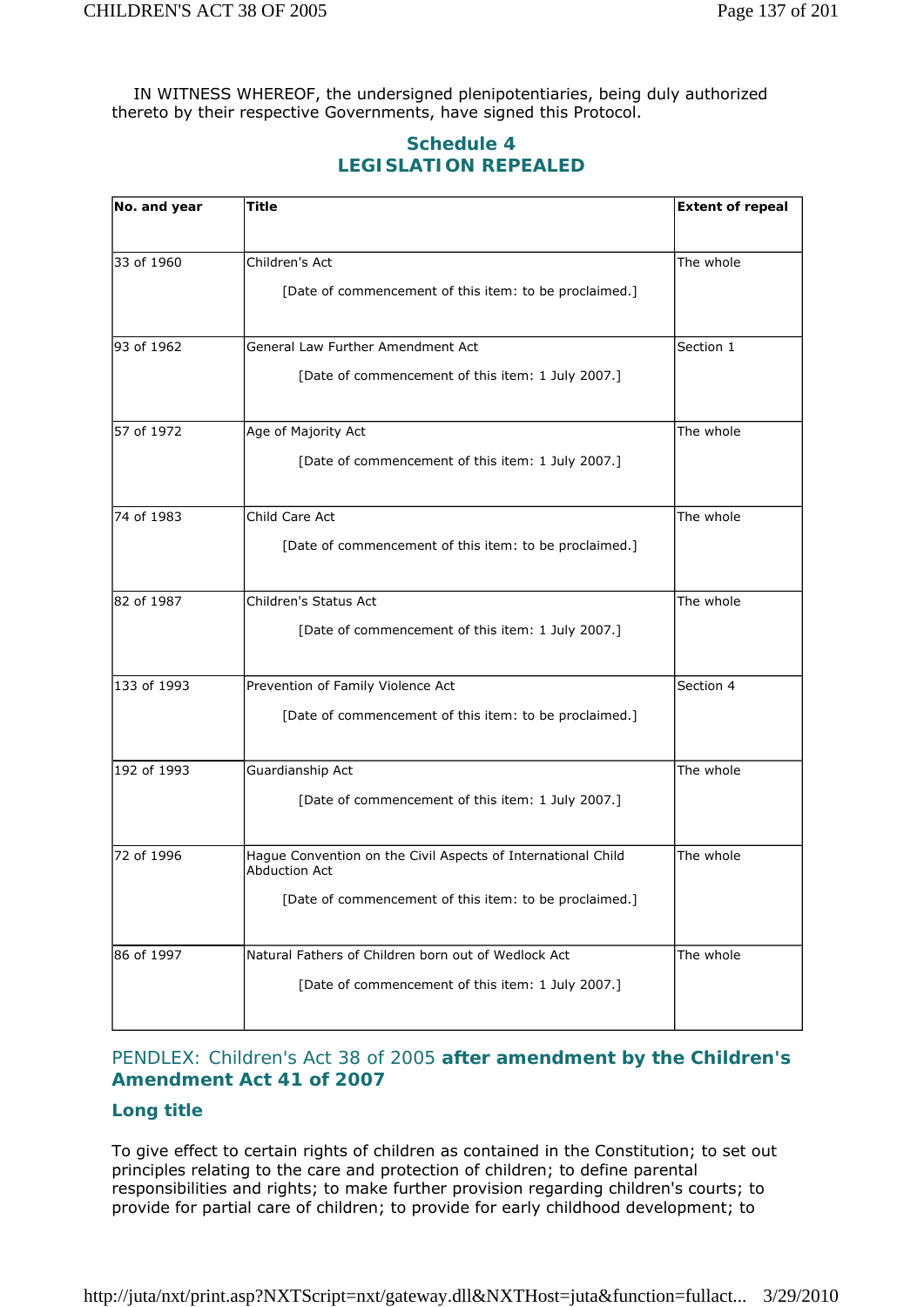provide for the issuing of contribution orders; to provide for prevention and early intervention; to provide for children in alternative care; to provide for foster care; to provide for child and youth care centres and drop-in centres; to make new provision for the adoption of children; to provide for inter-country adoption; to give effect to the Hague Convention on Inter-country Adoption; to prohibit child abduction and to give effect to the Hague Convention on International Child Abduction; to provide for surrogate motherhood; and to create certain new offences relating to children; and to provide for matters connected therewith.

#### **Table of Contents, Chapter 5 - Partial Care**  CHAPTER 5 PARTIAL CARE

- 76 Partial care
- 77 Strategy concerning partial care
- 78 Provision of partial care
- 79 National norms and standards for partial care
- 80 Partial care facility to be registered
- 81 Application for registration and renewal of registration
- 82 Consideration of application
- 83 Conditional registration
- 84 Cancellation of registration
- 85 Notice of enforcement
- 86 Appeal against and review of certain decisions
- 87 Record and inspection of and provision for partial care facility
- 88 Assignment of functions to municipality
- 89 Serious injury, abuse or death of child in partial care facility
- 90 Regulations

#### **Table of Contents, Chapter 6 - Early Childhood Development**  CHAPTER 6 EARLY CHILDHOOD DEVELOPMENT

- 91 Early childhood development
- 92 Strategy concerning early childhood development
- 93 Provision of early childhood development programmes
- 94 National norms and standards for early childhood development programmes
- 95 Early childhood development programme to be registered
- 96 Application for registration and renewal of registration
- 97 Consideration of application
- 98 Conditional registration
- 99 Cancellation of registration
- 100 Notice of enforcement
- 101 Appeal against and review of certain decisions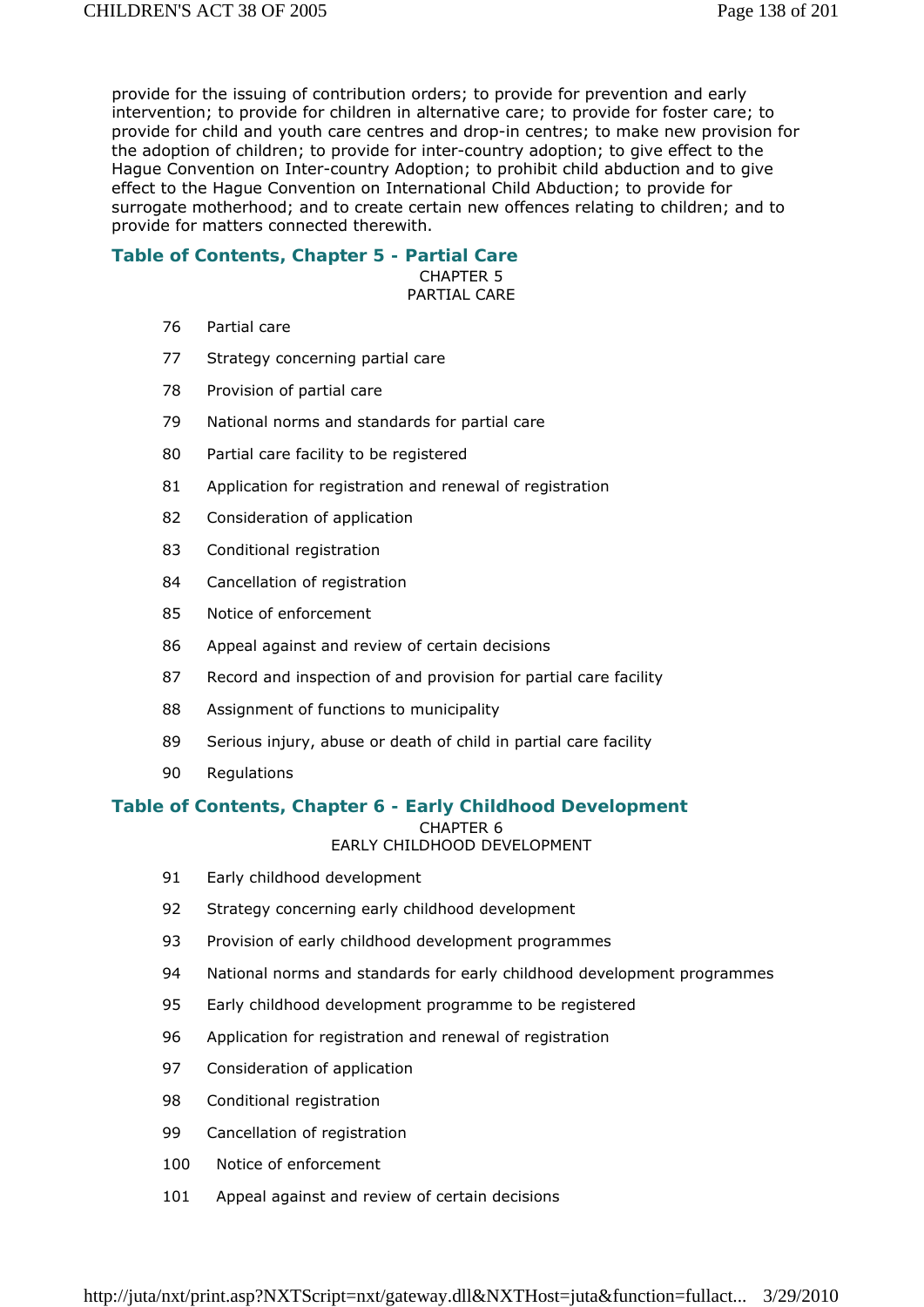- 102 Assignment of functions to municipality
- 103 Regulations

# **Table of Contents, Chapter 7, Part 1 - Child protection system**

#### *Part 1 Child protection system*

- 104 Strategy concerning child protection
- 105 Provision of designated child protection services
- 106 National norms and standards for child protection
- 107 Designation of child protection organisation
- 108 Existing child welfare organisation
- 109 Withdrawal of designation
- 110 Reporting of abused or neglected child and child in need of care and protection

### **Table of Contents, Chapter 7, Part 4 - Other protective measures**

#### *Part 4*

#### *Other protective measures*

- 135 Application to terminate or suspend parental responsibilities and rights
- 136 Consideration of application to terminate or suspend parental responsibilities and rights
- 137 Child-headed household
- 138 Unlawful removal or detention of child
- 139 Unlawful taking or sending of child out of Republic
- 140 Child safety at place of entertainment
- 141 Child labour and exploitation of children

#### **Table of Contents, Chapter 8 - Prevention and Early Intervention**  CHAPTER 8 PREVENTION AND EARLY INTERVENTION

- 143 Prevention and early intervention programmes
- 144 Purposes of prevention and early intervention programmes
- 145 Strategy for securing prevention and early intervention programmes
- 146 Provision of prevention and early intervention programmes
- 147 National norms and standards for prevention and early intervention programmes
- 148 Court may order early intervention programme
- 149 Report to include summary of prevention and early intervention programmes

#### **Table of Contents, Chapter 11 - Alternative Care**

CHAPTER 11 ALTERNATIVE CARE

- 167 Alternative care
- 168 Leave of absence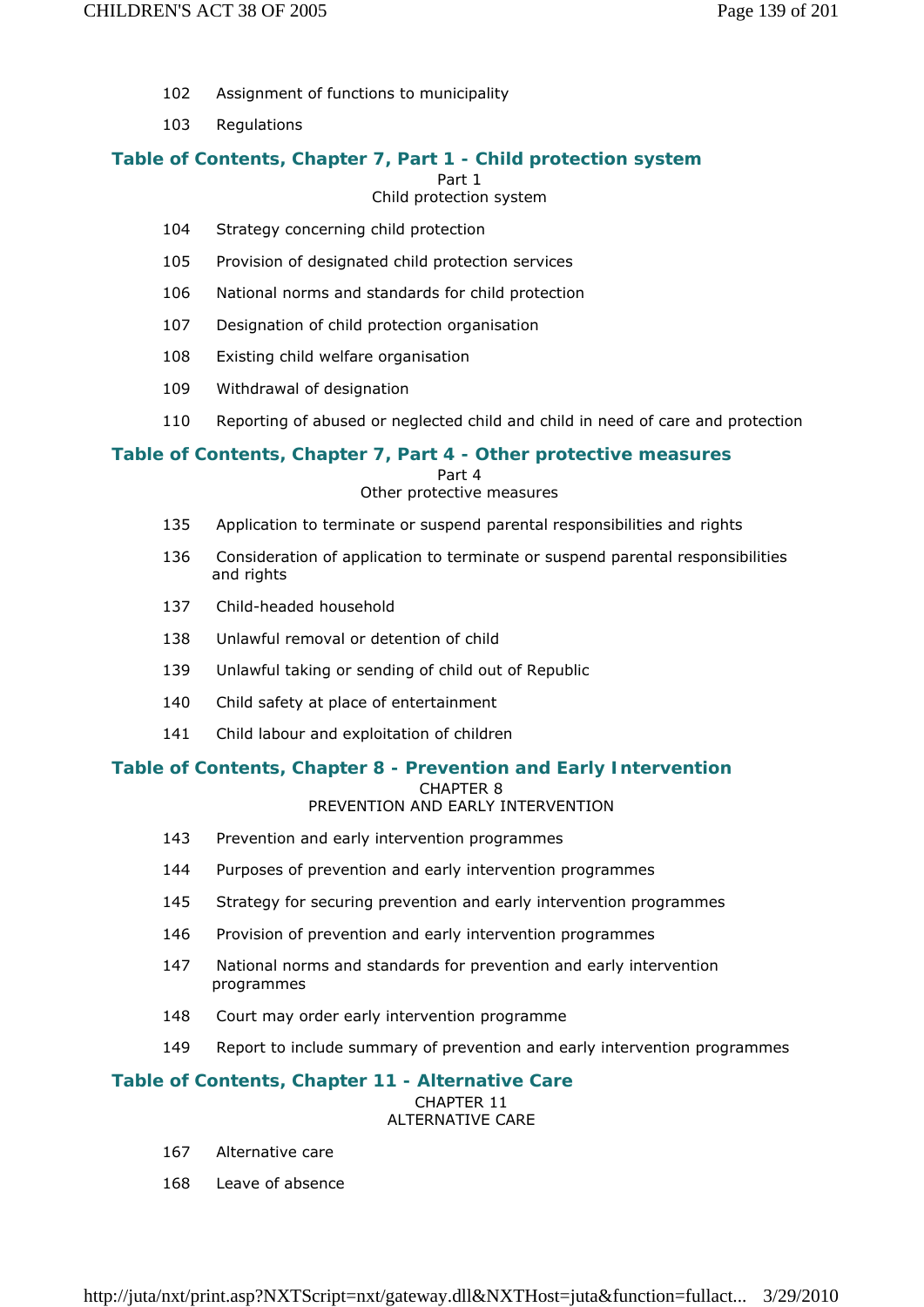- 169 Child in alternative care prohibited from leaving Republic
- 170 Child absconding from alternative care
- 171 Transfer of child in alternative care
- 172 Change in residential care programme
- 173 Removal of child already in alternative care
- 174 Provisional transfer from alternative care
- 175 Discharge from alternative care
- 176 Remaining in alternative care beyond age of 18 years
- 177 Appeal against and review of certain decisions
- 178 Serious injury, abuse or death of child in alternative care
- 179 Regulations

#### **Table of Contents, Chapter 12 - Foster Care**

CHAPTER 12 FOSTER CARE

- 180 Foster care
- 181 Purposes of foster care
- 182 Prospective foster parent
- 183 Cluster foster care
- 184 Determination of placement of child in foster care
- 185 Number of children to be placed in foster care per household
- 186 Duration of foster care placement
- 187 Reunification of child with biological parent
- 188 Responsibilities and rights of foster parent
- 189 Termination of foster care
- 190 Regulations

#### **Table of Contents, Chapter 13 - Child and Youth Care Centres**  CHAPTER 13 CHILD AND YOUTH CARE CENTRES

- 191 Child and youth care centre
- 192 Strategy to ensure sufficient provision of child and youth care centres
- 193 Provision of child and youth care centres
- 194 National norms and standards for child and youth care centres

*Part 1 Establishment and registration of child and youth care centre* 

- 195 Establishment of child and youth care centre by organ of state
- 196 Existing government children's home, place of safety, secure care facility, school of industry and reform school
- 197 Establishment of child and youth care centre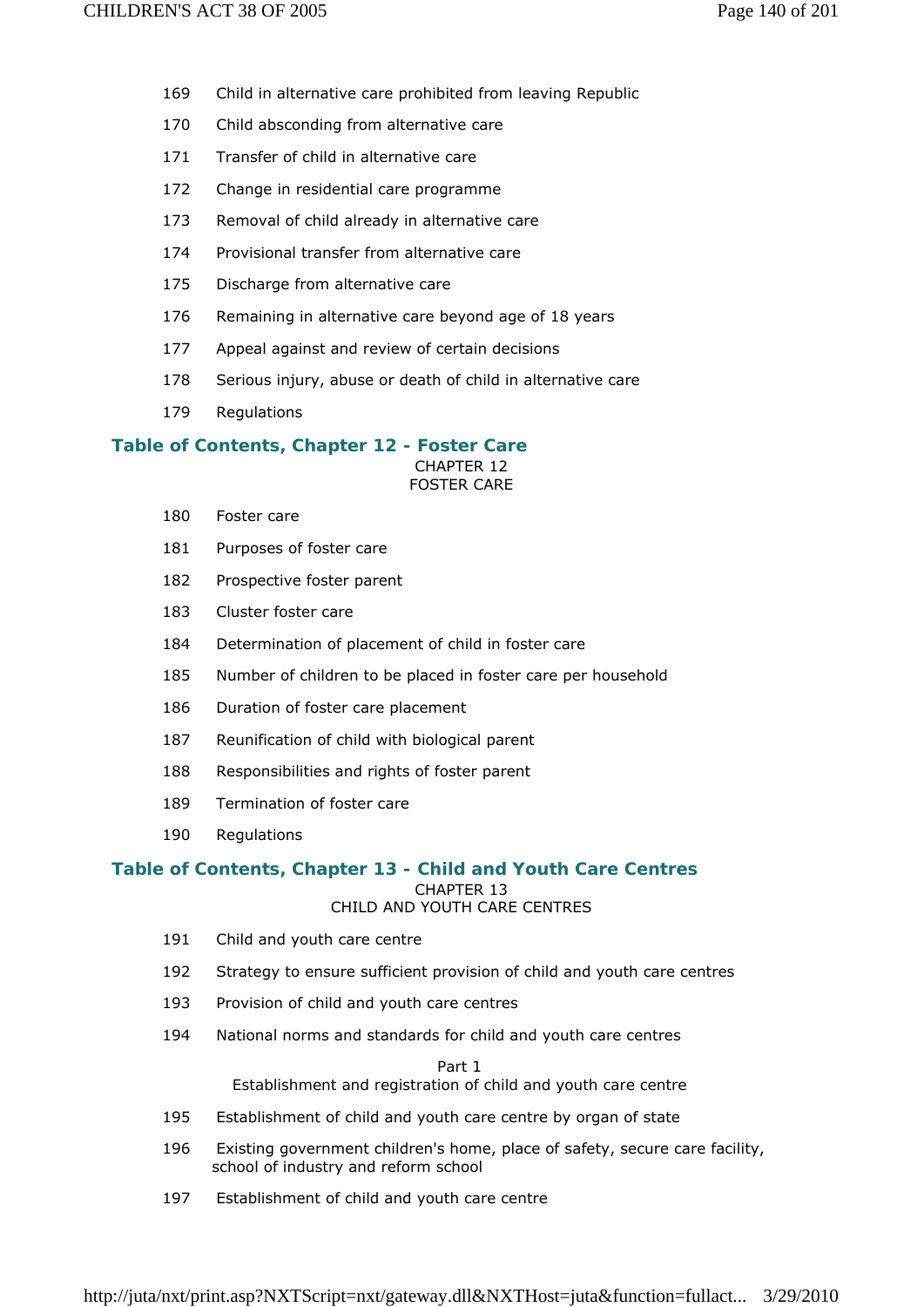- 198 Existing registered children's home and registered shelter
- 199 Application for registration or renewal of registration
- 200 Consideration of application
- 201 Conditional registration
- 202 Amendment of registration
- 203 Cancellation of registration
- 204 Notice of enforcement
- 205 Voluntary closure of child and youth care centre
- 206 Child in child and youth care centre to be closed
- 207 Appeal against and review of certain decisions

*Part 2 Operation and management of child and youth care centre* 

- 208 Management board
- 209 Manager and staff of child and youth care centre
- 210 Management system
- 211 Quality assurance process

*Part 3 Miscellaneous* 

212 Regulations

**Table of Contents, Chapter 14 - Drop-in Centres**  CHAPTER 14 DROP-IN CENTRES

- 213 Drop-in centres
- 214 Strategy concerning drop-in centres
- 215 Provision of drop-in centres
- 216 National norms and standards for drop-in centres
- 217 Drop-in centres to be registered
- 218 Application for registration and renewal of registration
- 219 Consideration of application
- 220 Conditional registration
- 221 Cancellation of registration
- 222 Notice of enforcement
- 223 Appeal against and review of certain decisions
- 224 Record and inspection of and provision for drop-in centres
- 225 Assignment of functions to municipality
- 226 Serious injury, abuse or death of child in drop-in centre
- 227 Regulations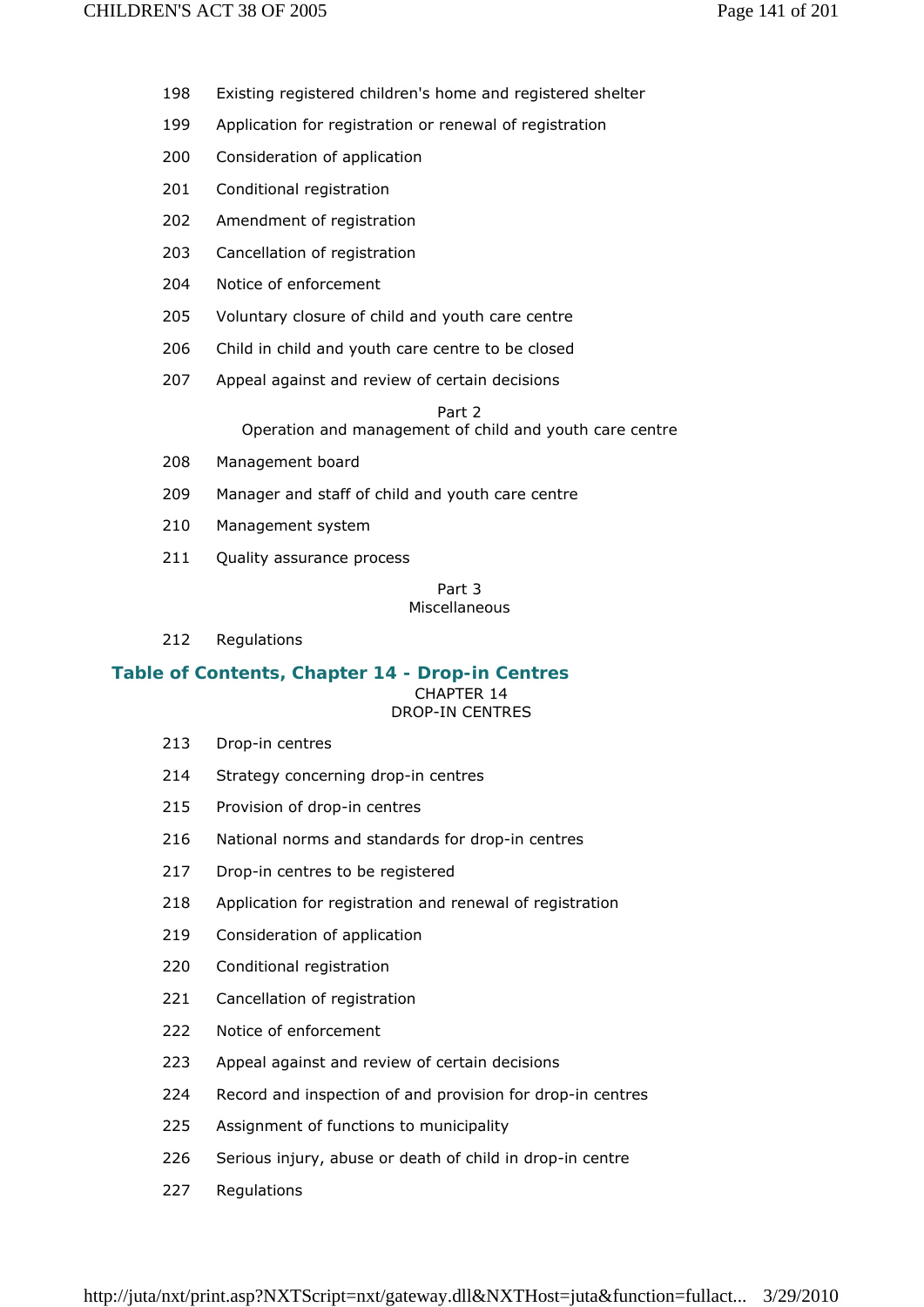# **Section 1 - definitions**

 **'after-care'** means the supportive service provided by a social worker or a social service professional to monitor progress with regard to the child's developmental adjustment as part of-

- *(a)* family preservation or reunification services;
- *(b)* adoption or placement in alternative care; or
- *(c)* discharge from alternative care;

**'alternative care'** means care of a child in accordance with section 167;

**'area'** , in relation to-

- *(a)* a metropolitan or local municipality, means the area for which the municipality has been established; and
- *(b)* a district municipality, means those parts of the area for which the municipality has been established which do not fall within the area of a local municipality;

 **'assessment of a child'** means a process of investigating the developmental needs of a child, including his or her family environment or any other circumstances that may have a bearing on the child's need for protection and therapeutic services;

 **'assessment of a programme'** means a process, conducted by a suitably qualified person, of determining whether the provision and the content of a programme complies with prescribed national norms and standards;

**'child and youth care centre'** means a facility described in section 191 (1);

 **'child-headed household'** means a household recognised as such in terms of section 137;

 **'cluster foster care'** means the reception of children in foster care in accordance with a cluster foster care scheme registered by the provincial head of social development;

 **'cluster foster care scheme'** means a scheme providing for the reception of children in foster care, managed by a nonprofit organisation and registered by the provincial head of social development for this purpose;

 **'designated child protection organisation'** means an organisation designated in terms of section 107 to perform designated child protection services;

 **'designated child protection service'** means a child protection service referred to in section 105;

**'drop-in centre'** means a facility referred to in section 213;

 **'early childhood development programme'** means a programme referred to in section 91 (3);

 **'early childhood development services'** means services referred to in section 91  $(2)$ ;

**'early intervention programme'** means a programme referred to in section 143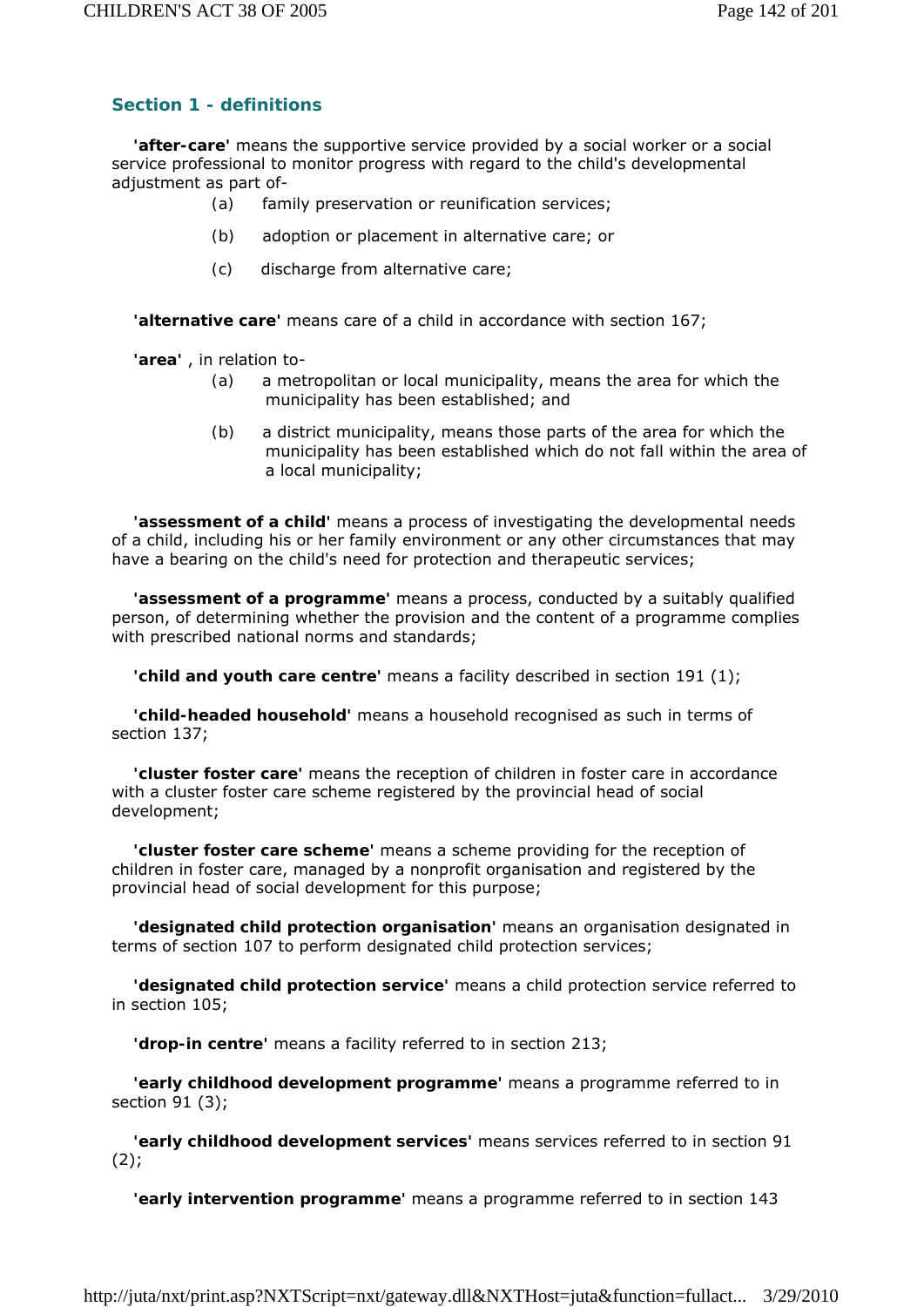$(2)$ ;

 **'foster care'** means care of a child as described in section 180 (1) and includes foster care in a registered cluster foster care scheme;

 **'foster parent'** means a person who has foster care of a child by order of the children's court, and includes an active member of an organisation operating a cluster foster care scheme and who has been assigned responsibility for the foster care of a child;

 **'midwife'** means a person registered as a midwife under the Nursing Act, 1978 (Act 50 of 1978);

 **'municipality'** means a metropolitan, local or district municipality established in terms of section 12 of the Local Government: Municipal Structures Act, 1998 ( Act 117 of 1998 ), but to the extent that a municipality may or must implement a provision of this Act in or in relation to an area which falls within the area of both a local municipality and a district municipality, 'municipality' in such a provision means the relevant local municipality;

 **'nurse'** means a person registered as a nurse under the Nursing Act, 1978 (Act 50 of 1978);

**'partial care'** means partial care referred to in section 76;

**'permanency plan'** means a documented plan referred to in section 157 (1);

**'prevention programme'** means a programme referred to in section 143 (1);

**'quality assurance process'** means the process referred to in section 211;

 **'residential care programme'** means a programme described in section 191 (2) which is or must be offered at a child and youth care centre; and

**'secure care'** means the physical containment in a safe and healthy environment-

- *(a)* of children with behavioural and emotional difficulties; and
- *(b)* of children in conflict with the law;

**Chapter 5 - Partial Care** 

#### **CHAPTER 5 PARTIAL CARE (ss 76-90)**

#### **76 Partial care**

 Partial care is provided when a person, whether for or without reward, takes care of more than six children on behalf of their parents or care-givers during specific hours of the day or night, or for a temporary period, by agreement between the parents or caregivers and the provider of the service, but excludes the care of a child-

- *(a)* by a school as part of tuition, training and other activities provided by the school;
- *(b)* as a boarder in a school hostel or other residential facility managed as part of a school; or
- *(c)* by a hospital or other medical facility as part of medical treatment provided to the child.

#### **77 Strategy concerning partial care**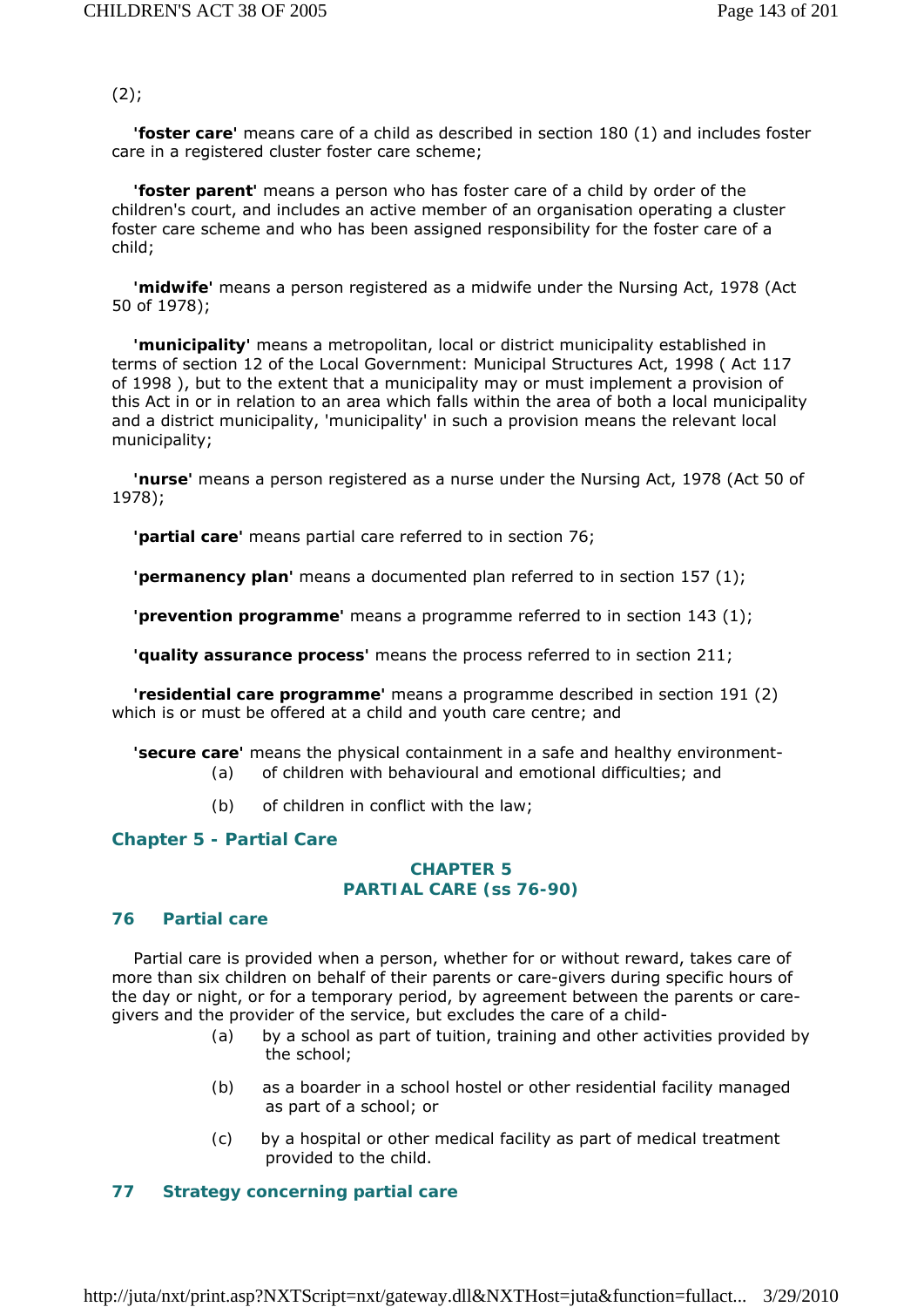(1) The Minister, after consultation with interested persons and the Ministers of Education, Finance, Health, Provincial and Local Government and Transport, must include in the departmental strategy a comprehensive national strategy aimed at ensuring an appropriate spread of partial care facilities throughout the Republic, giving due consideration as provided in section 11, to children with disabilities or chronic illnesses.

(2) The MEC for social development must-

- *(a)* maintain a record of all the registered partial care facilities in the province; and
- *(b)* within the national strategy contemplated in subsection (1), provide for a provincial strategy to ensure an appropriate spread of partial care facilities in the province.

 (3) The MEC for social development must compile a provincial profile at the prescribed intervals in order to make the necessary information available for the development and review of the strategies contemplated in subsections (1) and (2).

#### **78 Provision of partial care**

 (1) The MEC for social development may, from money appropriated by the relevant provincial legislature, provide and fund partial care facilities and services for the province, taking into consideration the national and provincial strategies contemplated in section 77.

(2) A partial care facility referred to in subsection (1)-

- *(a)* must be managed and maintained in accordance with this Act; and
- *(b)* must comply with-
	- (i) the prescribed national norms and standards contemplated in section 79 and such other requirements as may be prescribed; and
	- (ii) the structural safety, health and other requirements of the municipality of the area where the partial care facility is situated.

 (3) The owner or manager of a partial care facility or provider of a partial care service only qualifies for funding contemplated in subsection (1) if such owner, manager or provider complies with the prescribed national norms and standards contemplated in section 79 and such other requirements as may be prescribed.

(4) The funding of partial care facilities must be prioritised-

- *(a)* in communities where families lack the means of providing proper shelter, food and other basic necessities of life to their children; and
- *(b)* to make facilities accessible to children with disabilities.

#### **79 National norms and standards for partial care**

 (1) The Minister, after consultation with interested persons and the Ministers of Education, Finance, Health, Provincial and Local Government and Transport, must determine national norms and standards for partial care by regulation.

 (2) The national norms and standards contemplated in subsection (1) must relate to the following:

*(a)* A safe environment for children;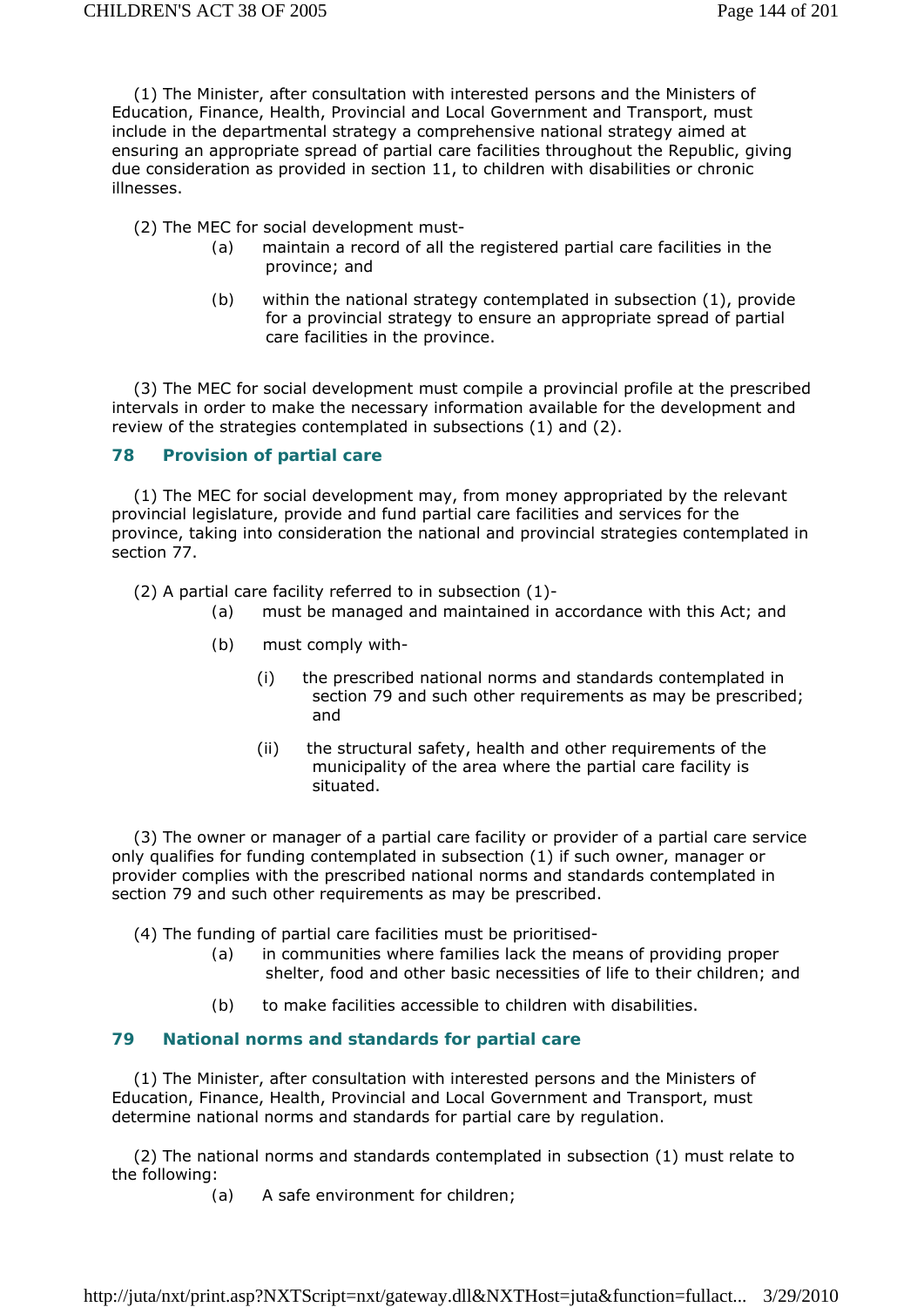- *(b)* proper care for sick children or children that become ill;
- *(c)* adequate space and ventilation;
- *(d)* safe drinking water;
- *(e)* hygienic and adequate toilet facilities;
- *(f)* safe storage of anything that may be harmful to children;
- *(g)* access to refuse disposal services or other adequate means of disposal of refuse generated at the facility;
- *(h)* a hygienic area for the preparation of food for children;
- *(i)* measures for the separation of children of different age groups;
- *(j)* the drawing up of action plans for emergencies; and
- *(k)* the drawing up of policies and procedures regarding health care at the facility.

 (3) A partial care facility for children with disabilities or chronic illnesses must, in addition to the national norms and standards contemplated in subsection (1)-

- *(a)* be accessible to such children;
- *(b)* provide facilities that meet the needs of such children; and
- *(c)* employ persons that are trained in and provide training to persons employed at the facility on-
	- (i) the needs, health and safety of such children;
	- (ii) appropriate learning activities and communication strategies for such children; and
	- (iii) basic therapeutic interventions.

 (4) A partial care facility may offer programmes appropriate to the developmental needs of the children in that facility as may be prescribed.

### **80 Partial care facility to be registered**

 (1) Any person or organisation may establish or operate a partial care facility provided that the facility-

- *(a)* is registered with the provincial government of the province where that facility is situated;
- *(b)* is managed and maintained in accordance with any conditions subject to which the facility is registered; and
- *(c)* complies with the prescribed national norms and standards contemplated in section 79 and such other requirements as may be prescribed.

 (2) The Minister may by regulation exempt any person or organisation or any category of person or organisation from the requirement to register on such conditions as may be prescribed.

 (3) Partial care facilities operated or managed by a national or provincial state department or by a municipality must comply with subsection (1).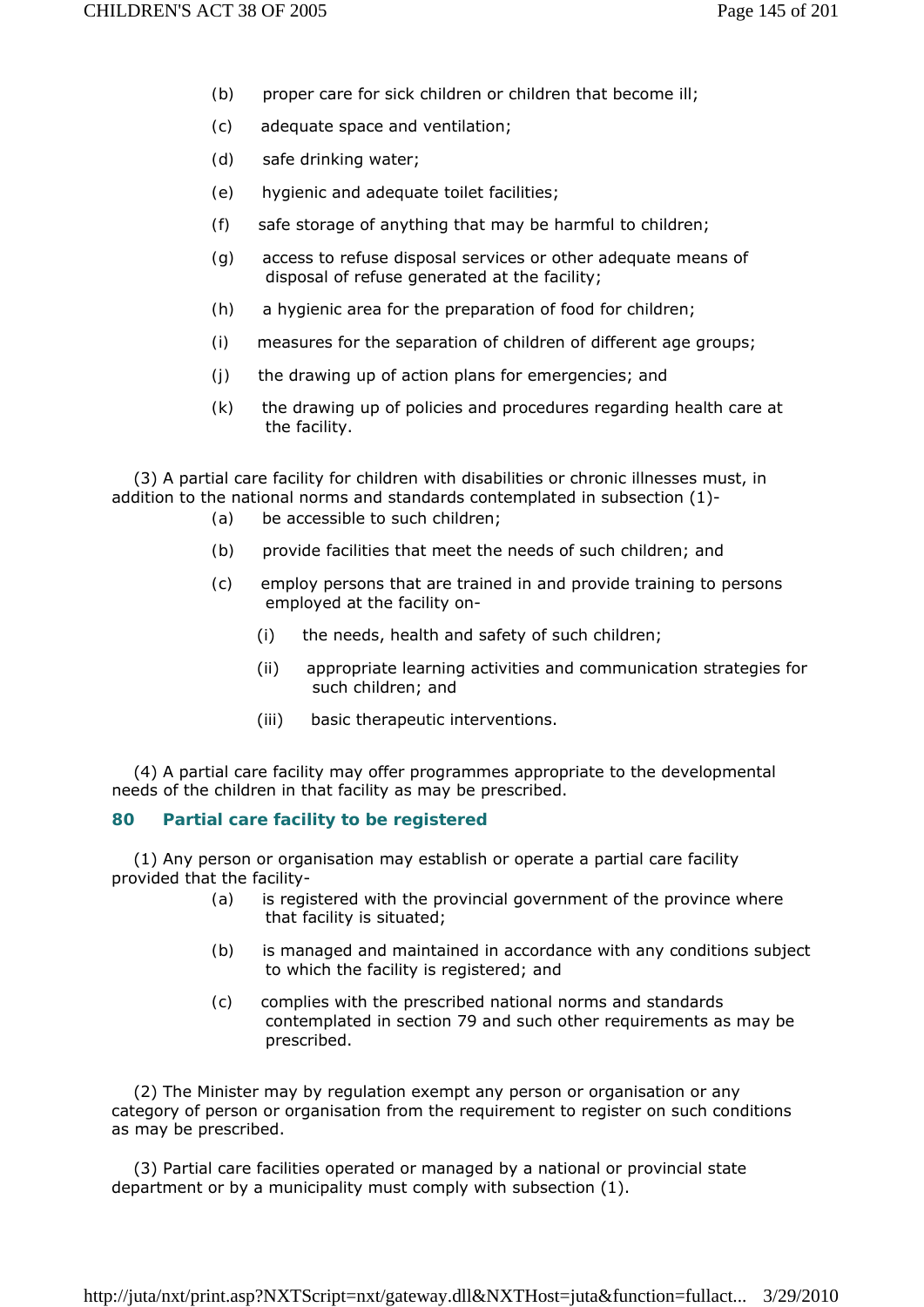(4) As from the date on which this section takes effect an existing place of care registered or deemed to be registered in terms of the Child Care Act must be regarded as having been registered in terms of this section as a partial care facility.

 (5) A facility referred to in subsection (4) is regarded as a registered partial care facility for a period of five years from the date on which that subsection takes effect, unless its registration is cancelled in terms of section 84 before the expiry of that period.

### **81 Application for registration and renewal of registration**

 (1) An application for registration or conditional registration of a partial care facility or for the reinstatement or renewal of registration must-

- *(a)* be lodged with the provincial head of social development of the province where the facility is situated in accordance with a prescribed procedure;
- *(b)* contain the prescribed particulars; and
- *(c)* be accompanied by-
	- (i) a report by a social service professional on the viability of the application; and
	- (ii) any documents that may be prescribed.

 (2) An applicant must provide such additional information relevant to the application as the provincial head of social development may determine.

 (3) An application for the renewal of registration or conditional registration must be made at least 90 days before the registration is due to expire, but the provincial head of social development may allow a late application on good cause shown.

 (4) The provincial head of social development must renew the registration of a partial care facility before the expiration thereof if the application for renewal was lodged at least 90 days before the registration was due to expire as contemplated in subsection (3).

#### **82 Consideration of application**

(1) The provincial head of social development must-

- *(a)* within six months of receiving the application consider an application for registration or conditional registration or for the renewal of registration and either reject the application or, having regard to subsection (2), grant the registration or renewal with or without conditions;
- *(b)* issue to the applicant a certificate of registration or conditional registration or renewal of registration in the prescribed form if the application is granted; and
- *(c)* state in the certificate of registration the period for which the registration will remain valid.

 (2) When considering an application the provincial head of social development must take into account all relevant factors, including whether-

- *(a)* the facility complies with the prescribed national norms and standards contemplated in section 79 and such other requirements as may be prescribed;
- *(b)* the applicant is a fit and proper person to operate a partial care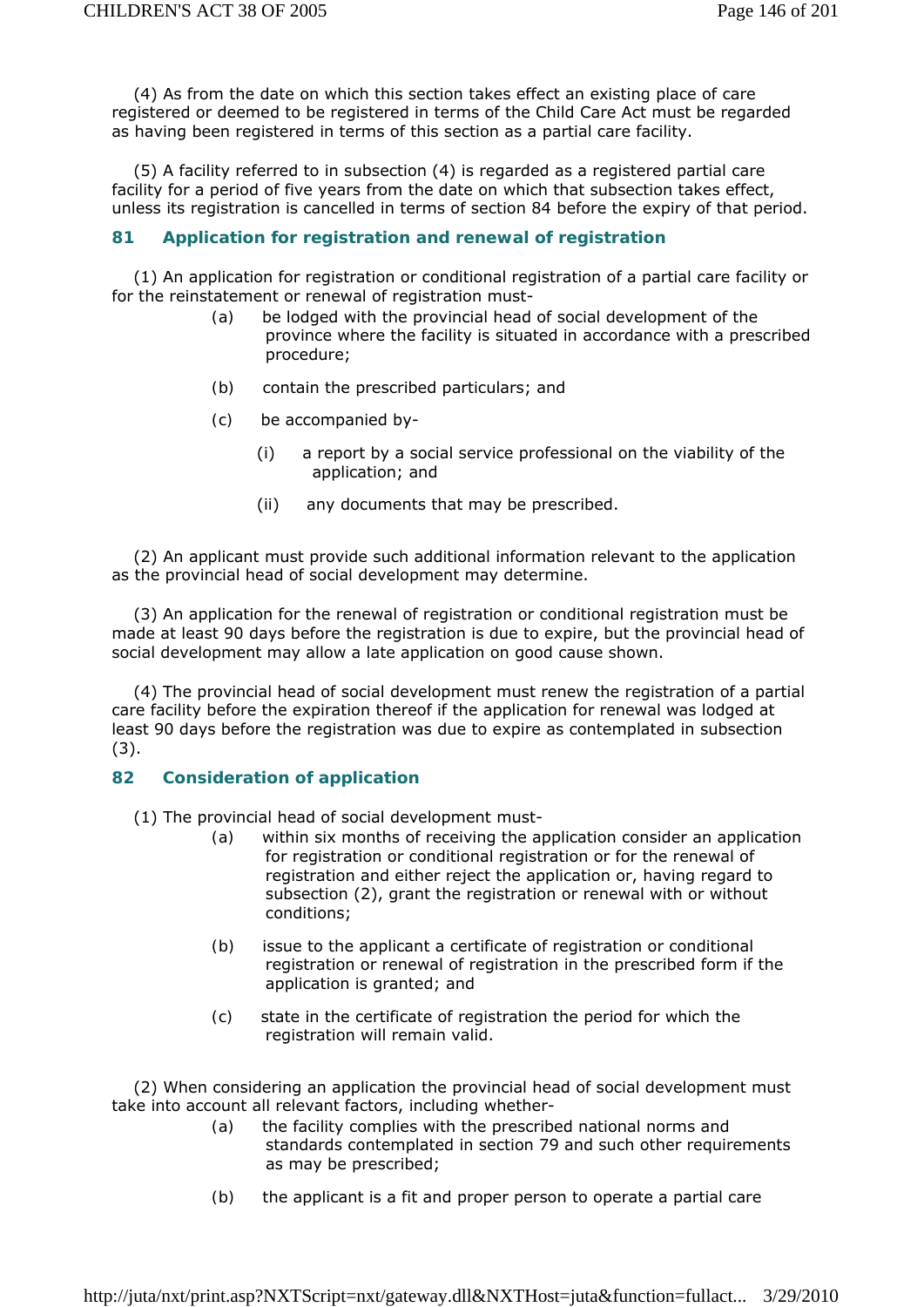facility;

- *(c)* the applicant has the necessary funds and resources available to provide the partial care services of the type applied for;
- *(d)* each person employed at or engaged in the partial care facility is a fit and proper person to assist in operating a partial care facility; and
- *(e)* each person employed at or engaged in the partial care facility has the prescribed skills and training to assist in operating that partial care facility.

 (3) A person unsuitable to work with children is not a fit and proper person to operate or assist in operating a partial care facility.

 (4) The provincial head of social development must consider the report contemplated in section 81 (1) *(c)* (i) of a social service professional before deciding an application for registration, conditional registration or renewal of registration.

 (5) Notwithstanding section 78 (3) a provincial head of social development may assist the owner or manager of a partial care facility to comply with the prescribed national norms and standards contemplated in section 79 and such other requirements as may be prescribed.

#### **83 Conditional registration**

 The registration or renewal of registration of a partial care facility may be granted on such conditions as the provincial head of social development may determine, including conditions-

- *(a)* specifying the type of partial care that may or must be provided in terms of the registration;
- *(b)* stating the period for which the conditional registration will remain valid; and
- *(c)* providing for any other matters that may be prescribed.

#### **84 Cancellation of registration**

 (1) The provincial head of social development may cancel the registration or conditional registration of a partial care facility by written notice to the registration holder if-

- *(a)* the facility is not maintained in accordance with the prescribed national norms and standards contemplated in section 79 and such other requirements as may be prescribed;
- *(b)* any condition subject to which the registration or renewal of registration was issued is breached or not complied with;
- *(c)* the registration holder or the management of the facility contravenes or fails to comply with a provision of this Act;
- *(d)* the registration holder becomes a person who is not a fit and proper person to operate a partial care facility; or
- *(e)* a person who is not a fit and proper person to assist in operating a partial care facility is employed at or engaged in operating the facility.

 (2) The provincial head of social development may in the case of the cancellation of a registration in terms of subsection (1) *(a)* , *(b)* , *(c)* or *(e)* -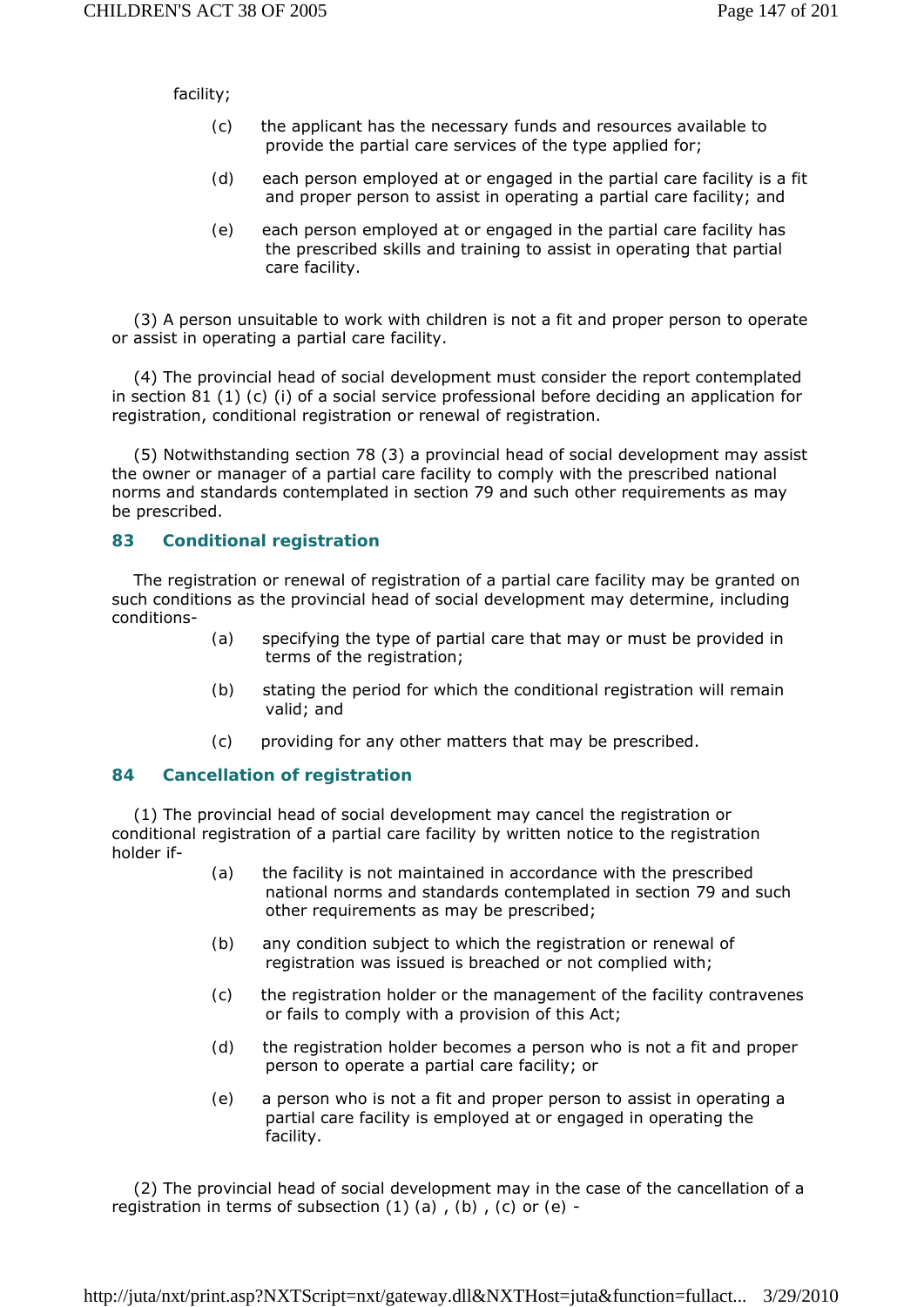- *(a)* suspend the cancellation for a period to allow the registration holder to correct the cause of the cancellation; and
- *(b)* reinstate the registration if the registration holder corrects the cause of the cancellation within that period.

 (3) The provincial head of social development may assist a registration holder to comply with the prescribed national norms and standards contemplated in section 79, any requirements as may be prescribed or any provision of this Act where the cancellation was due to non-compliance with those national norms and standards, conditions, requirements or provision.

#### **85 Notice of enforcement**

 (1) A provincial head of social development may by way of a written notice of enforcement instruct-

- *(a)* a person or organisation operating an unregistered partial care facility-
	- (i) to stop operating that facility; or
	- (ii) to apply for registration in terms of section 81 within a period specified in the notice; or
- *(b)* a person or organisation operating a registered partial care facility otherwise than in accordance with the provisions of this Act or any conditions subject to which the registration was issued, to comply with those provisions or conditions.

 (2) A person or organisation operating an unregistered partial care facility and who is instructed in terms of subsection (1) *(a)* (ii) to apply for registration within a specified period, may, despite the provisions of section 80, continue operating the facility during that period and, if that person or organisation applies for registration, until that application has been processed.

 (3) The Director-General or the provincial head of social development may apply to the High Court for an order to instruct a partial care facility, whether registered or not, to stop operating that facility.

 (4) The High Court may grant an order for costs against the owner or manager of the partial care facility referred to in subsection (3) if so requested by the Director-General or provincial head of social development.

#### **86 Appeal against and review of certain decisions**

 (1) An applicant or a registration holder aggrieved by a decision of a provincial head of social development in terms of this chapter may lodge an appeal against that decision in the prescribed form within 90 days with the MEC for social development, who must decide the appeal within 90 days of receipt thereof.

 (2) An applicant or a registration holder that is not satisfied with the outcome of an appeal referred to in subsection (1) may apply to the competent division of the High Court to review that decision.

#### **87 Record and inspection of and provision for partial care facility**

(1) A provincial head of social development must-

 *(a)* maintain a record of all partial care facilities in the province, the types of partial care facility and the number of each type of facility;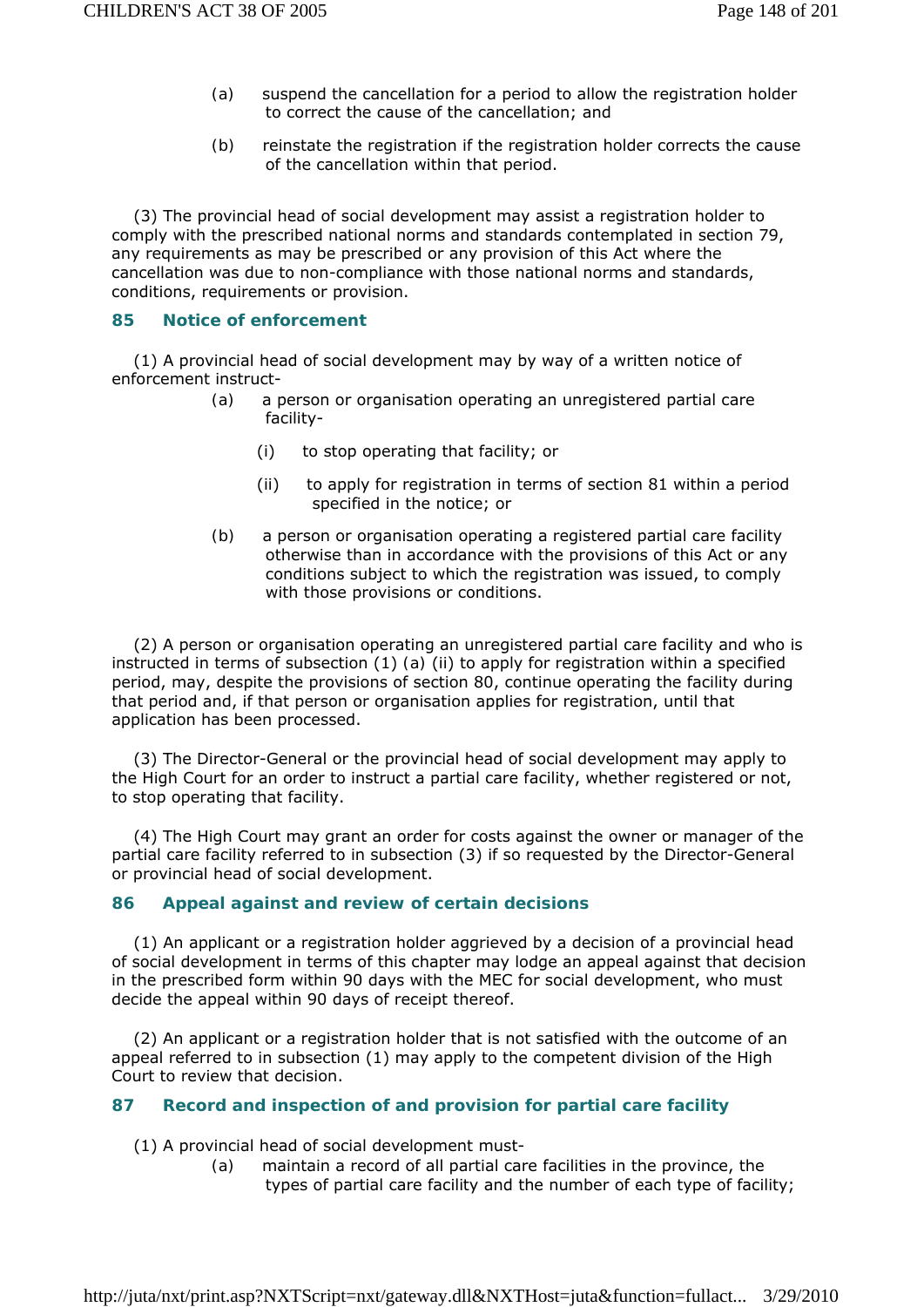- *(b)* compile a profile of the children in that province in the prescribed manner; and
- *(c)* conduct inspections at the prescribed intervals of partial care facilities in the province to enforce the provisions of this Act.

 (2) A provincial strategy contemplated in section 77 (2) must include a strategy for the provision of partial care facilities in the province, which must include measures-

- *(a)* facilitating the establishment and operation of sufficient partial care facilities in that province;
- *(b)* prioritising those types of partial care facilities most urgently required; and
- *(c)* liaising with municipalities on facilitating the identification and provision of suitable premises.

### **88 Assignment of functions to municipality**

 (1) The provincial head of social development may, by written agreement with a municipality, assign the performance of some or all of the functions contemplated in sections 80, 81, 82, 83, 84, 85 and 87 to the municipal manager if the provincial head of social development is satisfied that the municipality complies with the prescribed requirements with regard to the capacity of that municipality to perform the functions concerned.

 (2) The agreement must be in the prescribed form and contain the prescribed particulars.

 (3) The municipal manager referred to in subsection (1) may delegate any power or duty assigned to him or her in terms of this section to a social service professional in the employ of the municipality.

(4) A delegation in terms of subsection (3)-

- *(a)* is subject to any limitations, conditions and directions which the municipal manager may impose;
- *(b)* must be in writing; and
- *(c)* does not divest the municipal manager of the responsibility concerning the exercise of the power or the performance of the duty.

(5) The municipal manager may-

- *(a)* confirm, vary or revoke any decision taken in consequence of a delegation in terms of this section, subject to any rights that may have accrued to a person as a result of the decision; and
- *(b)* at any time withdraw a delegation.

 (6) An applicant or a registration holder aggrieved by a decision of an official in the employ of a municipality in terms of this chapter may lodge an appeal against that decision in the prescribed form within 90 days with the municipal council, who must decide the appeal within 90 days of receipt thereof.

 (7) An applicant or a registration holder that is not satisfied with the outcome of an appeal contemplated in subsection (6) may apply to the competent division of the High Court to review that decision.

(8) *(a)* The provincial head of social development must monitor the performance of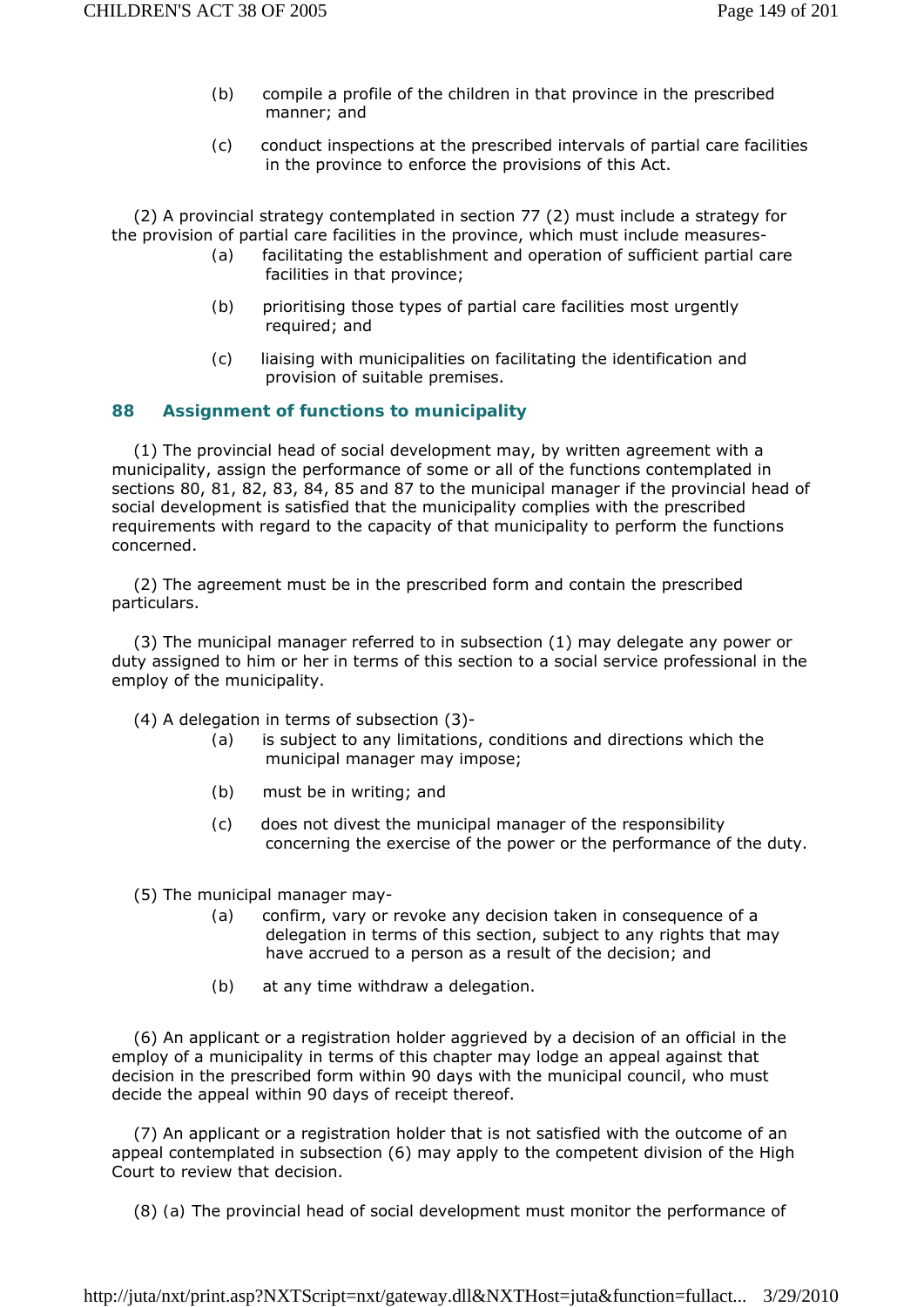the functions assigned in terms of this section.

 *(b)* The provincial head of social development may by notice in writing require the municipal manager or any other person in possession of information required by the provincial head of social development for purposes of monitoring the performance of the functions assigned by this section, to provide such information to the provincial head of social development within the period specified in the notice.

 *(c)* If, after the functions contemplated in subsection (1) had been assigned to a municipality, it appears that a particular municipality no longer has the capacity to perform some or all of the functions assigned to it, the provincial head of social development may-

- (i) amend the written agreement contemplated in subsection (1); or
- (ii) withdraw the assignment of the functions.

### **89 Serious injury, abuse or death of child in partial care facility**

 (1) If a child is seriously injured or abused while in partial care or following an occurrence at a partial care facility, the person operating the partial care facility or a person employed at the partial care facility must immediately report such injury or abuse to the provincial head of social development, who must cause an investigation to be conducted into the circumstances of the serious injury or abuse.

 (2) If a child dies while in partial care or following an occurrence at a partial care facility, the person operating the partial care facility or a person employed at the partial care facility must immediately after the child's death report such death to-

- *(a)* the parent, guardian or care-giver of the child;
- *(b)* a police official; and
- *(c)* the provincial head of social development.

 (3) The police official must cause an investigation into the circumstances surrounding the death of the child to be conducted by the South African Police Service, unless the police official is satisfied that the child died of natural causes.

#### **90 Regulations**

The Minister may make regulations in terms of section 306 concerning-

- *(a)* the national norms and standards that partial care facilities must comply with;
- *(b)* the procedure to be followed in connection with the lodging and consideration of applications for registration in terms of this Chapter, for the renewal of such registration and for the suspension or cancellation of registration;
- *(c)* the different types of partial care that may be provided in terms of such registration;
- *(d)* the period for which registration is valid;
- *(e)* the requirements that the different types of partial care facilities have to comply with;
- *(f)* the management of partial care facilities;
- *(g)* the procedure to be followed with regard to the children in a partial care facility if the partial care facility is closed down;
- *(h)* the procedure to be followed and the fees to be paid in connection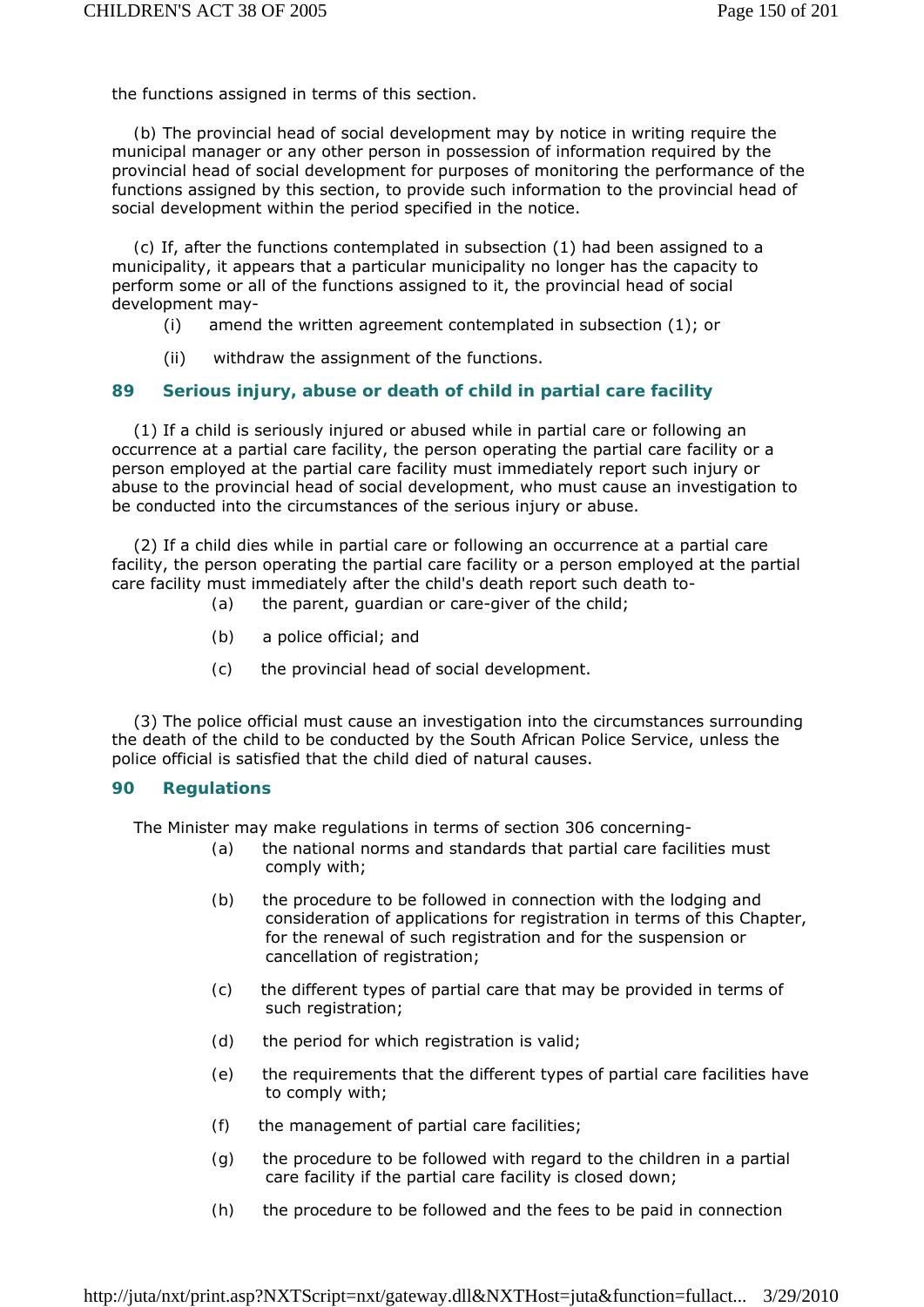with the lodging and consideration of appeals in terms of this Chapter; and

 *(i)* any other matter that may be necessary to facilitate the implementation of this Chapter.

### **Chapter 6 - Early Childhood Development**

### **CHAPTER 6 EARLY CHILDHOOD DEVELOPMENT (ss 91-103)**

#### **91 Early childhood development**

 (1) Early childhood development, for the purposes of this Act, means the process of emotional, cognitive, sensory, spiritual, moral, physical, social and communication development of children from birth to school-going age.

(2) Early childhood development services means services-

- *(a)* intended to promote early childhood development; and
- *(b)* provided by a person, other than a child's parent or caregiver, on a regular basis to children up to school-going age.

 (3) An early childhood development programme means a programme structured within an early childhood development service to provide learning and support appropriate to the child's developmental age and stage.

#### **92 Strategy concerning early childhood development**

 (1) The Minister, after consultation with interested persons and the Ministers of Education, Finance, Health, Provincial and Local Government and Transport must include in the departmental strategy a comprehensive national strategy aimed at securing a properly resourced, co-ordinated and managed early childhood development system, giving due consideration as provided in section 11, to children with disabilities or chronic illnesses.

(2) The MEC for social development must-

- *(a)* maintain a record of all the early childhood development programmes registered in the province; and
- *(b)* within the national strategy referred to in subsection (1), provide for a provincial strategy aimed at a properly resourced, co-ordinated and managed early childhood development system.

 (3) The MEC for social development must compile a provincial profile at the prescribed intervals in order to make the necessary information available for the development and review of the strategies referred to in subsections (1) and (2).

### **93 Provision of early childhood development programmes**

 (1) The MEC for social development may, from money appropriated by the relevant provincial legislature, provide and fund early childhood development programmes for that province.

(2) An early childhood development programme must-

- *(a)* be provided in accordance with this Act; and
- *(b)* comply with the prescribed national norms and standards contemplated in section 94 and such other requirements as may be prescribed.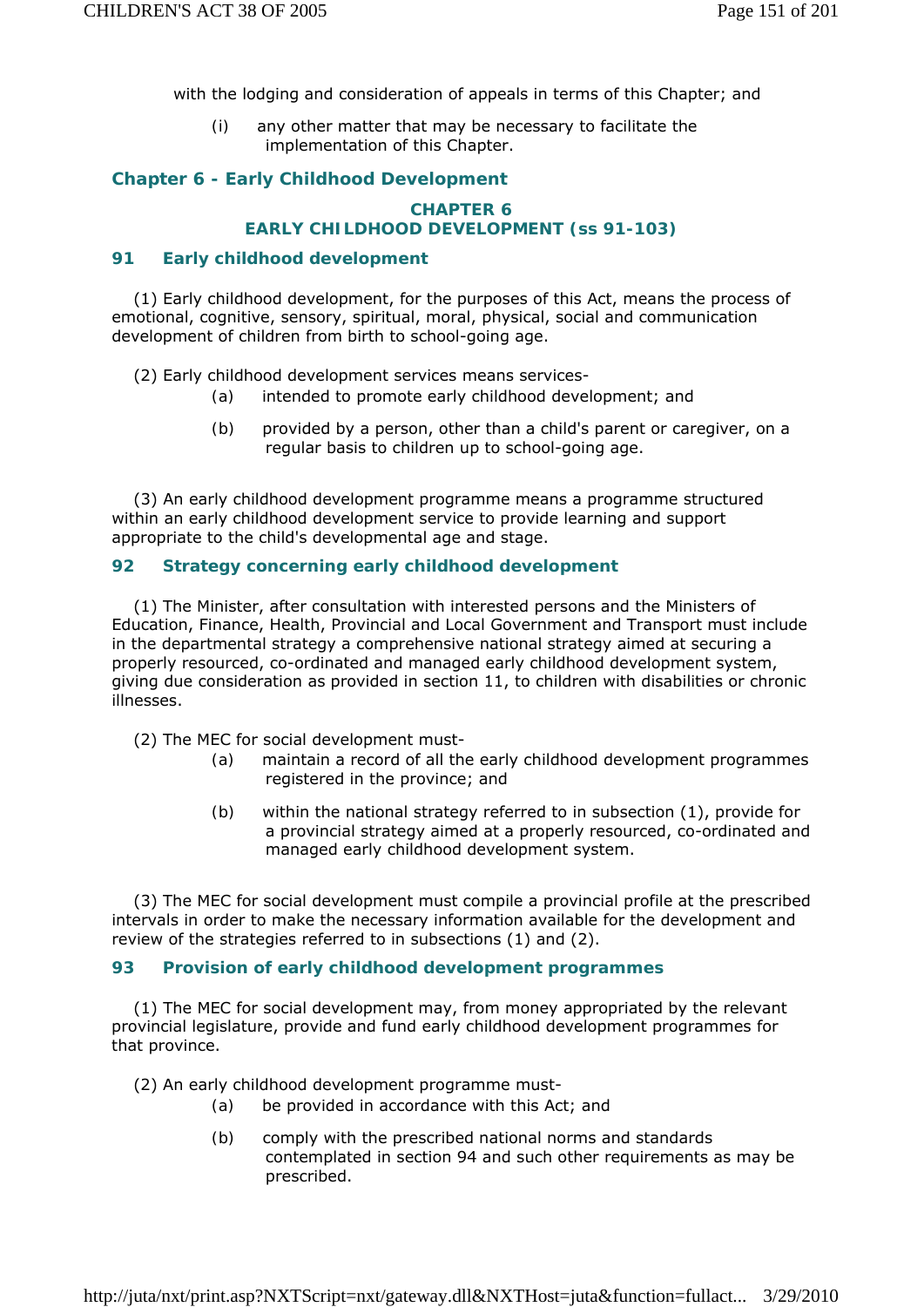(3) The provider of an early childhood development programme only qualifies for funding contemplated in subsection (1) if such provider complies with the prescribed national norms and standards contemplated in section 94 and such other requirements as may be prescribed.

(4) The funding of early childhood development programmes must be prioritised-

- *(a)* in communities where families lack the means of providing proper shelter, food and other basic necessities of life to their children; and
- *(b)* to make early childhood development programmes available to children with disabilities.

(5) An early childhood development programme must be provided by-

- *(a)* a partial care facility providing partial care services for any children up to school-going age; and
- *(b)* a child and youth care centre which has in its care any children up to school-going age.

 (6) Any other person or organisation not disqualified in terms of section 97 (3) may provide early childhood development programmes, provided that those programmes comply with the prescribed national norms and standards contemplated in section 94 and such other requirements as may be prescribed.

### **94 National norms and standards for early childhood development programmes**

 (1) The Minister must determine national norms and standards for early childhood development programmes by regulation after consultation with interested persons and the Ministers of Education, Finance, Health, Provincial and Local Government and Transport.

 (2) The prescribed national norms and standards contemplated in subsection (1) must relate to the following:

- *(a)* The provision of appropriate developmental opportunities;
- *(b)* programmes aimed at helping children to realise their full potential;
- *(c)* caring for children in a constructive manner and providing support and security;
- *(d)* ensuring development of positive social behaviour;
- *(e)* respect for and nurturing of the culture, spirit, dignity, individuality, language and development of each child; and
- *(f)* meeting the emotional, cognitive, sensory, spiritual, moral, physical, social and communication development needs of children.

 (3) An early childhood development programme provided in terms of this section must be appropriate to the needs of the children to whom the programme is provided, including children with a disability, chronic illness and other special needs.

### **95 Early childhood development programme to be registered**

 (1) A person or organisation providing an early childhood development programme must-

> *(a)* register the programme with the provincial head of social development of the province where that programme is provided;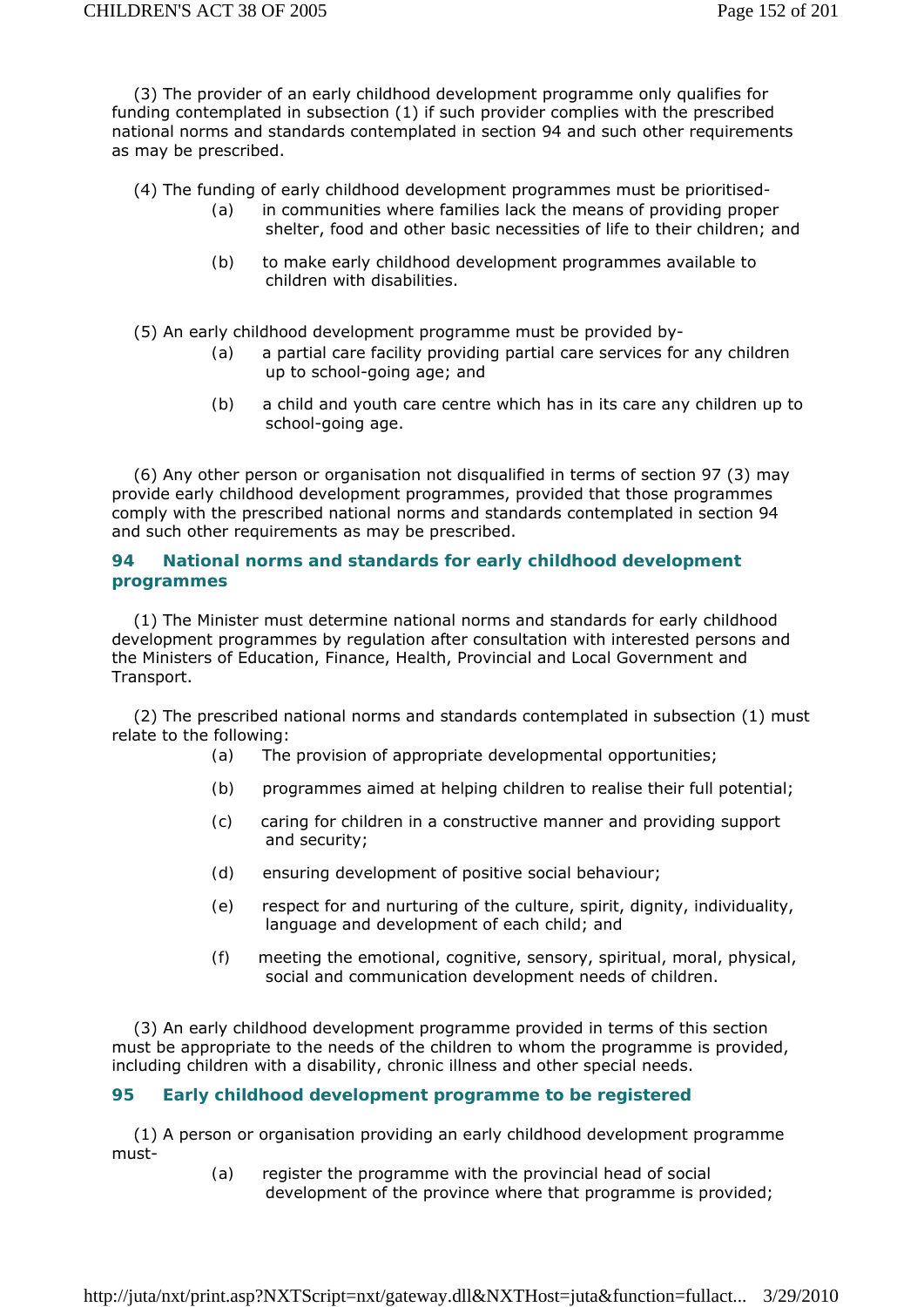- *(b)* provide the programme in accordance with any conditions subject to which the programme is registered; and
- *(c)* comply with the prescribed national norms and standards contemplated in section 94 and such other requirements as may be prescribed.

 (2) The Minister may by regulation exempt any person or organisation or any category of person or organisation from the requirement to register on such conditions as may be prescribed.

 (3) An early childhood development programme provided by a national or provincial state department or a municipality must comply with subsection (1).

### **96 Application for registration and renewal of registration**

 (1) An application for registration or conditional registration of an early childhood development programme or for the renewal of registration must-

- *(a)* be lodged with the provincial head of social development of the province where the early childhood development programme is provided in accordance with a prescribed procedure;
- *(b)* contain the prescribed particulars; and
- *(c)* be accompanied by any documents that may be prescribed.

 (2) An applicant must provide such additional information relevant to the application as the provincial head of social development may determine.

 (3) An application for the renewal of registration or conditional registration must be made at least 90 days before the registration is due to expire, but the provincial head of social development may allow a late application on good cause shown.

 (4) The provincial head of social development must renew the registration of an early childhood development programme before the expiration thereof if the application for renewal was lodged at least 90 days before the registration was due to expire as contemplated in subsection (3).

### **97 Consideration of application**

(1) The provincial head of social development must-

- *(a)* within six months of receiving the application consider an application for registration or conditional registration or for the renewal of registration, and either reject the application or, having regard to subsection (2), grant the registration or renewal with or without conditions;
- *(b)* issue to the applicant a certificate of registration or conditional registration or renewal of registration in the prescribed form if the application is granted; and
- *(c)* state in the certificate of registration the period for which the registration will remain valid.

 (2) When considering an application, the provincial head of social development must take into account all relevant factors, including whether-

> *(a)* the early childhood development programme complies with the prescribed national norms and standards contemplated in section 94 and such other requirements as may be prescribed;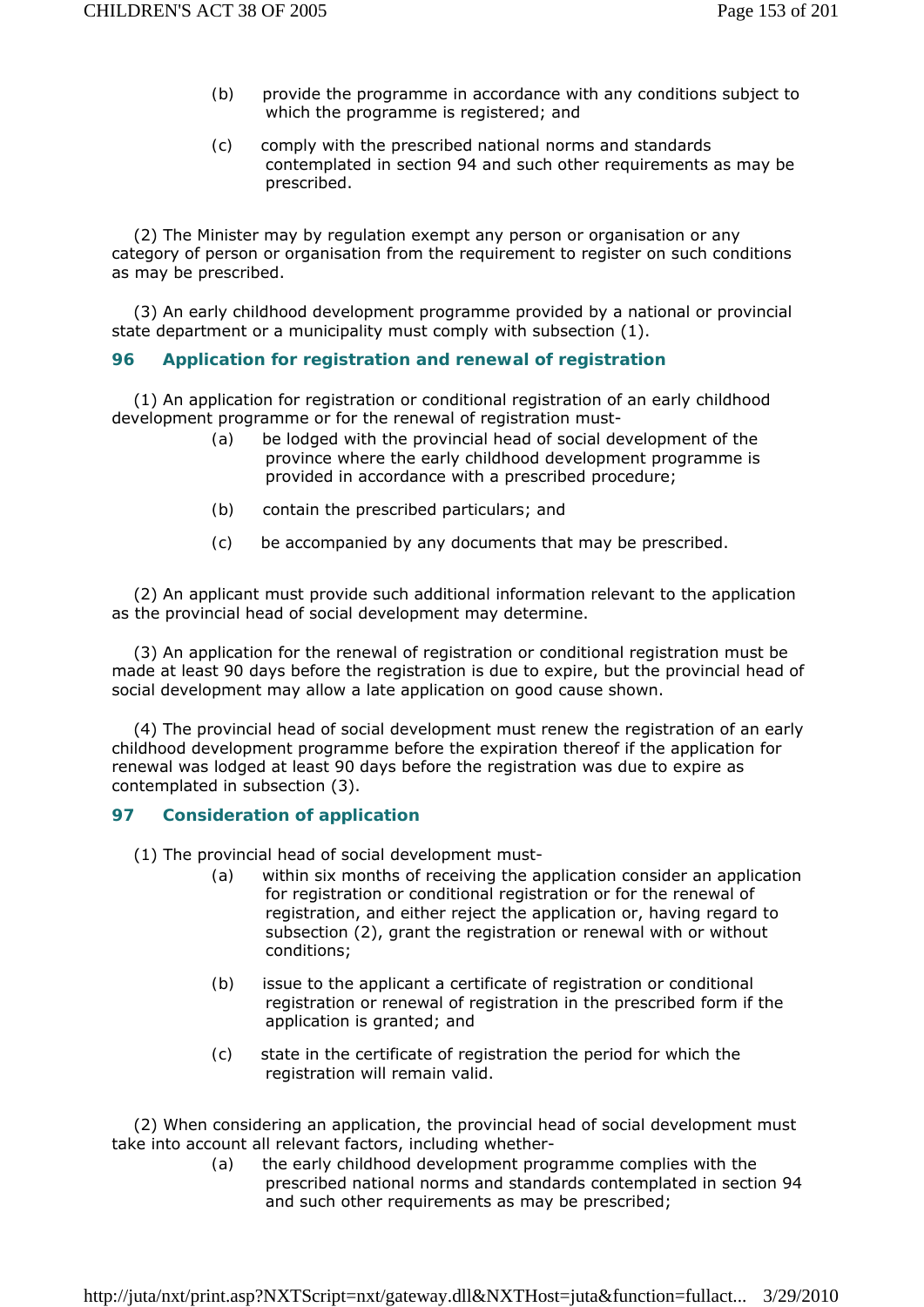- *(b)* the applicant is a fit and proper person to provide an early childhood development programme;
- *(c)* the applicant has the prescribed skills, training, funds and resources available to provide the early childhood development programme as applied for; and
- *(d)* the early childhood development programme meets the emotional, cognitive, sensory, spiritual, moral, physical, social and communication development needs of the children to whom the programme will be presented.

 (3) A person unsuitable to work with children is not a fit and proper person to provide or assist in the provision of early childhood development programmes.

 (4) The provincial head of social development must consider the assessment referred to in subsection (6) of a suitably qualified person before deciding an application for registration, conditional registration or renewal of registration.

 (5) Notwithstanding the provisions of section 93 (3), a provincial head of social development may assist a person providing an early childhood development programme to comply with the prescribed national norms and standards contemplated in section 94 and such other requirements as may be prescribed.

 (6) A provincial head of social development must authorise a suitably qualified person to assess the provision and content of an early childhood development programme in order to determine whether the programme complies with the prescribed national norms and standards contemplated in section 94 and such other requirements as may be prescribed.

 (7) Section 304 (2) and (3), read with such changes as the context may require, applies to any assessment in terms of subsection (6).

#### **98 Conditional registration**

 The registration or renewal of registration of an early childhood development programme may be granted on such conditions as the provincial head of social development may determine, including conditions-

- *(a)* specifying the type of early childhood development programme that may or must be provided in terms of the registration;
- *(b)* stating the period for which the conditional registration will remain valid; and
- *(c)* providing for any other matters that may be prescribed.

#### **99 Cancellation of registration**

 (1) A provincial head of social development may cancel the registration or conditional registration of an early childhood development programme by written notice to the registration holder if-

- *(a)* the programme is not run in accordance with the prescribed national norms and standards contemplated in section 94 and such other requirements as may be prescribed;
- *(b)* any condition subject to which the registration or renewal of registration was issued is breached or not complied with;
- *(c)* the registration holder contravenes or fails to comply with a provision of this Act;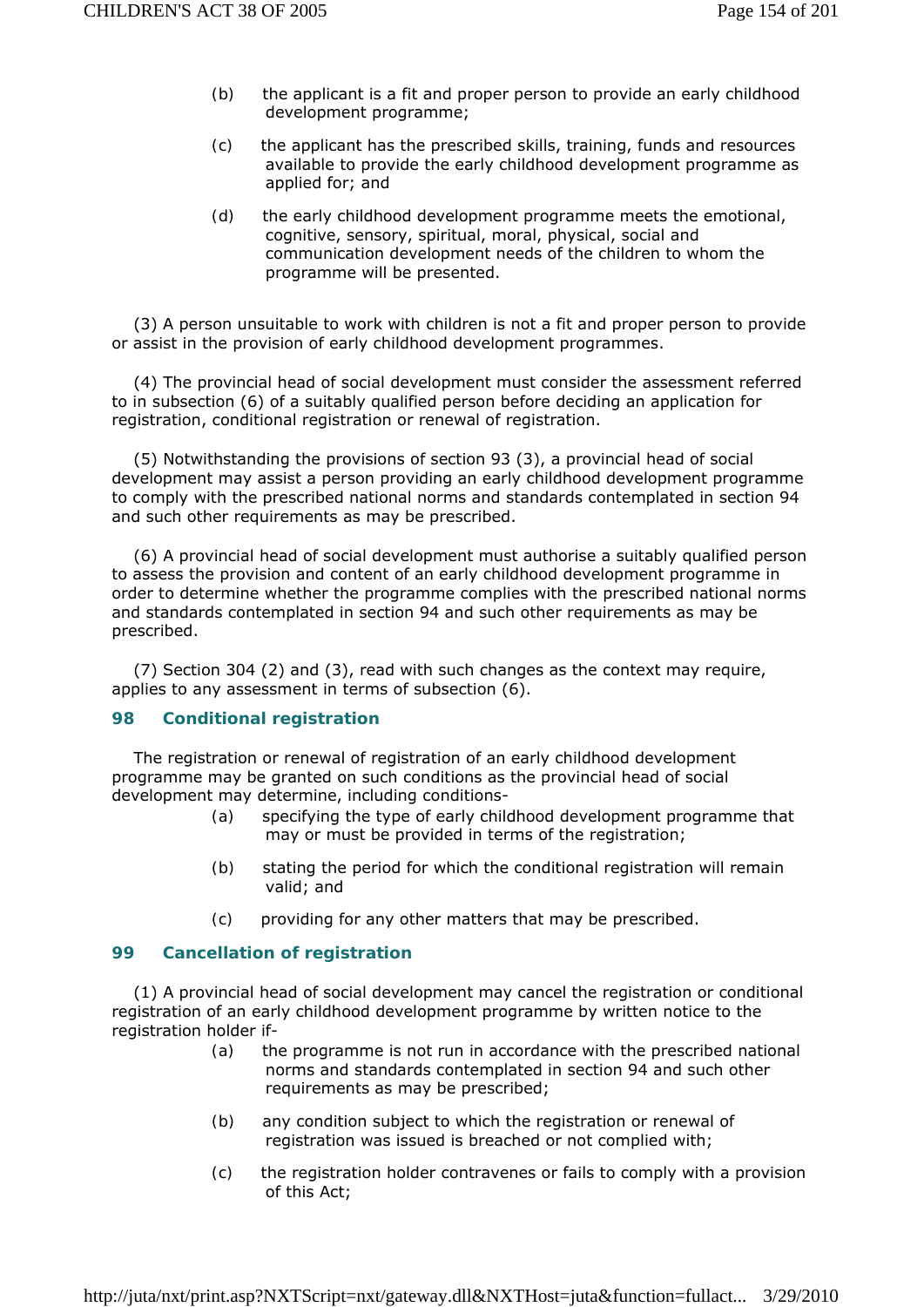- *(d)* the registration holder becomes a person who is not a fit and proper person to provide an early childhood development programme; or
- *(e)* a person who is not a fit and proper person to provide or assist in the provision of an early childhood development programme provides or assists in the provision of such a programme.

 (2) The provincial head of social development may in the case of the cancellation of a registration in terms of subsection (1) *(a)* , *(b)* , *(c)* or *(e)* -

- *(a)* suspend the cancellation for a period to allow the registration holder to correct the cause of the cancellation; and
- *(b)* reinstate the registration if the registration holder corrects the cause of the cancellation within that period.

 (3) A provincial head of social development may assist a registration holder to comply with the prescribed national norms and standards contemplated in section 94 and such other requirements as may be prescribed or any provisions of this Act where the cancellation was due to non-compliance with those national norms and standards, requirements, conditions or provisions.

 (4) The cancellation of the registration or conditional registration of an early childhood development programme in terms of subsection (1) does not affect the registration or conditional registration of a partial care facility or a child and youth care centre.

### **100 Notice of enforcement**

 A provincial head of social development may by way of a written notice of enforcement instruct-

- *(a)* a person operating or managing a partial care facility or a child and youth care centre which does not provide an early childhood development programme, to comply with section 93 (5) within a period specified in the notice;
- *(b)* a person operating or managing a partial care facility or a child and youth care centre which does provide an early childhood development programme but of a standard that does not comply with the prescribed national norms and standards contemplated in section 94 and such other requirements as may be prescribed, to comply with those national norms and standards and other requirements within a period specified in the notice; or
- *(c)* a person who provides an early childhood development programme which does not comply with the prescribed national norms and standards contemplated in section 94 and such other requirements as may be prescribed-
	- (i) to stop the provision of that programme; or
	- (ii) to comply with those national norms and standards and other requirements within a period specified in the notice.

### **101 Appeal against and review of certain decisions**

 (1) An applicant or a registration holder aggrieved by a decision of a provincial head of social development in terms of this chapter may lodge an appeal against that decision in the prescribed form within 90 days with the MEC for social development, who must decide the appeal within 90 days of receipt thereof.

(2) An applicant or a registration holder that is not satisfied with the outcome of an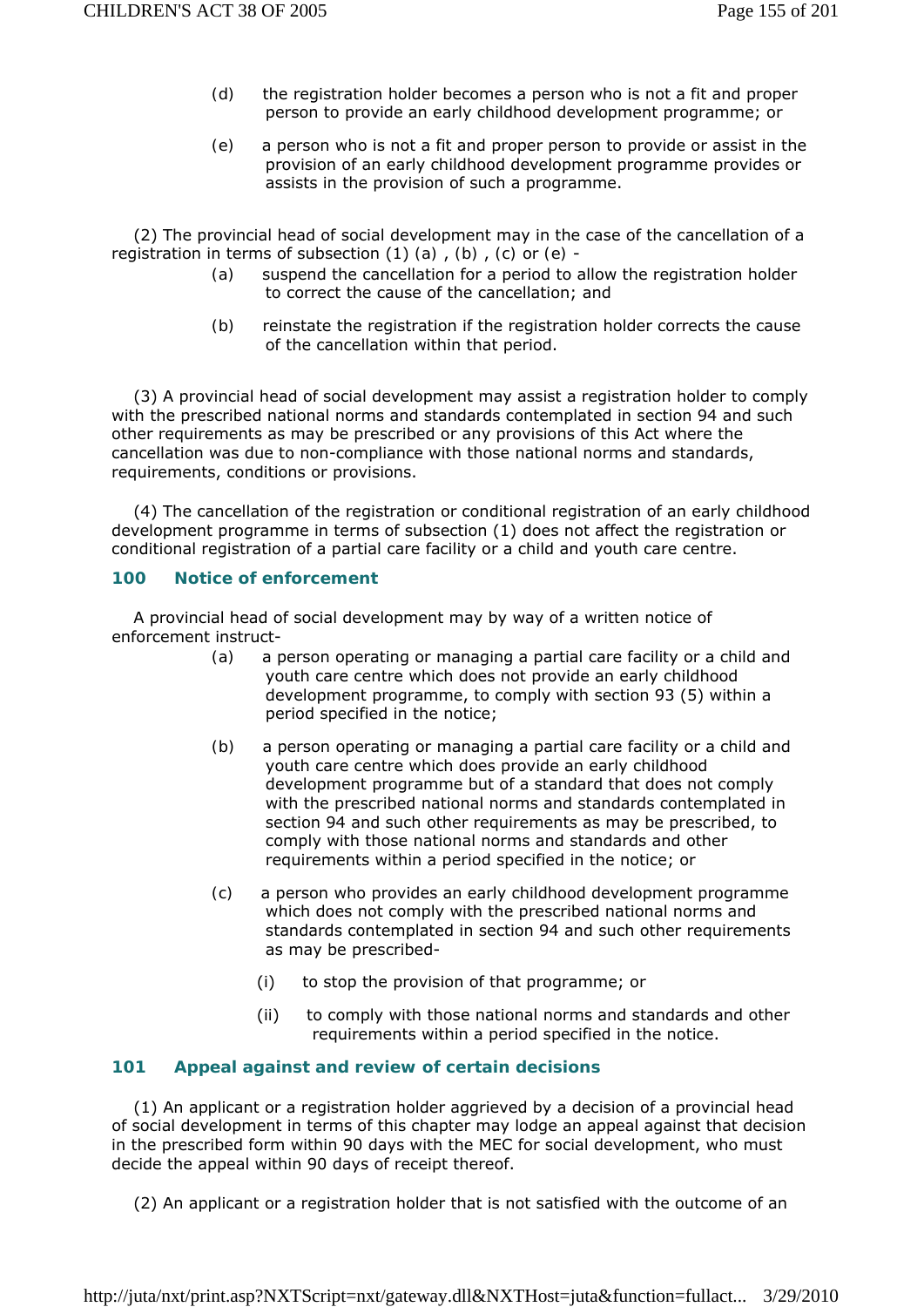appeal referred to in subsection (1) may apply to the competent division of the High Court to review that decision.

#### **102 Assignment of functions to municipality**

 (1) The provincial head of social development may, by written agreement with a municipality, assign the performance of some or all of the functions contemplated in sections 95, 96, 97, 98, 99 and 100 to the municipal manager if the provincial head of social development is satisfied that the municipality complies with the prescribed requirements with regard to the capacity of that municipality to perform the functions concerned.

 (2) The agreement must be in the prescribed form and contain the prescribed particulars.

 (3) The municipal manager referred to in subsection (1) may delegate any power or duty assigned to him or her in terms of this section to a social service professional in the employ of the municipality.

(4) A delegation in terms of subsection (3)-

- *(a)* is subject to any limitations, conditions and directions which the municipal manager may impose;
- *(b)* must be in writing; and
- *(c)* does not divest the municipal manager of the responsibility concerning the exercise of the power or the performance of the duty.

(5) The municipal manager may-

- *(a)* confirm, vary or revoke any decision taken in consequence of a delegation in terms of this section, subject to any rights that may have accrued to a person as a result of the decision; and
- *(b)* at any time withdraw a delegation.

 (6) An applicant or a registration holder aggrieved by a decision of an official in the employ of a municipality in terms of this chapter may lodge an appeal against that decision in the prescribed form within 90 days with the municipal council, who must decide on the appeal within 90 days of receipt thereof.

 (7) An applicant or a registration holder that is not satisfied with the outcome of an appeal lodged as contemplated in subsection (6) may apply to the competent division of the High Court to review that decision.

 (8) *(a)* The provincial head of social development must monitor the performance of the functions assigned in terms of this section.

 *(b)* The provincial head of social development may by notice in writing require the municipal manager or any other person in possession of information required by the provincial head of social development for purposes of monitoring the performance of the functions assigned by this section, to provide such information to the provincial head of social development within the period specified in the notice.

 *(c)* If, after the functions contemplated in subsection (1) had been assigned to a municipality, it appears that a particular municipality no longer has the capacity to perform some or all of the functions assigned to it, the provincial head of social development may-

(i) amend the written agreement contemplated in subsection (1); or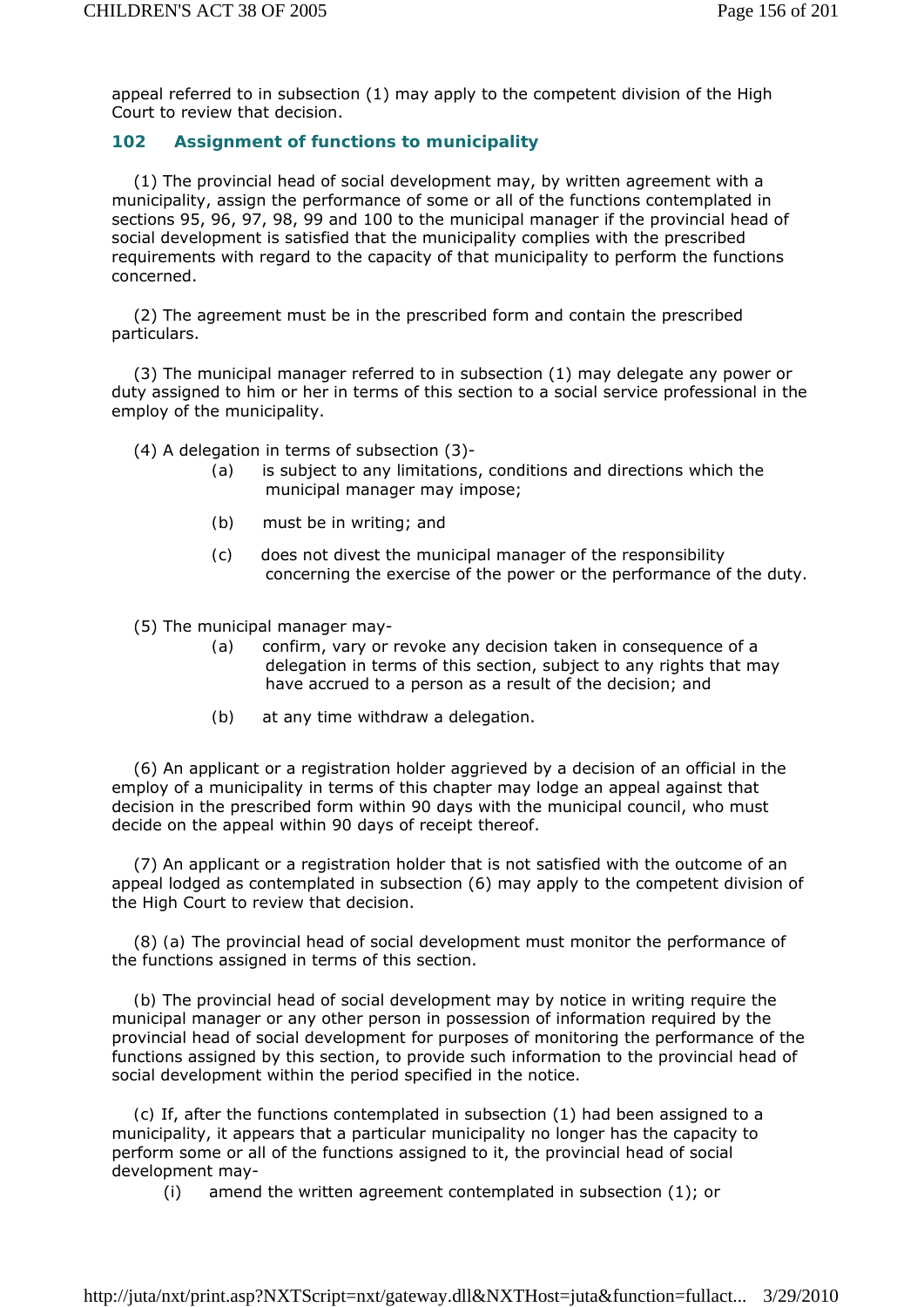(ii) withdraw the assignment of the functions.

### **103 Regulations**

The Minister may make regulations in terms of section 306 concerning-

- *(a)* the national norms and standards that early childhood development programmes must comply with;
- *(b)* any other requirements with which early childhood development programmes must comply;
- *(c)* the procedure to be followed in connection with the lodging and consideration of applications for registration in terms of this Chapter and for the renewal of such registrations;
- *(d)* the assessment and compulsory monitoring of early childhood development programmes; and
- *(e)* any other matter necessary to facilitate the implementation of this Chapter.

### **Chapter 7, Part 1 - Child protection system**

*Part 1 Child protection system* **(ss 104-110)** 

#### **104 Strategy concerning child protection**

 (1) The Minister, after consultation with interested persons and the Ministers of Education, Finance, Health and Justice and Constitutional Development and the South African Police Service, must develop a comprehensive inter-sectoral strategy aimed at securing a properly resourced, co-ordinated and managed national child protection system.

 (2) The MEC for social development must, within the national strategy referred to in subsection (1), provide for a provincial strategy aimed at a properly resourced, coordinated and managed child protection system.

 (3) The MEC for social development must compile a provincial profile at the prescribed intervals in order to make the necessary information available for the development and review of the strategies referred to in subsections (1) and (2).

#### **105 Provision of designated child protection services**

 (1) The MEC for social development must, from money appropriated by the relevant provincial legislature, provide and fund designated child protection services for that province.

(2) Designated child protection services-

- *(a)* must be managed and maintained in accordance with this Act; and
- *(b)* must comply with the prescribed national norms and standards contemplated in section 106 and such other requirements as may be prescribed.

 (3) Designated child protection services provided by an organ of state or a designated child protection organisation only qualify for funding from money appropriated by a provincial legislature if it complies with the prescribed national norms and standards contemplated in section 106 and such other requirements as may be prescribed.

(4) Designated child protection services may be provided by-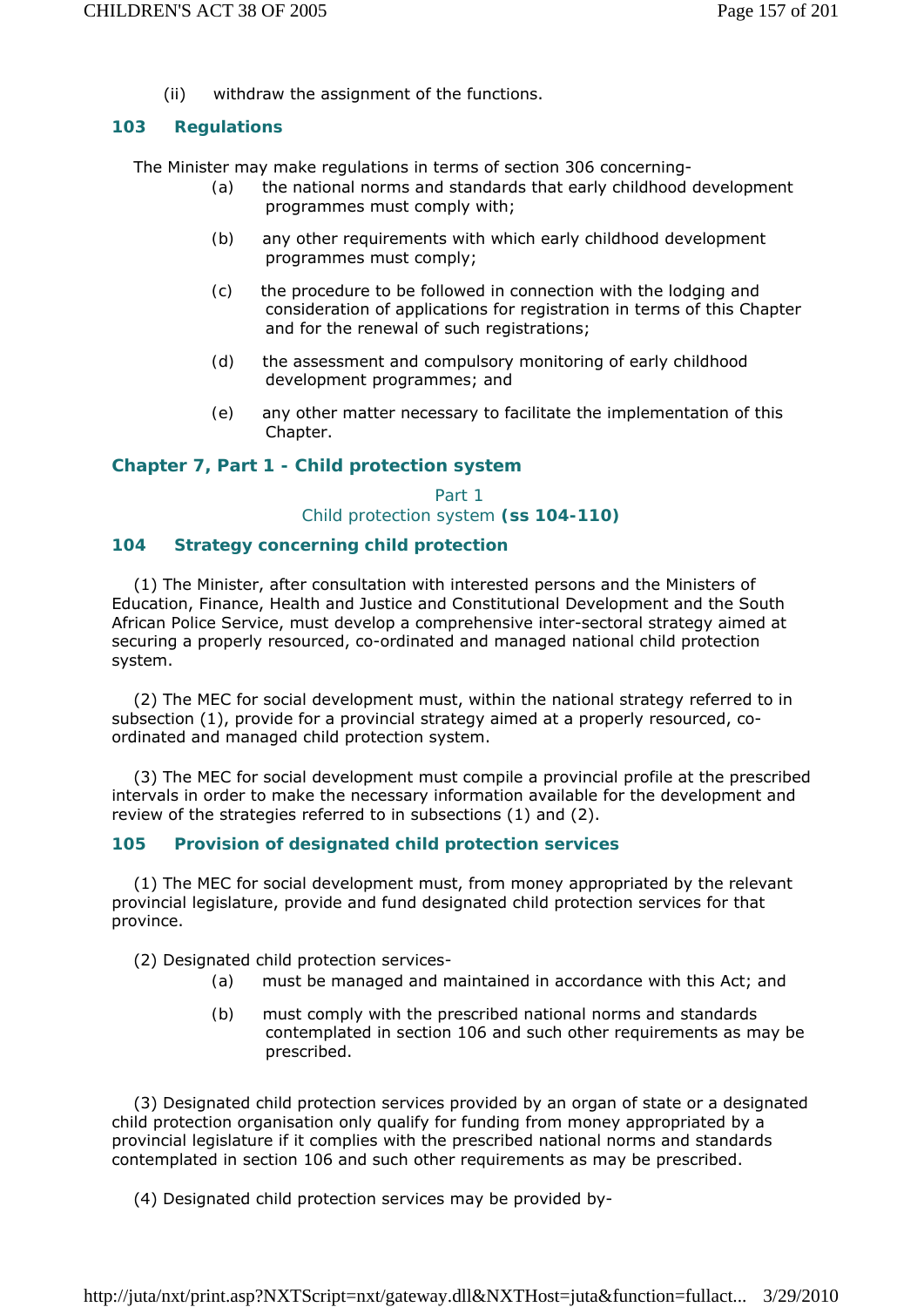- *(a)* the Department;
- *(b)* a provincial department of social development; and
- *(c)* a designated child protection organisation.

(5) Designated child protection services include-

- *(a)* services aimed at supporting-
	- (i) the proceedings of children's courts; and
	- (ii) the implementation of court orders;
- *(b)* services relating to-
	- (i) prevention services;
	- (ii) early intervention services;
	- (iii) the reunification of children in alternative care with their families;
	- (iv) the integration of children into alternative care arrangements;
	- (v) the placement of children in alternative care; and
	- (vi) the adoption of children, including inter-country adoptions;
- *(c)* the carrying out of investigations and the making of assessments, in cases of suspected abuse, neglect or abandonment of children;
- *(d)* intervention and removal of children in appropriate cases;
- *(e)* the drawing up of individual development plans and permanency plans for children removed, or at risk of being removed, from their family; and
- *(f)* any other social work service as may be prescribed.

### **106 National norms and standards for child protection**

 (1) The Minister must determine national norms and standards for child protection by regulation after consultation with interested persons and the Ministers of Education, Finance, Health and Justice and Constitutional Development and the South African Police Service.

 (2) The national norms and standards contemplated in subsection (1) must relate to the following:

- *(a)* Prevention and early intervention programmes;
- *(b)* assessment of a child;
- *(c)* therapeutic programmes;
- *(d)* after-care;
- *(e)* family reunification and reintegration;
- *(f)* foster care services;
- *(g)* integration into alternative care;
- *(h)* adoption services;
- *(i)* permanency plans;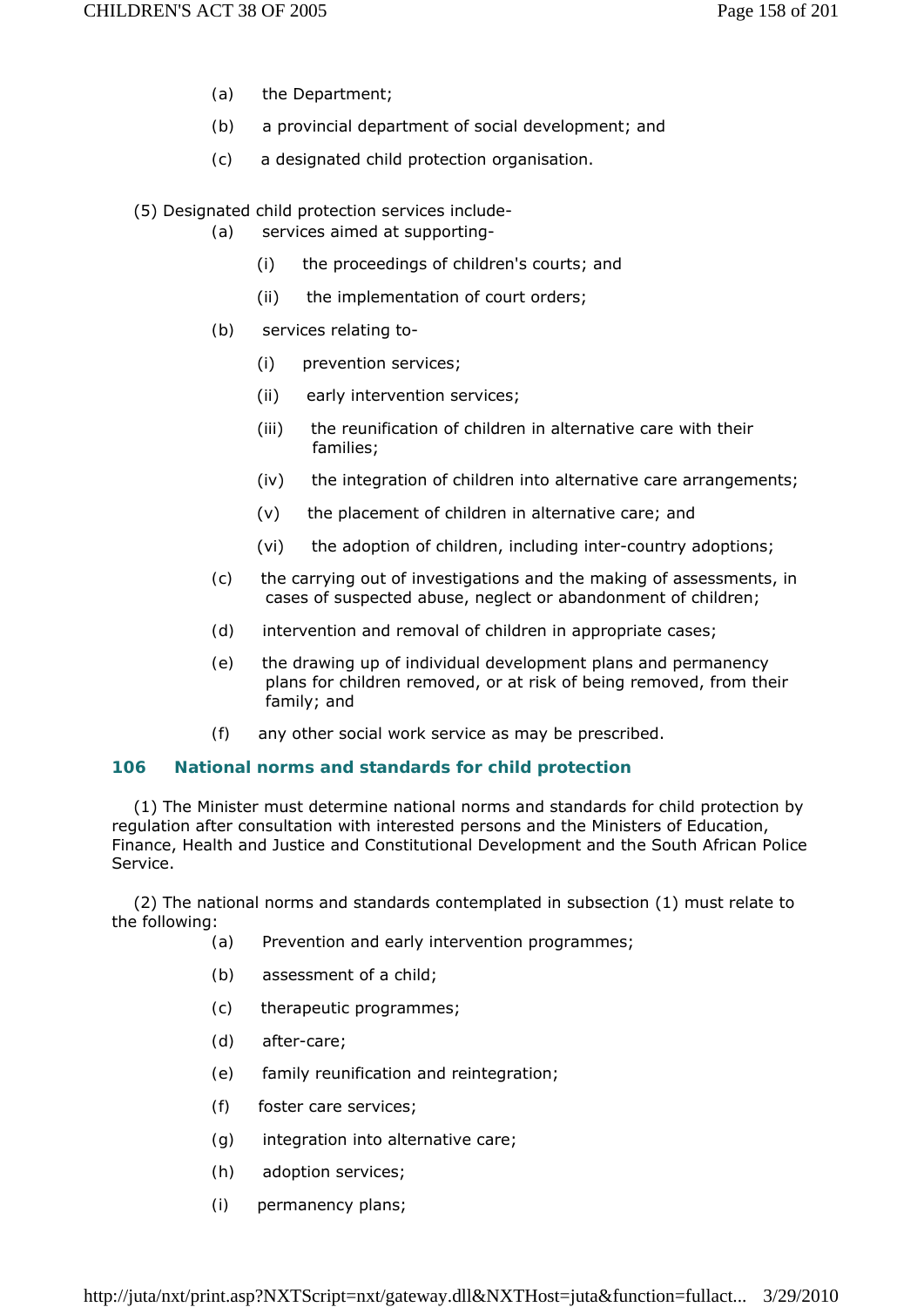- *(j)* education and information; and
- *(k)* child-headed households.

### **107 Designation of child protection organisation**

 (1) The Director-General or provincial head of social development, on written application, may designate any appropriate organisation that complies with the prescribed criteria as a child protection organisation to perform all or any specific designated child protection services in the relevant province.

- (2) A designation in terms of subsection (1)-
	- *(a)* must be in writing;
	- *(b)* may be made on such conditions as the Director-General or provincial head of social development may determine; and
	- *(c)* must be made for such period as may be prescribed.

 (3) The Director-General or provincial head of social development may assign to a designated child protection organisation such powers and duties in terms of this Act necessary for the proper provision of designated child protection services by the organisation.

 (4) Sections 310 and 311 read with such changes as the context may require, apply to any assignment in terms of subsection (1).

#### **108 Existing child welfare organisation**

 (1) Any organisation which, when section 107 takes effect, is a designated welfare organisation within the meaning of the Child Care Act must be regarded as having been designated in terms of section 107 as a child protection organisation to perform the designated child protection services which it performed immediately before that section took effect.

 (2) An organisation referred to in subsection (1) is regarded as a designated child protection organisation for a period of five years from the date on which section 107 takes effect, unless its designation is withdrawn in terms of section 109 before the expiry of that period.

#### **109 Withdrawal of designation**

 (1) The Director-General or provincial head of social development may withdraw the designation of a child protection organisation to perform any, or any specific, designated child protection service-

- *(a)* if the organisation-
	- (i) breaches or fails to comply with any conditions subject to which the designation was made; or
	- (ii) contravenes or fails to comply with a provision of this Act; or
- *(b)* if it is in the best interest of the protection of children.

 (2) Before the designation of a child protection organisation is withdrawn as contemplated in subsection (1), the Director-General or provincial head of social development, as the case may be, must conduct quality assurance in the prescribed manner of the child protection organisation concerned.

**110 Reporting of abused or neglected child and child in need of care and protection**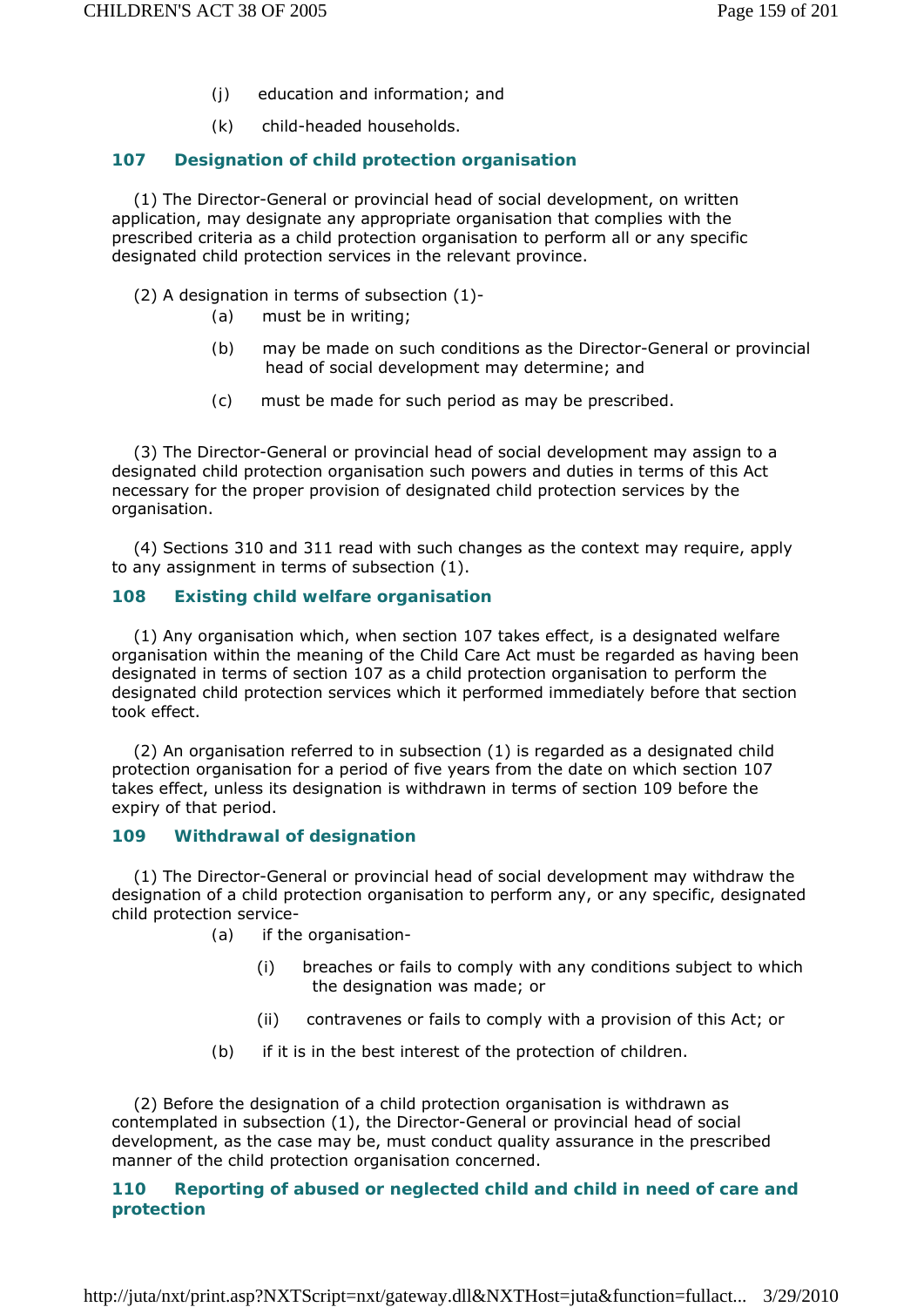(1) Any correctional official, dentist, homeopath, immigration official, labour inspector, legal practitioner, medical practitioner, midwife, minister of religion, nurse, occupational therapist, physiotherapist, psychologist, religious leader, social service professional, social worker, speech therapist, teacher, traditional health practitioner, traditional leader or member of staff or volunteer worker at a partial care facility, drop-in centre or child and youth care centre who on reasonable grounds concludes that a child has been abused in a manner causing physical injury, sexually abused or deliberately neglected, must report that conclusion in the prescribed form to a designated child protection organisation, the provincial department of social development or a police official.

 (2) Any person who on reasonable grounds believes that a child is in need of care and protection may report that belief to the provincial department of social development, a designated child protection organisation or a police official.

(3) A person referred to in subsection (1) or (2)-

- *(a)* must substantiate that conclusion or belief to the provincial department of social development, a designated child protection organisation or police official; and
- *(b)* who makes a report in good faith is not liable to civil action on the basis of the report.

 (4) A police official to whom a report has been made in terms of subsection (1) or (2) or who becomes aware of a child in need of care and protection must-

- *(a)* ensure the safety and well-being of the child concerned if the child's safety or well-being is at risk; and
- *(b)* within 24 hours notify the provincial department of social development or a designated child protection organisation of the report and any steps that have been taken with regard to the child.

 (5) The provincial department of social development or designated child protection organisation to whom a report has been made in terms of subsection (1), (2) or (4), must-

- *(a)* ensure the safety and well-being of the child concerned, if the child's safety or well-being is at risk;
- *(b)* make an initial assessment of the report;
- *(c)* unless the report is frivolous or obviously unfounded, investigate the truthfulness of the report or cause it to be investigated;
- *(d)* if the report is substantiated by such investigation, without delay initiate proceedings in terms of this Act for the protection of the child; and
- *(e)* submit such particulars as may be prescribed to the Director-General for inclusion in Part A of the National Child Protection Register.

 (6) *(a)* A designated child protection organisation to whom a report has been made in terms of subsection (1), (2) or (4) must report the matter to the relevant provincial department of social development.

 *(b)* The provincial head of social development must monitor the progress of all matters reported to it in terms of paragraph *(a)* .

(7) The provincial department of social development or designated child protection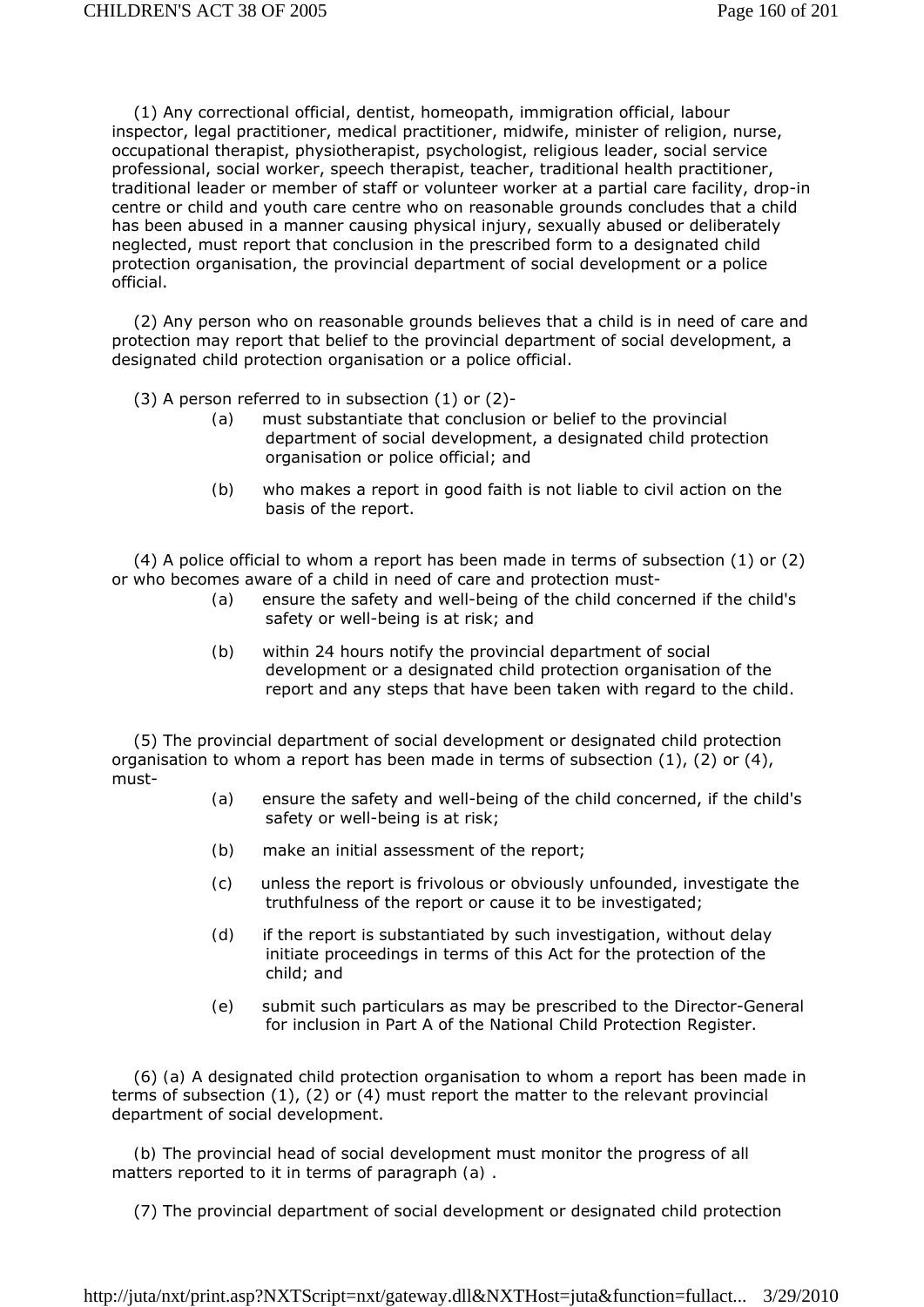organisation which has conducted an investigation as contemplated in subsection (5) may-

- *(a)* take measures to assist the child, including counselling, mediation, prevention and early intervention services, family reconstruction and rehabilitation, behaviour modification, problem solving and referral to another suitably qualified person or organisation;
- *(b)* if he or she is satisfied that it is in the best interest of the child not to be removed from his or her home or place where he or she resides, but that the removal of the alleged offender from such home or place would secure the safety and well-being of the child, request a police official in the prescribed manner to take the steps referred to in section 153; or
- *(c)* deal with the child in the manner contemplated in sections 151, 152 or 155.

 (8) The provincial department of social development or designated child protection organisation which has conducted an investigation as contemplated in subsection (5) must report the possible commission of an offence to a police official.

### **Section 134 (3)**

 A child who obtains condoms, contraceptives or contraceptive advice in terms of this Act is entitled to confidentiality in this respect, subject to section 110,

### **Chapter 7, Part 4 - Other protective measures**

# *Part 4 Other protective measures* **(ss 135-141)**

## **135 Application to terminate or suspend parental responsibilities and rights**

 (1) The Director-General, a provincial head of social development or a designated child protection organisation may apply to a High Court, a divorce court in divorce matters or a children's court for an order-

- *(a)* suspending for a period, terminating or transferring any or all of the parental responsibilities and rights which a specific person has in respect of a child; or
- *(b)* restricting or circumscribing the exercise by that person of any or all of the parental responsibilities and rights that person has in respect of a child.

 (2) An application in terms of subsection (1) may be brought without the consent of a parent or care-giver of the child if the child, at the time of the application-

- *(a)* is older than seven years, and has been in alternative care for more than two years;
- *(b)* is older than three years but not older than seven years, and has been in alternative care for more than one year; or
- *(c)* is three years or younger, and has been in alternative care for more than six months.

 (3) Section 29, read with such changes as the context may require, applies in respect of any proceedings in terms of this section.

### **136 Consideration of application to terminate or suspend parental**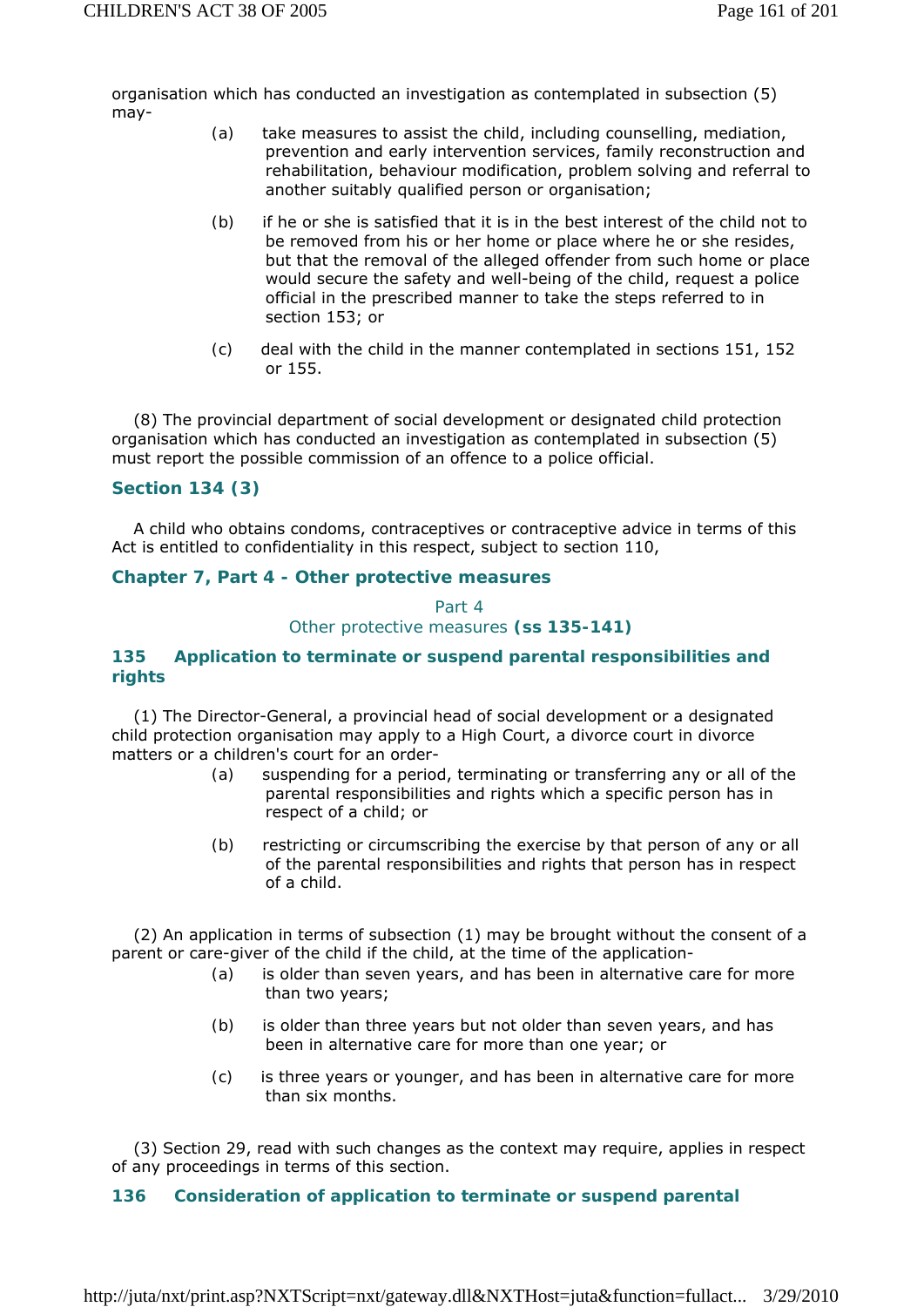#### **responsibilities and rights**

When considering an application referred to in section 135 the court must-

- *(a)* be guided by the principles set out in Chapters 2 and 3 to the extent that those principles are applicable to the matter before it; and
- *(b)* take into account all relevant factors, including-
	- (i) the need for the child to be permanently settled, preferably in a family environment, taking into consideration the age and stage of development of the child;
	- (ii) the success or otherwise of any attempts that have been made to reunite the child with the person whose parental responsibilities and rights are challenged;
	- (iii) the relationship between the child and that person;
	- (iv) the degree of commitment that that person has shown towards the child;
	- (v) whether there had been any contact between the parent and the child over the year preceding the application; and
	- (vi) the probability of arranging for the child to be adopted or placed in another form of alternative care.

### **137 Child-headed household**

 (1) A provincial head of social development may recognise a household as a childheaded household if-

- *(a)* the parent, guardian or care-giver of the household is terminally ill, has died or has abandoned the children in the household;
- *(b)* no adult family member is available to provide care for the children in the household;
- *(c)* a child over the age of 16 years has assumed the role of care-giver in respect of the children in the household; and
- *(d)* it is in the best interest of the children in the household.

 (2) A child-headed household must function under the general supervision of an adult designated by-

- *(a)* a children's court; or
- *(b)* an organ of state or a non-governmental organisation determined by the provincial head of social development.

(3) The supervising adult must-

- *(a)* perform the duties as prescribed in relation to the household; and
- *(b)* be a fit and proper person to supervise a child-headed household.

 (4) A person unsuitable to work with children is not a fit and proper person to supervise a child-headed household.

 (5) *(a)* The child heading the household or the adult contemplated in subsection (2) may collect and administer for the child-headed household any social security grant or other grant in terms of the Social Assistance Act, 2004 ( Act 13 of 2004 ) or other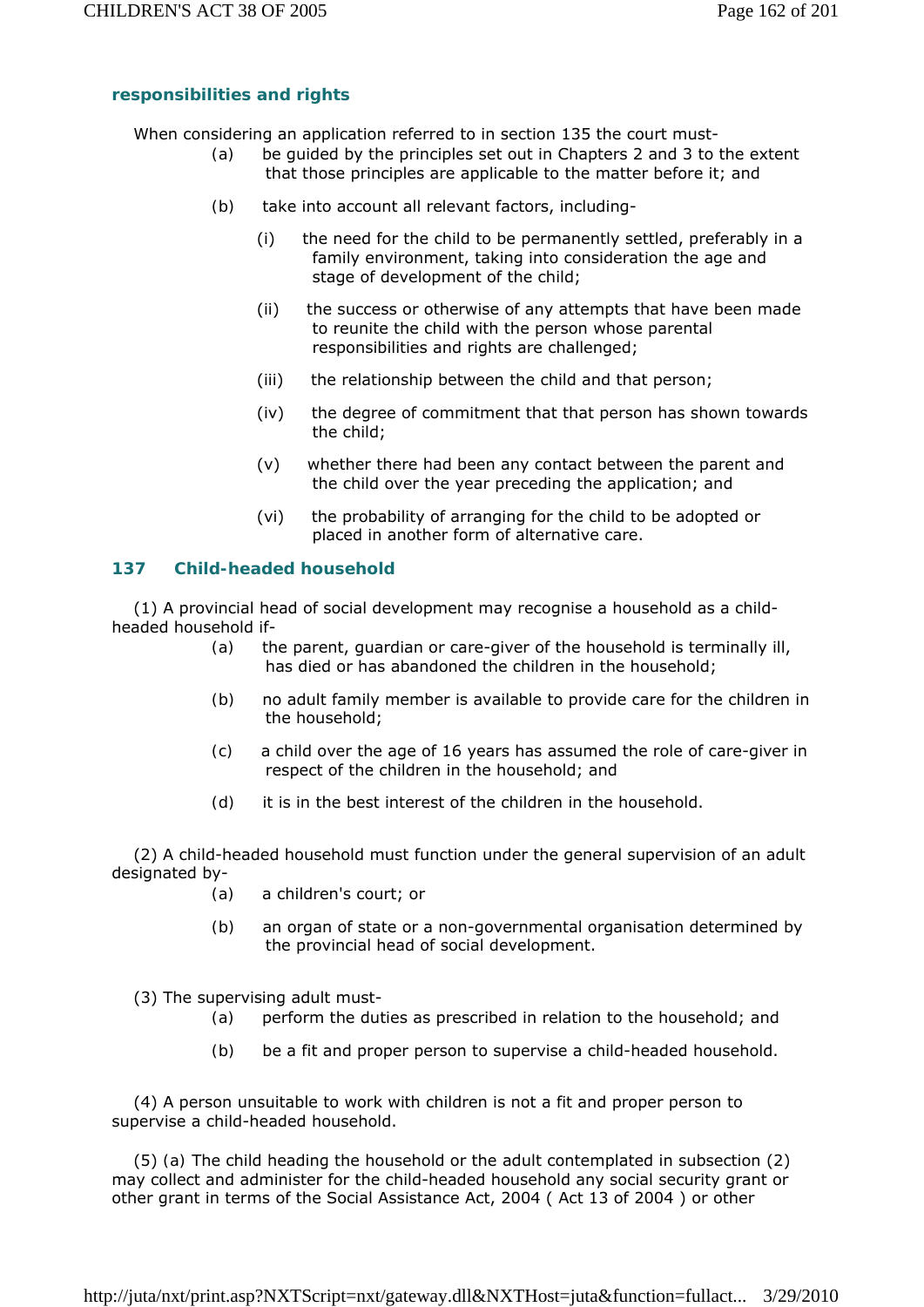assistance to which the household is entitled.

 *(b)* An adult that collects and administers money for a child-headed household as contemplated in paragraph *(a)* is accountable in the prescribed manner to the organ of state or the non-governmental organisation that designated him or her to supervise the household.

 (6) The adult referred to in subsection (2) may not take any decisions concerning such household and the children in the household without consulting-

- *(a)* the child heading the household; and
- *(b)* given the age, maturity and stage of development of the other children, also those other children.

 (7) The child heading the household may take all day-to-day decisions relating to the household and the children in the household.

 (8) The child heading the household or, given the age, maturity and stage of development of the other children, such other children, may report the supervising adult to the organ of state or non-governmental organisation referred to in subsection (2) *(b)*  if the child or children are not satisfied with the manner in which the supervising adult is performing his or her duties.

 (9) A child-headed household may not be excluded from any grant, subsidy, aid, relief or other assistance or programmes provided by an organ of state in the national, provincial or local sphere of government solely by reason of the fact that the household is headed by a child.

### **138 Unlawful removal or detention of child**

(1) No person may without lawful authority or reasonable grounds-

- *(a)* remove a child from the care of a person who lawfully cares for the child; or
- *(b)* detain a child with the result that the child is kept out of the care of a person entitled to lawfully care for the child.

 (2) For the purposes of subsection (1) a person must be regarded as detaining a child if that person-

- *(a)* causes the child to be detained; or
- *(b)* induces the child to remain with him or her or any other person.

#### **139 Unlawful taking or sending of child out of Republic**

(1) No person may take or send a child out of the Republic-

- *(a)* in contravention of an order of a court prohibiting the removal of the child from the Republic; or
- *(b)* without consent-
	- (i) obtained in terms of section 18 (5) from persons holding relevant parental responsibilities and rights in respect of that child;
	- (ii) obtained in terms of section 169 with regard to a child in alternative care; or
	- (iii) of a court.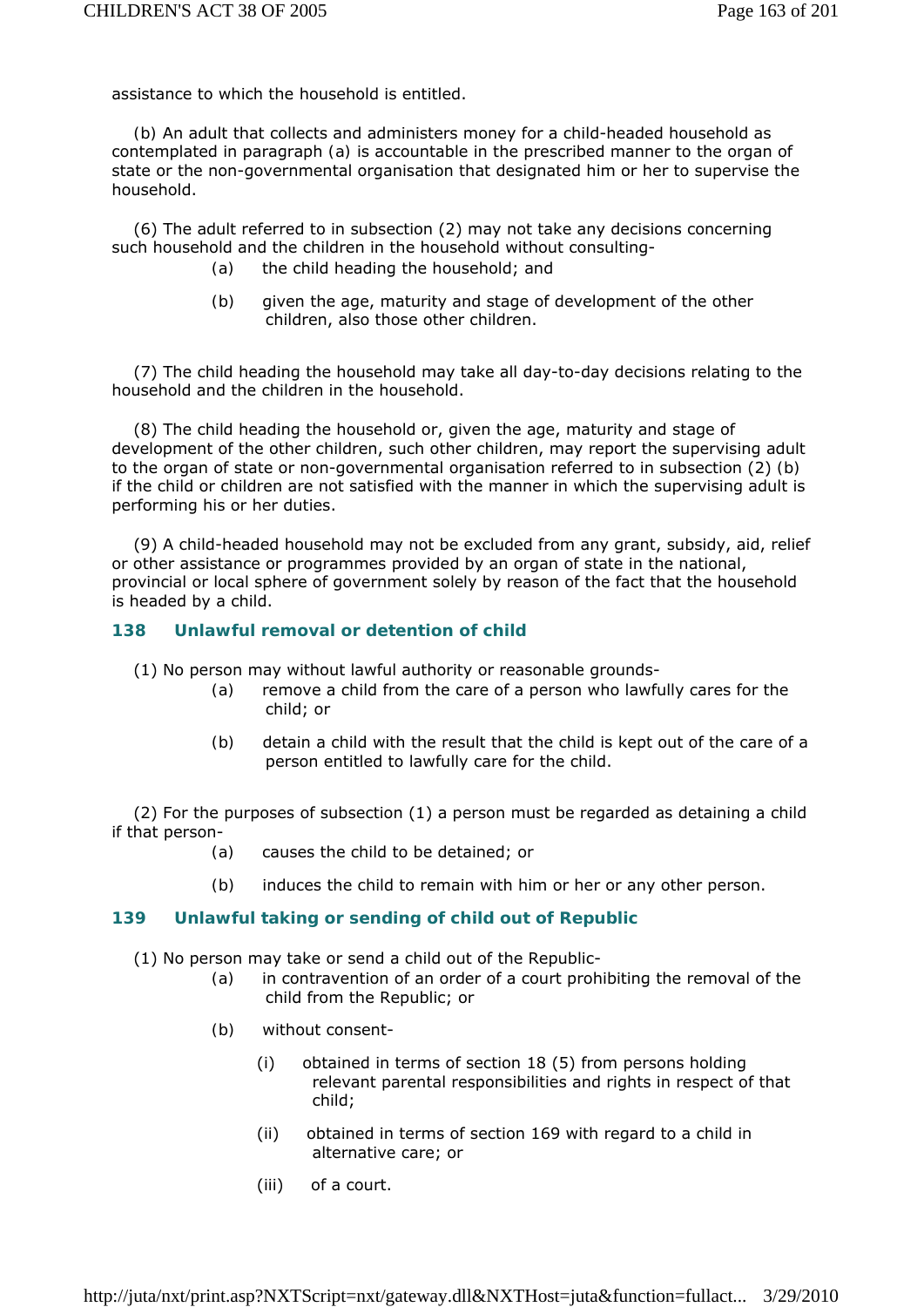(2) For the purposes of subsection (1) a person must be regarded as-

- *(a)* taking a child out of the Republic if that person-
	- (i) causes the child to be taken, or in any way assists in taking the child, out of the Republic; or
	- (ii) causes or induces the child to accompany or to join him or her or any other person when departing from the Republic; or
- *(b)* sending a child out of the Republic if that person causes the child to be sent, or in any way assists in sending the child, out of the Republic.

### **140 Child safety at place of entertainment**

 (1) A person providing entertainment to children on any premises or enclosure must comply with subsection (2) if-

- *(a)* access to the premises or enclosure where the entertainment is provided requires the use of doors, stairs, escalators, lifts or other mechanical means;
- *(b)* the majority of the people attending the entertainment are children; and
- *(c)* the number of people, including children, who attend the entertainment exceeds 50.

 (2) A person providing entertainment to children in the circumstances specified in subsection (1) must-

- *(a)* determine the number of people, including children, who can safely be accommodated on the premises or enclosure and each part of the premises or enclosure;
- *(b)* station a sufficient number of adult attendants to prevent more people, including children, from being admitted to the premises or enclosure, or any part of the premises or enclosure, than the number of people determined in terms of paragraph *(a)* for the premises or enclosure or that part of the premises or enclosure;
- *(c)* control the movement of people admitted to the premises or enclosure, or any part of the premises or enclosure, while entering or leaving the premises or enclosure or that part of the premises or enclosure; and
- *(d)* take all reasonable precautions for the safety of the children and other people attending the entertainment.

 (3) No alcohol or tobacco products may be sold, served or made available to children at places of entertainment.

 (4) If the person providing the entertainment is not the owner of the premises or enclosure where the entertainment is provided, the owner or the owner's agent must take all reasonable steps to ensure that subsections (2) and (3) are complied with.

 (5) *(a)* A person authorised by a municipality in whose area a [sic] premises or [an] enclosure is situated where entertainment described in subsection (1) is or is to be provided, or on reasonable suspicion is or is to be provided, may enter such enclosure in order to inspect whether subsections (2) or (3) are complied with.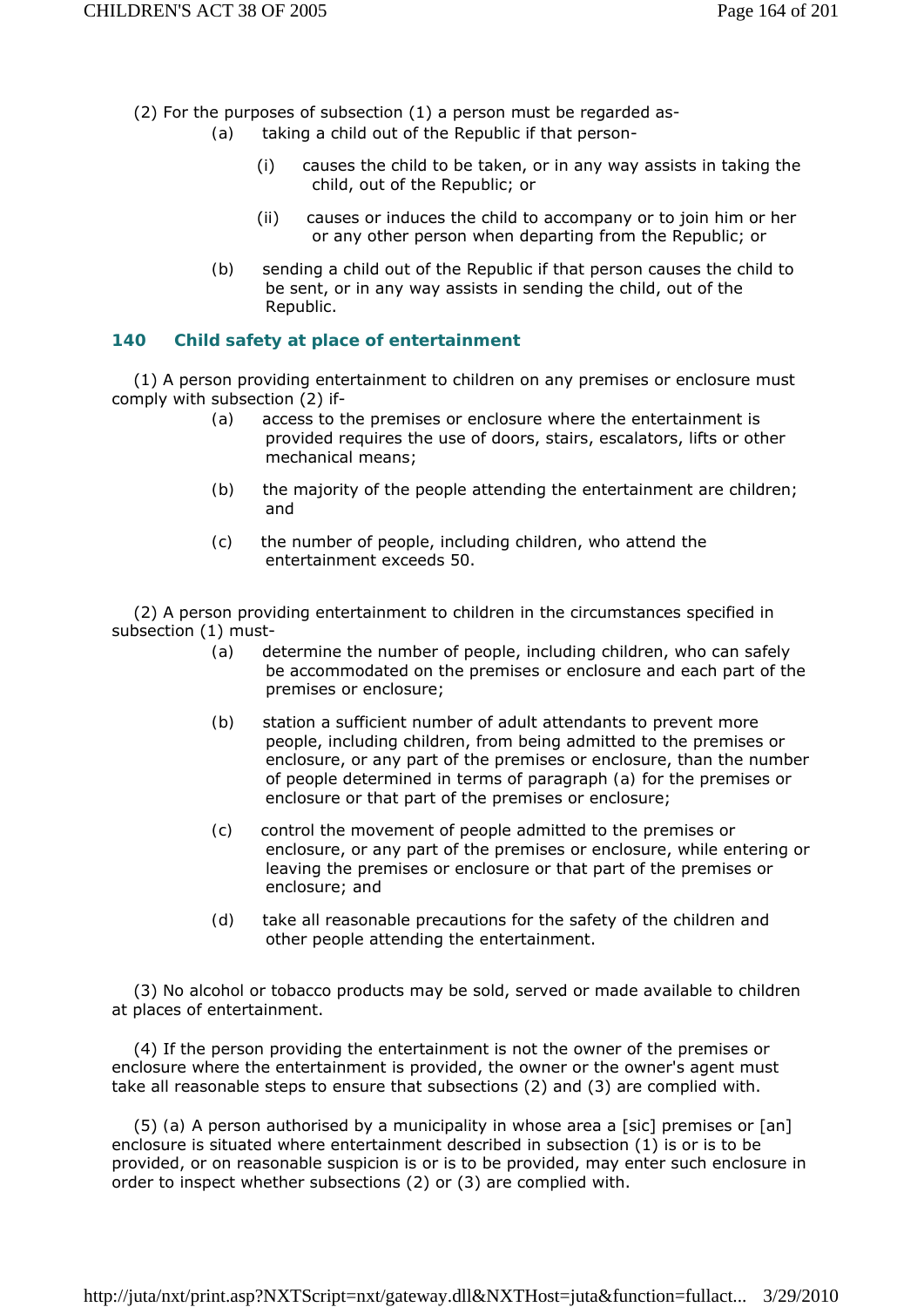*(b)* Section 304 (2) and (3), read with such changes as the context may require, applies to any inspection in terms of paragraph *(a)* .

### **141 Child labour and exploitation of children**

- (1) No person may-
	- *(a)* use, procure or offer a child for slavery or practices similar to slavery, including but not limited to debt bondage, servitude and serfdom, or forced or compulsory labour or provision of services;
	- *(b)* use, procure, offer or employ a child for purposes of commercial sexual exploitation;
	- *(c)* use, procure, offer or employ a child for trafficking;
	- *(d)* use, procure or offer a child or attempt to do so for the commission of any offence listed in Schedule 1 or Schedule 2 of the Criminal Procedure Act, 1977 ( Act 51 of 1977 ); or
	- *(e)* use, procure, offer or employ a child for child labour.
- (2) A social worker or social service professional who becomes aware of-
	- *(a)* any instance of a contravention of subsection (1) *(a)* , *(b)* , *(c)* or *(d)*  must report it to a police official; and
	- *(b)* any instance of child labour or a contravention of the provisions of the Basic Conditions of Employment Act, 1997 ( Act 75 of 1997 ) must report it to the Department of Labour.

#### **Section 142 (1)** *(a)*

 prescribing criteria for determining organisations which may be designated as child protection organisations;

#### **Section 142 (1)** *(b)*

 prescribing national norms and standards and codes of good practice to guide designated child protection organisations, organs of state and social workers involved in the provision of designated child protection services;

#### **Section 142 (1)** *(c)*

 prescribing a broad risk assessment framework to guide decision-making in the provision of designated child protection services;

#### **Section 142 (1)** *(d)*

 prescribing criteria for determining suitable persons who may conduct investigations into cases of child abuse or neglect;

### **Section 142 (1)** *(e)*

 prescribing the powers and responsibilities of persons contemplated in paragraph *(d)* ;

#### **Section 142 (1)** *(f)*

 prescribing the conditions for the examination or assessment of children who have been abused or neglected, including the consent of the child for any such examination or assessment given the age and maturity of the child.

#### **Chapter 8 - Prevention and Early Intervention**

### **CHAPTER 8 PREVENTION AND EARLY INTERVENTION (ss 143-149)**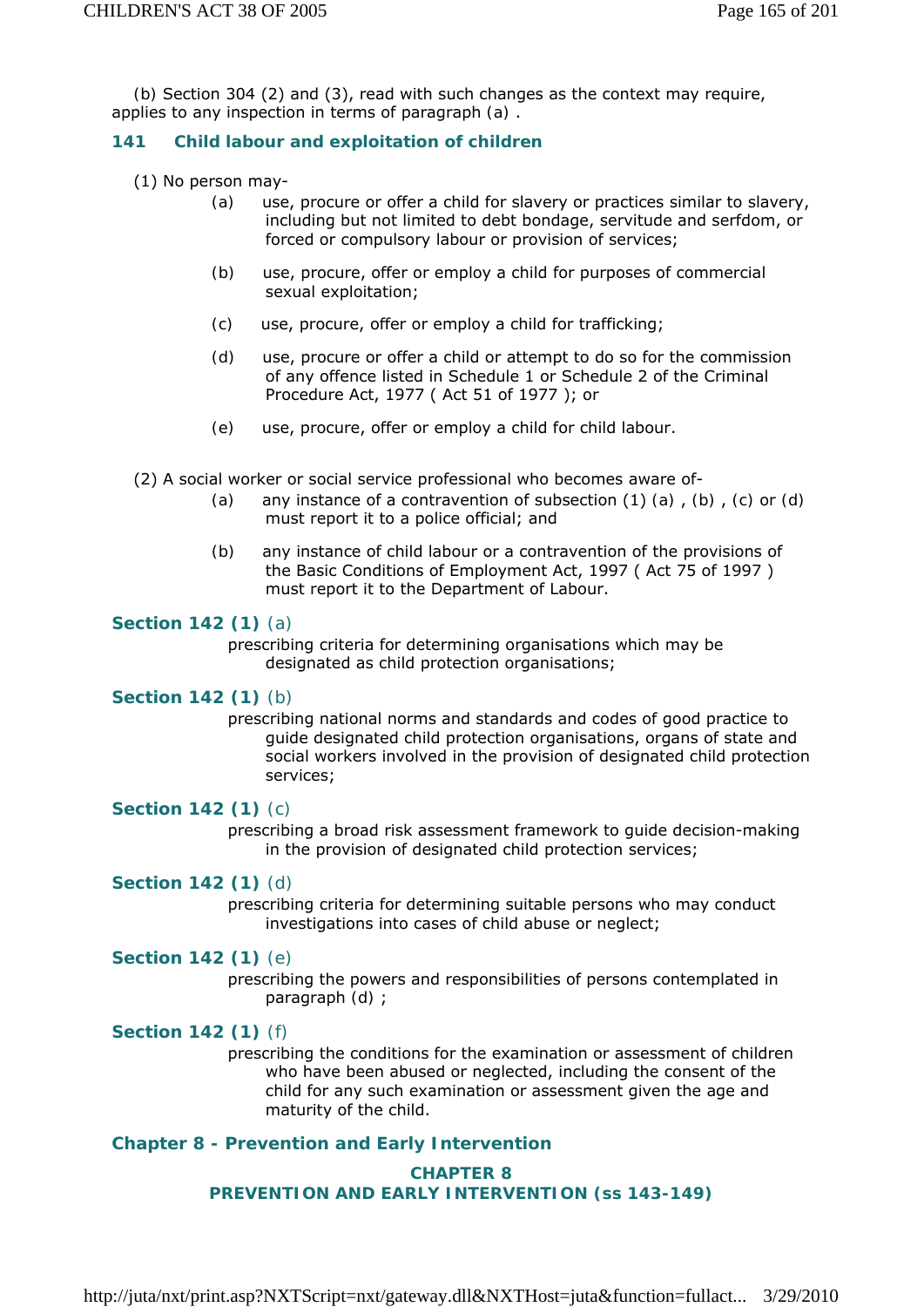### **143 Prevention and early intervention programmes**

(1) Prevention programmes means programmes-

- *(a)* designed to serve the purposes mentioned in section 144; and
- *(b)* provided to families with children in order to strengthen and build their capacity and self-reliance to address problems that may or are bound to occur in the family environment which, if not attended to, may lead to statutory intervention.
- (2) Early intervention programmes means programmes-
	- *(a)* designed to serve the purposes mentioned in section 144; and
	- *(b)* provided to families where there are children identified as being vulnerable to or at risk of harm or removal into alternative care.

#### **144 Purposes of prevention and early intervention programmes**

- (1) Prevention and early intervention programmes must focus on-
	- *(a)* preserving a child's family structure;
	- *(b)* developing appropriate parenting skills and the capacity of parents and care-givers to safeguard the well-being and best interests of their children, including the promotion of positive, non-violent forms of discipline;
	- *(c)* developing appropriate parenting skills and the capacity of parents and care-givers to safeguard the well-being and best interests of children with disabilities and chronic illnesses;
	- *(d)* promoting appropriate interpersonal relationships within the family;
	- *(e)* providing psychological, rehabilitation and therapeutic programmes for children;
	- *(f)* preventing the neglect, exploitation, abuse or inadequate supervision of children and preventing other failures in the family environment to meet children's needs;
	- *(g)* preventing the recurrence of problems in the family environment that may harm children or adversely affect their development;
	- *(h)* diverting children away from the child and youth care system and the criminal justice system; and
	- *(i)* avoiding the removal of a child from the family environment.

(2) Prevention and early intervention programmes may include-

- *(a)* assisting families to obtain the basic necessities of life;
- *(b)* empowering families to obtain such necessities for themselves;
- *(c)* providing families with information to enable them to access services;
- *(d)* supporting and assisting families with a chronically ill or terminally ill family member;
- *(e)* early childhood development; and
- *(f)* promoting the well-being of children and the realisation of their full potential.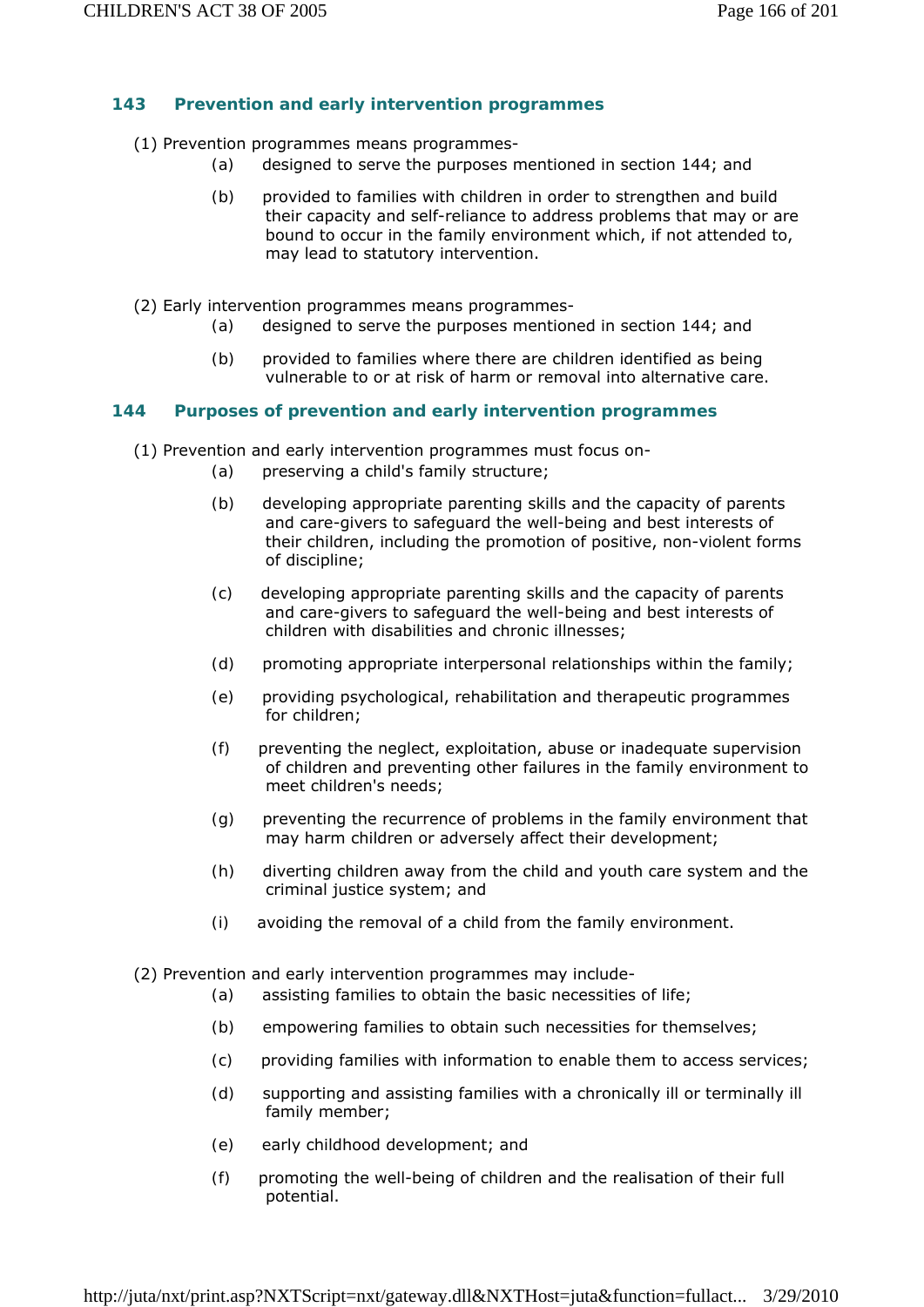(3) Prevention and early intervention programmes must involve and promote the participation of families, parents, care-givers and children in identifying and seeking solutions to their problems.

### **145 Strategy for securing prevention and early intervention programmes**

 (1) The Minister, after consultation with interested persons, and the Ministers of Education, Finance, Health, Provincial and Local Government and Transport, must include in the departmental strategy a comprehensive national strategy aimed at securing the provision of prevention and early intervention programmes to families, parents, care-givers and children across the Republic.

 (2) The MEC for social development must within the national strategy referred to in subsection (1) provide for a provincial strategy aimed at the provision of properly resourced, co-ordinated and managed prevention and early intervention programmes.

 (3) The MEC for social development must compile a provincial profile at the prescribed intervals in order to make the necessary information available for the development and review of the strategies referred to in subsections (1) and (2).

### **146 Provision of prevention and early intervention programmes**

 (1) The MEC for social development must, from money appropriated by the relevant provincial legislature, provide and fund prevention and early intervention programmes for that province.

(2) Prevention and early intervention programmes must-

- *(a)* be provided in accordance with this Act; and
- *(b)* comply with the prescribed national norms and standards contemplated in section 147 and such other requirements as may be prescribed.

 (3) The provider of prevention and early intervention programmes only qualifies for funding contemplated in subsection (1) if the programmes comply with the prescribed national norms and standards contemplated in section 147 and such other requirements as may be prescribed.

(4) The funding of prevention and early intervention programmes must be prioritised-

- *(a)* in communities where families lack the means of providing proper shelter, food and other basic necessities of life to their children; and
- *(b)* to make prevention and early intervention programmes available to children with disabilities.

#### **147 National norms and standards for prevention and early intervention programmes**

 (1) The Minister must determine national norms and standards for prevention and early intervention programmes by regulation after consultation with interested persons and the Ministers of Education, Finance, Health, Provincial and Local Government and Transport.

 (2) The national norms and standards contemplated in subsection (1) must relate to the following:

- *(a)* Outreach services;
- *(b)* education, information and promotion;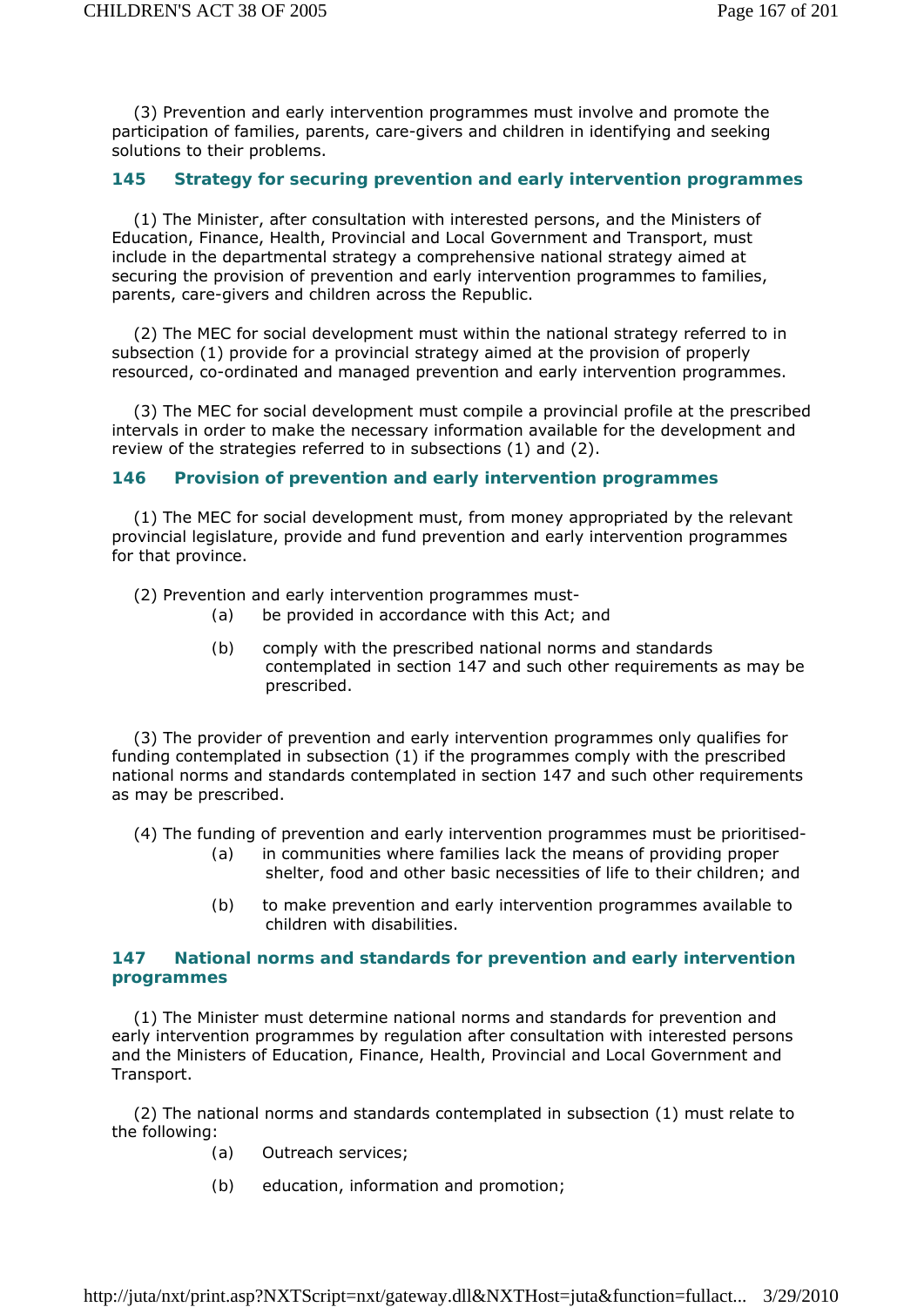- *(c)* therapeutic programmes;
- *(d)* family preservation;
- *(e)* skills development programmes;
- *(f)* diversion programmes;
- *(g)* temporary safe care; and
- *(h)* assessment of programmes.

#### **148 Court may order early intervention programme**

 (1) Before making an order concerning the temporary or permanent removal of a child from that child's family environment, a children's court may order-

- *(a)* the provincial department of social development, a designated child protection organisation, any other relevant organ of state or any other person or organisation to provide early intervention programmes in respect of the child and the family or parent or caregiver of the child if the court considers the provision of such programmes appropriate in the circumstances; or
- *(b)* the child's family and the child to participate in a prescribed family preservation programme.

 (2) An order made in terms of subsection (1) must be for a specified period not exceeding six months.

 (3) When a case resumes after the expiry of the specified period, a designated social worker's report setting out progress with early intervention programmes provided to the child and the family, parent or care-giver of the child, must be submitted to the court.

- (4) After considering the report, the court may-
	- *(a)* decide the question whether the child should be removed; or
	- *(b)* order the continuation of the early intervention programme for a further specified period not exceeding six months.

 (5) Subsection (1) does not apply where the safety or well-being of the child is seriously or imminently at risk.

### **149 Report to include summary of prevention and early intervention programmes**

 When a report of a designated social worker is produced before a court in order to assist a court in determining a matter concerning a child, the report must contain a summary of any prevention and early intervention programmes provided in respect of that child and the family, parent or care-giver of the child.

#### **Section 153 (1) - words preceding para** *(a)*

 A police official to whom a report contemplated in section 110 (1) or (2) or a request contemplated in 110 (7) has been made, may, if he or she is satisfied that it will be in the best interests of the child if the alleged offender is removed from the home or place where the child resides, issue a written notice which-

#### **Section 156 (1)** *(f)*

 if the child lives in a child-headed household, that the child must remain in that household subject to section 137;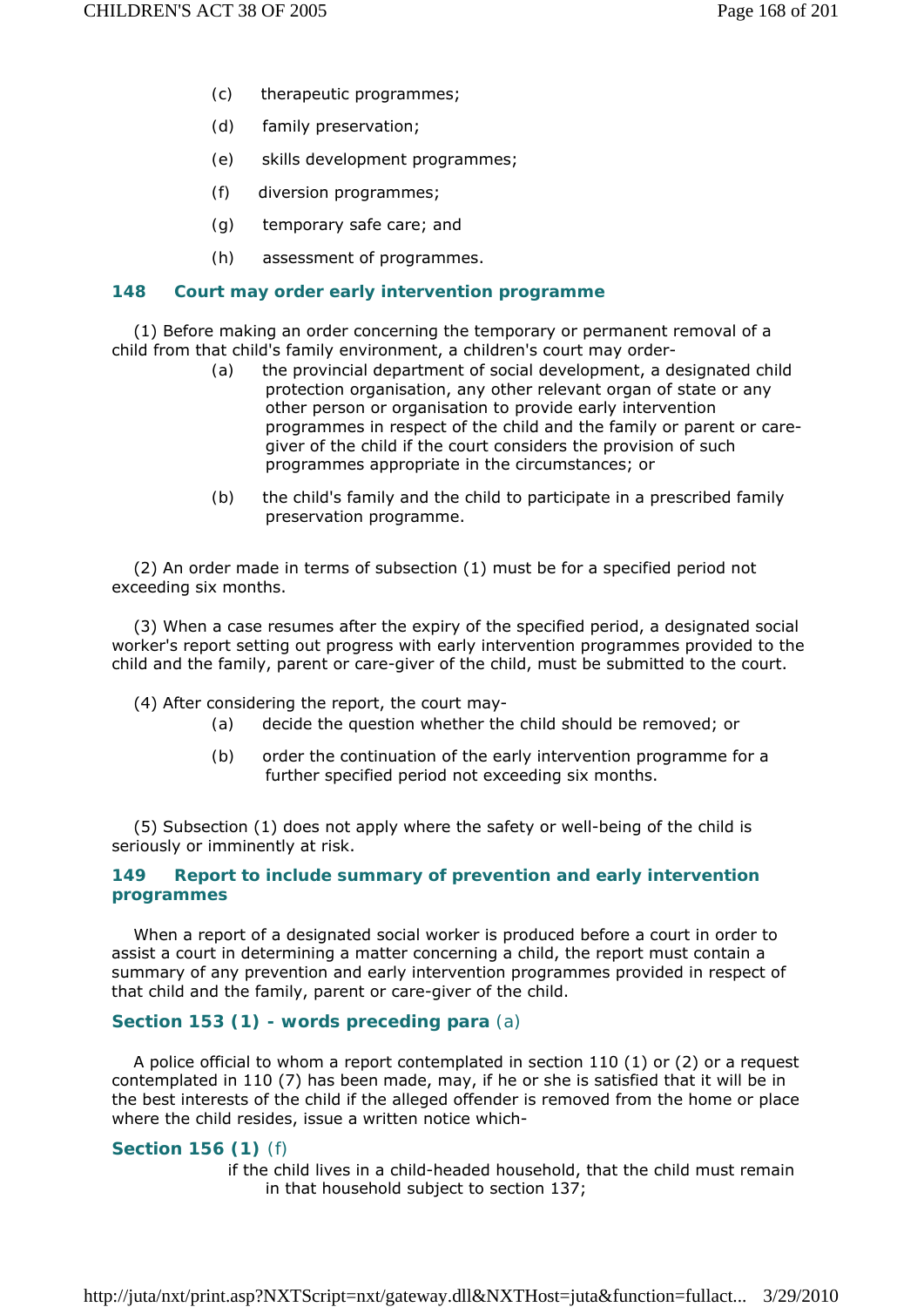### **Chapter 11 - Alternative Care**

#### **CHAPTER 11 ALTERNATIVE CARE (ss 167-179)**

#### **167 Alternative care**

(1) A child is in alternative care if the child has been placed-

- *(a)* in foster care;
- *(b)* in the care of a child and youth care centre following an order of a court in terms of this Act or the Criminal Procedure Act, 1977 ( Act 51 of 1977 ); or

**[NB:** Para. *(b)* has been substituted by s. 99 (1) of the Child Justice Act 75 of 2008, a provision which will come into operation on 1 April 2010. See PENDLEX . **]** 

*(c)* in temporary safe care.

 (2) A child may not be in temporary safe care or be kept or retained at any place or facility, including a registered child and youth care centre, for longer than six months without a court order placing the child in alternative care.

 (3) *(a)* The provincial head of social development must approve a person, facility, place or premises for temporary safe care in the prescribed manner.

 *(b)* A person, facility, place or premises for temporary safe care must comply with the prescribed criteria.

 (4) As from the date on which this section takes effect an existing place of safety approved in terms of the Child Care Act must be regarded as having been approved as temporary safe care in terms of this section.

#### **168 Leave of absence**

 (1) Leave of absence may, subject to subsection (2) and such limitations and conditions as may be prescribed, be granted to a child in alternative care-

- *(a)* by the management of a child and youth care centre in whose care the child has been placed;
- *(b)* by the person in whose alternative care the child has been placed; and
- *(c)* by the provincial head of social development in the relevant province, in the case of a child in temporary safe care.

 (2) If a child has been placed in alternative care under the supervision of a designated social worker, leave of absence may only be granted with the approval of that social worker.

 (3) The management or person referred to in subsection (1), designated social worker or the provincial head of social development in the province may at any time cancel any leave of absence granted in terms of subsection (1).

 (4) In the case of foster care, the supervising designated social worker may at any time cancel any leave of absence granted in terms of subsection (1).

 (5) When a child's leave of absence has been cancelled, the management or person referred to in subsection (1), designated social worker or the provincial head of social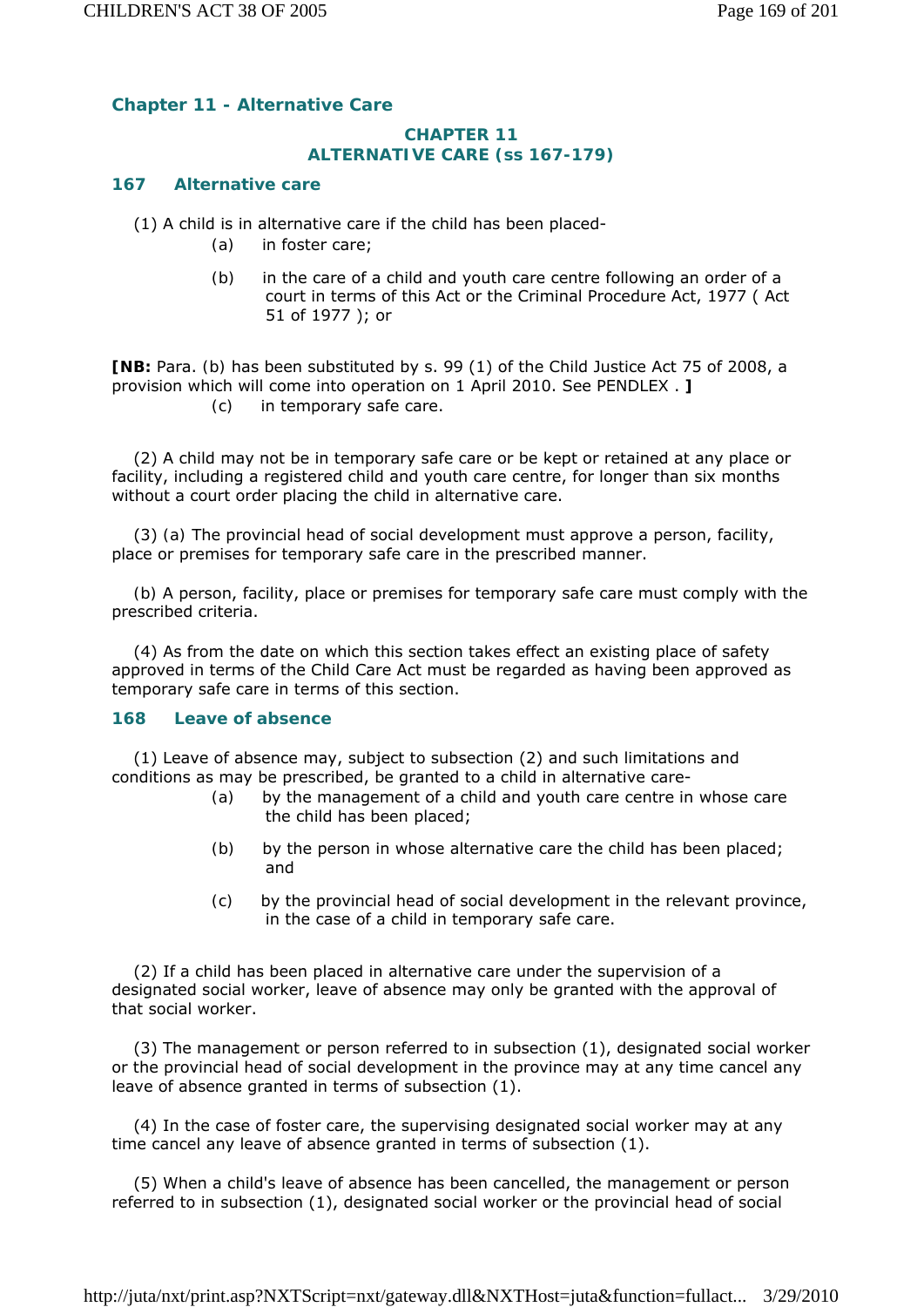development must request that the child be returned to the child and youth care centre or person, or to the place where the child is in temporary safe care.

### **169 Child in alternative care prohibited from leaving Republic**

 (1) A child in alternative care may not leave the Republic without the written approval of the provincial head of social development first being obtained.

 (2) In granting approval in terms of subsection (1), the provincial head of social development may determine terms and conditions to protect the best interest of the child in alternative care.

### **170 Child absconding from alternative care**

 (1) Any police official or designated social worker may apprehend a child in alternative care who-

- *(a)* has absconded from the child and youth care centre or person in whose care or temporary safe care that child has been placed; or
- *(b)* has been granted leave of absence by the child and youth care centre or person in whose care or temporary safe care that child has been placed and who on cancellation or expiration of such leave of absence fails to return to that centre or person.

 (2) If a police official or designated social worker contemplated in subsection (1) has reasonable grounds to believe that a child is in or on certain premises, the police official or designated social worker may, without a warrant, enter and search the premises for the purpose of apprehending the child.

 (3) A police official referred to in subsection (1) may use such force as may be reasonably necessary to overcome any resistance against the entry or search of the premises as contemplated in subsection (1), including the breaking of any door or window of such premises: Provided that the police official shall first audibly demand admission to the premises and notify the purpose for which he or she seeks to enter such premises.

 (4) On apprehending a child in alternative care who has absconded or failed to return in terms of subsection (1), the police official must ensure the safety and well-being of the child concerned, if the child's safety or well-being is at risk, and notify the provincial department of social development or a designated child protection organisation of the fact that the child has been apprehended and of any steps that have been taken with regard to the child.

 (5) A child so apprehended or a child who returns, of his or her own accord, to the centre or person in whose alternative care he or she was before absconding-

- *(a)* must without delay be brought before a presiding officer of a children's court; and
- *(b)* may, until brought before a presiding officer of a children's court, be kept in temporary safe care in terms of section 152.

 (6) When the child is brought before a presiding officer of a children's court, the presiding officer must-

> *(a)* order that the child be put in the temporary safe care of a child and youth care centre or appropriate facility or person determined by the presiding officer and kept there until the proceedings in terms of this section are completed and any order made or action taken in terms of this section is given effect to;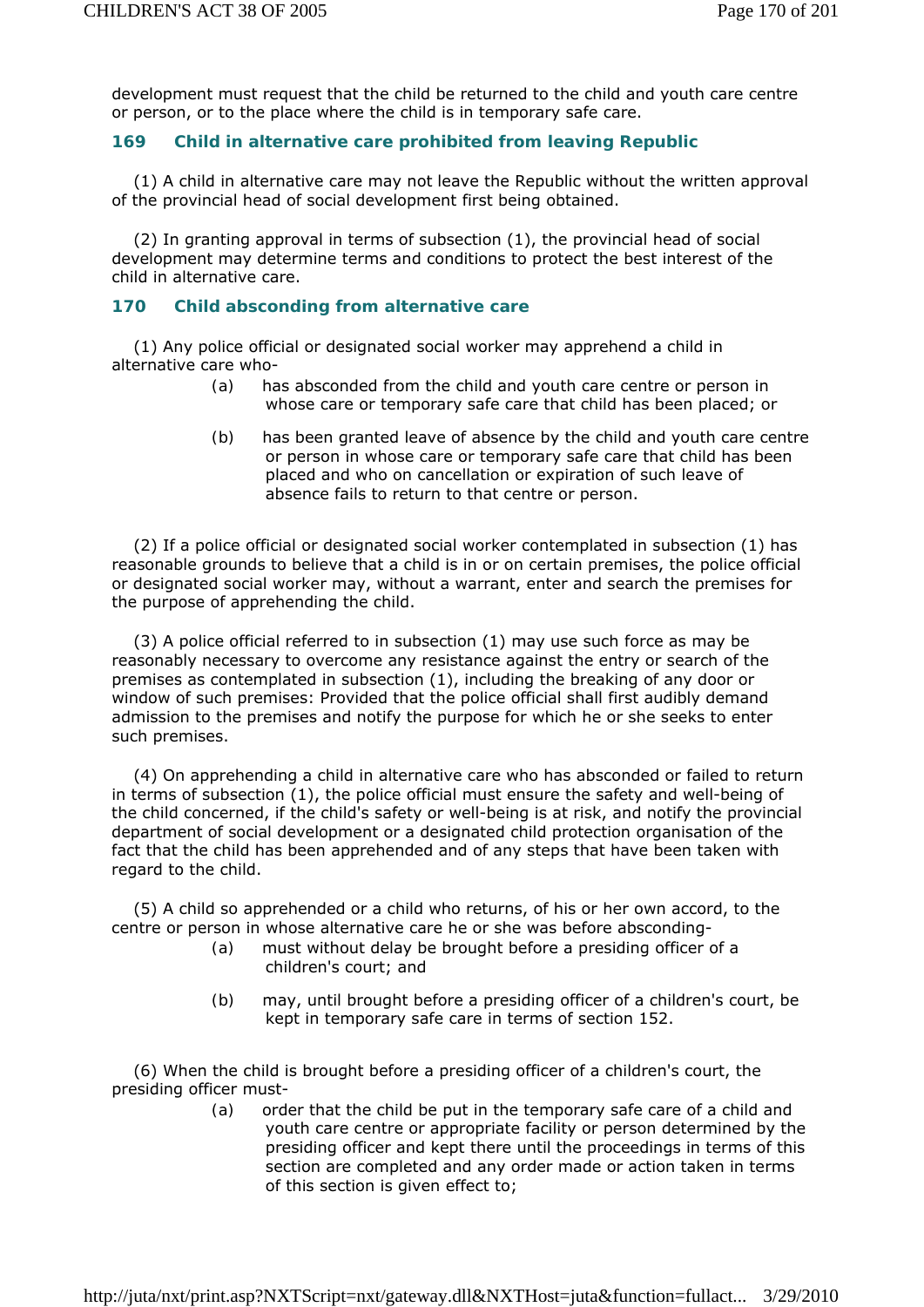- *(b)* inquire into the reasons why the child absconded from, or failed to return to the relevant child and youth care centre or person, and may for this purpose question the child; and
- *(c)* order that the child-
	- (i) be returned to that centre or person;
	- (ii) may not be returned to that centre or person pending any action by the provincial head of social development in the relevant province in terms of subsection (8), if the presiding officer is of the opinion that there are good reasons why the child should not be returned to that centre or person; or
	- (iii) be placed in another form of alternative care.

 (7) The presiding officer of the children's court must order the clerk of the children's court to-

- *(a)* report to the provincial head of social development in the relevant province the result of an inquiry in terms of subsection (6); and
- *(b)* notify the provincial head of social development of any order made in terms of subsection (6) *(c)* .

 (8) When an order has been made in terms of subsection (6) *(c)* (ii) the provincial head of social development may, after consideration of the report of the children's court and such inquiry as the provincial head of social development may consider necessary-

- *(a)* transfer the child in terms of section 171;
- *(b)* remove the child from alternative care in terms of section 173;
- *(c)* discharge the child from alternative care in terms of section 175; or
- *(d)* order that the child be returned to the child and youth care centre or person in whose care or temporary safe care that child has been placed.

### **171 Transfer of child in alternative care**

 (1) The provincial head of social development in the relevant province may, subject to subsection (5), by order in writing transfer a child in alternative care from the child and youth care centre or person in whose care or temporary safe care that child has been placed to any other child and youth care centre or person.

 (2) The provincial head of social development may not transfer a child to a child and youth care centre in another province without the permission of the provincial head of social development in that province and without the prescribed financial arrangements regarding the placement being made.

 (3) *(a)* If the provincial head of social development transfers a child in terms of subsection (1) to the care of the child's parent, guardian or former care-giver under the supervision of a designated social worker, the order must specify the requirements with which the child and that parent, guardian or former care-giver must comply.

 *(b)* If any requirement referred to in paragraph *(a)* is breached or not complied with, the designated social worker concerned may bring the child before a children's court, which may, after an inquiry, vary the order issued by the provincial head of social development or make a new order in terms of section 156.

(4) Before the provincial head of social development issues an order in terms of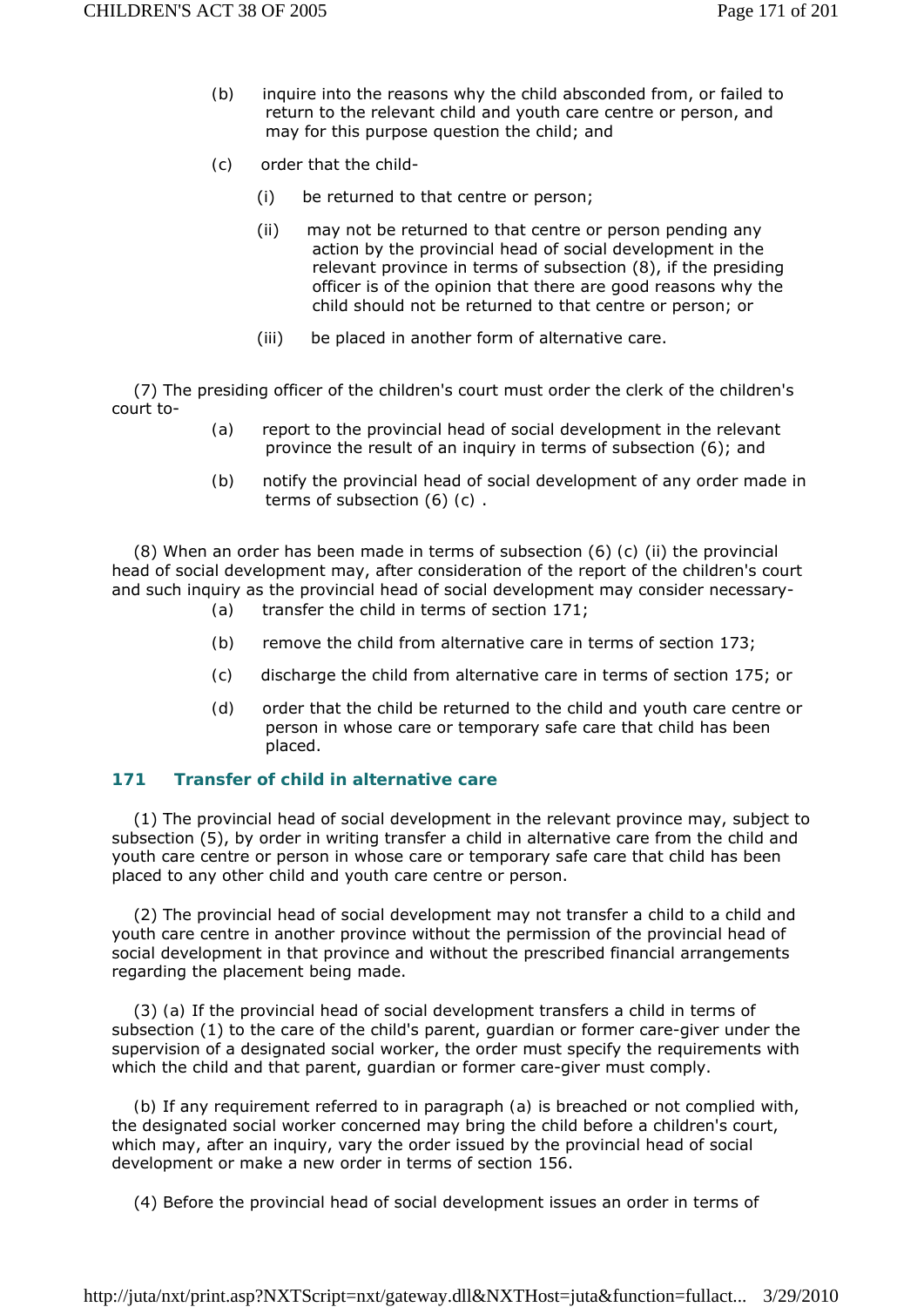subsection (1), a designated social worker must consult-

- *(a)* the child, taking into consideration the child's age, maturity and stage of development;
- *(b)* the parent, guardian or care-giver of the child, if available;
- *(c)* the child and youth care centre or person in whose care or temporary safe care that child has been placed; and
- *(d)* the child and youth care centre or person to whom the child is to be transferred.

 (5) If the provincial head of social development transfers a child from a secure care child and youth care centre to a less restrictive child and youth care centre or to the care of a person, the provincial head of social development must be satisfied that the transfer will not be prejudicial to other children.

 (6) No order in terms of subsection (1) may be carried out without ratification by a children's court if the child is transferred-

- *(a)* from the care of a person to a child and youth care centre; or
- *(b)* from the care of a child and youth care centre to a secure care or more restrictive child and youth care centre.

### **172 Change in residential care programme**

 (1) The provincial head of social development in the relevant province may, subject to subsection (3), determine that-

- *(a)* a child in a child and youth care centre be released from a residential care programme;
- *(b)* another residential care programme be applied to such a child; or
- *(c)* an additional residential care programme be applied to such a child.

 (2) To give effect to subsection (1), the provincial head of social development may transfer the child to another child and youth care centre or to a person in terms of section 171.

 (3) No determination in terms of subsection (1) may be carried out without ratification by a children's court if that determination requires that a residential care programme be applied to the child, which programme-

- *(a)* includes the secure care of a child; or
- *(b)* is more restrictive than the child's current residential care programme.

## **173 Removal of child already in alternative care**

 (1) The provincial head of social development in the relevant province may, in the best interest of a child at any time whilst the child is in alternative care, issue a notice directing that the child, pending any action in terms of subsection (2)-

- *(a)* be removed from the child and youth care centre or person in whose care or temporary safe care the child is; and
- *(b)* be put in temporary safe care at a place specified in the notice.

 (2) The provincial head of social development must, within six months from the date on which a child has been moved and placed in temporary safe care in terms of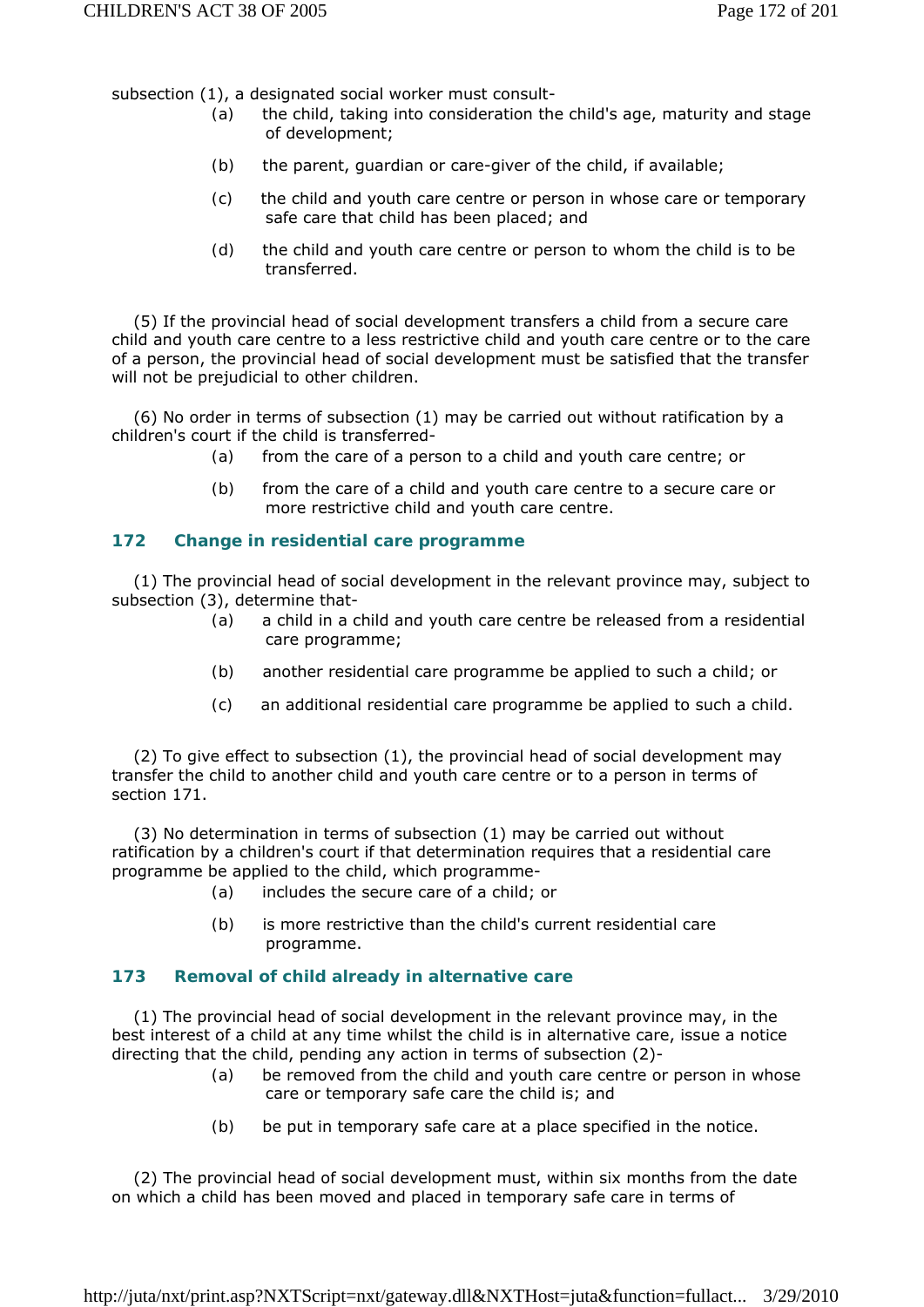subsection (1) and after such inquiry as the provincial head of social development may consider necessary-

- *(a)* transfer the child in terms of section 171;
- *(b)* discharge the child from alternative care in terms of section 175; or
- *(c)* issue a notice directing that the child be returned to the child and youth care centre or person in whose care or temporary safe care the child was immediately before the subsection (1) notice was issued.

### **174 Provisional transfer from alternative care**

 (1) A provincial head of social development may, in the best interest of a child at any time whilst the child is in alternative care, issue a notice directing that the child be provisionally transferred from alternative care into another form of care that is not more restrictive, as from a date specified in the notice, for a trial period of not more than six months.

 (2) A notice of provisional transfer in terms of subsection (1) may be issued only after-

- *(a)* procedures prescribed by regulation have been followed-
	- (i) to assess the best interest of the child; and
	- (ii) to reunite the child with the child's immediate family or other family members, if applicable; and
- *(b)* a report on such assessment and reunification has been submitted to and considered by the provincial head of social development.

 (3) Provisional transfer must be managed by a designated social worker to establish the feasibility of-

- *(a)* reunification of the child with the child's immediate family or other family members;
- *(b)* integration into another family; or
- *(c)* a transfer to another child and youth care centre of any other form of placement.

(4) The provincial head of social development-

- *(a)* must revoke the transfer if the child so requests and the social worker so recommends; and
- *(b)* may at the end of or at any time during the trial period confirm the child's placement or discharge the child from alternative care in terms of section 175.

 (5) The notice of provisional transfer shall be considered proof of eligibility for any form of state support which would have been payable if the transfer had been permanent.

### **175 Discharge from alternative care**

 (1) The provincial head of social development in the relevant province may, in the best interest of a child at any time whilst the child is in alternative care, issue a notice directing that the child be discharged from alternative care as from a date specified in the notice.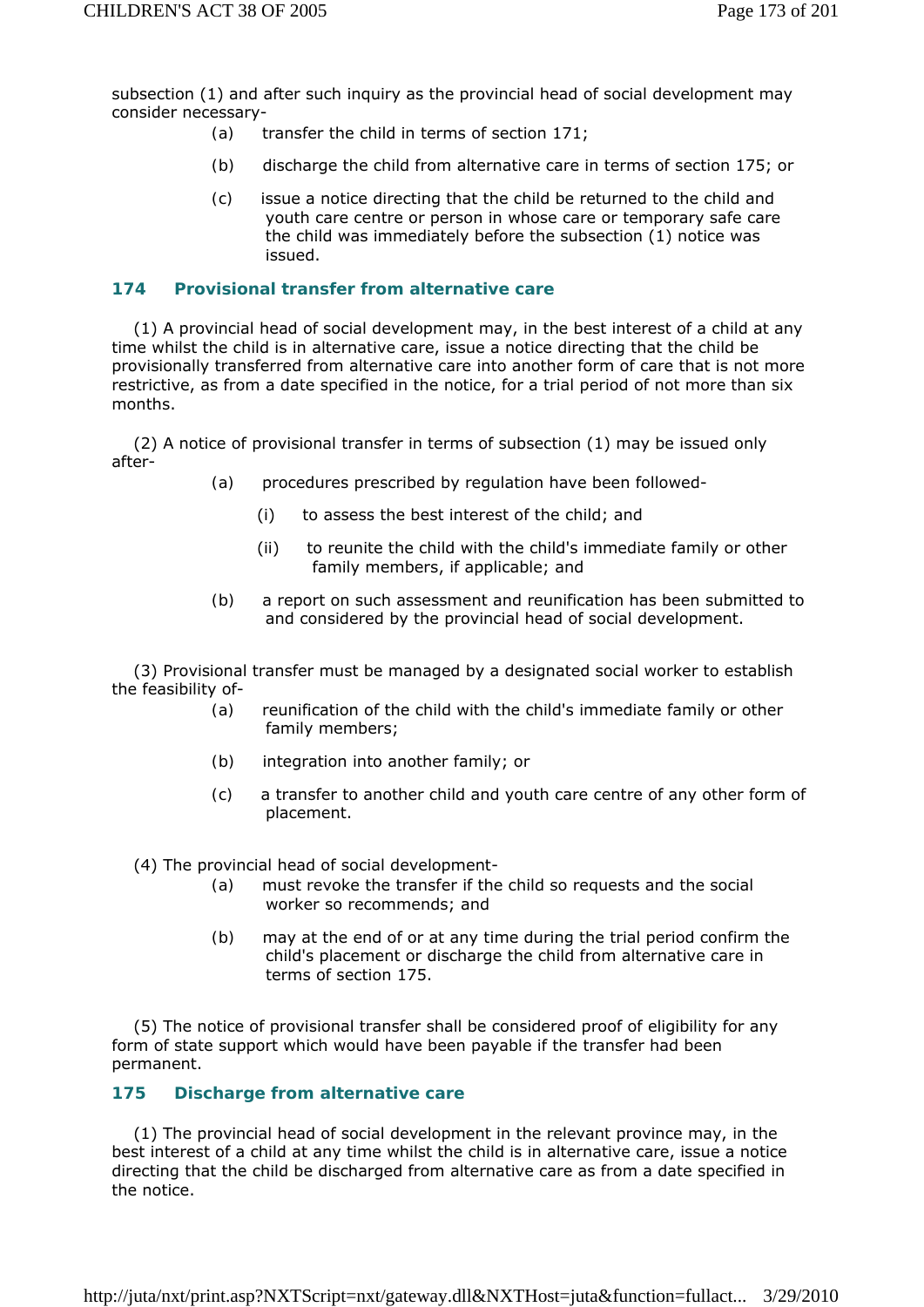- (2) A notice of discharge in terms of subsection (1) may be issued only after-
	- *(a)* procedures prescribed by regulation have been carried out-
		- (i) to assess the best interest of the child; and
		- (ii) to reunite the child with the child's immediate family or other family members, if applicable; and
	- *(b)* a report on such assessment and reunification by a designated social worker has been submitted to and considered by the provincial head of social development.

 (3) A notice of discharge relieves the alternative care-giver from any further responsibilities in relation to the child.

### **176 Remaining in alternative care beyond age of 18 years**

 (1) A person placed in alternative care as a child is entitled, after having reached the age of 18 years, to remain in that care until the end of the year in which that person reaches the age of 18 years.

 (2) A provincial head of social development may on application by a person placed in alternative care as a child, allow that person to remain in that care until the end of the year in which that person reaches the age of 21 years if-

- *(a)* the current alternative care-giver is willing and able to care for that person; and
- *(b)* the continued stay in that care is necessary to enable that person to complete his or her education or training.

### **177 Appeal against and review of certain decisions**

 (1) A child or person aggrieved by a decision or action in terms of this chapter may lodge an appeal against that decision in the prescribed form within 90 days with the MEC for social development, who must decide on the appeal within 90 days of receipt thereof.

 (2) A child or person who is not satisfied with the outcome of an appeal lodged as contemplated in subsection (1) may apply to the competent division of the High Court to review that decision.

### **178 Serious injury, abuse or death of child in alternative care**

 (1) If a child in alternative care is seriously injured or abused, the management of the child and youth care centre, person or organisation in whose care or temporary safe care the child has been placed must immediately report the matter to the provincial head of social development, who must cause an investigation to be conducted into the circumstances of the serious injury or abuse.

 (2) If a child in alternative care dies, the management of the child and youth care centre or person in whose care or temporary safe care the child has been placed must immediately after the child's death report such death to-

- *(a)* the parent or guardian of the child, if he or she can be traced;
- *(b)* a police official;
- *(c)* the provincial head of social development; and
- *(d)* the social worker dealing with the matter.

 (3) The police official must cause an investigation into the circumstances surrounding the death of the child to be conducted by the South African Police Service, unless the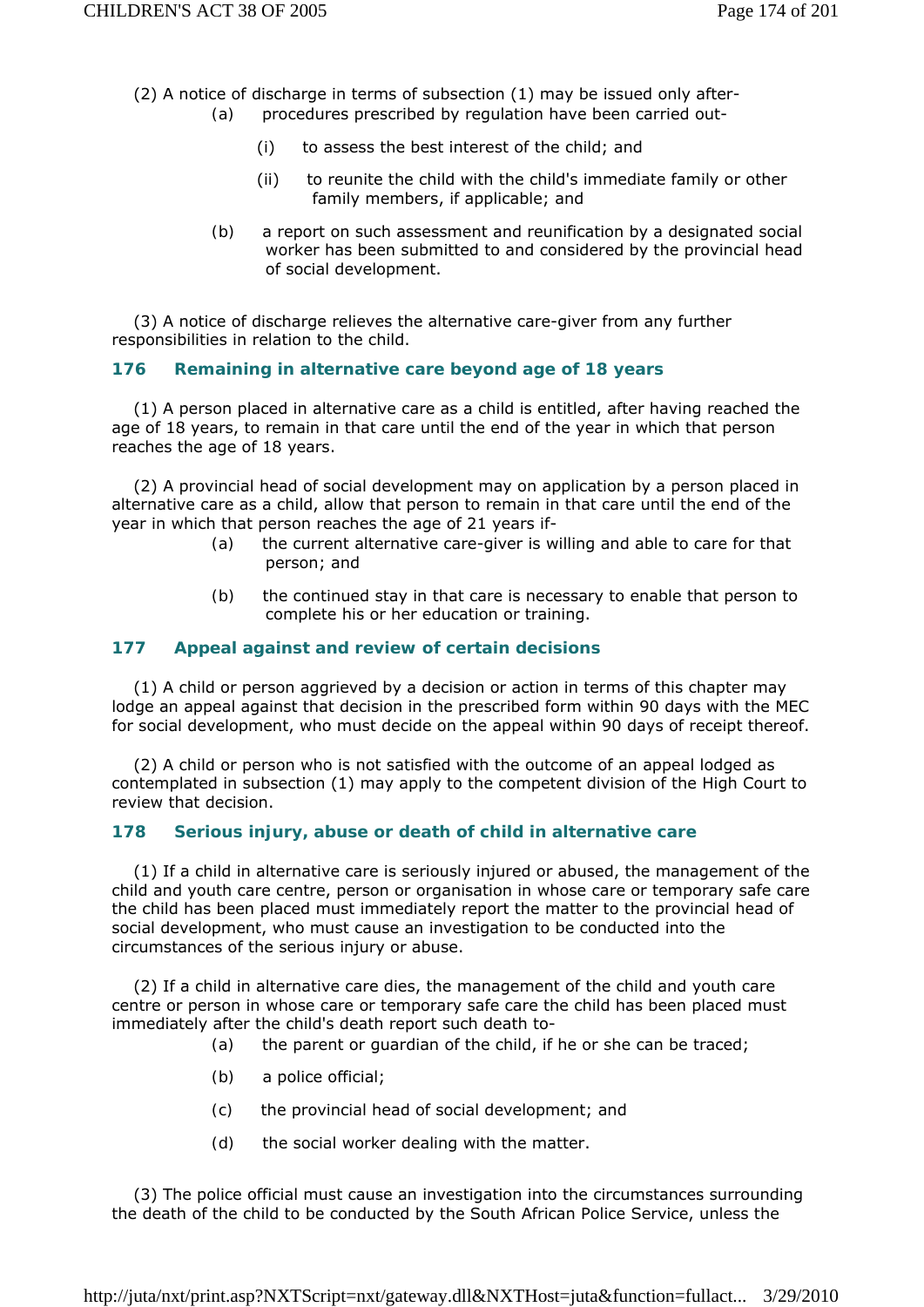police official is satisfied that the child died of natural causes.

### **179 Regulations**

 The Minister, after consultation with the Minister for Justice and Constitutional Development where court orders are regulated, may make regulations in terms of section 306 prescribing-

- *(a)* the manner in which a person, facility, place or premises for temporary safe care must be approved;
- *(b)* the criteria that a person, facility, place or premises for temporary safe care must comply with;
- *(c)* limitations or conditions for leave of absence from alternative care;
- *(d)* the manner in which children in alternative care must be transferred or provisionally transferred, their residential care programmes changed, be removed or permanently discharged from alternative care;
- *(e)* fees payable to a child and youth care centre on transfer or provisional transfer of a child in alternative care to that centre;
- *(f)* the manner in which applications for remaining in alternative care beyond 18 years of age are to be made; and
- *(g)* any other matter that may be necessary to facilitate the implementation of this Chapter.

### **Chapter 12 - Foster Care**

### **CHAPTER 12 FOSTER CARE (ss 180-190)**

#### **180 Foster care**

 (1) A child is in foster care if the child has been placed in the care of a person who is not the parent or guardian of the child as a result of-

- *(a)* an order of a children's court; or
- *(b)* a transfer in terms of section 171.

(2) Foster care excludes the placement of a child-

- *(a)* in temporary safe care; or
- *(b)* in the care of a child and youth care centre.
- (3) A children's court may place a child in foster care-
	- *(a)* with a person who is not a family member of the child;
	- *(b)* with a family member who is not the parent or guardian of the child; or
	- *(c)* in a registered cluster foster care scheme.

#### **181 Purposes of foster care**

The purposes of foster care are to-

- *(a)* protect and nurture children by providing a safe, healthy environment with positive support;
- *(b)* promote the goals of permanency planning, first towards family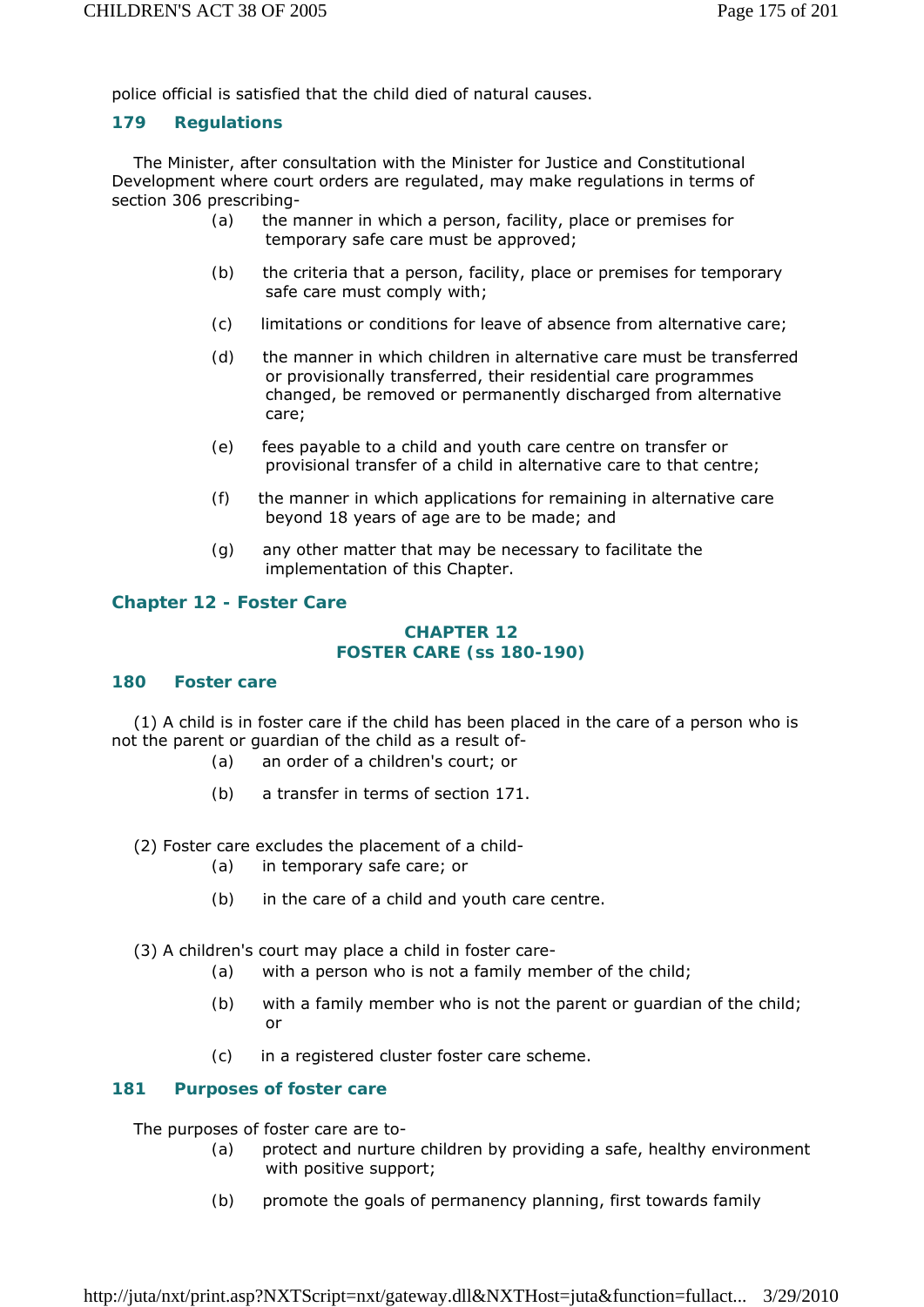reunification, or by connecting children to other safe and nurturing family relationships intended to last a lifetime; and

 *(c)* respect the individual and family by demonstrating a respect for cultural, ethnic and community diversity.

### **182 Prospective foster parent**

 (1) Before a children's court places a child in foster care, the court must follow the children's court processes stipulated in Part 2 of Chapter 9 to the extent that the provisions of that Part are applicable to the particular case.

(2) A prospective foster parent must-

- *(a)* be a fit and proper person to be entrusted with the foster care of the child;
- *(b)* be willing and able to undertake, exercise and maintain the responsibilities of such care;
- *(c)* have the capacity to provide an environment that is conducive to the child's growth and development; and
- *(d)* be properly assessed by a designated social worker for compliance with paragraphs *(a)* , *(b)* and *(c)* .

 (3) A person unsuitable to work with children is not a fit and proper person to be entrusted with the foster care of a child.

 (4) Subsections (2) and (3), read with such changes as the context may require, apply to any person employed at or involved in a nonprofit organisation managing a cluster foster care scheme.

#### **183 Cluster foster care**

- (1) A cluster foster care scheme must be managed in the following manner:
	- *(a)* The organisation operating or managing the cluster foster care scheme must be a nonprofit organisation registered in terms of the Nonprofit Organisations Act, 1997 ( Act 71 of 1997 );
	- *(b)* the organisation referred to in paragraph *(a)* must-
		- (i) comply with the prescribed requirements; and
		- (ii) have been approved for providing cluster foster care by the provincial head of social development; and
	- *(c)* the scheme in terms of which cluster foster care is provided must-
		- (i) comply with the prescribed requirements; and
		- (ii) have been registered with the provincial head of social development in the prescribed manner.

 (2) The management of a cluster foster care scheme must be monitored by the provincial head of social development.

#### **184 Determination of placement of child in foster care**

 (1) Before a children's court places a child in foster care by court order in terms of section 156, the court must consider a report by a designated social worker about-

*(a)* the cultural, religious and linguistic background of the child; and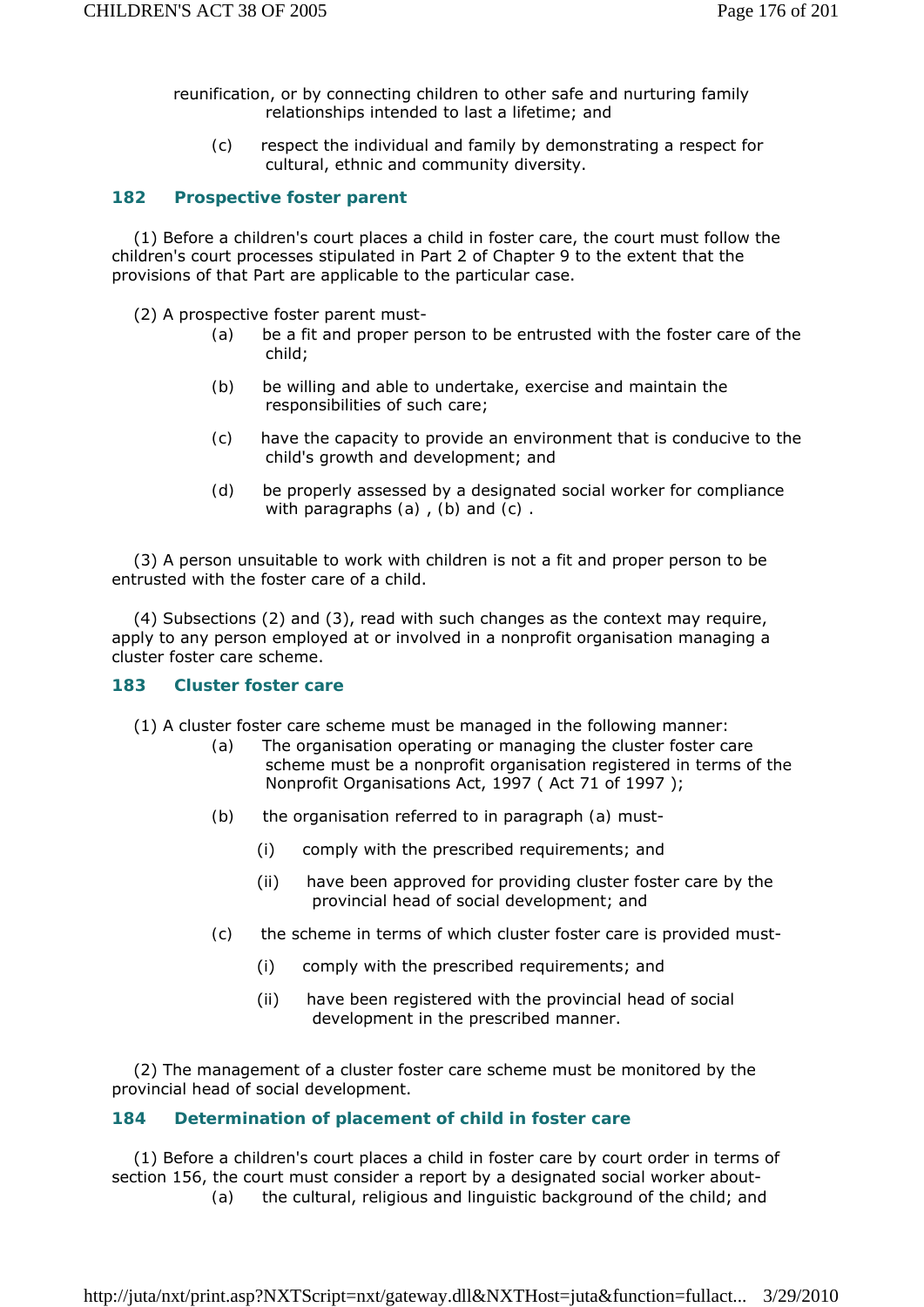*(b)* the availability of a suitable person with a similar background to that of the child who is willing and able to provide foster care to the child.

 (2) A child may be placed in the foster care of a person from a different cultural, religious and linguistic background to that of the child, but only if-

- *(a)* there is an existing bond between that person and the child; or
- *(b)* a suitable and willing person with a similar background is not readily available to provide foster care to the child.

### **185 Number of children to be placed in foster care per household**

 (1) Not more than six children may be placed in foster care with a single person or two persons sharing a common household, except where-

- *(a)* the children are siblings or blood relations; or
- *(b)* the court considers this for any other reason to be in the best interest of all the children.

 (2) More than six children may be placed in foster care in terms of a registered cluster foster care scheme.

### **186 Duration of foster care placement**

 (1) A children's court may, despite the provisions of section 159 (1) *(a)* regarding the duration of a court order, after a child has been in foster care with a person other than a family member for more than two years and after having considered the need for creating stability in the child's life, order that-

- *(a)* no further social worker supervision is required for that placement;
- *(b)* no further social worker reports are required in respect of that placement; and
- *(c)* the foster care placement subsists until the child turns 18 years, unless otherwise directed.

 (2) A children's court may, despite the provisions of section 159 (1) *(a)* regarding the duration of a court order and after having considered the need for creating stability in the child's life, place a child in foster care with a family member for more than two years, extend such an order for more than two years at a time or order that the foster care placement subsists until the child turns 18 years, if-

- *(a)* the child has been abandoned by the biological parents; or
- *(b)* the child's biological parents are deceased; or
- *(c)* there is for any other reason no purpose in attempting reunification between the child and the child's biological parents; and
- *(d)* it is in the best interest of the child.

 (3) Despite the provisions of subsections (1) and (2), a social service professional must visit a child in foster care at least once every two years to monitor and evaluate the placement.

#### **187 Reunification of child with biological parent**

 (1) If a children's court placing a child in foster care is of the view that reunification between the child and the child's biological parents is possible and in the best interest of the child, the court must issue the placement order subject to conditions providing for a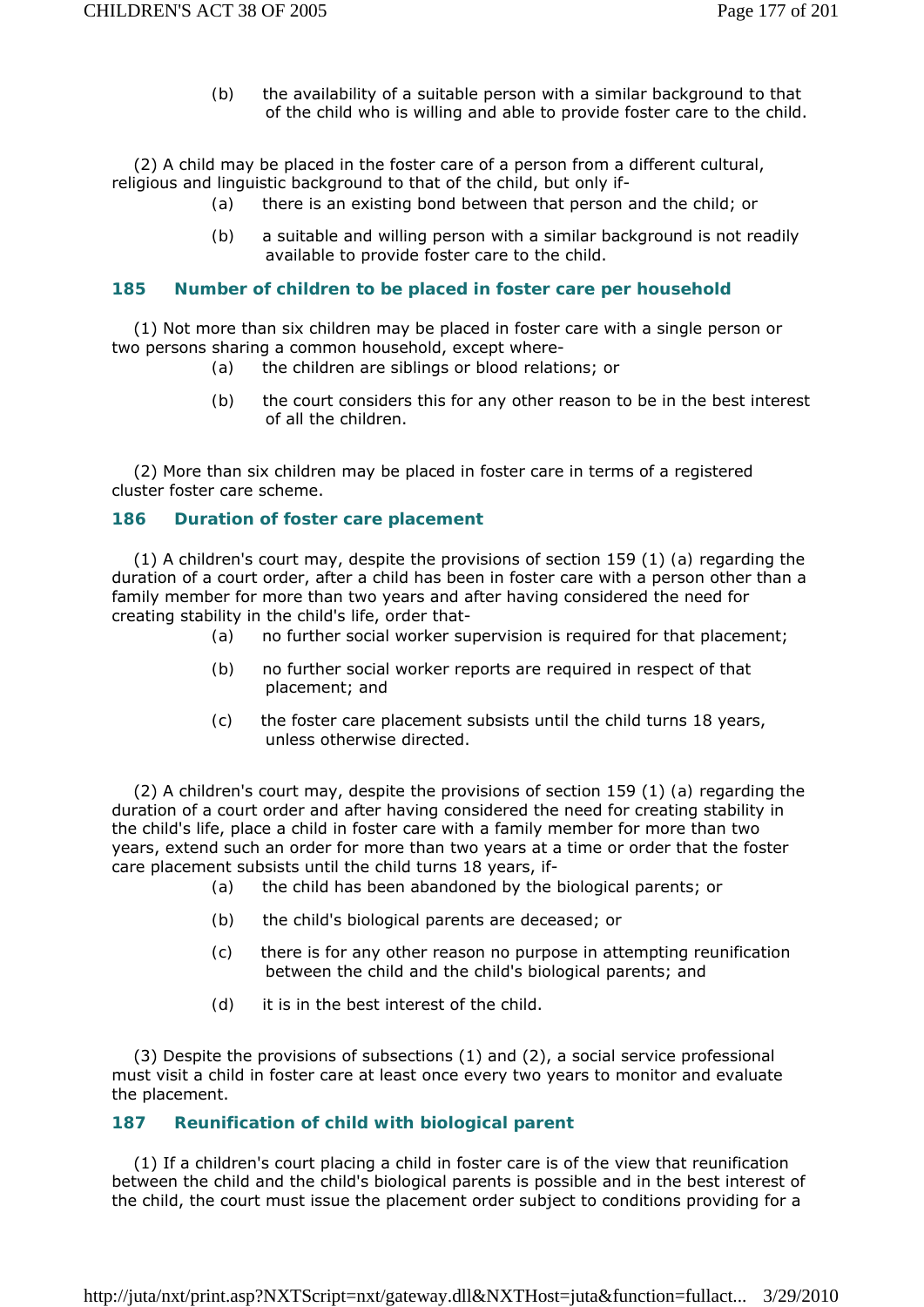designated social worker to facilitate such reunification as contemplated in section 156  $(3)$   $(a)$ .

 (2) If the child has not been reunited with the child's biological parents two months before the expiry of the initial court order or any extension of the order, the designated social worker appointed to facilitate the reunification must submit a report to the children's court-

- *(a)* explaining why the child was not reunited with the biological parents; and
- *(b)* recommending any steps that may be taken to stabilise the child's life.

(3) The children's court considering the report may-

- *(a)* order that the designated social worker must continue facilitating the reunification; or
- *(b)* order the termination of the reunification services if there are no prospects of reunification.

#### **188 Responsibilities and rights of foster parent**

 (1) The foster parent of a child has those parental responsibilities and rights in respect of the child as set out in-

- *(a)* the order of the children's court placing the child in the foster care of that foster parent;
- *(b)* the responsibilities and rights of foster parents as may be prescribed;
- *(c)* an order of the children's court amending the initial order;
- *(d)* an order of court assigning parental responsibilities and rights in terms of section 23;
- *(e)* a foster care plan between the parent or guardian of the child and the foster parent; and
- *(f)* any applicable provisions of this Act.

 (2) A foster parent may not take any decisions contemplated in section 31 (1) *(b)*  involving a child without giving due consideration to-

- *(a)* any views and wishes expressed by the child, bearing in mind the child's age, maturity and stage of development; and
- *(b)* any views and wishes expressed by the parent or guardian of the child.

 (3) Notwithstanding subsection (2), an order of the children's court may give parental rights and responsibilities to a foster parent in addition to those normally necessary for a foster parent if-

- *(a)* the child has been abandoned;
- *(b)* the child is an orphan; or
- *(c)* family reunification is not in the best interest of the child.

 (4) A children's court may in terms of section 65 monitor the suitability of the placement of a child in foster care.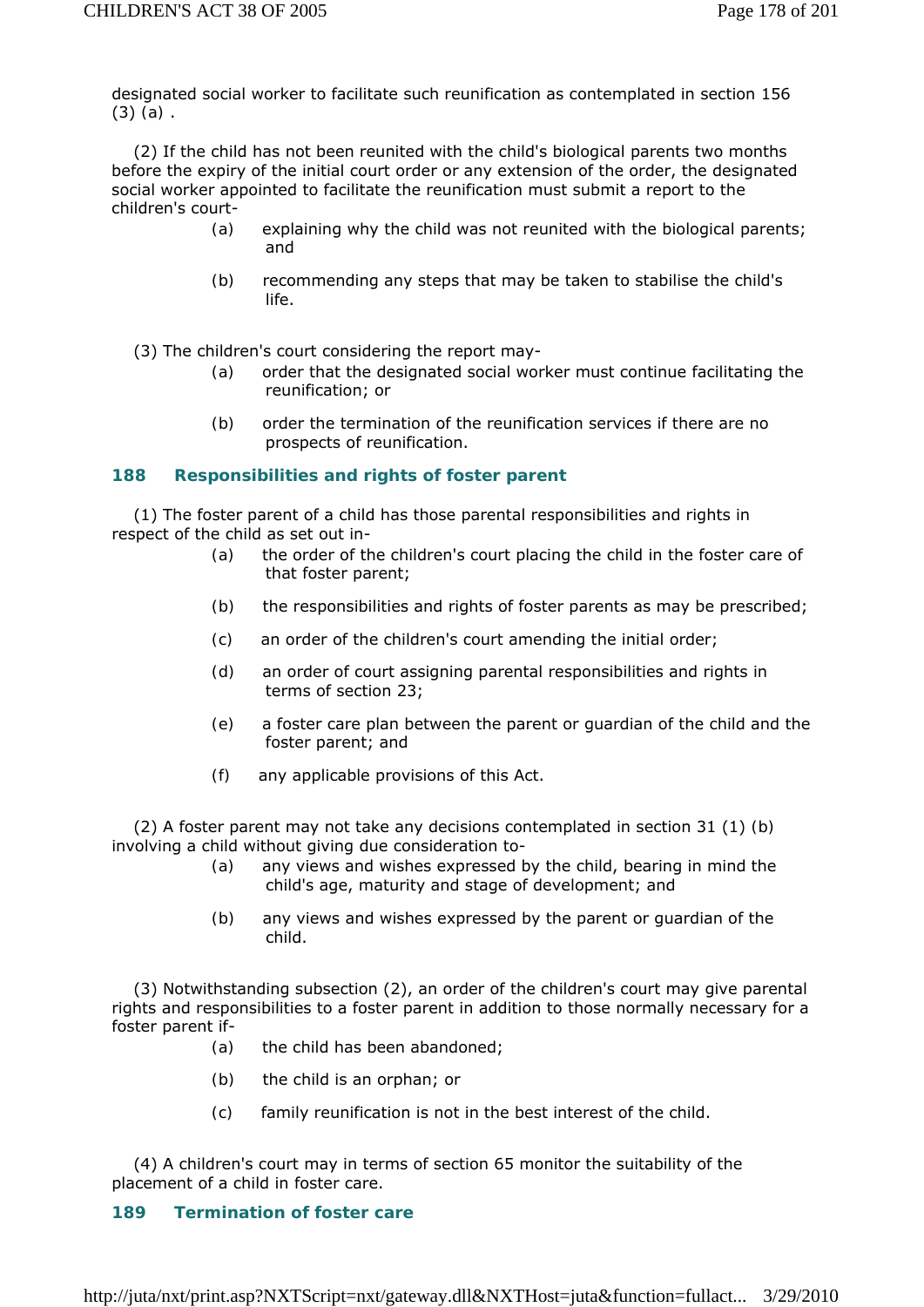(1) Foster care may be terminated by a children's court if it is in the best interest of the child.

 (2) Before terminating the foster care of a child, the court must take into account all relevant factors, including-

- *(a)* the bond that exists between the child and the child's biological parent, if the biological parent reclaims care of the child;
- *(b)* the bond that developed between-
	- (i) the child and the foster parent; and
	- (ii) the child and the family of the foster parent; and
- *(c)* the prospects of achieving permanency in the child's life by-
	- (i) returning the child to the biological parent;
	- (ii) allowing the child to remain permanently in foster care with the foster parent;
	- (iii) placing the child in any other alternative care; or
	- (iv) adoption of the child.

#### **190 Regulations**

 The Minister, after consultation with the Minister for Justice and Constitutional Development where court orders are regulated, may make regulations in terms of section 306-

- *(a)* prescribing the responsibilities and rights of foster parents;
- *(b)* regulating the establishment, functioning and management of cluster foster care schemes;
- *(c)* prescribing the requirements that a nonprofit organisation must comply with to be approved for the establishment and management of a cluster foster care scheme;
- *(d)* prescribing the requirements with which a cluster foster care scheme must comply; and
- *(e)* prescribing any other matter that may be necessary to facilitate the implementation of this Chapter.

#### **Chapter 13 - Child and Youth Care Centres**

# **CHAPTER 13 CHILD AND YOUTH CARE CENTRES (ss 191-212)**

### **191 Child and youth care centre**

 (1) A child and youth care centre is a facility for the provision of residential care to more than six children outside the child's family environment in accordance with a residential care programme suited for the children in the facility, but excludes-

- *(a)* a partial care facility;
- *(b)* a drop-in centre;
- *(c)* a boarding school;
- *(d)* a school hostel or other residential facility attached to a school;
- *(e)* a prison; or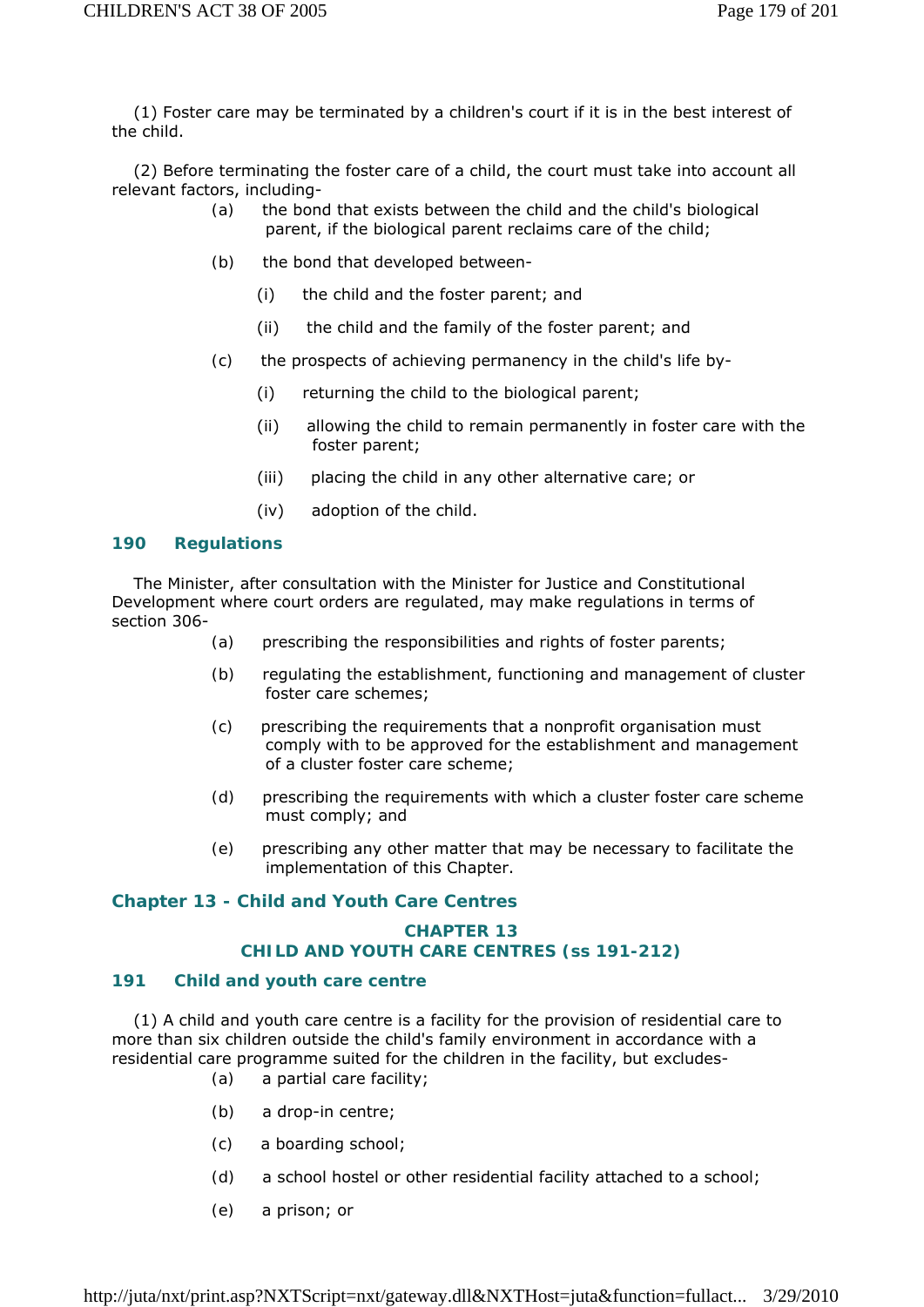*(f)* any other establishment which is maintained mainly for the tuition or training of children other than an establishment which is maintained for children ordered by a court to receive tuition or training.

 (2) A child and youth care centre must offer a therapeutic programme designed for the residential care of children outside the family environment, which may include a programme designed for-

- *(a)* the reception, care and development of children other than in their family environment;
- *(b)* the reception, care and development of children on a shared basis with the parent or other person having parental responsibilities;
- *(c)* the reception and temporary safe care of children pending their placement;
- *(d)* early childhood development;
- *(e)* the reception and temporary safe care of children to protect them from abuse or neglect;
- *(f)* the reception and temporary safe care of trafficked or commercially sexually exploited children;
- *(g)* the reception and temporary safe care of children for the purpose of-
	- (i) observing and assessing those children;
	- (ii) providing counselling and other treatment to them; or
	- (iii) assisting them to reintegrate with their families and the community;
- *(h)* the reception, development and secure care of children awaiting trial or sentence;
- *(i)* the reception, development and secure care of children with behavioural, psychological and emotional difficulties;
- *(j)* the reception, development and secure care of children in terms of an order-
	- (i) under the Criminal Procedure Act, 1977 ( Act 51 of 1977 );
	- (ii) in terms of section 156 (1) *(i)* placing the child in a child and youth care centre which provides a secure care programme; or
	- (iii) in terms of section 171 transferring a child in alternative care;

**[NB:** Para. *(j)* has been substituted by s. 99 (1) of the Child Justice Act 75 of 2008, a provision which will come into operation on 1 April 2010. See PENDLEX . **]** 

- *(k)* the reception and care of street children; or
- *(l)* the reception and care of children for any other purpose that may be prescribed by regulation.

 (3) A child and youth care centre may in addition to its residential care programmes, offer-

- *(a)* the provision of appropriate care and development of children with disabilities or chronic illnesses;
- *(b)* therapeutic and developmental programmes;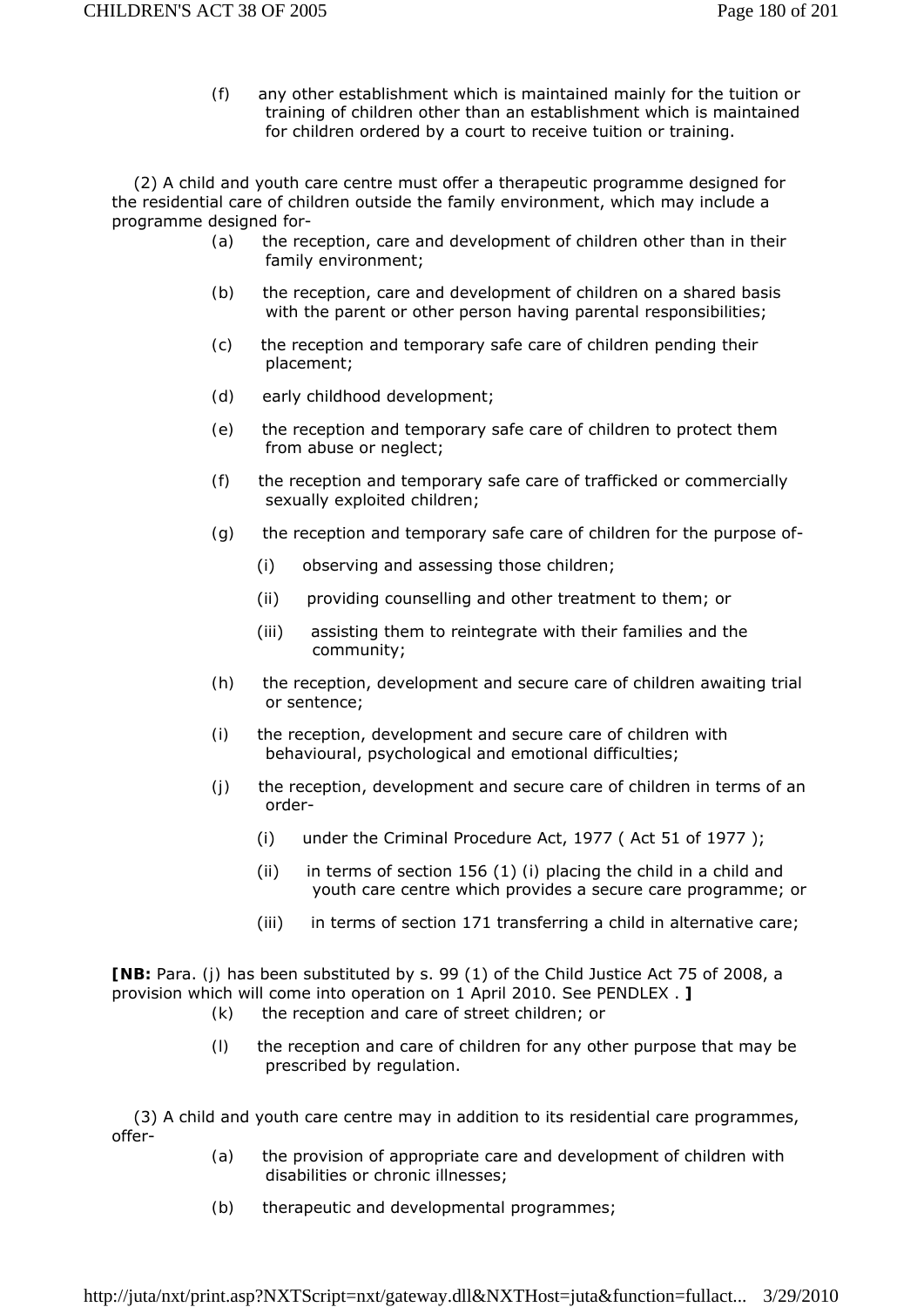- *(c)* the treatment of children for addiction to dependence-producing substances;
- *(d)* a programme for the treatment of children with a psychiatric condition;
- *(e)* a programme to assist a person with the transition when leaving a child and youth care centre after reaching the age of 18; or
- *(f)* any other service that may be prescribed.
- (4) The provincial head of social development must-
	- *(a)* approve any programme offered in terms of subsections (2) and (3) by a child and youth care centre; and
	- *(b)* before approving a programme, authorise a suitably qualified person to assess the content of the programme.

## **192 Strategy to ensure sufficient provision of child and youth care centres**

 (1) The Minister, after consultation with interested persons and the Ministers of Education, Health, Home Affairs and Justice and Constitutional Development, must include in the departmental strategy a comprehensive national strategy aimed at ensuring an appropriate spread of child and youth care centres throughout the Republic providing the required range of residential care programmes in the various regions, giving due consideration as provided in section 11, to children with disability or chronic illness.

 (2) The MEC for social development must within the national strategy referred to in subsection (1) provide for a provincial strategy aimed at the establishment of an appropriate spread in the province of properly resourced, co-ordinated and managed child and youth care centres providing the required range of residential care programmes.

 (3) The MEC for social development must compile a provincial profile at the prescribed intervals in order to make the information available that is necessary for the development and review of the strategies referred to in subsections (1) and (2).

 (4) The provincial head of social development must maintain a record of all available child and youth care centres in the province concerned and of the programmes contemplated in section 191 offered by each centre.

### **193 Provision of child and youth care centres**

 (1) The MEC for social development must, from money appropriated by the relevant provincial legislature, provide and fund child and youth care centres for that province.

(2) Such child and youth care centres-

- *(a)* must be managed and maintained in accordance with this Act; and
- *(b)* must comply with-
	- (i) the prescribed national norms and standards contemplated in section 194 and such other requirements as may be prescribed; and
	- (ii) the structural, safety, health and other requirements of the municipality of the area in which the child and youth care centre is situated.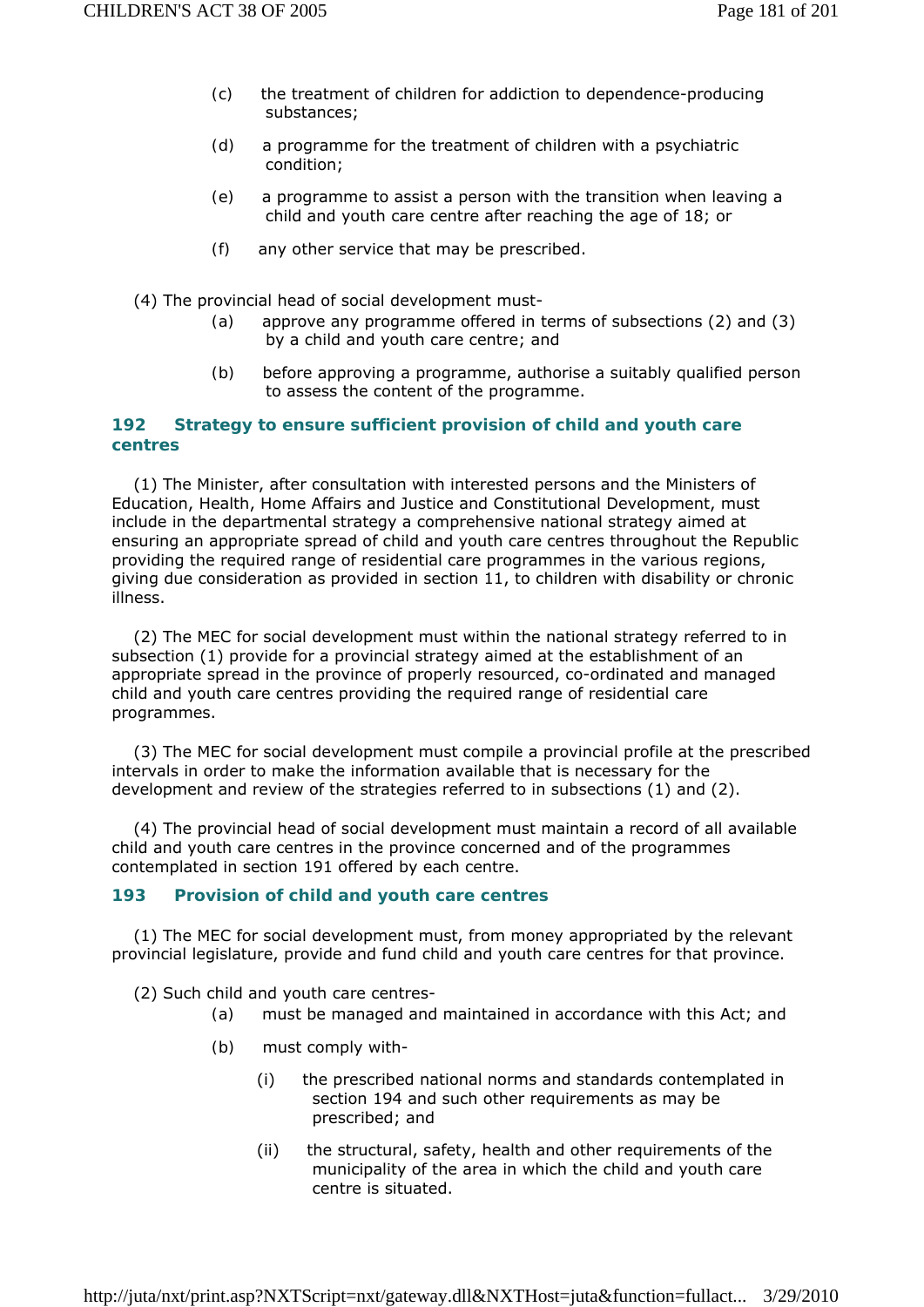(3) An accredited organisation operating a child and youth care centre only qualifies for funding from money appropriated by a provincial legislature if it complies with the prescribed national norms and standards contemplated in section 194 and such other requirements as may be prescribed.

## **194 National norms and standards for child and youth care centres**

 (1) The Minister must determine national norms and standards for child and youth care centres by regulation after consultation with interested persons and the Ministers of Education, Health, Home Affairs and Justice and Constitutional Development.

 (2) The national norms and standards contemplated in subsection (1) must relate to the following:

- *(a)* A residential care programme;
- *(b)* therapeutic programmes;
- *(c)* developmental programmes;
- *(d)* permanency plans for children;
- *(e)* individual development plans;
- *(f)* temporary safe care;
- *(g)* protection from abuse and neglect;
- *(h)* assessment of children;
- *(i)* family reunification and reintegration;
- *(j)* after-care;
- *(k)* access to and provision of adequate health care;
- *(l)* access to schooling, education and early childhood development;
- *(m)* security measures for child and youth care centres; and
- *(n)* measures for the separation of children in secure care programmes from children in other programmes.

#### *Part 1*

*Establishment and registration of child and youth care centre (ss 195-207)* 

### **195 Establishment of child and youth care centre by organ of state**

 The MEC for social development must, from money appropriated by the relevant provincial legislature, establish and operate child and youth care centres for that province.

### **196 Existing government children's home, place of safety, secure care facility, school of industry and reform school**

- (1) As from the date on which section 195 takes effect-
	- *(a)* an existing state operated children's home established or deemed to have been established in terms of the Child Care Act must be regarded as having been established in terms of section 195 as a child and youth care centre providing a residential care programme referred to in section 191 (2) *(a)* ;
	- *(b)* an existing state operated place of safety established or deemed to have been established in terms of the Child Care Act must be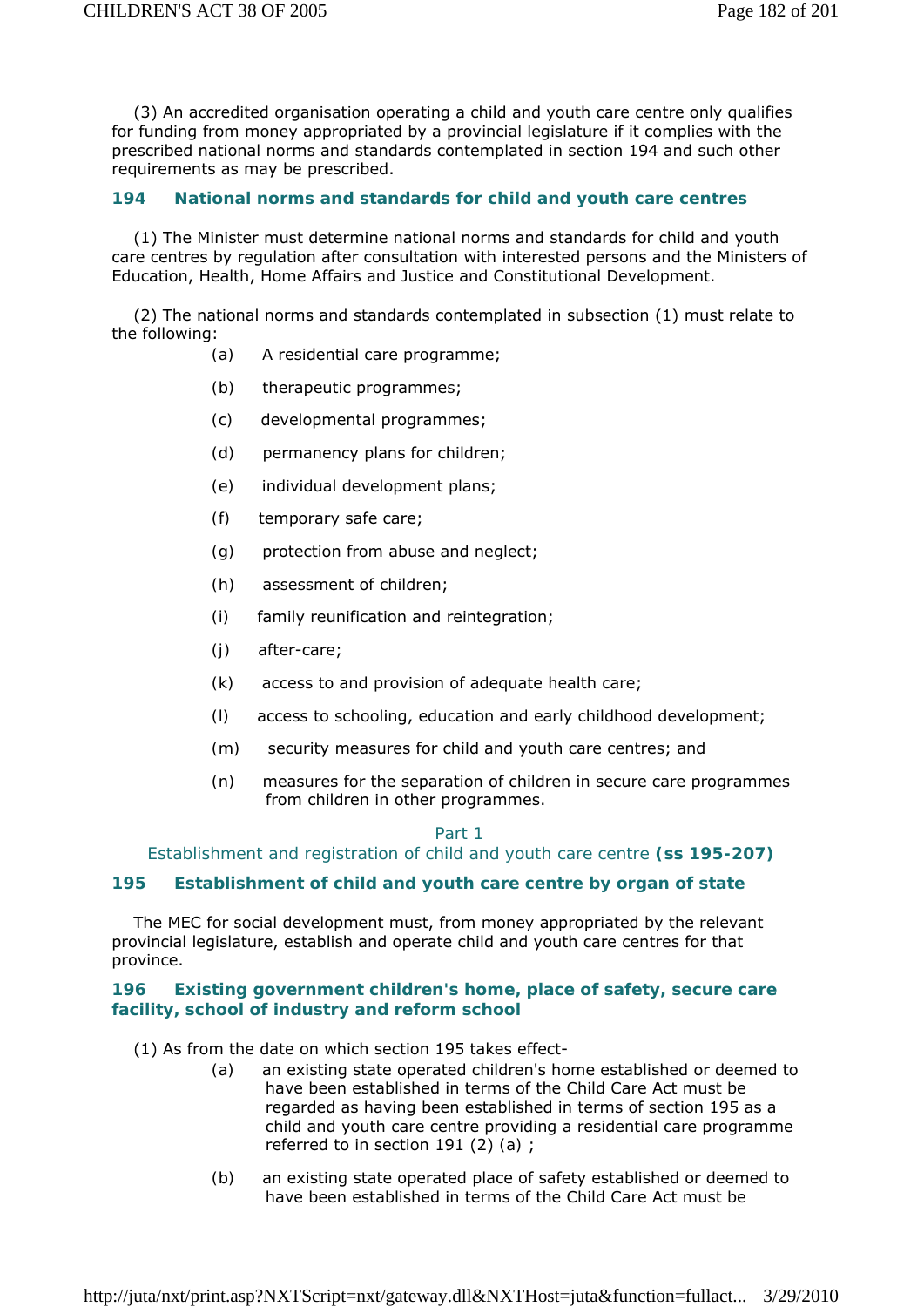- regarded as having been established in terms of section 195 as a child and youth care centre providing residential care programmes referred to in section 191 (2) *(c)* and *(e)* ;
	- *(c)* an existing state operated secure care facility established or deemed to have been established in terms of the Child Care Act must be regarded as having been established in terms of section 195 as a child and youth care centre providing a residential care programme referred to in section 191 (2) *(h)* ;
	- *(d)* a government industrial school established in terms of section 33 of the Children's Protection Act, 1913 (Act 25 of 1913) and maintained as a school of industries in terms of the Child Care Act must be regarded as having been established in terms of section 195 as a child and youth care centre providing a residential care programme referred to in section 191 (2) *(i)* ; and
	- *(e)* a reformatory established in terms of section 52 of the Prisons and Reformatories Act, 1911 (Act 13 of 1911) and maintained as a reform school in terms of the Child Care Act must be regarded as having been established in terms of section 195 as a child and youth care centre providing a residential care programme referred to in section 191 (2) *(j)* .

 (2) The provincial department of education must provide education to the children in the facilities mentioned in paragraphs *(d)* and *(e)* .

 (3) A school of industries referred to in paragraph *(d)* and a reform school referred to in paragraph *(e)* which are the responsibility of a provincial department of education on the date when this section comes into operation becomes the responsibility of a provincial department of social development within two years of the commencement of this chapter.

 (4) All existing government children's homes, places of safety, secure care facilities, schools of industries and reform schools must be registered as child and youth care centres within two years of the commencement of this chapter.

# **197 Establishment of child and youth care centre**

 Any national or provincial state department responsible for social development, municipality and accredited organisation may establish and operate a child and youth care centre provided that the centre-

- *(a)* is registered with the relevant provincial department of social development;
- *(b)* is managed and maintained in accordance with this Act and any conditions subject to which the centre is registered;
- *(c)* complies with the prescribed national norms and standards as contemplated in section 194 and such other requirements as may be prescribed; and
- *(d)* complies with the structural, safety, health and other requirements of the municipality of the area in which the child and youth care centre is or is to be situated.

### **198 Existing registered children's home and registered shelter**

 (1) As from the date on which section 197 takes effect an existing privately operated children's home registered or deemed to be registered in terms of the Child Care Act must be regarded as having been registered in terms of section 197 as a child and youth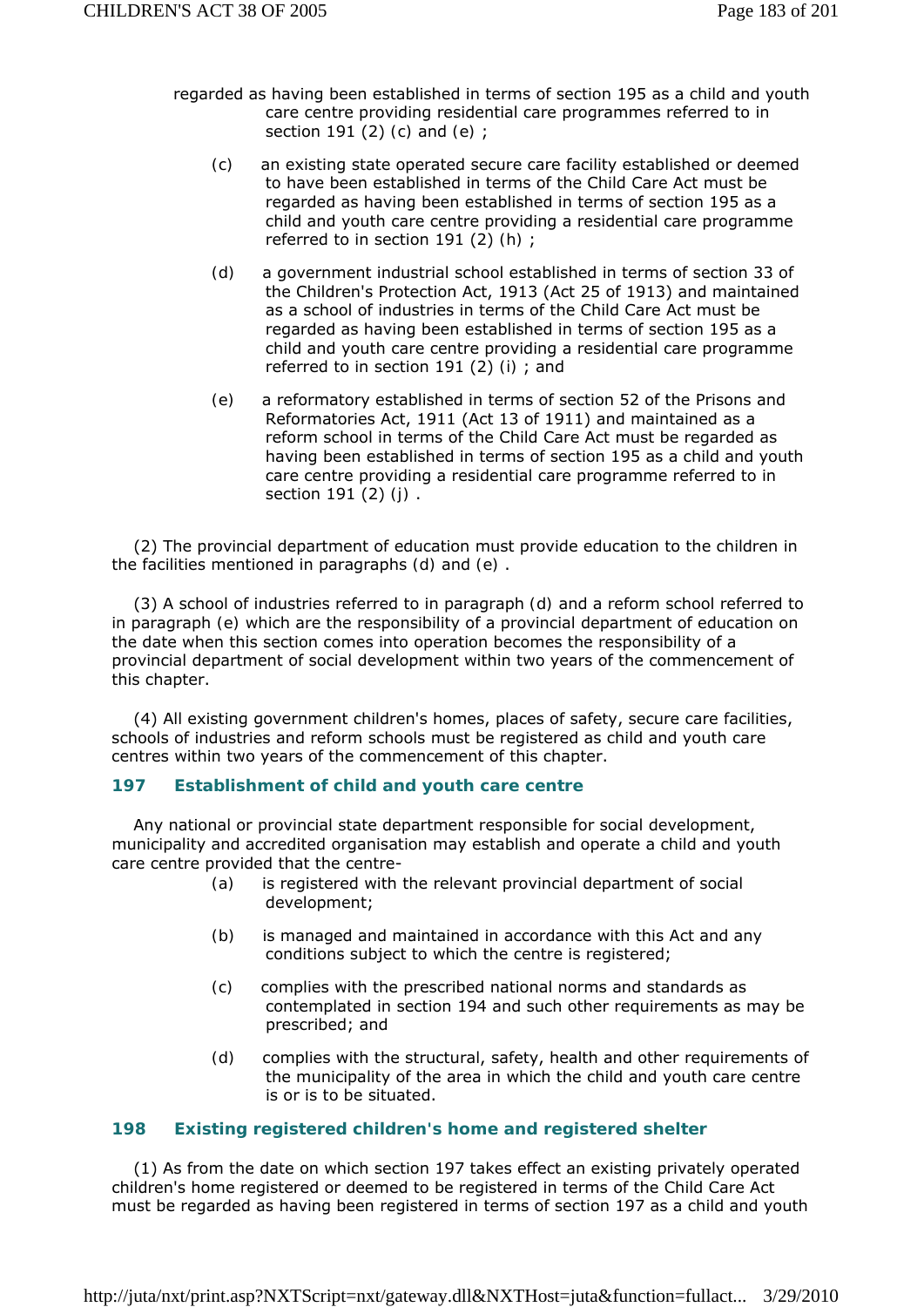care centre providing a residential care programme mentioned in section 191 (2) *(a)* .

 (2) A children's home referred to in subsection (1) is regarded to be a registered child and youth care centre for a period of five years from the date on which that subsection takes effect, unless its registration is withdrawn in terms of section 203 before the expiry of that period.

 (3) An existing shelter registered in terms of the Child Care Act must register as a child and youth care centre within a period of five years from the date on which this section takes effect.

## **199 Application for registration or renewal of registration**

 (1) An application for registration or conditional registration of a child and youth care centre established as referred to in section 197 or for the renewal of such a registration must-

- *(a)* be lodged with the provincial head of social development in the relevant province in accordance with a prescribed procedure;
- *(b)* contain the prescribed particulars; and
- *(c)* be accompanied by-
	- (i) a certified copy of the constitution or founding document of the child and youth care centre;
	- (ii) a certificate issued by the municipality in which the child and youth care centre is or is to be situated certifying that the premises in which the centre is or is to be accommodated complies with all structural, safety, health and other requirements of the municipality and any applicable legislation; and
	- (iii) any documents that may be prescribed.

 (2) An applicant must provide such additional information relevant to the application as the provincial head of social development may determine.

 (3) An application for the renewal of registration must be made at least 90 days before the registration is due to expire, but the provincial head of social development may allow a late application on good cause shown.

 (4) The provincial head of social development must renew the registration of a partial care facility before the expiration thereof if the application for renewal was lodged at least 90 days before the registration was due to expire as contemplated in subsection (3).

# **200 Consideration of application**

(1) The provincial head of social development must-

- *(a)* within six months of receiving the application consider an application for registration or for the renewal of registration and either refuse the application or grant the registration or renewal with or without conditions, having regard to subsection (2);
- *(b)* issue to the applicant a certificate of registration or renewal of registration in the prescribed form if the application is granted; and
- *(c)* state in the certificate of registration the period for which the registration will remain valid.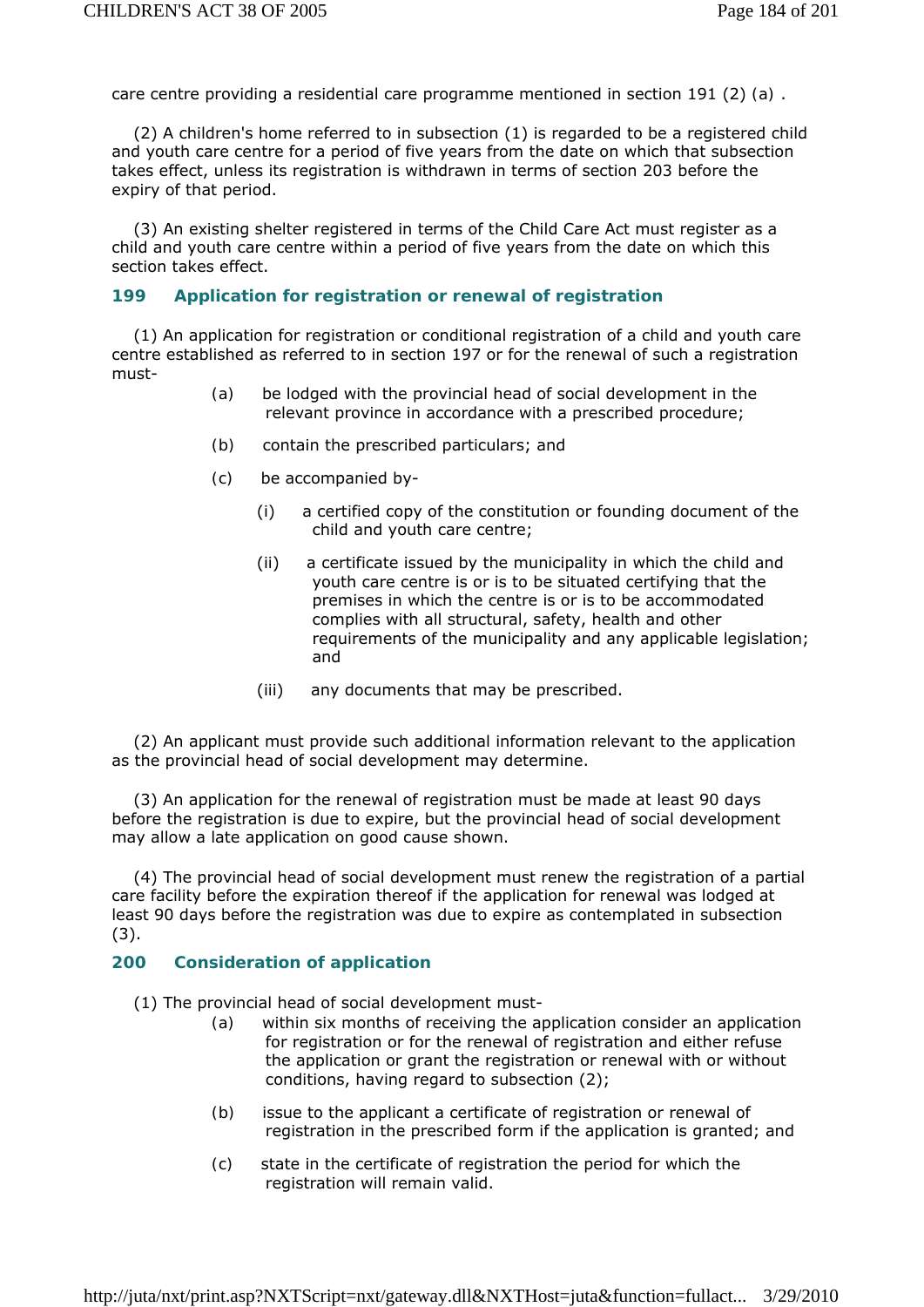(2) When deciding an application the provincial head of social development must take into account all relevant factors, including whether-

- *(a)* the child and youth care centre complies with-
	- (i) the prescribed national norms and standards contemplated in section 194 and such other requirements as may be prescribed; and
	- (ii) the structural, safety, health and other requirements of the municipality in which the child and youth care centre is or is to be situated;
- *(b)* the applicant is a fit and proper person to operate a child and youth care centre;
- *(c)* the applicant has the necessary skills, funds and resources available to operate the child and youth care centre;
- *(d)* each person employed at or engaged in the child and youth care centre is a fit and proper person to assist in operating a child and youth care centre; and
- *(e)* each person employed at or engaged in the child and youth care centre has the prescribed skills to assist in operating a child and youth care centre.

 (3) A person unsuitable to work with children is not a fit and proper person to operate or assist in operating a child and youth care centre.

 (4) The provincial head of social development must consider a report of a designated social worker before deciding an application for registration or renewal of registration.

 (5) Notwithstanding the provisions of section 193 (3) a provincial head of social development may assist the person or organisation operating a child and youth care centre to comply with the prescribed national norms and standards contemplated in section 194 and such other requirements as may be prescribed.

### **201 Conditional registration**

 The registration or renewal of registration of a child and youth care centre may be granted on such conditions as the provincial head of social development may determine, including conditions-

- *(a)* specifying the type of residential care programme that may or must be provided in terms of the registration;
- *(b)* stating the period for which the conditional registration will remain valid, which may not be longer than one year; and
- *(c)* providing for any other matters that may be prescribed.

### **202 Amendment of registration**

 The provincial head of social development in the relevant province may on application in the prescribed circumstances by the holder of a registration of a child and youth care centre amend the registration by written notice to that person.

### **203 Cancellation of registration**

 (1) The provincial head of social development in the relevant province may cancel the registration of a child and youth care centre by written notice to the registration holder if-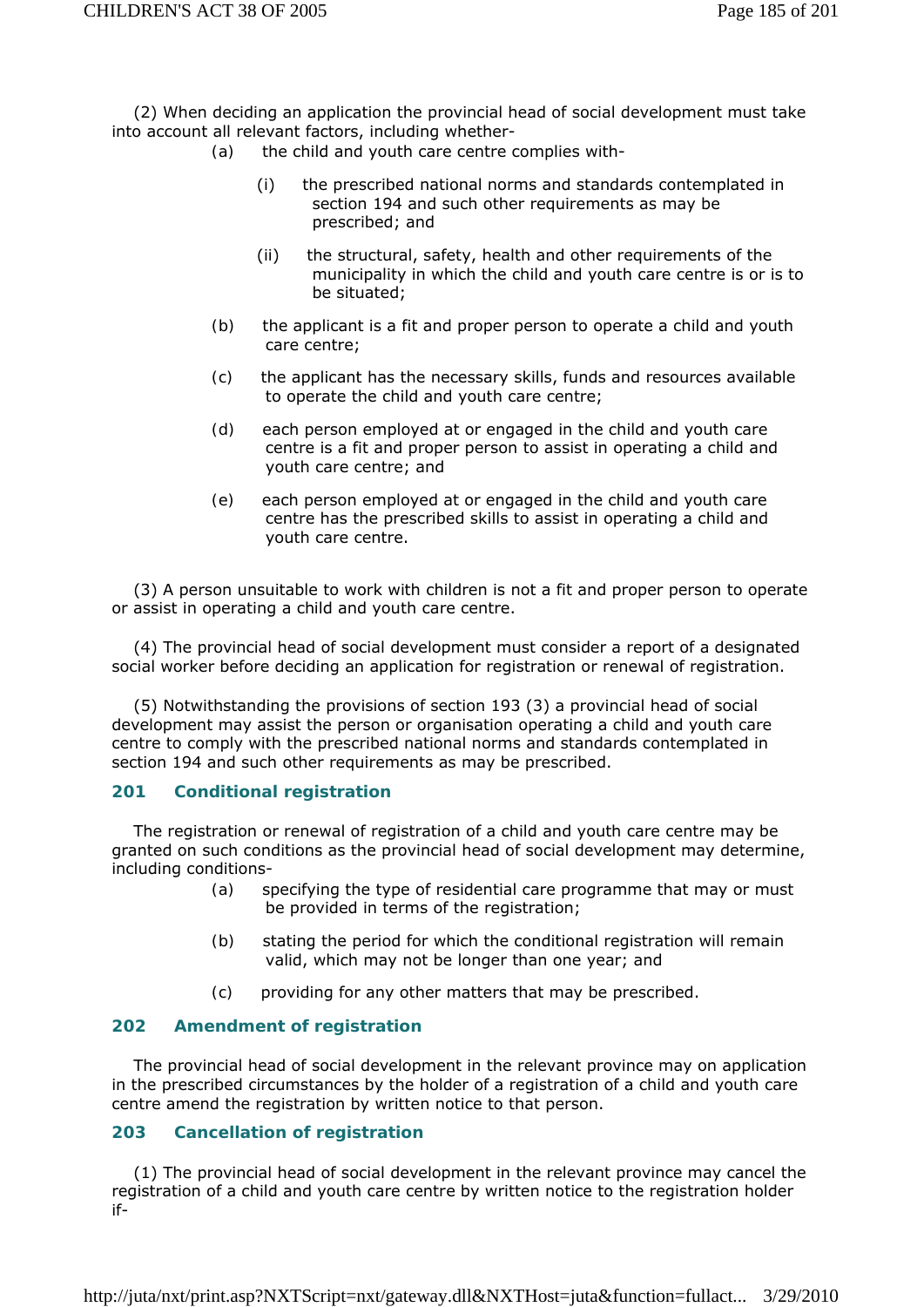- *(a)* the centre is not maintained in accordance with-
	- (i) the prescribed national norms and standards contemplated in section 194 and such other requirements as may be prescribed;
	- (ii) any structural, safety, health and other requirements of the municipality in which the child and youth care centre is situated;
	- (iii) any organisational development plan established for the centre as part of the quality assurance process in terms of section 211; or
	- (iv) any other requirements of this Act;
- *(b)* any condition subject to which the registration or renewal of registration was issued is breached;
- *(c)* the registration holder or the management of the centre contravenes or fails to comply with a provision of this Act;
- *(d)* the registration holder becomes a person who is not a fit and proper person to operate a child and youth care centre; or
- *(e)* a person who is not a fit and proper person to assist in operating a child and youth care centre is employed at or involved in activities at the centre.

 (2) A person unsuitable to work with children is not a fit and proper person to operate or assist in operating a child and youth care centre.

 (3) The provincial head of social development may in the case of the cancellation of a registration in terms of subsection (1) *(a)* , *(b)* , *(c)* or *(e)* -

- *(a)* suspend the cancellation for a period to allow the registration holder to correct the cause of the cancellation; and
- *(b)* reinstate the registration if the registration holder corrects the cause of the cancellation within that period.

 (4) The Director-General or a provincial head of social development may assist a registration holder to comply with-

- *(a)* the prescribed national norms and standards contemplated in section 194 and such other requirements as may be prescribed;
- *(b)* any structural, safety, health and other requirements of the municipality in which the child and youth care centre is situated; or
- *(c)* any provisions of the organisational development plan established for the centre in terms of the quality assurance process contemplated in section 211, where the cancellation was due to a failure to comply with those national norms and standards, requirements or process.

 (5) The cancellation of a registration which has not been suspended takes effect from a date specified in the notice referred to in subsection (1), which may not be earlier than 90 days from the date on which that notice was given, except if-

- *(a)* the provincial head of social development and the holder of the registration agree on an earlier date; or
- *(b)* the safety or protection of the children in the centre requires an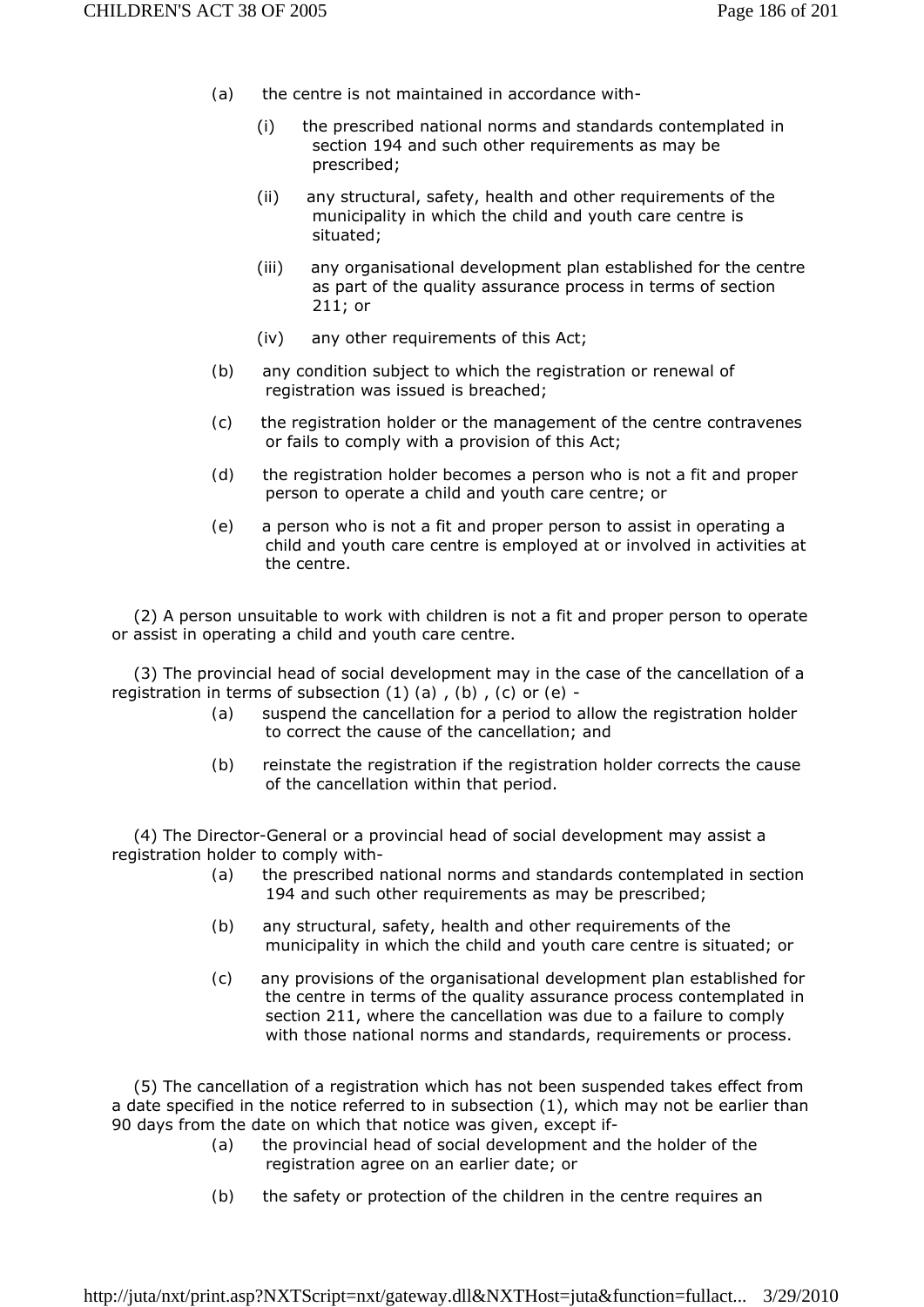earlier date.

 (6) The provincial head of social development, pending an appeal contemplated in section 207, may suspend the operation of a child and youth care centre, whether registered or not.

### **204 Notice of enforcement**

 (1) A provincial head of social development may by way of a written notice of enforcement instruct-

- *(a)* a person or organisation operating an unregistered child and youth care centre-
	- (i) to stop operating that centre; or
	- (ii) to apply for registration in terms of section 199 within a period specified in the notice; or
- *(b)* a person or organisation operating a registered child and youth care centre otherwise than in accordance with the provisions of this Act or any conditions subject to which the registration was issued, to comply with those provisions or conditions.

 (2) A person or organisation operating an unregistered child and youth care centre and who is instructed in terms of subsection (1) *(a)* (ii) to apply for registration within a specified period may, despite the provisions of section 197 regarding the establishment of child and youth care centres, be given permission by the provincial head of social development to continue operating the centre during that period and, if that person or organisation applies for registration, until that application has been finalised.

 (3) The Director-General or the provincial head of social development may apply to the High Court for an order to instruct a person or organisation operating a child and youth care centre, whether registered or not, to stop operating that centre.

 (4) The High Court may grant an order for costs against the person or organisation referred to in subsection (3) if so requested by the Director-General or provincial head of social development.

## **205 Voluntary closure of child and youth care centre**

 The holder of a registration of a child and youth care centre who voluntarily closes a child and youth care centre must-

- *(a)* give written notice to the provincial head of social development in the relevant province; and
- *(b)* surrender the certificate of registration to the provincial head of social development for cancellation.

#### **206 Child in child and youth care centre to be closed**

 If a child and youth care centre is to be closed as a result of the cancellation of its registration in terms of section 203 or voluntary closure of the centre in terms of section 205 every child placed in that centre must be transferred in terms of section 171.

## **207 Appeal against and review of certain decisions**

 (1) An applicant or a registration holder aggrieved by a decision of a provincial head of social development in terms of this chapter may lodge an appeal against that decision in the prescribed form within 90 days with the MEC for social development, who must decide the appeal within 90 days of receipt thereof.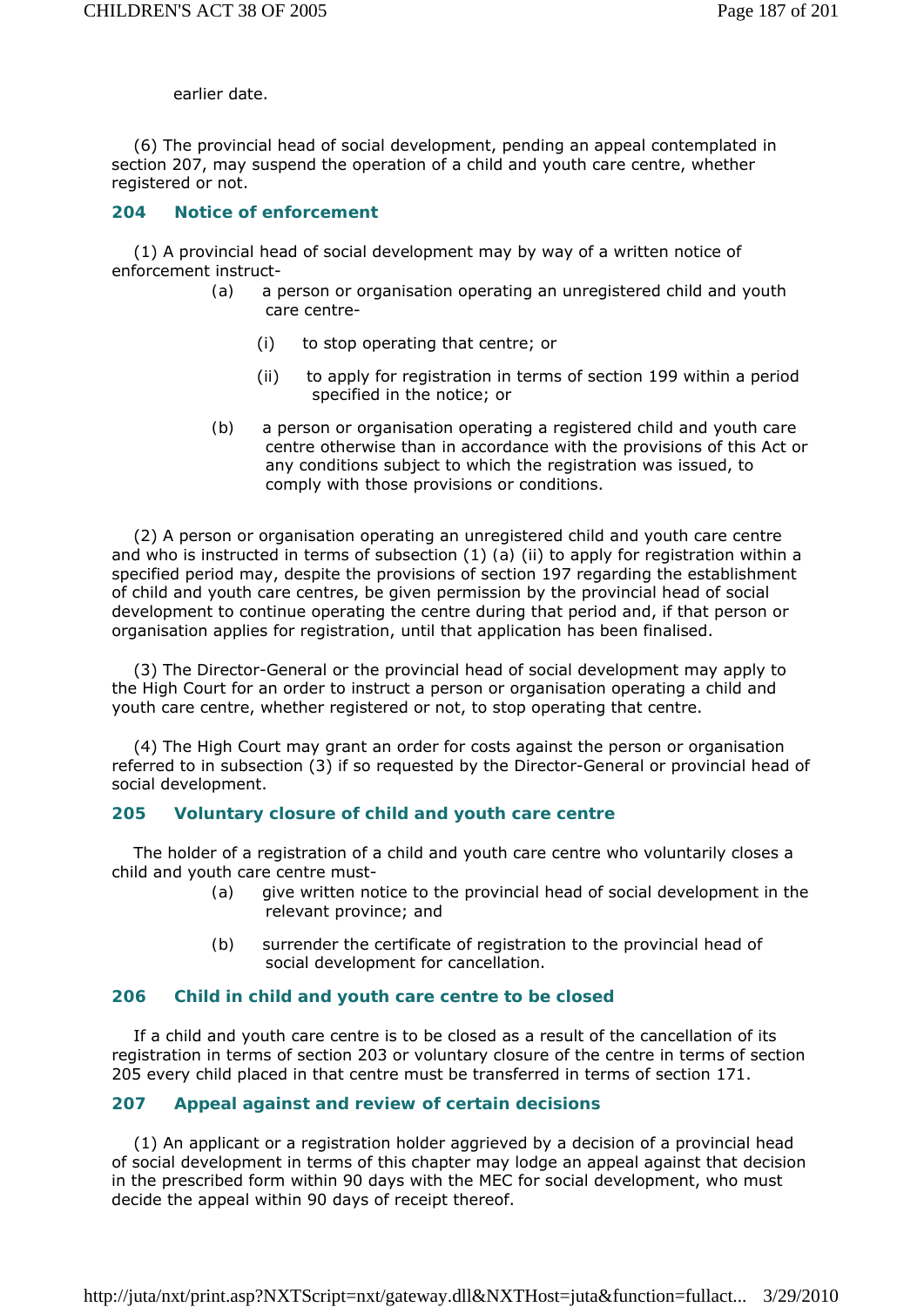(2) An applicant or a registration holder that is not satisfied with the outcome of an appeal lodged as contemplated in subsection (1), may apply to the competent division of the High Court to review that decision.

## *Part 2*

*Operation and management of child and youth care centre* **(ss 208-211)** 

### **208 Management board**

 (1) Each child and youth care centre must have a management board consisting of no fewer than six and no more than nine members.

(2) The members of a management board are appointed by-

- *(a)* the MEC for social development in the relevant province in accordance with a prescribed procedure, in the case of a child and youth care centre which is operated by the province; and
- *(b)* the registration holder in accordance with a prescribed procedure, in the case of a privately operated child and youth care centre.

 (3) In appointing members of the management board, equitable representation by all stakeholders, including the community in which the child and youth care centre is located, must be ensured.

 (4) No person unsuitable to work with children may be appointed or continue to serve as a member of a management board.

 (5) A management board functions in terms of the Regulations, and may exercise the powers and must perform the duties conferred on it in terms of this Act.

 (6) The management board must create a children's forum as part of the management board to ensure the participation of resident children in the operation of the centre, taking into consideration the age, maturity and stage of development of the children.

## **209 Manager and staff of child and youth care centre**

 (1) The person or organisation operating a child and youth care centre must appoint or designate-

- *(a)* a person as the manager of the centre; and
- *(b)* a sufficient number of staff or other appropriate persons to assist in operating the centre.

(2) A person may be appointed or designated in terms of subsection (1) only-

- *(a)* after following an interview process as prescribed;
- *(b)* if that person has the skills and training as prescribed; and
- *(c)* if that person is a fit and proper to assist in operating a child and youth care centre.

 (3) A person unsuitable to work with children is not a fit and proper person to assist in operating or serving at a child and youth care centre.

### **210 Management system**

A child and youth care centre must be managed-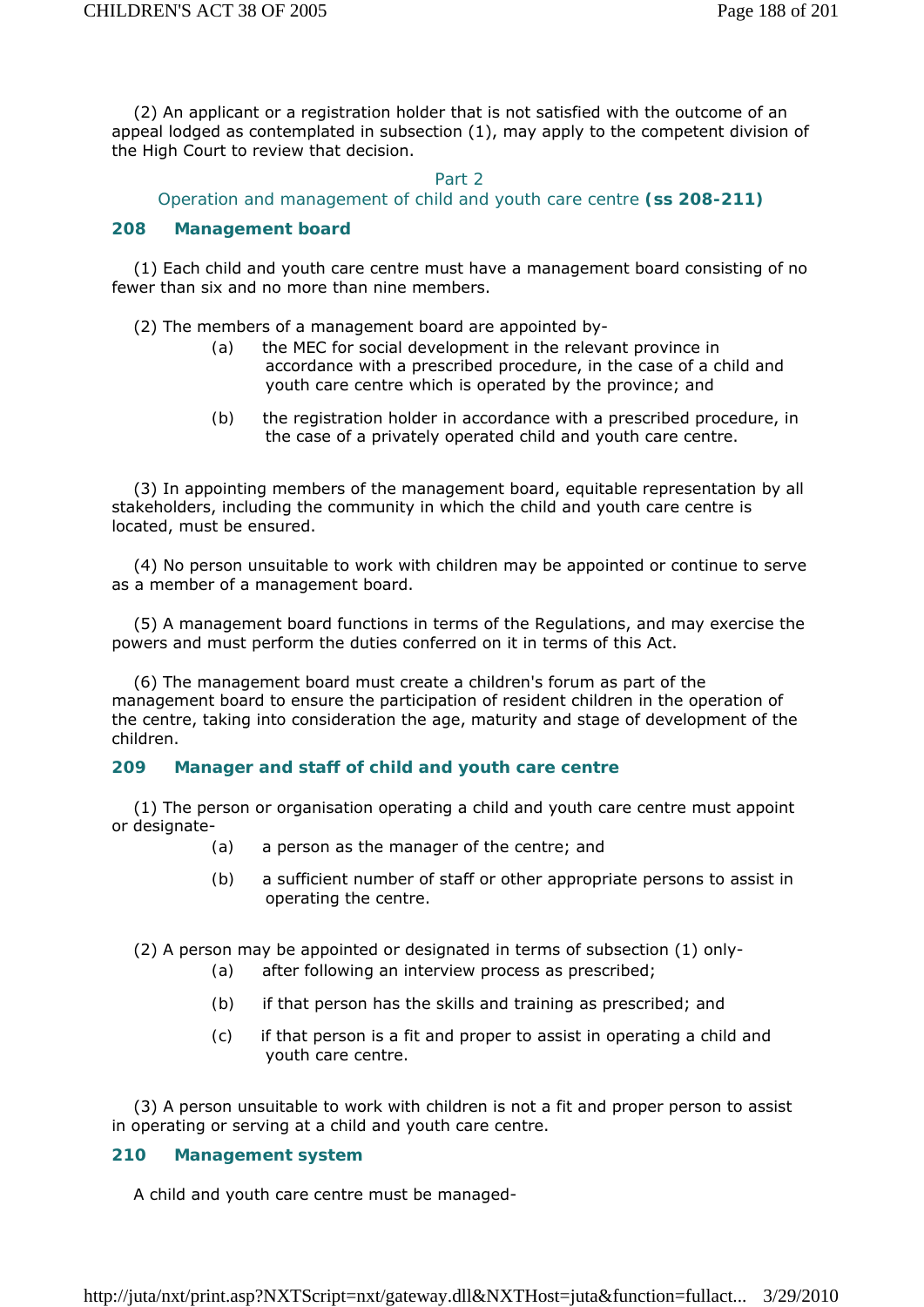- *(a)* in accordance with-
	- (i) a system of management that allows for a division of responsibilities between the management board and the manager of the centre and an appropriate interaction in the exercise of those responsibilities, as may be prescribed;
	- (ii) the organisational development plan established for the centre in terms of its quality assurance process; and
	- (iii) any other requirements of this Act; and
- *(b)* in a manner that is conducive to implementing the residential care programme and other programmes offered at the centre.

### **211 Quality assurance process**

 (1) The provincial head of social development must ensure that a quality assurance process is conducted in respect of each child and youth care centre in the manner and at the intervals as prescribed.

- (2) The quality assurance process must be done in the following manner:
	- *(a)* A team connected to the child and youth care centre must conduct an internal assessment of the centre;
	- *(b)* a team not connected to the centre must conduct an independent assessment of the centre;
	- *(c)* an organisational development plan for the centre containing the prescribed particulars must be established between the teams by agreement; and
	- *(d)* the team not connected to the centre must appoint a mentor to oversee implementation of the plan by the management of the centre.

 (3) The management board of a child and youth care centre must without delay, after completion of the quality assurance process, submit a copy of the organisational development plan established for the centre in terms of the quality assurance process to the MEC for social development in the province.

 (4) A provincial head of social development may assist a child and youth care centre in conducting the quality assurance process as contemplated in subsection (1).

### *Part 3 Miscellaneous* **(s 212)**

### **212 Regulations**

 The Minister may, where appropriate after consultation with the Ministers of Education, Health and Justice and Constitutional Development, in terms of section 306 make regulations prescribing-

- *(a)* the procedure to be followed in connection with the lodging and consideration of-
	- (i) applications for registration of child and youth care centres;
	- (ii) applications for renewal or amendment of such registrations; and
	- (iii) objections to applications made in terms of subparagraphs (i) and (ii);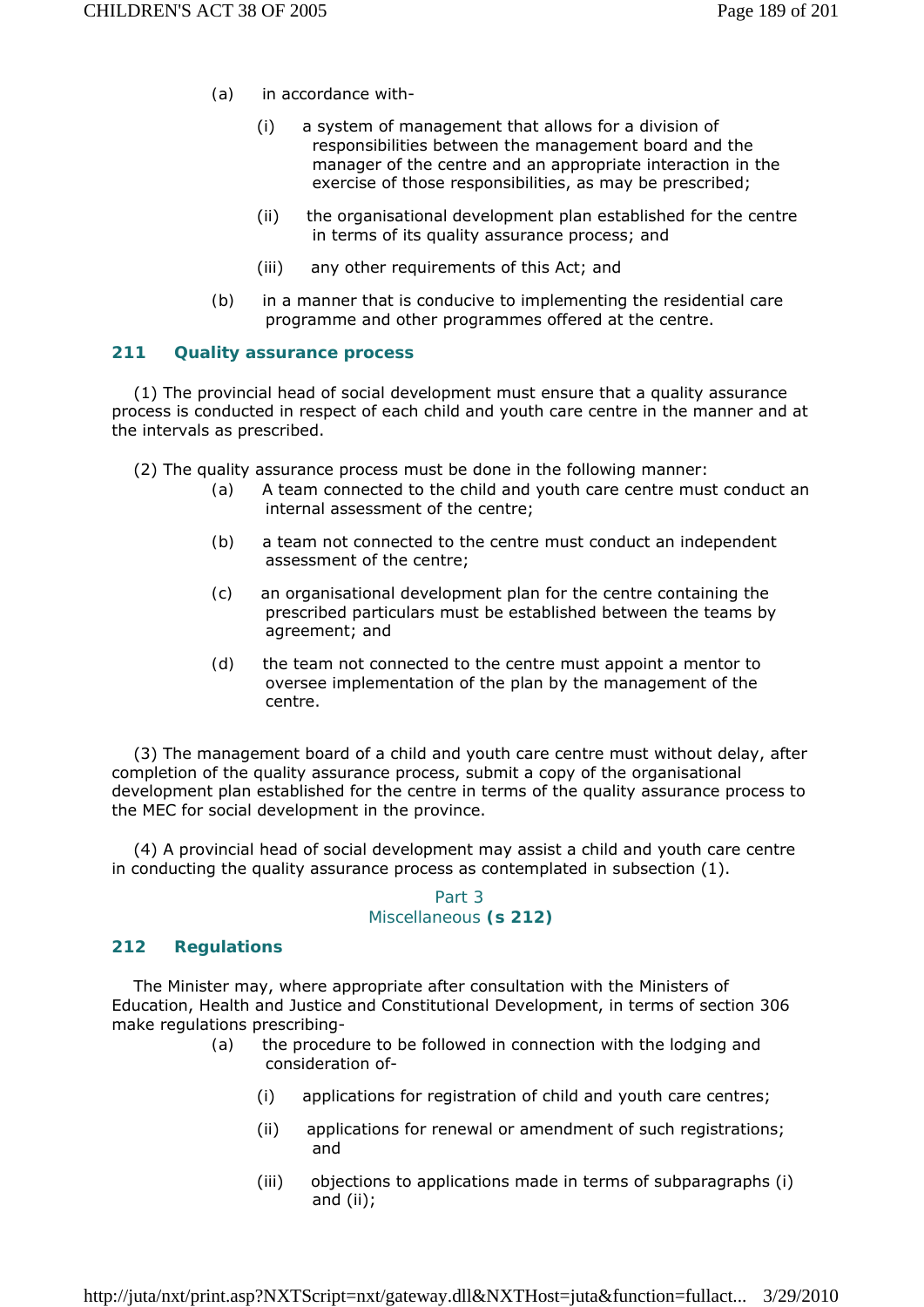- *(b)* the national norms and standards that child and youth care centres must comply with;
- *(c)* the conditions with which applicants must comply before, during or after the lodging of their applications;
- *(d)* consultation processes that must be followed in connection with such applications;
- *(e)* any additional factors that must be taken into account when deciding such applications;
- *(f)* the procedure to be followed and the fees to be paid in connection with the lodging and consideration of appeals in terms of this Chapter;
- *(g)* the format and contents of registration certificates;
- *(h)* methods and procedures to enforce compliance with registration conditions;
- *(i)* matters in connection with the physical attributes, operation and management of child and youth care centres, including the number of staff appointed at or designated to a child and youth care centre;
- *(j)* matters in connection with residential care programmes provided at child and youth care centres, including the setting of criteria for-
	- (i) the core components of such programmes; and
	- (ii) the implementation of such programmes;
- *(k)* the provision of programmes at child and youth care centres to meet the developmental, therapeutic and recreational needs of children;
- *(l)* an assessment of and the formulation of an individual developmental and permanency plan for each child;
- *(m)* the powers and duties of the management boards of child and youth care centres;
- *(n)* the composition of management boards, which may include representation for staff and residents;
- *(o)* matters relating to members of management boards, including-
	- (i) appointment procedures;
	- (ii) qualifications for membership;
	- (iii) term of office;
	- (iv) filling of vacancies; and
	- (v) suspension or termination of membership;
- *(p)* matters relating to the functioning of management boards, including-
	- (i) designation and functions of presiding members;
	- (ii) the convening and conduct of meetings;
	- (iii) quorums; and
	- (iv) the appointment and functioning of committees of a board;
- *(q)* matters relating to training, qualifications and experience of staff of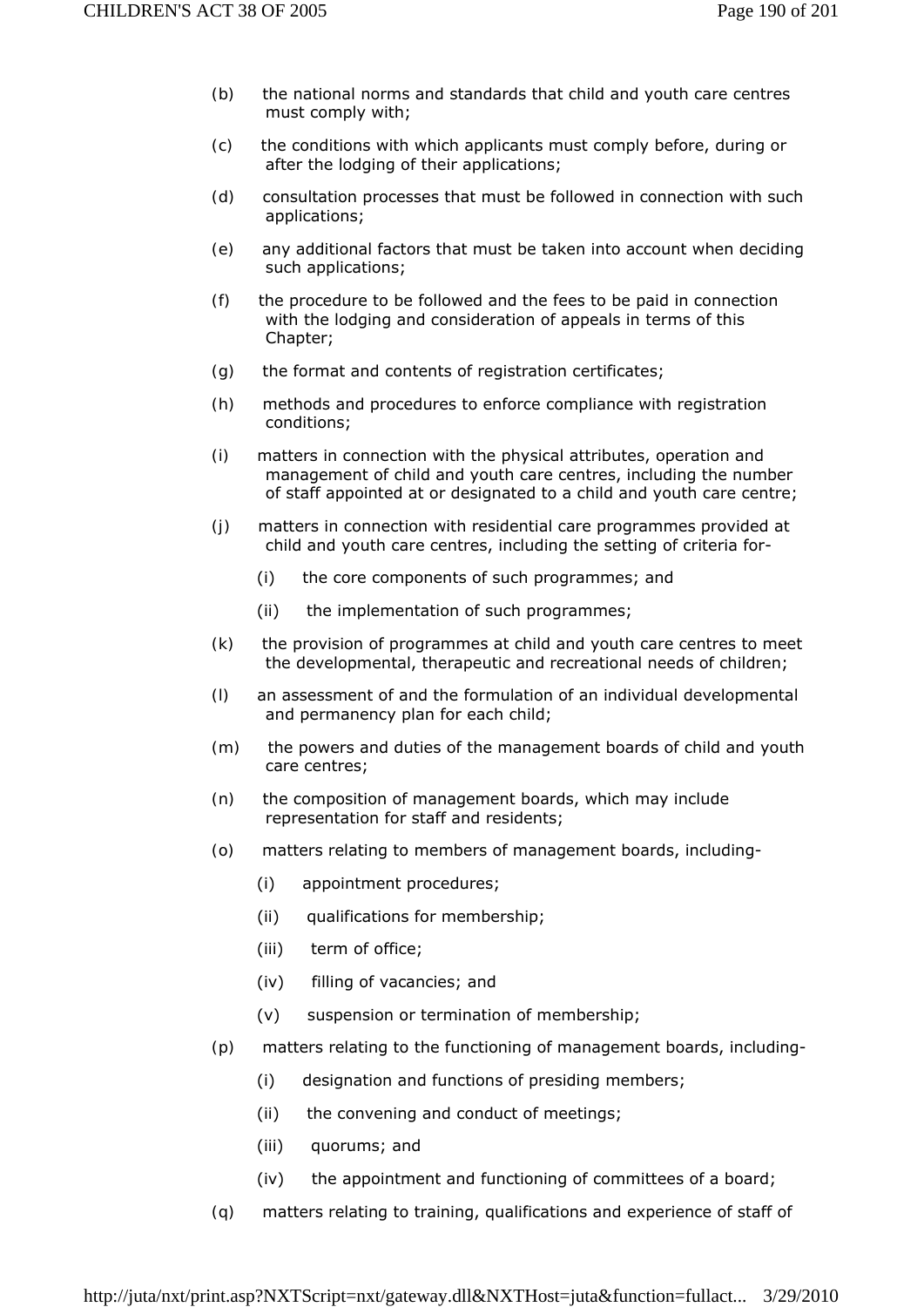child and youth care centres;

- *(r)* matters relating to the responsibilities of and interaction between the management board and the staff and residents of a child and youth care centre;
- *(s)* the reporting responsibilities of management boards and staff to the department, person or organisation operating the child and youth care centre;
- *(t)* the format of the constitution or founding document of a child and youth care centre and the matters to be regulated in such constitution or founding document;
- *(u)* the rights of children in child and youth care centres;
- *(v)* management, disciplinary and other practices in child and youth care centres;
- *(w)* matters in connection with quality assurance processes and organisational development plans established in terms of such processes for child and youth care centres, including-
	- (i) the composition of teams to conduct internal and independent assessments;
	- (ii) the qualifications of team members and the remuneration payable to members of independent teams;
	- (iii) the manner in which internal and independent assessments must be conducted;
	- (iv) the core components of organisational development plans;
	- (v) the implementation, revision and amendment of such plans;
	- (vi) the monitoring of implementation and reporting of violations of such plans; and
	- (vii) the qualifications, functions and remuneration of mentors appointed to oversee the implementation of such plans; and
	- (x)[sic] any other matter that may facilitate the implementation of this Chapter.

### **Chapter 14 - Drop-in Centres**

# **CHAPTER 14 DROP-IN CENTRES (ss 213-227)**

## **213 Drop-in centres**

 (1) A drop-in centre is a facility providing basic services aimed at meeting the emotional, physical and social development needs of vulnerable children.

(2) A drop-in centre must offer any of the following basic services:

- *(a)* Provision of food;
- *(b)* school attendance support;
- *(c)* assistance with personal hygiene; or
- *(d)* laundry services.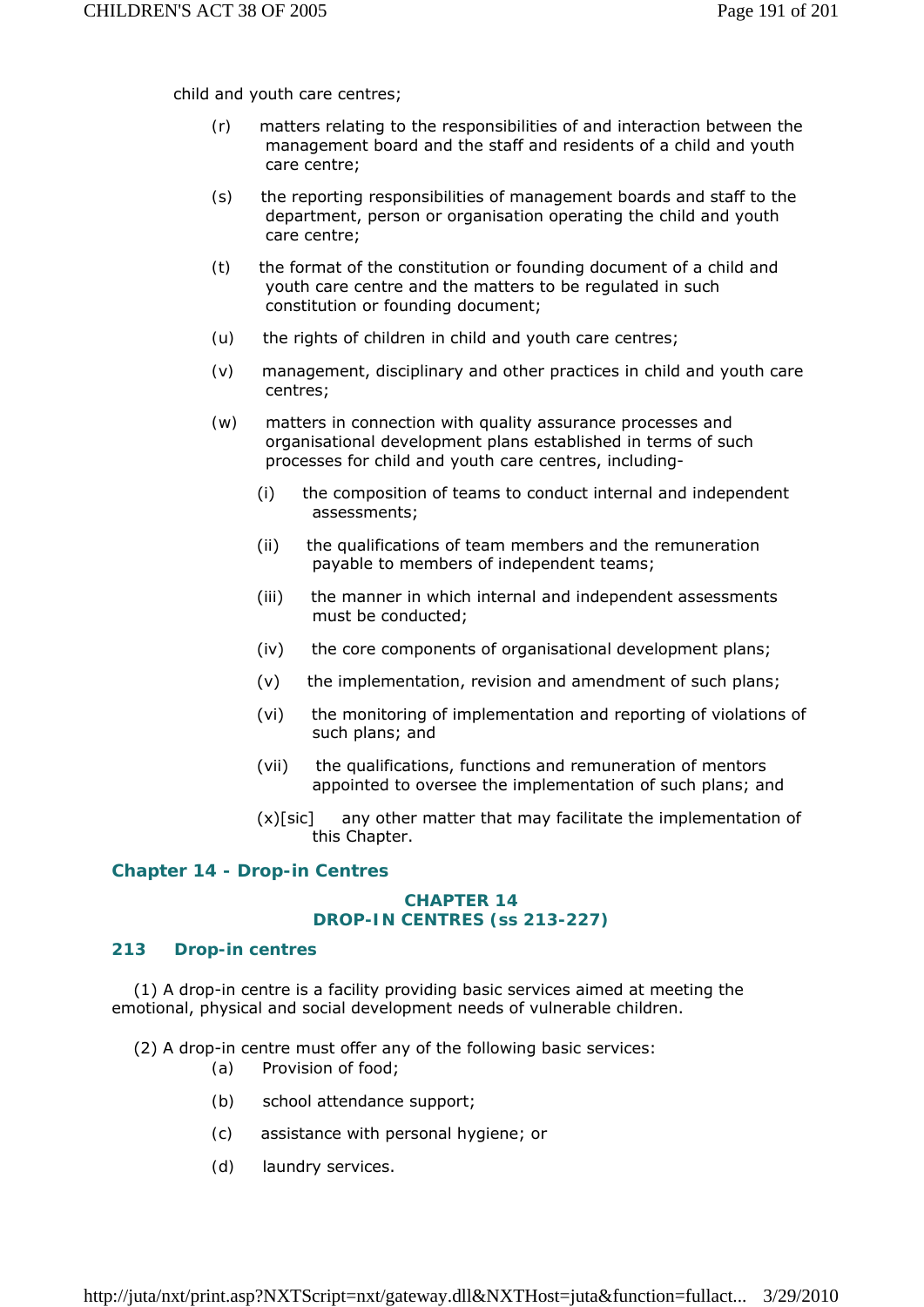(3) A drop-in centre may offer any of the following programmes appropriate to the developmental needs of the children attending that centre:

- *(a)* Guidance, counselling and psychosocial support;
- *(b)* social skills and life skills;
- *(c)* educational programmes;
- *(d)* recreation;
- *(e)* community services;
- *(f)* school holiday programmes;
- *(g)* primary health care in collaboration with the local health clinic;
- *(h)* reporting and referral of children to social workers or social service professionals;
- *(i)* promotion of family preservation and reunification;
- *(j)* computer literacy;
- *(k)* outreach services; and
- *(l)* prevention and early intervention.

## **214 Strategy concerning drop-in centres**

 (1) The Minister, after consultation with interested persons and the Ministers of Finance, Health, Provincial and Local Government and Transport must include in the departmental strategy a strategy aimed at ensuring an appropriate spread of drop-in centres throughout the Republic, giving due consideration as provided in section 11, to children with disability or chronic illnesses.

- (2) The MEC for social development must-
	- *(a)* maintain a record of all the registered drop-in centres in the province concerned; and
	- *(b)* within the national strategy referred to in subsection (1), provide for a provincial strategy to ensure an appropriate spread of drop-in centres in the province.

 (3) The MEC for social development must compile a provincial profile at the prescribed intervals in order to make the information available that is necessary for the development and review of the strategies referred to in subsections (1) and (2).

## **215 Provision of drop-in centres**

 (1) The MEC for social development may, from money appropriated by the relevant provincial legislature, provide and fund drop-in centres for that province.

- (2) Such drop-in centres-
	- *(a)* must be managed and maintained in accordance with this Act; and
	- *(b)* must comply with-
		- (i) the prescribed national norms and standards contemplated in section 216 and such other requirements as may be prescribed; and
		- (ii) the structural safety, health and other requirements of the municipality of the area where the drop-in centre is situated.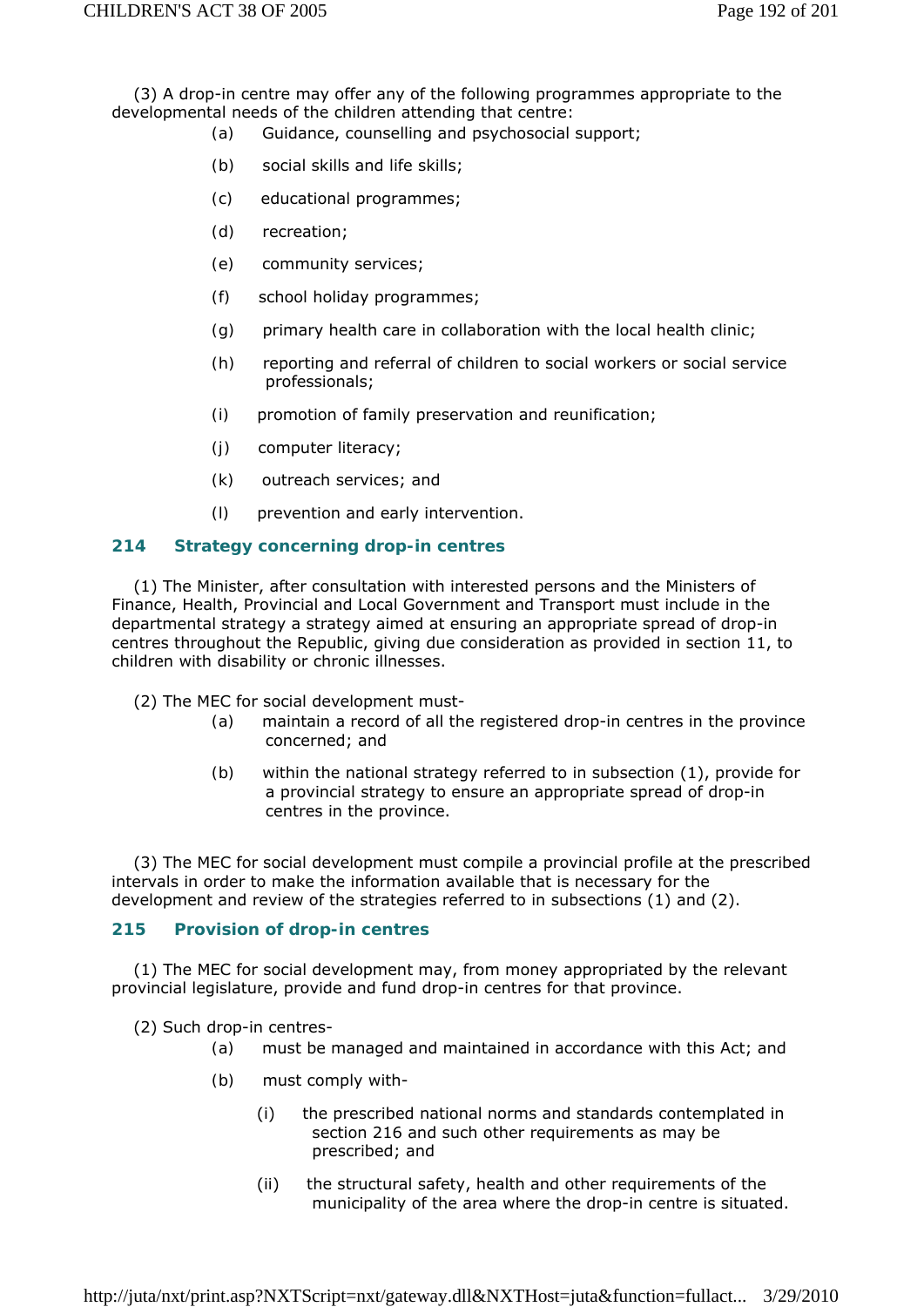(3) The owner or manager of a drop-in centre only qualifies for funding appropriated as contemplated in subsection (1) if the centre complies with the prescribed national norms and standards contemplated in section 216 and such other requirements as may be prescribed.

(4) The funding of drop-in centres must be prioritised-

- *(a)* in communities where families lack the means of providing proper shelter, food and other basic necessities of life to their children; and
- *(b)* to make drop-in centres accessible to children with disabilities.

### **216 National norms and standards for drop-in centres**

 (1) The Minister must determine national norms and standards for drop-in centres by regulation after consultation with interested persons and the Ministers of Finance, Health, Provincial and Local Government and Transport.

 (2) The national norms and standards contemplated in subsection (1) must relate to the following:

- *(a)* A safe environment for the children;
- *(b)* safe drinking water;
- *(c)* hygienic and adequate toilet facilities;
- *(d)* access to refuse disposal services or other adequate means of disposal of refuse; and
- *(e)* a hygienic area for the preparation of food for the children.

### **217 Drop-in centres to be registered**

 (1) Any person or organisation may establish or operate a drop-in centre provided that the drop-in centre-

- *(a)* is registered with the provincial head of social development of the province where that drop-in centre is situated;
- *(b)* is managed and maintained in accordance with any conditions subject to which the drop-in centre is registered; and
- *(c)* complies with-
	- (i) the prescribed national norms and standards contemplated in section 216 and such other requirements as may be prescribed; and
	- (ii) the structural, safety, health and other requirements of the municipality.

 (2) As from the date on which this section takes effect an existing drop-in centre registered in terms of the Child Care Act must be regarded as having been registered as a drop-in centre in terms of this section.

 (3) A drop-in centre referred to in subsection (2) is regarded to be a registered dropin centre for a period of five years from the date on which that subsection takes effect, unless its registration is withdrawn in terms of section 221 before the expiry of that period.

#### **218 Application for registration and renewal of registration**

(1) An application for registration or conditional registration of a drop-in centre or for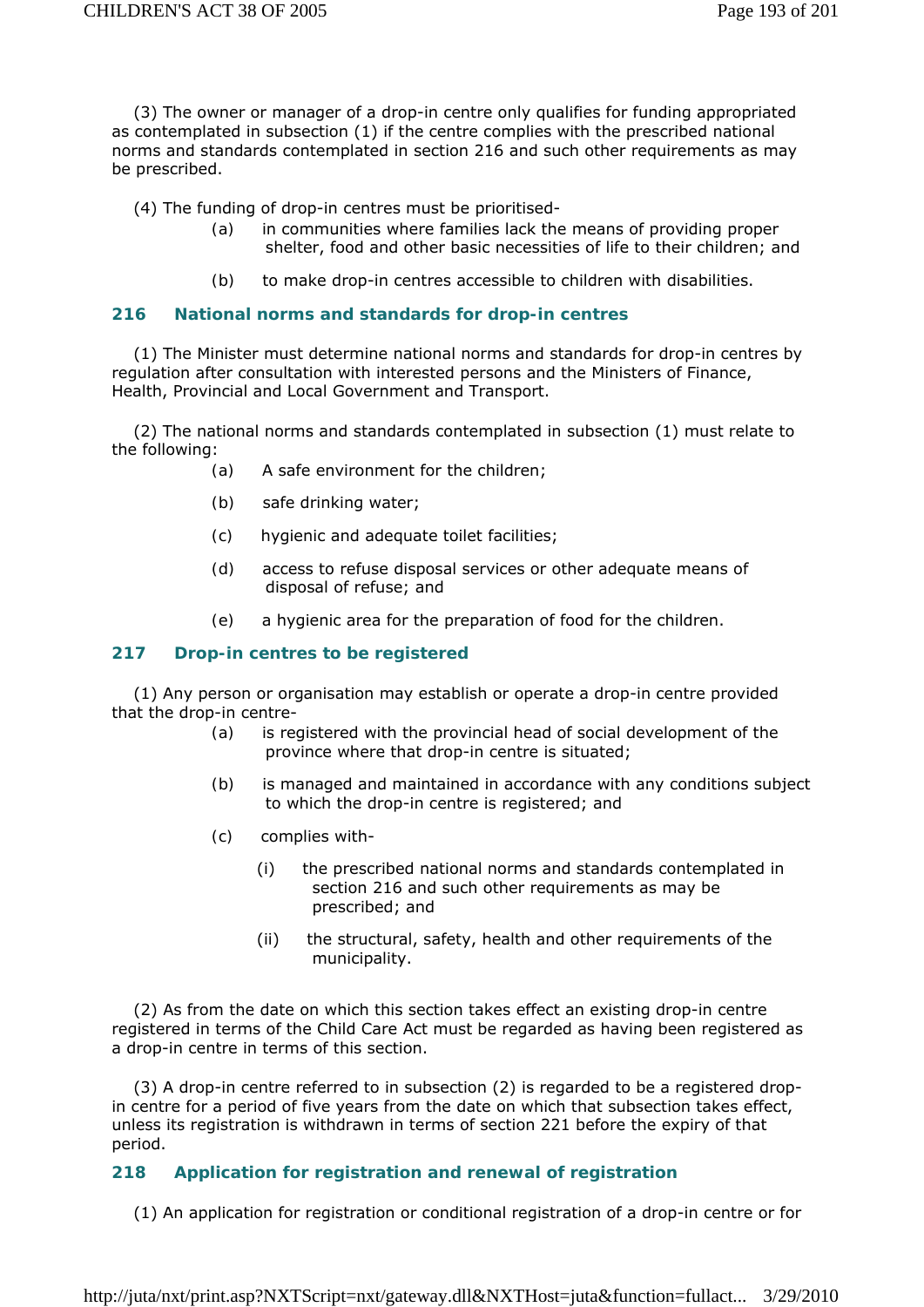the renewal of a registration must-

- *(a)* be lodged, in accordance with a prescribed procedure, with the provincial head of social development in which the drop-in centre is or will be situated;
- *(b)* contain the prescribed particulars; and
- *(c)* be accompanied by any documents as may be prescribed.

 (2) An applicant must provide such additional information relevant to the application as the provincial head of social development may determine.

 (3) An application for the renewal of registration must be made at least 90 days before the registration is due to expire, but the provincial head of social development may allow a late application on good cause shown.

 (4) The provincial head of social development must renew the registration of a dropin centre before the expiration thereof if the application for renewal was lodged at least 90 days before the registration was due to expire as contemplated in subsection (3).

### **219 Consideration of application**

(1) The provincial head of social development must-

- *(a)* consider an application for registration or conditional registration or for the renewal of registration, and either reject the application or grant the registration or renewal with or without conditions, having regard to subsection (2); and
- *(b)* issue to the applicant a certificate of registration, conditional registration or renewal of registration in the prescribed form if the application is granted.

 (2) When considering an application, the provincial head of social development must take into account all relevant factors, including whether-

- *(a)* the drop-in centre complies with-
	- (i) the prescribed national norms and standards contemplated in section 216 and such other requirements as may be prescribed; and
	- (ii) the structural, safety, health and other requirements of the municipality and any other relevant legislation;
- *(b)* the applicant is a fit and proper person to operate a drop-in centre;
- *(c)* the applicant has the necessary skills, funds and resources available to operate the drop-in centre;
- *(d)* each person employed at or engaged in the drop-in centre is a fit and proper person to assist in operating a drop-in centre; and
- *(e)* each person employed at or engaged in the drop-in centre has the prescribed skills and training to assist in operating a drop-in centre.

 (3) A person unsuitable to work with children is not a fit and proper person to operate or assist in operating a drop-in centre.

 (4) The provincial head of social development must consider a report of a social service professional before deciding an application for registration, conditional registration or renewal of registration.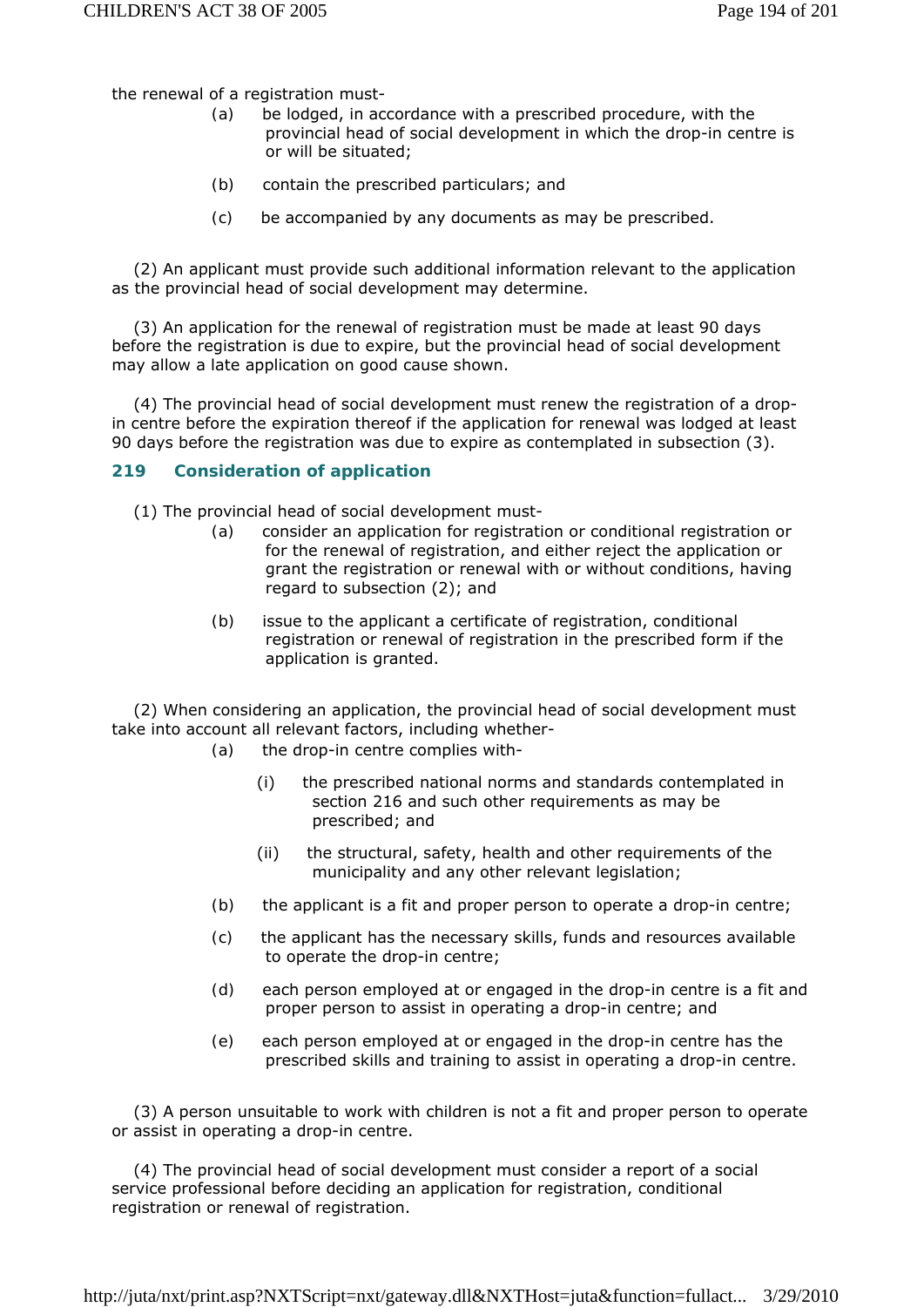(5) Notwithstanding the provisions of section 215 (3) a provincial head of social development may assist the person or organisation operating a drop-in centre to comply with the prescribed national norms and standards contemplated in section 216 and such other requirements as may be prescribed.

## **220 Conditional registration**

 (1) The registration or renewal of the registration of drop-in centres may be granted on such conditions as the provincial head of social development may determine, including conditions-

- *(a)* specifying the type of services that may or must be provided in terms of the registration;
- *(b)* stating the period for which the conditional registration will remain valid; and
- *(c)* providing for any other matters that may be prescribed.

 (2) A provincial head of social development may assist a drop-in centre to comply with the prescribed national norms and standards contemplated in section 216 and such other requirements as may be prescribed.

### **221 Cancellation of registration**

 (1) A provincial head of social development may cancel the registration of a drop-in centre by written notice to the registration holder if-

- *(a)* the drop-in centre is not maintained in accordance with-
	- (i) the prescribed national norms and standards contemplated in section 216 and such other requirements as may be prescribed; and
	- (ii) any other requirements of this Act;
- *(b)* any condition subject to which the registration or renewal of registration was issued is breached or not complied with;
- *(c)* the registration holder or the management of the drop-in centre contravenes or fails to comply with any provision of this Act;
- *(d)* the registration holder becomes a person who is not a fit and proper person to operate a drop-in centre; or
- *(e)* a person who is not a fit and proper person to assist in operating a drop-in centre is employed at or engaged in operating the drop-in centre.

 (2) A person unsuitable to work with children is not a fit and proper person to operate or assist in operating a drop-in centre.

 (3) The provincial head of social development may in the case of the cancellation of a registration in terms of subsection (1) *(a)* , *(b)* , *(c)* or *(e)* -

- *(a)* suspend the cancellation for a period to allow the registration holder to correct the cause of the cancellation; and
- *(b)* reinstate the registration if the registration holder corrects the cause of the cancellation within that period.

(4) A provincial head of social development may assist a registration holder to comply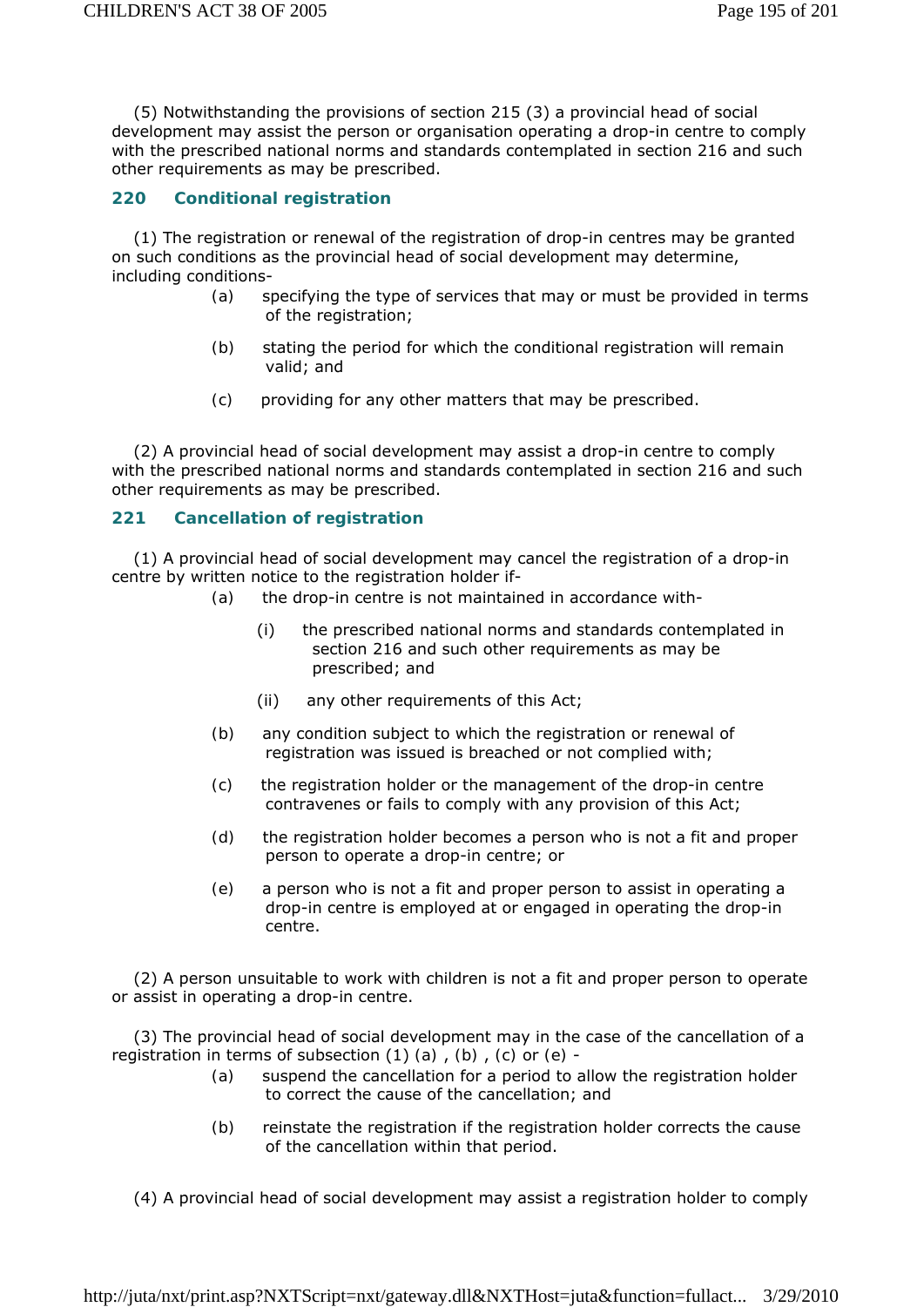with the prescribed national norms and standards contemplated in section 216 and such other requirements as may be prescribed.

### **222 Notice of enforcement**

 (1) The provincial head of social development may by way of a written notice of enforcement instruct-

- *(a)* a person or organisation operating an unregistered drop-in centre-
	- (i) to stop operating that drop-in centre; or
	- (ii) to apply for registration in terms of section 217 within a period specified in the notice; or
- *(b)* a person or organisation operating a registered drop-in centre otherwise than in accordance with the conditions subject to which the registration was issued, to comply with those conditions.

 (2) A person or organisation operating an unregistered drop-in centre and who is instructed in terms of subsection (1) *(a)* (ii) to apply for registration within a specified period may, despite the provisions of section 217 regarding the establishment of drop-in centres, be given permission by the provincial head of social development to continue operating the drop-in centre during that period and, if that person or organisation applies for registration, until that application has been finalised.

 (3) The Director-General or the provincial head of social development may apply to the High Court for an order to instruct a drop-in centre, whether registered or not, to stop operating that centre.

 (4) The High Court may grant an order for costs against the owner or manager of the drop-in centre referred to in subsection (3) if so requested by the Director-General or provincial head of social development.

## **223 Appeal against and review of certain decisions**

 (1) An applicant or a registration holder aggrieved by a decision of a provincial head of social development in terms of this chapter may lodge an appeal against that decision in the prescribed form within 90 days with the MEC for social development, who must decide the appeal within 90 days of receipt thereof.

 (2) An applicant or a registration holder that is not satisfied with the outcome of an appeal lodged as contemplated in subsection (1) may apply to the competent division of the High Court to review that decision.

### **224 Record and inspection of and provision for drop-in centres**

(1) A provincial head of social development must-

- *(a)* maintain a record of all available drop-in centres in its area; and
- *(b)* conduct regular inspections of drop-in centres in the province in collaboration with the municipality where the drop-in centres are situated to enforce the provisions of this Act.

 (2) The provincial strategy contemplated in section 214 (2) must include a strategy for the provision of drop-in centres in the province, which must include measures-

- *(a)* facilitating the establishment of sufficient drop-in centres in the province;
- *(b)* prioritising those types of drop-in centres most urgently required; and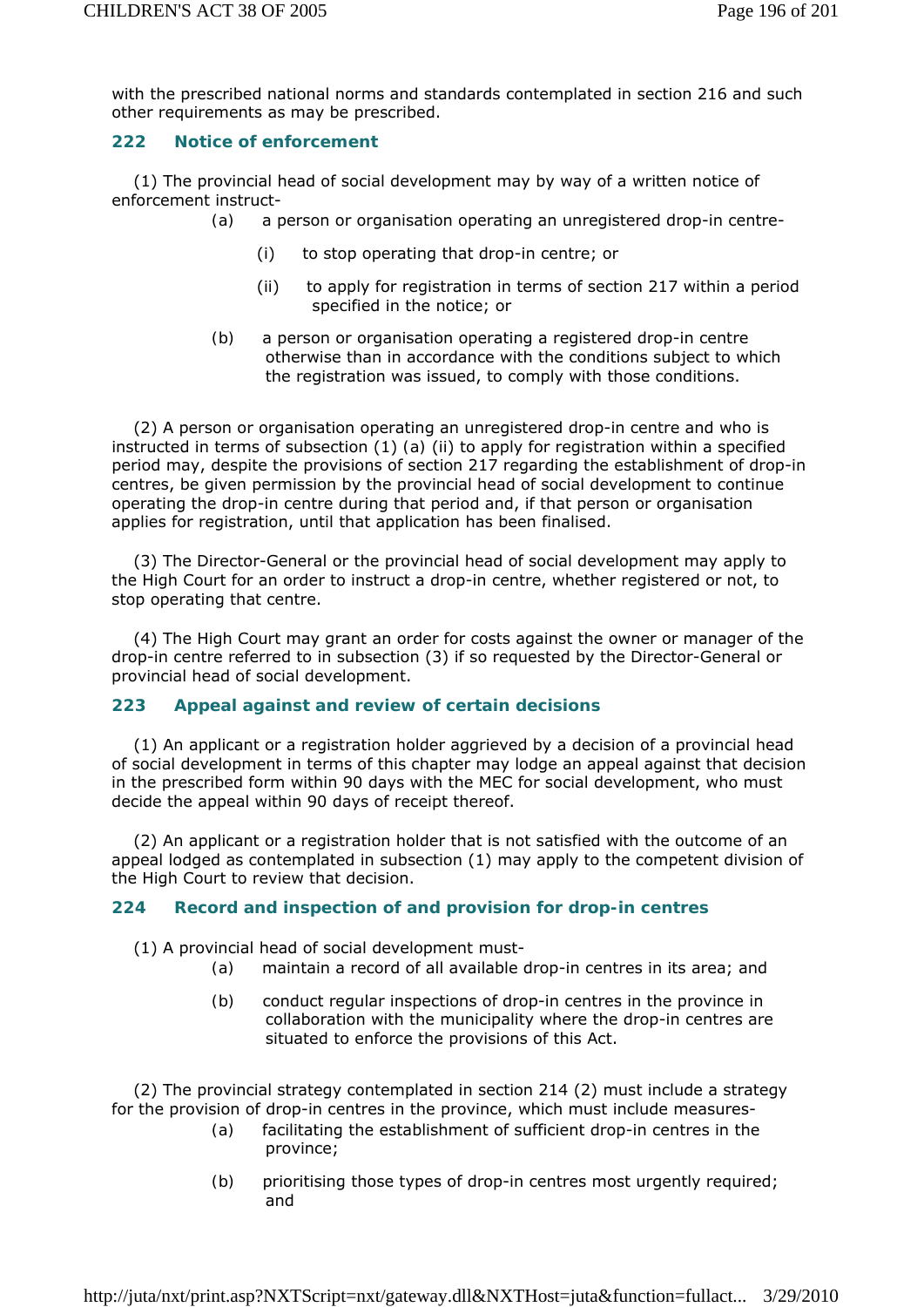*(c)* facilitating the identification and provision of suitable premises.

### **225 Assignment of functions to municipality**

 (1) The provincial head of social development may, by written agreement with a municipality, assign the performance of some or all of the functions contemplated in sections 217, 218, 219, 220, 221, 222 and 224 to the municipal manager if the provincial head of social development is satisfied that the municipality complies with the prescribed requirements with regard to the capacity of that municipality to perform the functions concerned.

 (2) The agreement must be in the prescribed form and contain the prescribed particulars.

 (3) The municipal manager referred to in subsection (1) may delegate any power or duty assigned to him or her in terms of this section to a social service professional in the employ of the municipality.

(4) A delegation in terms of subsection (3)-

- *(a)* is subject to any limitations, conditions and directions which the municipal manager may impose;
- *(b)* must be in writing; and
- *(c)* does not divest the municipal manager of the responsibility concerning the exercise of the power or the performance of the duty.

(5) The municipal manager may-

- *(a)* confirm, vary or revoke any decision taken in consequence of a delegation in terms of this section, subject to any rights that may have accrued to a person as a result of the decision; and
- *(b)* at any time withdraw a delegation.

 (6) An applicant or a registration holder aggrieved by a decision of an official in the employ of a municipality in terms of this chapter may lodge an appeal against that decision in the prescribed form within 90 days with the municipal council, who must decide the appeal within 90 days of receipt thereof.

 (7) An applicant or a registration holder that is not satisfied with the outcome of an appeal lodged as contemplated in subsection (6) may apply to the competent division of the High Court to review that decision.

 (8) *(a)* The provincial head of social development must monitor the performance of the functions assigned in terms of this section.

 *(b)* The provincial head of social development may by notice in writing require the municipal manager or any other person in possession of information required by the provincial head of social development for purposes of monitoring the performance of the functions assigned by this section, to provide such information to the provincial head of social development within the period specified in the notice.

 *(c)* If, after the functions contemplated in subsection (1) had been assigned to a municipality, it appears that a particular municipality no longer has the capacity to perform some or all of the functions assigned to it, the provincial head of social development may-

- (i) amend the written agreement contemplated in subsection (1); or
- (ii) withdraw the assignment of the functions.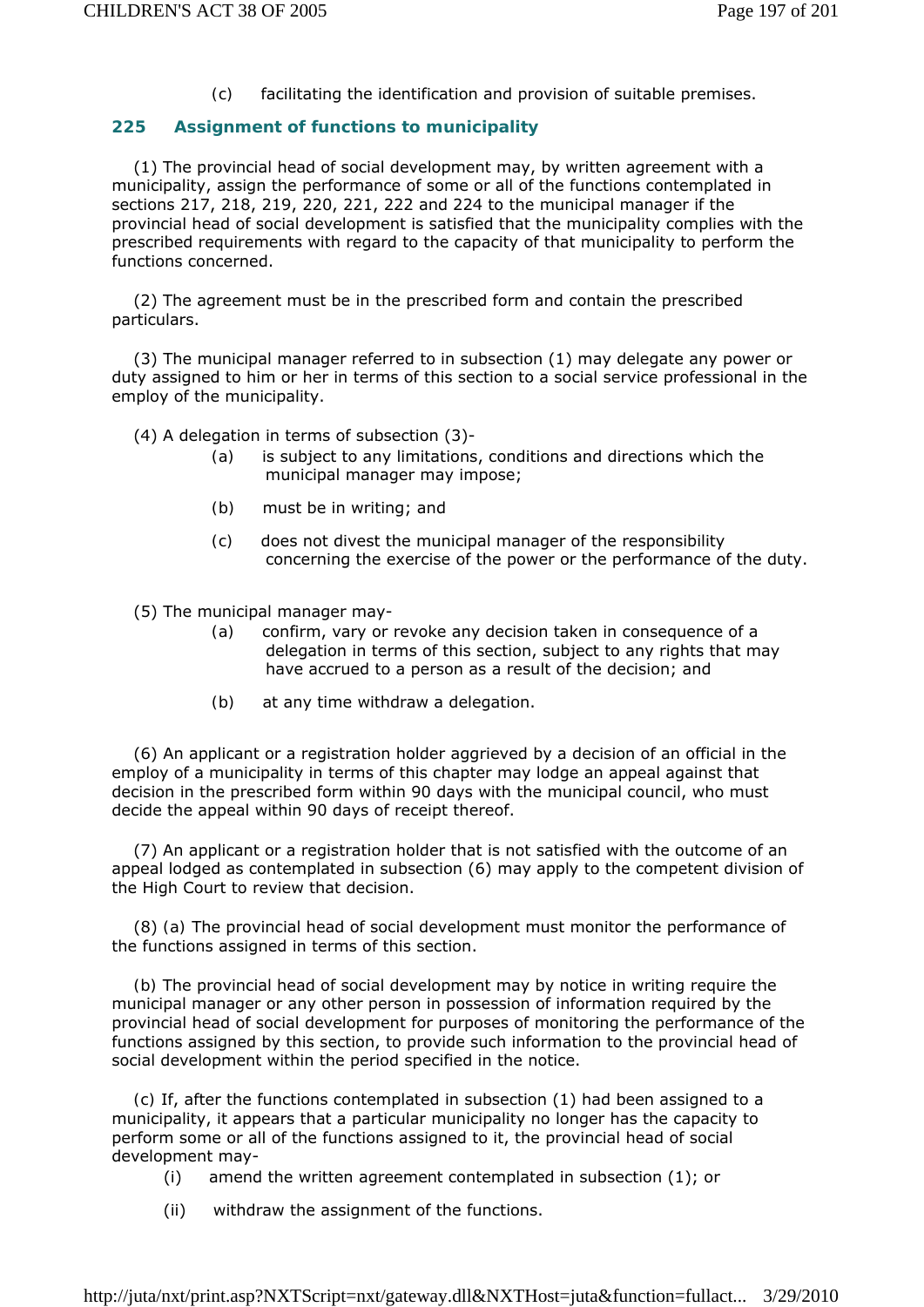## **226 Serious injury, abuse or death of child in drop-in centre**

 (1) If a child is seriously injured or abused while in a drop-in centre or following an occurrence at a drop-in centre, the person operating the drop-in centre or a person employed at the drop-in centre must immediately report such injury or abuse to the provincial head of social development, who must cause an investigation into the circumstances of the serious injury or abuse to be conducted.

 (2) If a child dies while in a drop-in centre or following an occurrence at a drop-in centre, the person operating the drop-in centre or a person employed at the drop-in centre must immediately after the child's death report such death to-

- *(a)* the parent, guardian or care-giver of the child, if he or she can be traced;
- *(b)* a police official; and
- *(c)* the provincial head of social development.

 (3) The police official must cause an investigation into the circumstances surrounding the death of the child to be conducted by the South African Police Service, unless the police official is satisfied that the child died of natural causes.

### **227 Regulations**

 The Minister, after consultation with the Minister of Justice and Constitutional Development where review of decisions by the courts are regulated, may make regulations in terms of section 306 concerning-

- *(a)* the procedure to be followed in connection with the lodging and consideration of applications for registration in terms of this Chapter and for the renewal of registration;
- *(b)* the different programmes and services that may be provided in terms of such registration;
- *(c)* the procedure to be followed and the fees to be paid in connection with the lodging and consideration of appeals in terms of this Chapter;
- *(d)* the management of drop-in centres; and
- *(e)* any other matter that may be necessary to facilitate the implementation of this Chapter.

# **Section 250 (1) (3)**

 A welfare organisation referred to in section 107 which was lawfully engaged in providing adoption services when this section took effect may, despite the provisions of subsection (1), continue with such services for a period of two years without being accredited in terms of section 251 to provide adoption services, but must within that period apply for such accreditation in terms of section 251.

### **Section 304 (3)** *(a)* **(i)**

 the prescribed national norms and standards referred to in section 79, 194 or 216 applicable to it;

# **Section 304 (3)** *(a)* **(ii)**

 other national norms and standards as may be prescribed by regulation;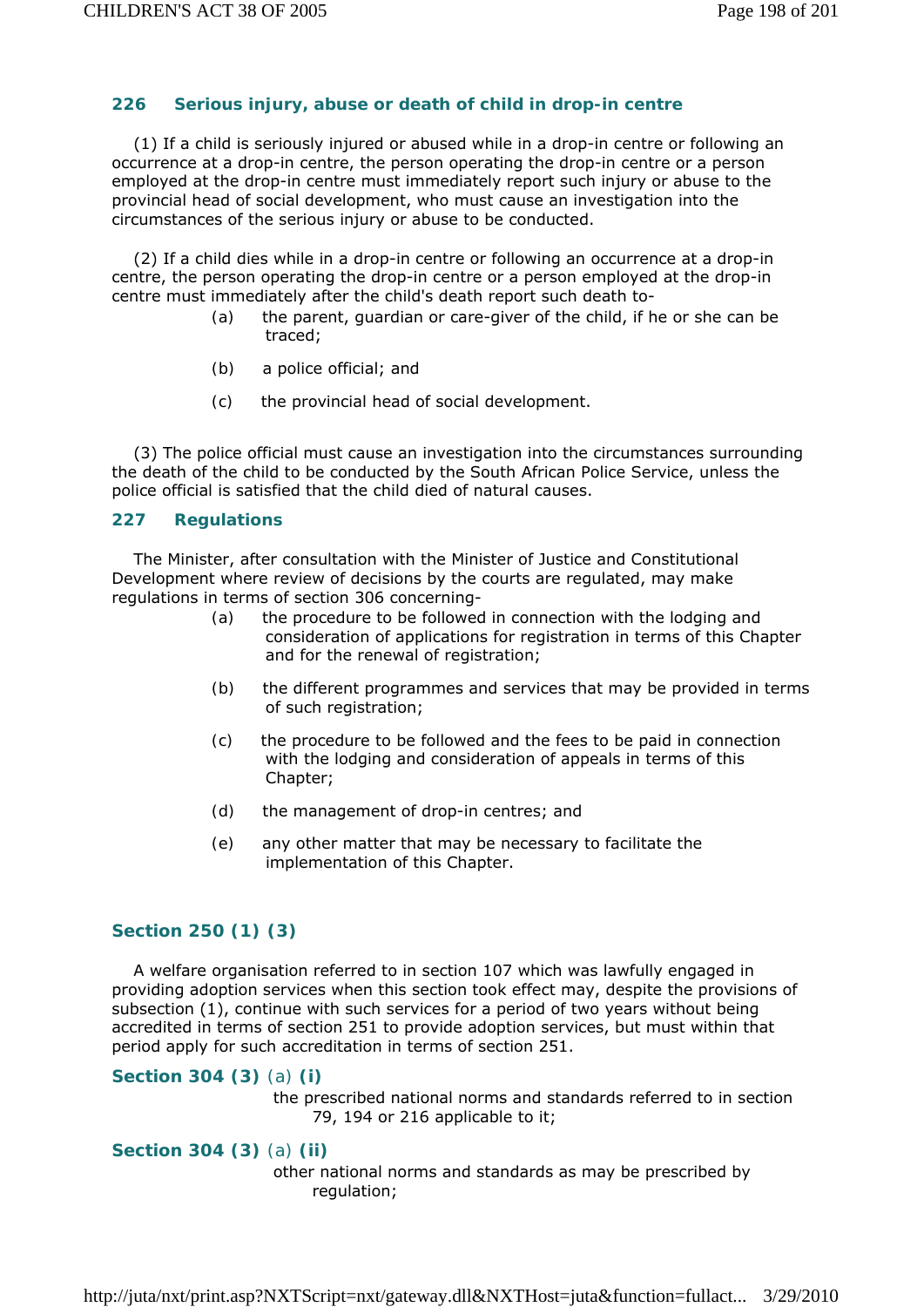### **Section 305 (1)** *(c)*

 fails to comply with section 12 (5), 12 (9), 57 (2), 89 (1), 89 (2), 110 (1), 124, 126 (1), 134 (1), 138 (1), 141 (1), 167 (2), 178 (1), 178 (2), 226 (1), 226 (2) or 232 (6);

## **Section 305 (1)** *(e)*

 misappropriates money for which that person is accountable in terms of section 137 (5) *(b)* ;

### **Section 305 (1)** *(f)*

 fails to comply with section 80 (1), 95 (1), 197 (1) or 217 (1) after that person has been instructed by way of a notice of enforcement in terms of section 85, 100, 204 or 222 to comply with the relevant section;

# **Section 305 (1)** *(g)*

 fails to stop operating an unregistered child and youth care centre, partial care facility or drop-in centre after that person has been instructed by way of a notice of enforcement in terms of section 85, 100, 204 or 222 to stop operating that child and youth care centre, partial care facility or drop-in centre;

## **Section 305 (1)** *(h)*

 fails to stop providing early childhood development programmes after that person has been instructed by way of a notice of enforcement in terms of section 100 to stop providing those programmes;

### **Section 305 (1)** *(i)*

 directly or indirectly counsels, induces or aids any child to whom leave of absence has been granted in terms of section 168 not to return to the child and youth care centre or person in whose care or temporary safe care that child has been placed, or prevents the child from returning to that centre or person after the expiration of the period of leave or after the cancellation of such leave;

### **Section 305 (1)** *(j)*

 remove a child in alternative care from the Republic without the prior written approval for such removal first being obtained in terms of section 169;

# **Section 306 (1)** *(a)*

 any matter referred to in sections 90, 103, 142, 160, 179, 190, 212, 227, 253 and 280;

# *PENDLEX: Children's Act 38 of 2005* **after amendment by the Child Justice Act 75 of 2008**

# **Section 167 (1)** *(b)*

 in the care of a child and youth care centre following an order of a court in terms of this Act, section 29 or Chapter 10 of the Child Justice Act, 2008;

### **Section 191 (2)** *(j)*

the reception, development and secure care of children in terms of an order-

- (i) under section 29 or Chapter 10 of the Child Justice Act, 2008;
- (ii) in terms of section 156 (1) *(i)* placing the child in a child and youth care centre which provides a secure care programme; or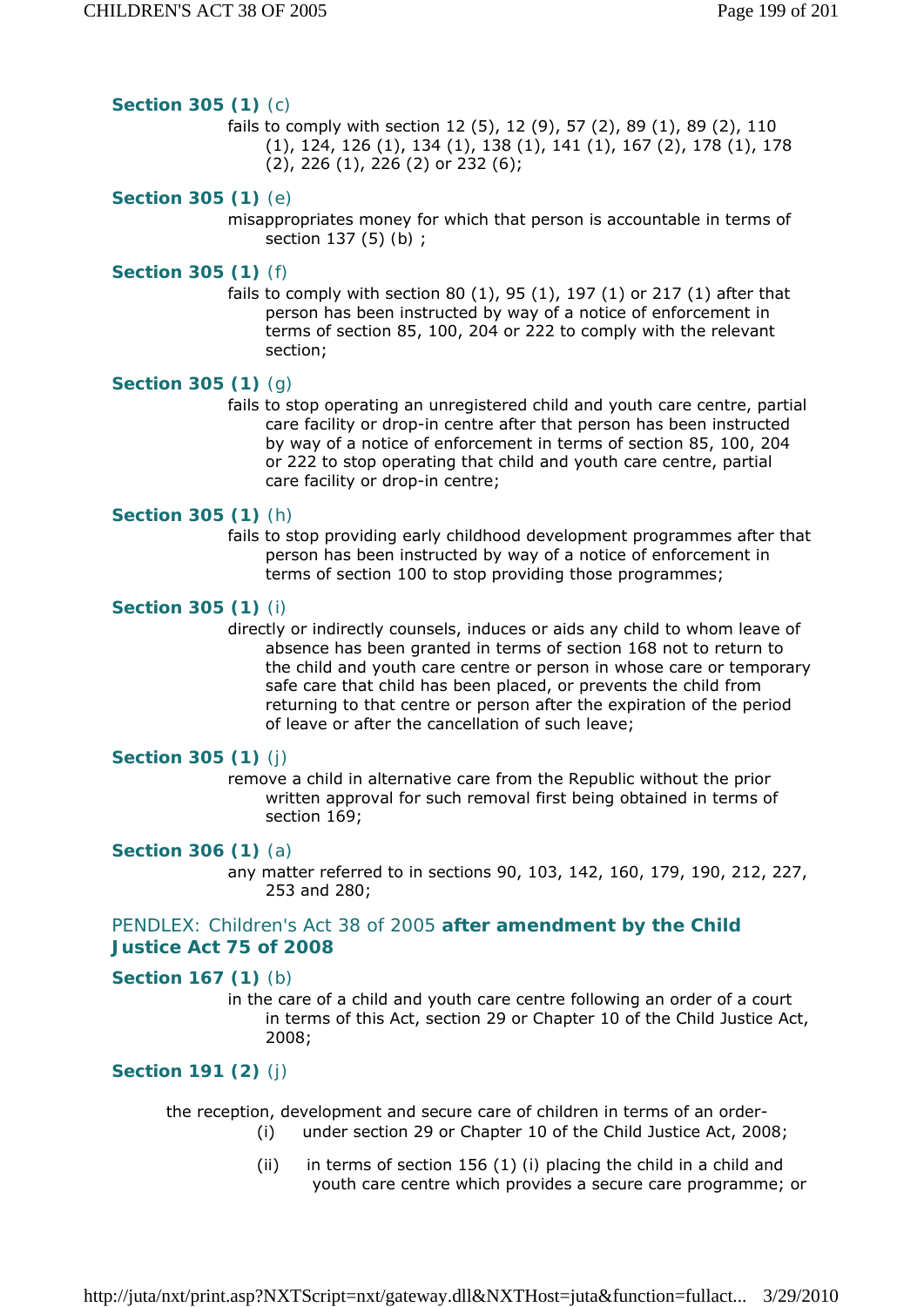(iii) in terms of section 171 transferring a child in alternative care;'.

# **CHILDREN'S AMENDMENT ACT 41 OF 2007**

[ASSENTED TO 13 MARCH 2008] [DATE OF COMMENCEMENT: TO BE PROCLAIMED]

*(English text signed by the President)* 

**ACT** 

**To amend the Children's Act, 2005, so as to insert certain definitions; to provide for partial care of children; to provide for early childhood development; to make further provision regarding the protection of children; to provide for prevention and early intervention; to provide for children in alternative care; to provide for foster care; to provide for child and youth care centres and drop-in centres; and to create certain new offences relating to children; and to provide for matters connected therewith.** 

BE IT ENACTED by the Parliament of the Republic of South Africa, as follows:-

**1** Substitutes the long title of the Children's Act 38 of 2005 .

**2** Amends the Table of Contents of the Children's Act 38 of 2005 , as follows: paragraph *(a)* inserts the references to Chapter 5 (sections 76 to 90 inclusive) and Chapter 6 (sections 91 to 103 inclusive); paragraph *(b)* inserts the reference to Part 1 (sections 104 to 110 inclusive); paragraph *(c)* inserts the reference to Part 4 (sections 135 to 141 inclusive); paragraph *(d)* inserts the reference to Chapter 8 (sections 143 to 149 inclusive); paragraph *(e)* inserts the references to Chapter 11 (sections 167 to 179 inclusive), Chapter 12 (sections 180 to 190 inclusive), Chapter 13 (sections 191 to 212 inclusive) and Chapter 14 (sections 213 to 227 inclusive).

**3** Amends section 1 of the Children's Act 38 of 2005 , as follows: paragraph *(a)*  inserts the definitions of 'after-care', 'alternative care' and 'area'; paragraph *(b)* inserts the definitions of 'assessment of a child' and 'assessment of a programme'; paragraph *(c)* inserts the definition of 'child and youth care centre'; paragraph *(d)* inserts the definition of 'child-headed household'; paragraph *(e)* inserts the definitions of 'cluster foster care' and 'cluster foster care scheme'; paragraph *(f)* inserts the definitions of 'designated child protection organisation' and 'designated child protection service'; paragraph *(g)* inserts the definitions of 'drop-in centre', 'early childhood development programme', 'early childhood development services' and 'early intervention programme'; paragraph *(h)* inserts the definitions of 'foster care' and 'foster parent'; paragraph *(i)*  inserts the definition of 'midwife'; paragraph *(j)* inserts the definition of 'municipality'; paragraph *(k)* inserts the definition of 'nurse'; paragraph *(l)* inserts the definition of 'partial care'; paragraph *(m)* inserts the definition of 'permanency plan'; paragraph *(n)*  inserts the definition of 'prevention programme'; paragraph *(o)* inserts the definition of 'quality assurance process'; paragraph *(p)* inserts the definition of 'residential care programme'; and paragraph *(q)* inserts the definition of 'secure care'.

**4** Inserts Chapter 5 (sections 76 to 90 inclusive) and Chapter 6 (sections 91 to 103 inclusive) in the Children's Act 38 of 2005 .

**5** Amends Chapter 7 of the Children's Act 38 of 2005 , as follows: paragraph *(a)*  inserts Part 1 (sections 104 to 110 inclusive); paragraph *(b)* substitutes section 134 (3); and paragraph *(c)* inserts Part 4 (sections 135 to 141 inclusive).

**6** Amends section 142 (1) of the Children's Act 38 of 2005 by inserting paragraphs *(a)* to *(f)* inclusive.

**7** Inserts Chapter 8 (sections 143 to 149 inclusive) in the Children's Act 38 of 2005 .